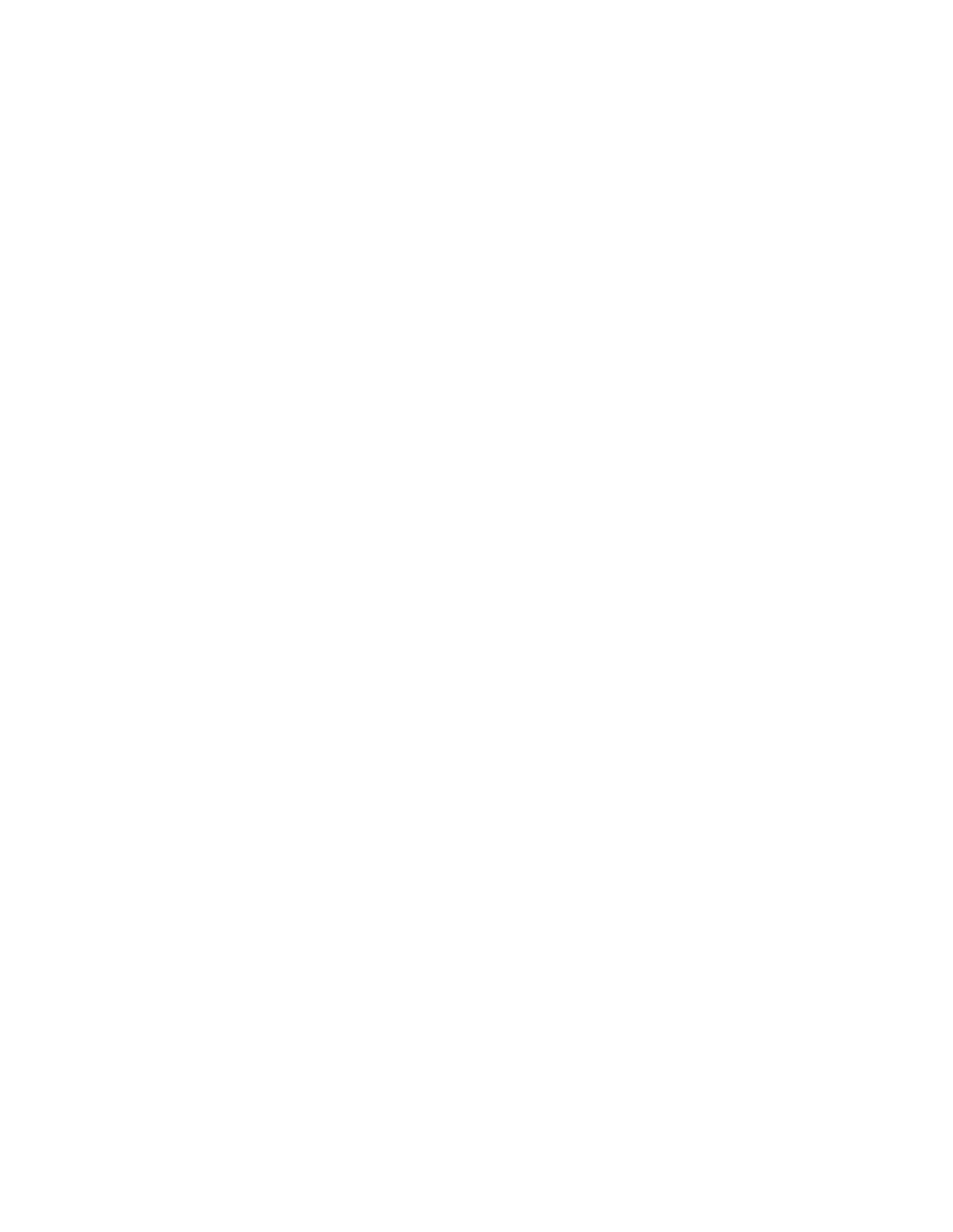The University of Southern Mississippi

# PERCEPTIONS OF WORKPLACE BULLYING

# AMONG PRACTICING REGISTERED NURSES

by

Crystal Regina Threadgill

 Abstract of a Dissertation Submitted to the Graduate School of The University of Southern Mississippi in Partial Fulfillment of the Requirements for the Degree of Doctor of Philosophy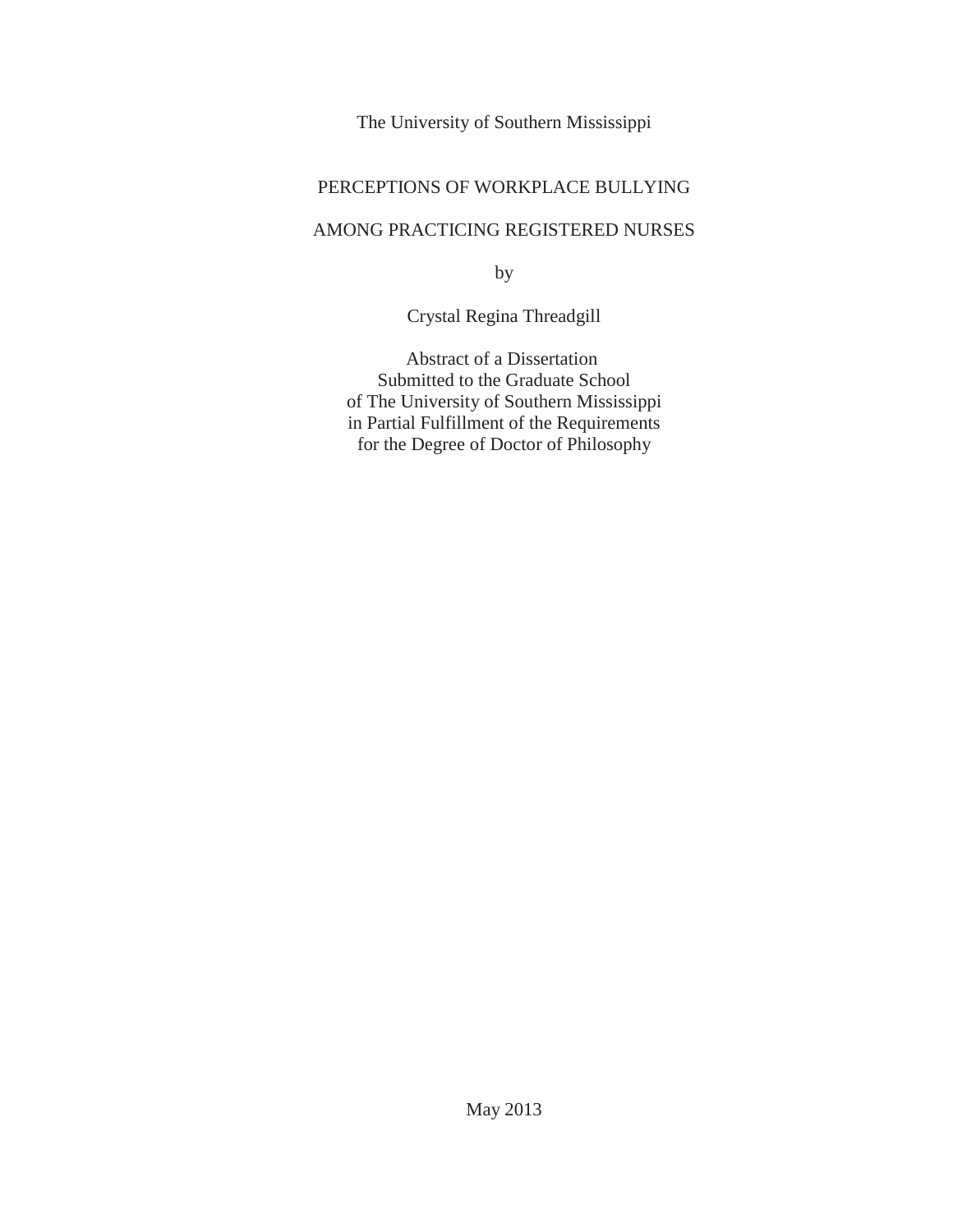## ABSTRACT

# PERCEPTIONS OF WORKPLACE BULLYING AMONG PRACTICING REGISTERED NURSES

by Crystal R. Threadgill

## May 2013

Workplace bullying (WPB) is a social and organizational problem. Within the health care arena, employees, particularly registered nurses, are at risk. WPB has several adverse effects and has been cited in the literature as closely associated with burnout and nurses leaving their positions. This quantitative study examined workplace bullying among practicing registered and its relationship with burnout and nurses' intent to leave their current position.

The surveys utilized were the Negative Acts Questionnaires-Revised (NAQ-R), Maslach Burnout Inventory Survey, Intention to Turnover Scale and a demographic survey. Of the surveys distributed, a total of 185 were returned from one selected hospital in a southeastern state. As part of analyzing the quantitative results, SPSS program version 17 was used. Multiple regressions was used to determine the relationship between the perceptions of WPB among nurses, burnout and intent to leave, as well as WPB and the variables age, race, gender, level of education and years of experience. Based on the research findings, WPB has a significant relationship with the demographic variable gender, likewise with burnout and intent to leave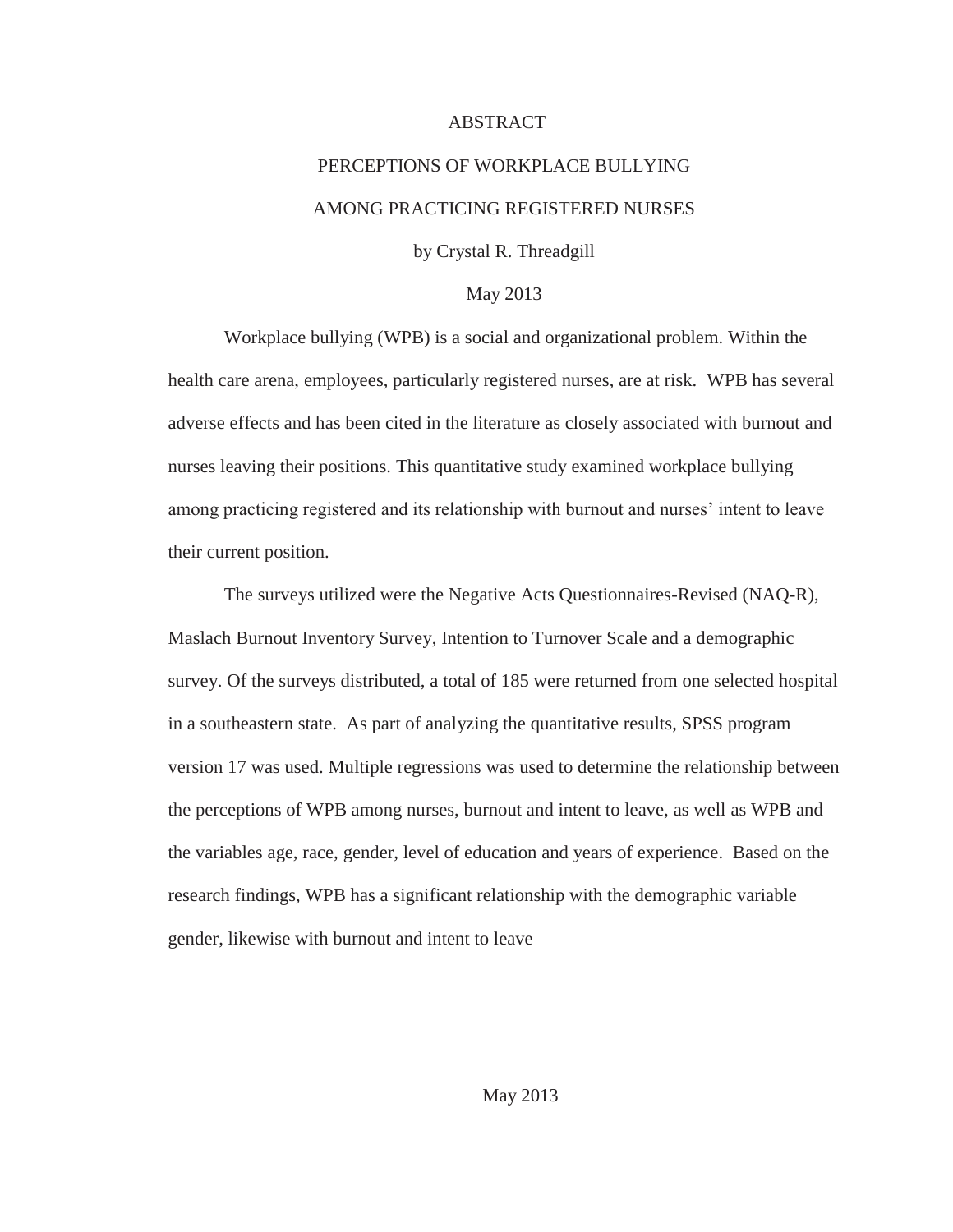# COPYRIGHT BY

# CRYSTAL REGINA THREADGILL

2013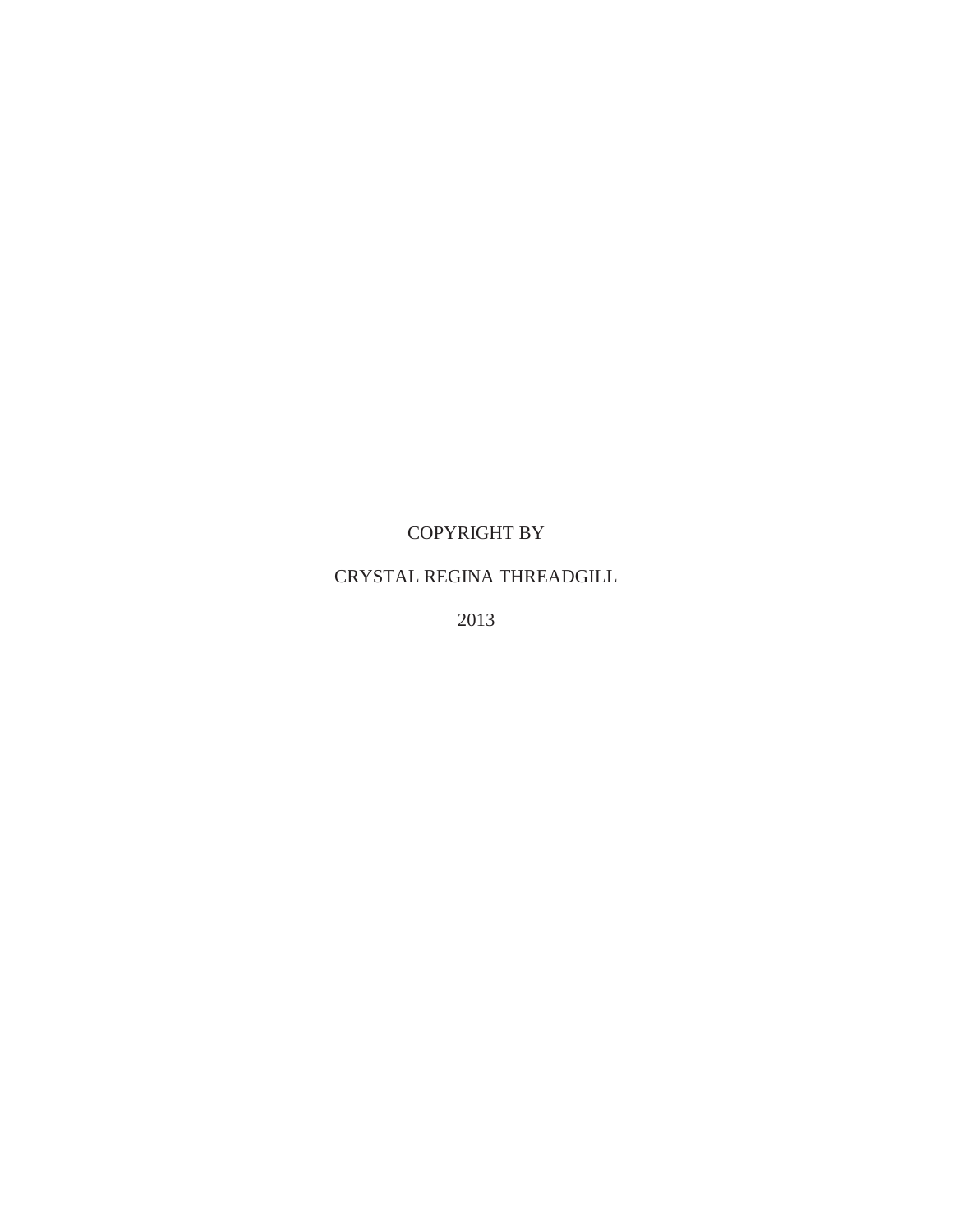The University of Southern Mississippi

# PERCEPTIONS OF WORKPLACE BULLYING

# AMONG PRACTICING REGISTERED NURSES

by

Crystal Regina Threadgill

A Dissertation Submitted to the Graduate School of The University of Southern Mississippi in Partial Fulfillment of the Requirements for the Degree of Doctor of Philosophy

Approved:

Dr. Janie Butts

**Director** 

Dr. James T. Johnson

Dr. Bonnie Harbaugh

Dr. Sheila Davis

Dr. Kay S. Lundy

Susan A. Siltanen Dean of the Graduate School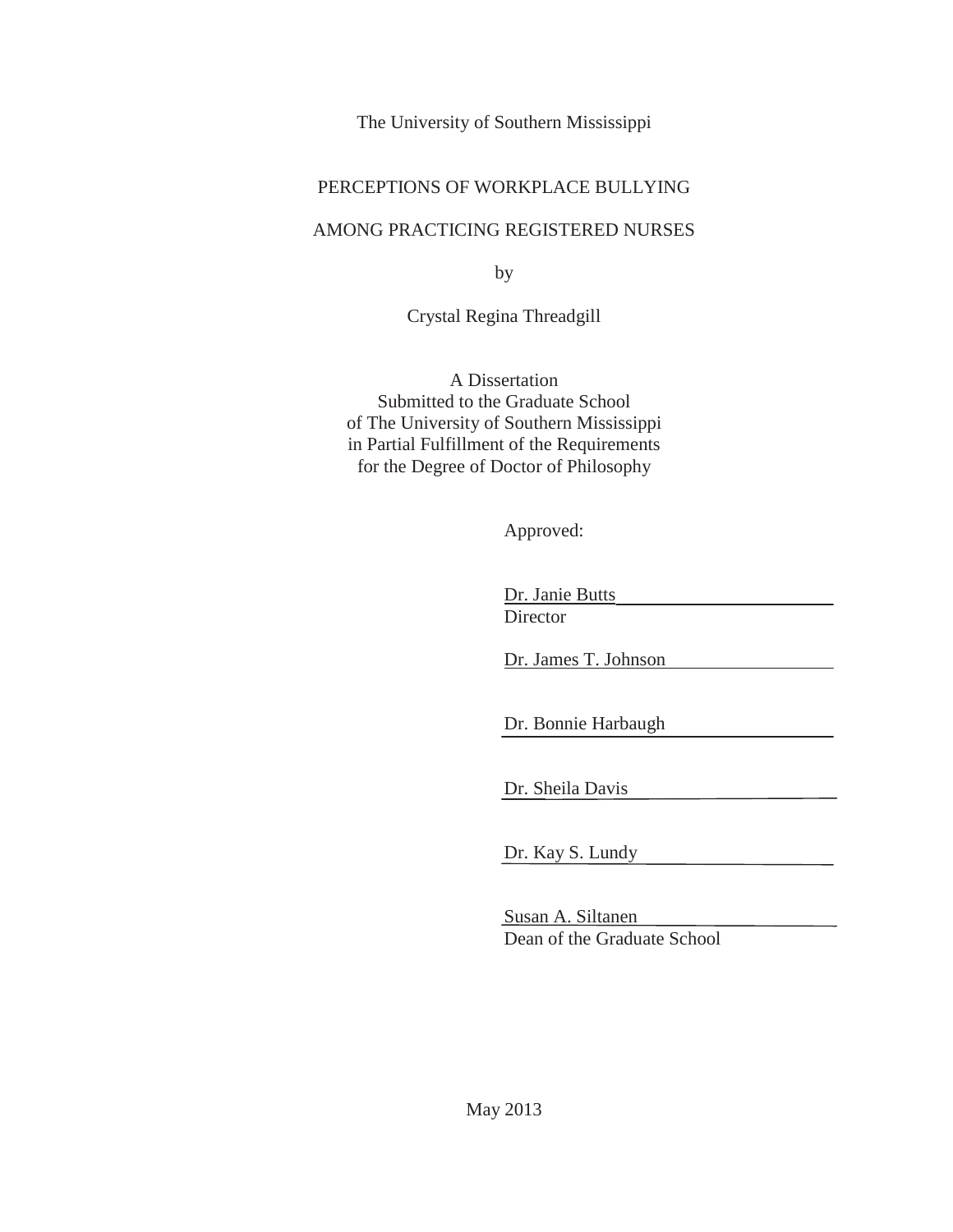## **DEDICATION**

I dedicate this accomplishment to my family. My husband and daughter, Charles and Erinn Graham, have given me their love and support throughout the highs and lows of this tour of duty.

To my parents, Wendell and Beverly Threadgill, I am forever indebted to them both for providing me with a quality foundation for life's struggles, stressing the importance of education and giving their unyielding love.

For all who have contributed to my reality, exposing me to the positive and negative aspects of life, I credit them as well. It is, in part, because of these encounters with each and every one of them, I have endured, persevered and succeeded. They are the individuals who assisted in making me the person I am today.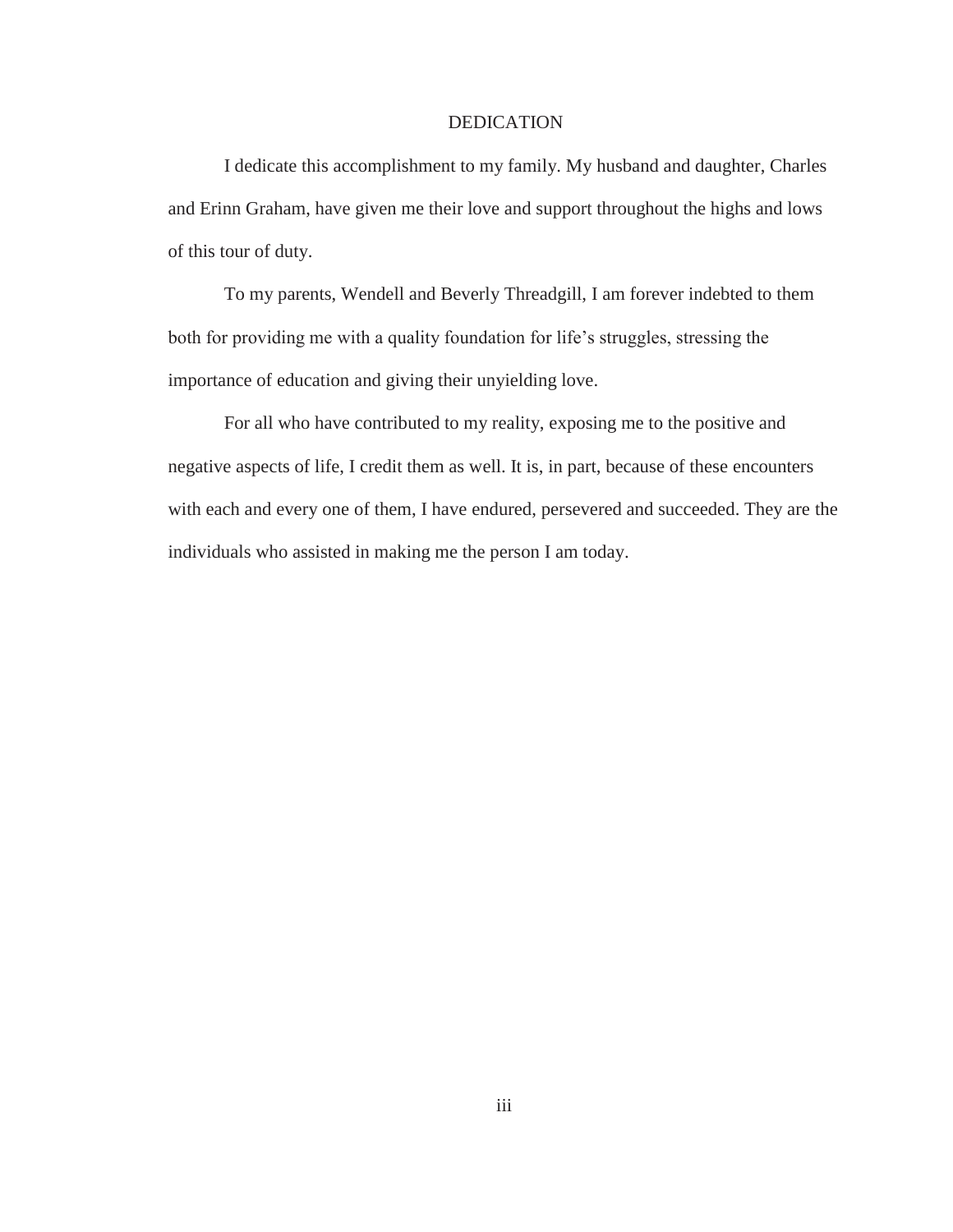# ACKNOWLEGMENTS

 Sincere appreciation is given to my dissertation committee for being an integral part of guiding me through this journey. My earnest gratitude is given to Dr. Janie Butts, my dissertation chairperson, for her instruction and enthusiastic encouragement during the course of my doctoral studies.

 Several family members and friends were a source of constant encouragement and understanding. I needed those words of support. For all of those who provided insight and recommendations, I give special recognition as well. I am most grateful to God for giving me courage, patience and sustaining my health to see me through this process.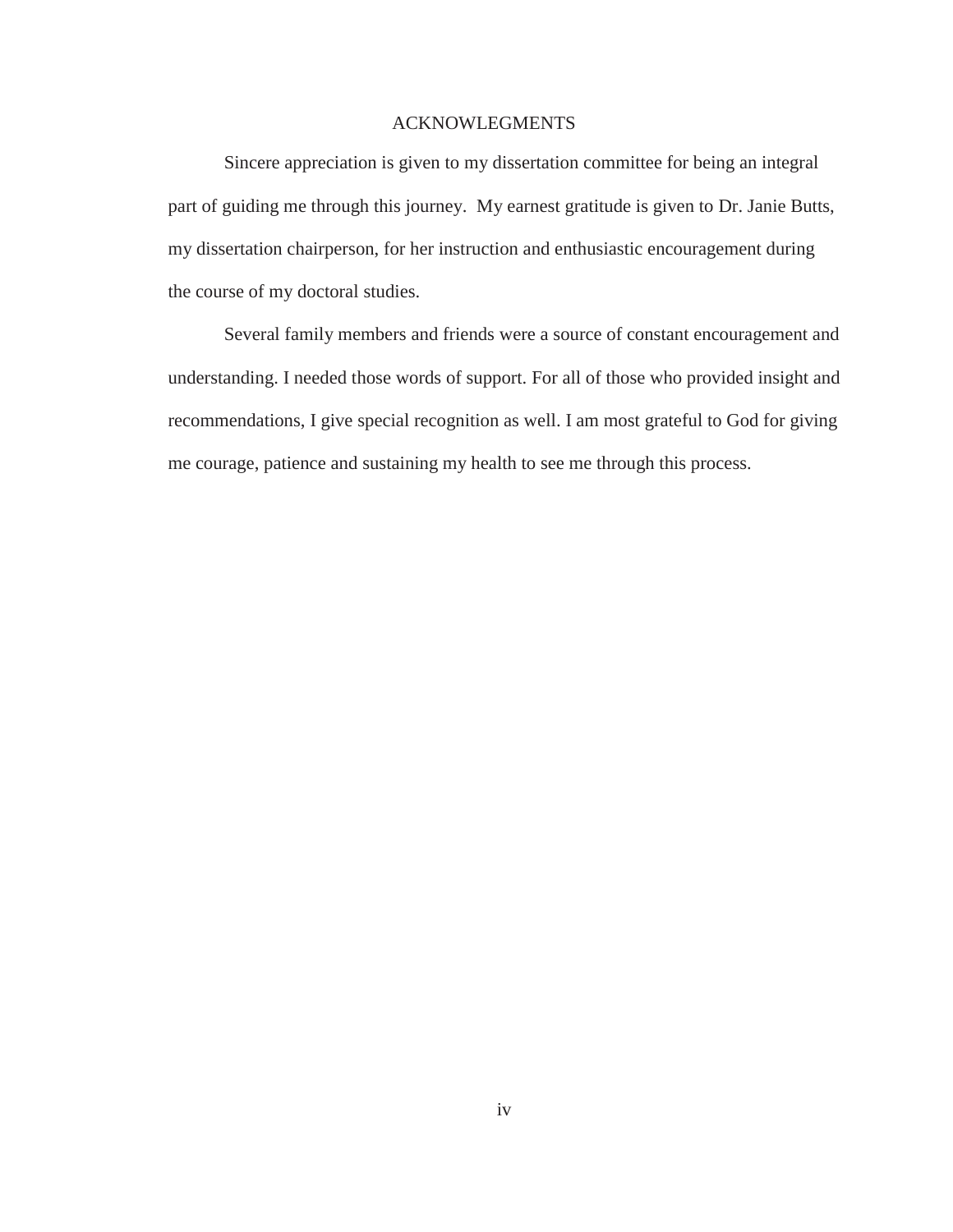| <b>CHAPTER</b> |                                                                                                                                                                                                                                                                                                                              |
|----------------|------------------------------------------------------------------------------------------------------------------------------------------------------------------------------------------------------------------------------------------------------------------------------------------------------------------------------|
| I.             |                                                                                                                                                                                                                                                                                                                              |
|                | Problem Statement and Purpose<br><b>Description of Variables</b><br>Nature of Study<br><b>Research Questions</b><br><b>Conceptual Framework</b><br><b>Operational Definitions</b><br><b>Theoretical Definitions</b><br>Assumptions<br>Limitations<br>Delimitations<br>Significance of Study<br><b>Transitional Statement</b> |
| II.            | <b>History of Oppressed Group Behavior</b><br>Freire's Oppressed Group Theory<br><b>Workplace Bullying</b><br>Workplace Bullying in Nursing<br><b>Burnout</b><br><b>Burnout and Workplace Bullying</b><br>Intent to Leave<br>Burnout and Intent to Leave<br>Intent to Leave and Workplace Bullying<br>Conclusion             |
| Ш.             | .85<br>Introduction<br><b>Research Design</b><br>Sample and Setting<br>Eligibility Criteria                                                                                                                                                                                                                                  |

# TABLE OF CONTENTS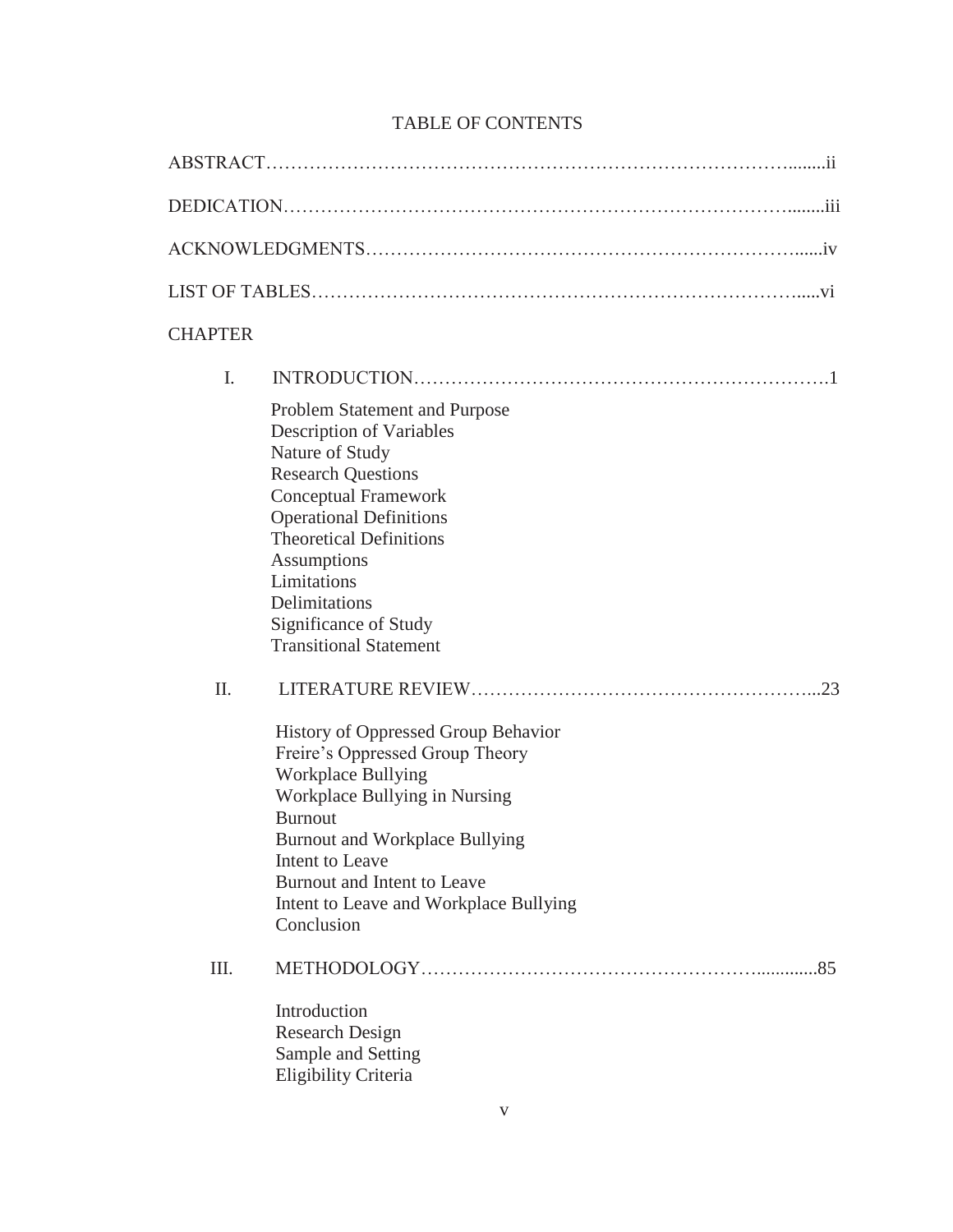|     | <b>Instrumentation and Materials</b><br>Data Collection Procedure<br>Human Subjects Consideration<br>Data Analysis<br>Research Hypothesis<br>Summary |            |
|-----|------------------------------------------------------------------------------------------------------------------------------------------------------|------------|
| IV. |                                                                                                                                                      | <b>101</b> |
|     | Introduction<br>Descriptive<br><b>Statistical Analysis</b><br>Summary                                                                                |            |
| V.  |                                                                                                                                                      |            |
|     | Summary<br>Discussion<br>Limitations<br>Recommendations for Education, Policies, and Practices<br><b>Recommendations for Future Research</b>         |            |
|     |                                                                                                                                                      |            |
|     |                                                                                                                                                      |            |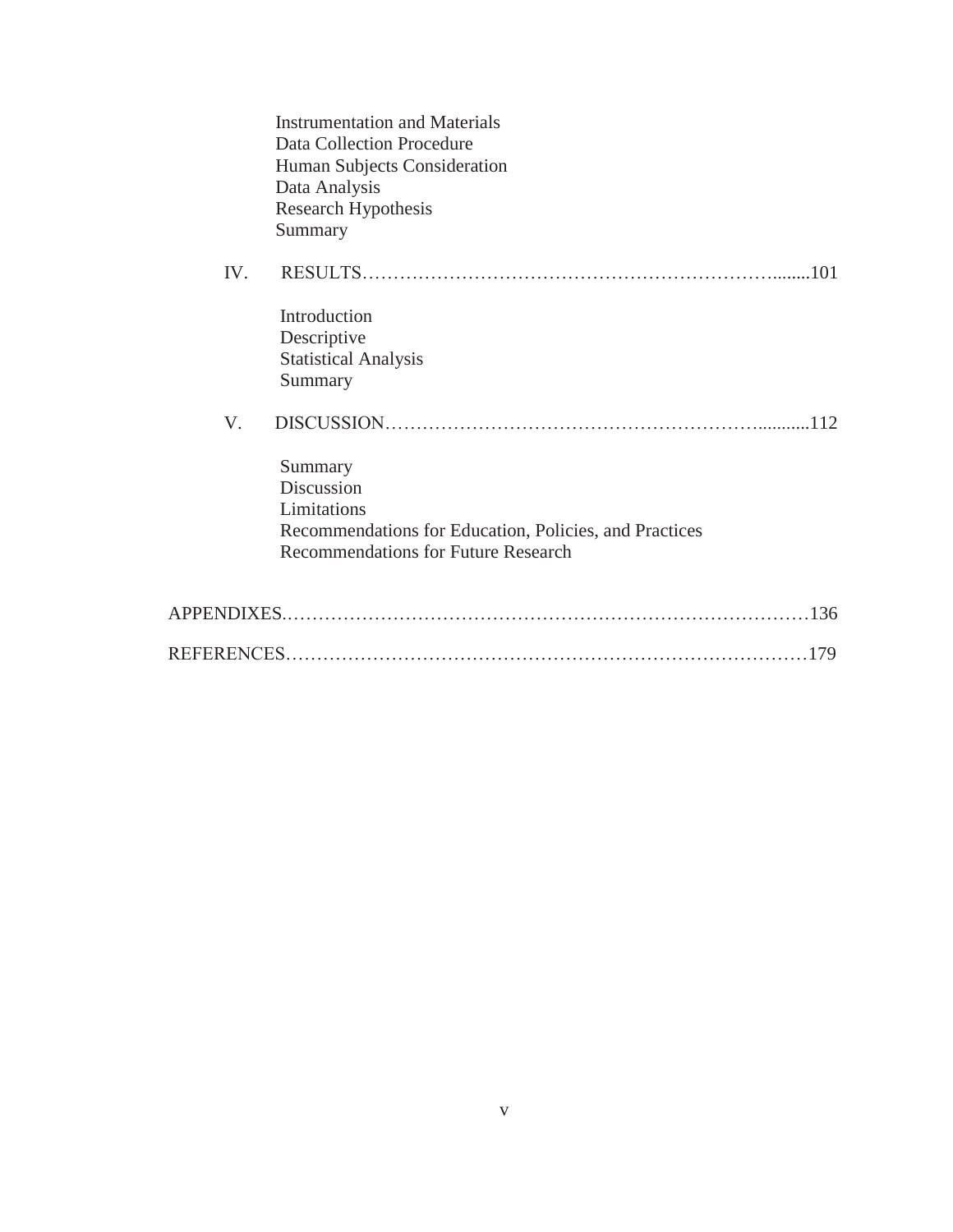# LIST OF TABLES

| Table |                                                                            |
|-------|----------------------------------------------------------------------------|
| 1.    | Demographics: Percentages of Participants by Age, Gender and Race102       |
| 2.    | Demographics: Percentage of Participants by Educational level,             |
| 3.    |                                                                            |
| 4.    | Means and Standard Deviations by Demographic Variables104                  |
| 5.    |                                                                            |
| 6.    | Regression Analysis of Educational level, Years of practicing and Practice |
| 7.    |                                                                            |
| 8.    |                                                                            |
| 9.    | Regression Analysis of Intent to Turnover and Maslach Burnout Subscales    |
| 10.   | Correlation of Analysis Intent to Turnover and Years of Practicing110      |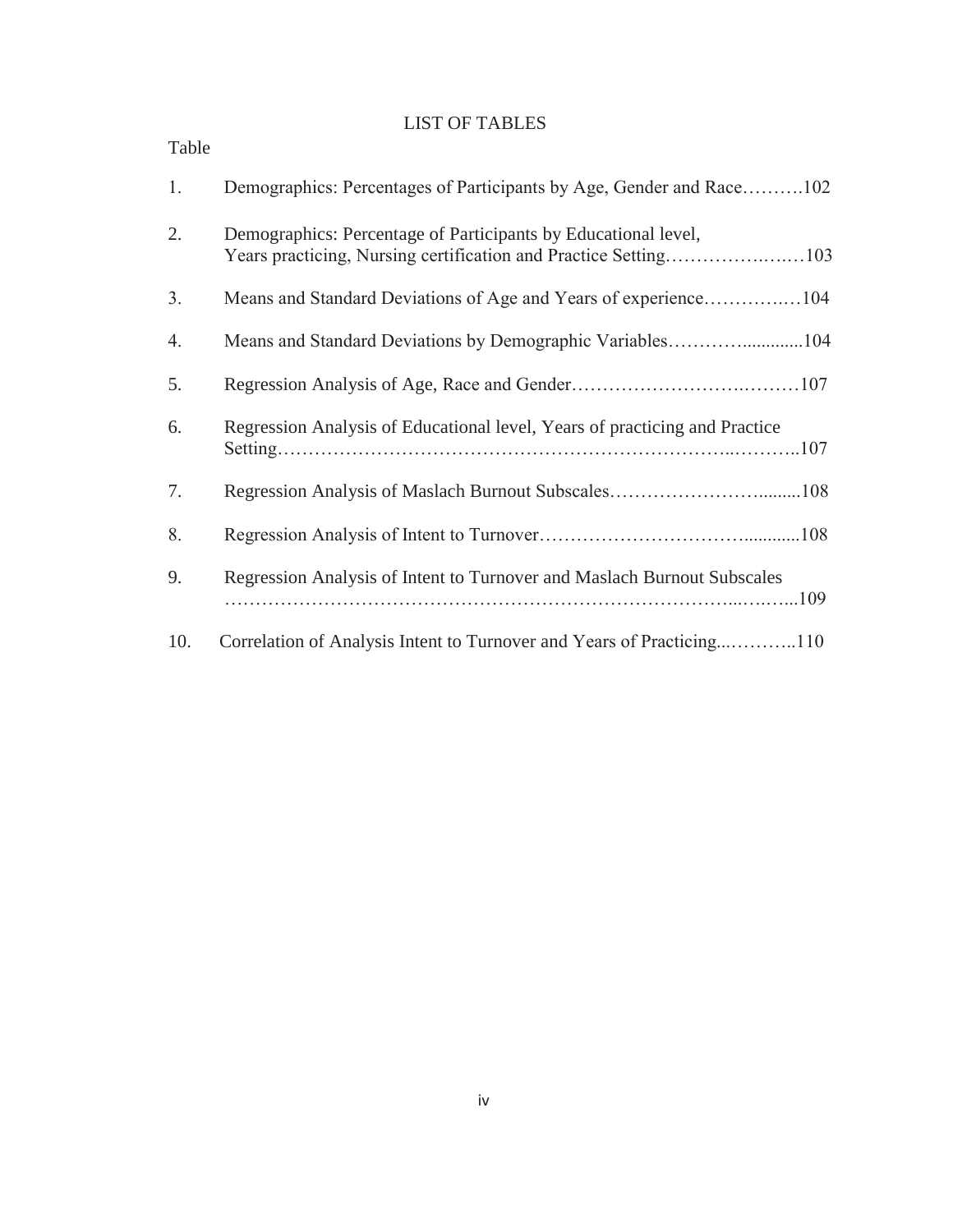## CHAPTER I

#### INTRODUCTION

The concept of horizontal violence or workplace bullying is a complex problem that is often under reported. According to Dunn (2003), horizontal violence is, "sabotage directed at coworkers who are on the same level within an organization's hierarchy" and can take place in any environment as long as unequal power relations exist (p. 977). The more powerful and prestigious people control and suppress the underprivileged people (Harcombe, 1999). This type of violence is manifested both in covert and overt hostility behaviors (Duffy, 1995; Freire, 1972). Duffy (1995) gave a specific account of horizontal violence among nurses as the "overt and covert non-physical hostility such as criticism, sabotage, undermining, infighting, scapegoating and bickering" (p. 9). As a result, the recipient of horizontal violence can experience significant and prolonged emotional, physiological, and spiritual effects (Wilkie, 1996).

Various terms, such as workplace violence or hostility (Keashley & Jagatic, 2003), incivility (Cortina, Magley, Williams, & Langhout, 2001), mobbing (Zapf, 1999), lateral violence (Griffin, 2004; Rowell, 2007; Stanley, Martin, Michel, Welton, & Nemeth, 2007), and horizontal violence (Dunn, 2003; Farrell, 1997; Hastie, 2002; Longo & Sherman, 2007), have been used interchangeably in the literature. For the purpose of this study, the term workplace bullying (WPB) was used to refer to the term horizontal violence (Workplace Bully Institute, 2011). Often, people refer to horizontal violence in the workplace as WPB. One difference between horizontal violence and WPB is that WPB generally is a repetitive act by the perpetrator against the same target(s) in the form of verbal abuse, offensive threatening, intimidating behaviors, and sabotage of the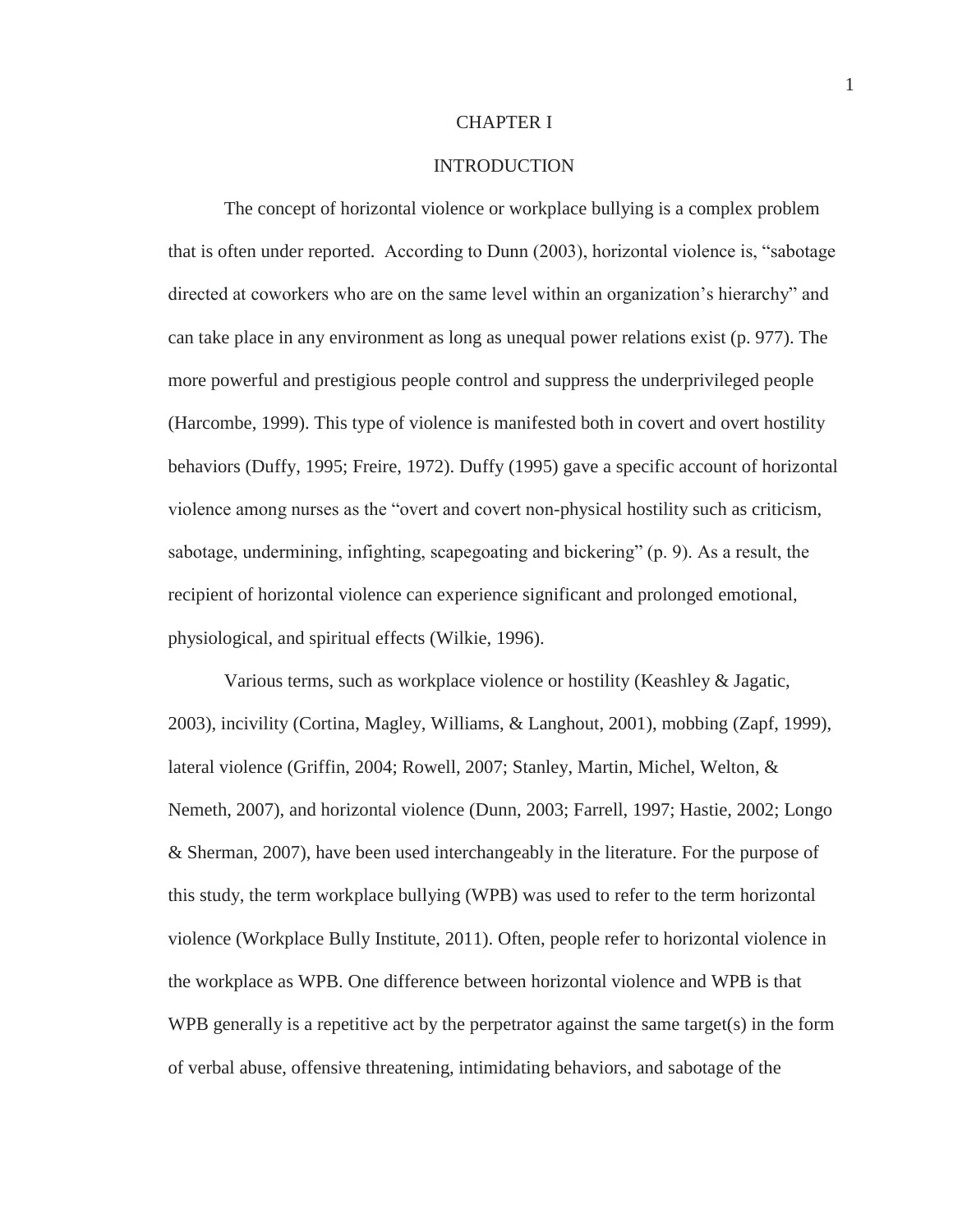target's work. Horizontal violence encompasses these same characteristics except that it is not necessarily a repetitive act against the same target (Workplace Bully Institute, 2011).

For this study, the sample include experienced and novice practicing registered nurses who are equal in staff rank but not necessarily equal in age, race, gender, levels of education, or years of experience. When WPB occurs horizontally, the WPB behaviors originate between equally-ranked practicing registered nurses and not from chain of command delegation and rank order directives. The postulation for this study was that WPB is prevalent among novice practicing registered nurses with 3 years or less experience and there is a statistically positive relationship of WPB on the variables of years of experience, burnout, intent to leave current position or shift rotation, age, race, educational level, and a difference between genders. Previous researchers (e. g. Berry, Gillespie, Gates, & Schafer, 2012; Laschinger & Grau, 2012; Simons & Mawn, 2010) have classified registered nurses as inexperienced if they had three years of less of practice experience. This notion was based partially on Benner's (2001) seminal work on novice to expert, which was her theory of skills acquisition. Benner explicated five levels of skills acquisition, with novice being the beginner with no experience. She described each step associated with the transition from the novice graduate nurse to expert caregiver. The perceptions and experiences of novice practicing registered nurses need to be explored to avert further attrition of the nursing workforce.

Infrequently, WPB can be a physical perpetration, such as hitting, shoving, and throwing objects. Researchers have established that WPB has damaging effects within organizations; examples include: (a) development of a toxic work environment (Johnston,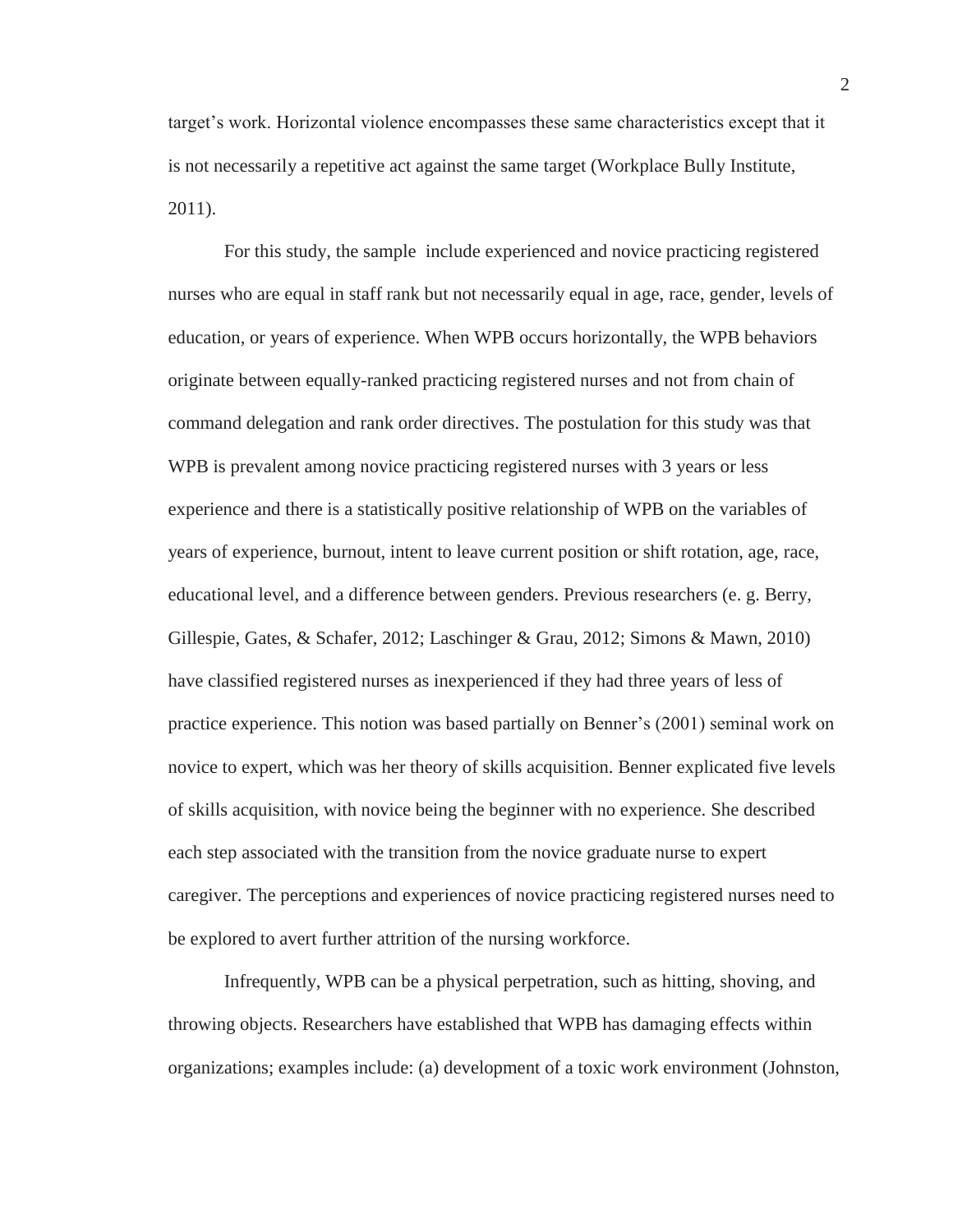Phanhtharath, & Jackson, 2010), (b) corrosion of morale and job satisfaction (Felblinger, 2009); (c) political reasons for power and self-serving interests (Katrinli, Atabay, Gunay, & Cangarli, 2010), and (d) increased absence and turnover rates (Cleary, Hunt, & Horsfall, 2010; Murray, 2009).

Another effect of WPB is compromised care and safety of patients (e.g. Bae, Mark, & Fried, 2010; Boyle & Miller, 2008; Bush & Gilliland, 1995; Cox, 1991; Kane, Shamliyan, Mueller, Duval, & Wilt, 2007). According to Buerhaus, Auerbach, and Staiger (2009), the registered nurse shortage in the United States (US) will be 260,000 by 2025. Some authors have suggested that abuse in the workplace is a common reason for many nurses to leave their profession (e.g. Aiken et al., 2001; Cox, 1991; Stagg  $\&$ Sheridan, 2010; Zigrossi, 1992). Quine (1999) reported the results of a large study of 1,100 respondents of the National Health Service community trust in England. In 2001, Quine further explained those findings that related only to the 396 participating nurses and found that the majority of recipients reporting abuse experienced higher job stress and burnout and greater intent to leave the job.

Traditionally, the nursing profession has encountered a deficit of staff nurses. Because of the supply of nurses does not fulfill the demands, it is imperative to attract and retain nurses by creating and maintaining a sustainable work culture. Bowles and Candela (2005) conducted a study on nurses' job experiences within five years after graduating from their program and found that 30% of participants had left their first job within one year of employment and 57% had left by the second year; 22% cited that work environment factors were connected to management issues, lack of support, and too much responsibility caused them to leave. The transition from student to a working professional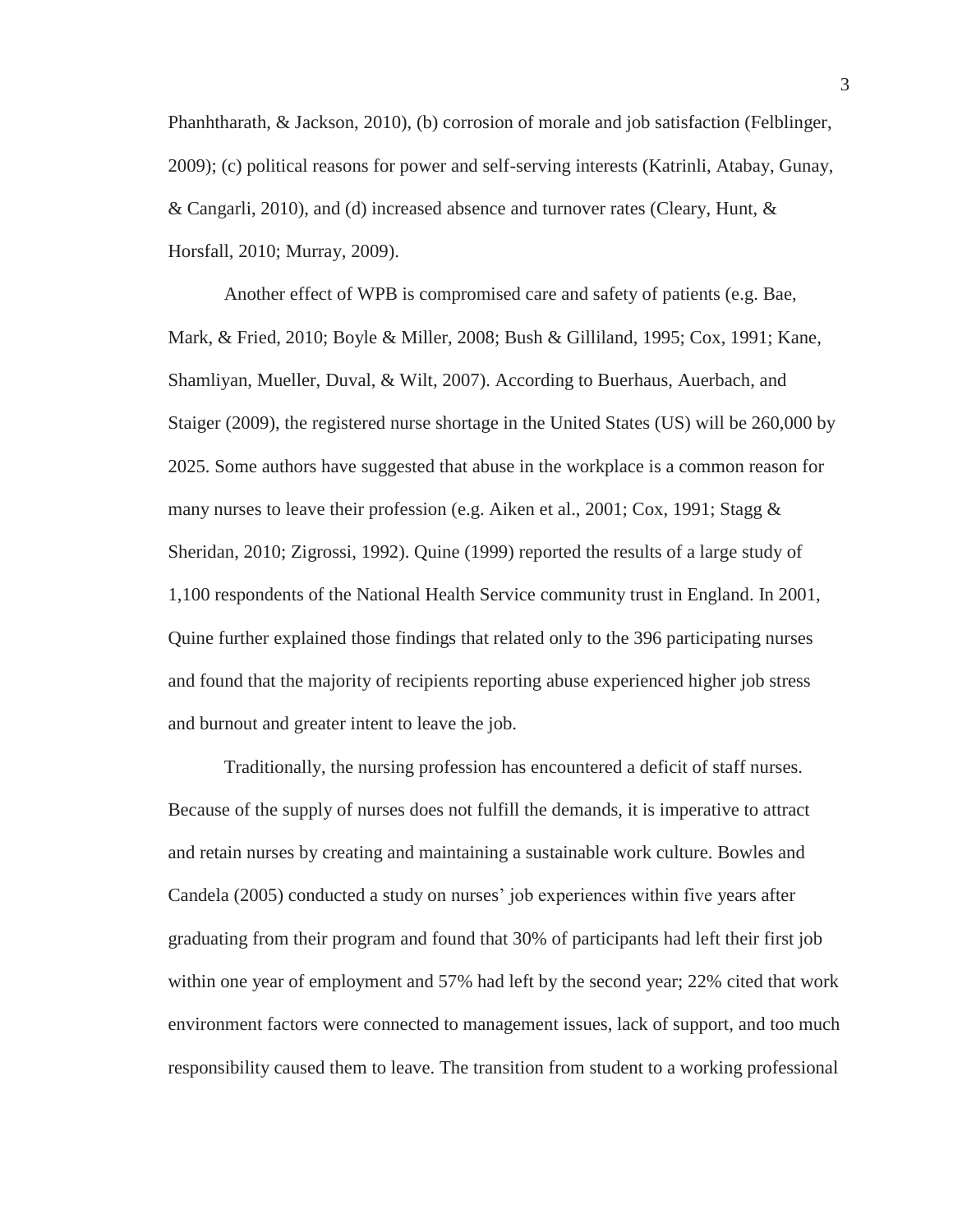is stressful (Delaney, 2003; MacIntosh, 2003; Thomka, 2001), and poor experiences with colleagues can lead to thoughts of leaving nursing (Thomka, 2001). Accordingly, the distinction of a younger and inexperienced generation of nurses coupled with the stress of nursing practice may be a contributing factor to the inadequate supply of practicing registered nurses.

Failure by hospital and nursing administrators to address nurse-to-nurse violence potentially can increase the risk of high turnover and hinder the development of the professional pride. Along this same line of thinking, Sofield and Salmond (2003) reported that health care organizations evaluate workplace issues with a goal of developing an environment that supports nursing in their efforts to achieve and maintain quality care. Recent efforts to tackle this issue included the creation of leadership standards by the Joint Commission on Accreditation of Hospitals (2009) with requirements that leaders create protocols for managing disruptive behaviors and maintain a hospital culture of safety and quality.

The theoretical framework for this study is Freire's (1971) model of oppressed group behavior. This research is an exploration of the relationship between practicing registered nurses' perceptions of WPB and years of experience, burnout, and intent to leave current position or shift rotation.

#### Problem Statement and Purpose

Historically, nursing literature has substantiated nurses being exposed to patriarchal oppression by hospital administrators and physicians (Ashley, 1976; Muff, 1982; Reverby, 1987), but more knowledge is needed on WPB and practicing registered nurses. The purpose of this study was to examine the relationship between practicing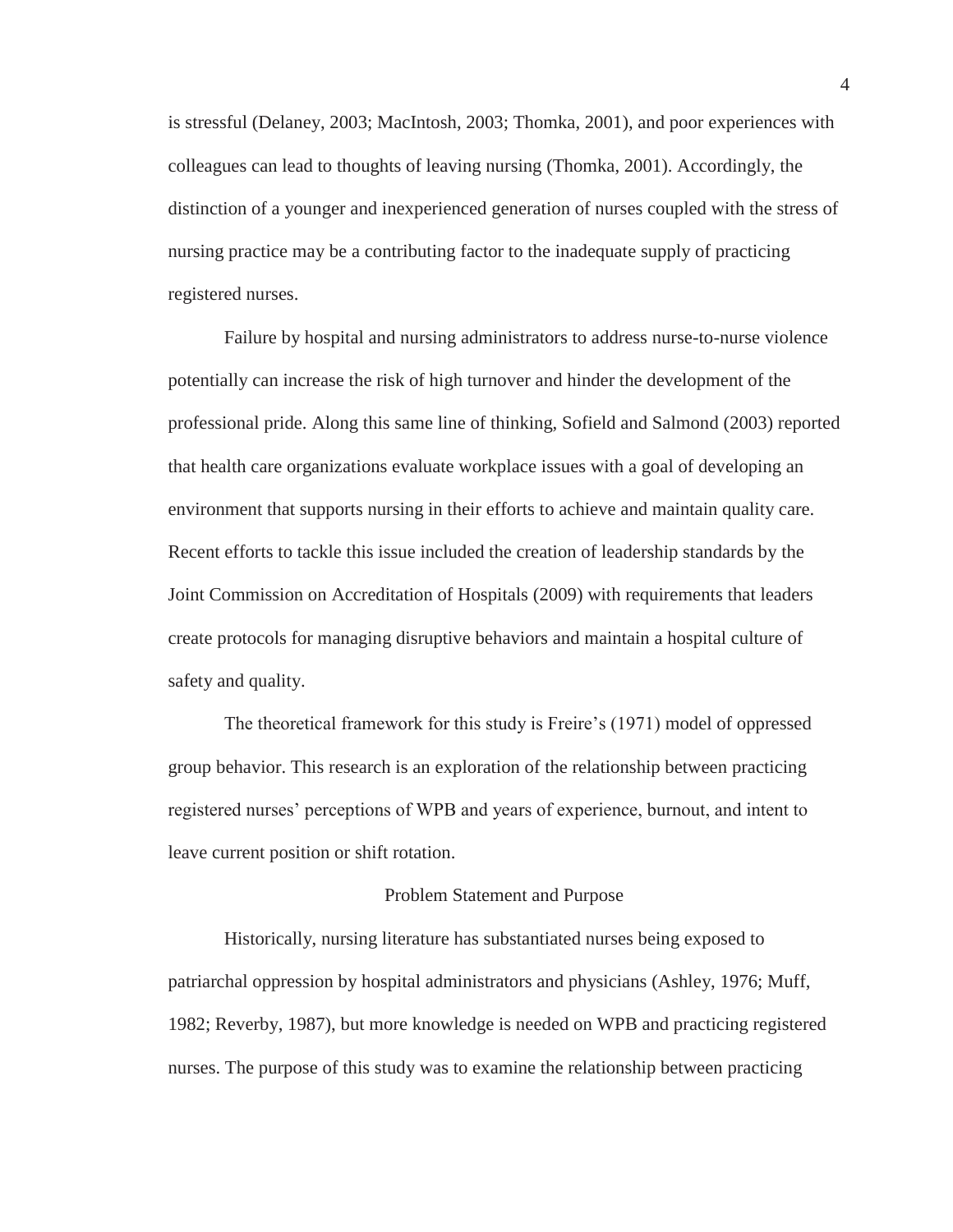registered nurses' perceptions of WPB and years of experience, burnout, and intent to leave current position or shift rotation, age, race, educational level, and a difference between genders. Questionnaires for data collection include: (a) Negative Acts Questionnaire-Revised (Einarsen & Hoel, 2001), (b) Maslach Burnout Inventory (Maslach, Jackson, & Leiter, 1996), (c) Intention to Turnover Scale (Cammann, Fichman, Jenkins, & Klesh, 1981), and (d) Demographic Data Survey. The investigator hypothesized that WPB was prevalent among novice practicing registered nurses with 3 years of experience or less and that there is a statistically significant positive relationship between WPB and burnout and intent to leave current position or shift rotation.

Identifying this study's variables as related to practicing registered nurses' perceptions of WPB will assist hospital and nurse administrators to understand more clearly the effects of WPB. De Marco, Roberts, and Chandler (2005) stated that WPB is considered to be one of the noticeable factors of oppressed group behavior. De Marco et al. (2005) found a relationship between WPB and nurses' feelings of inferiority and stated, "oppression elicits negative behaviors—silence, a lack of voice, poor self-esteem, and the sublimation of the experience of powerlessness through the internal divisiveness known as horizontal violence" (p. 86).

Ignoring this problem could be a factor in the persistent issues of the nursing shortage. Hospital and nursing administrators, who create and implement policy that stipulates a safer work environment, often overlook the issue of WPB among registered nurses, which is a key rationale for conducting this research. Additionally, evidence reveals that shortages are an indication of inadequate policies on recruitment and retention of health care workers (Zurn, Dolea, & Stillwell, 2005). Anthony et al., (2005)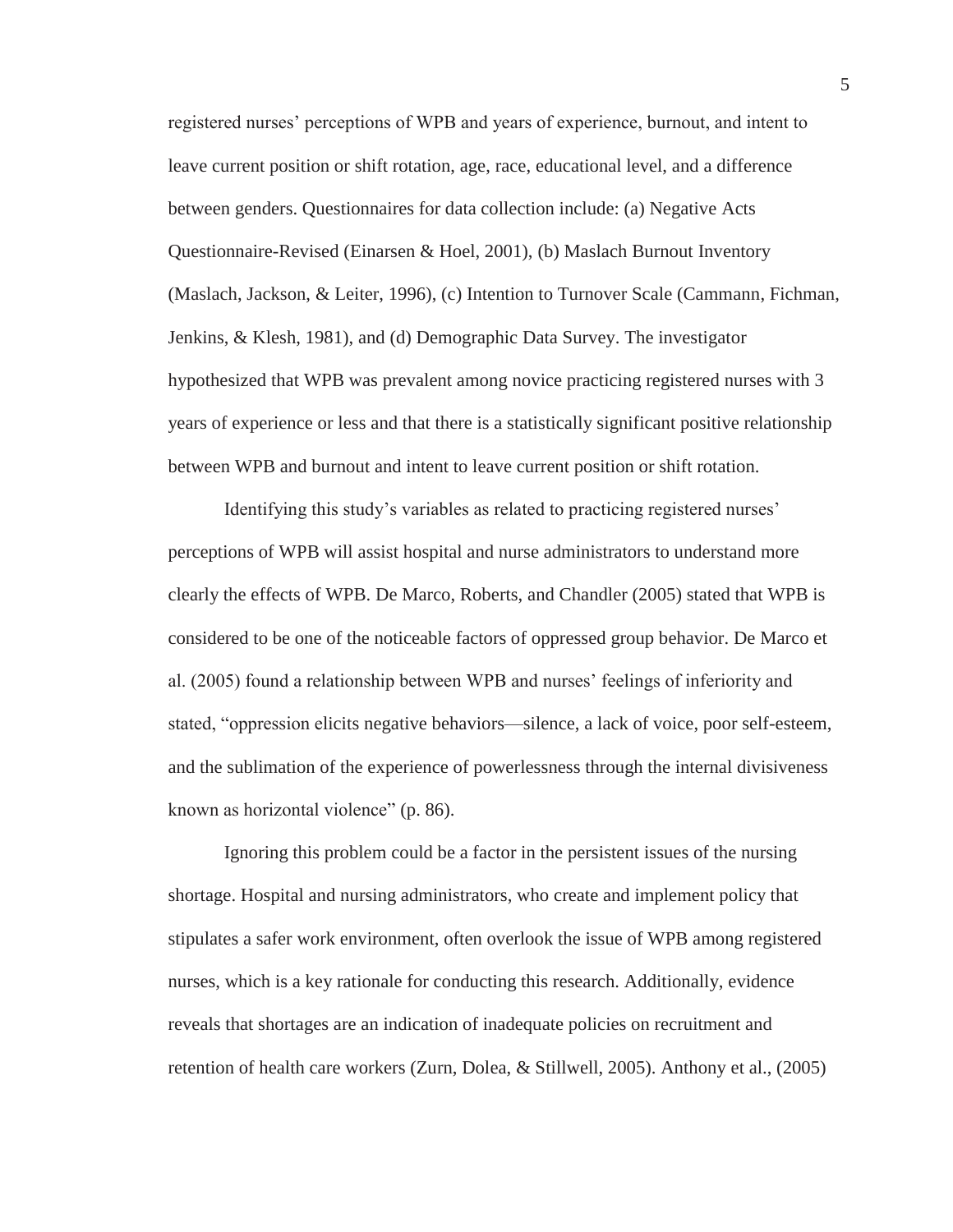explained that the nursing leadership team, specifically nursing directors, can have a vital role in retaining nurses using their managerial and leadership skills in order to create a positive culture that promotes retention.

# Description of Variables

According to Burns and Grove (2007), variables can be described as any object, event, idea, feeling or anything that is measured in a study. Evidence suggests that WPB is related to years of experience, burnout, intent to leave current position or shift rotation, age, educational level, and gender, but the research is not strongly documented; therefore, the researcher will study these variables in relation to WPB. In this researcher's long professional nursing practice, direct observation supports a relationship between WPB and these variables. Perceptions of workplace bullying (WPB) was measured by the Negative Acts Questionnaire-Revised (NAQ-R; Einarsen & Hoel, 2001). Burnout was measured by using the Maslach Burnout Inventory (Maslach et al., 1996); intent to leave current position will be measured by using the Intention to Turnover Scale (Cammann et al., 1981). Demographic data was collected by way of a Demographic Data Survey from the practicing registered nurses participating in the study and included the variables of (a) age, (b) race, (c) years of experience, (d) educational level, and (e) gender.

#### Nature of Study

WPB is a significant problem facing the nursing profession, and the dearth of literature on WPB experienced by nurses in the workplace serves as a rationale for further investigation. Despite the fact that WPB can occur in any profession, the problem is emerging as a high profile, more prevalent issue in the health care environment (Lyneham, 2001). There is growing evidence that registered nurses experience WPB in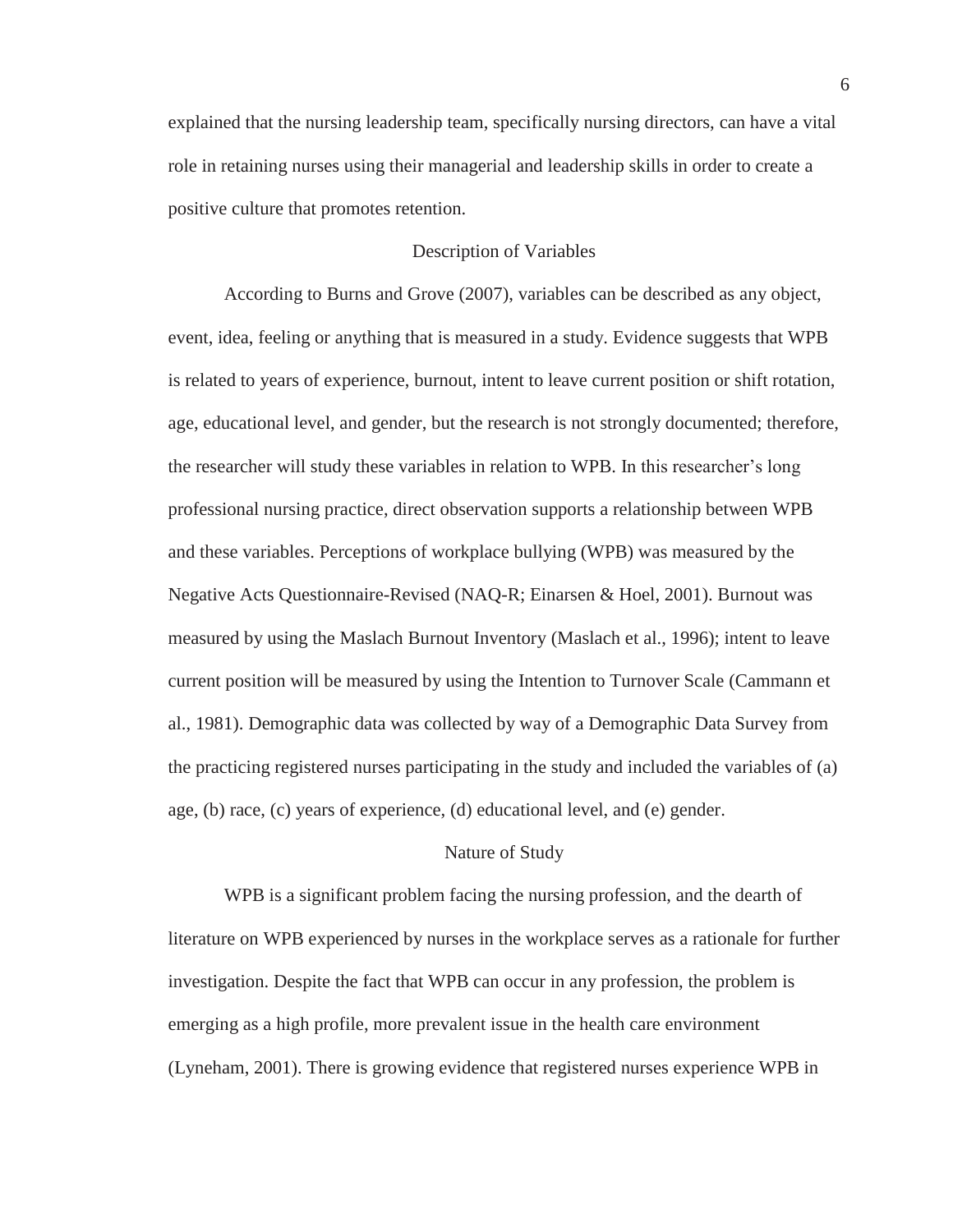disproportionately higher levels as compared to other workers in environments inside or outside the health care system (Saines, 1999). In 1998, Hewitt, Levine, and Misner reported that workplace bullying (WPB) however was underreported and the actual scope of prevalence is underestimated. Currently, however, there are no formal methods for reporting the incidence of WPB (American Nurses Association, *Bullying in the Workplace*, 2012).

It is apparent that violence has a negative effect on health care finances as a result of low staff and increased patient acuity (Smith & McKoy, 2001). The health care system is burdened by workplace violence, which is correlated with expenditures related to nurse absenteeism, litigation, and compensation, and decreased productivity (Gates, Meyer, & Fitzwater, 1999). It was not until the past few years that workplace violence against nurses was identified as a health hazard—physically, mentally, and emotionally (Katrinli et al., 2010). The human costs related to this kind of violence include chronic pain, depression, emotional trauma, and shifts in functional status (Gates et al., 1999). WPB has been linked to burnout and job stress, in addition to difficulty in attracting and maintaining nurses in positions (Smith & McKoy, 2001).

The International Council of Nurses (2007) accepted the problem of workplace violence as a critical issue in the health care system and created guidelines for appropriate prevention action. Then a few years later, in a 2012 booklet, the American Nurses Association gathered current research findings on recognizing the acts of bullying, identifying causes and consequences, and recognizing expected actions and responsibilities of individual nurses. Duncan, Reimer, and Estabrooks (2000) stated that nurses have a key role in the identification and management of bullying in the workplace.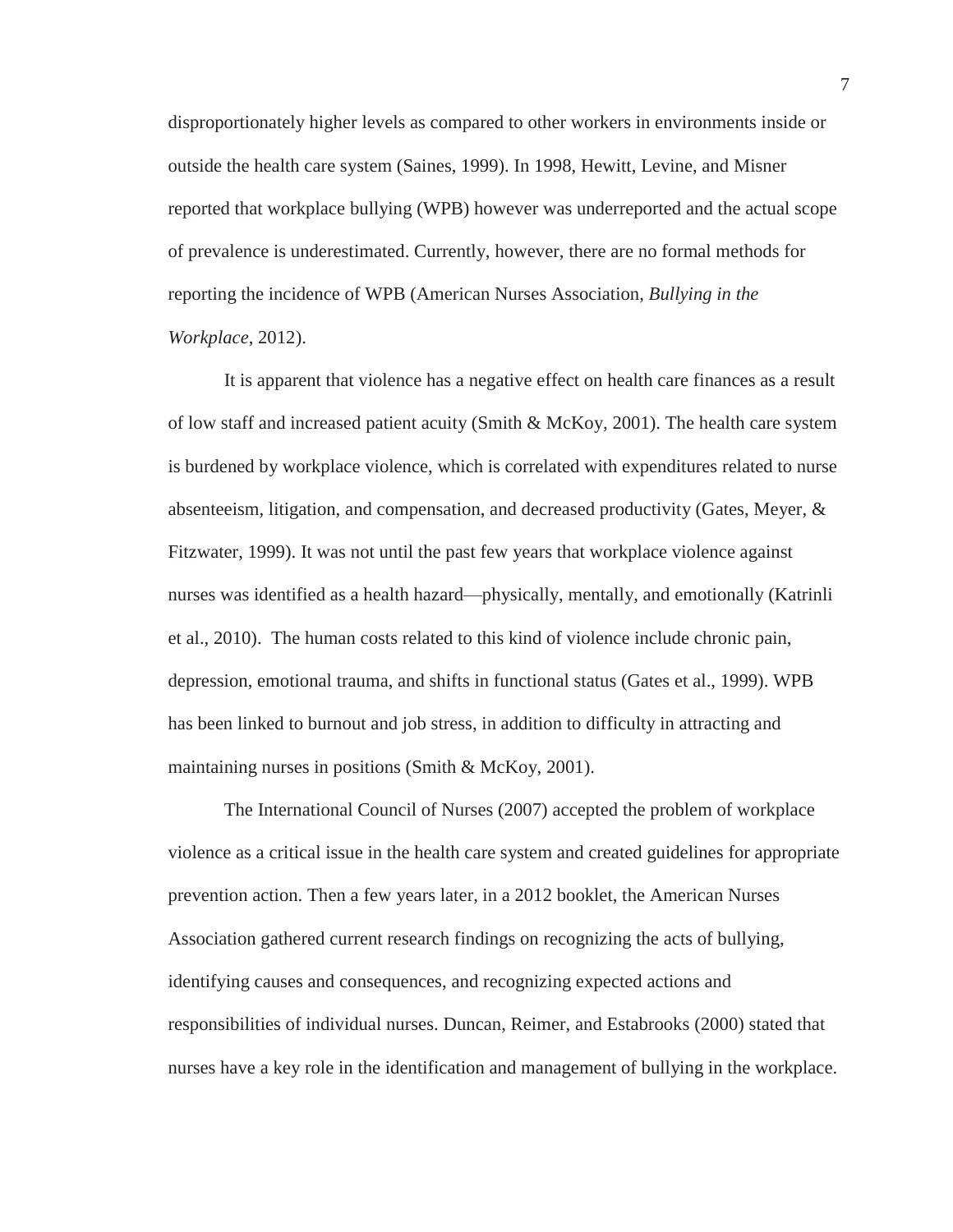Because managers and leaders are the culture carriers of an organization, they must be perceptive enough to detect bullying behavior and create a culture that eliminates a bullying culture (Olender-Russo & Mullet, 2009).

All nurses share the responsibility in eradicating WPB (Farrell, 1999). Nurses have the ability to help move an organization from a closed system of secrecy, shame, and silencing behaviors to an environment that is open, kind, and without individual selfserving political motives (Katrinli et al., 2010; Namie & Namie, 2000). The motives for bullying affect the type of response or expectations associated with incidents. Eliminating WPB will depend on the nurse's (a) ability to acknowledge the problem, (b) communication system, and (c) response (Bartholomew, 2006).

## Research Questions

The research questions developed for this study were as follows:

1. What is the relationship between practicing registered nurses' perceptions of WPB, and the variables age, race and gender?

2. What is the relationship between practicing registered nurses' perceptions of WPB, and the variables level of education and years of experience?

3. What is the relationship between practicing registered nurses' perceptions of WPB and the burnout subscales (EE) emotional exhaustion, (DP) depersonalization and (PA) personal accomplishment?

4. What is the relationship between practicing registered nurses' perceptions of WPB and intent to leave current position or shift rotation?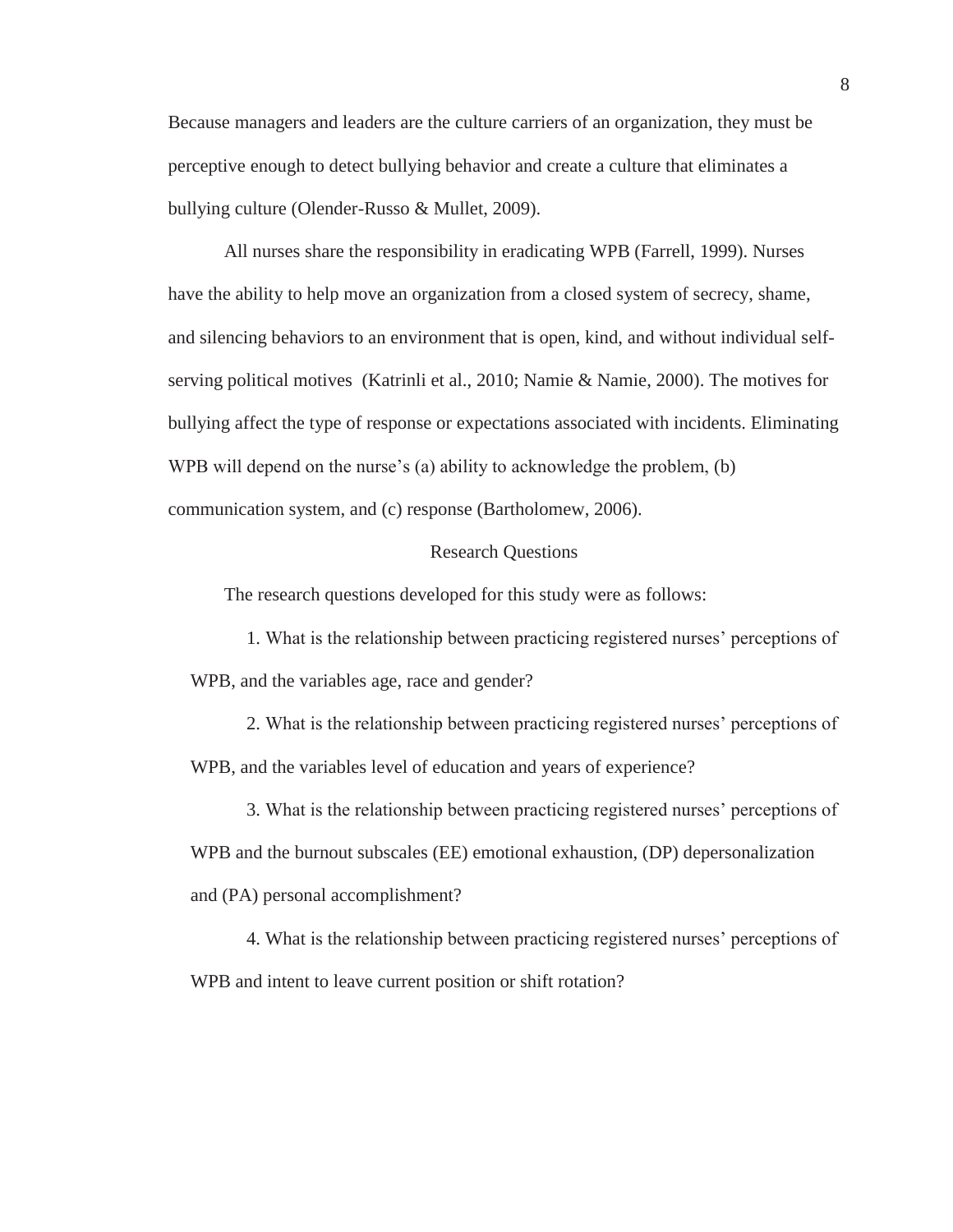5. What is the relationship between practicing registered nurses' perceptions of WPB, burnout subscales (EE) emotional exhaustion, (DP) depersonalization and (PA) personal accomplishment and intent to leave current position or shift rotation?

## Conceptual Framework

Freire's (1971) model of oppressed group behavior was the framework for this study. Freire's model of oppressed group behavior has served as basis for other studies on horizontal violence in nursing, as well as in other disciplines. Freire created the model based on his research with Brazilians who had been dominated by Europeans. These natives were restricted and exploited by those possessing greater influence, reputation, and status, just as nurses in years past were viewed by some physicians as second-rate care takers, unworthy of professional recognition. It is believed that what Freire described in his theory between Europeans and Brazilians is a situation that resembles the once problematic vertical relationship between nurses and physicians. As well, nurse leaders have played their role by taking the baton from the physicians and preserving the dominating behavior, which has generated horizontal violence, or WPB, among practicing registered nurses called WPB. For this study, Freire's model of oppressed group behavior is a justification for the description of WPB.

Originally, Freire (1971) found in his study that influential and dominant Europeans (a) identified their norms and values as the proper ones in society and then used their power to impose them; and (b) determined which attributes (e.g. skin color, language, food, and clothing) were to be respected and rewarded. This same principle can be applied to the past and present relationships between nurse leaders or physicians, and practicing registered nurses. Over a period of time of acclimating to this pattern,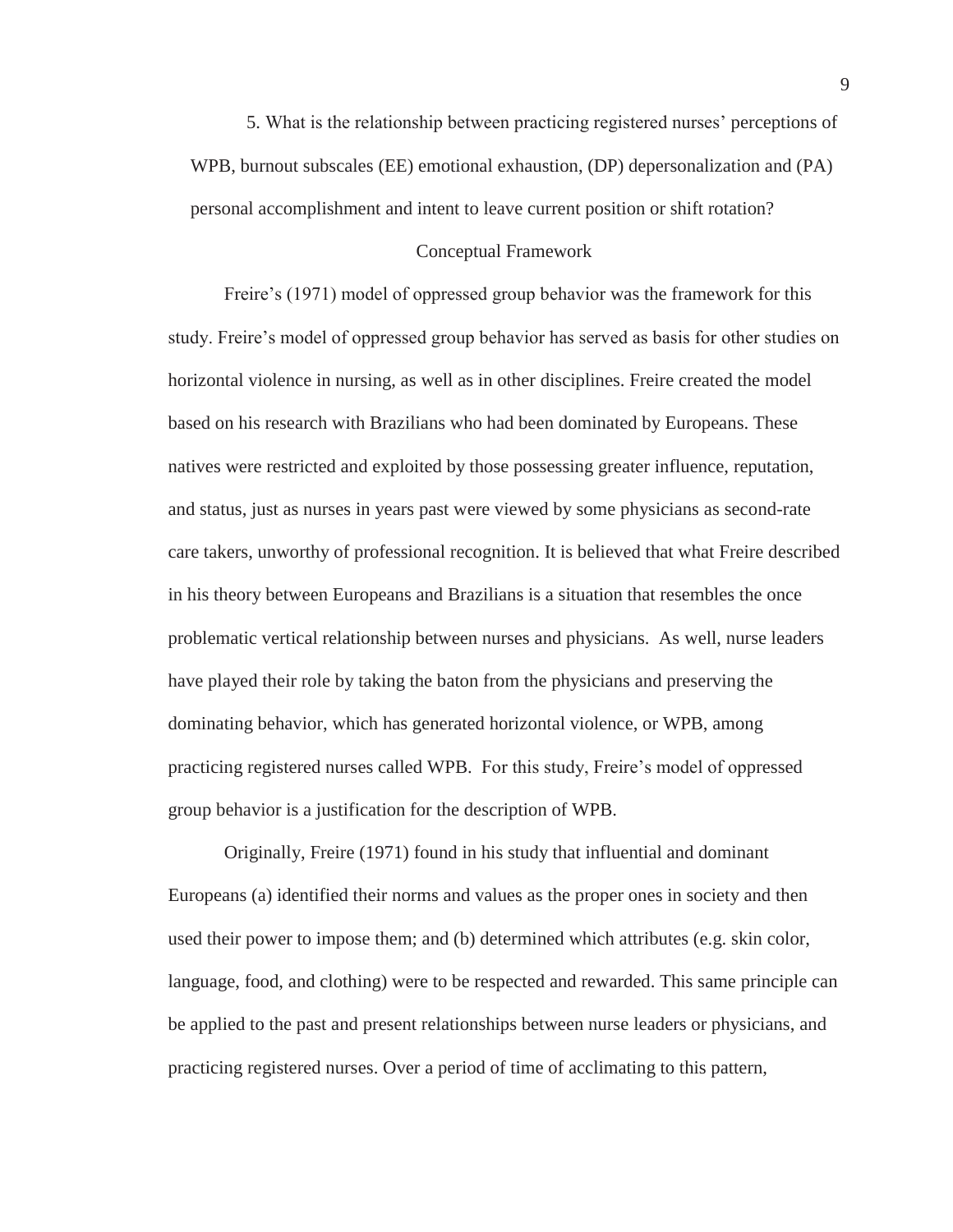subordinate groups learned to hate their own attributes. Freire concluded that an educational system that propagates the values and beliefs of the dominant group solidifies the continuance of oppression. The oppressed group and the oppressors eventually derive that the oppressed group is inherently inferior. If nursing organizations continue to allow the demeaning acts of WPB among practicing registered nurses, it will maintain this destructive, ritualistic cycle.

As Freire (2003) explained about oppressed groups, "in their alienation, the oppressed wants at any cost to resemble the oppressor, to imitate and follow them" because they believe that internalizing the values of the oppressor will promote acceptance and power (p. 62). Accordingly, those practicing registered nurses who have been the targets of WPB will in turn mimic the characteristics of their perpetrator counterparts to gain recognition and status. The oppressors depict the oppressed as lacking in values, knowledge, and dignity, but view themselves as everything good and valuable in society. The oppressed people view themselves with disdain and reject identification with their own culture, which they view as negatively.

Sometimes oppressors will use humanitarianism as a basis for preserving a profitable situation or will mandate or suggest actions for the safety and good of the people, but they know that the oppressed group will have limited abilities to come up with initiatives to tackle the problems and challenges in the working environment. This system thrives on lack of transformation, creativity, and knowledge of an oppressed group as they become misplaced and misguided within the system. Repetition of this pattern produces a cycle of oppression, reinforces insensitivity in the oppressors, and gives credence to oppressors that they are more knowledgeable than the oppressed. Freire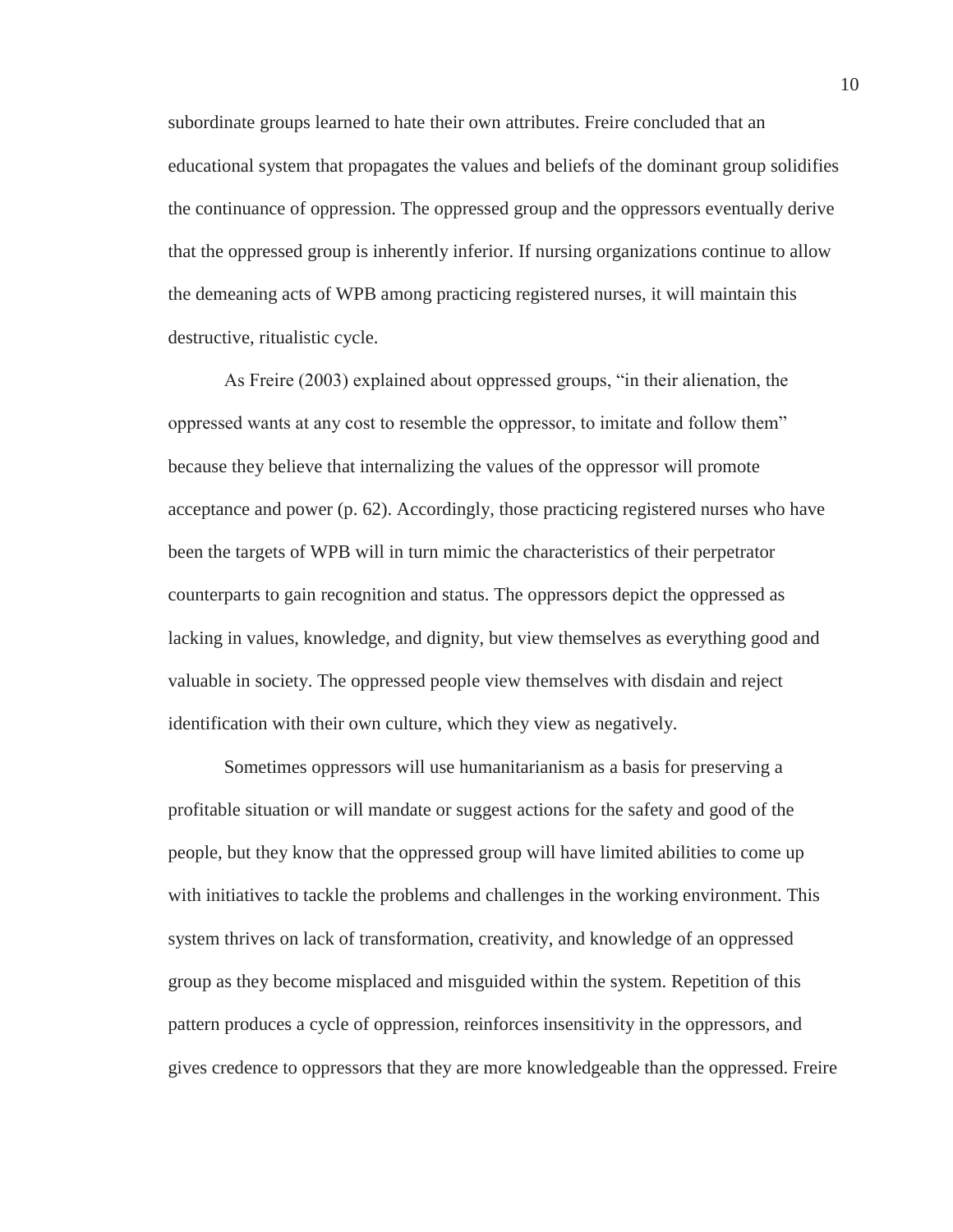labeled this phenomenon as the banking concept. Freire explored the banking concept through teacher-student relationships where the oppressors were the depositors, the oppressed were the depositories, and education or information became the act of depositing. The depositor used the depositories as containers to be filled with information and behavior to be received, memorized, and repeated. Just as physicians, nurse managers, and nurses transfer the behaviors to those they have labeled subordinate practicing nurses**.** 

In the exploration of this study, identifying the target and perpetrator of WPB was not a primary objective; nonetheless, differentiating the depositories from the depositors could be accomplished; perhaps discovering that the novice practicing registered nurses are the depositories and the experienced practicing registered nurses are the depositors, even though these two populations of practicing registered nurses are equal in rank and in the position of staff nurse. Because of equal rank and position of staff nurses, the depositors (experienced practicing registered nurses) and the depositories (novice practicing registered nurses) form a horizontal relationship and flow of communication with a potential for oppressive, non-constructive behaviors that are characterized as horizontal violence, or WPB. Vertically, practicing registered nurses are delegated to and receive commands from the person he or she perceives as the depositors; in a vertical relationship, the depositor is generally an administrator and the depository is generally the staff nurse. The culture of the healthcare historically has been consumed by images of the nurse as a "handmaiden" in a patriarchal environment (Kelly, 2006, p. 23); this imagery may have become more so true of novice practicing registered nurses (NRN).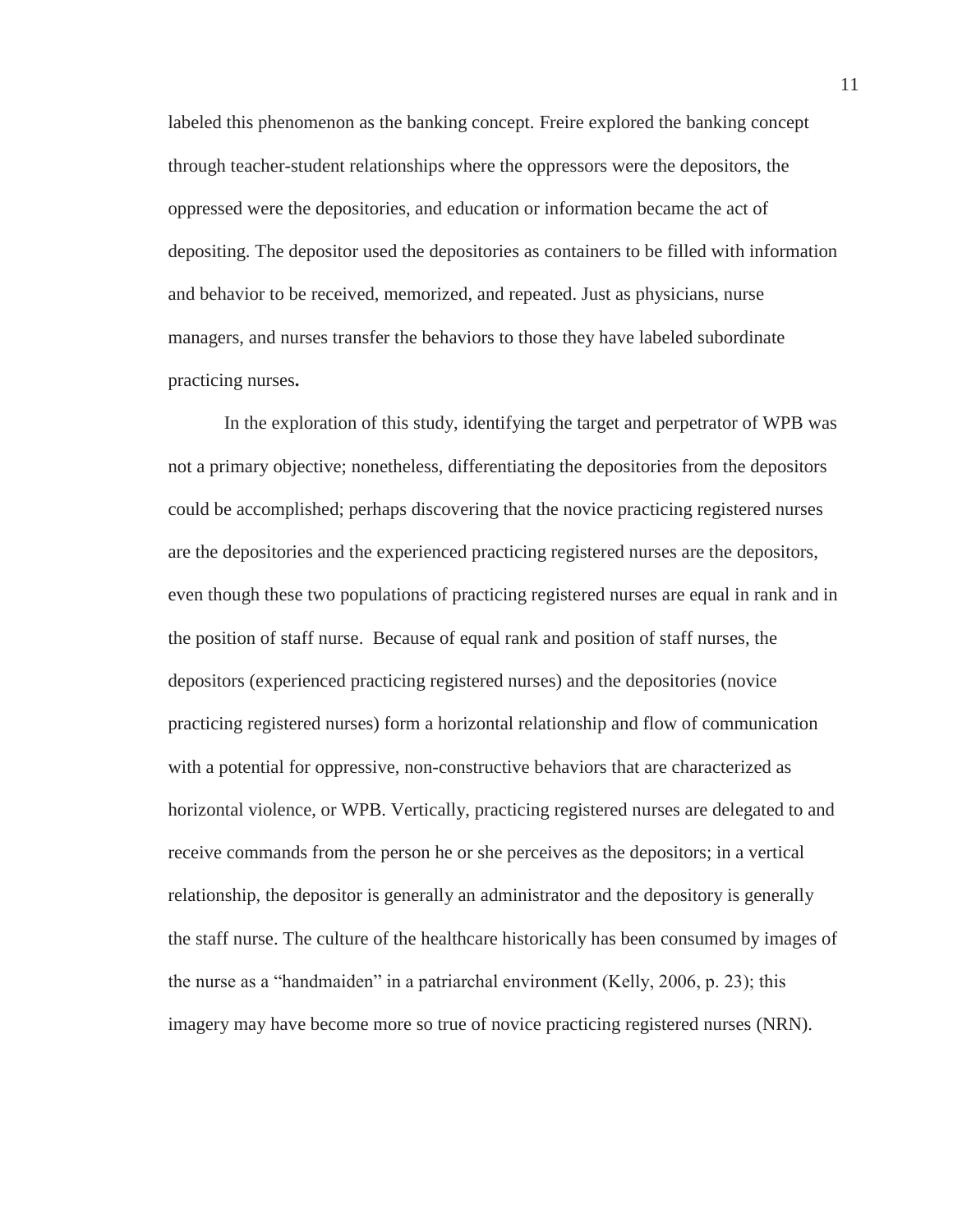Freire (2003) emphasized that the banking concept implies the notion that human beings are adaptable and manageable beings. He illustrated this point in his education research. The more that students worked at storing the effects of those deposits imposed on them, the less they developed the critical thinking to transform their environment. In other words, the more completely practicing registered nurses accept the role imposed on them, the more they tend to adapt to that existing environment and to the disruptive behaviors deposited in them. Roberts (2005) emphasized the notion that nurses in the oppressed group believe they are inadequate and powerlessness in the system, and absent of pride in their own culture—all leading to feelings of low self-esteem and lack of respect for their attributes and each other.

In a healthcare organization, there is a horizontal flow of command, although the vertical flow is where nurses receive instructions from their managers and those same managers receive instructions from their top administrators, and so on. Clearly, the relationship between employers and employees is more defined by policy than is the horizontal relationship between those who occupy the same rank, such as experienced and novice practicing registered nurses. WPB, the acronym being utilized in this study for workplace bullying, and sometimes referred to as horizontal violence, is open to different interpretations, depending on the structural direction of the relationship. For example, in a vertical relationship, WPB can exist but the bullying may not be so defined, sometimes because of the nature of the chain of command with higher-up registered nurses or administrators having power over the practicing registered nurses in a staff nurse position. When WPB occurs horizontally, the WPB behaviors originate between equally-ranked practicing registered nurses and not from chain of command delegation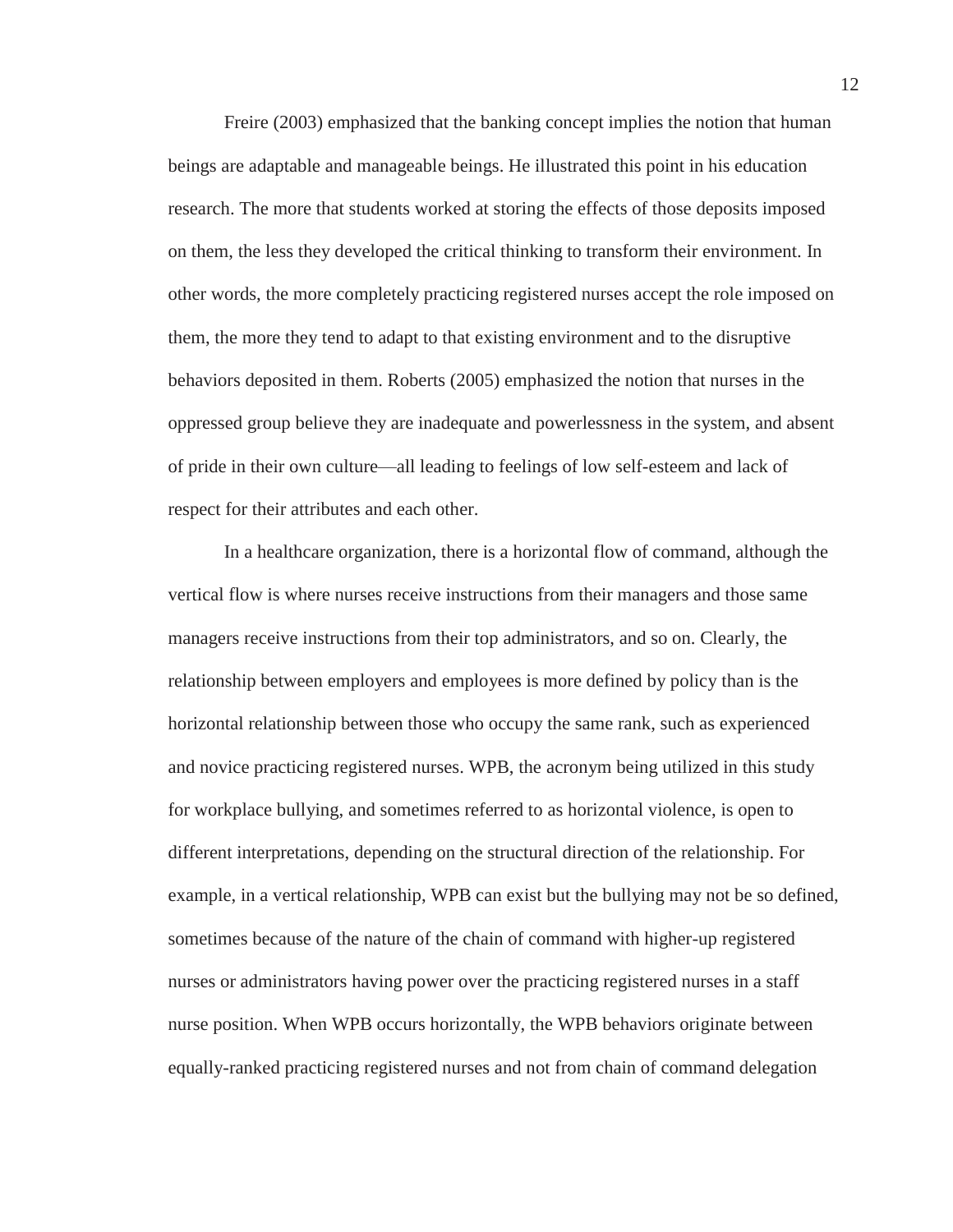and rank order directives. The equally ranked practicing registered nurses, however, are not necessarily equal in age, race, gender, levels of education, or years of experience.

According to common practices in the workplace, those with experience have the moral obligation of guiding those who are less experienced, novice practicing registered nurses and in the workplace in order to deliver quality services. However, WPB behaviors tend to interfere, and even contradict, the nurturing the moral behaviors that nursing represents. This guidance is even more important in a practice arena where the mission is to protect and save lives. The ANA *Code of Ethics for Nurses* (2001) serves as a guide to promote quality nursing care and ethical obligations of the profession. In Provision 1.5 of the *Code of Ethics for Nurses* (2001), the ANA discussed on the relationship with colleagues and others by stating:

The principle of respect for persons extends to all individuals with whom the nurse interacts. The nurse maintains compassionate and caring with colleagues and others with a commitment to the fair treatment of individuals to integritypreserving compromise and to resolve conflict. Nurses function in many roles, including direct care provider, administrator, educator, researcher, and consultant. In each of these roles the nurse treats colleagues, employees, assistants, and students with respect and compassion. The standard of conduct precludes any and all prejudicial actions, any form of harassment, or threatening behavior or disregard for the effects of one's actions on others. The nurse values the distinctive contribution of individuals or groups, and collaborates to meet the shared goal of providing quality health services. (ANA, 2001, pp. 4-5)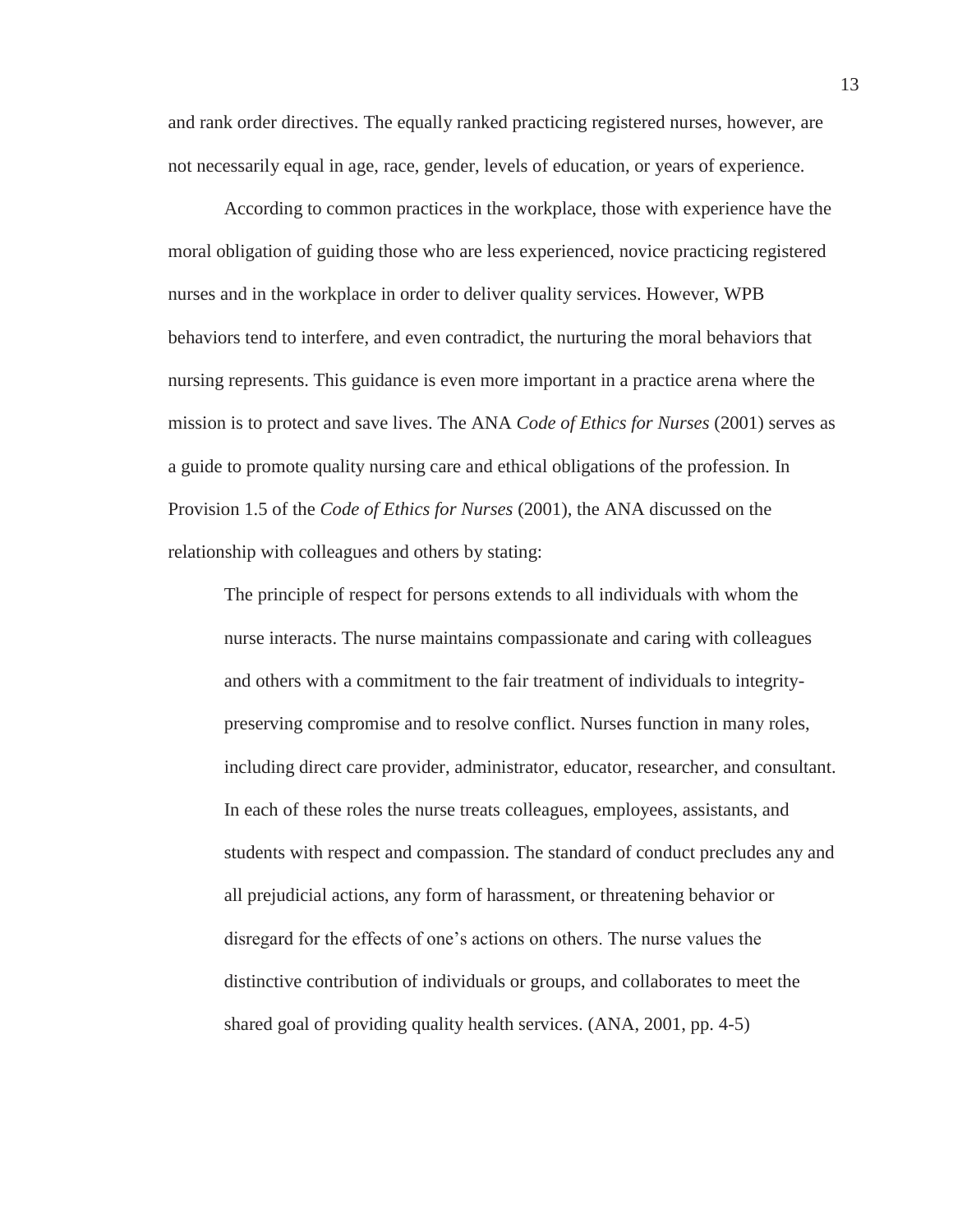Depending on the oppressor-oppressed (or depositor-depository) relationship, practicing registered nurses should develop their own initiative to tackle the problems and challenges in their work environment. However, it is a collaborative obligation by all nursing professionals to ensure that practicing registered nurses are well guided. The outcome of working as one in a healthcare team moves them toward a common aim. There are experienced practicing registered nurses who exploit nursing's moral duty by using WPB tactics on novice practicing registered nurses, instead of giving guidance and instructions in a clear and concise manner.

#### Operational Definitions

*Age.* Age is defined as the length of time that a person has lived or a thing has existed (Oxford online, 2012). Age was measured by way of ratio data.

*Bullying.* Bullying was measured by scores on the Negative Acts Questionnaire – Revised (NAQ-R) (Einarsen & Hoel, 2001), which was designed to measure perceived exposure to bullying at work. The 22 items are rated on a 5-point Likert Scale, ranging from never to daily, measures the concepts of these three subscales: personal bullying, work-related bullying, and physical intimidating forms of bullying.

*Burnout.* Burnout is defined as a syndrome of emotional exhaustion, depersonalization, and reduced personal accomplishment that occurs among the individuals who do "people work" (Maslach & Jackson, 1986a, p. 1). Burnout was measured by scores on the Maslach Burnout Inventory (MBI) by Maslach et al. (1996). It is a 22-item questionnaire with three subscales that measure concepts of burnout. These subscales are emotional exhaustion (EE), depersonalization (DP), and personal accomplishment (PA).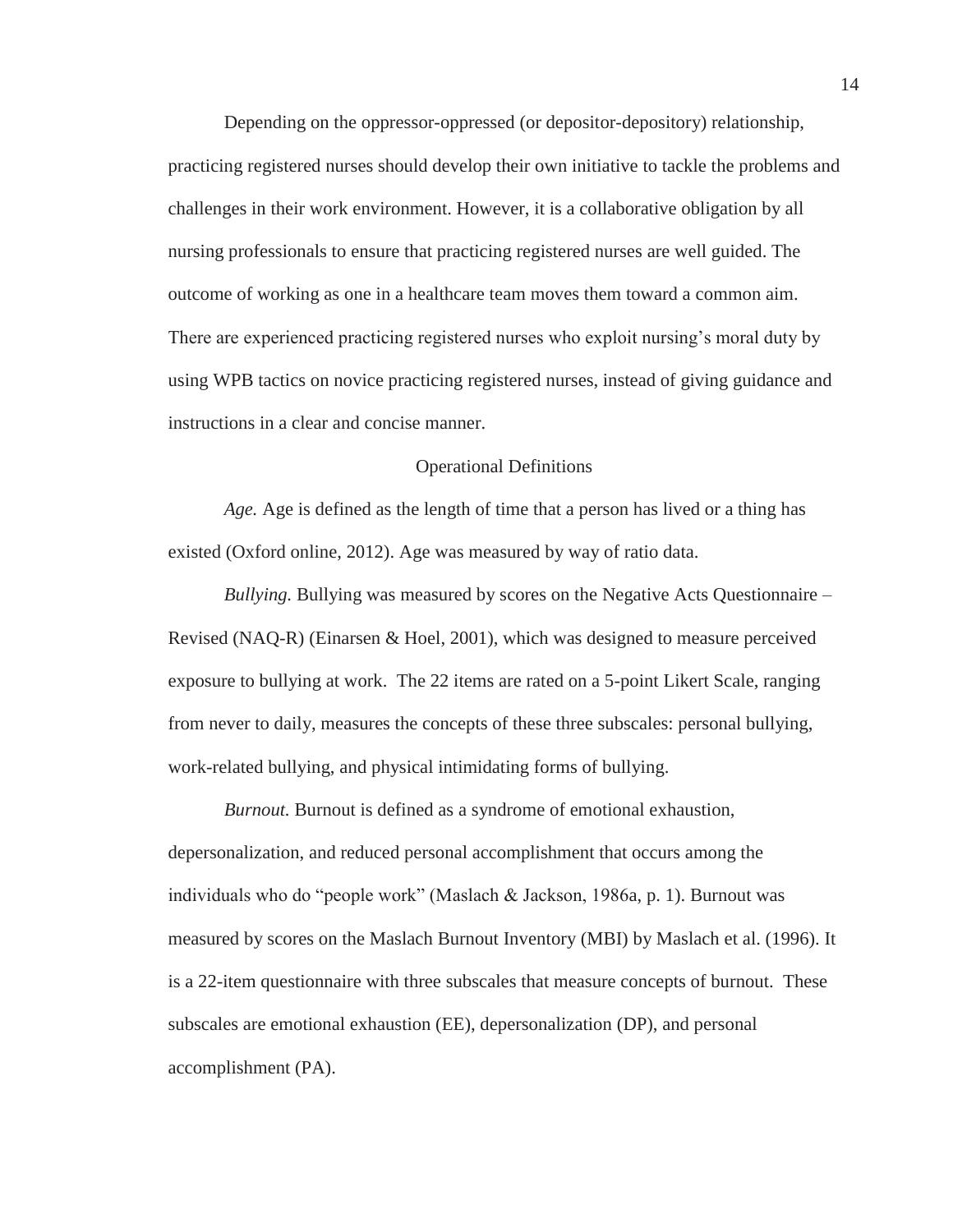*Demographic Variables.* The demographic variables were measured using the Demographic Data Survey findings.

*Depersonalization.* Depersonalization is defined as one of the three subscales composing the MBI. "When workers develop cynical attitudes and feelings about their clients" (Maslach et al., 1996, p. 4).

*Emotional exhaustion.* Emotional exhaustion is defined as one of the three subscales composing the MBI (Maslach & Jackson, 1986a). "Emotional resources are depleted, workers feel they no longer able to give of themselves at a psychological level" (Maslach et al., 1996, p. 4).

*Gender.* Gender is defined as the state of being male or female (typically used with reference to social and cultural differences rather than biological ones (Oxford Online, 2012). Gender was measured by way of nominal data.

*Intention to Leave.* The Intention to Turnover Scale (Cammann et al., 1981), a subscale of the Michigan Organizational Assessment Questionnaire (Cammann, Fichman, Jenkins, & Klesh, 1979), was used. The scale is a 3-item index of employees' intention to leave their job.

*Level of education.* Level of education is defined as a position in a scale or rank (as of achievement, significance, or value) the field of study that deals mainly with methods of teaching and learning in schools (Merriam-Webster Online, 2012). Level of education was measured by way of ordinal data: (a) diploma or associate degree as a score of 1; (b) baccalaureate degree as a score of 2; or (c) master's degree as a score of 3.

*Personal bullying.* Personal-related bullying is defined as one of the three subscales composing the NAQ-R. Personal-related bullying contains items that are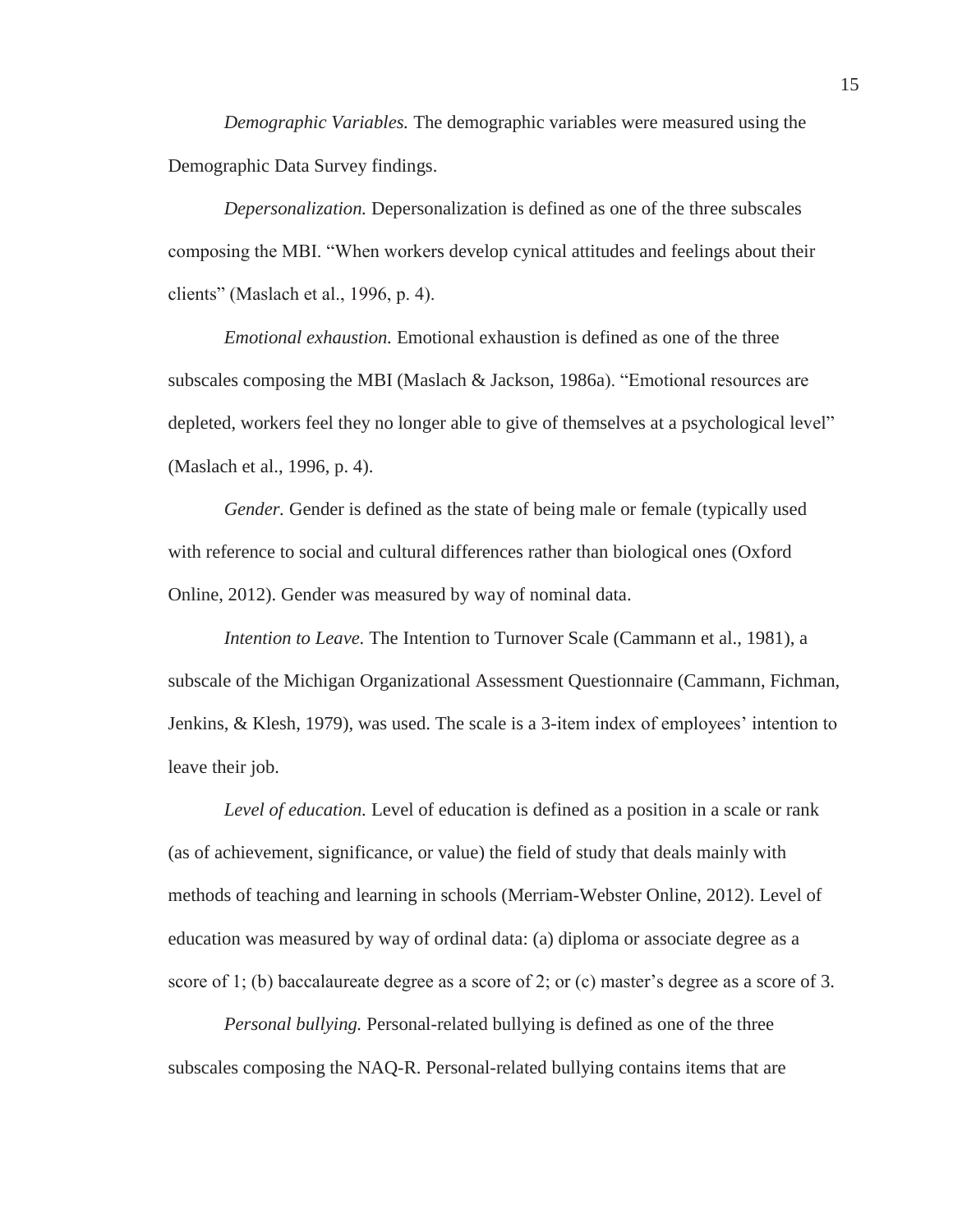interpreted as direct or indirect acts of bullying; and personal in nature, such as humiliation, excessive teasing, and being ignored (Einarsen & Hoel, 2001).

*Physical intimidating bullying.* Physical intimidating forms of bullying are defined as one of the three subscales composing the NAQ-R. Physical intimidating forms of bullying contains items that are interpreted as direct or indirect acts of bullying; menacing in nature, such as yelling while invading personal space; and actual or potential violence(Einarsen & Hoel, 2001).

*Race.* Merriam Webster online (2012) defined race as "a class or kind of people unified by shared interests, habits, or characteristics." Race was measured by way of nominal data.

*Reduced personal accomplishment.* Reduced personal accomplishment is defined as one of the three subscales of the MBI and is "the tendency to evaluate oneself negatively, particularly in regard to one's work with client" (Maslach et al., 1996, p. 4).

*Work-related bullying (workplace bullying).* Work-related bullying characterizes the study variable workplace bullying in this study. Workplace bullying (work-related bullying) is defined as a situation in which people persistently, over a given period of time, perceive themselves as being the subject of negative actions from one or many individuals and has difficulty defending themselves against these actions (Einarsen  $\&$ Hoel, 2001). Work-related bullying is defined as one of the three subscales composing the NAQ-R. Work-related bullying is interpreted as direct or indirect acts of bullying; occupational in nature, such as being assigned unmanageable or demeaning tasks; and consistent criticism of work patterns.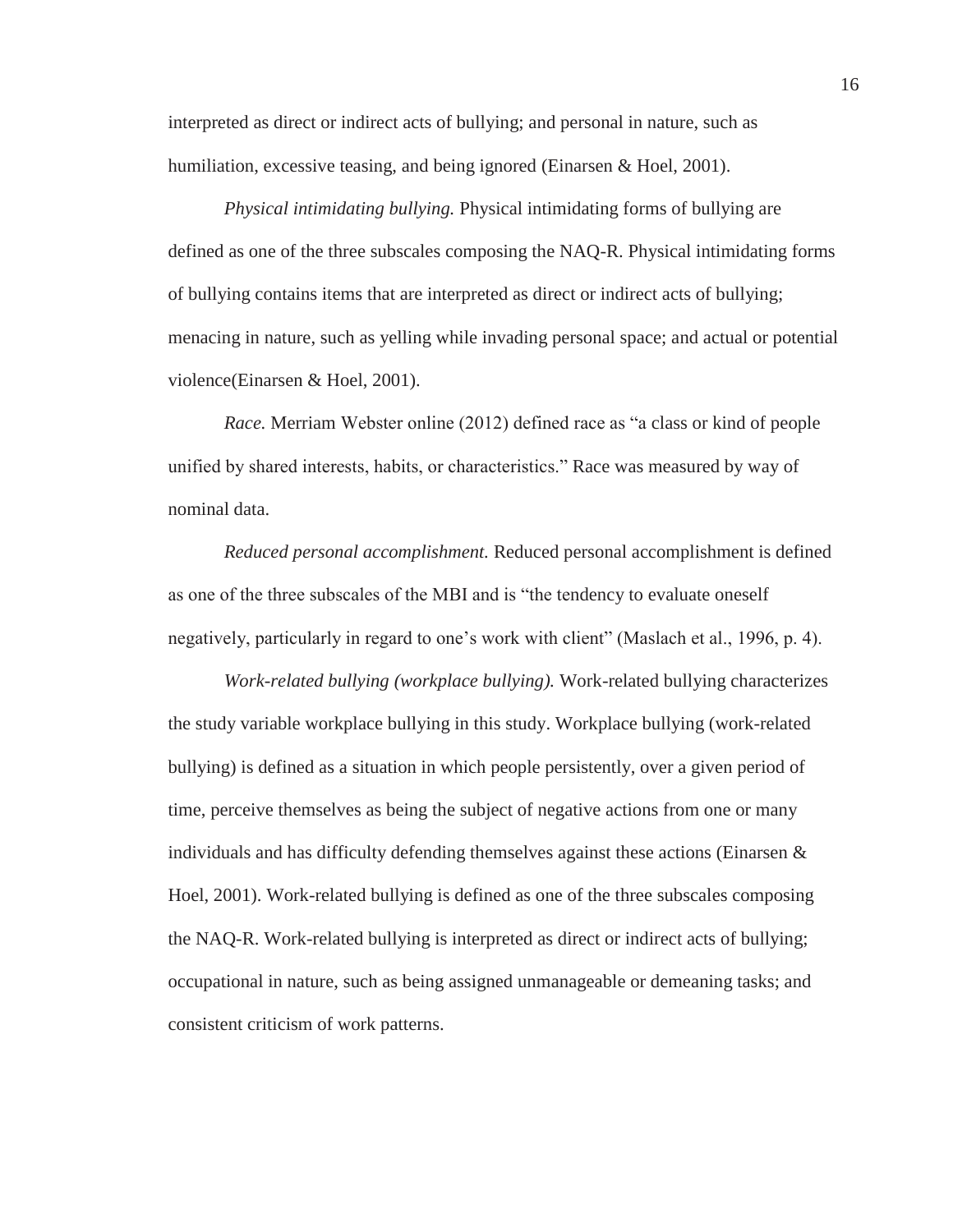*Years of Experience.* Years of experience is defined as a period of 365 days starting from any date practical contact with and observation of facts or events (Oxford Online, 2012). Years of experience was measured by way of ratio data.

## Theoretical Definitions

*Horizontal Violence.* Horizontal violence is defined as aggression, abuse, or injury towards a member of one's peer group (Freire, 1970) or "sabotage directed at coworkers who are on the same level within an organization hierarchy" (Dunn, 2003, p.977). Lateral violence is another term for horizontal violence.

 *Group Behavior.* Oppressed Group behavior is defined as the "work behavior of employees who have low self-esteem and lack of self-confidence (powerless individuals) within a particular work environment" (Roberts, 2005, p. 24).

#### **Assumptions**

The assumptions for this study were:

1. Because each nurse does not share the same circumstances, experiences and perceptions may vary depending on the degree of understanding of stressors.

2. Self-reporting on the surveys by practicing registered nurses will be honest and accurate.

#### Limitations

The identified limitations of the study were:

1. There may not be an adequate representation of non- Caucasian practicing registered nurses.

2. The sample consists of self-reporting volunteers, which could constitute a construct validity threat. Self reporting may be associated with social desirability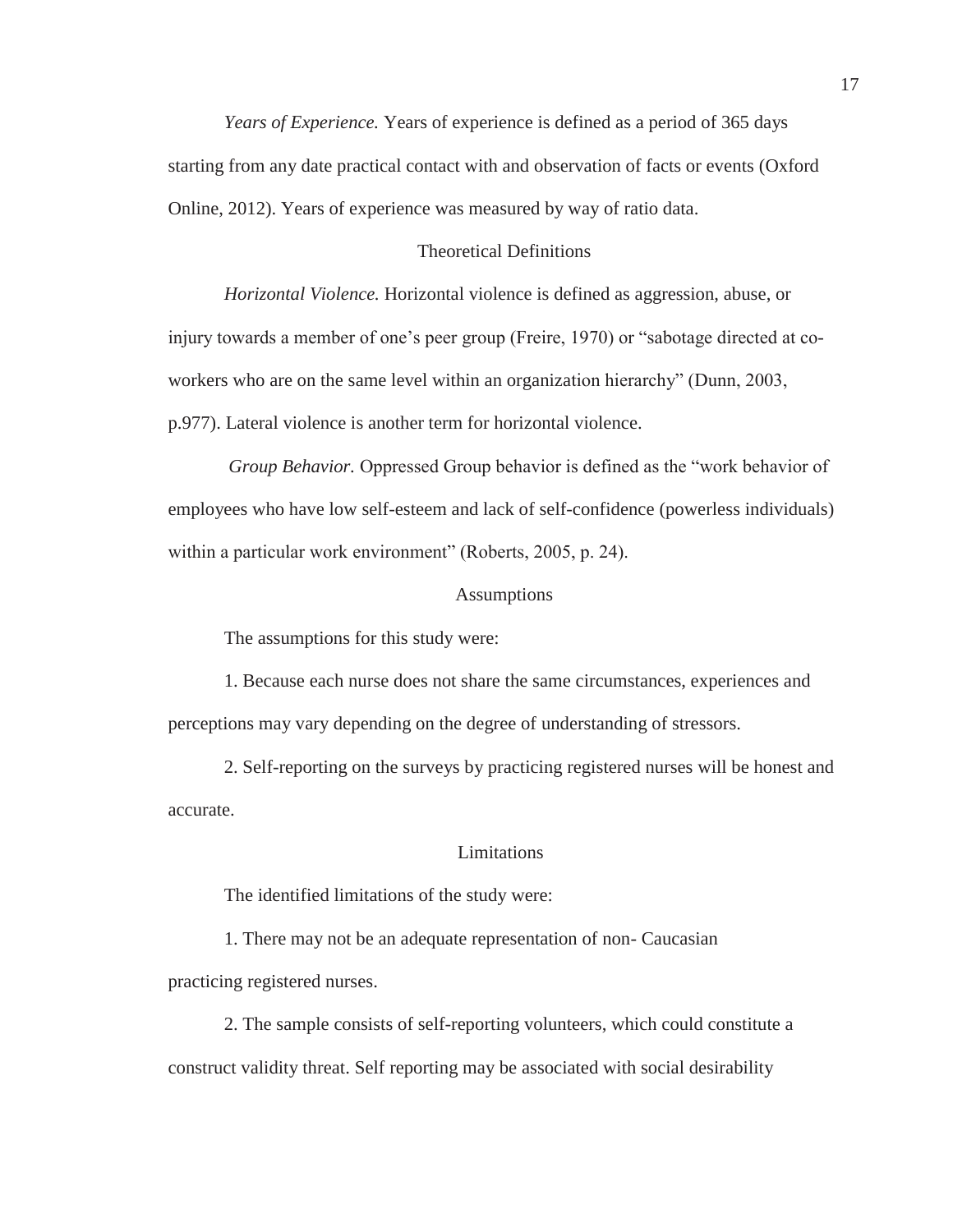response bias, which means the answers to the questions on surveys are to make the participant look good or in a positive light.

3. Participants may freely choose not to answer some of the items, which could obscure the findings of the research.

# **Delimitations**

The plan involved the researcher receiving a sample of approximately 200 practicing registered nurses in one southeastern city of the United States. The support and participation extended by practicing registered nurses would enable the researcher to collect data by using a convenience sample.

 There were several pre-identified delimitations of this study. First, practicing registered nurses experience WPB in other geographic areas besides one city in southeastern United States. Because of the time frame and resources available for the study, the sample selection is limited to one southeastern city of the United States. Therefore, the sample may not be representative of the United States population of practicing registered nurses and findings from the study cannot be generalized to the rest of the population of practicing registered nurses. Furthermore, sampling in one area of the United States could decrease representativeness of the population under study and limit the generalization of the findings, which is a potential external validity threat.

 Some of the participants involved in the study will have diploma degrees or associate degrees; baccalaureate degrees; or master's degrees. Therefore, the results may not be generalized to practicing registered nurses with any one level of education. According to *2008 National Sample Survey of Registered Nurses,* 50% of the registered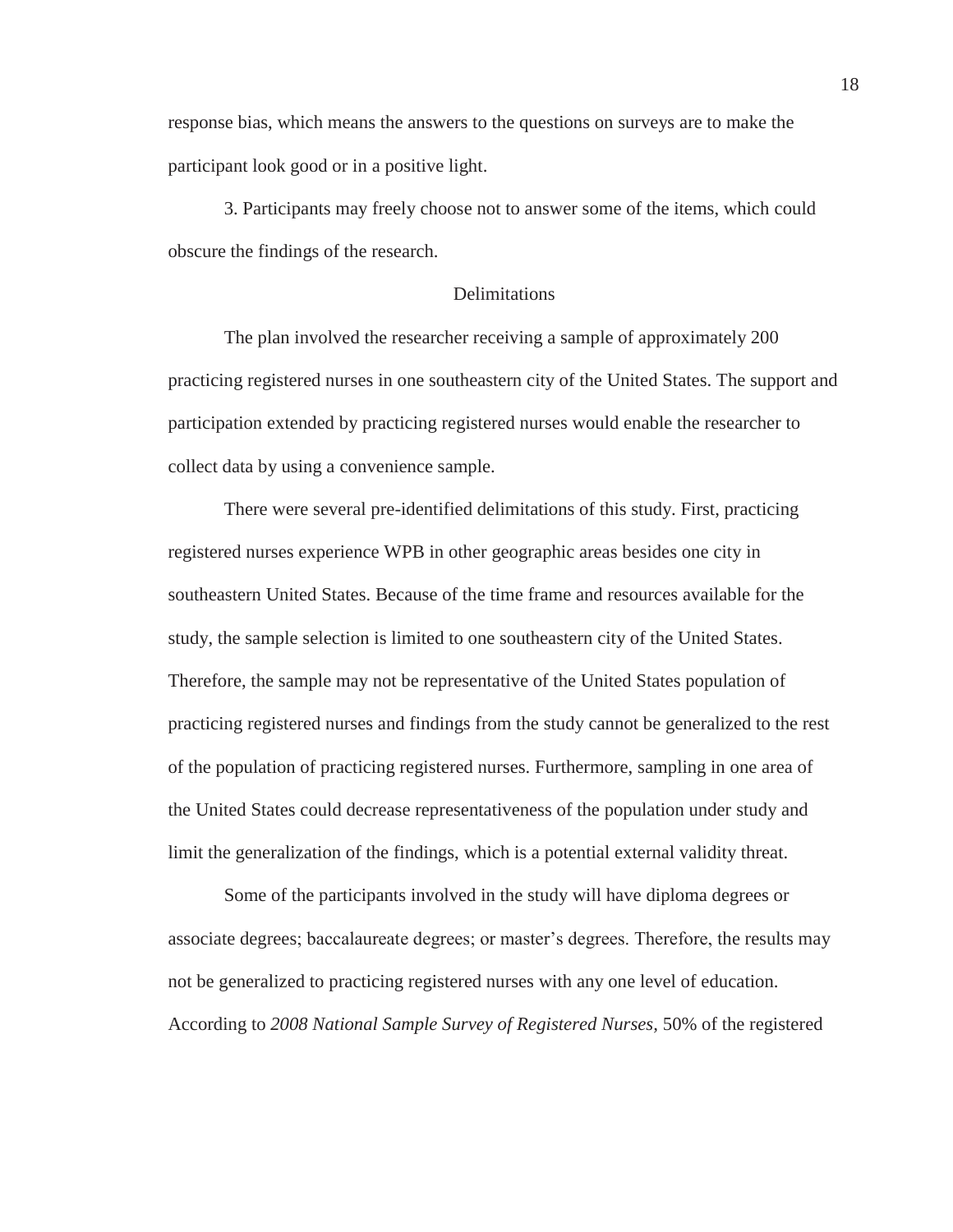nurse workforce holds a baccalaureate or master's degree while 36.1% earned an associate degree and 13.9% a diploma in nursing.

 Additional pre-identified delimitations were the questionnaires being administered at multiple sites, possibly by different data collectors, which could obscure the findings of the research. Also, the scope of the sample may not accurately represent males and may not represent male registered nurses in the United States population.

## Significance of Study

According to Buerhaus, Auerbach, and Staiger (2009), the United States nursing shortage is projected to grow to 260,000 registered nurses by 2025. Aiken et al. (2001) discovered that more than 40% of hospital nurses are dissatisfied with their jobs and have burnout levels that exceed the norms for health care workers. According to study by Sounart (2008), approximately 90% of nurses have witnessed or were the targets of workplace bullying, and some experts fear this trend could push more nurses out of the clinical setting. "Lateral bullying among nurses was also noted in the survey…[which] include[s] making inappropriate remarks about other nurses' skills in front of patients, doctors or other staff members, refusing to assist a fellow nurse or making inappropriate personal comments" (p. 7).

WPB is labeled as a major blemish within the health care organization. WPB does not only increase employee burnout, it also increases employee turnover rate and the number of absences and sick leaves. As an end result, the work satisfaction and work performance of registered nurses are negatively affected. Institutional administrators being able to comprehend the rationale to and related factors of WPB will provide the basis for reducing WPB. Significant improvement could result in the profitability of the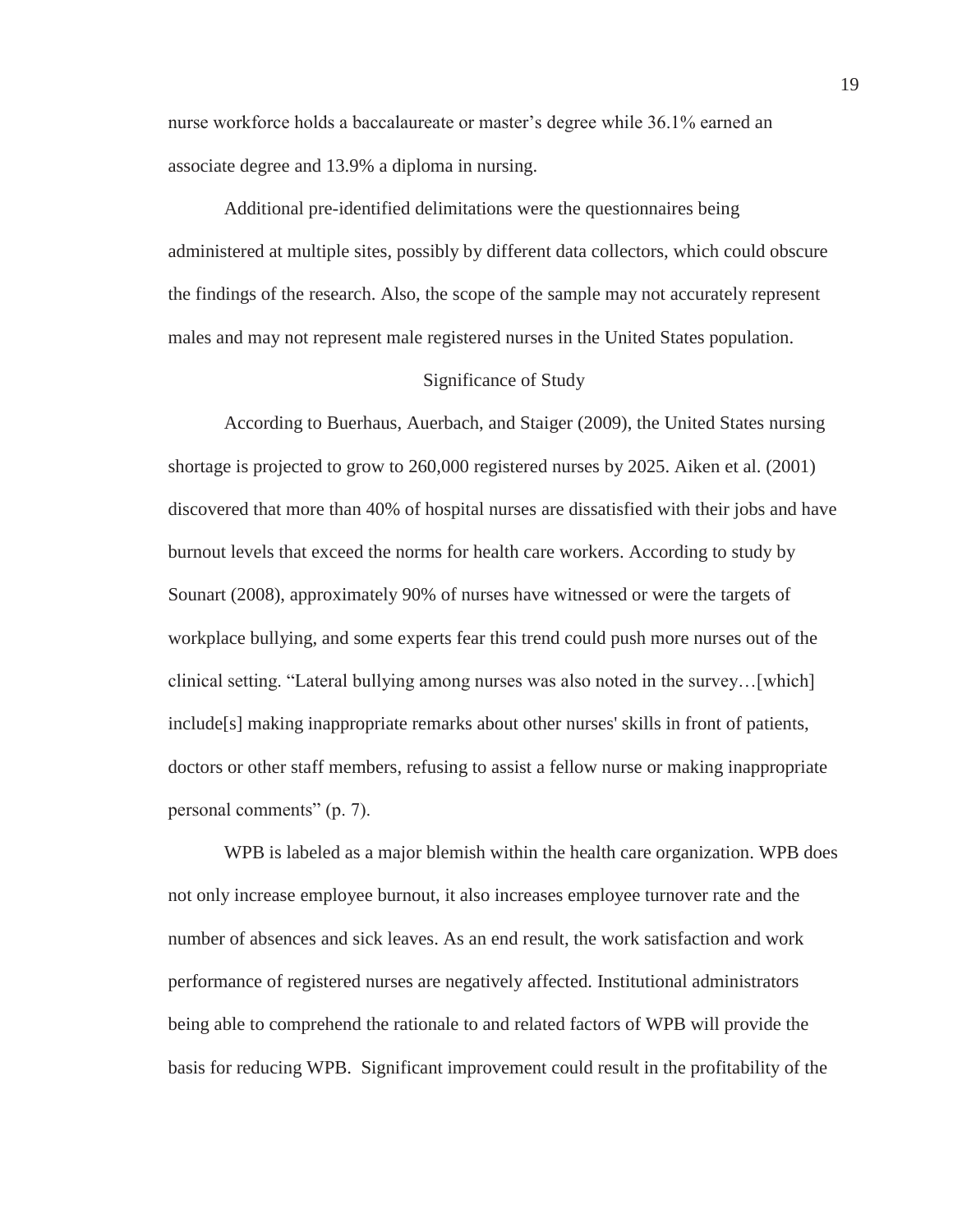health care organization as well as the level and quality of work performance of registered nurses. WPB among practicing registered nurses is hurtful and devalues the recipient of the abuse, both personally and professionally. WPB hinders a process of developing cohesiveness within the nursing profession and institution.

In Namie and Namie (2009), the authors indicate that victims waste time defending themselves and soliciting support, thus becoming demotivated and stressed, and then taking sick leave due to stress-related illnesses. Bullies sabotage their work environment through their own fear, anger, anxiety, and low morale (Canada Safety Council, 2002; Vartia-Vaananen, 2003). A bully's behavior causes other people to suffer shame, humiliation, and depression, which can affect their personal life as well as their job performance (Namie & Namie, 2003).

According to Wilkie (1996), WPB has serious ramifications on the professional, psychological, and physical development of its victims. Individuals experiencing WPB will transition through different specific states that could hinder their emotional composure, their career or job, and their environment. The first stage involves sleep disorders, low morale, impaired self-esteem, and floating anxiety. The second stage encompasses hypertension, nervous conditions, loss of emotional control, burnout, and apathy. The third stage manifests in the form of intolerance, depression, negative effects on personal relationships, disconnectedness, and suicide. These side effects have far more of a negative influence on employee productivity that once believed and are known to be the primary source for employees leaving their job.

Bullying has consequences on the victim, the society, and the organization. As already discussed in this section, the effects on the recipient of WPB can be highly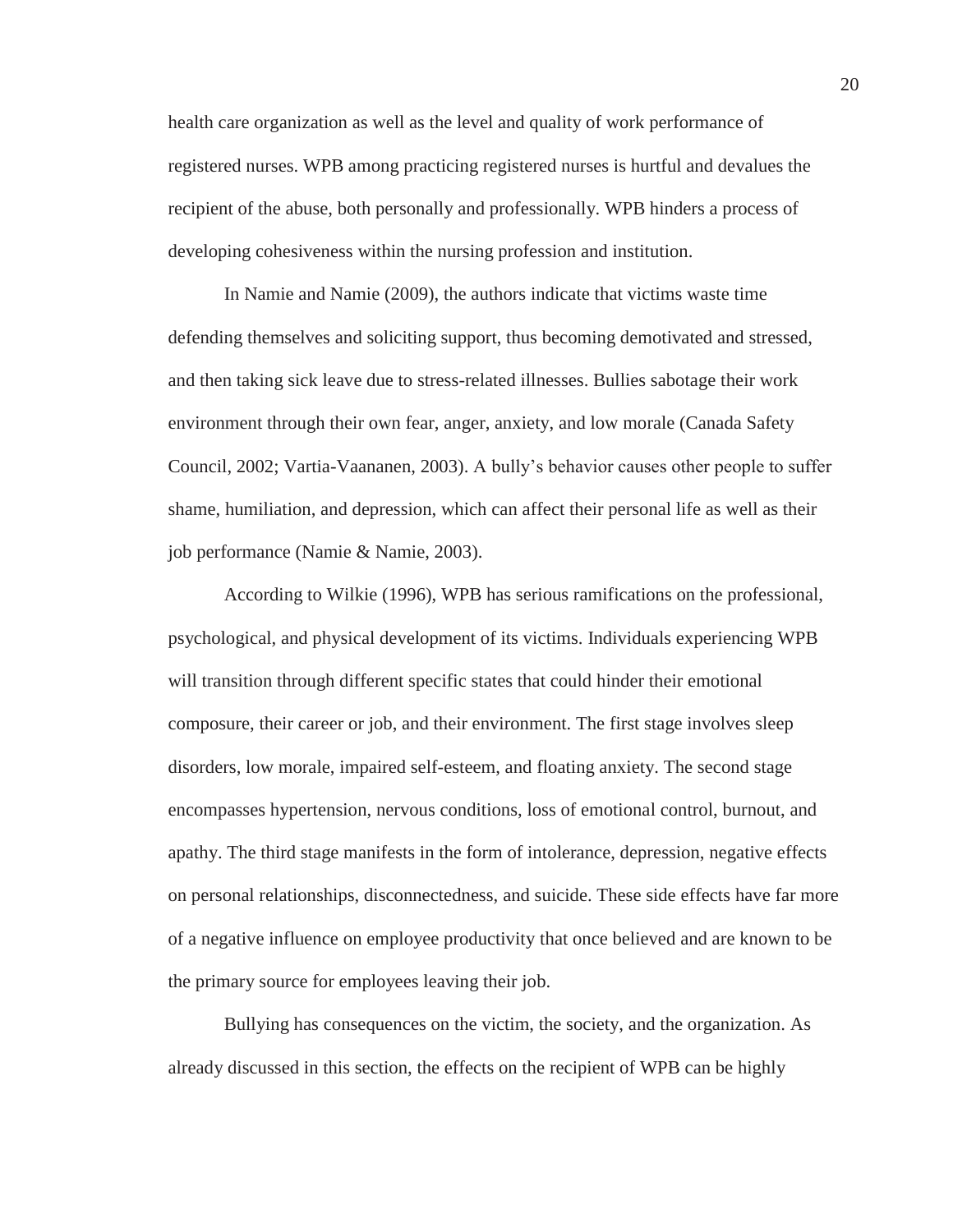destructive, ranging from irritation to psychosomatic complaints (Katrinli et al., 2010; Leymann, 1996; Quine, 2001). The Finish researchers, Kivimaki, Elovainio and Vahetera (2000), conducted a study to measure the rate of sickness absence for victims versus nonvictims of bullying; 5,000 nurses participated. Two categories were used to describe sickness absence. Medically-certified spells were absences of four or more days and selfcertified spells of sickness absence were spells of three days or fewer. These researchers found that medically-certified illness was 26% greater in bullied victims than medicallycertified illness of those not bullied.

More research needs to be conducted and more work needs to be done to understand and rectify high turnover rates and to acknowledge and address WPB among hospital nurses. Patients rely on registered nurses to administer safe and high level care. WPB could lead to potentially life threatening errors. WPB among all registered nurses needs to be managed and reduced so that professional unity, retention of registered nurses, and quality health care can exist. As part of increasing our knowledge in terms of main causes of WPB, this study's findings will broaden the reader's understanding of the factors of WPB so that leaders can develop and implement strategies to counter WPB.

#### Transitional Statement

As WPB continues to escalate, the strain is felt in areas of recruitment and retention of competent practicing registered nurses. Registered nurses are essential to providing quality health care to the public. The problem of WPB needs to be addressed as one cause of burnout and nursing turnover rates. The investigator of this study addresses an important gap in the literature regarding WPB as a significant problem in nursing and examined WPB of practicing registered nurses as it relates to burnout and nursing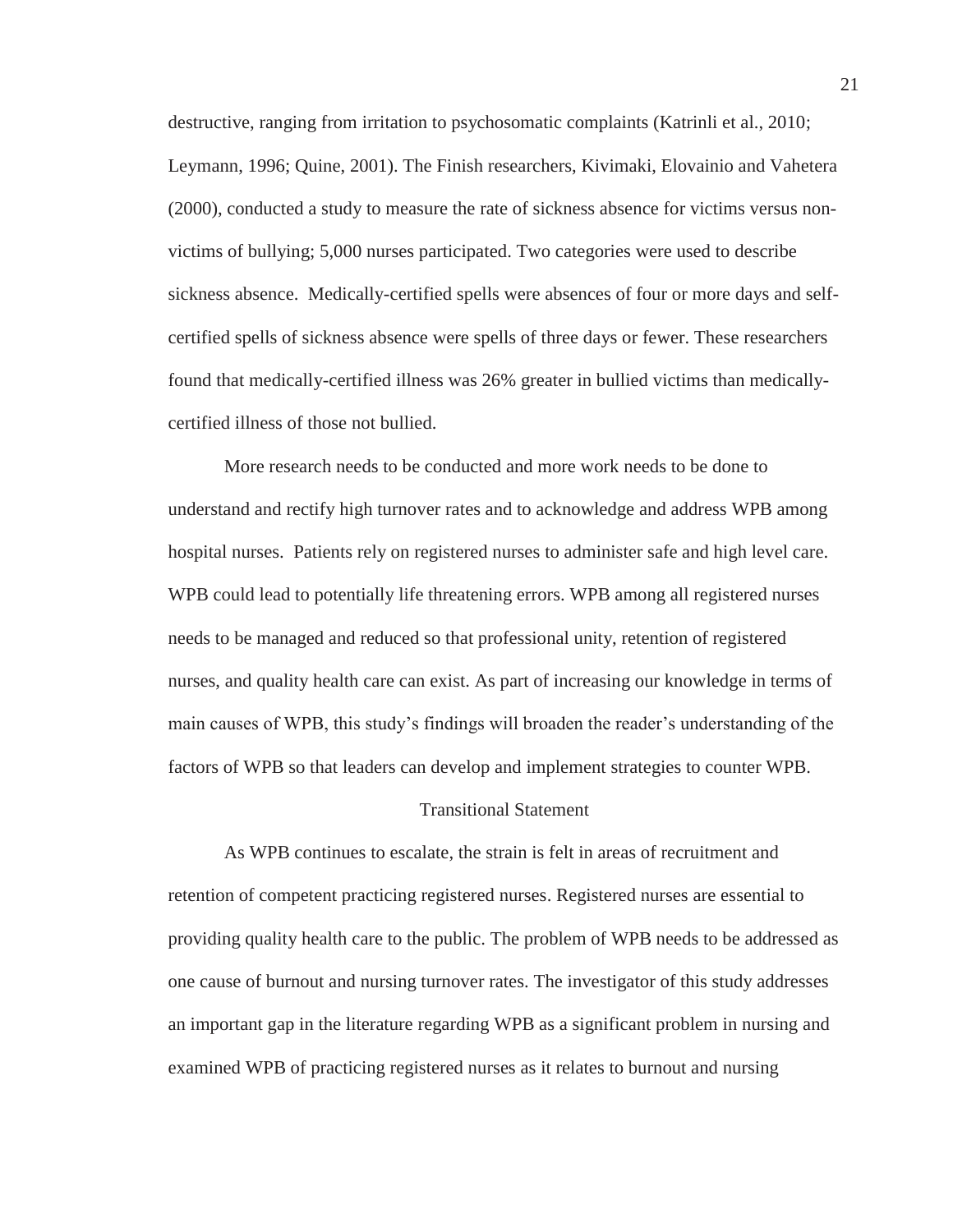turnover rates. In Chapter II, the investigator presents a comprehensive review of the literature related to the concept of practicing registered nurses, WPB, burnout, nurse retention and turnover. The literature review reveals that WPB is prevalent among practicing registered nurses, both novice and experienced.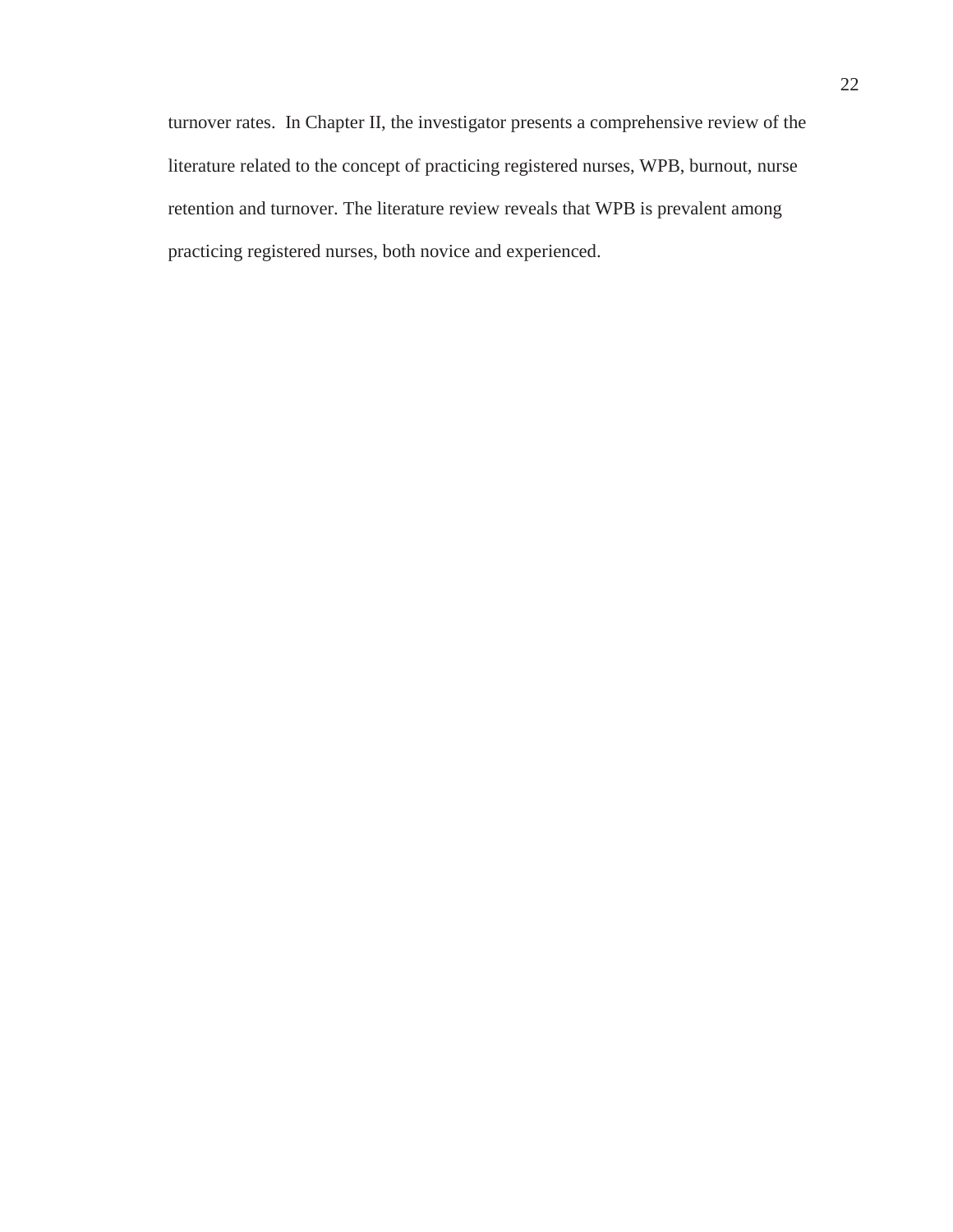## CHAPTER II

# LITERATURE REVIEW

This chapter is a literature review on workplace bullying, burnout, and intention to leave the current position among practicing registered nurses. The review consists of reliable and valid sources from primary research, sources from renowned organizations, books and other sources. The findings in the selected, relevant sources assists in understanding the scope of the research conducted on the topic of workplace bullying (WPB). The research findings from the literature review assists the researcher in avoiding mistakes committed by previous researchers and also address various issues that have been raised on the subject.

The review includes: (a) history of oppressed group behavior; (b) workplace bullying; (c) workplace bullying in nursing; (d) age, race and gender as related to workplace bullying; (e) educational level and years of experience as related to workplace bullying; (f) burnout, (g) burnout and workplace bullying, (h) intent to leave, (i) intent to leave and burnout; and (j) intent to leave and workplace bullying. The summary includes the justification for this proposed study and existing gaps in the literature.

#### History of Oppressed Group Behavior

For several years, the oppressed group behavior model has been used to analyze the behavior of nurses and contributes to the explanation of how powerless groups have responded to the domination. Oppressed group behavior (OGB) are initially described in writings about colonized Africans (Fanon, 1963, 1967; Memmi, 1965, 1968), South Americans (Carmichael & Hamilton, 1967), Jews (Lewin & Lewin, 1948), American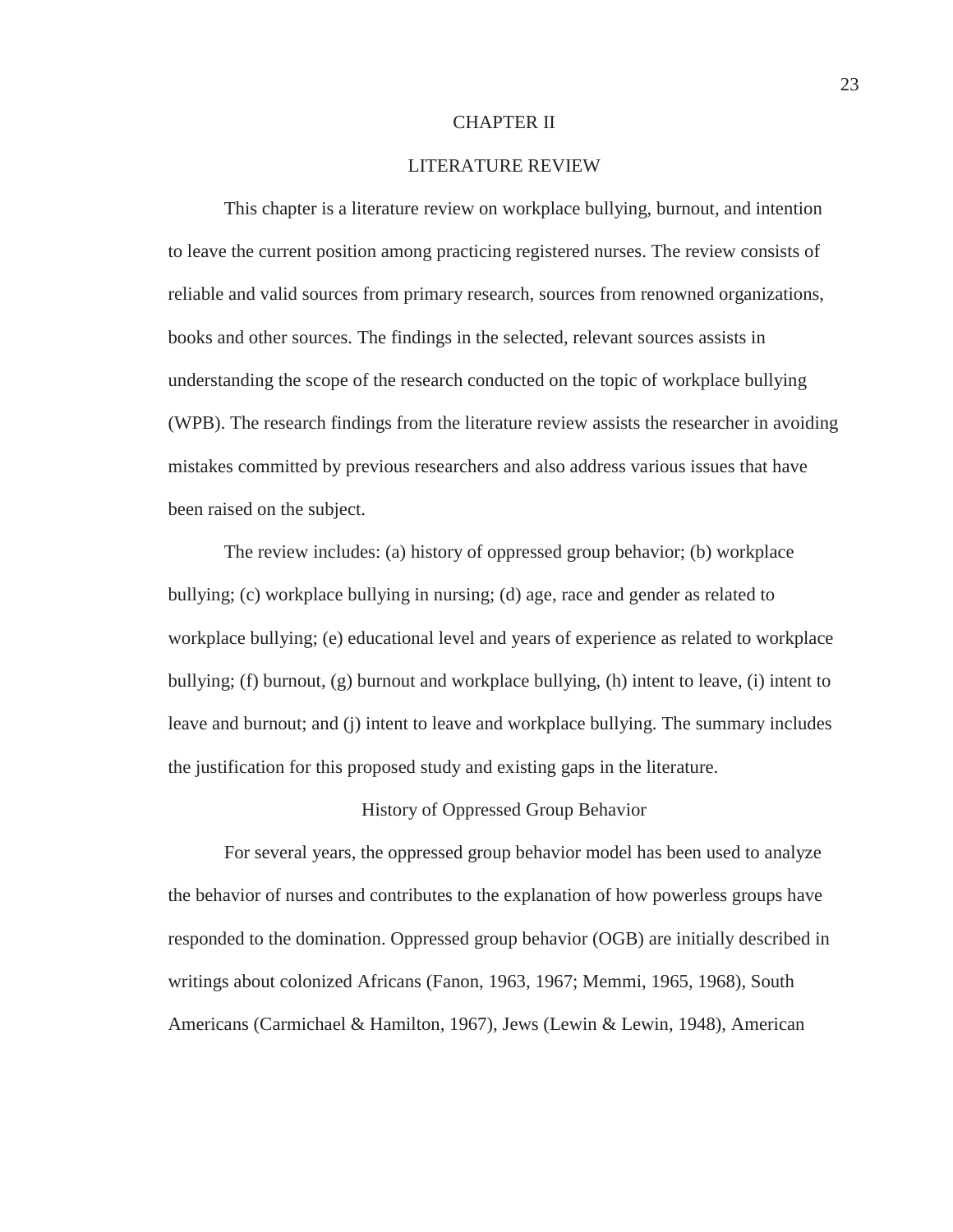women (Miller, 1986), and Brazilians (Freire, 1970). Later, Roberts (1983) provides insight and support to the oppressed group concept as it related to nurses.

Although Fanon (1963) initially discovered oppressed group behavior during the Algeria Revolution, it was validated by Freire in 1970. Lewin and Lewin (1948) a German-American psychologist made some initial contributions and is often recognized as the founder of social psychology and was one of the first to study group dynamics and organizational development. He made suggestions based on the historical persecution of an aggregate group of Jews. During World War II Jewish people acquired some selfhatred; this was from years of abjection and maltreatment. Lewin declared that positive forces such as member encouragement or attainment of personal goals attracted and retained an individual to a certain group, whereas negative or unsavory forces such as undesirable group characteristics averted the individual. Put simply, Lewin and Lewin meant that in seeking to achieve their goals, human beings naturally tend to identify with and pursue those activities that are perceived to add positive value, but avoid those that are deemed negative.

Even though the equilibrium of the two groups was the deciding factor on whether the individual endured or fled a particular group, there would still be tension and frustration; Lewin insisted this resulted in unresolved anger. He suggested that the very forces convincing Jews to disunite from their group offset forces convincing them to remain. Nevertheless, most Jews could not physically leave the group anyway because of their dictator's power and dominating influence. The plight led to aggravation, anger, and self-hated, which resulted in assimilation, marginalization, low self-esteem, and aggression (Lewin & Lewin, 1948).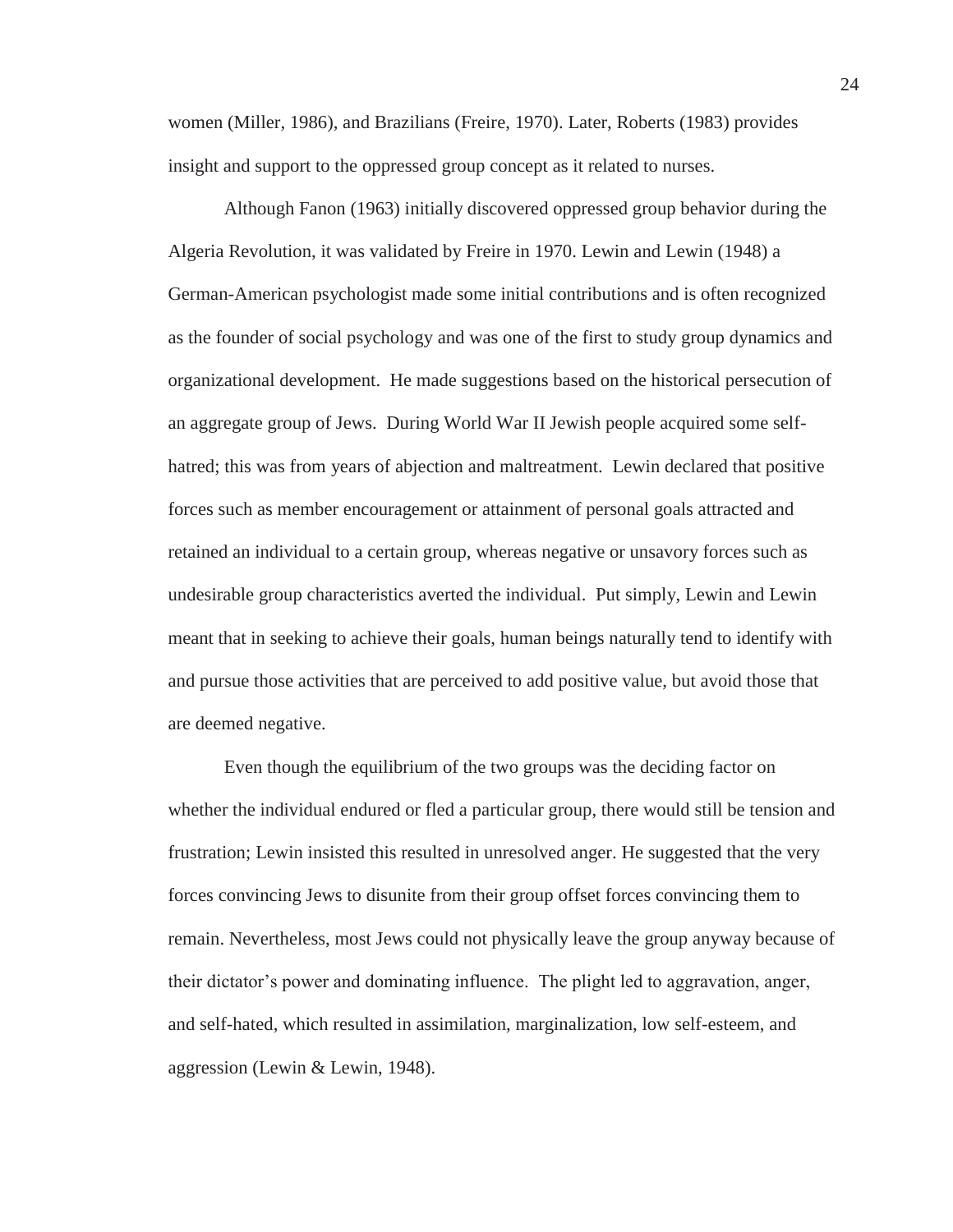Frantz Fanon coined the term of workplace bullying (WPB) as *horizontal violence* (Chang & Daly, 2007). He used the term horizontal violence to describe the intergroup conflict that is directed horizontally, where it is perceived as safe to do so instead of at the superior.

The amalgamation of this is that the leaders emerging from oppressed groups tend not to value the views of their subordinates, while those same subordinates tend not to make their views known because they see no point in doing so—'What's the use, no-one will listen anyway…?' A Catch-22 scenario thus often exists. (Chang & Daly, 2007, p. 98)

Fanon (1963) was a Martinique psychiatrist, philosopher, revolutionary, and writer. He is known as a radical existential humanist. Fanon's works have inspired critical theory, Marxism, and post-colonial studies, thus incited the anti-colonial liberation movement for many decades. Fanon (1963) based his writings on personal experiences as a Black Algerian under French domination. He gave an account of how oppressed people are unable to express hostility and rage toward their oppressors due to submissiveness brought on by self-hatred and low self-esteem. He proclaimed that at an early age the oppressed have been taught they are inferior and that the culture of the oppressor is better and most desired. The feeling of envy by the oppressed then ensues followed by the yearning to take the oppressor's place; however this the envy transforms to anger which is viewed as a long term conquest inevitably leading to violence by the oppressed people to correct or make right their situation.

According to Fanon (1963), not all of the oppressed people turned to violence, but those who did were stimulated by envy and anger in relation to the suffering by the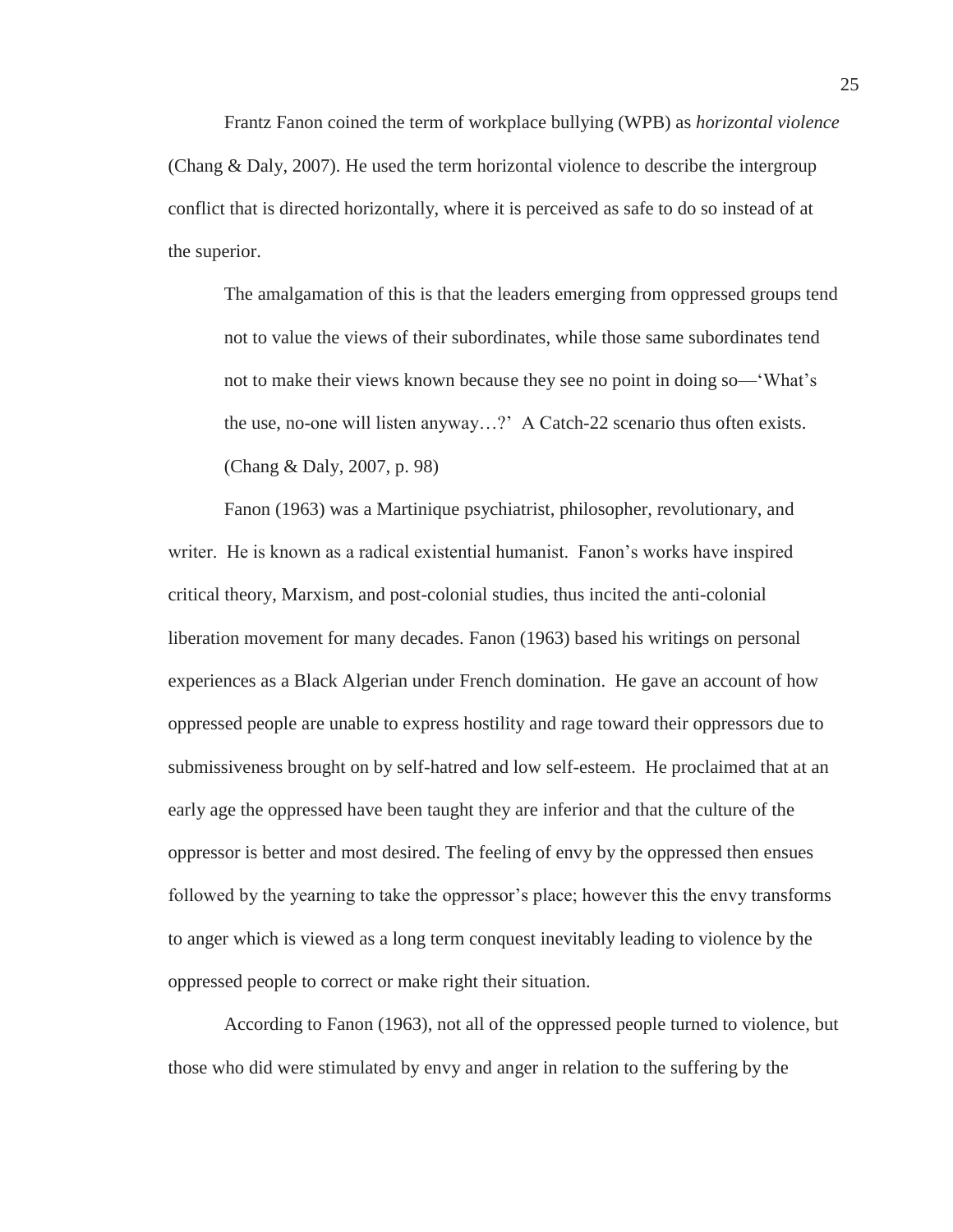oppressed under the rule of the oppressor. The alternative to violence was noted by Fanon to be collective auto destruction, assimilation, or fatality. The primary alternative collective auto destruction came about when the oppressed retaliated against another oppressed member instead retaliating against of the oppressor. This action further supported the negative opinions of the oppressor about the disadvantaged group.

Memmi (1965), a Tunisian, viewed economic privilege at the root of oppressive relationships; and those who want to get ahead in the culture feel they need to transform and look more like the oppressor. Memmi asserted that the oppressor formulated a fictitious picture of the oppressed, describing them as "lazy, weak, wicked, backward, evil, and thievish" (p. 87). Memmi explained how this idea is adopted by the oppressed because the oppressor is admired and feared: "Is he not partially right? Are we not all a little guilty after all; Lazy because we have so many idlers? Timid, because we let ourselves be oppressed?" (Memmi, 1965, p. 87). Memmi (1968) asserted that behaviors such as situational inadequacy and assimilation lead to the oppressed participating in their own oppression, but assimilation is only easy when it means learning a different language or changing dress or food. The ability to "pass" is impossible when it involves skin color or gender. Those who are successful at this assimilation are known as marginal, a term coined by Lewin and Lewin (1948). They are marginal because they are between groups, on the border of their own culture, and are not fully belonging to the dominant group. The marginality is a state of uncertainty and does not have a clear culture identity.

Furthermore, political scientists Carmichael and Hamilton (1967) suggested longstanding racism caused oppressed group behavior in African Americans and argue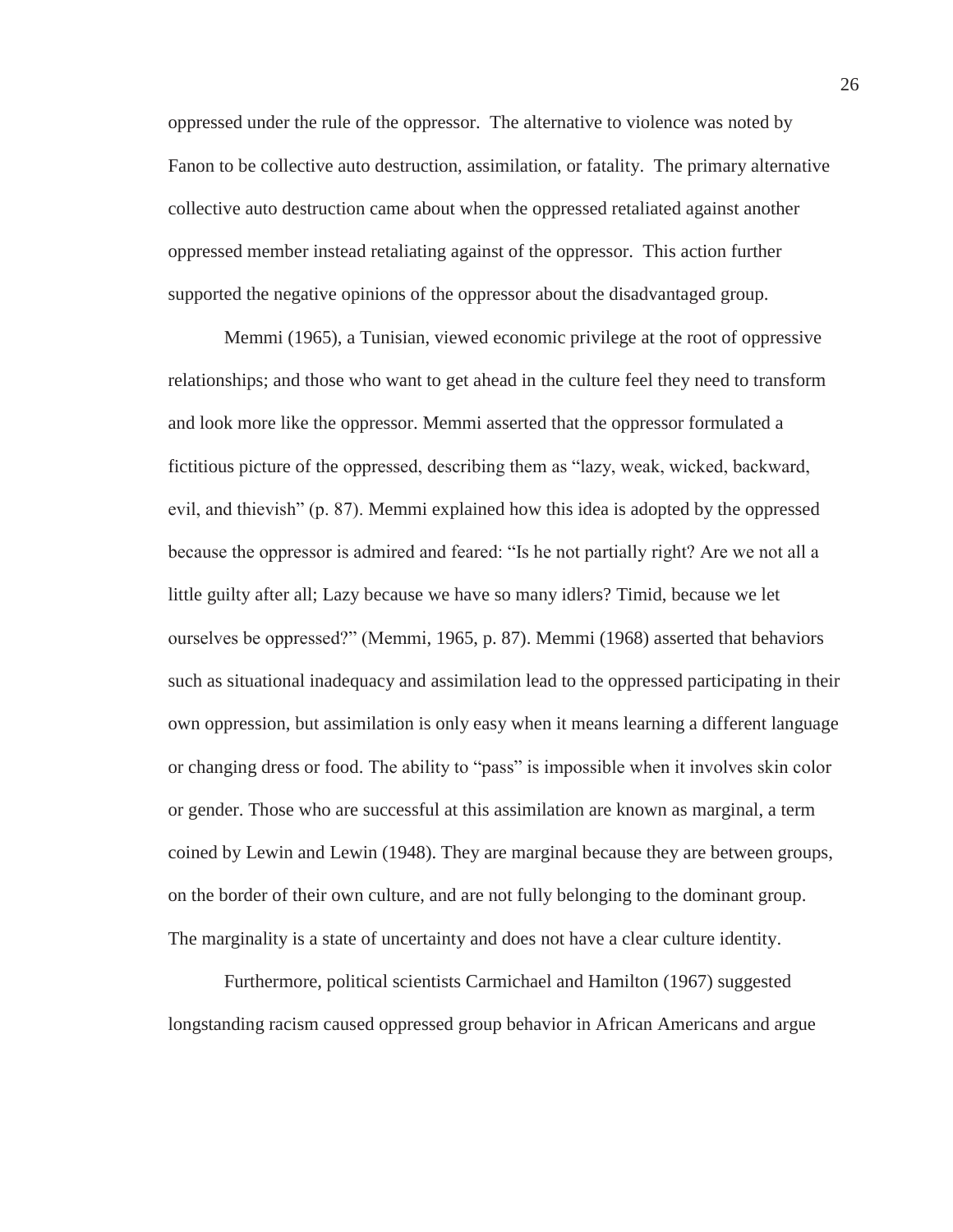they became marginal by adopting the culture characteristics of Caucasian Americans and abandoning their roots.

Miller (1986) applied oppression to the female gender. She asserted that historically the male-oriented society resulted in the devaluation of female traits and activities. Miller stated the unequal power balance caused conflict and as a result males ventured in methods of suppression, often through giving threats and engaging in violence. Though Roberts (1983) and Miller (1986) both shared the commonality of the female gender, Roberts addressed the entire nursing profession and was the first to identify oppressive group behavior (OGB) in nursing.

Roberts (1983) argued that dependent and submissive behaviors of nurses evolved in response to a long history of being controlled by medicine. Roberts assumed that oppression in nursing has been immortalized by three mechanisms. These mechanisms are nurses in the medical model, rewards by the hospital administrators and physicians to nurses who exhibited preferred behaviors, and token appeasement to the oppressors in the presence of revolts (Roberts, 1983). Roberts postulated that nurses, as an oppressed group, are decisive and demonstrate self-hate and dislike for each other.

Freshwater (2000) scrutinized the manifestation of WPB within nursing, suggesting that it was a product of unexpressed conflict within an oppressed group. The author examined how the educational system in nursing may contribute to felt oppression by following the cultural narrative. Conveying that the cultural narrative in nursing includes being subordinate and that to go against the cultural narrative would necessitate energy that nurses do not have when recruitment and retention are at their lowest.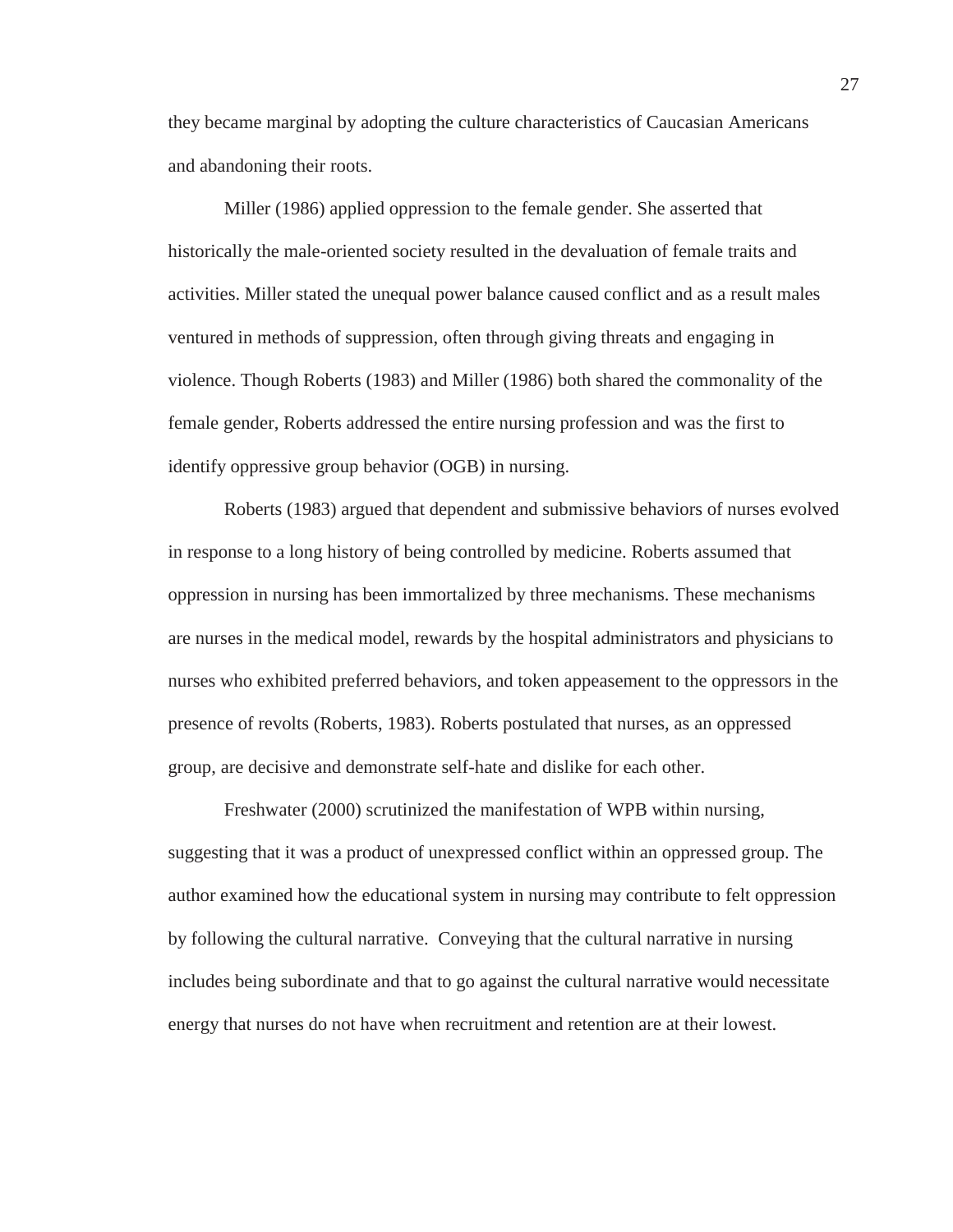Freshwater also argued that "nursing instructors have socialized nurses to have no voice because instructors may feel oppressed" (p. 484).

Promoting a positive work atmosphere and a supportive collegial connection are necessary features to reconstruct the future of the nursing profession. Roberts (1983) proposed understanding oppressed group behavior could assist nurses in focusing on strategies to break the cycle of behavior that keeps them powerless in the health care industry. Although an emphasis on new nurses is not exclusively the answer to the nursing shortage; they were selected as a partial antidote in recognition of this existing issue. Berliner and Ginzberg (2002) reported that the nursing shortage today is actually a tri-fold problem but is related to fewer nurses entering the profession, inability of hospitals to attract and keep new nurses, and nurses who either retire or leave the workforce early. An investigation of practicing registered nurses is one means of contributing knowledge to lend support for change in organizations, and recruit and retain productive nurses.

Freire's (2003) framework was chosen as an expression of oppression in nursing. A review and critique of other theorists' frameworks on oppression, as they apply, to nursing will assist in exploring the relevance of WPB in nursing as related to Freire's framework. A link between socialization and education of nurses through Freire's (1970) model may provide a view that oppressive behavior evolved inconspicuously. The notion that medicine was able to gain control and remain at the helm of nursing may be a gender problem; the thought that oppression was perpetuated may be a social and educational problem. Freire's framework remains popular among researchers studying oppression in nursing. Gender is an unchangeable constant, pedagogy is activating. Hence, the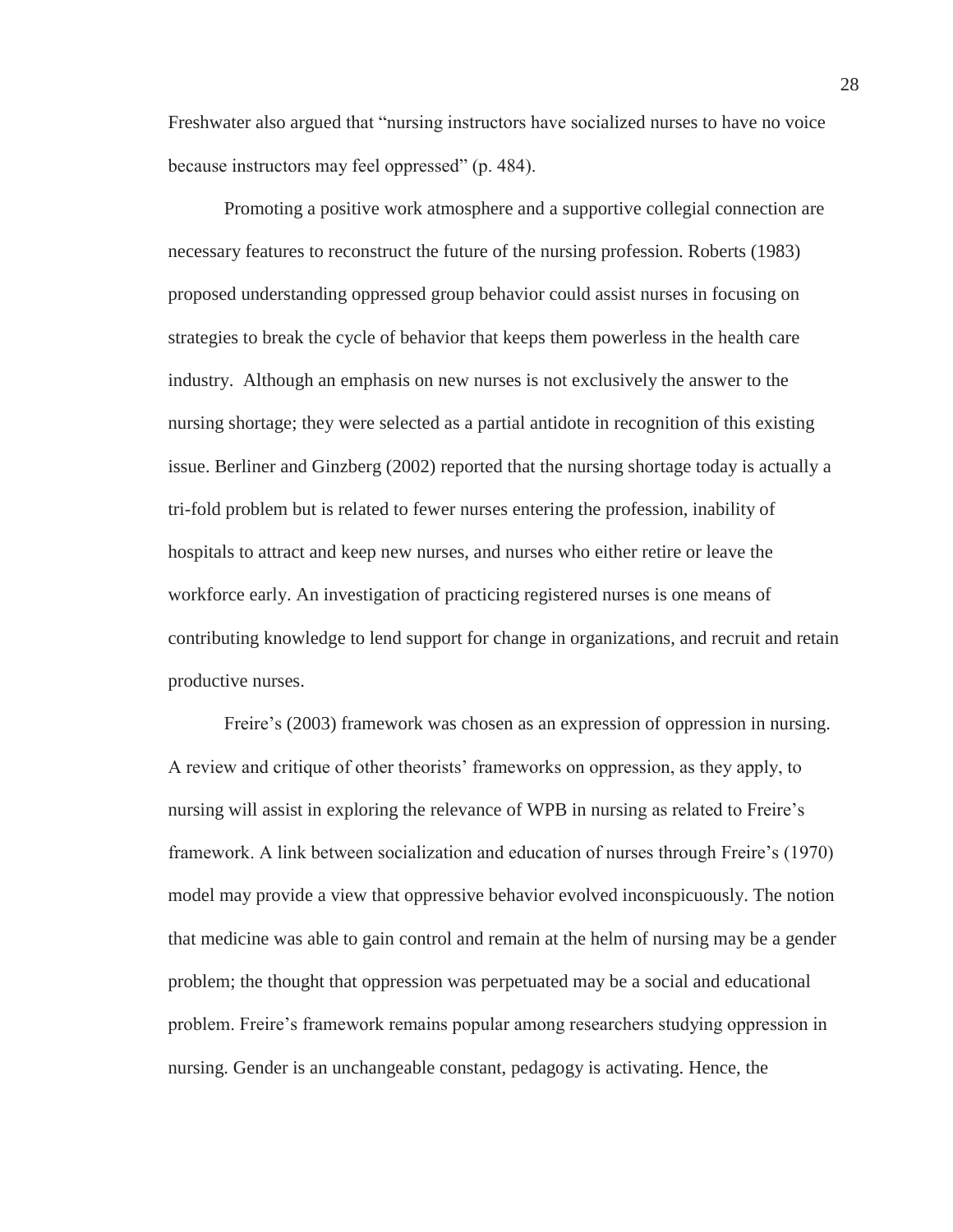pedagogical doctrine of Freire's framework supported and explicated oppression in nursing and Freire's model was chosen for the purpose of this study.

# Freire's Oppressed Group Theory

Paulo Freire (1921-1997) was a Brazilian educationalist and author. *Pedagogy of the Oppressed* (1970) is Freire's most well-known work. In it he represents a theory of education in the context of revolutionary struggle. He was able to do this while helping peasants in his country read, write, and think independently. He came to realize and believe ignorance and lassitude of the poor were related to economic, social, and political domination.

The conceptual model for the framework of WPB to be used is Freire's oppressed behavior model. In Freire's revolutionary book *Pedagogy of the Oppressed*, he sought to address lateral oppression, which he labeled horizontal violence (Freire, 1970). The association between nursing as a profession and Freire's pedagogical model is thought to be strong. As determined by Freire (1970), once the oppressive relationship is set, it generates a different way of living for those involved, no matter whether the tormentor or the exploited.

One aspect of Freire's (1970) work is his emphasis on dialogue, an informal tool for education, as opposed to curricula. The dialogical teaching creates a process of learning and knowing. Individuals accomplish this by reflecting on and analyzing the environment in which they live, creating a "group therapy space" for voicing their opinions and grievances (p. 18).

Freire's pedagogy is grounded in a theory of human nature. His dialogue was not only about enhancing understanding but also making a difference in the world. Freire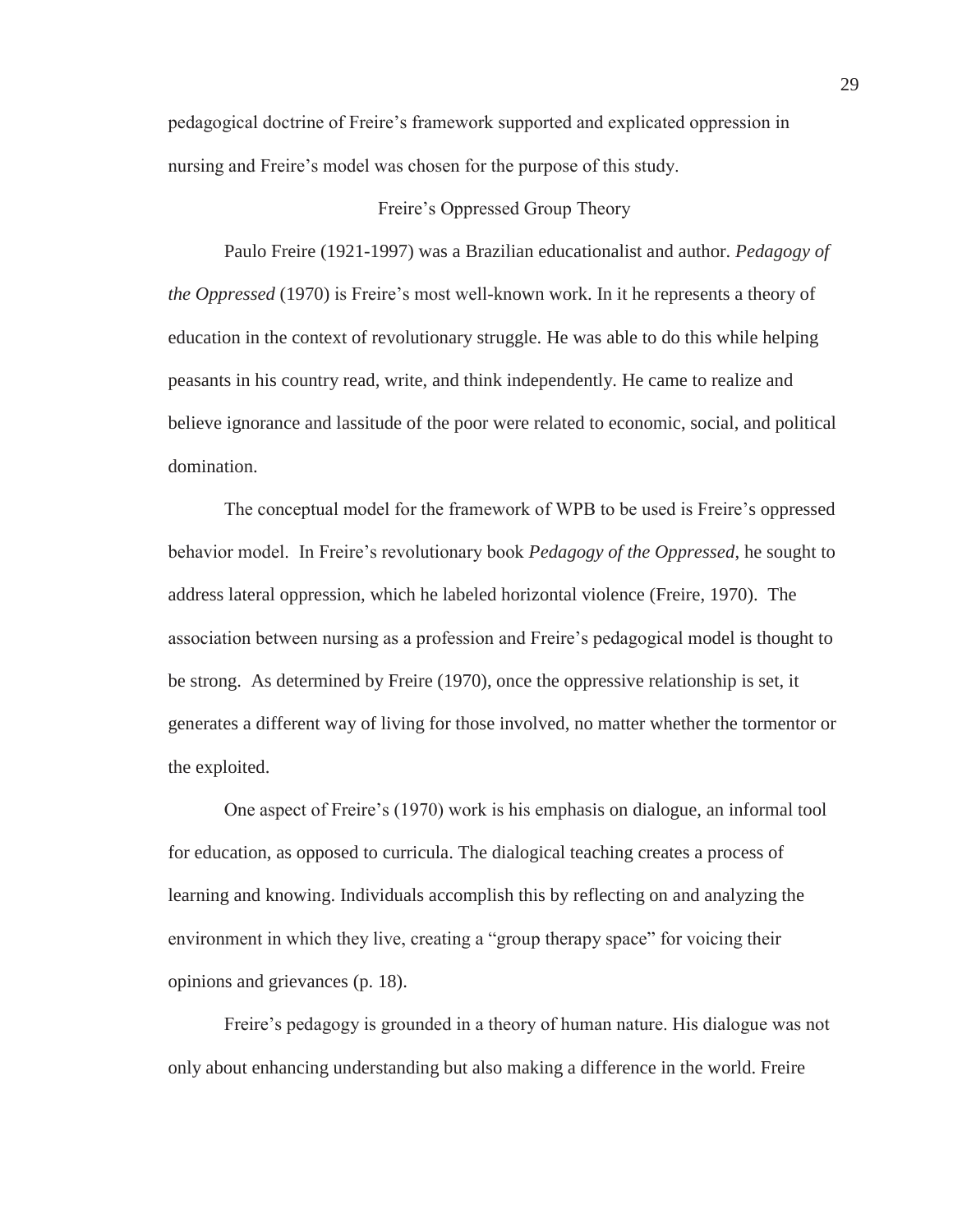speaks extensively on human liberation, in which he named this practice "humanization". Humanization is the notion that every human being, regardless of race, age, culture, economic class, or any existing disability, is entitled to freedom from exploitation and oppression. This signifies eliminating harassment and discrimination. Liberation is the goal when oppression is present. Freire (1970) explained dehumanization afflicts both those whose humanity has been stolen and those who have stolen it. This distorts the process of becoming more fully human.

As a humanist and libertarian pedagogy, the pedagogy of the oppressed, has two outlined phases. In the first, the oppressed uncover the world of oppression and through the praxis devote themselves to its transformation. In the second phase, when veracity of oppression has already been transformed, this pedagogy ceases to belong to the oppressed group and develops into pedagogy of all citizens in the development of everlasting liberation (Freire, 1970).

Freire argued that "this struggle [for humanization] is possible only because dehumanization, although a concrete historical fact, is *not* a given destiny but the result of an unjust order that engenders violence in the oppressors, which in turn dehumanizes the oppressed" (Freire, 1970, p. 44). In the application of Freire's framework, the oppressed are depicted as objects subjugated to their own control and domination. The oppressed suffer from a conflict established in their innermost being. These people realize that they can't exist authentically without freedom, the one thing they desire most. Though, they crave this existence, they fear it. Freire (1970) described this dilemma as "Duality" (p. 55). The conflict lies in the choice of being wholly themselves or feeling divided with the oppressor's consciousness they have internalized. How can the oppressed, as divided,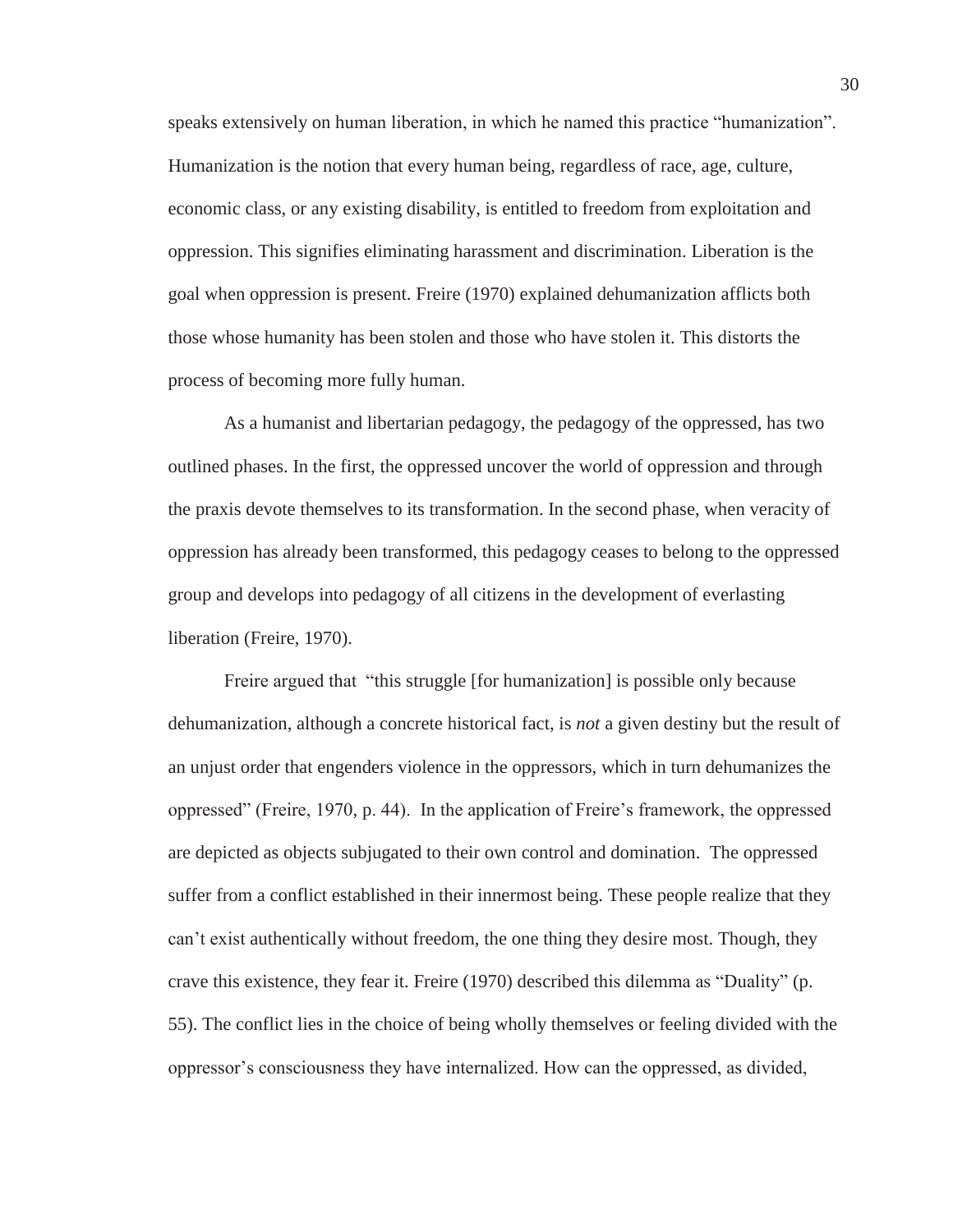unauthentic beings, participate in developing pedagogy of their liberation. The oppressed are contradictory and shaped by and existing in a concrete situation of oppression and violence. "As long as they live in the duality in which *to be is to be like, and to be like is to be like the oppressed,* this contribution is impossible" (Freire 1970, p. 48).

Freire stated that an oppressive relationship develops and is upheld through socialization and educational systems in which the oppressor's values and beliefs are the proper and right ones. The oppressors use seditious pedagogical techniques to establish control, possibly with a component of physical violence. Freire noticed that mental aggression is used to achieve and maintain control over the oppressed. Freire identified oppressive behavior as: (a) identification with the oppressor, (b) gregariousness and conformity, (c) horizontal violence, (d) self-depreciation, and (e) emotional dependence.

#### Workplace Bullying

Lyons, Tivey, and Ball's (1995) defined Workplace bullying as "persistent, offensive, abusive, intimidating, malicious or insulting behavior, abuse of power or unfair penal sanctions, which makes the recipient feel upset, threatened, humiliated or vulnerable, which undermines their self-confidence and which may cause them to suffer stress, (Lyons et al., 1995, p. 3). Bullying is ideally defined as unwelcomed (Porhola, Karhunen, & Rainivaara, 2006) and recurring (Dailey, Lee, & Spitzberg, 2007; Einarsen, 1999; Einarsen & Skogstad, 1996; Olweus, 1991; Rayner, 1997; Rayner & Hoel, 1997) negative acts targeted at one or more individual, involving perceived power inequality (Einarsen, 1999; Einarsen & Skogstad, 1996; Rayner & Hoel, 1997) and a relative inability on the part of the victim to engage in self-defense, resulting in some degree of psychological or work-related harm to the victims (Einarsen, 1999). In recognition of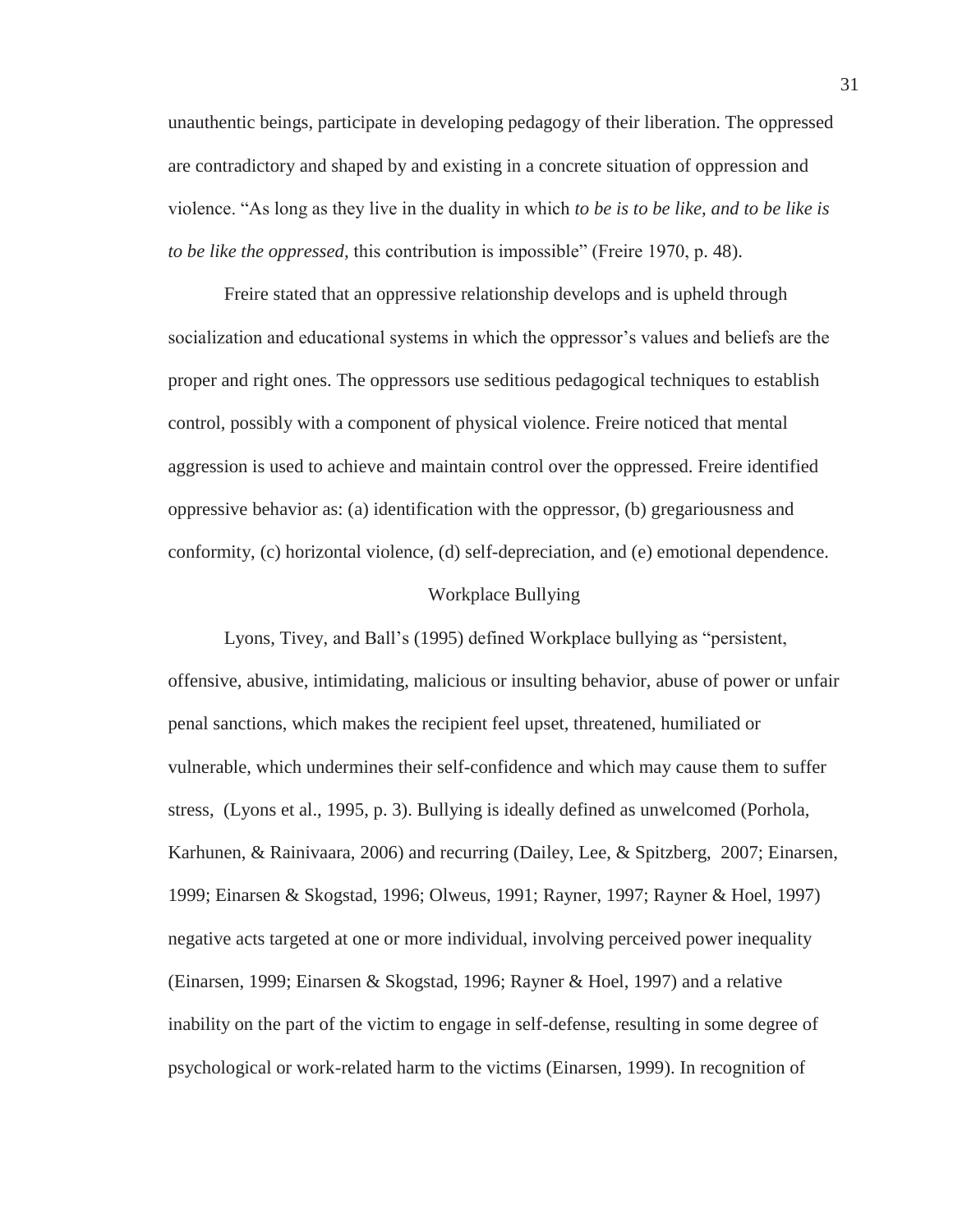these facts, novice registered nurses may have an unfair playing field because of their status as a novice in the nursing profession and the responsibility of developing proficient clinical skills. Depending on the coping abilities of each novice registered nurse, he or she may not be able to balance a demanding and negative work environment.

All-encompassing research has investigated the occurrence (e.g., Einarsen & Skogstad, 1996; Jennifer, Cowie, & Ananiadou, 2003; Lutgen-Sandvik, 2006; Porhola et al., 2006; Rayner, 1997; Rayner & Hoel, 1997; Tracy, Lutgen-Sandvik, & Alberts, 2006; Zapf, 1999), and the toxic personal (e.g., Einarsen, Raknes, & Matthiesen, 1994; Hearn & Parkin, 2001; Tepper, 2000) and institutional outcomes (e.g., Ashforth, 1997; Salin, 2003) of bullying. As a result of these international investigations, WPB prevalence ranges from 5% to 38% in the United States, the United Kingdom and Scandinavian (Johnson, 2009; Simons, 2008). Between 30% (Jennifer et al., 2003) and 53% (Porhola et al., 2006; Rayner, 1997) of employees report having felt bullied at some time in their working history. Victims of bullying and observers report psychological problems such as distress, humiliation, anger, anxiety, embarrassment, discouragement, feelings of inadequacy, hopelessness, depression, burnout, lower job satisfaction, a perceived lack of support from colleagues and work-group cohesiveness, eroded attachment to the job and organization, and greater intention to leave (Ashforth, 1994, 1997; Infante & Gordon, 1986; Rayner, Hoel, & Cooper, 2002; Rayner & Keashly, 2005; Sheehan, 1999; Sheehan, Barker, & Rayner, 1999; Tepper, 2000). In fact, Rayner (1997) reported that 27% of victims do leave their jobs.

Communication researchers have just recently become fascinated specifically with workplace bullying (e.g., Lutgen-Sandvik, 2003, 2006; Lutgen-Sandvik, Tracy, &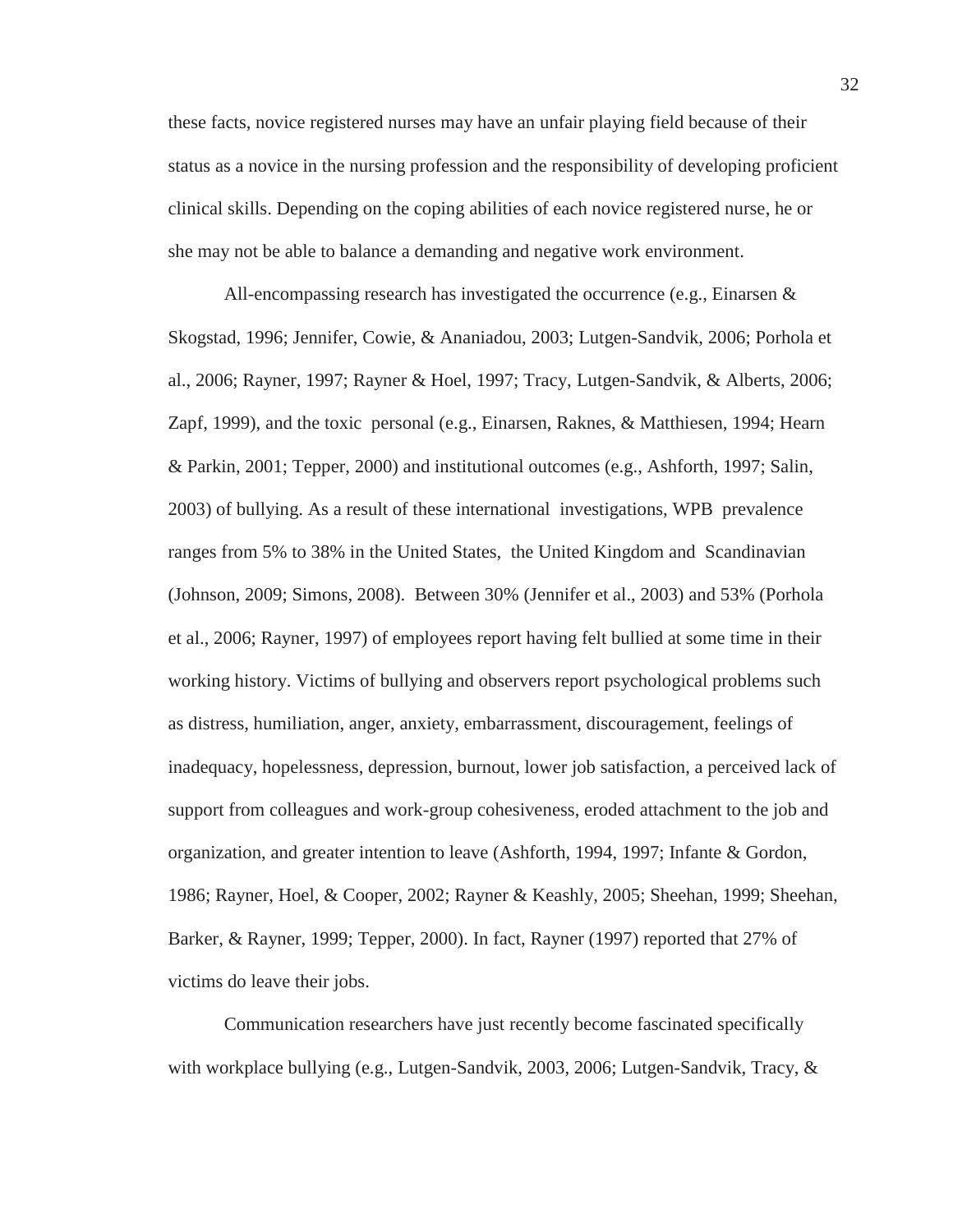Alberts, 2007; Porhola et al., 2006), yet "bullying is realized in the processes of interaction between the parties" and is interconnected "to various communication processes taking place between individuals and within groups" (Porhola et al., 2006, p. 250). Several characters other than those of victim, observer and bully have also been acknowledged [i.e., bullies, assistants (those who join in), reinforcers (the onlookers that laughs or affords other forms of positive reinforcement), outsiders (allow bullying through silent approval), victims, defenders (victim supporters whether through comforting the victim or trying to stop the bullying), observers, non-observers (those who do not notice it), victim/observers, bully/victims, and bully/non-victims (Jennifer et al., 2003; Porhola et al., 2006; Smith, Singer, Hoel, & Cooper, 2003)], indicating a clear supposition that bullying behavior is an interactional and communicative phenomenon. Even though this deduction and the players involved are worthy of further exploration, for the purposes of this study, only the perpetrator and victim, and a small detail on the observer, will be discussed. "Workplace bullying is a combination of tactics in which numerous types of hostile communication and behavior are used;" as such, bullying "is not limited to active communication but is also perpetrated through passive, nonacts of social ostracism" (Tracy et al., 2006, p. 152). This characterization generalizes the isolation, silent treatment, and impersonal interactions used by many registered nurses.

WPB has been described as being, "like childhood bullying...the tendency of individuals or groups to use persistent aggressive or unreasonable behavior against a coworker. Workplace bullying can include such tactics as verbal, nonverbal, psychological, physical abuse and humiliation..." ("Workplace Options," 2010, para. 2). Johnston et al., (2010) project, if WPB is not addressed in a timely manner by the organization, the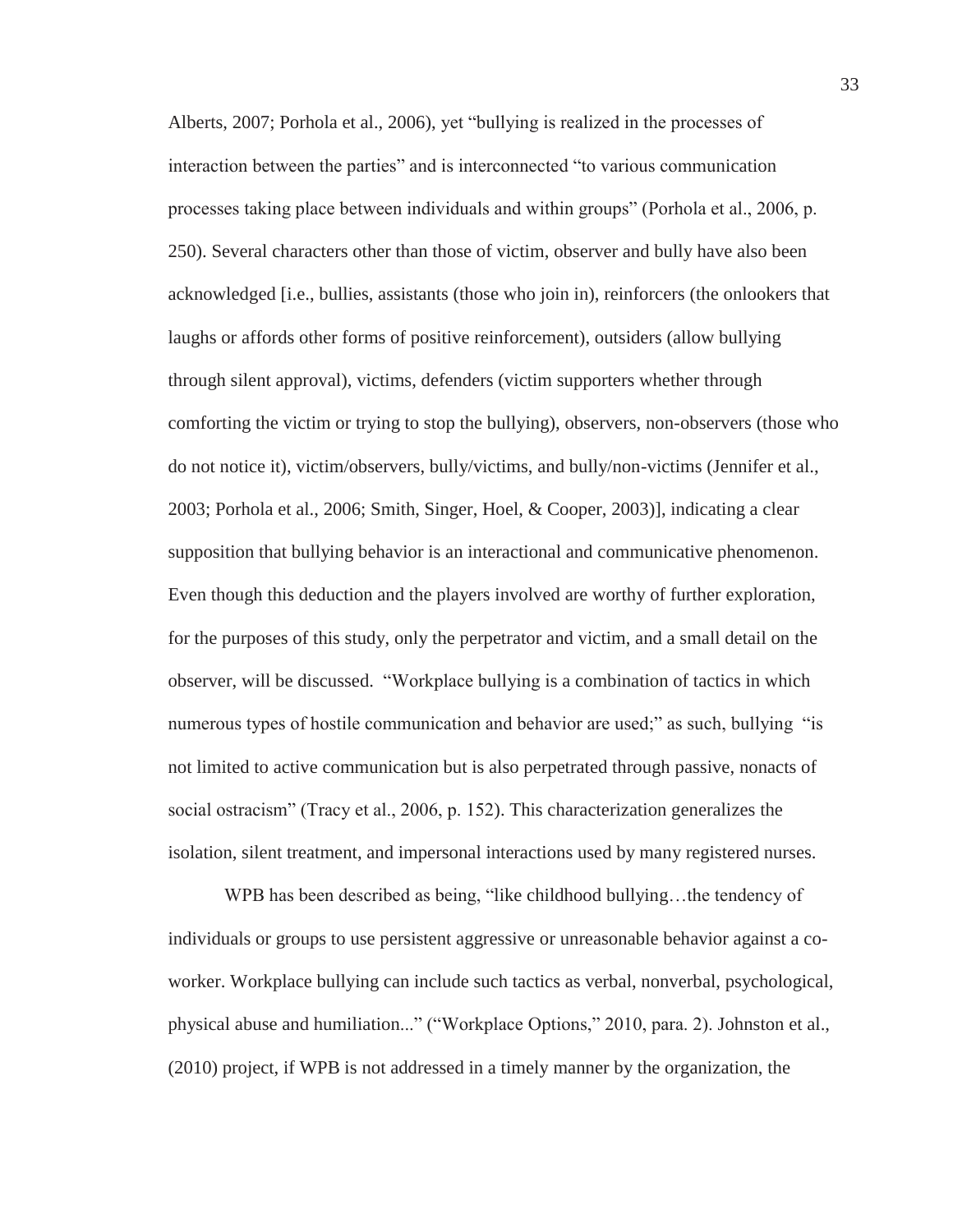consequence of "creating huge problems not only for themselves and other employees, but also for the victims of the tolerated behavior" (p. 289). De Marco et al., (2005) stated that WPB is considered to be one of the noticeable factors of oppressed group behavior. De Marco et al. (2005) found a relationship between WPB and nurses' feelings of inferiority and stated, "oppression elicits negative behaviors—silence, a lack of voice, poor self-esteem, and the sublimation of the experience of powerlessness through the internal divisiveness known as horizontal violence" (p. 86).

Workplace bullying is a situation whereby systematic stigmatizing attacks are directed to the victim by fellow workers, thus limiting the victim's civil rights (Quine 2001, p. 74). Wachs (2009) described a scenario in which an inappropriate promotion of an employee began a subtle presentation of incivility among coworkers, soon becoming a path of unrestricted negative comments and bullying, leading to absenteeism and lower retention; this behavior was tolerated by the company. WPB is inherently societal and organizational in that the perpetrators are supported by workplace culture (Twale  $\&$ Deluca, 2008). Bullying must be repeated behavior for it to be considered as such (Einarsen, 1999; Einarsen & Skogstad, 1996; Rayner, 1997; Rayner & Hoel, 1997), Single negative acts, such as assigning an employee a task beneath his or her competence level or yelling once, could be an isolated incident. Notably, the more frequent the bullying, the more intense and negative the behaviors become (Einarsen & Skogstad, 1996). If employees' perceptions of a deficiency of conflict management skills and an imbalance of power, or an impairment in confidence, employees may fail to fight off acts of bullying (Einarsen, 1999; Einarsen & Skogstad, 1996).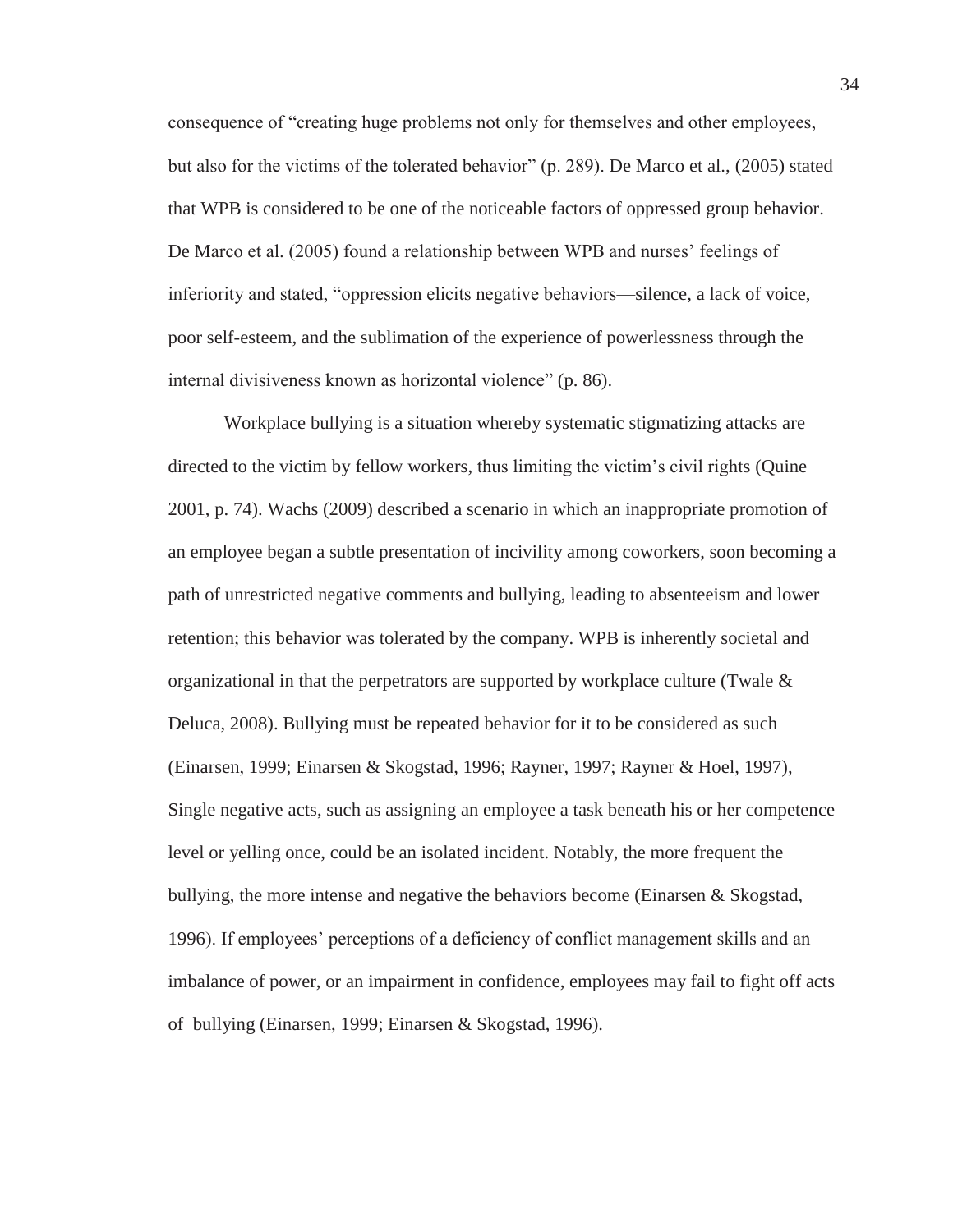There are certain examples of behaviors which are characteristic of bullying, and many of them, although not all, include: being rude, or belligerent; talking in a dismissive tone to subordinates or peers; screaming, cursing, [and] having an arrogant attitude of always being right and everyone being wrong ("Workplace Bullying," 2010). Speedy (2006) articulates this unsolicited behavior towards the victim "is intimidating, humiliating, offensive, and embarrassing" (p. 240).

Other abusive behaviors that reinforce horizontal violence in the workplace include "being quick to criticize and slow to praise; destruction of property or work product; character assassination; spreading malicious rumors; gossiping about others; not providing appropriate resources and amenities in a fair and equitable manner; social ostracism; [and] physical assault" ("Workplace Bullying," 2010). In Longo's (2010) article, some of the same overt and covert conduct is outlined; she reviewed the causes and consequences of these disruptive behaviors and sets out to provide initiatives to resolve the issue. Longo cited Grenny (2009) as declaring administrators should exhibit a concern for the increased occurrence of disruptive behaviors and employ a comprehensible plan.

After extensive evaluation, it is noted that the definitions of workplace bullying have three elements in common: First, workplace bullying is usually defined with reference to impact to the victim; second, most definitions depict the impact to the victim as negative; third, is to do with the consistency of bullying behavior (Einarsen & Hoel, 2001; Lockhart, 1997; Lyons et al., 1995; Randall, 1997; Rayner et al., 2002; Vartia, 2001).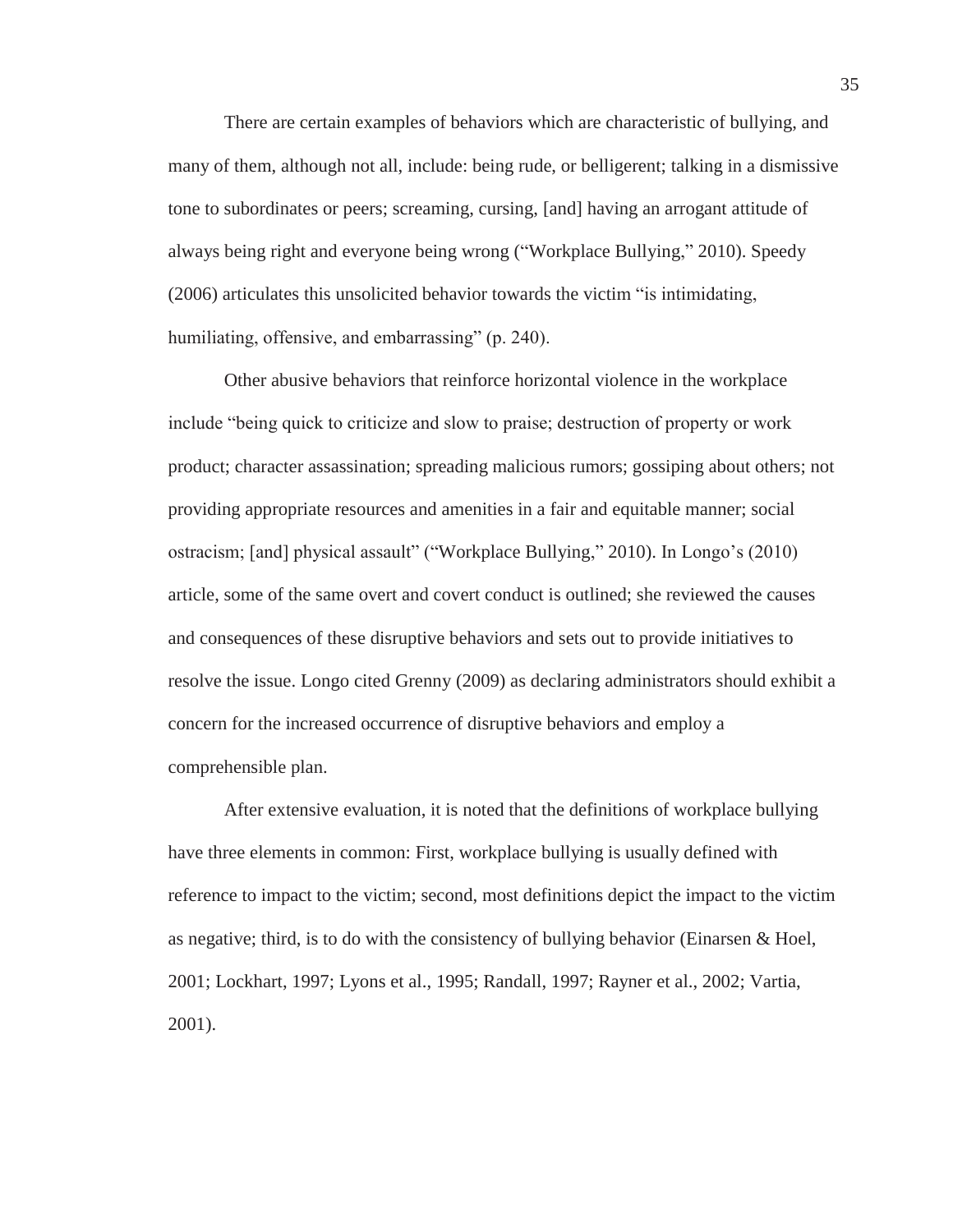WPB has become an epidemic worse than sexual harassment and physical violence. Recent studies in several European countries declare that the dilemma of violence and harassment in the workplace affect a substantial part of the work place (Di Martono, Hoel, & Cooper 2003; Einarsen & Nielson, 2004; Paoli & Merllie, 2001). These studies make known that psychological violence and harassment, rather than physical violence represents the greatest threat to most workers (Di Martino et al. 2003), about 9% of European workers had exposure to some psychological violence.

A research conducted by Schat, Frone, and Kelloway (2006) representing nearly 47 million United States workers reported that 41.41% of respondents experienced psychological aggression at work at least once, 13% or nearly 15 million respondents suffering from such psychological aggression weekly. Of the five specific psychologically aggressive behaviors evaluated in the survey, being the target of shouted obscenities or being screamed at in anger represented the most frequent forms of psychological aggression being reported by 35% of respondents. Latest research and surveys confirm a similar trend.

In August 2007, The Workplace Bullying Institute (2011) wrote a survey and commissioned Zogby International to collect data for the first representative study of all adult Americans on the topic of WPB. Of the 7,740 respondents, 37% of the U. S. workforce an estimated 54 million Americans, report being bullied at work; with an additional 12% witnessing it. A second representative study of all adult Americans also commissioned by WBI and conducted by Zogby found 8.8% of respondents were direct victims of bullying. Both the 2007 and 2010 surveys indicated that about 35% of workers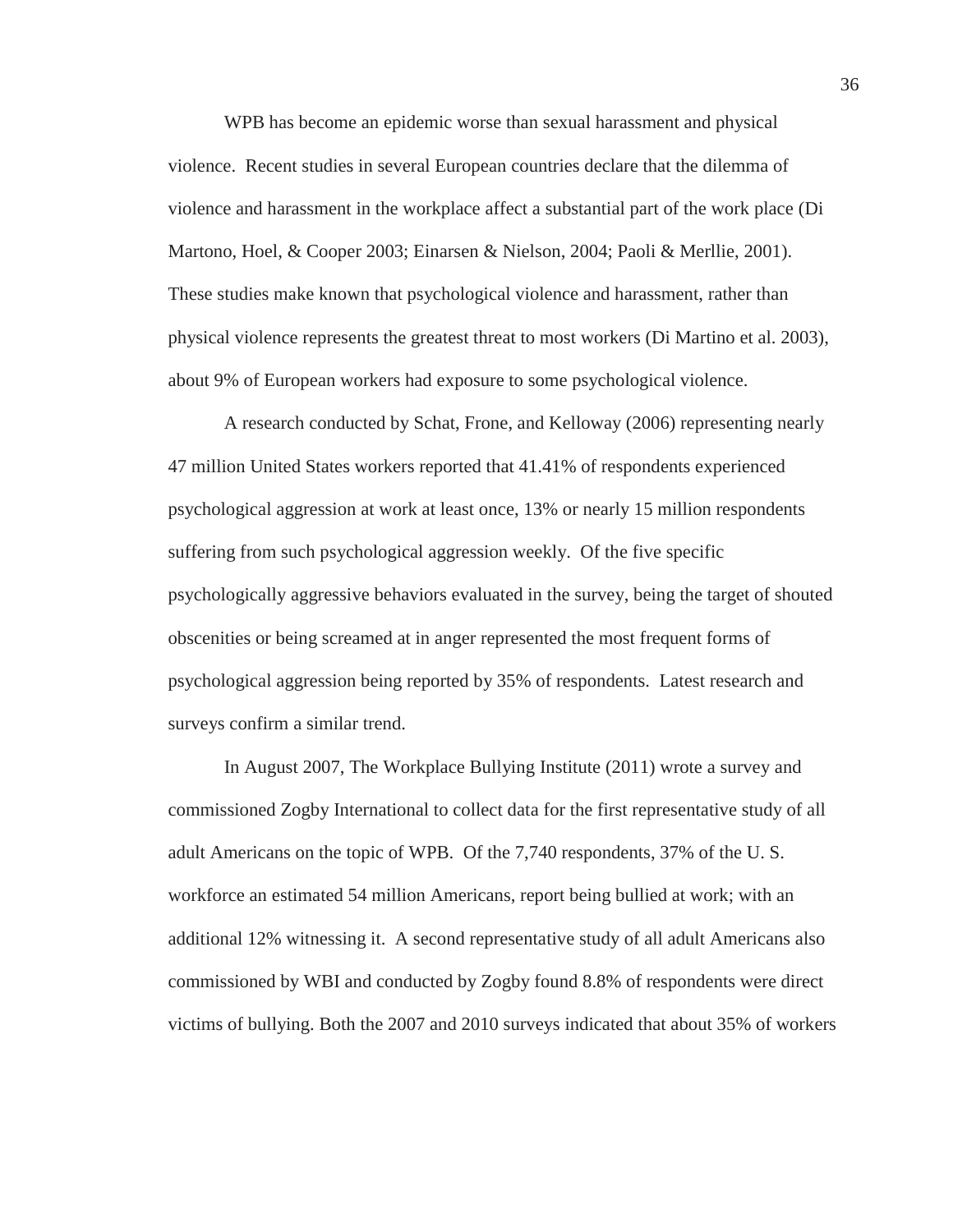in the U. S. experience some bullying. The number of respondents witnessed WPB rose in 2010 to 15.5%.

Another worldwide survey conducted by Monster (2011), the leading job portal, had 64% of all respondents alleging to having been bullied, either physically, or driven to tears, with work significantly affected as a consequence. Though not victims themselves, 16% revealed having witnessed WPB. The survey showed the likelihood of being bullied at work varied by region and culture. Europe recorded the highest instance of bullying, with a shocking 83% of all employees claiming physical or emotional bullying.

Regarding the causes of bullying, research shows that "Previous recurrent emotional problems are not significantly related to future victimization" (Bond, Carlin, Rubin, & Patton, 2001, p. 1). As aforementioned, bullying is usually the cause of someone in power oppressing someone with little or no power. Childers (2004) recognized that in *The Nurses in Hostile Work Environment's 2003 Report* that bullying is highly prevalent in hospitals and organizations to the extent that 70% of victims leave their job, 33% of these victims leave for health reasons and 37% because of manipulated performance appraisals. In the findings from a survey by Cooper and Swanson (2002), the National Health Trust community workers in the UK noted that 38.1% of staff revealed having experienced bulling and would probably quit their jobs as a result. Cooper and Swanson concluded that workplace bullying is significant, under-reported, and under-recognized occupational safety and health problem.

Antecedents of bullying may have origin in individual, environmental, and/or organizational factors. Individual factors include low self-esteem, personal behaviors, female gender employees, lack of coping skills, and substance abuse habits.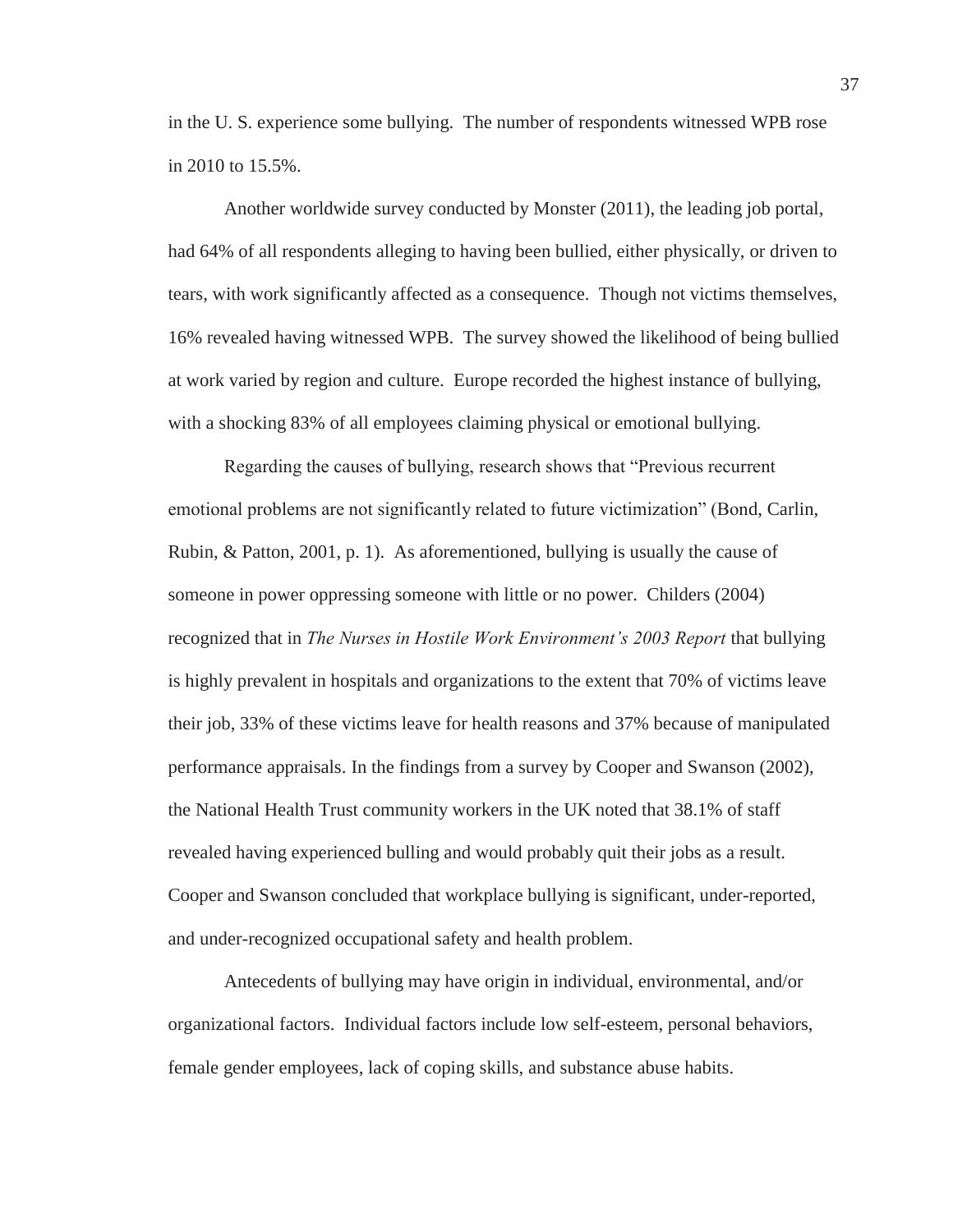Environmental factors include lack of safety measures, working with hostile patients and families and toxic work environment. When employees are bullied, there is deterioration or disabling of organization (Keashly & Jagatic, 2003). Organizational factors are shrinking resources, strict hierarchy, poor working relationships, authoritarian leadership, and increased work load (Cooper & Swanson, 2002; Salin, 2003). These factors indict organizational practices that are oppressive, exploitive, and over-controlling as sowing abuse (Liefooghe & MacKenzie-Davey, 2001). WPB may be seen as developing from several origins but most frequently is identified as emerging from oppressed group behavior (Duffy, 1995; Freire, 1972; Griffin, 2004, Hutchinson, Vickers, Jackson, & Wilkes, 2006; Ratner, 2006; Roberts, 1983).

According to a survey done by the Joint Commission (2009), more than 50% of nurses reported to have experienced bullying and more than 90% say they witnessed the bullying of someone else. Findings by Vega and Corner also indicate that most workplace bullying is done by managers, bosses, or others in positions of authority instead of those who are equal rank to each other. It is estimated that those in positions of authority account for 75% to 89% of incidents of bullying behavior (Vega & Comer, 2005). From these findings, it is clear that it will be difficult for the targets of bullying to step forward and address their concerns. The Workplace Bullying and Trauma Institute (WBTI, 2003) research report found that 33% of the time the targets of bullying quit their job, 37% of the time the targets were terminated from their job, and in only 13% of the cases was the bully terminated or transferred.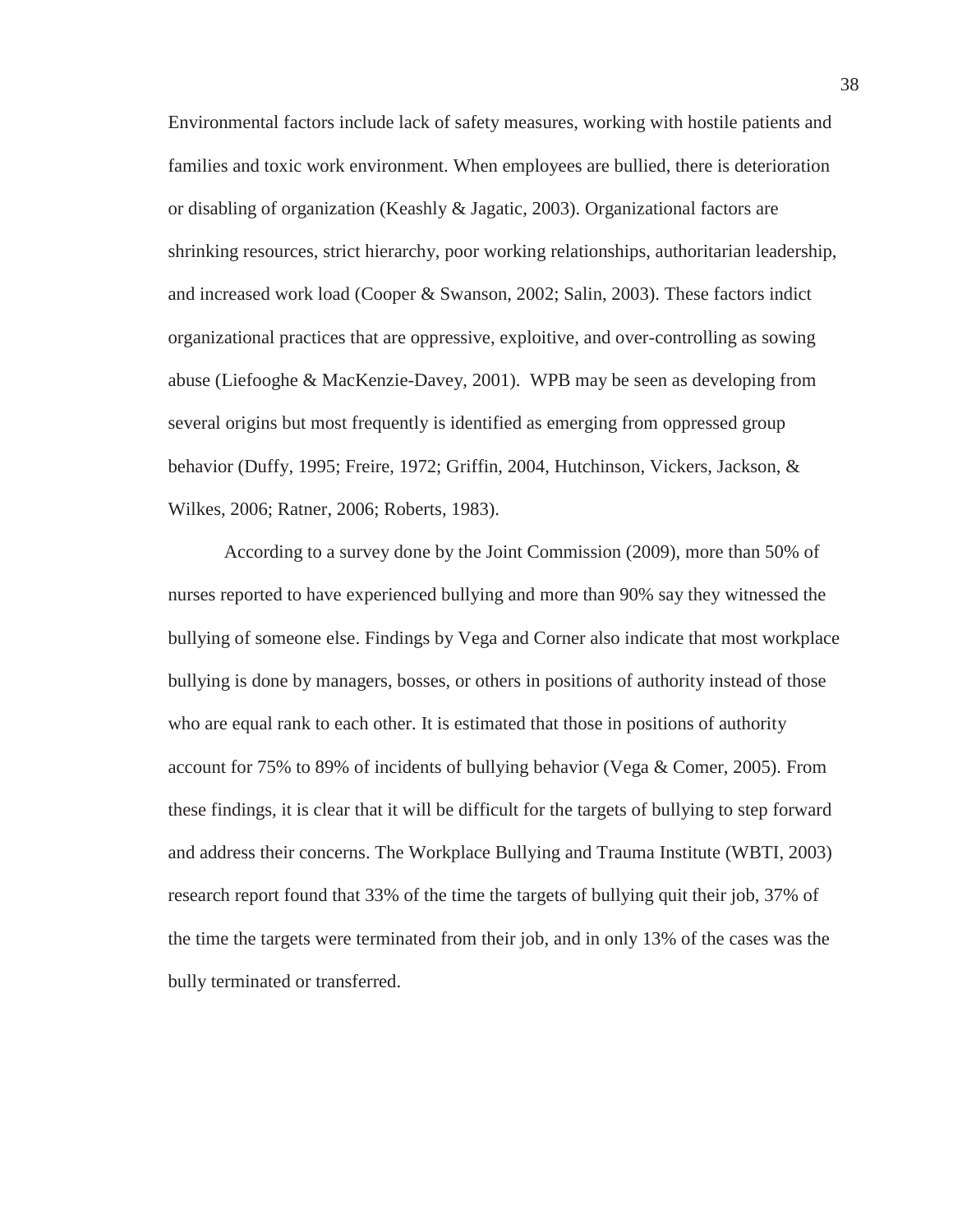### Workplace Bullying in Nursing

Investigating bullying behavior among hospitals in Australia, Farrell (1999) established that 30% of the nurses who had experienced humiliation, abusive language and rudeness reported having encountered violence almost on a daily basis. Farrell's study found that more than 50% of these Nurses reported the most distressing aggression to arise out of nurse to nurse aggression, (Farrell 1999). A study by Quine on workplace bullying established that nurses who reported having encountered bullying were more likely to develop negative opinion/perception and lower levels of job satisfaction, exhibit higher depression and clinical anxiety levels and therefore have relatively higher propensity to quit their jobs compared to the nurses who had not reported bullying encounter (Quine, 2001).

An interview by Randle (2003) on pre-registration nursing program students in the United Kingdom (UK) revealed that bullying was a common theme. Other studies, such as one of Massachusetts nurses, 31% of the respondents reported specific incidences of bullying (Simons, 2008). Members of the Washington State Emergency Nurse Association completed a survey with 27% of the respondents reporting they had experienced acts of bullying in the past six months (Johnson, 2009). WPB is prevalent in various health care organizations and demonstrated in these and other studies.

 According to the study by McKenna, Smith, Poole, and Coverdale (2003), 34% of first year registered nurses reported to have encountered verbal conflict comprising of abusive language, false criticism, rudeness and humiliation. According to McKenna et al., only 12% of 49% that had reported these incidents to their bosses at work received formal counseling, and established that following these occurrences, the victims suffered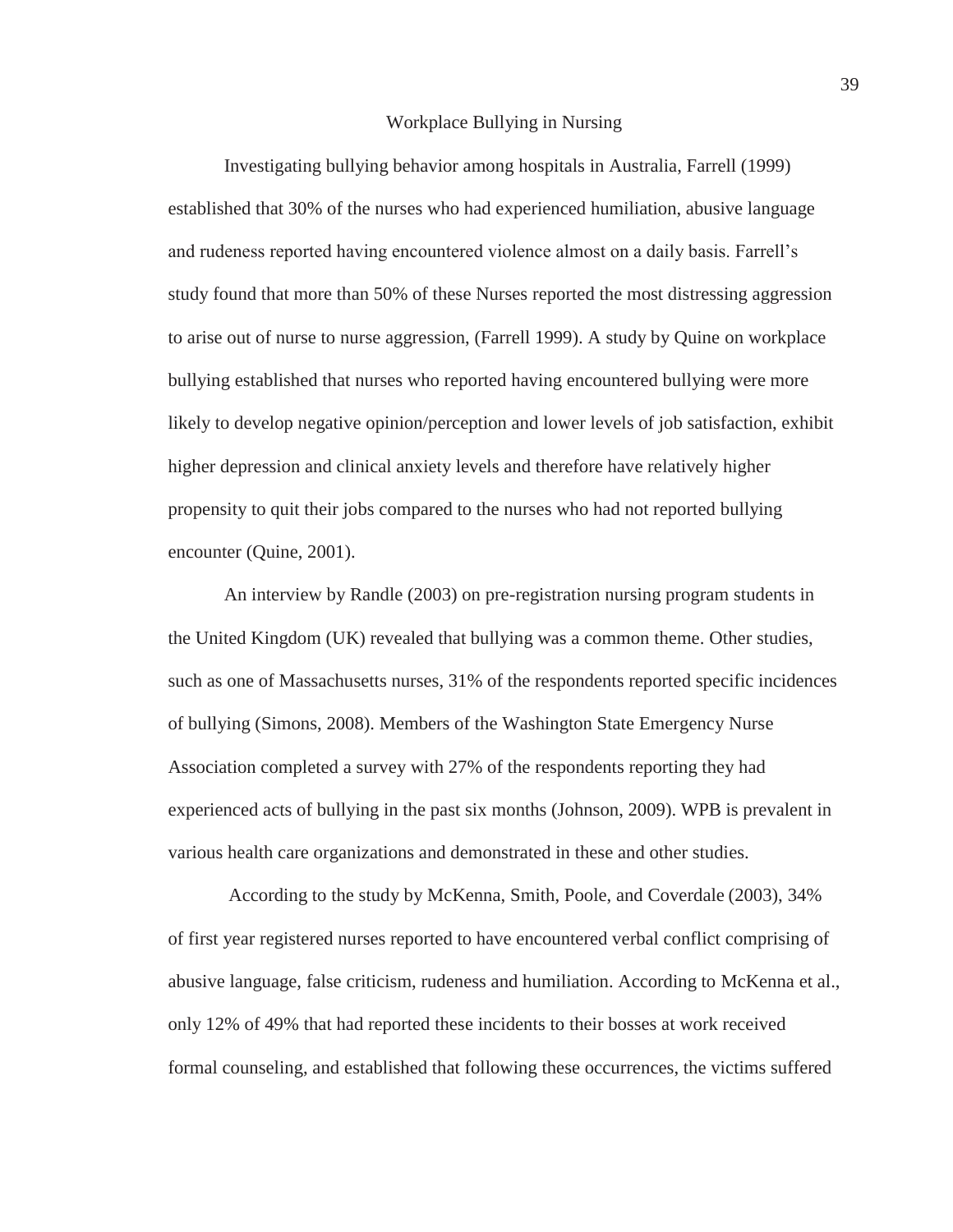loss or reduction of their self-esteem and personal confidence alongside developing general fear, anxiety, frustration, and depression tendencies. Victims also exhibited other symptoms including; hypertension, fatigue, weight loss and headaches. The study found that these events directly influenced the need for days off duty and intent to leave job as 14% of the nurses reported need for days off duty while 34% reported to have considered leaving job as an option following events of aggression at the workplace, (McKenna et al., 2003).

According to the Bureau of Labor Statistics (BLS, 2008), women comprised 92 % of RNs, With the vast majority of nurses being female, expressly practicing registered nurses, it can be speculated that behaviors are an extension of their childhood. When considering aggression with adolescent girls, research has shown that while some girls use verbal and physical aggression, the most frequent form of aggression among girls is relational (e.g., Cummings & Leschied, 2002; Pakaslahti & Keltikangas-Jarvinen, 1998; Paquette & Underwood, 1999; Simmons, 2002). Relational aggression is expressed by Crick and Grotpeter (1995) as manipulation of others with the objective of causing damage to the relationship and the victim. Through behaviors such as: (a) excluding a girl from a social group, (b) gossiping about another girl so that other girls will reject her, or (c) threatening termination of a friendship unless a girl does what the aggressor wants. WPB among nurses could be interpreted as merely an extension of juvenile relational behavior. Subsequently, with research suggesting cognitive learning of aggression may serve as a catalyst for believing the behaviors are acceptable, purely in view of the fact the behaviors were learned, and it therefore may not occur to the bully that others consider them inappropriate and hurtful.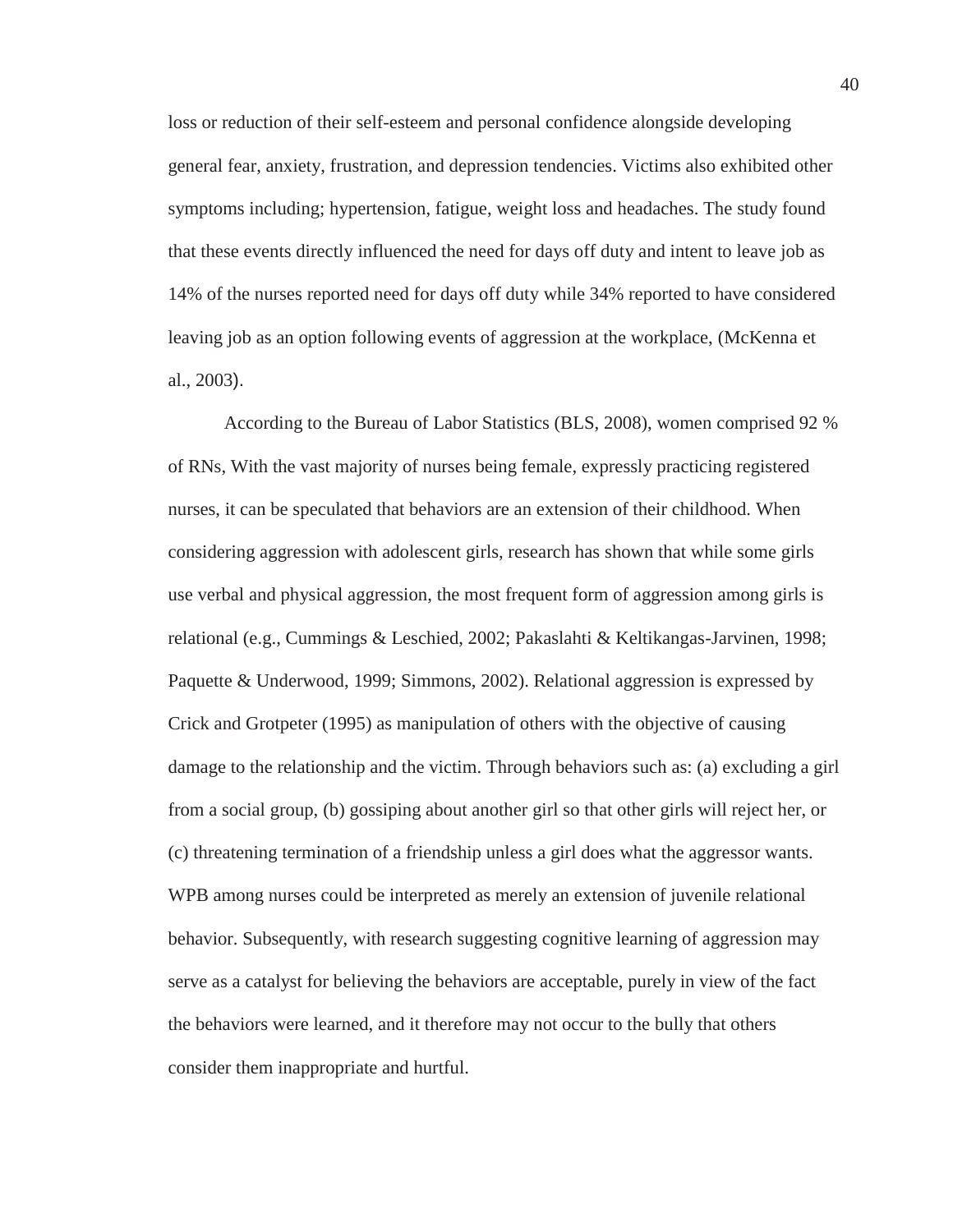Alternatively, workplace bullies may very well have exceptional access to and insight of the organization's language and varied interpretations, and exploits them to their advantage, whereas the victim remains uninformed and therefore unable to defensively react. The bully can decide how severely he or she wants to injure the victim, and contrive attacks accordingly (Kinney, 1994).

The following scenario is an example of WPB of a novice practicing registered nurse in her second week of employment devise by this researcher: A novice practicing registered nurse, with one year of experience, is openly ridiculing another practicing registered nurse of equal rank because of a perceived substandard performance of a skill. The novice practicing registered nurse with less than two weeks work experience is known to be passive and had been scolded the day before by a physician. Instead of providing empathy and encouraging the novice practicing registered nurse, the bully practicing registered nurse is finding pleasure and gratification from embarrassing her.

Nursing has a long way to go in creating healthy work environments. Based on a scenario, such as the one in the previous paragraph, fundamental human factors that foster individual health and well-being are still deficient. Healthcare leaders, nurses, and other healthcare professionals need to focus on those basic psychosocial and physical aspects of healthy work environments.

Griffin (2005) described the vulnerability of newly licensed nurses as they are socialized into the nursing workforce; WPB affected their decision of whether to remain in their current position. The study established that one in three nurses will leave a position because of lateral violence. In terms of nurses who are new to nursing, 60% leave their first professional position within six months and 20% leave the profession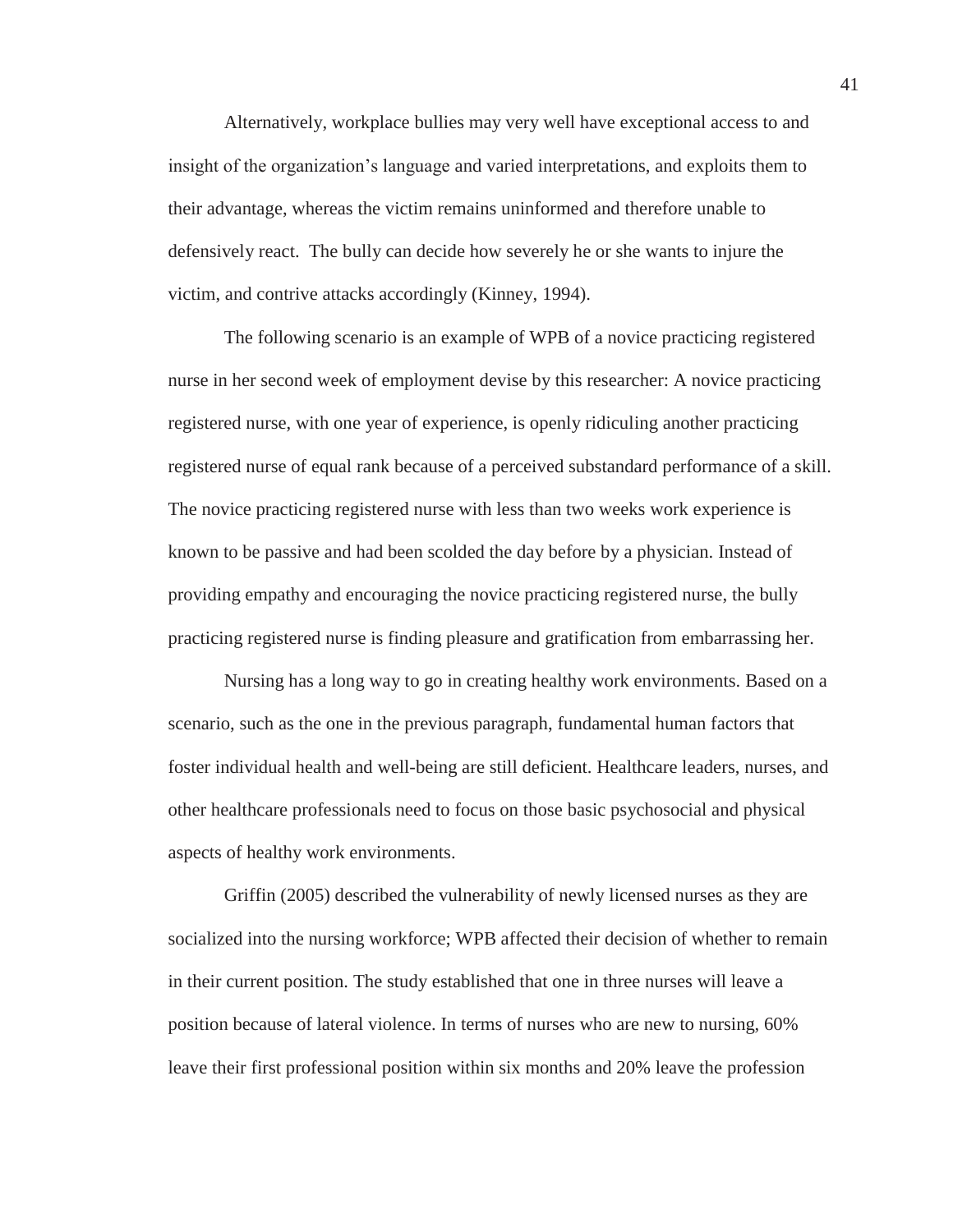permanently (Griffin, 2005). "The impact of this turnover erodes an organization's budget and negatively influences the organization's ability to recruit and hire new staff once reputation of horizontal violence is known among nurses (Bartholomew, 2006). Other costs are a result of the emotional and physical symptom of horizontal violence, which lead to increased use of sick leave, thus affecting staffing patterns and places a strain on the service unit (Rowell, 2007).

Workplace bullying (WPB) among hospital nurses is a serious issue. According to the study by Sounart (2008), up to 90% of nurses have witnessed or were the targets of WPB, and some experts fear this trend could push more nurses out of the clinical setting. "Lateral bullying' among nurses was also noted in the survey…[which] include[s] making inappropriate remarks about other nurses' skills in front of patients, doctors or other staff members, refusing to assist a fellow nurse or making inappropriate personal comments" (Sounart, 2008, p. 7).

Sounart (2008) also stated that nurses who are bullied in the workplace often develop psychological side effects like post-traumatic stress disorder, anxiety, depression, and insomnia, each of which can result in poor work performance. Hutchinson, Vickers, Jackson, and Wilkes (2006) found that WPB persists from six months to as long as seven years of repetitive acts toward the target. Nurses who are singled out by bullies commonly find themselves labeled as stupid or less capable. As a result, these nurses become the center of attention while the bully goes unrecognized, making the action legitimate because the built power structure asserted and maintained by the bully functions to normalize the abuse. Salin (2003) discovered that large organizations with conventional practices and protracted decision making procedures produce outstanding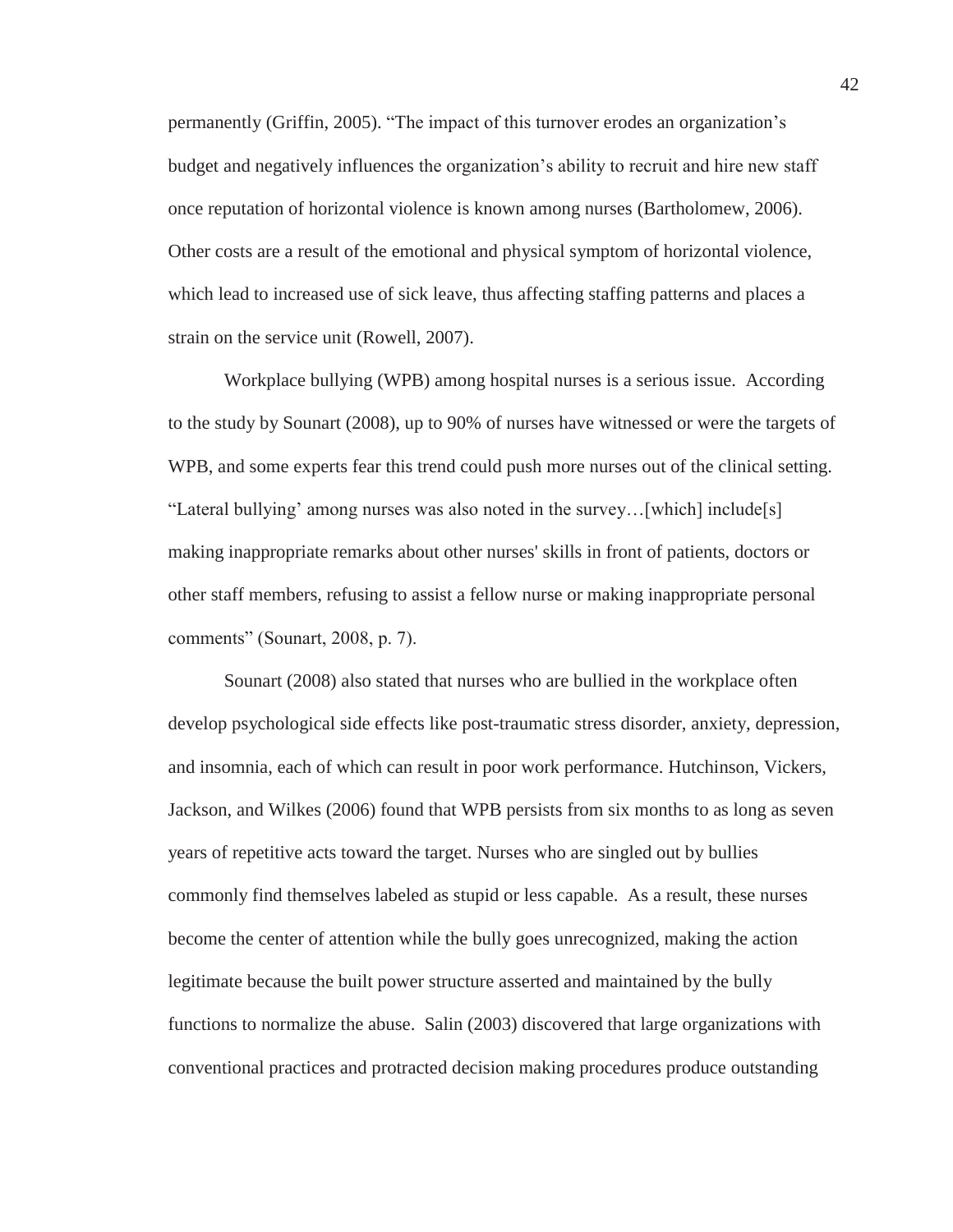havens camouflaging and never acknowledging the perpetrators. The victim and others may endure isolation, fear, or stress-related ilnesses; some may even commit suicide.

Current research in this area has suggested that many nurses are leaving the institutional environment due to this peril of WPB, perhaps never to return (Sounart, 2008; Woelfie & McCaffrey, 2007). Quine (2002) found that employees experiencing bullying have a higher propensity to leave the organization; links have been noted between bullying and the current recruitment and retention crisis in the nursing workforce (Jackson, Schwab, & Schuler, 1986). Those exposed to WPB often become unable to perform their duties because of the psychological effect of experiencing bullying; the victim begins to use sick time to alleviate the stress and abuse, resign under pressure or voluntarily, or is fired or forced to retire early (Davenport, Schwartz, & Elliot, 1999; Jackson et al., 1986 Hospital Nurse Staffing and Patient Mortality, Emotional Exhaustion, and Job Dissatisfaction; Tinaz, 2006).

 In the early 1980s, nursing professor, Helen Cox (1991), began studying verbal abuse in the medical setting when it appeared to be driving away promising nursing students. Cox correlated oppressed group behavior to the effects of verbal abuse in nursing. Cox found that nurse managers reported higher levels of self-esteem, assertiveness, accountability, control over practice, and autonomy, whereas staff nurses reported higher levels of submissiveness and the need for structure. Cox's (1991) research exemplified many of the features of oppression, including hierarchical power relationships, low self-esteem, submissiveness, and WPB. The meanings of the characteristics and findings that Cox discovered were not revealed.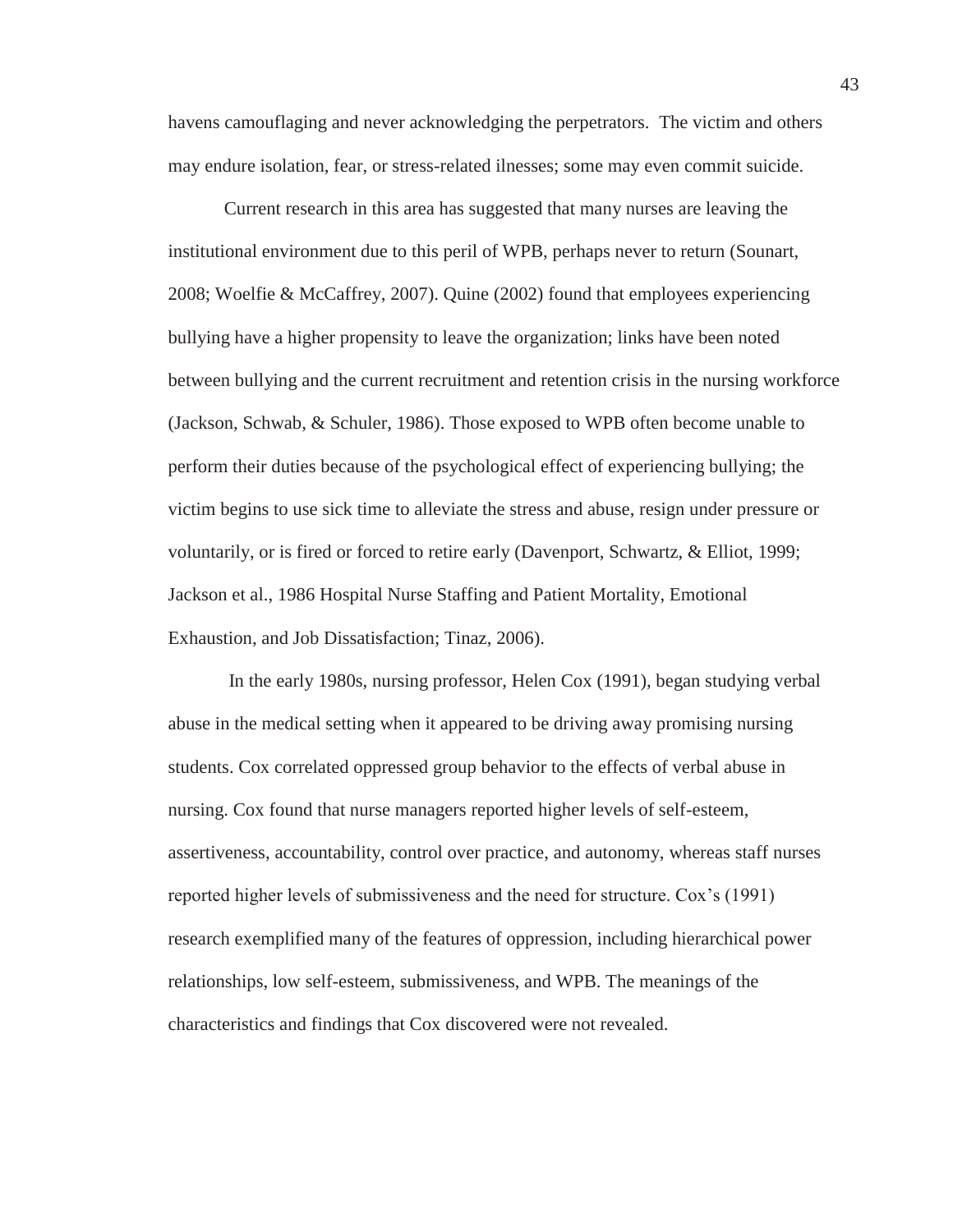In contrast, Daiski (2004) performed a study of 20 nurses purposively selected from various Canadian hospitals. The interviewed nurses represented diverse ages, educational preparations, and practice settings. Three men and numerous newly graduated novice nurses were included in the sample. The intention of this descriptive, exploratory study was to include views of staff nurses in the communication of hospital restructuring and to make discernible the processes that contributed to their perceptions of being marginalized. Daiski evaluated the bedside nurses' views on their relationships with other professionals and nursing peers, their perceptions of themselves, and changes needed during the restructuring process. The conclusions of this study were disappointing but did support the features associated with oppression and WPB. The findings indicated that nurses felt relaxed and valued working within a multidisciplinary team, yet this did not automatically render better nursing practice. Nurses tended to discard patient advocacy and go along with the team's directives and choices. All of the participants perceived that their work was significant but lacked appropriate acknowledgment.

Daiski's (2004) research divulged several cases of workplace bullying, including eating their young and resisting the practicing registered nurses' ideas for change. For instance, older, diploma-prepared nurses reported resentment for new baccalaureate degree graduate nurses. These older nurses would relax at the nurses' station and observe their new colleagues labor with difficulty. Young baccalaureate-prepared nurses admitted concealing their educational background to prevent ridicule and obstinacy from the older nurses.

Skillings (1992) published a more comprehensive assessment of WPB as an idiom of oppressive behavior in a qualitative study of six nurses in Northern New England. The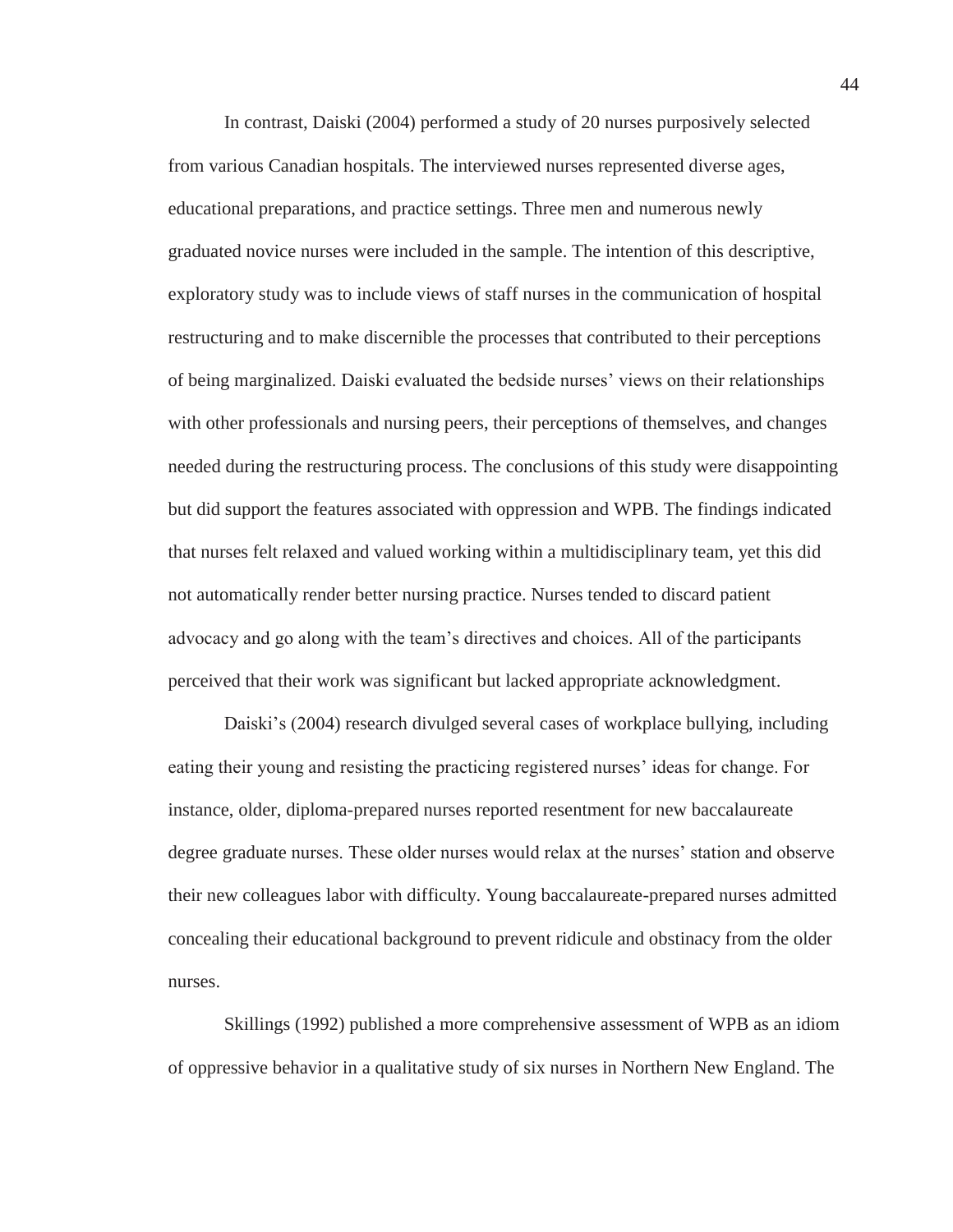findings revealed three basic themes. The first theme categorized oppression as a multidimensional and socially created reality. Participants expressed their oppression as a combined result of hospital organizational environment and the relationship between nursing and medicine. Unequal gender, class relations, and institutional power composed the organizational environment. These aspects along with the dominant culture of medicine created an environment that was oppressive to nurses.

Skillings (1992) second theme to materialize was that nurses will experience and participate in WPB as a result of institutional oppression. WPB is agonizing for nurses and negatively affects patient care. Lack of peer support, humiliation, sexual harassment, and blaming the victim were all identified as examples of WPB. Each participant pointed out that some nurse managers assumed the behaviors of the administration and physicians, which could be labeled marginal. The nurses generally believed that WPB was associated with differences in gender, values, knowledge, education, and power.

The last theme to surface was personal and collective consciousness raising and transformation, identified by each participant, as they pursued methods to overcome the oppression (Skillings, 1992). The act of nurses telling their stories was educative and gratuitous; they became aware of their role in the perpetuation of oppressed behavior. The experience of telling their stories bestowed them some personal power.

Other studies consistent with Freire's (1970) concept of pedagogy of the oppressed was present in nursing education. Witt (1992) and Rather (1994) studied the function of nursing education for oppressed of nurses returning to school to obtain a bachelor of science in nursing degree (RN to BSN). Witt (1992) analyzed changes in behavior secondary to the education. Using Freire's model, in a quantitative study, Witt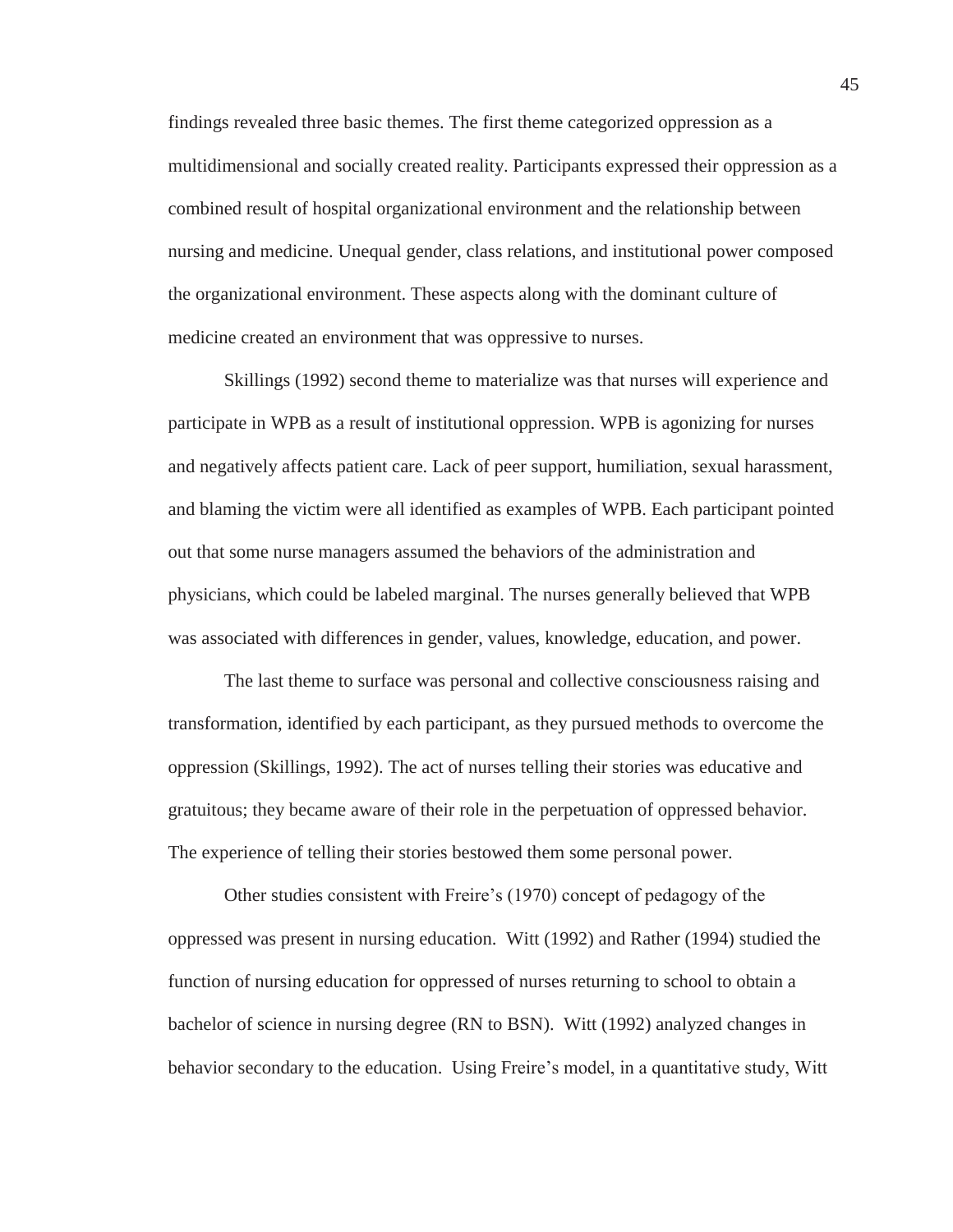inferred that a baccalaureate education was a stepping stone to prevail over oppressive behaviors and attitudes in nurses, such as the power to advance nursing practice, eliminate low self-esteem, and discourage lack of respect for others. Using the final sample size of 158 entering students and 173 graduates, Witt suggested that low selfesteem and lack of respect resulted in a variation of bullying exhibited as poor affiliation with other nurses and a tendency to form negative characteristics on other nurses.

There were two of limitations to Witt's (1992) study. The broad basis for the assumptions was based on a 90-statement questionnaire, a 52-statement questionnaire, and a demographic question on whether participants were members of the (ANA) American Nurses Association. The first supposition was that an RN to BSN education could have an uplifting effect on the oppressed person, as defined in Freire's (1970) theoretical account of education. One of Freire's primary concerns was dealing with the lack of social knowledge; he did not with certainty equate this with formal school education. With the second assumption, Witt made the inference that a baccalaureate education would prove to increase enrollment in professional organizations, improve self -image, and amplify professional job performance. Despite the limitations the research findings substantiate that education of the oppressed may reduce the behaviors of incidental incompetence and negative attitudes of one's peer group.

Rather (1994) conducted a phenomenological study to expose similar interpretations hidden in the lived experience registered nurses returning to school for their baccalaureate degree. The convenient sample of 15 registered nurses from 3 BSN programs was asked to describe thoughts and feelings about what it was like to be a RN returning to school. Common answers surfaced; such as, feeling coerced to return to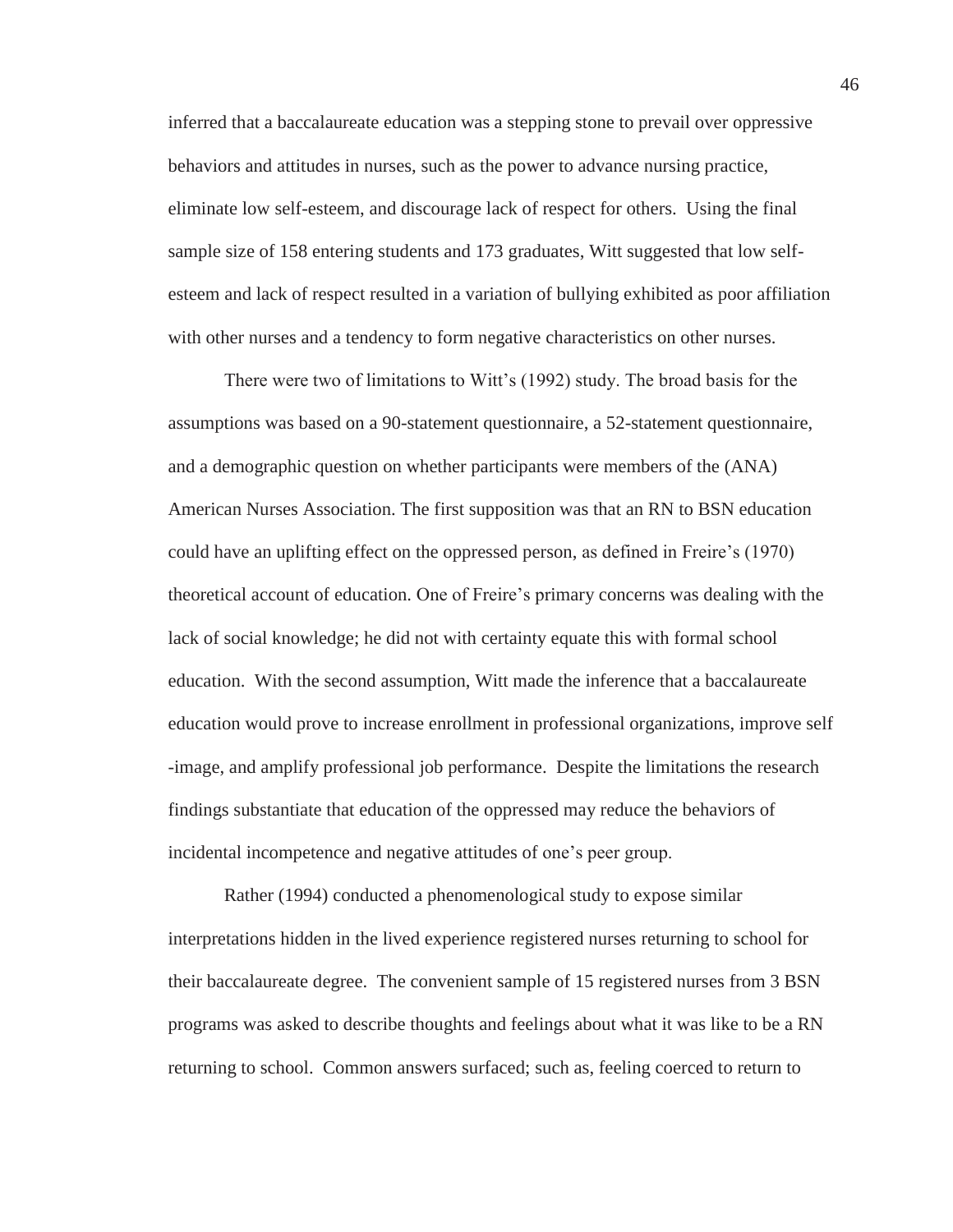school to be considered as a professional, subjected to controlling faculty that had too much power over the academic situation, and suffered curricular and instructional practices that belittled their present education and experience. Rather concluded that components of pedagogical oppression were present thus identified behaviors of selfhatred and horizontal violence that are congruent with Freire's Framework.

Even though the sample size was appropriate for a phenomenological study, the selection and number of participants in the sample and the study's qualitative design prevented the results from being generalized to the population. Rather admitted to using Freire's (1970) model to influence her understanding of oppression in nurses, which also could have misdirected the data analysis.

Roberts has been coined as one of the pioneers of identifying horizontal violence in nursing as a deterrent in the workplace in that field.

More than 20 years on from Roberts' article, horizontal violence as a symptom of oppressed group behavior is still seen as a major issue in contemporary nursing…However, many newly graduating nurses will find themselves working in a bureaucracy where work will tend to be guided by adherence to policy and procedure. (Chang & Daly, 2007, p. 98)

*Age and Gender* 

Freire (2003) believed and valued class as a significant theoretical category in search for an enhanced comprehension of conditions of oppression. He asserted the importance of approaching the analysis of oppression through a "convergent theoretical framework" when the oppressed person or group is evaluated by some factors such as race, class, gender, culture, language, and ethnicity (p.15). To maximize the findings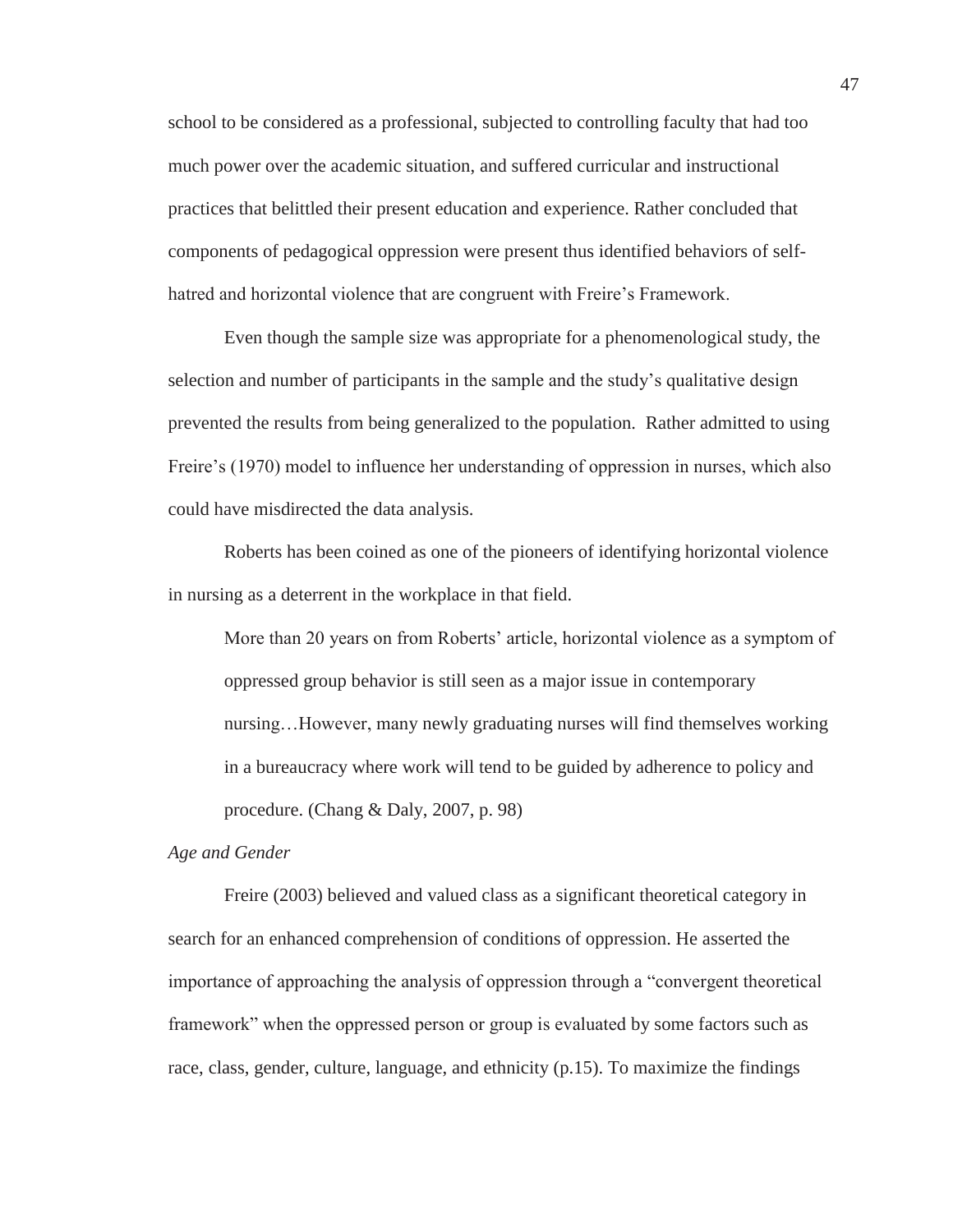from this study and continue to draw from Freire's theory, the examination of certain variables is vital.

According to Merriam-Webster Online (2012) age is "the time of life at which some particular qualification, power, or capacity arises or rests". Age is an ever-changing demographic of the nursing workforce presenting an obvious challenge for the health care industry to adapt to and manage. In order to examine WPB in its entirety, the review of the literature includes a description and comparison of the perceptions among the three generations of nurses observed in the work industry today. Besides age, other demographic variables addressed in this research are educational level and years of experience of practicing registered nurses. Oxford Dictionaries online (2012) defined gender as "the state of being male or female (typically used with reference to social and cultural differences rather than biological ones)." Regarding gender, the WBI (2011) reported that 38% of females were identified as perpetrators, but overall the female-tofemale prevalence (80%) of WPB was at an all-time high; males accounted for a high percentage (42%) of WPB; and perpetrators (62%) of WPB. Additionally, those nurses, ages 30 to 49 years, were the most vulnerable and frequently bullied, with nurses from ages 18 to 29 years as the second highest being bullied and witnessing.

According to the 2010 census, the population of the United States on April 1, 2010, was 308.7 million people, Of the 2010 census population, 157.0 million were female (50.8 %) while 151.8 million were male (49.2 %). The younger working-age population, ages 18 to 44, represented 112.8 million persons (36.5%). The older workingage population, ages 45 to 64, made up 81.5 million persons (26.4 %). As indicated by the 2008 National Sample Survey of Registered Nurses released in September 2010 by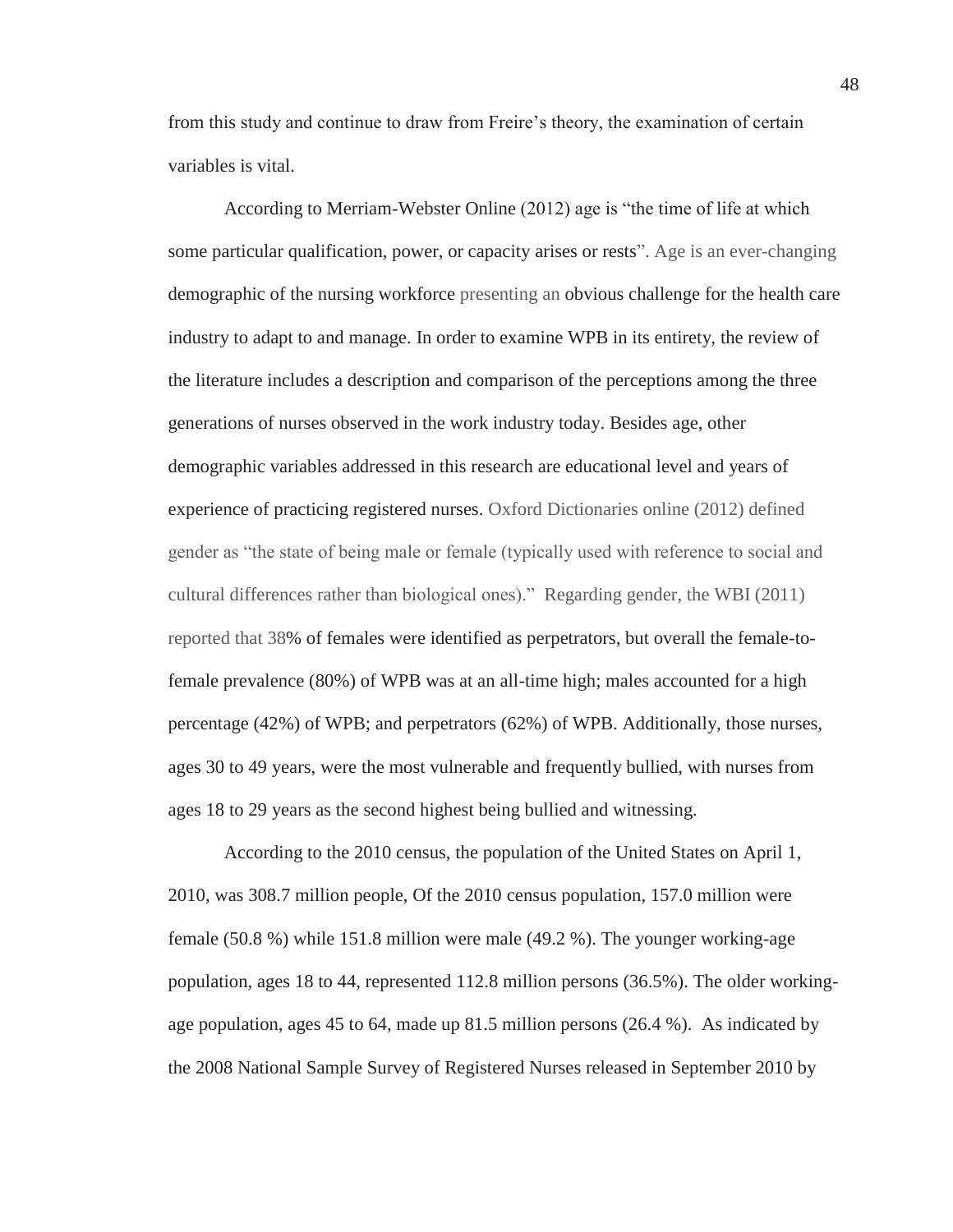the federal Division of Nursing, the average age of the registered nurse population in 2008 was age 46, up from age 45.2 in 2000; males represented 6.6% of the nursing workforce. The average age at graduation from initial RN education has been increasing over time. More than half of RNs who completed their initial education prior to 2001 did so when they were under age 25; only 34.9% of 2001 to 2004 graduates and 32% of 2005 to 2008 graduates were younger than age 25 at graduation. The mixture of the current nursing workforce crosses three generations, with each generation exhibiting unique work habits, beliefs, and attitudes (Goldman & Schmalz, 2006). The existing intergenerational nursing force consists of three core generations, which are labeled as Baby Boomers (born between 1946 and 1963), Generation X (born between 1964 and 1980), and Generation Y (born between 1981 and 2000) (Duchscher & Cowin, 2004). Work complications arise when each generation is present in any given work environment. Lacking a basic understanding of each generation's value system and interpersonal skills, nurses may fail to function as a unified force causing discord and hostility, and resulting in WPB.

Baby Boomers are service oriented and are defined by their chosen profession. They are often known to criticize views different from their views. In contrast, Generation Xers are self-focused and typically do not identify themselves by their work; often, their job is only one piece of their identity (Jovic, Wallace, & Lemaire, 2006). For example, Generation Xers may pick a lower-paying job if it offers less stringent working hours and allows for a better work-life balance (Glass, 2007). Generation Yers are good listeners, seek new challenges, and are the most adaptable and technologically literate generation. The Xers sometimes have difficulty maintaining a professional image and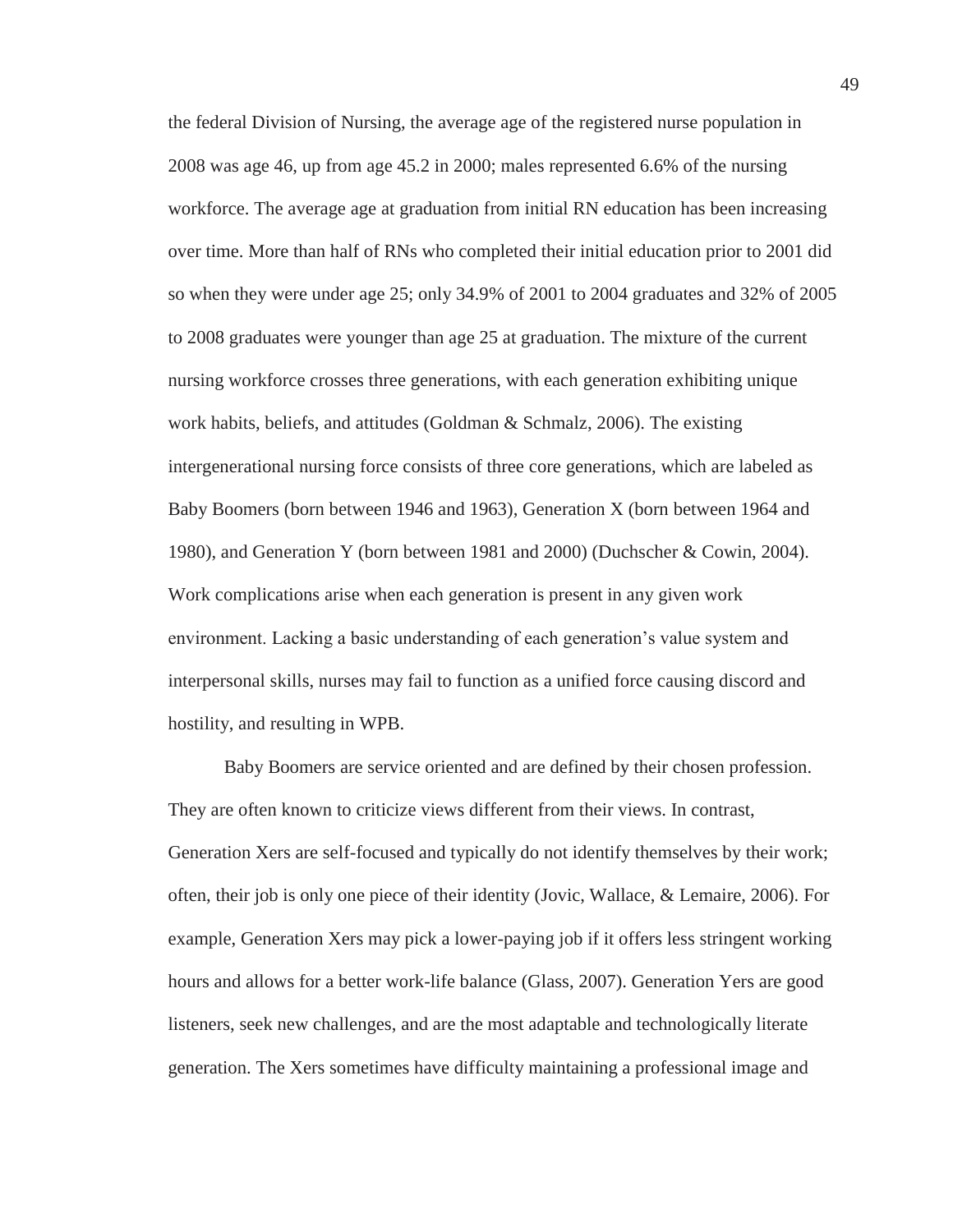have time and attendance issues. Even with this brief and incomplete overview of generational differences, one can begin to see that incorporating a new generation into an existing workforce can produce or intensify conflict.

Currently, the largest generational cohorts in the nursing profession are composed of Baby Boomers and Generation Xers, with the impending loss of Baby Boomers to retirement and the nursing shortage in general, there is an urgent need to understand the novice practicing registered nurses, most of whom are Generation Yers. If this challenge is addressed appropriately, nursing will be in a better position to recruit, retain, and involve novice practice registered nurses.

According to the Workplace Bullying Institute U.S. Workplace Bullying Survey (WBI, 2011), an overwhelming number of employees, ages 50 and older, sought help with the crisis of WPB. The WBI (2011) interpreted the Baby Boomers search for help by contending that employers characteristically seek to force out the more experienced, higher paid, employees. Moreover, a high proportion of nurses, ages 50 to 64 years, reported being bullied. With many in this age group involuntarily forced out, this group represents the lowest rate of bullying.

The *Norwegian Tripartite Agreement on a More Inclusive Workplace* of October 2001 is one of the measures introduced to create a more inclusive workplace, reduce the utilization of disability benefits and sick leave, and retain senior employees longer. This trial agreement lasted a period of four years until December 2005. In 2004, Einarsen & Nielsen sought to support the campaign against workplace bullying as part of the *Tripartite Agreement on an Inclusive Workplace*. In authoring *Workplace Bullying*, their aim was to make the various members in the workplace capable of managing and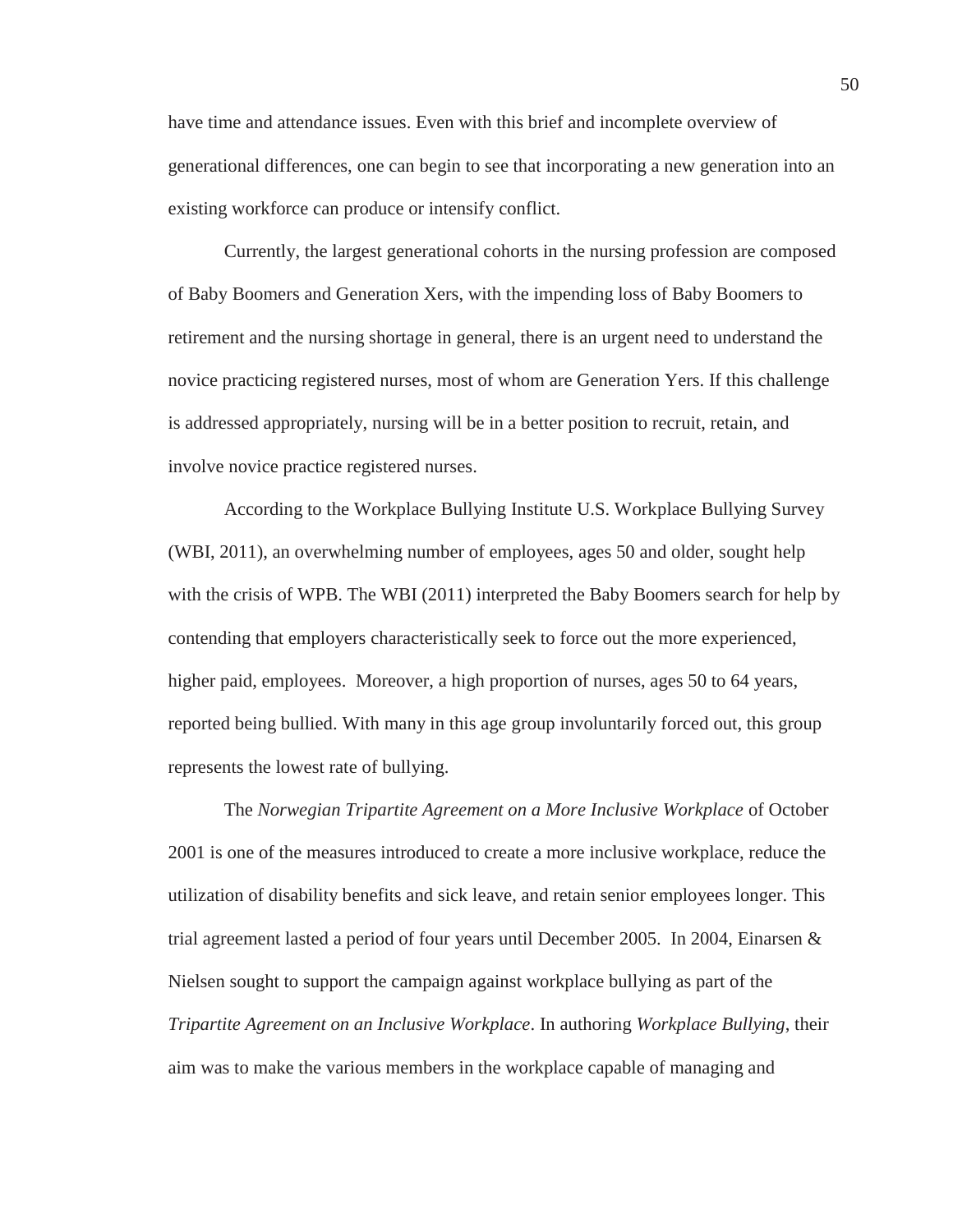preventing WPB. Although age appears to have a correlation to bullying, Einarsen et al. surmised that culture may be a contributing factor, as demonstrated by opposing findings in Norway and Britain. Hoel and Cooper (2001) discovered that younger employees reported more exposure bullying than those, ages 55 years and older, who were the least likely to be bulled. In contrast, Norwegian surveys indicated that younger employees reported being more exposed to concrete, negative acts than older personnel, who reported feeling bullied (Einarsen, Hoel, Zapf, & Cooper, 2003; Hoel, Cooper & Faragher, 2001; Rayner et al., 2002).

Quine (2001) used a modified version of the Negative Acts Questionnaire to study workplace bullying in community nurses in an NHS trust in the United Kingdom. The research objectives were to establish the prevalence of bullying, to scrutinize the association between bullying and occupational health outcomes, and to explore whether support at work could moderate the effects of bullying. Of those nurses who reported being victims of WPB, there was no difference by age or gender in reports of bullying. Nurses who worked full time were more likely to be bullied than those who worked part time. Quine also reported that 38% of cases were WPB on the same level of seniority, and in 3% of cases were perpetrators with less seniority than the victim. In 26% of cases, the bully was male; 66% of cases were female; and in 8% of cases, the victim reported being bullied by individuals of each gender. Frequently, although the bully was older than the victim in 44% of the cases, in 31% of the cases the bully and the perpetrator were of similar in age and in 25% of the cases the perpetrator was younger than the victim.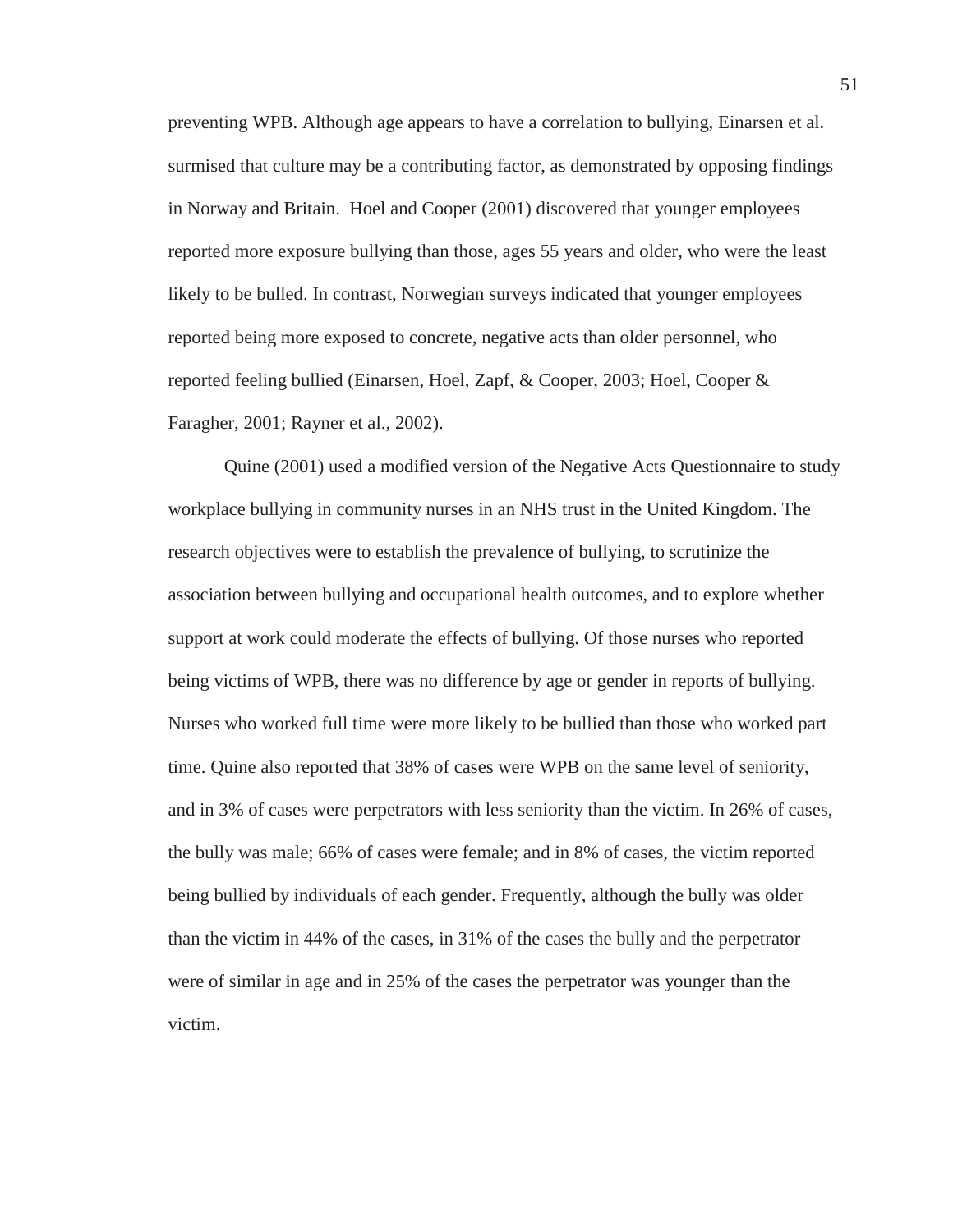Pai and Lee (2011) conducted an exploratory study in Taiwan on workplace violence related to age and educational level. Participants were invited to complete the Workplace Violence Questionnaire, an instrument designed to assess types of workplace violence, such as verbal abuse and bullying, the characteristics of perpetrators and victims, and victims' reactions to their abuse. Registered nurses working in hospitals in Taiwan reported high incidences of WPB. More mature nurses (ages 41 and older) and those with a master's degree were thought to be less vulnerable to violence and were used as the reference group in analyses. This assumption was found to be correct. In this study, although patients were the main perpetrators of physical violence, staff members, coworkers, and supervisors often were the perpetrators of psychological violence, with verbal abuse at 52.6% and bullying/mobbing at 42.9%. This finding is in agreement with the outcomes of other recent studies on workplace violence in healthcare settings (Bigony, Lipke, Lundberg et al., 2009; Johnson, Martin, & Markle-Elder, 2007; King & McInerney, 2006; Kwok et al., 2006;). Pai and Lee (2011) identified that a significant risk factor for verbal abuse is a younger age (<30 years), which is consistent with the results of prior studies (Kamchuchat, Chongsuvivatwong, Oncheunjit, Yip, & Sangthong, 2008; Lawoko, Soares, & Nolan, 2004). Younger age may be a reflection of lack of job experience, resulting in a nurse's inability to identify or prevent potentially abusive situations (Kamchuchat et al., 2008; Lawoko et al., 2004). This younger age variable also relates to Privitera, Weisman, Cerulli, Tu, and Groman's (2005) finding that job duration builds a protective factor against violence. Again, years of experience and Privitera et al.'s results are further reviewed in the literature review.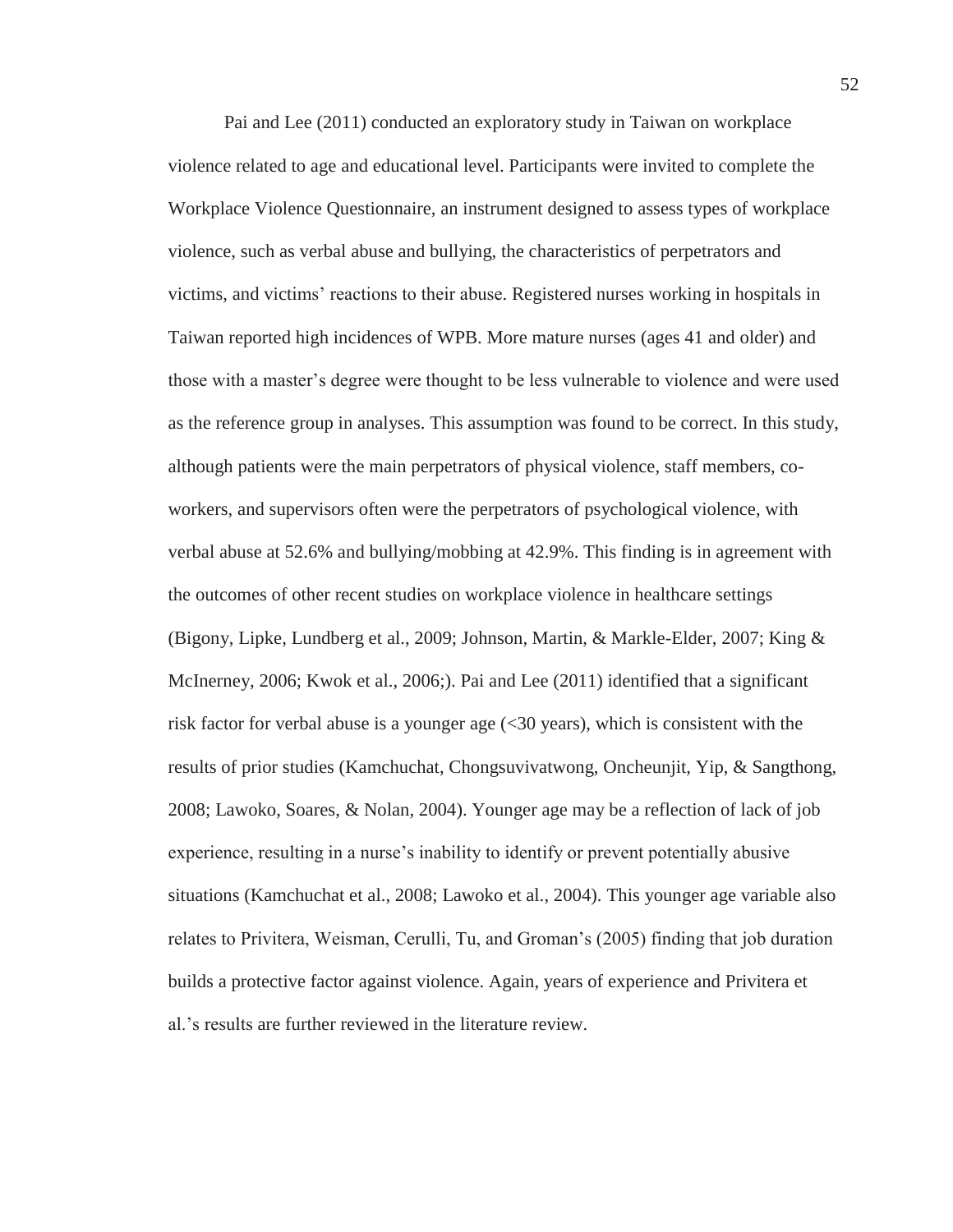Kamchuchat et al.'s (2008) research involved two parts, a survey and a key informant interview. The survey included not only registered nurses, but also every charge nurse, vocational nurse and nurse assistants of a 500 bed general hospital. Kamchuchat et al. studied three main types of violence that nurses encountered: verbal abuse, physical violence, and sexual harassment. The primary aim was to document the characteristics of workplace violence directed at nursing staff. Ninety seven percent of respondents were females, with almost half under age 30.Though the researchers did not find a significant gender determinant, a significant personal determinant of verbal abuse included younger age. As previously mentioned, immaturity may be a manifestation of work inexperience and those with only basic nursing education, causing Generation Yers not to recognize a prospective bully. King and McInerney (2006) initiated research, qualitative in nature, to survey and describe the hospital workplace experiences contributing to the resignations of registered nurses in the Durban metropolitan area. Thirty interviews were conducted, two per participant, with only two participants being male. Most of the participants were in the group from ages 30 to 40 years, with the youngest participant being age 23 and the oldest being age 52. The greater portion of the participants indicated that they had experienced violence in the workplace. The occurrences of WPB varied from verbal abuse, malicious gossiping and intimidation to an actual physical assault. It was determined that the male registered nurses' experiences of workplace violence differed from their female colleagues. Typical areas of bullying for the participants were verbal abuse and rudeness at the hands of medical practitioners in the private hospitals and from senior nursing colleagues.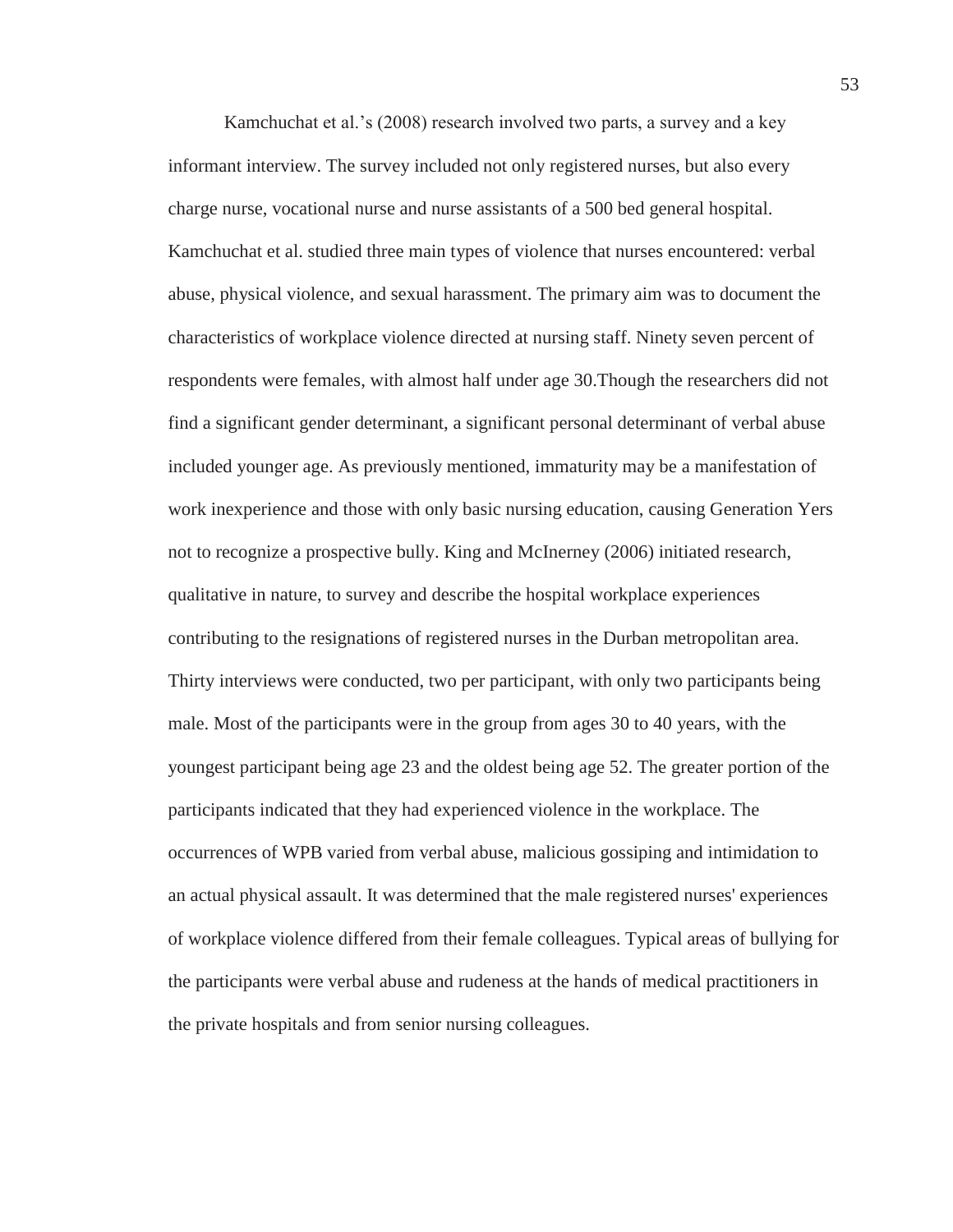Sa and Fleming (2008) studied both the prevalence of WPB among a sample of Portuguese nurses and the relationship between the symptoms of burnout and mental health complaints in the Portuguese Public Health System, in part, because of the central concepts, the instruments NAQ-R and MBI-HSS, and results from a detailed demographic profile of the participants. A 71% response rate of the initial small sample limited generalization of results beyond Portuguese nurses, but the evidence established a relationship between bullying and burnout. The sample included 91 females and 16 males, totaling 107. Thirteen percent (13%) of nurses, with only 1% being male, were identified as having been bullied. The majority of the bullied nurses (57%) were between ages 31 and 40 years; these nurses fit in the category of Generation X.

In 2011, Dumont, Meisinger, Whitacre, and Corbin (2012) studied the occurrence of nurses experiencing or witnessing WPB. Nurses in all age groups reported experiencing and witnessing WPB as often as weekly. However, of the 950 nurses responding, those ages 41 to 51 years reported the highest occurrence. The results revealed a slight overlap of the generations of Baby Boomers and Generation Xers. Regarding gender; only 50 males responded, but the variances in the data were equalized. Males experienced higher occurrences of bullying behaviors than did females.

Leiter, Price, and Spence Laschinger (2010) pursued an exploration of the experience of workplace social environments, specifically job distress and incivility, between generations of nurses. While researchers failed to present data related to gender, they chose generational comparisons without specificity of ages of the nurses. An added limitation, aside from lack of gender information, is that the sample included too few Generation Y nurses with birth dates after 1981 to provide a balanced contrast with the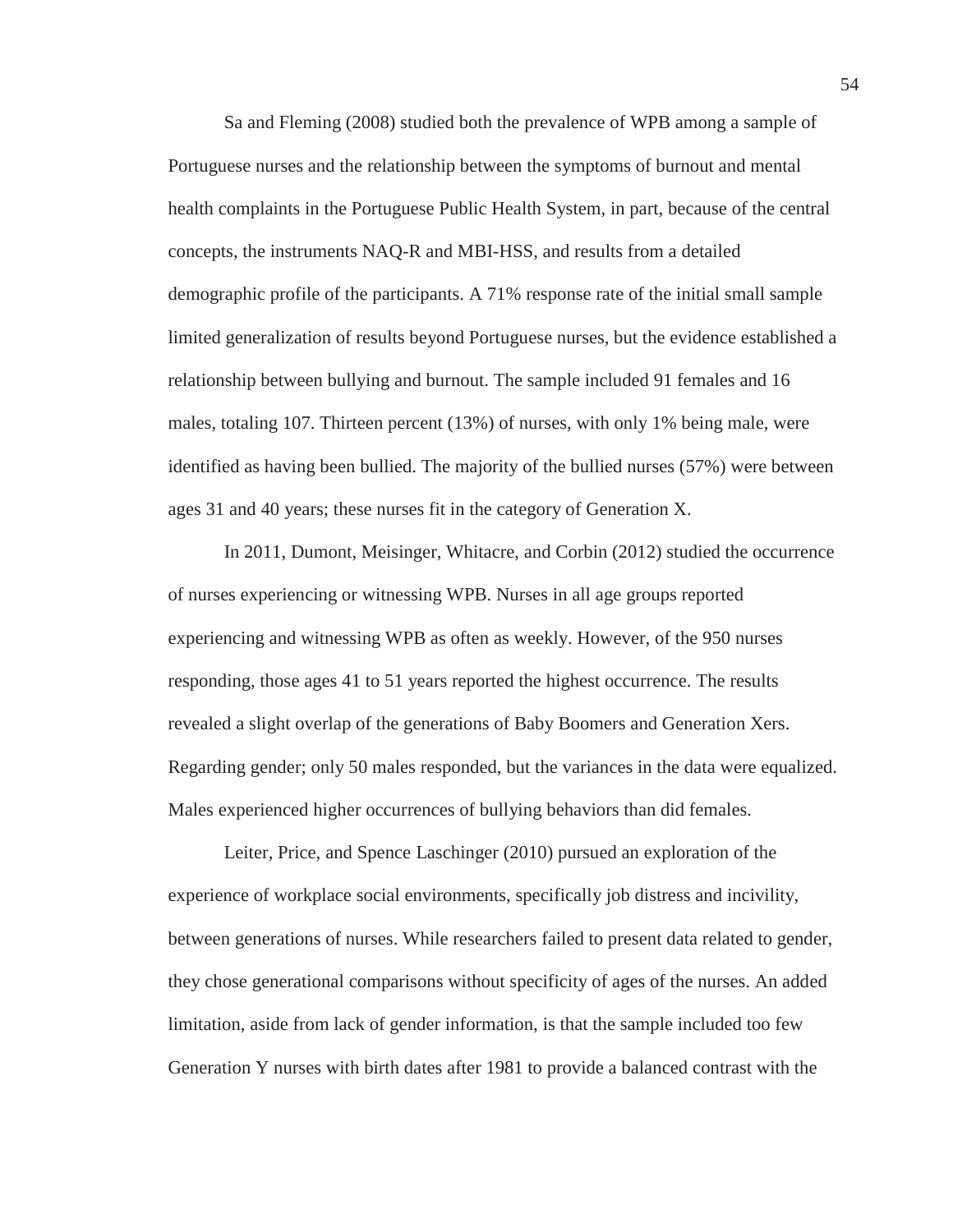other two groups; therefore, the Y generation was eliminated. The outcome indicates that Generation X nurses experienced more incivility than did their Boomer counterparts; there was a distinction in the three measures: coworker incivility, supervisor incivility, and team civility. An assessment of separate correlations for the two generations identified no meaningful differences, but cynicism and exhaustion were equally correlated with turnover intention, which confirm the importance of civility and incivility in relation to burnout measurements for both generations—Baby Boomers and Generation Xers. The researchers did not represent burnout and WPB adequately as it relates to novice practicing registered nurses, but researchers need to investigate novice nurses and Generation Yers nurses' perceptions of WPB.

Laschinger and Grau (2012) utilized a cross-sectional design to survey 165 Ontario nurses with 1 year or less experience in nursing. The primary intent of the researchers was to analyze a model derived from Leiter and Maslach's (2004) questionnaire titled Six Areas of Worklife Model, which linked six areas workplace of factors, experiences of bullying and burnout, and a personal dispositional factor (psychological capital) to the mental and physical health of new graduates in their first year of practice. Bullying was measured using the Negative Acts Questionnaire-Revised (NAQ-R) (Einarsen & Hoel, 2001). Laschinger and Grau (2012) found that 26.4% of nurses reported being bullied, with work-related bullying accounting for the greatest frequency (23.3%). The same was predominantly female (93.2%), with the average age of novice practicing registered nurses at age 28 and 10 months experience in nursing.

Laschinger, Grau, Finegan, and Wilk (2010) conducted research in a Canadian hospital on new graduate nurses' experiences of bullying and burnout in hospital settings.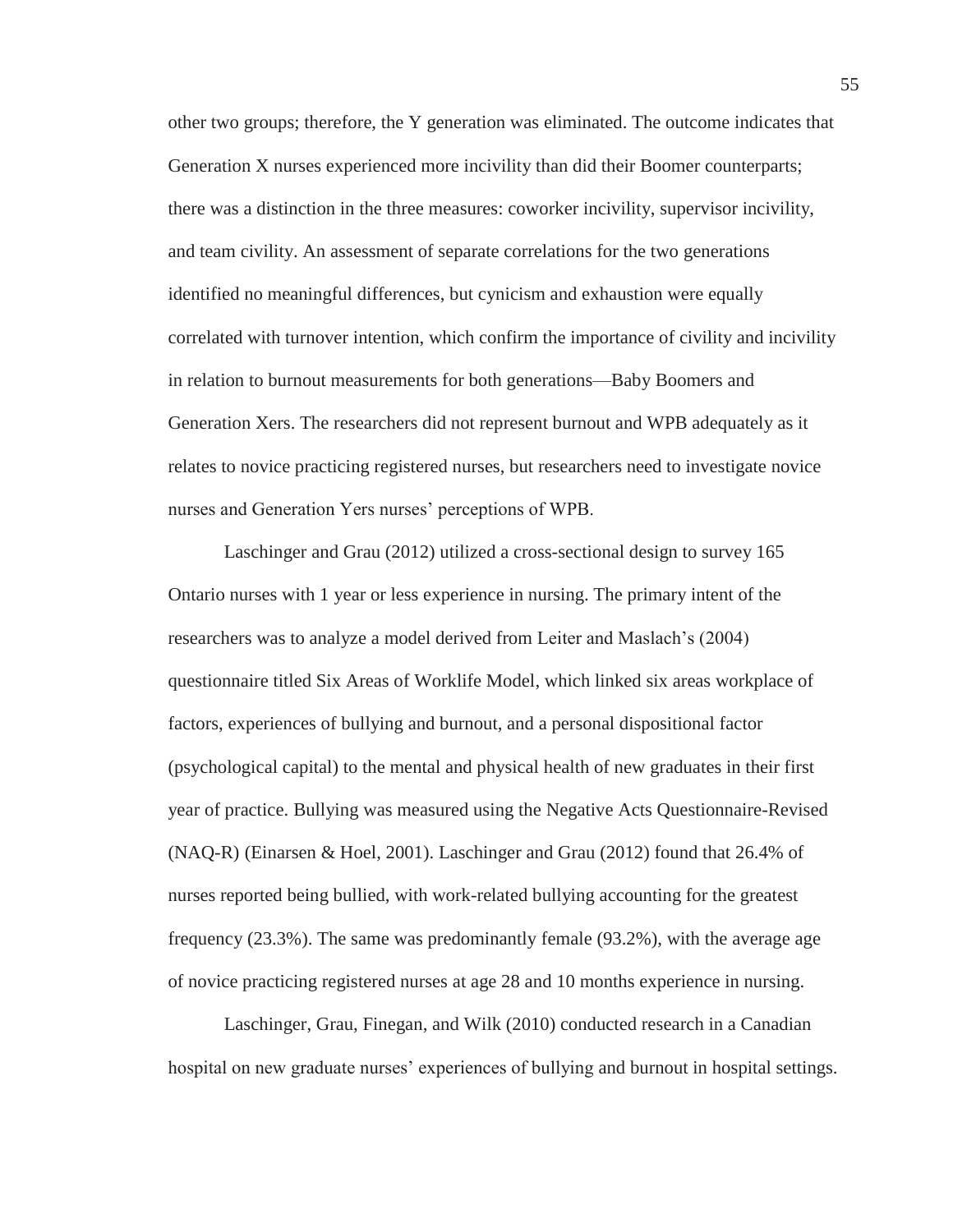Using Kanter's work empowerment theory, the researchers tested a model linking new graduate nurses' perceptions of structural empowerment to their experiences of WPB and burnout in Canadian hospital work settings. Using the Negative Acts Questionnaire-Revised, Laschinger et al. (2010) reported that one-third (33%) of the new graduates reported being bullied. Novice practicing registered nurses were 95% female with the mean age of 27 years.

Efe and Ayaz (2010) aimed to determine if the Turkish nurses had been exposed to mobbing or not, and to reveal the causes of the mobbing. The primary difference in WPB and mobbing is the deliberate intention to drive an individual out of a current position. Mobbing is the activity of a person to force someone out of the workplace through rumor, innuendo, intimidation, humiliation, discrediting, and isolation (Davenport, Schwartz, & Elliott, 2003). Just as other researchers have documented certain links relating to WPB, Efe and Ayaz did as well. Of the 33% exposed to mobbing, those nurses 26- 30 years (19.5%) reported being exposed more frequency than others. Some nurses reported decreased work performance (15.05%) because of the hostile behavior and caused unhappiness in their private life (18.4%).Some nurses reported feelings of hopelessness (11.6%) and then identified the victim as the one who would be punished, not the bully.

In 2008, Simons surveyed newly licensed U.S. nurses to measure the frequency and intensity of workplace bullying. The theory of oppressed group behavior served as the theoretical framework for the study (Freire, 2000). Based on the bullying criteria in the NAQ-R instrument, 31% of nurses reported at least two bullying behaviors on a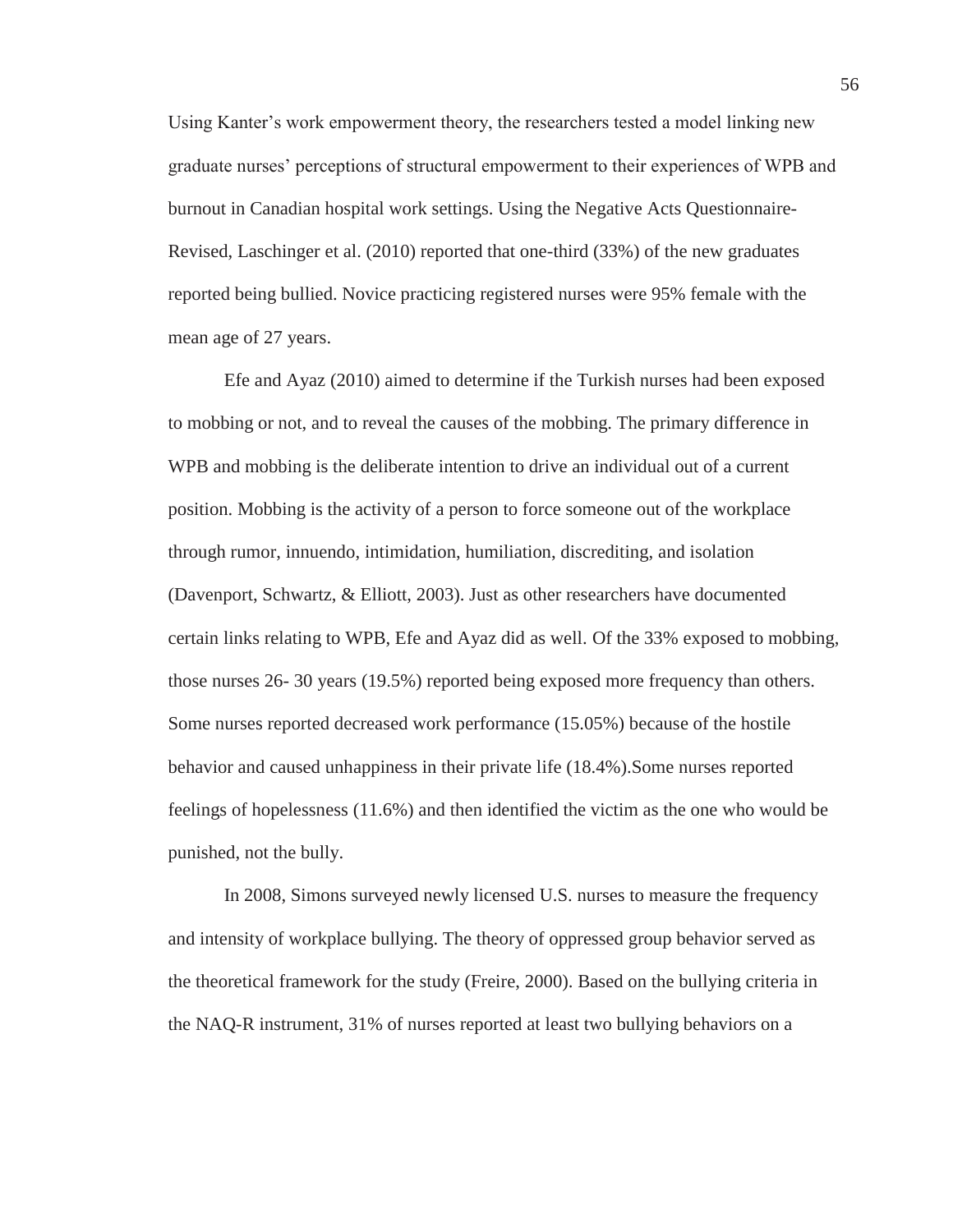weekly or daily basis from a colleague during a six month period. Of the 511 participants, 93.3% were female, with ages ranging from ages 22 to 24, with a mean age of 33 years.

Berry et al. (2012) sought to determine the prevalence and effects of WPB on the work productivity of novice nurses. Approximately 91% of the sample was female and under age 30 years, with ages ranging from 21 to 59 years. Results indicated that the majority (72.6%) of novice nurses reported a WPB event within the previous month, and 21.3% reported daily WPB.

A vital necessity exists about what Generation Y nurses want from the profession. If there is a better understanding of what matters most to this emerging cohort of nurses, then the profession will be in a better position to employ, retain, and engage novice practicing registered nurses in order for nurses to have a positive future. The future of nursing rests with the extent to which future research studies generate data on Generation Y nurses, both separately and collectively, with other generations in the workplace. With the growing number of novice practicing registered nurses expected to replace retiring Baby Boomers, there is a growing interest in understanding the distinctiveness of the Generation Yers in the workplace (Lancaster & Stillman, 2005; Palese, Pantali, & Saiani 2006). Now more than ever, the high rate of turnover requires that researchers discover and understand the communal environment of the workplace.

#### *Race*

Merriam- Webster online (2012) defined race as "a class or kind of people unified by shared interests, habits, or characteristics." In general, WPB occurs among equal ranking nurse colleagues, who have been depicted as the oppressed group, but despite equal rank it is highly plausible to identify a majority group within this oppressive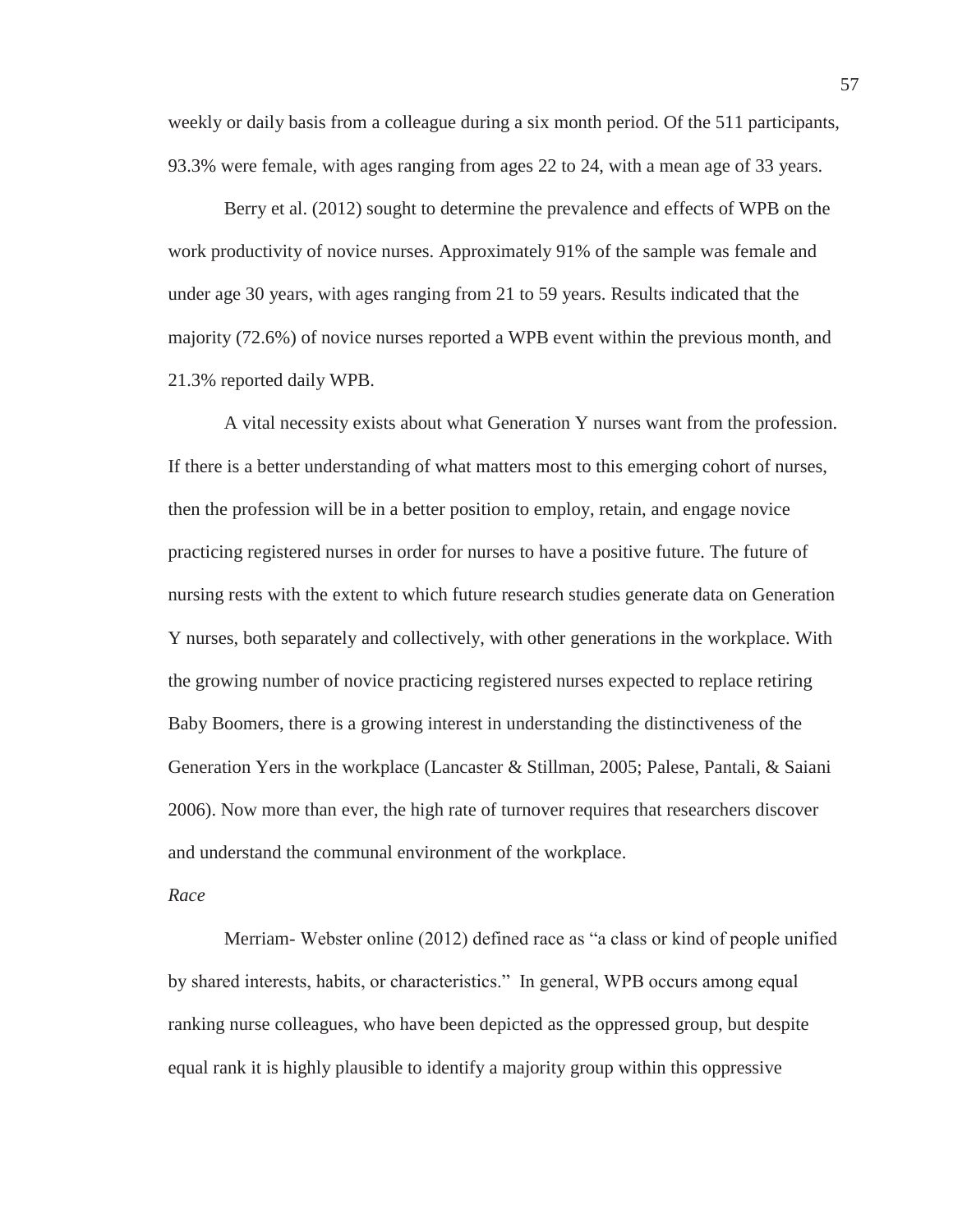system. This is demonstrated in Freire's experiences; the dominant group is portrayed as the primary perpetrator against the minority group. There is the belief that not only due to social and economic disparities, a cultural inferiority may be seen as a justification of dominant treatment. Although this may be viewed as a revisited historical debate of societal power between the races, it is merely an additional piece to fully expand the analysis of WPB. There is inadequate information in the literature concerning the relationship of WPB and certain ethnic groups. Therefore, in order to expand data on this subject and more accurately reflect those practicing registered nurses enduring perceived WPB; race is more closely analyzed.

 According to the 2008 National Sample Survey of Registered Nurses, with the US population being 83.2% White, non-Hispanic, racial/ethnic minority groups remain underrepresented in the RN population. Registered nurses from minority racial groups represent only a meager 16.8% of all nurses. There is a difference in the age contour of the registered nurse by racial/ethnic group. White, non-Hispanic registered nurses are the oldest racial group of registered nurses working however they were the youngest group at the time of their initial licensure. Virtually all other racial groups were slightly older at the time of initial licensure but were slightly younger than White, non-Hispanic nurses in the 2008 workforce.

 Although there is likely an adequate representation of employee diversity in most health care organizations, there is the inquiry of whether minority registered nurses have been adequately represented in WPB research. WBI (2011) revealed Hispanics (25.3%) and African Americans (27.6%) had the highest incidence of WPB. However, for reasons unknown, most of the studies on WPB among registered nurses have yielded a lack of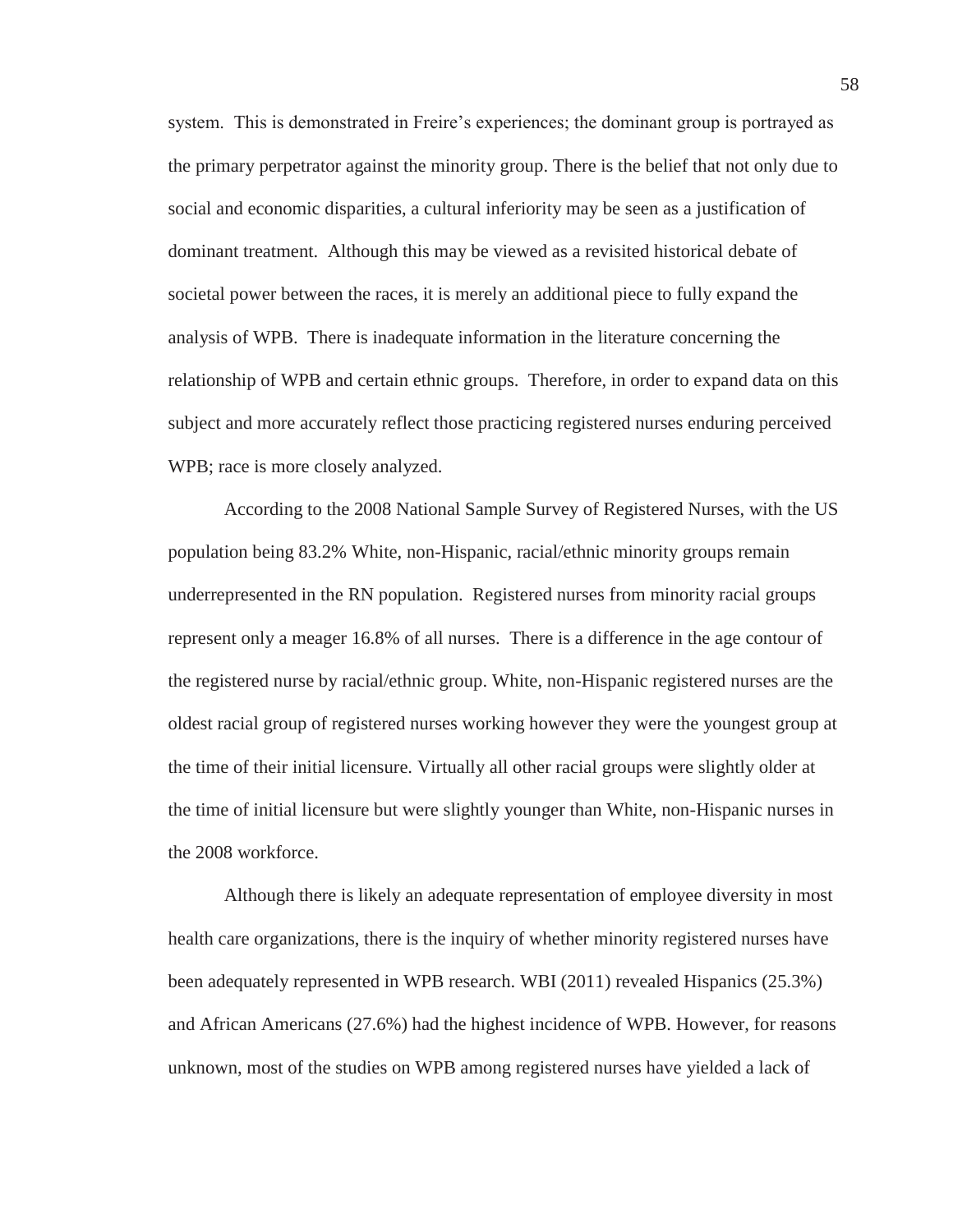minority participation, as evident by some investigators including race as a demographic; nonetheless, omitting racial differences in the key findings. Therefore, this further justifies investigating WPB as it relates to minority and other culturally diverse individuals that comprise the nursing workforce.

## *Education Level and Years of Experience*

Educational level is defined as a position in a scale or rank (as of achievement, significance, or value) in a field of study that deals mainly with methods of teaching and learning in schools (Merriam-Webster Online, 2012). Years of experience is defined as a period of 365 days starting from any date of practical contact with and observation of facts or events (Oxford Online, 2012). This researcher evaluates the two variables based on their relationship with WPB.

There are a few options available when electing to pursue a nursing degree. Nursing can be divided into categories like education level, specialty, work environment, and so on. The nursing profession allows graduates extensive opportunities because there are multiple areas of practice and demand for qualified nursing professionals exist in light of the nationwide shortage of registered nurses. For the purposes of this research, types of nursing education and years of experience may be significant factors; therefore, the following discussion provides information about educational levels and years of experience, both in relation to WPB and practicing registered nurses. Specialty areas of practice are not a demographic variable for this study.

There are three types of entry into practice educational programs from which a person can choose for pursing basic registered nurse education. A diploma registered nurse completes a three-year program at a hospital, which was a more common route for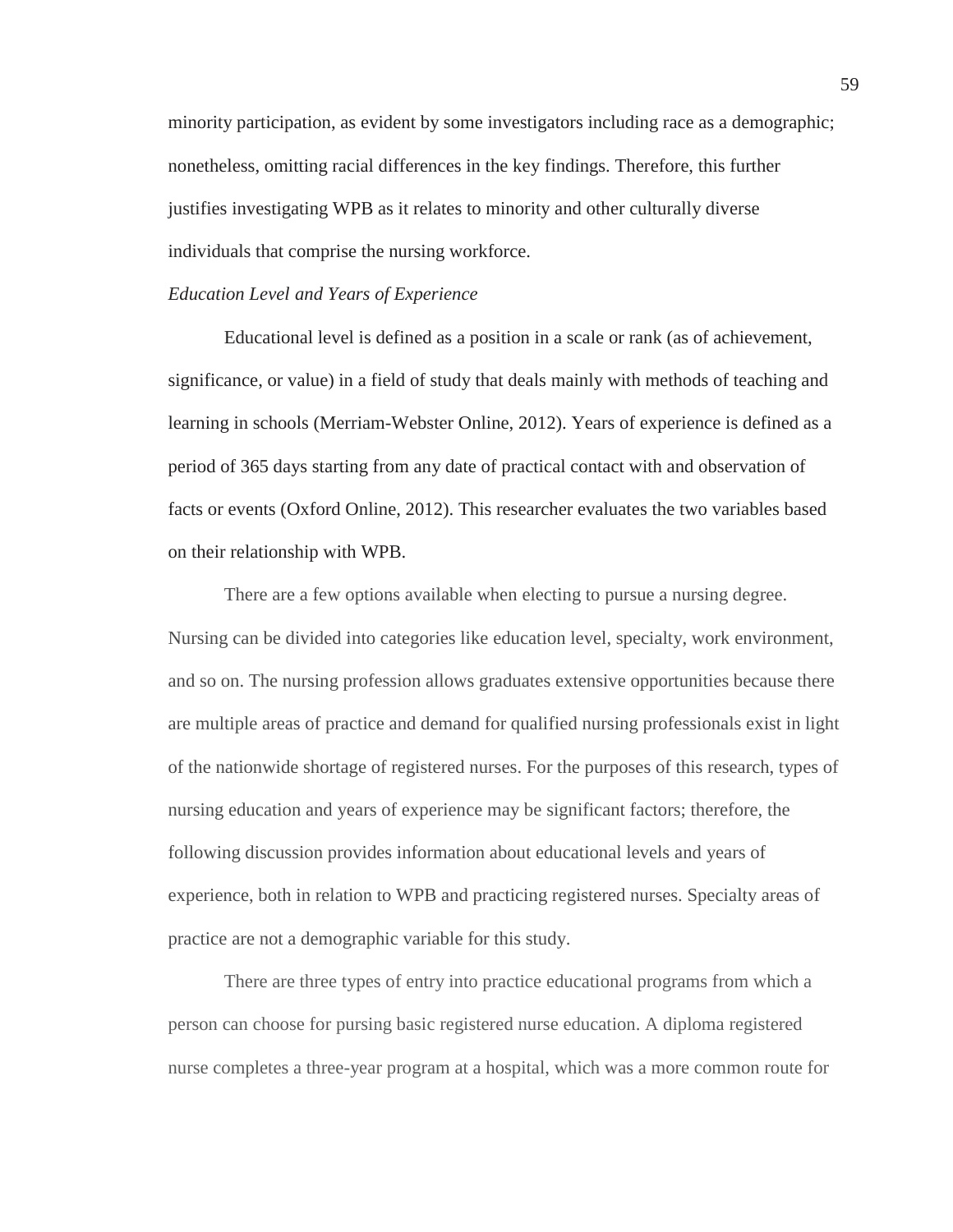students over 20 years ago than currently. An associate degree (ADN) registered nurse has a two-year nursing degree from a community college. A professional registered nurse holds a four-year Bachelor's of Science in Nursing (BSN) from an accredited college. Once the entry into practice degree is obtain, additional degrees are available, including advanced nursing practice degrees (MSN, DNP) and the Doctor of Philosophy degree (PhD).

As indicated by the 2008 National Sample Survey of Registered Nurses released in September 2010 by the federal Division of Nursing, 2008 graduates were more apt to have received initial registered nursing education in a bachelor's or master's level nursing program than were registered nurses who graduated before 2001. About 39% of registered nurses who graduated after 2000 held a BSN as their initial nursing education, and about 1% entered with a master's degree. Diploma nursing education was rare among recent graduates (3%). More than 10% of registered nurses who completed their initial nursing education between 2001 and 2004 later completed additional higher degrees. BSN degrees were completed by 9.6% of graduates from diploma or ADN programs; 10% of BSN graduates and 2% of diploma or ADN graduates earned a master's or doctorate degree. The amount of hours worked weekly and annually by full-time registered nurses in 2008 was parallel across the graduation cohorts. However, among registered nurses who worked part-time, the most recent cohorts worked more hours than did registered nurses who graduated before 2001. Registered nurses graduating between 2005 and 2008 who worked part-time averaged 27.1 hours per week and 1,318 hours per year in their primary nursing positions. Part-time registered nurses who graduated from 2001 to 2004 averaged 24.9 hours per week and 1,232 hours per year, while part-time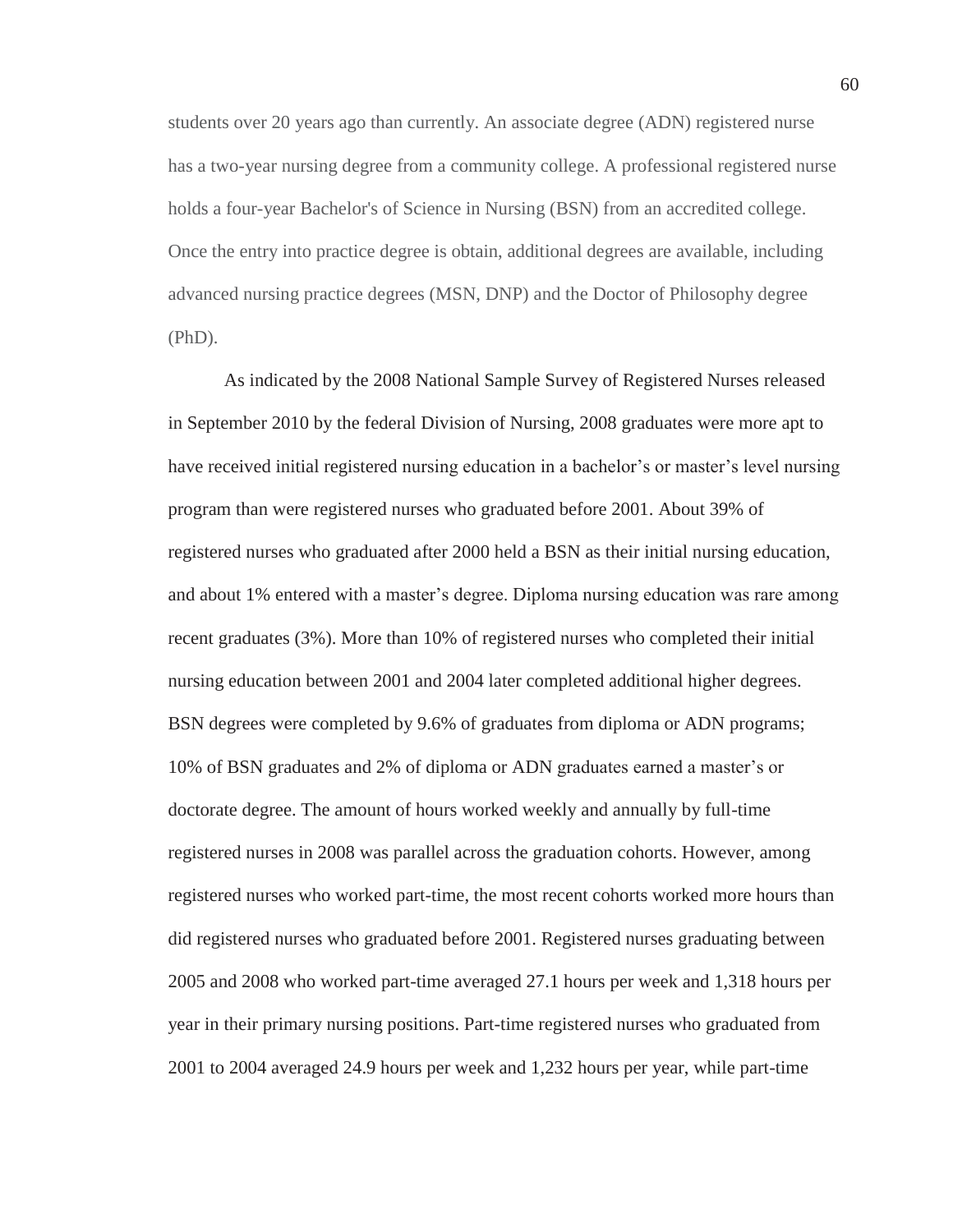registered nurses who graduated before 2001 worked an average of 23.8 hours per week and 1,162 hours per year.

Blickenderfer (1996) explained that resistance to nurse-physician collaboration involves status and education. The researcher suggested that a balance of power issue maintains a negative relationship. Additionally, Benner (1984) and several other researchers provided a persuasive argument that the presence of expert, experienced nurses are vital to quality care and are essential to help new nurses progress through the learning stages; but conflict in the work environment continues. Due to unsettling work atmospheres, coupled with the status of novice practicing registered nurses, a decline in retention numbers is expected. Perhaps an overwhelming level of stress leads to other issues, as well. In support of these thoughts, Cowin and Jacobsson (2003) suggested that work environments not fostering or supporting novice practicing registered nurses are at the heart of high attrition rates. Additionally, a great potential exists for turmoil, stress, and burnout among new nurses (Boychuk Duchscher, & Cowin, 2006). Novice practicing registered nurses' stressors include: (a) not feeling confident or competent, (b) making mistakes because of increased workload, (c) encountering situations that have not been faced beforehand, and (d) having inconsistent expectations from preceptors (Oermann & Garvin, 2002).

Evidence of emotional stress having physiological ramifications, O'Shea and Kelly (2007) investigated experiences of 10 new Irish nurses; some reported they had physiological disturbances such as insomnia and weight loss because of work-related stress. According to Cho, Laschinger, and Wong (2006), novice practicing registered nurses with less than two years' experience reported experiencing symptoms of burnout,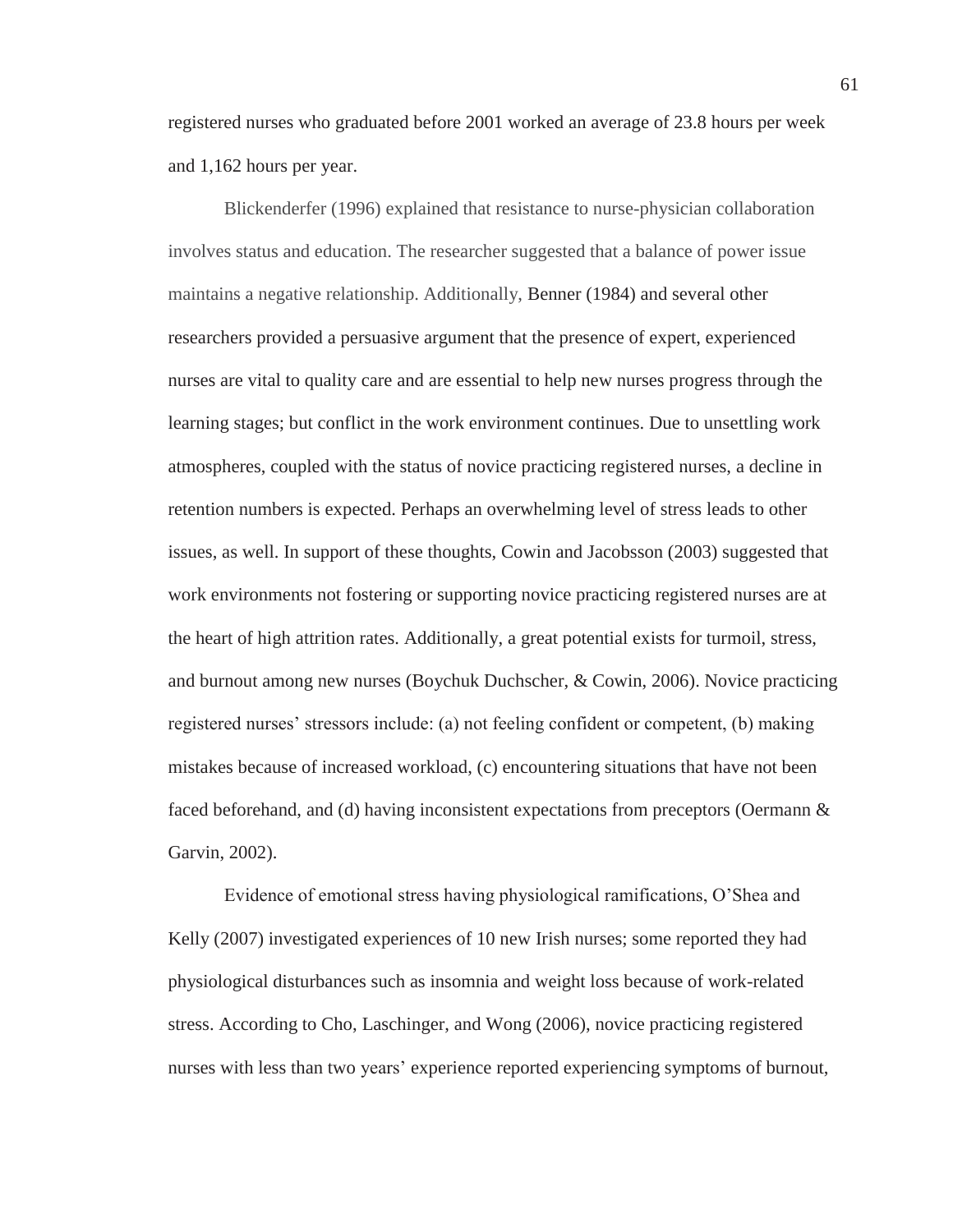mental exhaustion, and depression. Boychuk-Duchscher (2011) found that new registered nurses described work environments as authoritarian. Boychuk- Duchscher & Cowin (2004) studied the relationship between high rates of attrition and role-transition difficulties of new nurses and pointed out that senior practicing registered nurses reject the new registered nurse colleagues—a phenomenon known as new nurse marginalization. The new nurses reported their first few months of practice as being chaotic, agonizing, and traumatic—nurturing feelings of isolation, defenselessness, and uncertainty that can result in low self-esteem, lack of self-confidence, and a sense of failure.

Pai and Lee (2011) discovered that nurses with a master's degree are less susceptible to being bullied. Privitera et al. (2005) also found that lower education is a risk factor for physical violence. Based on the research from these two studies, Kamchuchat et al. (2008) suggested that an increase in the level of education decreases the chances that a nurse will be a victim of violence.

In an attempt to develop a strategy for transforming a hostile work environment into a healthy one, Vessey, DeMarco, Gaffney, and Budin (2009) studied U. S. staff registered nurses' perceptions of frequency and patterns of bullying. The findings exposed novice staff registered nurses as being bullied the most by senior staff registered nurses and charge nurses in order for them to gain power over the novice staff registered nurses. Vessey et al. categorized the bullying negative experiences into seven categories: (a) humiliation in front of others; (b) isolation, exclusion, and gossiping/telling lies about the one who is bullied; (c) excessive criticism; (d) unreasonable requests; (e) verbal abuse or name calling; (f) exaggerated reports made to supervisors; and (g) being denied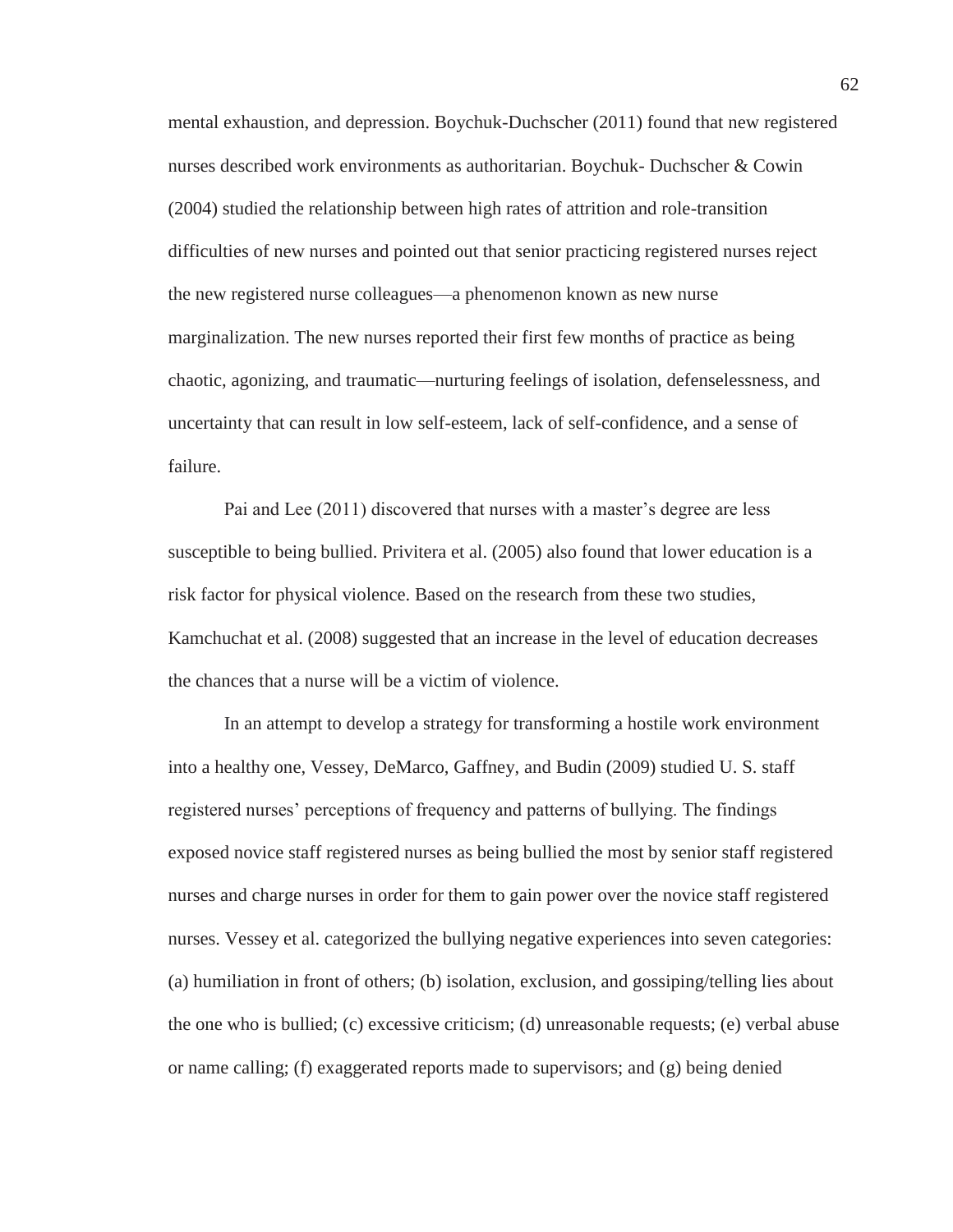opportunities or resources. Staff registered nurses who worked five years or less reported experiencing WPB; as compared to staff registered nurses working more than five years.

Lewis and Malecha (2011) conducted a correlational comparative study using a sample of 659 Texas registered nurses. The main objective was to explore the impact of workplace incivility on staff nurses, as related to cost and productivity. Nearly half of the sample (48%) held a BSN and a majority of the sample (85.7%) with more than six years' experience as a nurse. A majority of the nurses experienced WPB in the last year  $(84.8\%, n = 553)$ . Some nurses in the sample  $(36.7\%, n = 239)$  admitted that they had instigated WPB toward another person in the last year. At this point, the authenticity of oppression evolves; the value of self within the nurse is decreased, and the cycle of bullying begins

In Simons' (2008) descriptive study of registered nurses in Massachusetts, 403 non-managerial registered nurse participants were licensed for 0 to 36 months and 107 were licensed greater than 36 months. There was no statistical difference in bullying rates between nurses licensed 0 to 36 months and those licensed more than 36 months. Experienced nurses ( $>$  36 months) were targets of bullying behavior just as frequently as novice nurses (36 months or less). However, Simons found BSN and ADN nurses (45.2% and 38.1%, respectively) to be targets of bullying behavior more frequently than other nurses in the study.

Kanai-Pak, Aiken, Sloane, and Poghosyan (2008) conducted a cross-sectional survey of 5,956 staff registered nurses on 302 units in 19 acute hospitals in Japan. The analysis provided a correlation between burnout and novice practicing registered nurses; in fact, 56% of nurses scored high on burnout. Almost two-thirds of novice practicing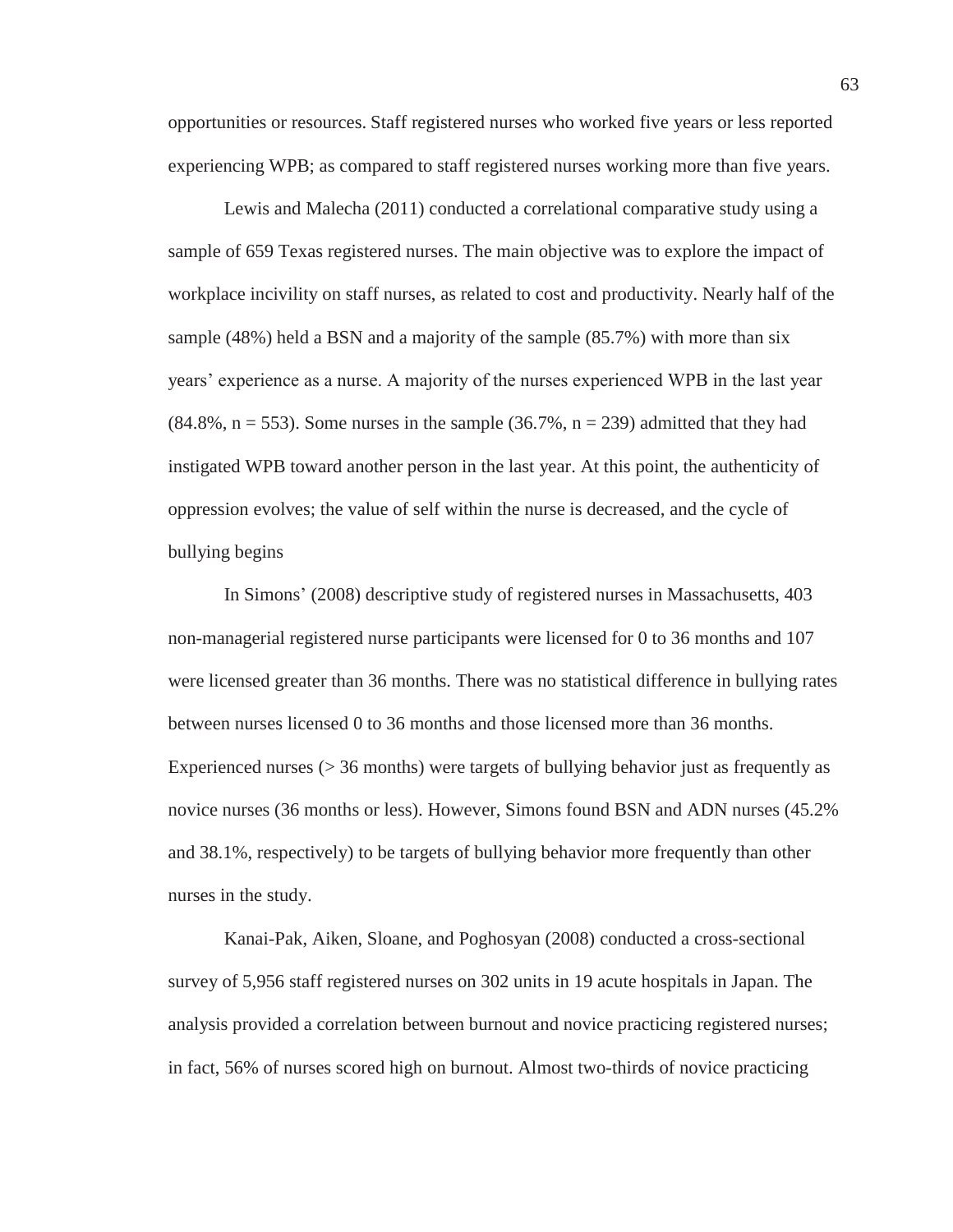registered nurses was under the age of 30 and one-third had less than four years of experience working as a nurse. Kanai-Pak et al. (2008) proposed that nurse burnout is associated with workplaces that have larger percentages of inexperienced nurses.

In another study conducted at a health care facility in Wisconsin, Thomka (2001) studied experiences of 16 nurses during their first year of employment as a registered nurse. The rationale of this investigation was to depict the occurrences and perceptions of registered nurses' interactions with colleagues during their time of role transition from nursing school graduation through the first year of professional practice. The novice nurses described a variety of positive and negative experiences during interactions with other professional nursing staff. Some of the nurses (82%) reported being treated very well; then there were those nurses (72%) described experiences as less than optimal and a sink or swim environment. There majority of the nurses (58%) reported encountering open criticism in front of others, including patients; some of the participants reported they would contemplate abandoning the nursing profession.

#### Burnout

Burnout as a concept was first introduced by Freudenberger (1974) to describe a state of fatigue and frustration among human service professionals. The first empirical research on burnout was reported in the early 1980s by Maslach and Jackson (1981), Iwanicki and Schwab (1981), and Maslach (1982).

Those nurses who are unfortunate enough not to have authoritative leadership may have the tendency to experience burnout. Burnout is defined as "a state of emotional, mental, and physical exhaustion caused by excessive and prolonged stress. It occurs when you feel overwhelmed and unable to meet constant demands" (Smith, Segal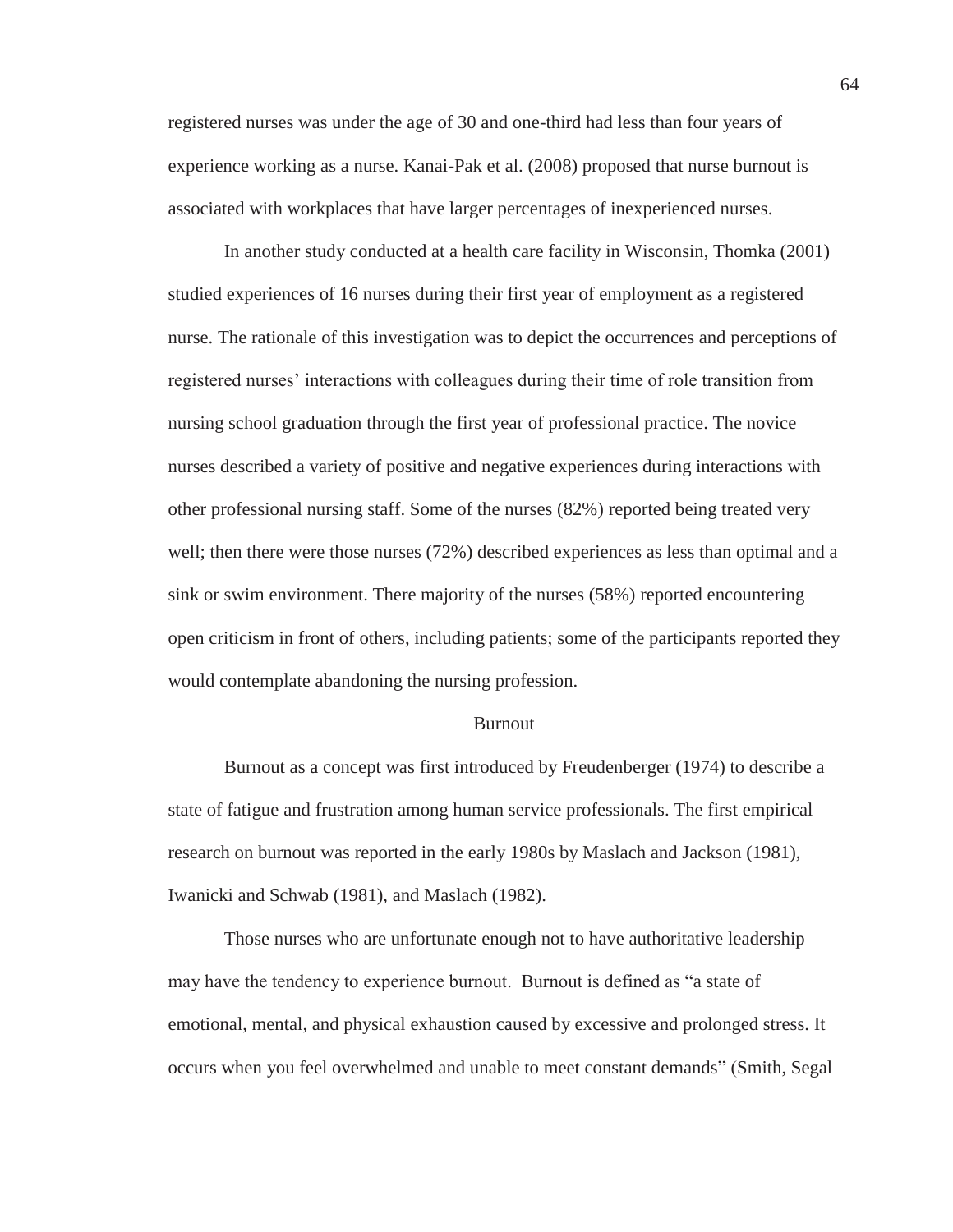& Segal, 2012, p. 1). Burnout also may be described as "a process in which a previously committed professional disengages from his or her work in response to stress and strain experienced in the job" (Cherniss, 1980, p. 18). Various factors are recognized in the literature as having a negative impact on burnout, which include: (a) incongruent work status (Burke, 2004), younger age (Ilhan, Durukan, Tanner, Maral, & Bumin, 2008); (b) new graduates (Cho et al., 2006; Ilhan et al., 2008); (c) greater than 40 hours worked per week (Ilhan et al., 2008; Kanai-Pak et al., 2008); and (d) nurse staffing and resource adequacy are significant predictors (Kanai-Pak et al., 2008). Arikan, Koksal, and Gokce (2007) pointed out that workplace issues, such as not working the night shift, fewer workplace changes, and increased voluntary choice of the workplace may decrease burnout.

Burnout is considered a probable outcome of oppression and has, therefore, been included in this review (Tinsley & France, 2004). Staff nurse burnout has been correlated negatively with patient satisfaction and quality of nursing care (Aiken, Clarke, & Sloane, 2002; Aiken, Clarke, Sloane, Sochalski, & Silber, 2002; Vahey, Aiken, Sloane, Clarke, & Vargas, 2004). Burnout is also a factor of nurse dissatisfaction and intent to leave the profession (Aiken et al., 2001; Aiken et al., 2002; Fletcher, 2001; Janseen, De Jonge, & Bakker, 1999; Shader, Broome, Broome, West, & Nash, 2001). Maslach, Schaufeli, and Leiter (2001) showed that prolonged stress leads to burnout that is not a problem attached to individuals, but to the social environment in which they work. It is not the individual but the workplace or social environment that is the quandary and needs to be changed.

Over the last several years, the interest in burnout among both academia and management has grown drastically as they have begun to understand its significant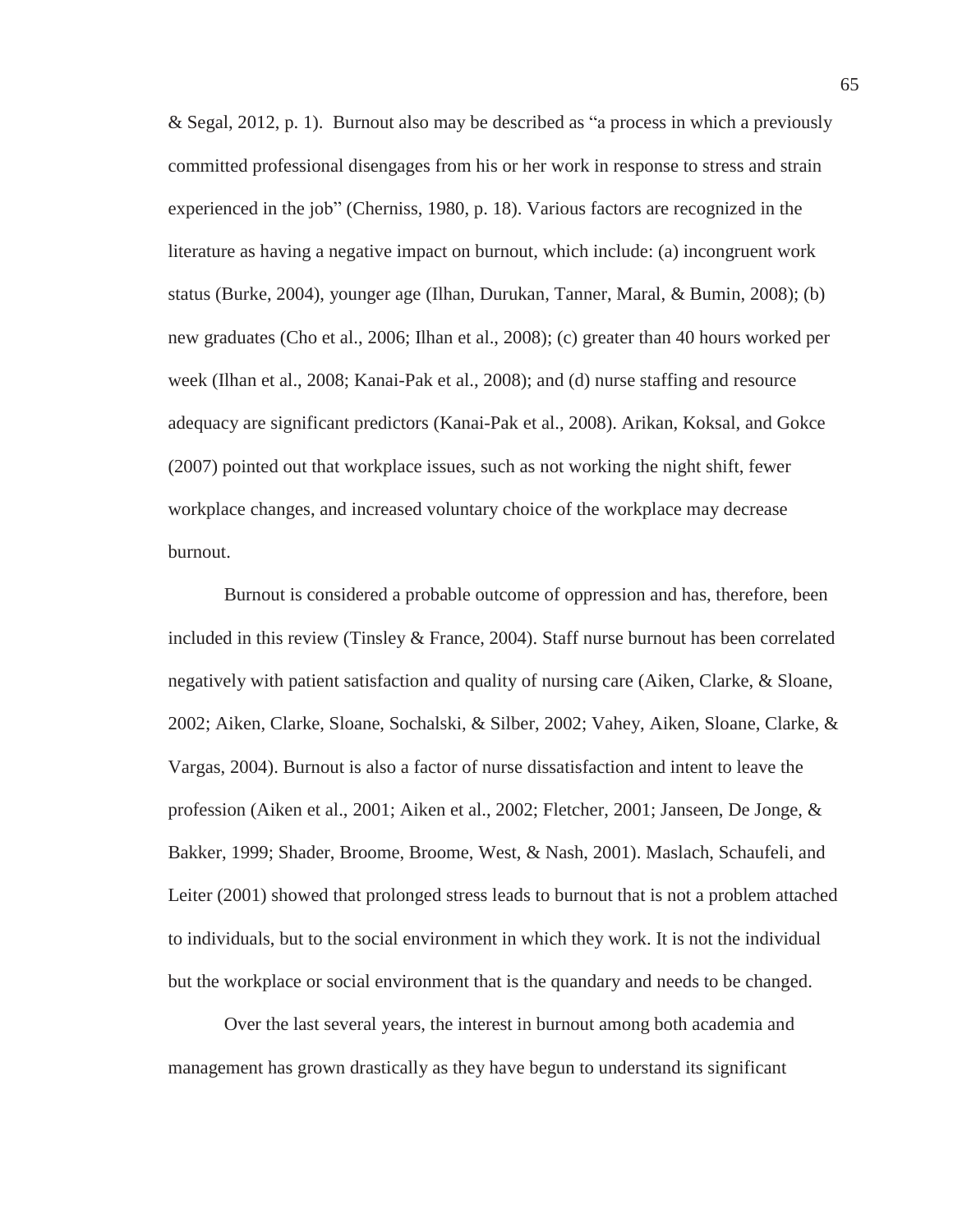negative impact on employees (Halbesleben & Buckley, 2004). Workplace stress has been highly noted in the literature as a serious issue for employees and for the organizations for which they work (Dewe, Leiter, & Cox, 2000). In fact, occupational stress has been cited as a significant health problem (Caplan, Cobb, French, Van Harrison, & Pinneau, 1980; House, 1981; Pelletier, 1984). Burnout is a central feature of occupational stress (Beckstead, 2002), which has been demonstrated to impact on patient care, employee health, and organizational effectiveness (Akroyd, Caison, & Adams, 2002). Health care staff members are especially at high risk of burnout (Pico, 2006). It may lead to patient dissatisfaction, decline in nursing care, and aggravation of the nursing shortage. So, the detection, management, and prevention of burnout are vital. Burnout, however, has not yet been directly correlated with oppressed behaviors.

In 1974, Freudenberger & Richelson (1980) coined the term *burnout* to explain workers' responses to the chronic stress common in occupations involving several direct interactions with people. The psychologist delineated burnout as human service workers' physical and emotional exhaustion where they gradually become indifferent towards their clients. Freudenberger and Nort (1985) later identified 12 phases of burnout that are not necessarily sequential in presentation, but include: (a) a compulsion to prove oneself; (b) working harder; (c) neglecting one's own needs; (d) displacement of conflicts (unknown source of problem and physical symptoms); (e) revision of values (any source of pleasure is eliminated including people); and (f) denial of emerging problems (pessimism, hostility). Phases 7 to 12 of burnout included: (a) withdrawal (isolation and possible the beginning of alcohol or other substance abuse may occur); (b) behavioral changes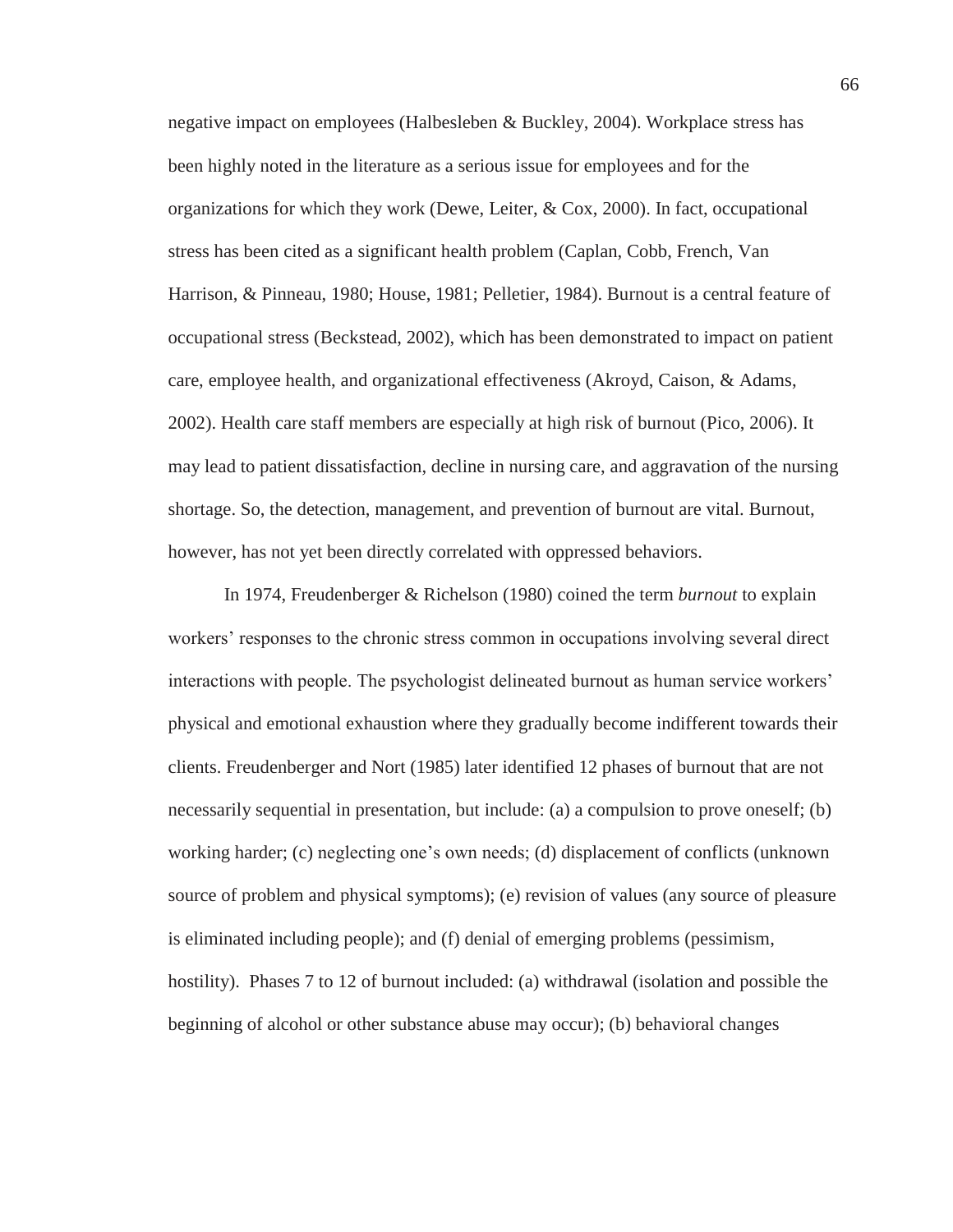become obvious to others; inner emptiness; depression; and (c) burnout syndrome (Kraft, 2006).

Burnout is customarily conceptualized as a syndrome characterized by the three components, which will be used for this study, that include emotional exhaustion, depersonalization, and reduced personal accomplishment (Maru, 2009; Maslach, 2003). The first component is emotional exhaustion, which results from having high intensity, long-term contact with service recipients; it measures feelings of being emotionally overextended and exhausted by one's work. The second component of burnout is depersonalization, which refers to showing a detachment beyond the requirements of professional distance from service recipients, seeing the recipients as objects and being indifferent when dealing with them. Depersonalization measures an unfeeling and impersonal response toward recipients of one's service, care treatment, or instruction. The last component, personal accomplishments, measures feelings of competence and successful achievement in one's work; when damaged, it is the feeling of low selfsignificance and self- worth that leads to inefficiency and possibly withdrawal from making an effort.

According to Maslach (1976) "Burnout is a syndrome of emotional exhaustion, depersonalization and reduced personal accomplishment that can occur among individuals who do 'people work of some kind" (Maslach, 1982, p. 2). Maslach explained that emotional exhaustion is an antecedent to depersonalization and depersonalization is an antecedent to diminished personal accomplishment. According to the model, emotional exhaustion will only lead to the feeling of reduced personal accomplishment through the mediating variable of depersonalization (Lewin & Sagar,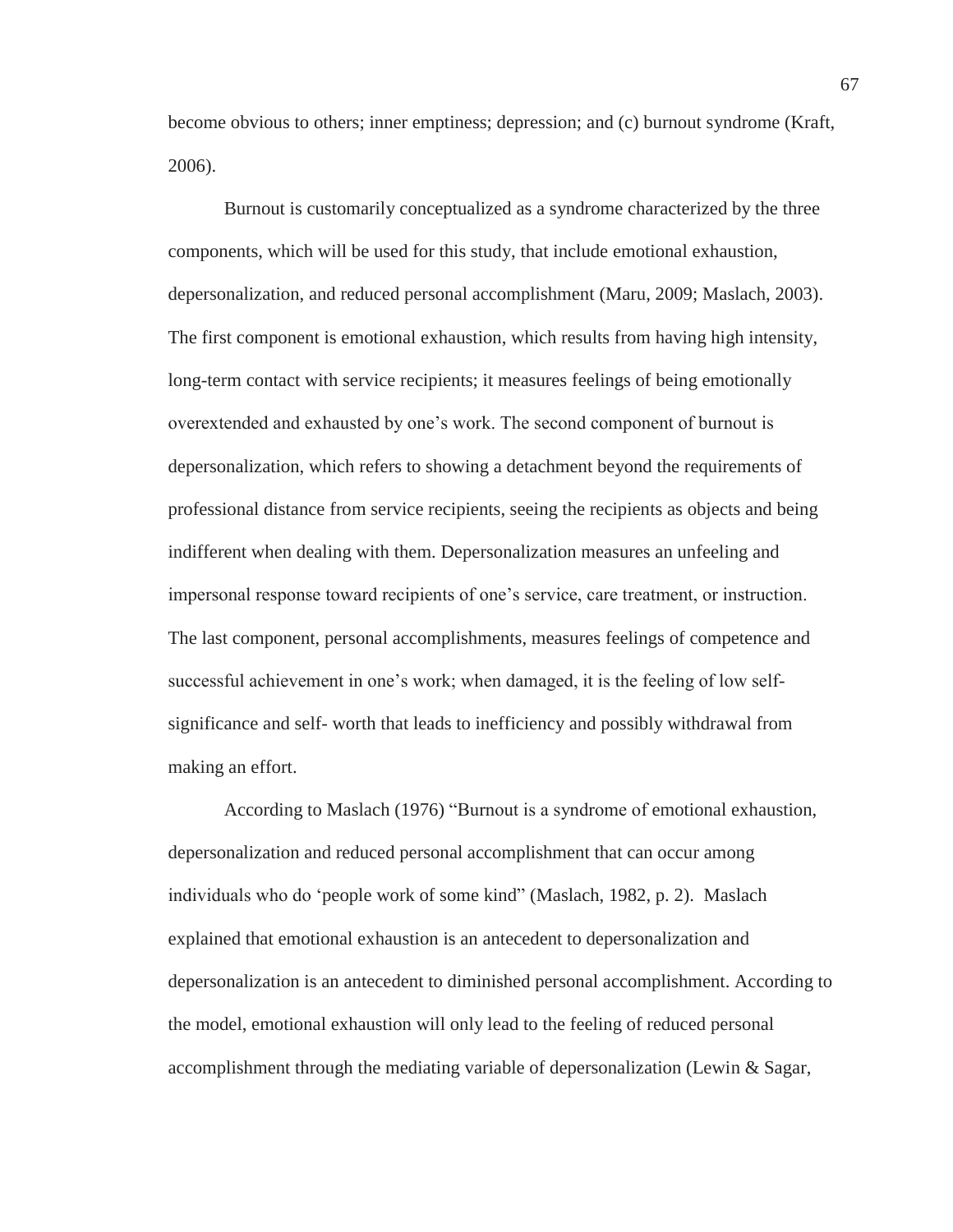2007). Cordes and Dougherty (1993) cited the following symptoms: depression, irritability, lowered self-esteem anxiety, and helplessness. Of the three variables, Maslach and Leiter (2005) and Maslach, Schaufeli, & Leiter (2001) emphasized that exhaustion and depersonalization as the more empirically distinct. Research has demonstrated ore intelligibly fact emotional exhaustion is the core feature of burnout, (Barnett, Brennan, & Gareis, 1999; Kristensen, Borritz, Villadsen, & Christensen, 2005; Shirom, 2005) and that depersonalization and inefficacy can be considered as the closest consequence of exhaustion. In accordance with the thought that Maslach and Leiter (2005) mentioned, researchers have offered that inefficacy is a consequence of exhaustion or depersonalization, rather than a co-existing shaping element of burnout.

Lee and Ashforth's (1996) studies discovered that characteristics of burnout, emotional exhaustion overlaps with a comparable increase in depersonalization. Originally presented to be different ideas, both were positively correlated with measures of psychological and physical strain. Personal accomplishment seeming stands alone in co personal to emotional exhaustion and depersonalization. More over some have proposed that these two features build on a single factor and therefore all manifestations of a mutual implicit phenomenon.

According to Cordes and Dougherty (1993), burnout in a workplace can lead to increases in turnover, absenteeism, greater intentions to quit, reductions in productivity. Burnout is likely to result in lower levels of quality and decreased production of quantity (Maslach & Leiter, 1997). Burnout is an increasingly alarming trend, which is unfortunately commonplace in nursing settings. The causes of burnout are obvious. "As nurse workloads increase, nurse burnout and job dissatisfaction become greater factors in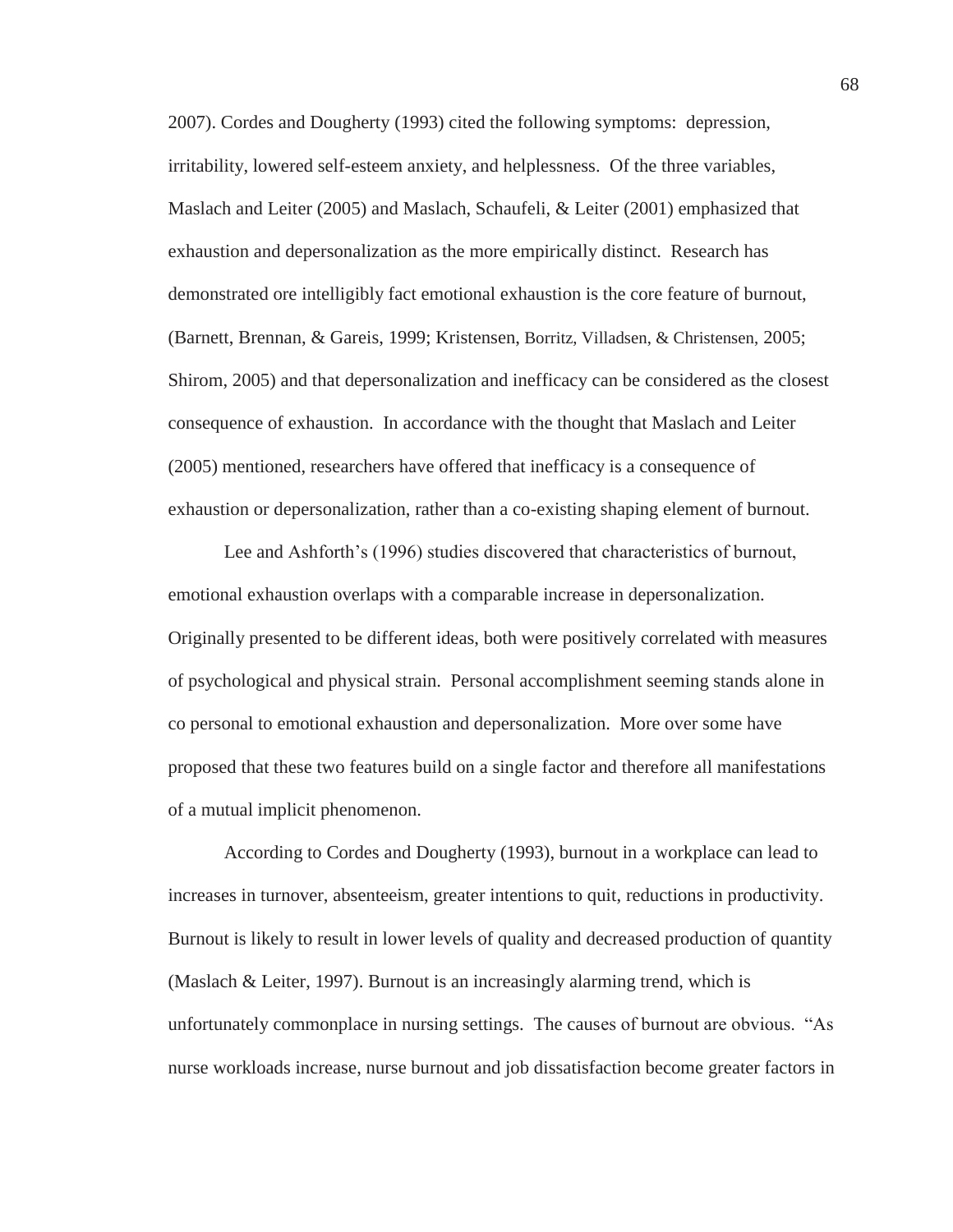the voluntary turnover that leads to understaffing of hospitals. Healthcare consumers rank this understaffing as a major threat to patient safety" (Vahey et al., 2004, p. 57).

Newly qualified and inexperienced nurses are at particular jeopardy of suffering emotional exhaustion and burnout in unsupportive practice environments (Cho et al., 2006; Kanai-Pak et al., 2008; Laschinger, Leiter, Day, & Gilin, 2009). Despite practicing registered nurses' potential vulnerability, development of burnout post-graduation rarely has been studied in relation to preceding factors during education (Crow & Hartman, 2005; Duchscher, 2009; Watson, Gardiner, Hogston, Gibson, Stimpson, Wrate, & Deary 2009). As younger age has been associated with higher burnout levels, practicing registered nurses may be especially vulnerable to burnout (Maslach et al., 2001; Poncet & Joullic, 2007; Schaufeli & Enzmann, 1998). For example, novice practicing registered nurses feel inadequately prepared for their role and experience conflict with the harsh daily reality at work (Cherniss, 1980; Duchscher, 2009; Maben, Latter, & Clark, 2006; Mackintosh, 2006). This new work environment, work overload and role stress will predictably put the practicing registered nurses in a vulnerable position; the new graduate nurse may be inundated by feelings of failure and aggravation (Duchscher, 2009). In circumstances in which ineffective socialization to the nursing role develops into early career burnout, energy turns into exhaustion, and involvement into cynicism (Cherniss, 1980; Kramer, 1974; Mackintosh, 2006).

In this cohort of newly graduated nurses, the average burnout levels were fairly constant across time. However, it was established that deviating developmental prototypes underlying this mean-level stability at group level. The results point out that during the first three years of career life, almost every fifth nurse will at some point have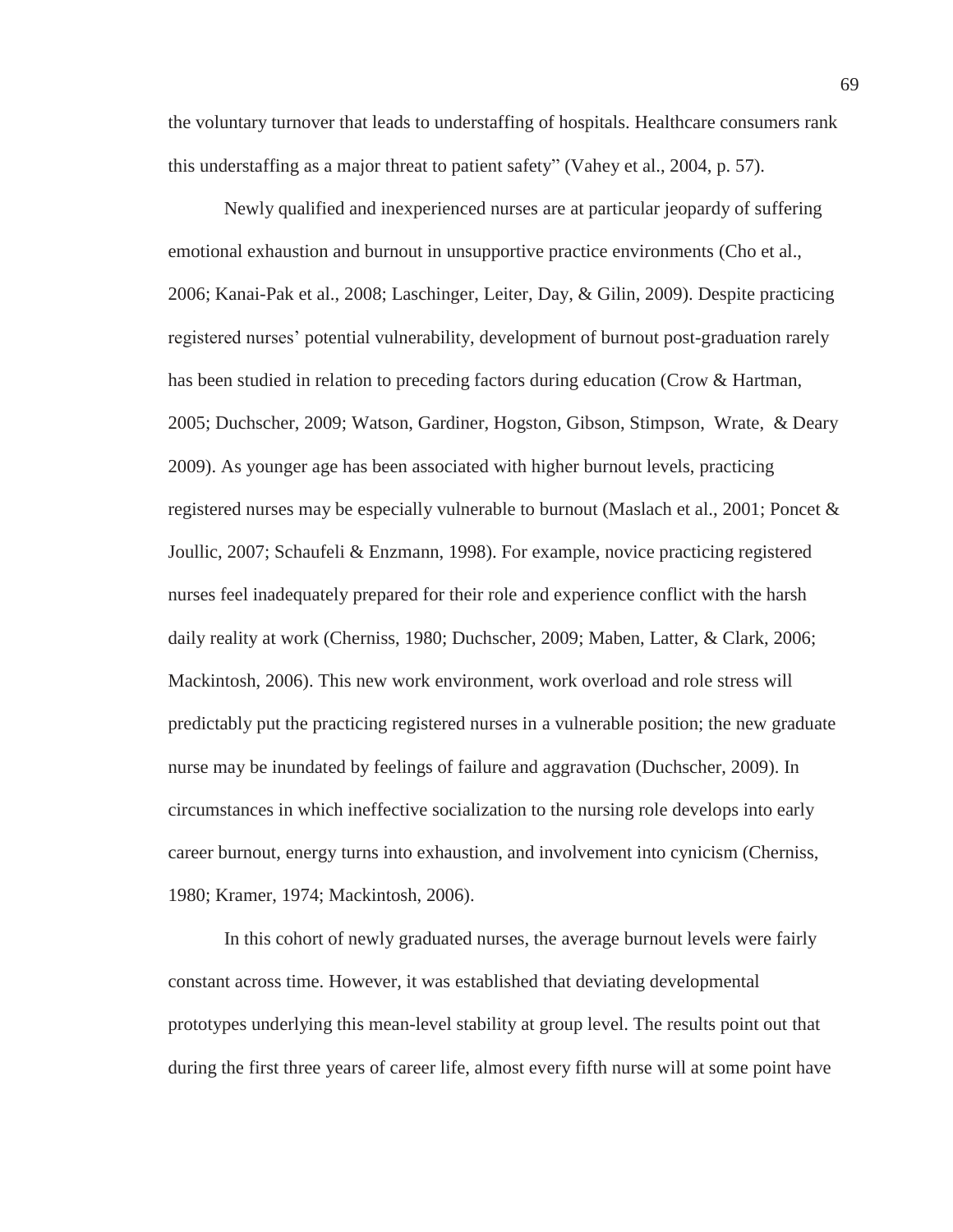extremely high levels of burnout. Amazingly enough, some practicing registered nurses have these high levels after the first year and then recover, while others develop them over the first three years. For a majority of the practicing registered nurses, the second year of practice appears predominantly stressful, as considerable increases in burnout levels were noted for four out of eight development prototype during this period (and the total average value reached its highest point here). Most changes in burnout levels were accompanied by concurrent changes in depressive symptoms and intention to leave the profession.

The results of burnout are relentless for nurses. At least one study done, "illustrates empirical evidence that nurse burnout is a significant factor influencing patient satisfaction with care, and it identifies modifiable characteristics of nurses' work environments that contribute to nurse burnout" (Vahey et al., 2004, p. 59).

Different studies and researchers have associated burnout to poor work conditions. For example, Cho et al. (2006) established that 66% of new graduate nurses reported having experienced severe burnout resulting mainly from disempowering workplace conditions. Spooner-Lane and Patton (2007) similarly found that age was a statistically significant predictor of cynicism. According to this research therefore, cynicism was higher in younger nurses implying that the younger novice practicing registered nurses are likely to be at a higher risk for burnout. Aiken et al. (2002) discovered that a positive correlation existed between levels of emotional exhaustion and patient: nurse ratios, meaning that a change in this ratio has a significant influence on burnout levels. According to this research, a one patient per nurse increase caused a 23% increase in burnout score as well as a 7% patient mortality increase, (Aiken et al., 2002).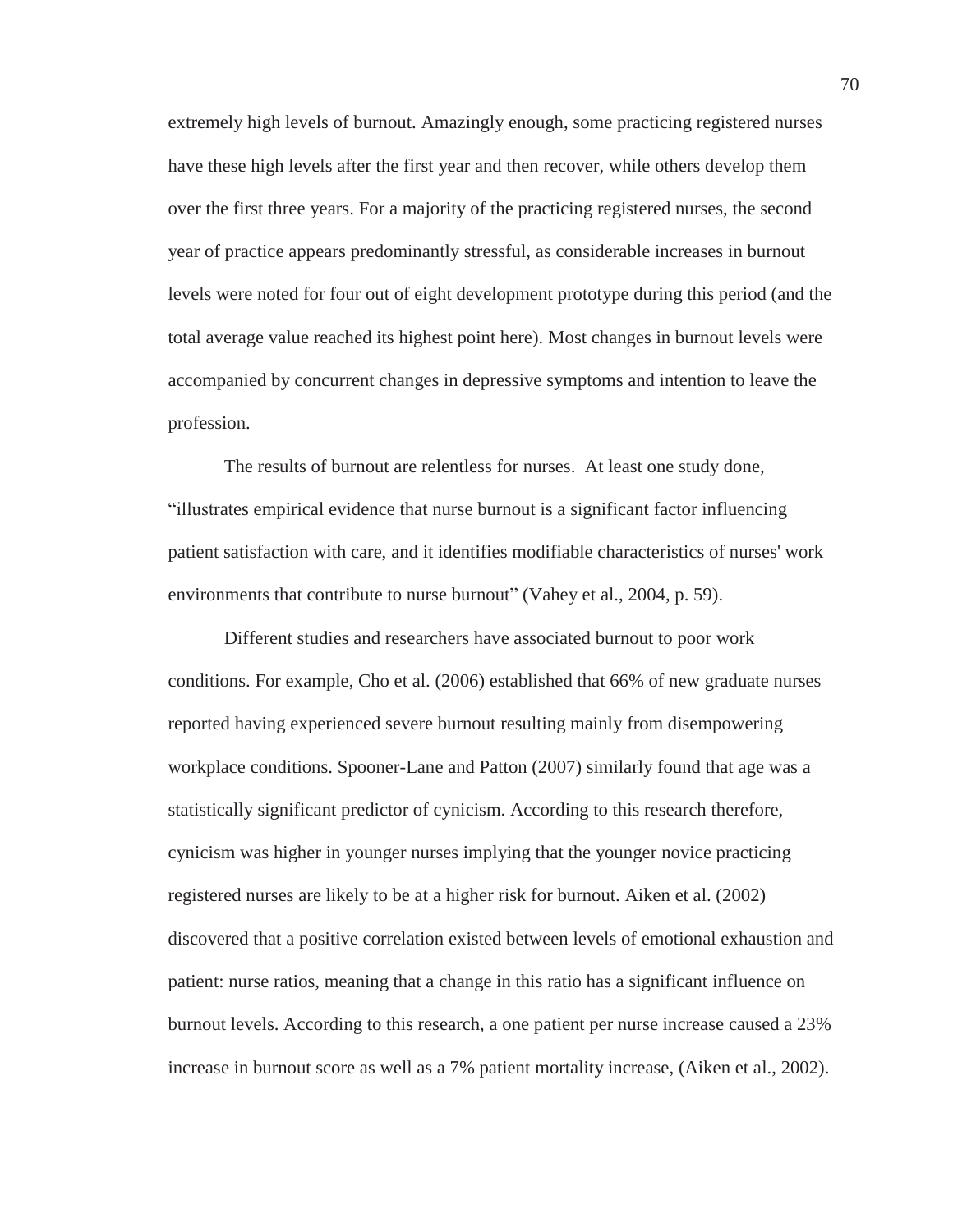In another study, Greco, Laschinger, & Wong (2006) findings fully a mediated theoretical model that linked nurse manager leadership behaviors to nurse burnout through structural empowerment and perceived person-job fit in terms of manageable workload, collegial working relationships, fairness and values.

A study of International Hospital Outcomes (IHOS) in an initial group of five countries (USA, Canada, England, Scotland and Germany) found that nurse burnout and job dissatisfaction were common among nurses working in direct care in hospitals (Aiken et al., 2001). Nurse burnout in these countries (Aiken et al., 2002) and in other studies (Aiken & Sloane, 1997, Leiter & Laschinger, 2006) has been found to be associated with deficiencies in the quality of the nurse practice environment including inadequate nurse staffing. In a study on nurses in U. S. hospitals, Aiken et al. (2002) reported that each additional hospital patient that was added to the average work load of a nurse was associated with a 23% increase in the odds of high nurse burnout and a 15% increase in the likelihood of job dissatisfaction (Aiken et al., 2002).

## Burnout and Workplace Bullying

Although such issues as staffing shortages, recruitment, and job satisfaction have been addressed extensively in the literature, little has been known about WPB and its relationship to burnout. Nurses experiencing bullying have significantly descending levels of job satisfaction, increased job induced stress, and a greater intent to leave a position (Quine, 1999). Pricewaterhouse Coopers' Health Research Institute (2007) found the average nurse turnover rate in hospitals was 8.4% and the average voluntary turnover for first year nurses was 27.1%. The Voluntary Hospitals of America discovered that the annual turnover rate is about 21% for all nursing positions (Cope, 2003).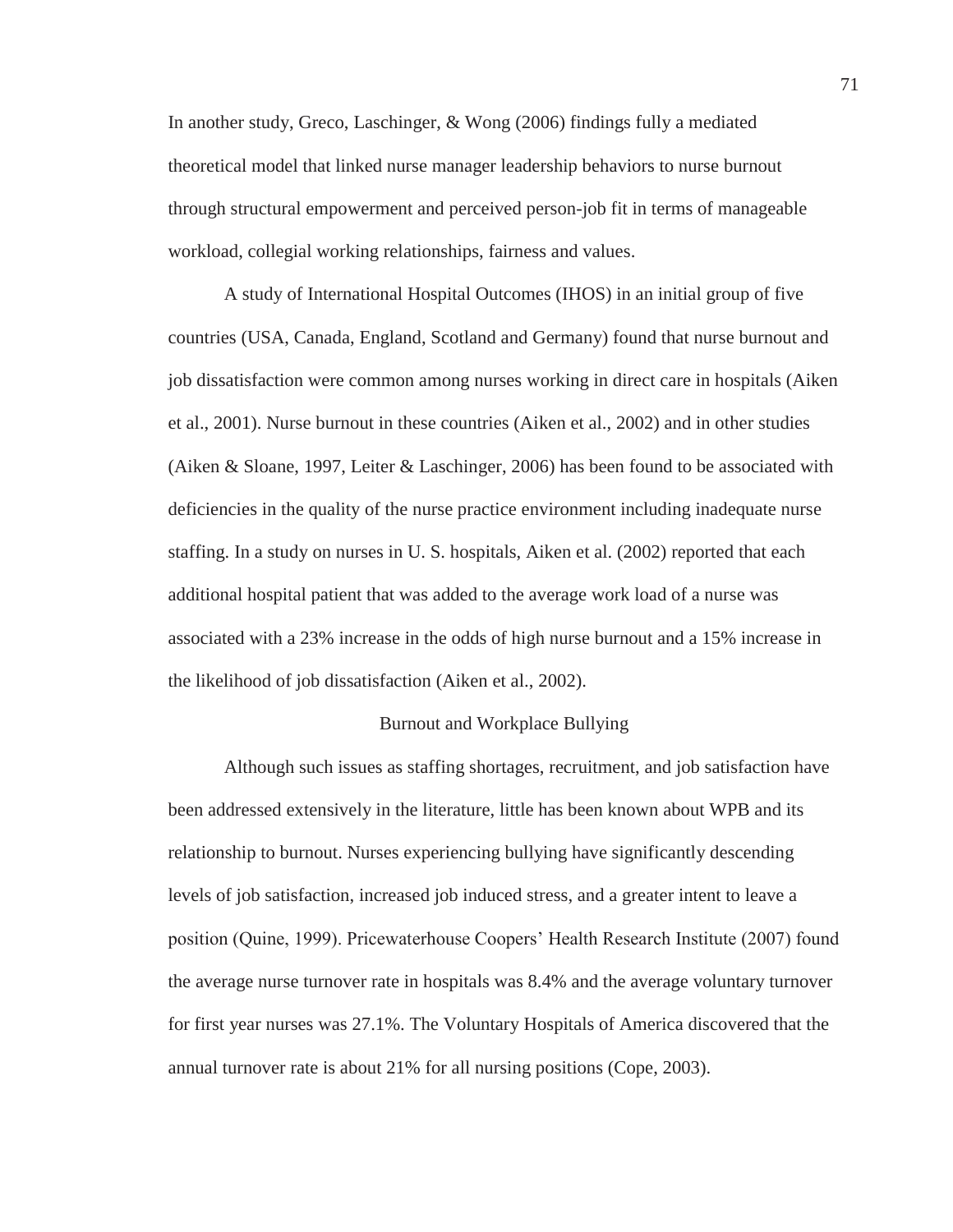In another study of 286 nurses, all female respondents, Yildirim (2009) found that 21% had been exposed to bullying behaviors. It was concluded that WPB is a measurable problem that leads to the decreased ability to concentrate, lack of work motivation and commitment, poor productivity, and poor relationships with patients, managers and colleagues.

WPB is a critical situation looming. Research has suggested that WPB and related disruptive behaviors are on the rise. Rosenstien and O"Daniel (2006) revealed that problems occur, such as disruptive behaviors between physicians, nurses, and other members of health care team. It was surmised that disruptive behaviors negatively affect communication and team dynamics, which can lead to adverse occurrences such as burnout. Subsequently, it was revealed disruptive behaviors by nurses were witnessed on a daily basis 7% of the time and on a weekly basis 21 % of the time.

Disruptive behaviors increased stress and frustration levels, altered concentration, and obstructed communication. The Joint Commission on Accreditation of health care organizations found support of the effects of disruptive behaviors. They reported that 60% of all adverse events are linked directly to communication error. As seen with WPB, patient information among nurses may be withheld or ignored causing undo stress on the victimized nurse, a breakdown of the work environment, and poor patient outcomes.

In France, Poncet and Toullic (2007) conducted a study using the Maslach Burnout Inventory (Maslach et al., 1996) by investigating determinants of burnout syndrome (BOS) in critical care nursing staff. Of the 2,392 respondents, 80% were nurses with 82% being female. It is presumed by the researchers that BOS is frequent in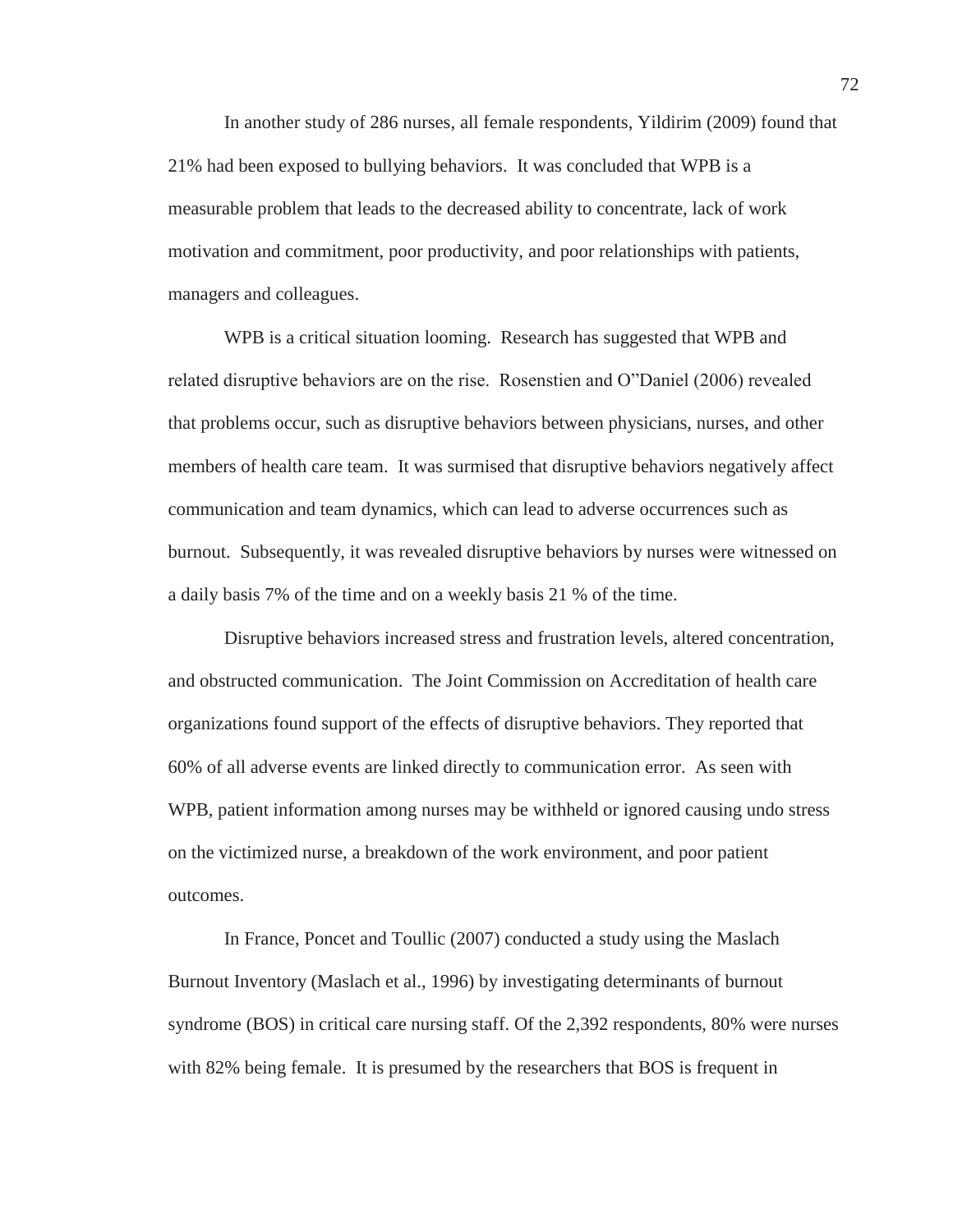intensive care units and a poor workplace climate is a determinant. Severe BOS (MBI <- 9) was noted in 785 (32.8%) of the respondents, with no significant differences between nurses, nursing assistants, and head nurses: Furthermore, perceived conflicts with patients, families or other staff members increase the risk of BOS. Both perceived conflicts and perceived poor relationships with other staff members were strong independent risk factors for severe BOS.

Workplace bullying creates several adverse effects on the nurse and the work environment. WPB is a potential antecedent of burnout and intent to leave. For example, in a study of Portuguese nurses, there was a significant relationship between bullying and burnout, with symptoms of burnout at a higher level and more frequent among those reported having been bullied (Sa & Fleming, 2008). Additionally, researchers report verbal abuse contributes to 16%-24% of staff turnover. Studies by Aiken et al. (2001) and Zigrossi (1992) cite verbal abuse as one reason for many RNs leaving their job or the profession altogether.

## Intent to Leave

From a research perspective, intentions are of practical value and are the most immediate determinants of actual behavior (Igbaria & Greenhaus, 1992). Intentions are of practical value because once individuals enforce their decision/behavior to leave, there is limited possibility to reach them in order to establish what their initial position was, (Igbaria & Greenhaus, 1992).

In a longitudinal study of salespeople, Sagar (1994) found that the intention to quit effectively differentiate between leavers and non-leavers. This particular research can be used as the basis (validity) for studying intentions at the workplace. Whereas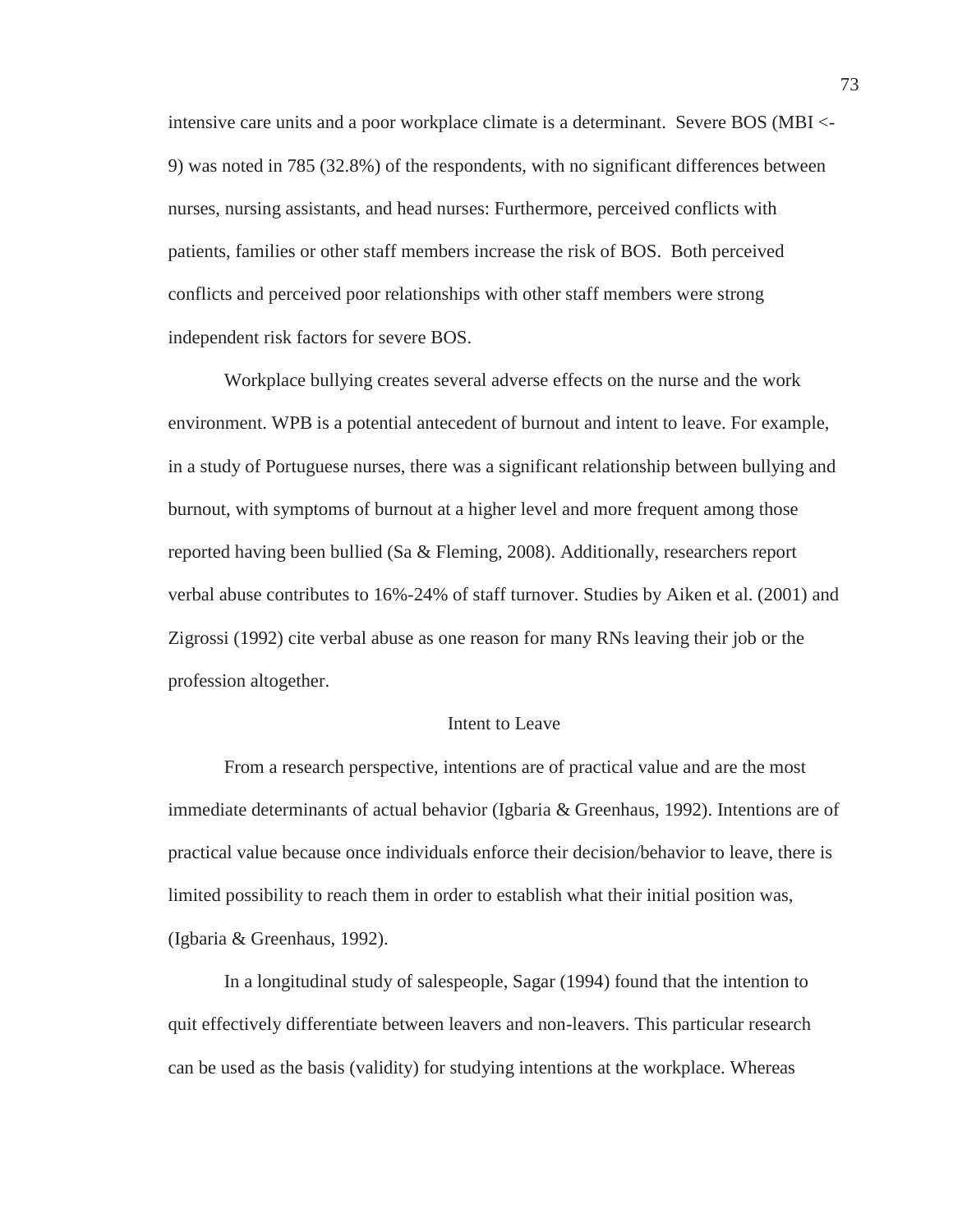intentions may accurately predict subsequent behavior, not much is known about what triggers/determines such intentions, (Firth, Mellor, Moore, & Loquet, 2004). In attempts to answer this question, many researches have tended to investigate into the likely antecedents of employees' intentions to leave, (Kalliath & Beck, 2001; Kramer, McGraw, & Schuler, 1997).

Moore (2002) acceptable research established that one of the reasons people want to quit their current positions (jobs) is the lack of job satisfaction. Job satisfaction itself consists of various factors. Therefore, it is important that the particular factors that were associated with job dissatisfaction be identified if a resolution mechanism is to be reached at the workplace. Wood, Chonko, and Hunt (1986) provided a comprehensive widely applied measure for job satisfaction, which comprises six major facets of job satisfaction. These facets are satisfaction with supervisor, satisfaction with variety, satisfaction with closure, satisfaction with compensation, satisfaction with co-workers, and satisfaction with management and HR policies (Wood et al., 1986).

Intent to leave depicts a serious ongoing issue in the nursing profession. What is turnover?

In a human resources context, turnover or labor turnover is the rate at which an employer gains and loses employees. Simple ways to describe it are 'how long employees tend to stay….Turnover is measured for individual companies and for their industry as a whole" (*Turnover*, 2011).

This unresolved problem adds to the general cost of health care (Jones, 1990). Several studies have attempted to explain nurse turnover behavior.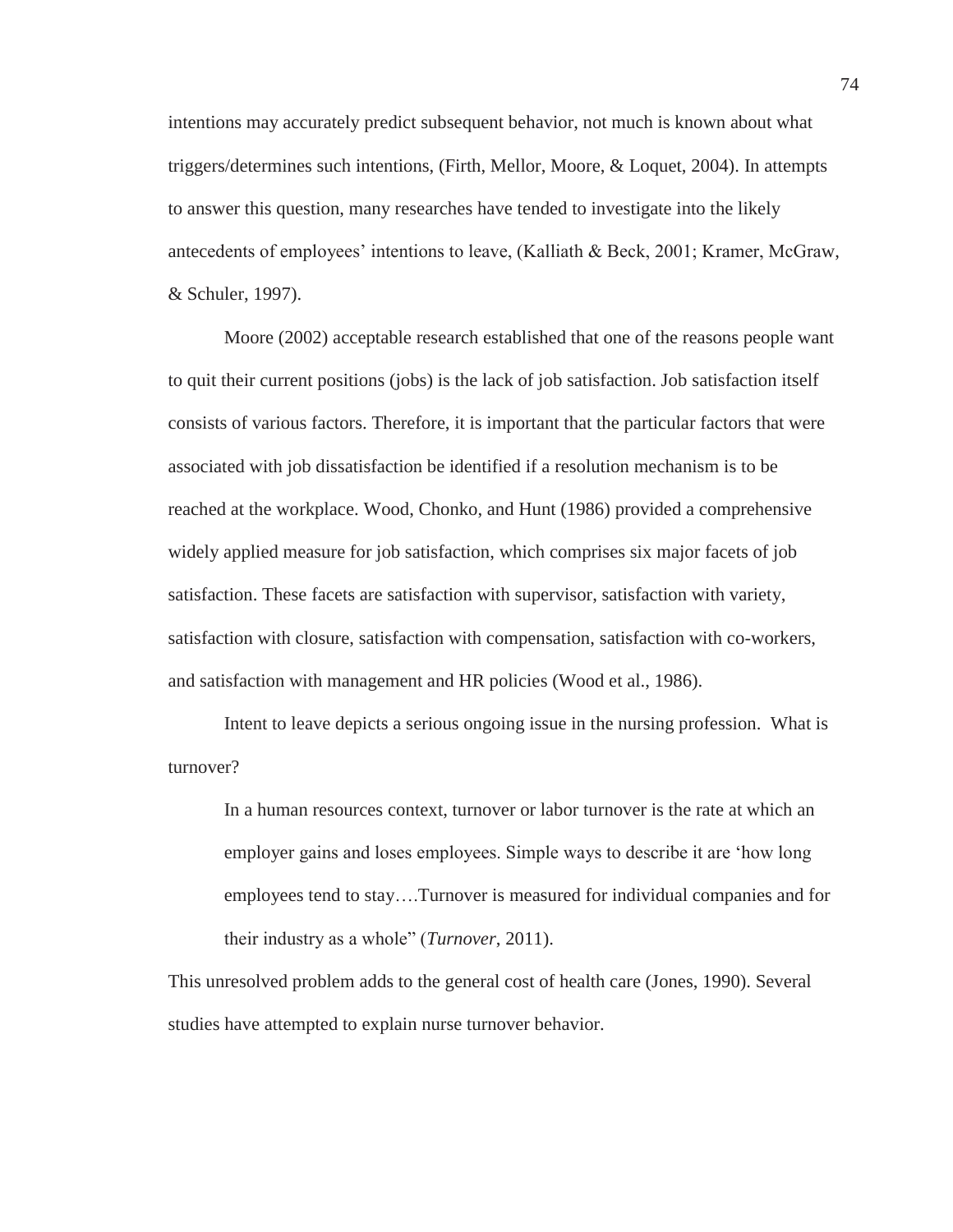The nursing industry would do well to try to prevent high turnover within its ranks. According to Jones and Gates (2007), "Nurse Turnover is a recurring problem for health care organizations. Nurse Retention focuses on preventing nurse turnover and keeping nurses in an organization's employment" (p. 1).

The cost of deliberately attempting to change the work conditions obviously is not considered important enough by the nursing industry to deliberate changing work conditions. Meanwhile, "…decisions about nurse turnover and retention are often made without the support of full and complete knowledge of their associated costs and benefits" (Jones & Gates, 2007, p. 1).

This unsolved problem adds to the general cost of healthcare and compromises the quality of patient care (Jones, 1990). Several studies have attempted to explain nurse behavior. Hinshaw and Atwood (1983) distinguish two categories of turnover: voluntary and involuntary. Voluntary turnover is marked as a person initiating termination or quitting an agency; while involuntary is identified as an organization initiating the turnover or dismissing the employee (p. 134). Retirement and death are another cause of involuntary turnover. In addition, promotions and transfers to other departments are not seen as voluntary turnover, because it takes place within that organization (Price & Mueller, 1981a).

## Burnout and Intent to Leave

Several issues in the work environment can influence burnout levels of practicing registered nurses, and ultimately cause them to change jobs. Evidence exists to imply negative factors can have a major influence on nursing turnover (Borda & Norma, 1997; Irvine & Evans, 1995; Price & Mueller, 1981b). According to (Zurn et al., 2005), the area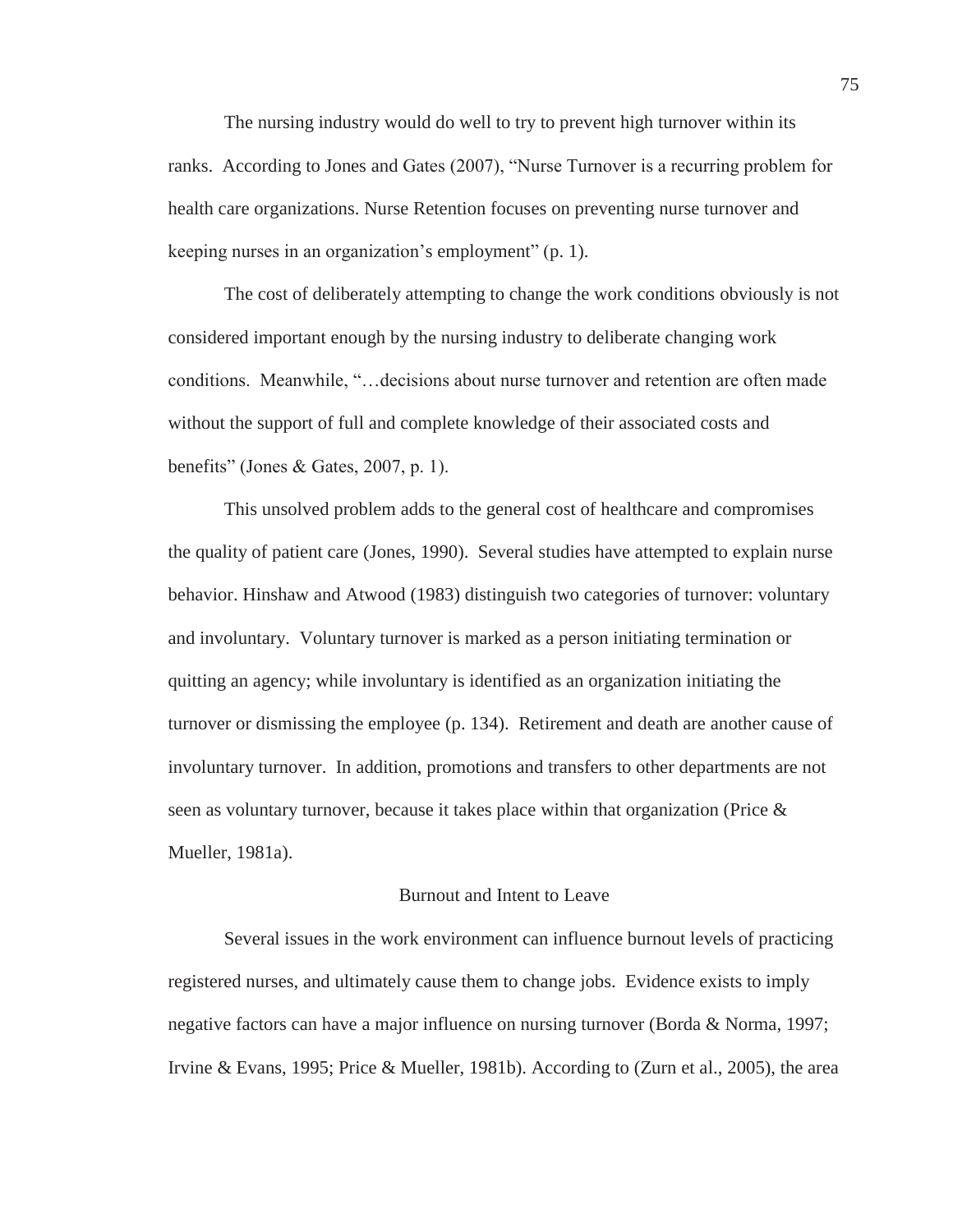of shortages is an indication of lack of organizational support and poor management. Such shortages lead to heavy workload hence are the precursor to job stress and burnout that are associated with discontent in career choice, (Zurn et al., 2005).

This discontentment is not the only predictor of nurses' intent to leave /quit their current job. Other reasons include lack of involvement in decision-making, poor relationship with management, low salaries and poor benefits, lack of job security, poor recognition and lack of flexibility in scheduling (Albaugh, 2003). According to Aiken et al. (1997), some of these factors may results from emotional exhaustion and burnout and these may significantly impact on patient outcomes. In a study in the U. S., Shields and Ward (2001) established that nurses who were frustrated with their jobs were 65% more likely to have intent to leave compared to their counterparts.

As it stands, the first type of turnover with health care organizations is not the only kind of turnover. The second type of turnover, which happens in hospitals as well, is also a nightmare for them. Many hospitals are experience significant problems with nursing turnover. High turnover rates are measured in terms of increased cost of recruitment and relocation for new staff, as well as agency fees and overtime. Costs from all factors can easily exceed \$25,000 for every recruited nurse (*Nursing Retention*, 2009). Turnover from healthcare organizations means that nurses leave various institutions that provide health care, including nursing homes, but in this case excludes hospitals. In turnover from hospitals means that nurses leave jobs in hospital settings for a nonhospital setting.

Many studies have been conducted on intervention programs for novice practicing registered nurses. Only a few empirical studies have been conducted on Japanese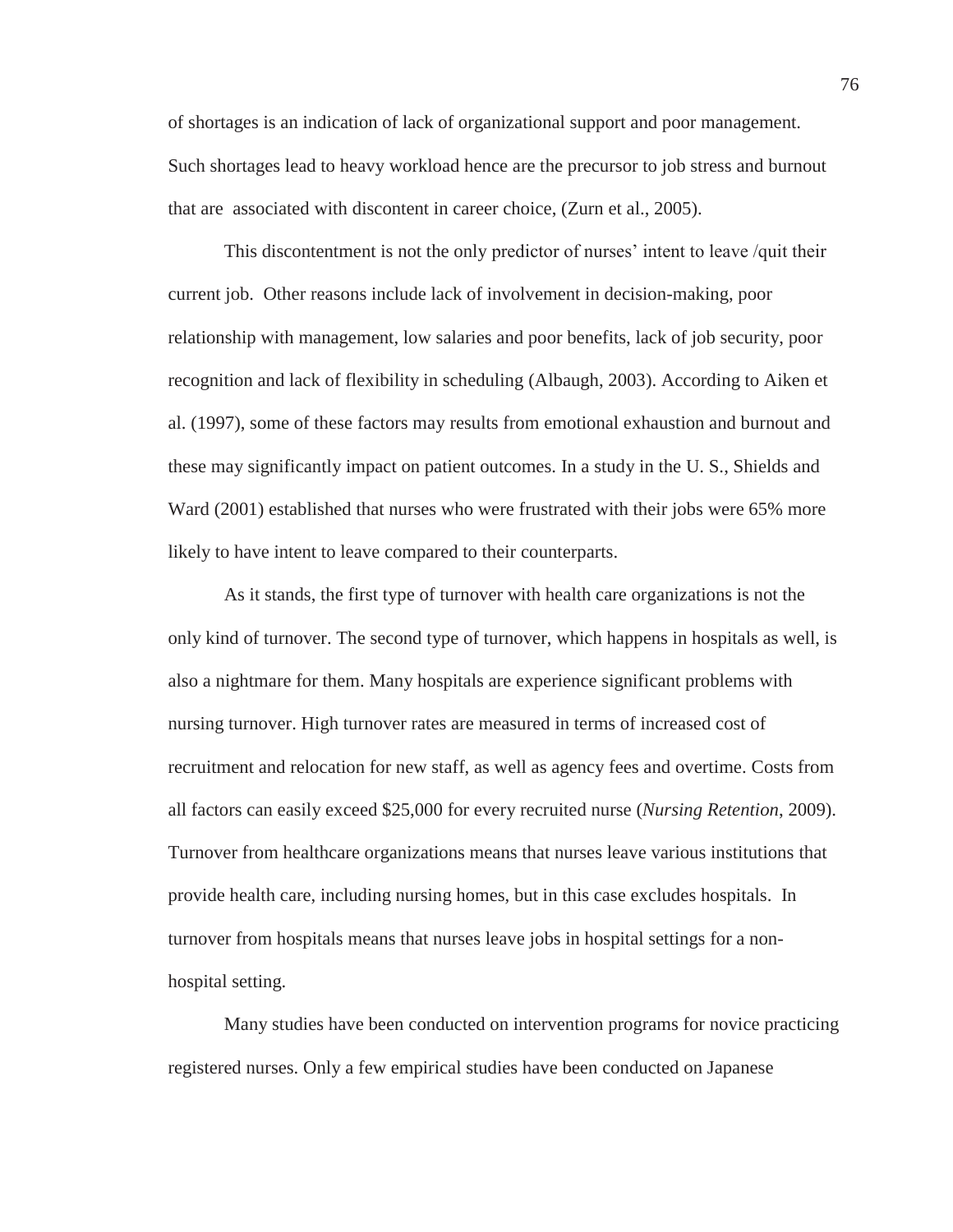practicing registered nures' turnover or interventions for preventing it (Suzuki, Kanoya, Katsuki, & Sato, 2007). The present study is an effort to find out possibilities of developing effective intervention programs for preventing turnover in Japanese hospital novice nurses. It is usually hard for hospital novice nurses to have a precise perspective of their profession and to obtain job satisfaction (Mori, 2001; Wakasa, 1999; Whitehead, 2001). It is imperative to support them during the process of acquiring specialized skills in nursing (Ichikawa, Sato, & Oozono, 2003; Messmer, Jones, & Taylor, 2004; Whitehead, 2001). In Japan, approximately 4% of novice practicing registered nurses quit their jobs within the first 9 months of employment (Suzuki et al., 2006), and 8.5% within one year (Japanese Nursing Association Survey and Research Section, 2005). Decreasing such high turnover rates is a critical matter in nursing management. An unsatisfactory atmosphere in the hospital setting (Duncan, 1997) and dissatisfaction with their salary (Cowin 2002) have been reported to be the main factors for novice practicing registered nurses quitting their jobs within the first 12 months of employment.

Social workers have challenging jobs. In a recent report on the complexities of the social work profession, job demands included increasing paperwork, unmanageable caseloads, and problems with difficult clients, as well as staff shortages and reduced availability of adequate supervision (Center for Workforce Studies, NASW, 2006). Previous literature on burnout has suggested that these demanding job conditions are significant antecedents of social worker burnout (Söderfeldt, Söderfeldt, & Warg, 1995). In addition, workers who felt burned out and frustrated with their jobs are more likely to have higher turnover and be absent from work (De Croon, Sluiter, Blonk, Broersen, & Fringes-Dresen, 2004). Social worker turnover is a serious problem for social work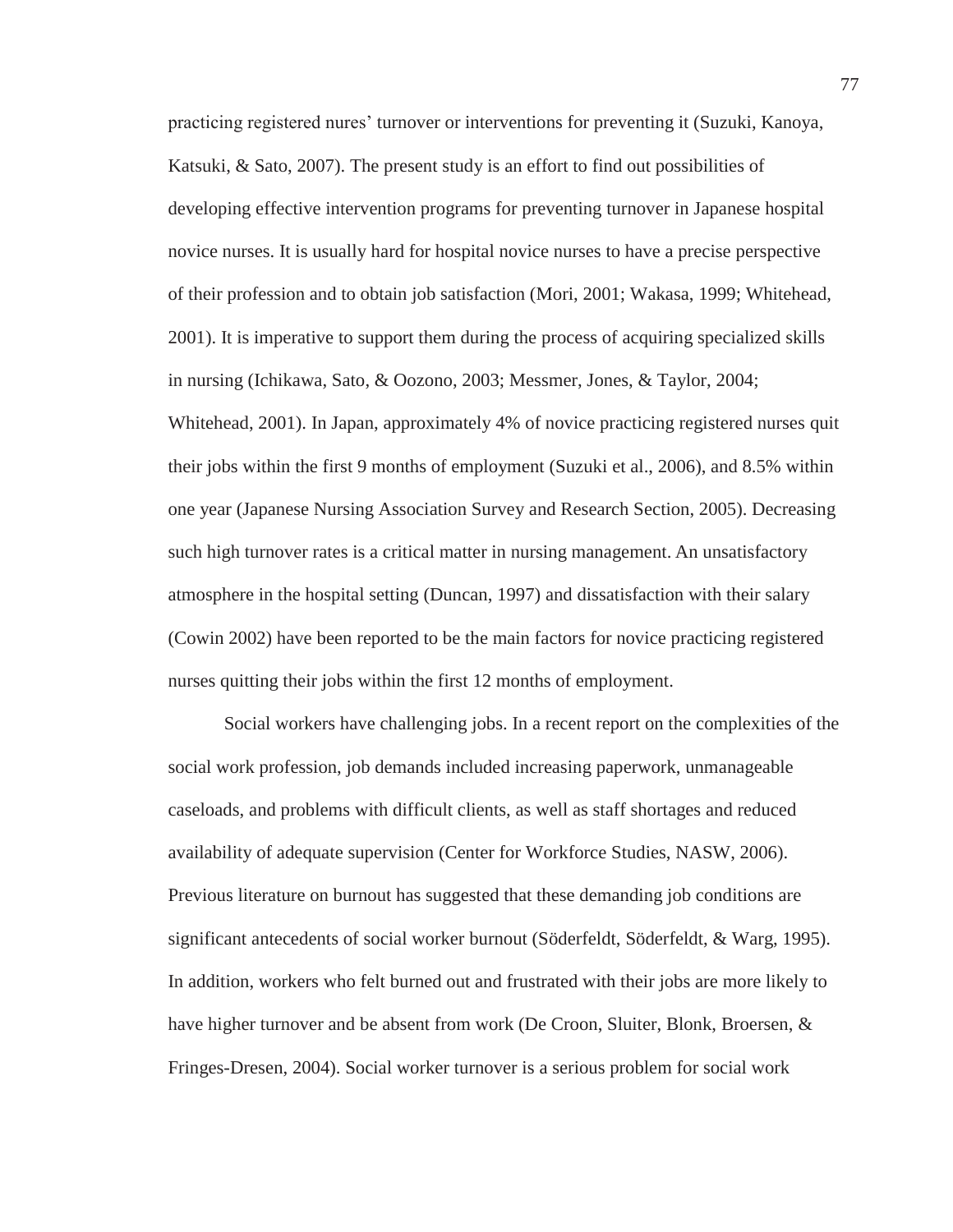administration because social worker turnover negatively affects the quality, consistency, and stability of client services (Mor Barak, Nissly, & Levin, 2001). Specifically, worker turnover not only causes psychological distress in remaining staff members or in new and inexperienced workers who fill vacated positions (Powell & York, 1992), but it leads to client mistrust of the system (Geurts, Schaufeli, & De Jonge, 1998) and financial problems for the organization (Kompier & Cooper, 1999). In view of the implications of burnout and high turnover rates in the social work researchers arise: How do we prevent burnout among staff and how do we retain workers?

Based on the literature review, the researchers developed the relationship between job conditions, burnout and turnover intention and hypothesized: Burnout will be positively associated with turnover intention.

A key source of turnover among nurses is related to unsatisfying workplaces (Hayes et al. 2006). Pearson and Porath (2005) discovered that employees who experienced uncivil behaviors at work deliberately reduced their work efforts and the quality of their work, thereby diminishing overall unit effectiveness. Cortina et al. (2001) also connected WPB to decreased job performance and job dissatisfaction. Lim, Cortina, & Magley (2008) found significant relationships between incivility and employee health and wellbeing as well as turnover intentions. In a study of staff nurses, Dion (2006) found that perceptions of WPB were significantly linked to feeling sustained by their superiors and positively related to feelings of occupational stress and turnover intentions.

Balogun, Titiloye, Balogun, Oyeyemi, and Katz (2002) found significant relationships between allied health professionals' relationships with peers and supervisors and two primary elements of burnout. They found that support from supervisors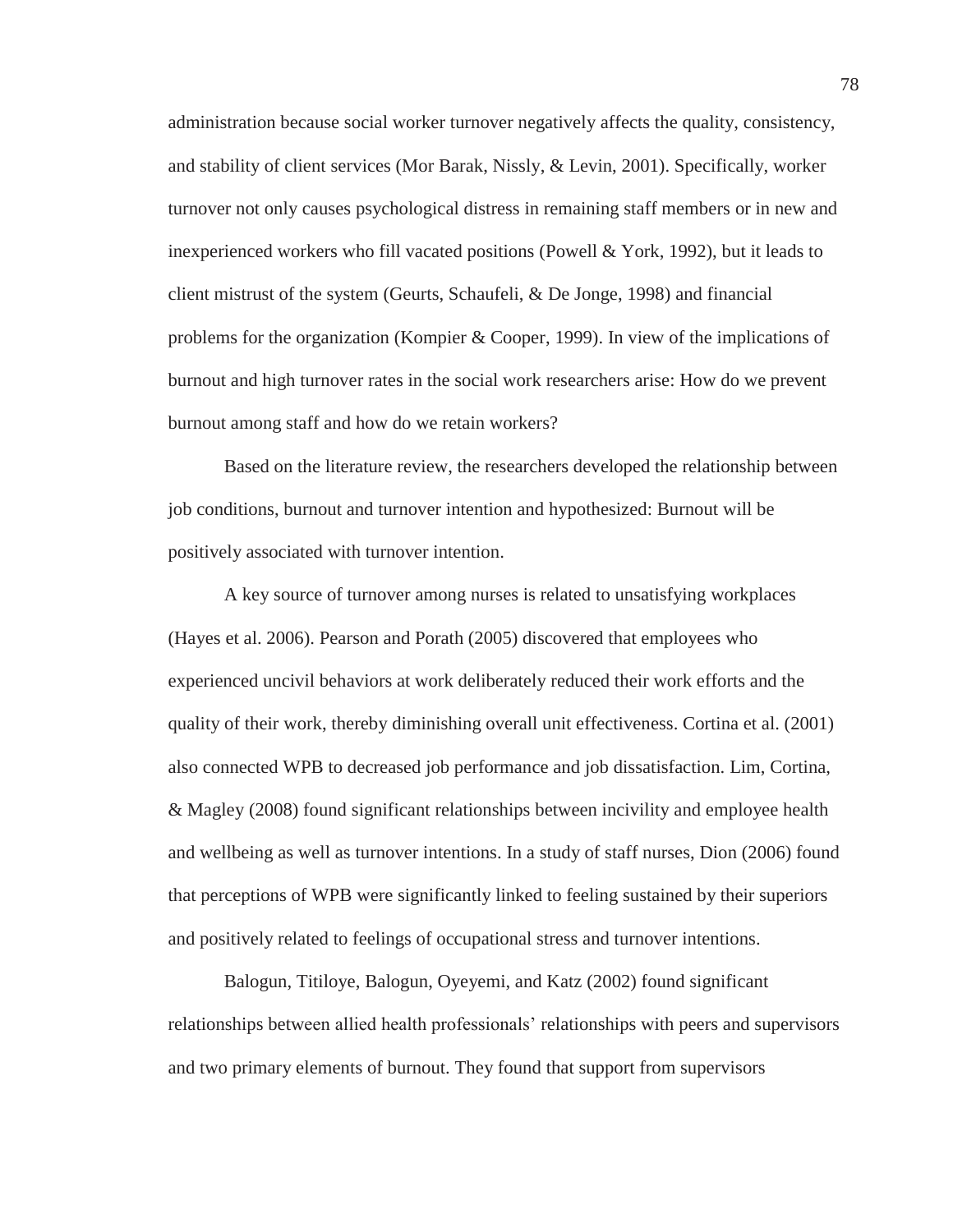explained 7% of the variance in emotional exhaustion, whereas support from colleagues accounted for 9.6% of the variance in cynicism. Hemodialysis nurses in a U.S. sample who reported higher workloads were five times more apt to experience burnout. Still, respondents who reported leaving three or more necessary patient care activities undone during their shift were more than twice as likely to report burnout. For those nurses who reported burnout, they were three times more likely to leave their current position (Flynn et al., 2009). There are numerous studies that show an association between burnout and intention to leave the job. Nurses who experience burnout are less committed to their organization (Cho et al., 2006; Laschinger et al. 2009) and are more likely to leave their position (Leiter, Harvie, & Frizzell, 1998).

Although a serious issue, burnout is not always the primary cause of nurse turnovers. VHA research has found that dysfunctional, unhealthy hospital cultures are one of the primary reasons nurses leave their jobs, not burnout. Lack of confidence and respect for hospital management; especially the front-line supervisor, is a key reason cited for leaving. (Gelinas, 2003, p. 5)

Tinsley and France (2004) applied a hermeneutic phenomenological design to investigate why experienced registered nurses chose to leave the profession. The exact question was "Why did experienced registered nurses choose to leave the active practice of nursing?" Participants were asked to "describe their earliest dreams of becoming a nurse" (Tinsley & France, 2004, p. 8). They were also encouraged to tell their story about entering nursing, their career path, and reasons for leaving the profession. Tinsley and France (2004) identified three fundamental structures: (a) "I loved it...this is what I want to do…," (b) suffering, and (c) exodus from the profession (p. 8). This structure was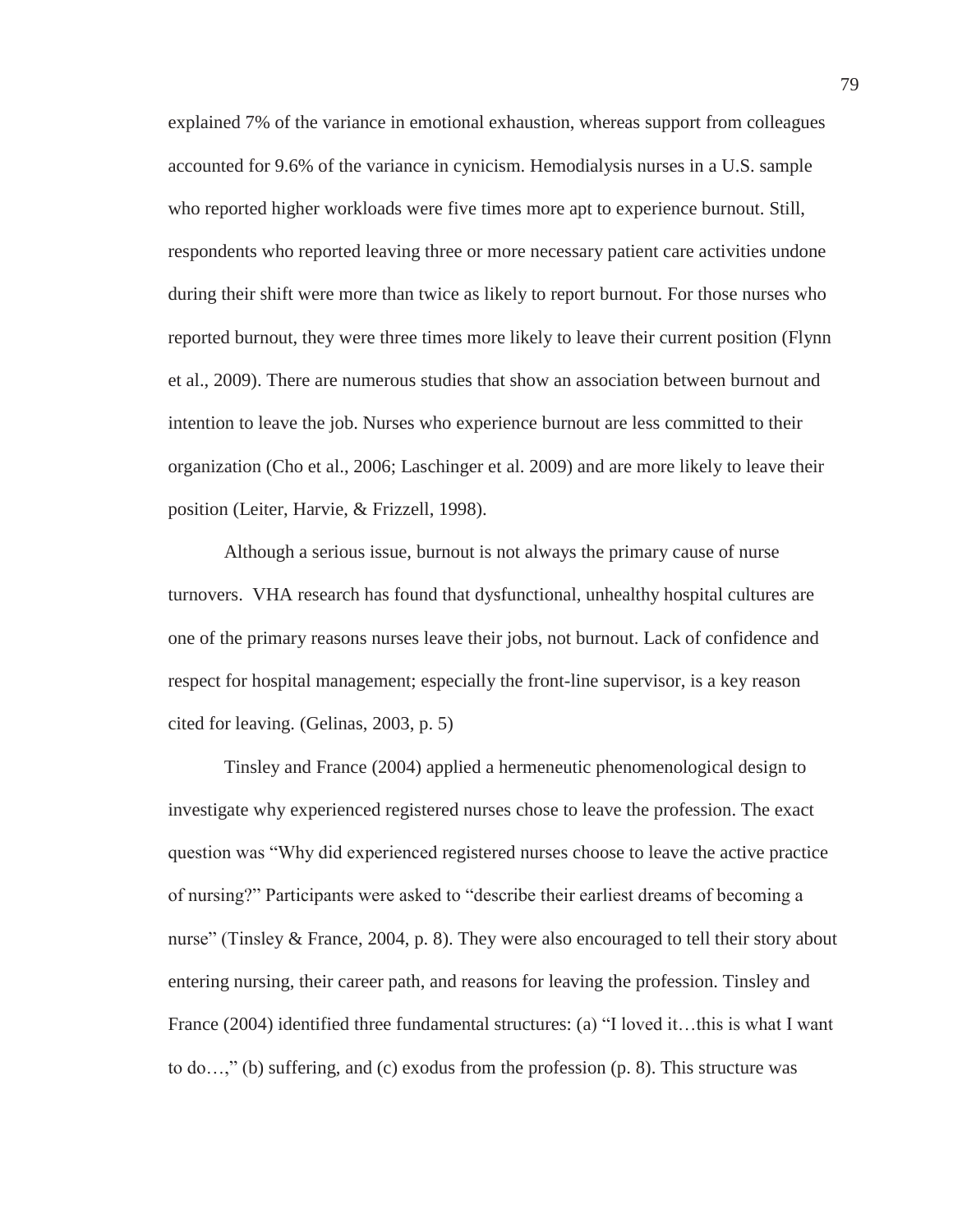characterized by nurse abuse, and subsequent burnout; then, "searching to recapture what once I loved…" (Tinsley & France, 2004, p. 9).

Analysis uncovered that the amalgamation of unity for the participants was oppression and became known prior to all fundamental structures emerged (Tinsley  $\&$ France, 2004). The researchers concluded that the participants would not have abandoned nursing if they had been encouraged, supported, coached, mentored, and valued. The nurse participants sought opportunities to influence decisions about workplace environment and desired acknowledgment of accomplishments and a job well done. Perhaps if healthcare organizations as well as hospitals took into account the opportunity cost of losing their nursing staffs, they would realize how foolhardy it is to allow staff members to mistreat one another, cause burnout, and thus cause nurse turnover.

Determining the costs of turnover and therefore the benefits of decreasing turnover is more straightforward. What is important to remember is that the costs of turnover include…the effect short staffing has on the remaining staff and the decreased productivity of new staff. (Finkler & McHouh, 2001, p. 94)

# Intent to Leave and Workplace Bullying

In the foregoing sections, attention has been drawn to evidence provided by research to show that WPB is a problem that evolves into stresses (burnout) among victims and as such may lead to frustration, which in turn has been associated with intent to quit among employees. Current research in this area suggests that many nurses are leaving the institutional environment due to this peril, perhaps never to return (Sounart, 2008; Woelfie & McCaffrey, 2007). Quine (2002) found that employees experiencing bullying have a higher propensity to leave the organization; links have been noted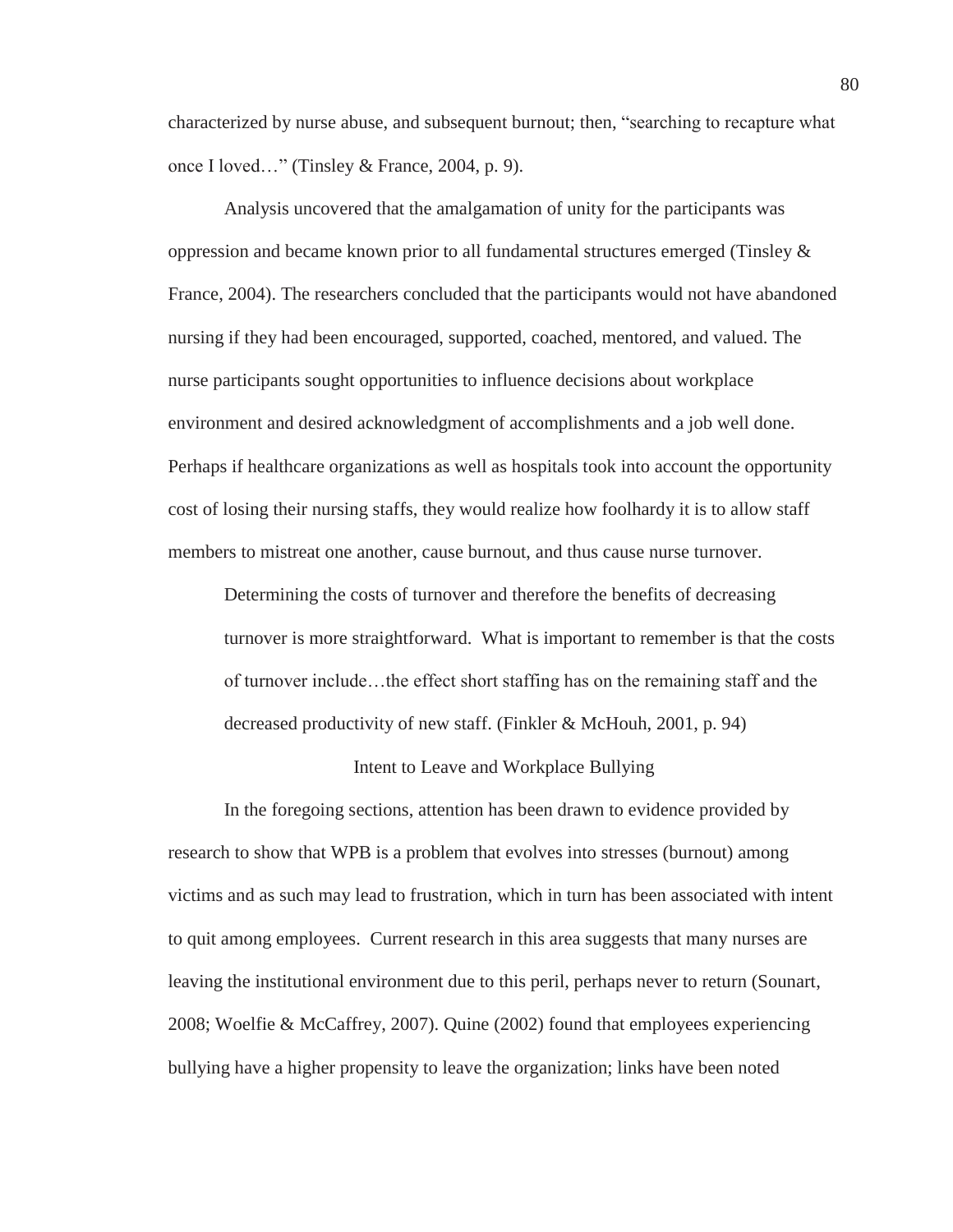between bullying and the current recruitment and retention crisis in the nursing workforce (Jackson, Schwab, & Schuler, 1986). Those exposed to WPB become unable to perform their duties because of the psychological abuse inflicted. Moreover, the victim begins to use sick time to alleviate the stress and abuse, resign under pressure or voluntarily, or are fired or forced to retire early because of psychological violence (Davenport, Schwartz, & Elliot, 1999; Jackson, Clare, & Mannix, 2002; Tinaz, 2006).

According to Sa´ and Fleming (2008) and Matthiesen, Aasen, Holst, Wie, & Einarsen (2003) research with Portuguese nurses and retail employees respectively, bullying exposure was significantly related to all aspects of burnout, although most strongly related to emotional exhaustion. A study by Quine (2001) on workplace bullying established that nurses who reported having encountered bullying were more likely to develop negative opinion/perception and lower levels of job satisfaction, exhibit higher depression and clinical anxiety levels and therefore have relatively higher propensity to quit their jobs as compared to the nurses who had not reported bullying encounter.

McKenna et al. (2003) established that following these occurrences, the victims suffered loss or reduction of their self-esteem and personal confidence alongside developing general fear, anxiety, frustration and depression tendencies. Victims also exhibited other symptoms including; hypertension, fatigue, weight loss and headaches. The study found that these events directly influenced the need for days off duty and intent to leave job as 14% of the nurses reported need for days off duty while 34% reported to have considered leaving job as an option following events of aggression at the workplace.

Griffin (2005) established that one of three nurses leave a position because of lateral (horizontal) violence. In terms of nurses who are new to nursing, 60% leave their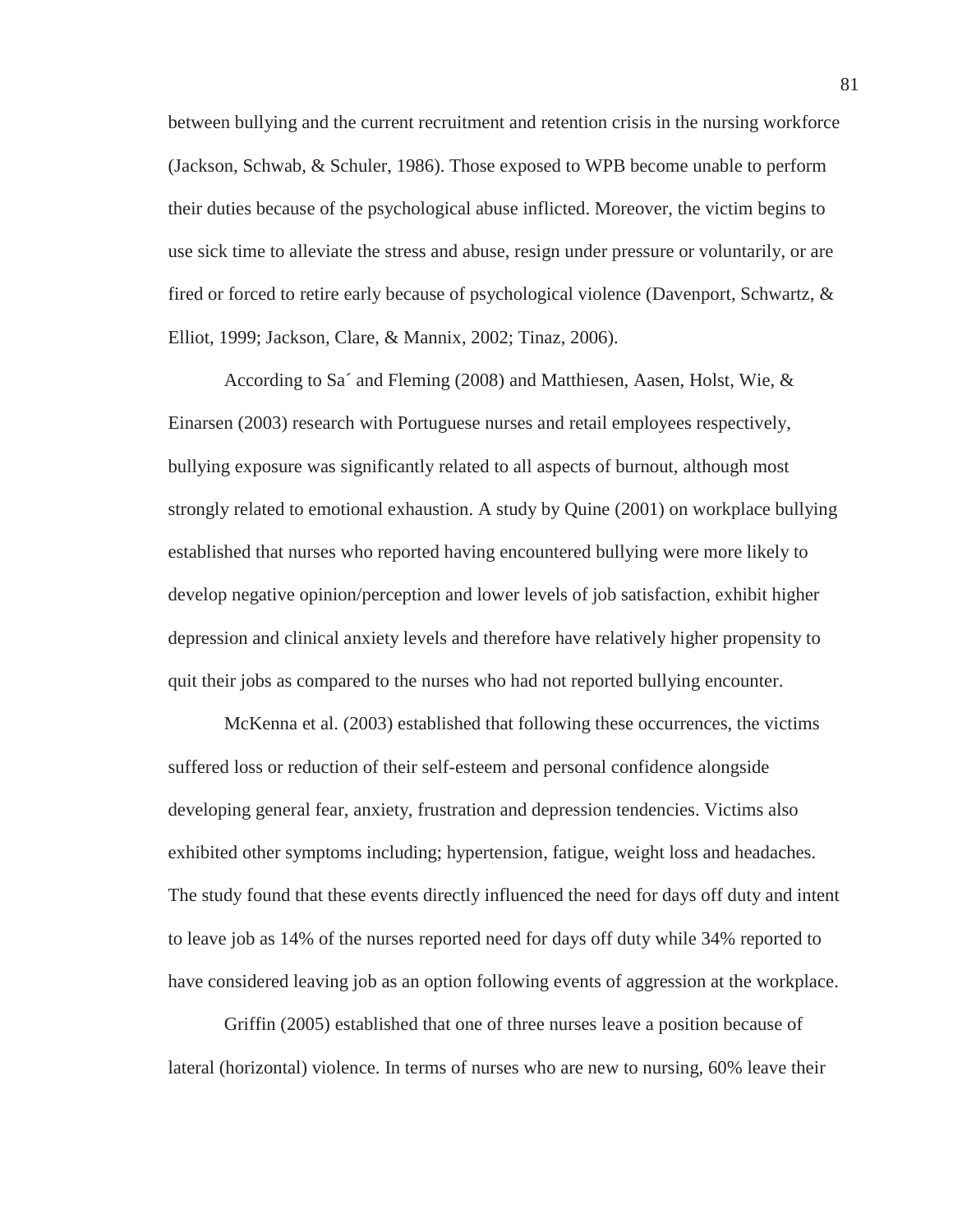first professional position within six months and 20% leave the profession permanently (Griffin, 2005). In a British study of 462 nurses, Hadikin and O'Driscoll (2000) found that 46% reported being bullied and, of these, 55% were contemplating leaving within the year (Hadikin & O'Driscoll, 2000).

A study of International Hospital Outcomes (IHOS) in an initial group of five countries (USA, Canada, England, Scotland and Germany) found that nurse burnout and job dissatisfaction were common among nurses working in direct care in hospitals (Aiken et al., 2001). Nurse burnout in these countries (Aiken et al., 2002) and in other studies (Aiken & Sloane, 1997, Leiter & Laschinger, 2006) has been found to be associated with deficiencies in the quality of the nurse practice environment including inadequate nurse staffing. For instance, in a study of nurses in the U.S. hospitals, Aiken et al. (2002) reported that each additional patient added to the average workload of a nurse was associated with a 23% increase in the odds of high nurse burnout and a 15% increase in the likelihood of job dissatisfaction.

Kivimaki et al.'s (2000) found that workplace bullying is associated with a significant increase in sickness absenteeism. In a similar study, Kivimaki, Virtanen, Elovainio,Vahtera, & Keltikangas-Jarvinen, (2003) found a strong relationship between workplace bullying and subsequent depression; an indication that bullying is an antecedent factor for mental health issues. In a study on nurses in the United Kingdom, Quine (2001) reported that 8% of those experiencing bullying had used their sick time to deal with the problem. Simons (2008) used the NAQ-R bullying scale to establish that the intention to leave the organization increased with increase in the bullying scores.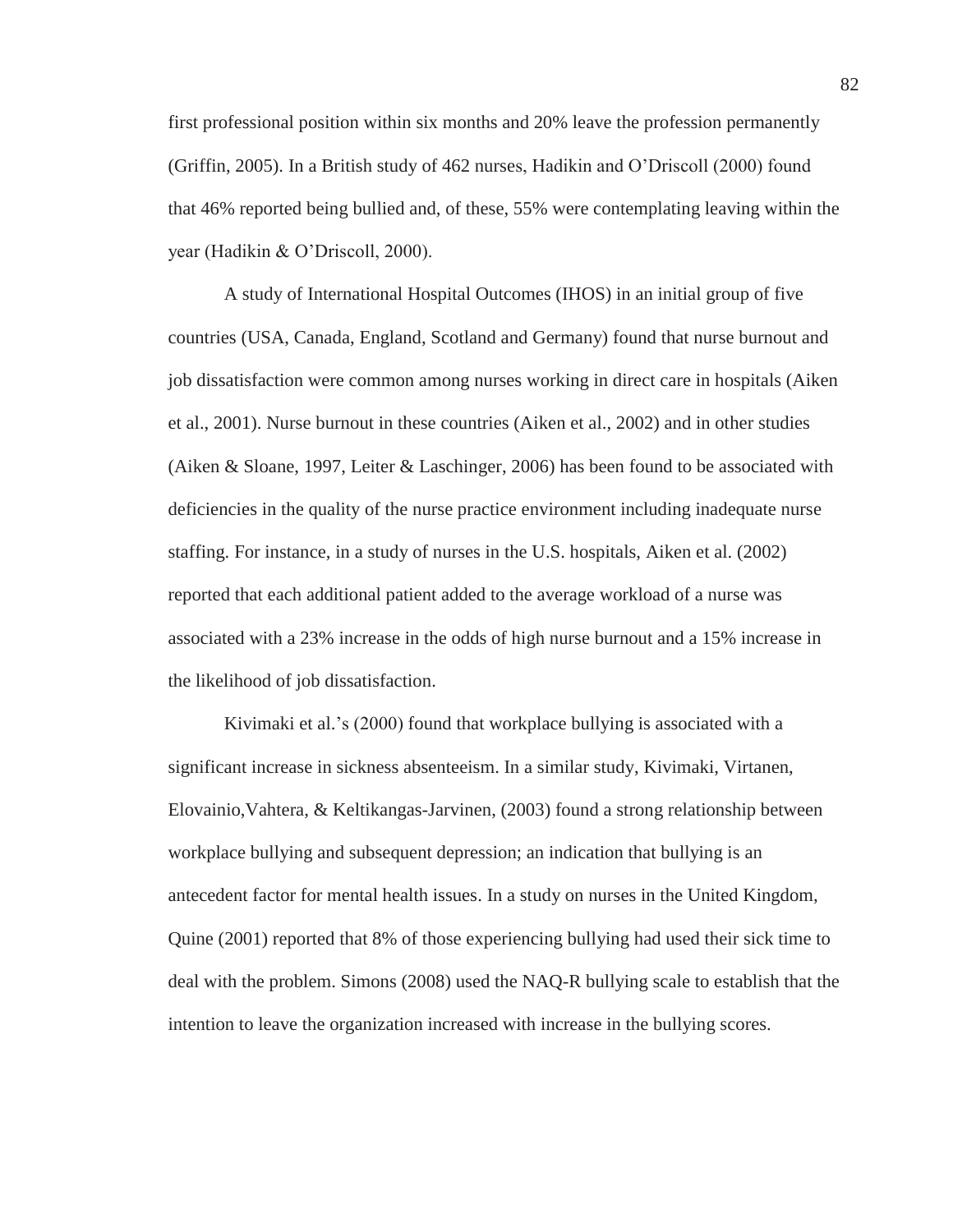#### **Conclusion**

 In this literature review, several facets of workplace bullying (WPB) were examined, which included: (a) an in-depth look at an introduction to workplace bullying (WPB); and (b) the theoretical underpinnings of Paulo Freire's work *Pedagogy of the Oppressed*, which serves as the basis for this research on practicing registered nurses' workplace bullying. Other sections included: (a) workplace bullying in nursing; (b) age, race and gender as related to workplace bullying; (c) educational level and years of experience as related to workplace bullying; (d) burnout, (e) burnout and workplace bullying, (f) intent to leave, (g) intent to leave and burnout; and (h) intent to leave and workplace bullying.

Oppression has its foothold in nursing, as evidenced by nurses who exploit other nurses or hinder their pursuit of self-affirmation. The bullying cycle launches at this point. WPB represents violence, even if overt behaviors are not present (Freire, 2003). "Violence is initiated by those who oppress, who exploit, who fail to recognize others as persons" (Freire, 2003, p. 55). Power struggles between the oppressor and oppressed sustain destructive relationships that sooner or later hinder collaboration and professional status. Freire's oppressed group concept supports this notion. The researcher purports that years of experience of practicing registered nurses, those who are experienced with more than 3 years of experience and those who are novice with three years or less of experience, leads to an oppressor-oppressed cycle that results in WPB perpetrated by the experienced nurses toward novice practicing registered nurses. The researcher's intent also is to examine if there is a significant relationship between perceptions of WPB and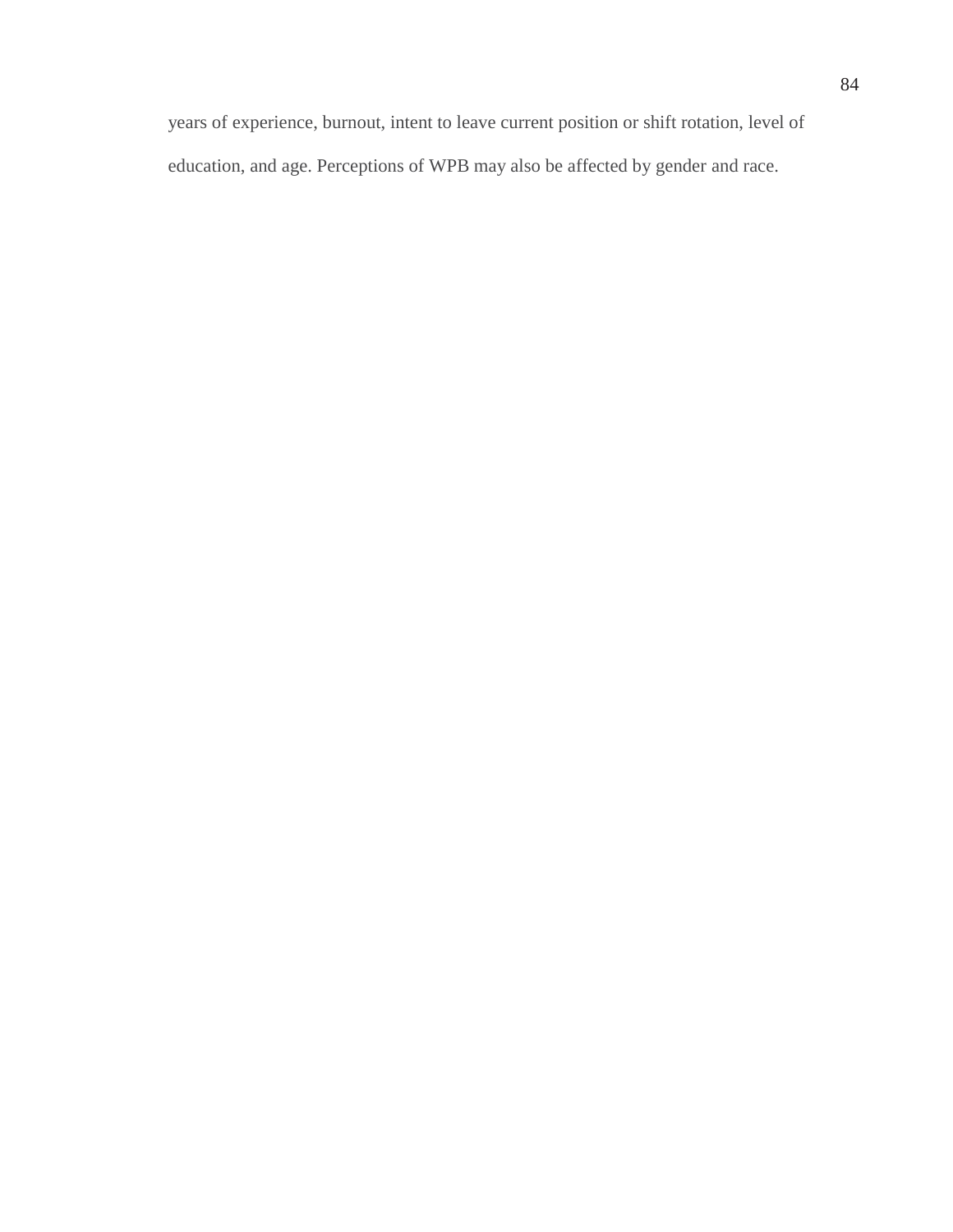### CHAPTER III

## **METHOD**

### **Introduction**

The purpose of this exploratory correlational study was to determine if there was a relationship between WPB, burnout, intent to leave current position and the demographic variables. Again, WPB is unsolicited and undeserving negative acts towards a collegue that is repetitive. This investigator studied the variables: (a) WPB, which was measured by using the Negative Acts Questionnaire-Revised (NAQ-R) (Einarsen & Hoel, 2001); (b) nurse burnout, which was measured by using the Maslach Burnout Inventory (Maslach et al., 1996); (c) intent to leave current position, which was measured by using the Intention to Turnover Scale (Cammann et al.,1981); and (d) demographic data by way of a Demographic Data Survey was collected from the registered nurses that participated in the study and included years of experience, age, race, level of education, and gender.

The chapter provides a description of the methodology for this study, development of the instrument, research design, target population and sample, and data collection method is explained. The theoretical framework, Freire's oppressive group theory, serves as the basis for the research.

### Research Design

A quantitative exploratory descriptive correlational research design was used as the research design. Correlational research "involves the systematic investigation of relationships between or among variables….the researcher measures the selected variables in a sample and then uses correlational statistics to determine the relationships among the variables" (Burns  $\&$  Grove, 2005, p. 25). This design is used to develop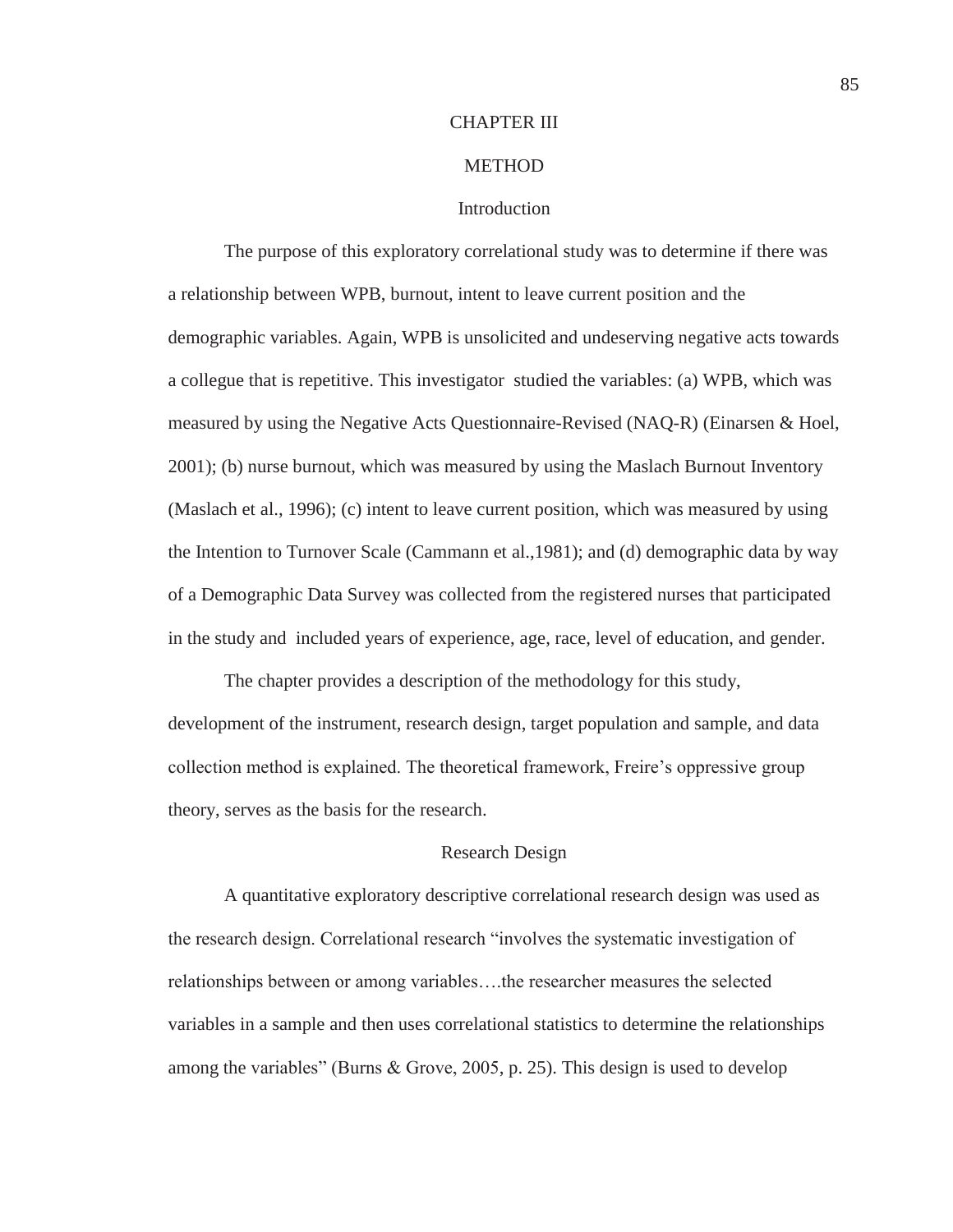theory, identify issues with current practice, justify current practice, make judgments, or identify how others in similar situations respond (Babbie, 1986). The exploratory descriptive correlational design allows the researcher to explore and determine the relationship of the selected variables for the study. Different correlation techniques can be applied in correlation design, but the survey system is used mostly when the statistical relationship between two variables is being tested. Some other studies on job satisfaction and nursing shortages (Aiken, Clarke, & Sloane, 2002) reported that self-administered questionnaires were preferable over interviews because they did not take away from clinical duties and could be done out of view of the nursing manage.

Variables to be studied were: practicing registered nurses' perceptions of WPB, years of experience, burnout, intent to leave current position or shift rotation, and the demographic variables of age, level of education, and gender. Evidence has suggested that WPB, novice practicing registered nurses, burnout, and intent to leave current position or shift rotation may be related (e.g., Cortina et al., 2001; Kanai-Pak et al., 2008; Kivimaki et al. 2000; Leiter, Price, & Spence-Laschinger, 2010; Lutgen-Sandvik et al., 2007; Simons, 2008; Laschinger, Grau, Finegan, & Wilk, 2010) , but because these findings are not strongly supported by research, this investigator explored the extent to which these variables are related.

#### Sampling and Setting

 The target participants for this study were practicing registered nurses, who are currently employed in the eight selected practice settings in a southeastern city of the United States. With the use of the Internet search engines like Yahoo and Google, the researcher was be able to gather a list of locations within the researcher's preferred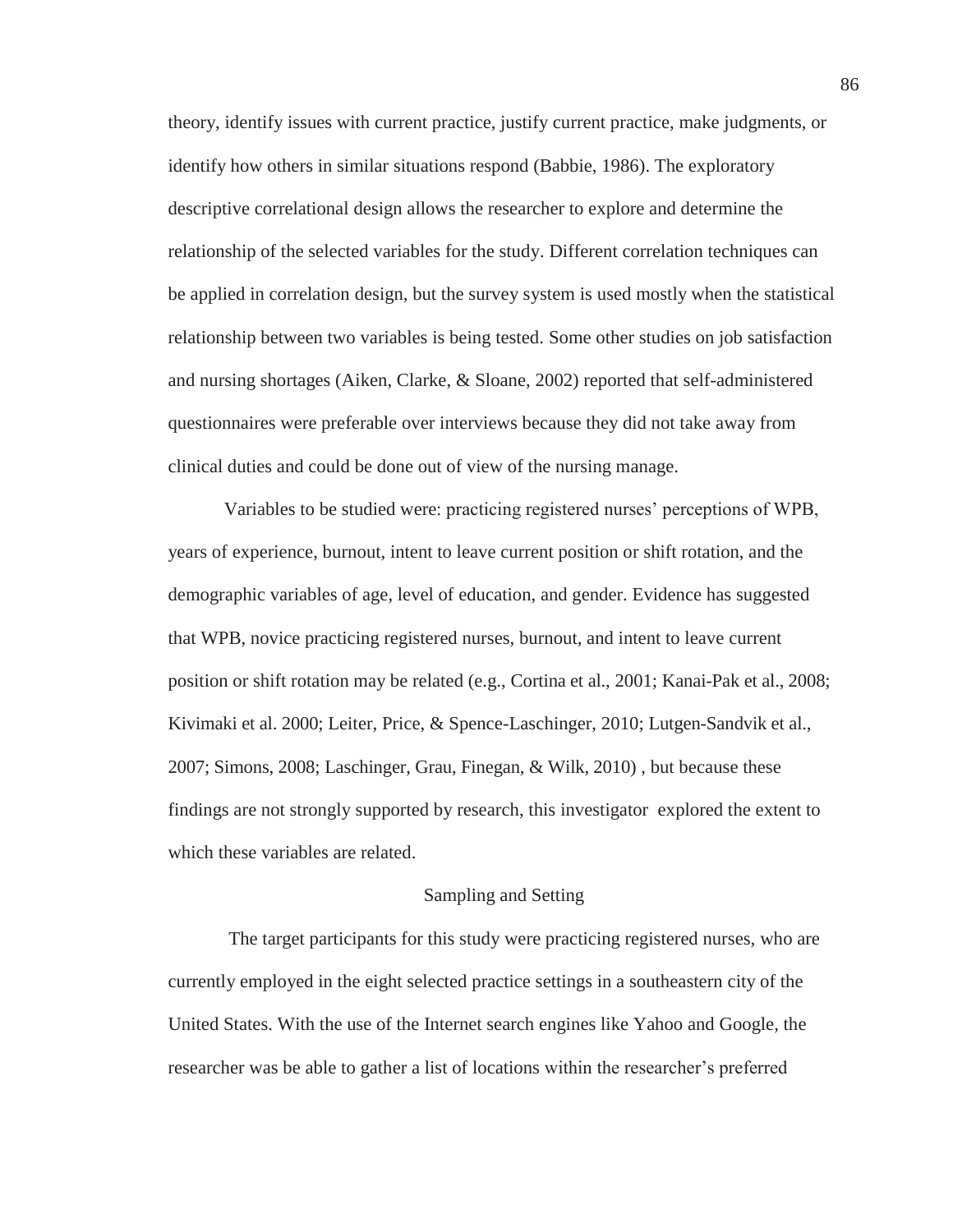geographical area. Given that each healthcare organization has its own culture; it was advisable for the researcher to conduct a primary assessment of the pre-selected health systems official website. The researcher visited each selected practice setting to learn more about its environment. A personal visit to the practice settings enabled the researcher to coordinate well and build a good professional relationship with the different facilities administrators and nurses. By doing so, the researcher had a greater chance of being able to get a verbal approval rather than simply trying to call them. IRB approval from the chosen health care system was obtained prior to initiate the research. The health care system requests that any student researcher provide a letter requesting approval from the Institutional Review Board (Appendix E), a one page synopsis (Appendix F), a copy of the protocol (Appendix H) and any supporting documentation, such as information on surveys to be utilized (Appendix G ), and student's signature on research request form. One state was chosen for this study, as opposed to a national study, to decrease rival hypotheses such as management and policy differences, geographical issues, and to ensure a large enough sample.

A nonprobability quota sampling method was used for selecting the sample of from practicing registered nurses, who currently work as registered nurses for one of the eight selected practice settings. Quota sampling is a convenience sampling technique but with the strategy of ensuring representation and inclusion of the types of variables for the study (Burns & Grove, 2005). The geographic location was chosen because of the density of population and the researcher's knowledge of the region and population. Babbie (1986) emphasized this may be appropriate because of knowledge of the population's elements, environments, and nature of the research intentions. The use of any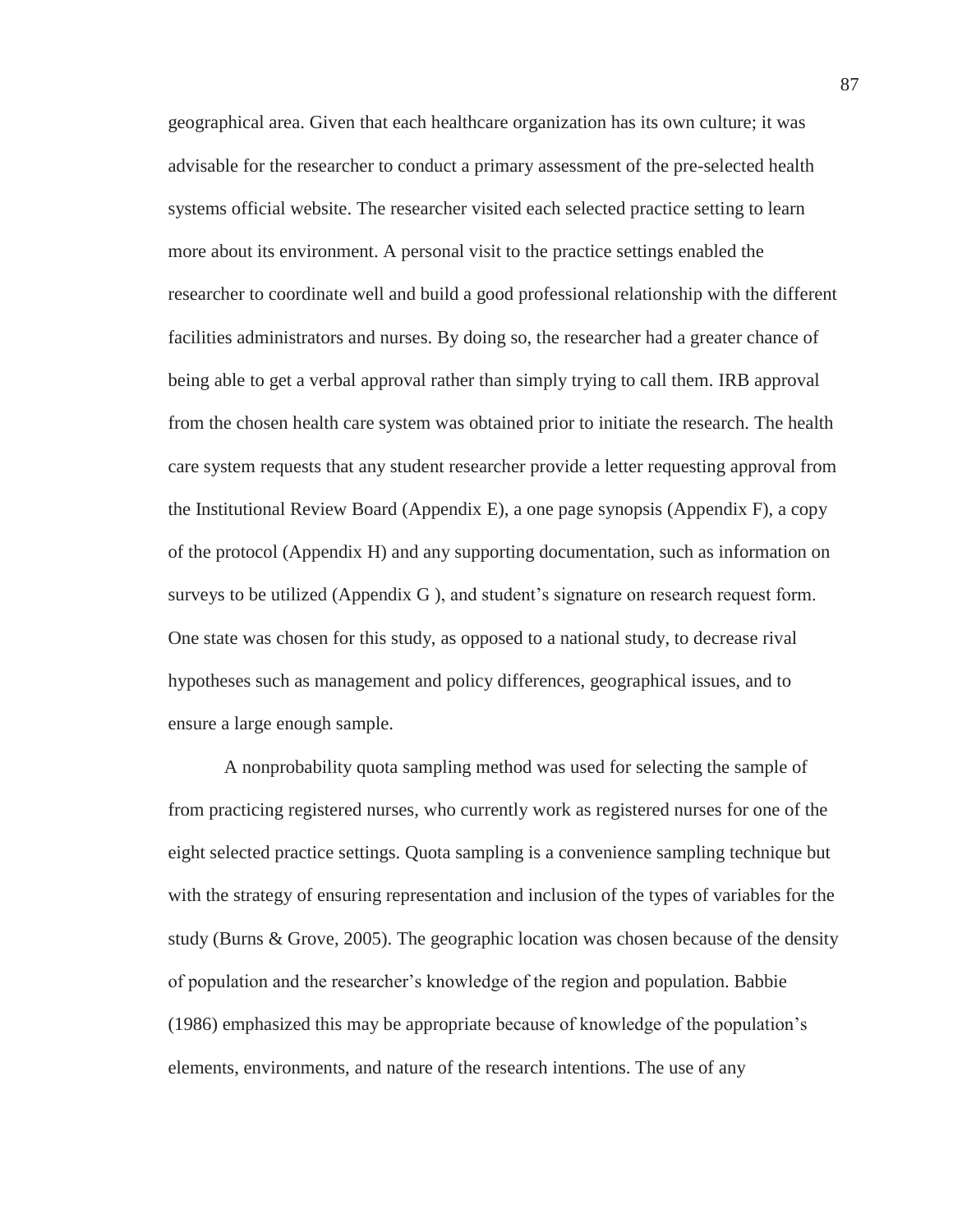nonprobability sampling method does not always provide a foundation for inferences or generalizations to the larger population.

## Sample Size

For this study, the estimation for sample size was more than 200 participants. However, in estimating sample size for this study, Cohen's table of statistical power estimations were employed (Cohen, 1992). Alpha was set at .05 and beta at .20. Cohen (1992) proposed that the maximum acceptable probability of a type 2 error would be 20% with a corresponding level of power of 80%. Therefore, the power value was .80; with the necessary sample size needed being 85.

Many nursing studies do not have sufficient power to detect significance in findings, given that significance could be found, due to a very small sample size (Polit  $\&$ Beck, 2004). The effect size strengthens the power of the research findings and is linked to the probability level at which an effect is accepted as being statistically significant.

### Eligibility Criteria

To be eligible for participation in this study, subjects were to meet the following criteria:

- 1. Participants are currently employed as practicing registered nurses.
- 2. Participants must work at least part-time work, or 24 hours per week.
- 3. Participants must write, read, and understand English.

## Instrumentation and Materials

Data for this study was obtained by using four questionnaires that measured practicing registered nurses' perceptions of workplace bullying, years of experience, burnout, intent to leave current to leave current position or shift rotation, and the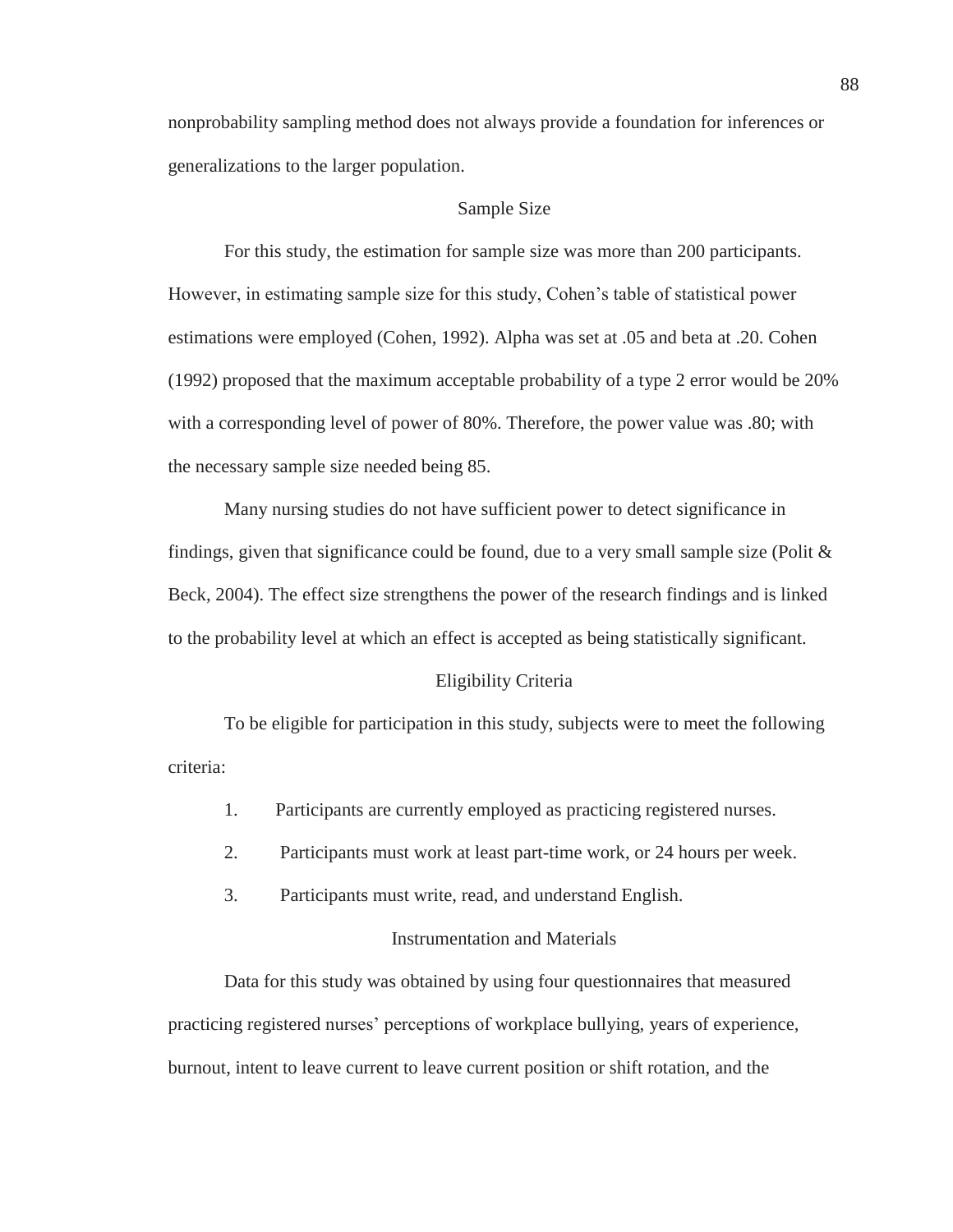demographic variables of age, educational level, and gender. The instruments include NAQ-R (Einarsen & Hoel, 2001), Maslach Burnout Scale (Maslach et al., 1996), Intention to Turnover Scale (Cammann et al., 1981), and the Demographic Data Survey. Reliability and validity of the NAQ-R, the Maslach Burnout Inventory, and the Intention to Turnover Scale is presented in the next section.

#### Negative Acts Questionnaire-Revised

Permission to use the Neagative Acts Questionnaire (Appendix A) was obtained.The Negative Acts Questionnaire-Revised was designed to measure perceived exposure to bullying on the job, (Einarsen & Hoel, 2001). Since items in this measure are presented with reference to negative behaviors, they do not make reference to the term bullying. Original NAQ-R scale was created and tested in a limited Scandinavian context hence there emerged concerns with cultural bias, face validity, and factor structure during first attempts to translate it in English, (Einarsen & Raknes, 1997; Matthiesen & Einarsen, 2001). The intention of coming up with NAQ-R scale was therefore to develop a valid and reliable scale that would be suitable for use with the Anglo-American cultures.

Through conceptual reasoning, the original version of the NAQ-R was adjusted to cover 11 focus groups and sample size of 61 participants drawn from different occupations and positions over organizational hierarchies (Hoel, 2001). The response to the items is a 5-point Likert scale that ranges from 'never' to 'daily'. The approach was such that three interrelated factors were measured. These were; factors associated with personal related bullying (12 items), work related bullying (7 items) and physically intimidating bullying (3 items); however, only the total score was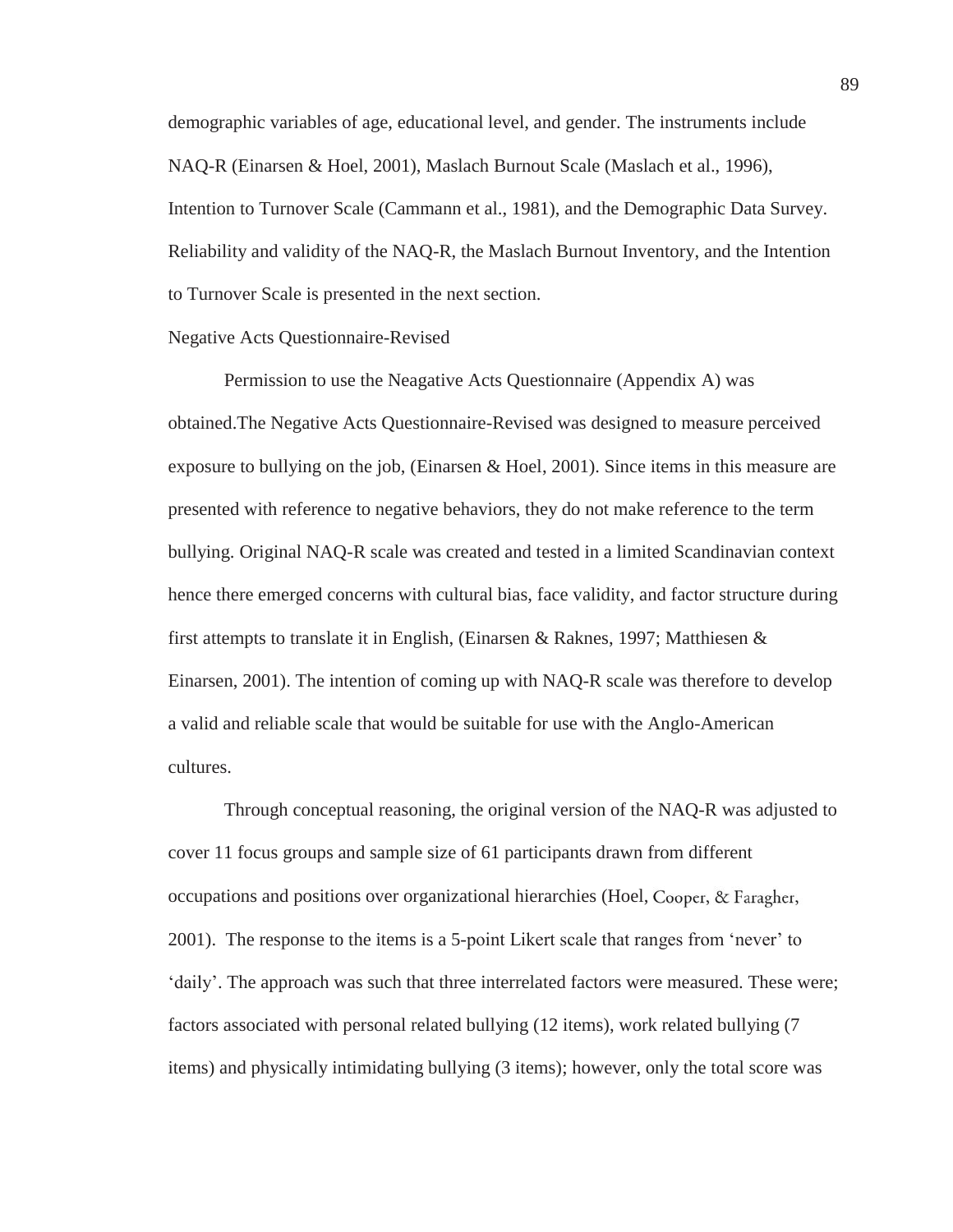used. Applying the Cronbach's alpha of 0.92 to the NAQ-R scale, it was established that the "Cronbach's alpha was correlated with measures of both mental and physical health, intention to quit the job, and overall job performance (-0.24, -0.36 and -0.24 respectively)" (Einarsen & Hoel, 2001).

#### Maslach Burnout Inventory

The most well received and studied calculation of professional burnout is MBI (Appendix B). Maslach and Jackson developed the scale in 1981. Permission was obtained to use the MBI survey which is now recognized as the leading measure of burnout. The items for the MBI were developed for the purpose of assessing hypothetical aspects of the burnout syndrome. Therefore during explanatory research, interview and questionnaire data that was gathered was useful in providing sources regarding characteristic feelings and attitudes of burned-out workers. Other than these, a review was done on numerous established scales to establish useful content material without outright borrowing of items, (Maslach, 1976; 1982).

The preliminary form consisting of 47 items was administered to a sample of 605 people (56% male and 44% female) drawn from various health and service occupations that were considered to have high potential for burnout based on previous research findings (Maslach, 1976; 1982). The two assumptions that were made included were; first, workers in all the occupations must be interacting directly with people regarding either problematic or potentially problematic issues; secondly, there is possibility that strong emotional feelings will emerge in the work environment leading to chronic emotional stress, which is responsible for burnout.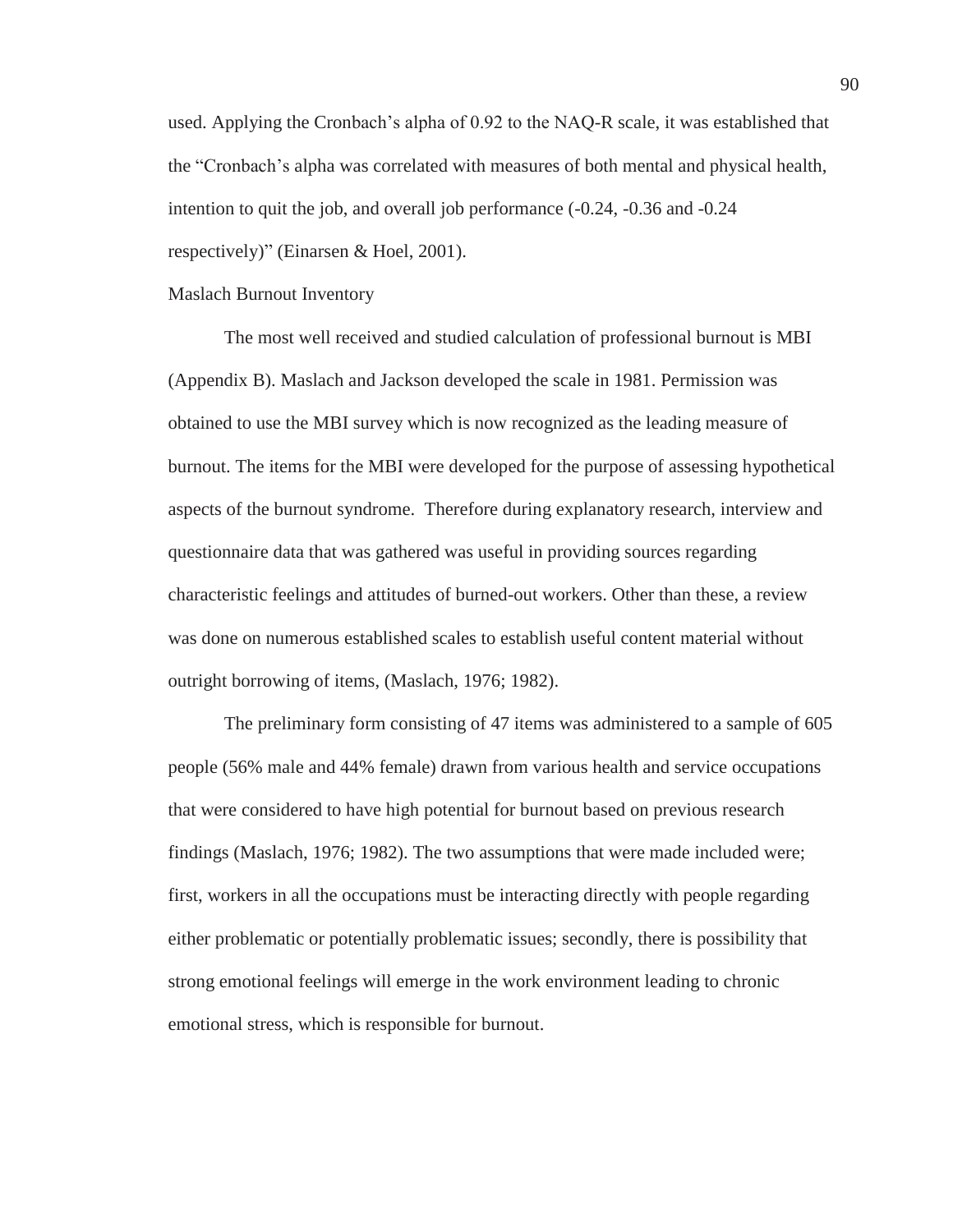Principle factoring with iteration and an orthogonal (varimax) rotation was used to carry out a factor analysis to the data from the first sample. In this analysis, 10 factors accounted for more than three quarters of the variance. Applying a set of selection criteria to the items, the items were reduced from the previous 47 to 25. For a factor to be retained, it had to have a factor loading greater than .40 on only one of the factors, high item-total correlation, a large range of subject responses, and a relatively low percentage of subjects checking the "never' response" (Maslach, 1976; 1982).

The 25-item form was then administered to a new sample consisting of 420 people in order to derive confirmatory data for the factor patterns. The new sample consisted of 31% male and 69% female. Since the factor analysis results for the first and second tests, the two samples were then combined such that  $(N=1,025)$ . Using the same approach, a four-factor solution was developed from factor analysis of the 25-items based on the new combined sample. Of the four factors, three had eigenvalues greater than unity and therefore became the subscales for the Maslach Burnout Inventory (Maslach et al., 1996), and have been replicated in many other countries with many different samples of human service occupations (Enzmann, Schaufeli, & Girault, 1995; Golembiewski, Scherb, & Boudreau, 1993).

Reliability of MBI. In order to avoid any improper inflation of the reliability estimates, reliability coefficients were premised on samples that were not used in item selection. Cronbach's coefficient alpha  $(N=1,316)$  was used in the estimation of internal consistency and the three subscales and reliabilities were: 0.90 for emotional exhaustion, 0.79 for depersonalization, and 0.71 for personal accomplishment with the standard error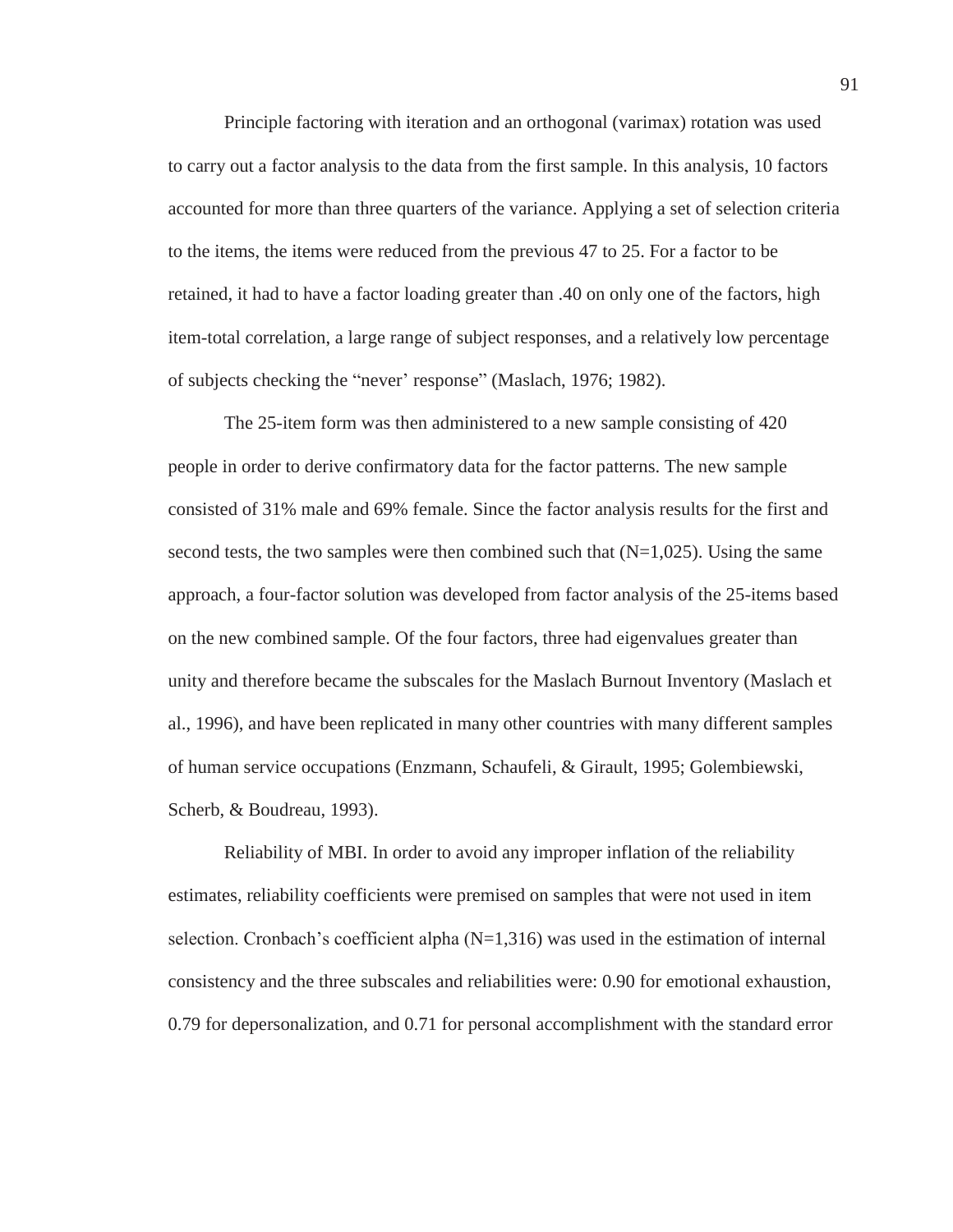of measurement for each subscale being: 3.80 for Emotional Exhaustion, 3.16 for Depersonalization, and 3.73 for Personal Accomplishment.

Convergent validity of MBI. Various approaches were applied to demonstrate convergent validity. One way was to correlate individuals' MBI scores with behavioral ratings independently generated by a person such as a spouse or coworker to whom the individual is familiar. The second way was to correlate individual MBI scores with the existence of specific job characteristics that were expected to have contributed to the burnout experienced. The third way was to make a correlation between MBI scores and measures of the different outcomes that were hypothesized to be related to burnout. Substantial validating evidence was derived from all these three approaches.

Validating evidence from independent assessments of individual's experiences made by outside observers corroborated the individual's self-rating. In the organizational context, the knowledgeable observer would be the individual's coworker. It was established as expected, that those individuals who were rated by coworkers as being emotionally drained by the job actually scored higher in terms of emotional exhaustion and depersonalization. More so, it was established also as expected, that individuals who were rated to appear physically fatigued scored higher in terms of emotional exhaustion and depersonalization. Finally, there was established a correlation between high scores on depersonalization and more frequent complaints about clients, (Maslach et al., 1996).

With respect to the coworkers themselves, human services staff who scored low on measures of peer and co- worker satisfaction scored high on Emotional Exhaustion and Depersonalization and low on Personal Accomplishment. Subsequent research found that nurses who had unpleasant contacts with their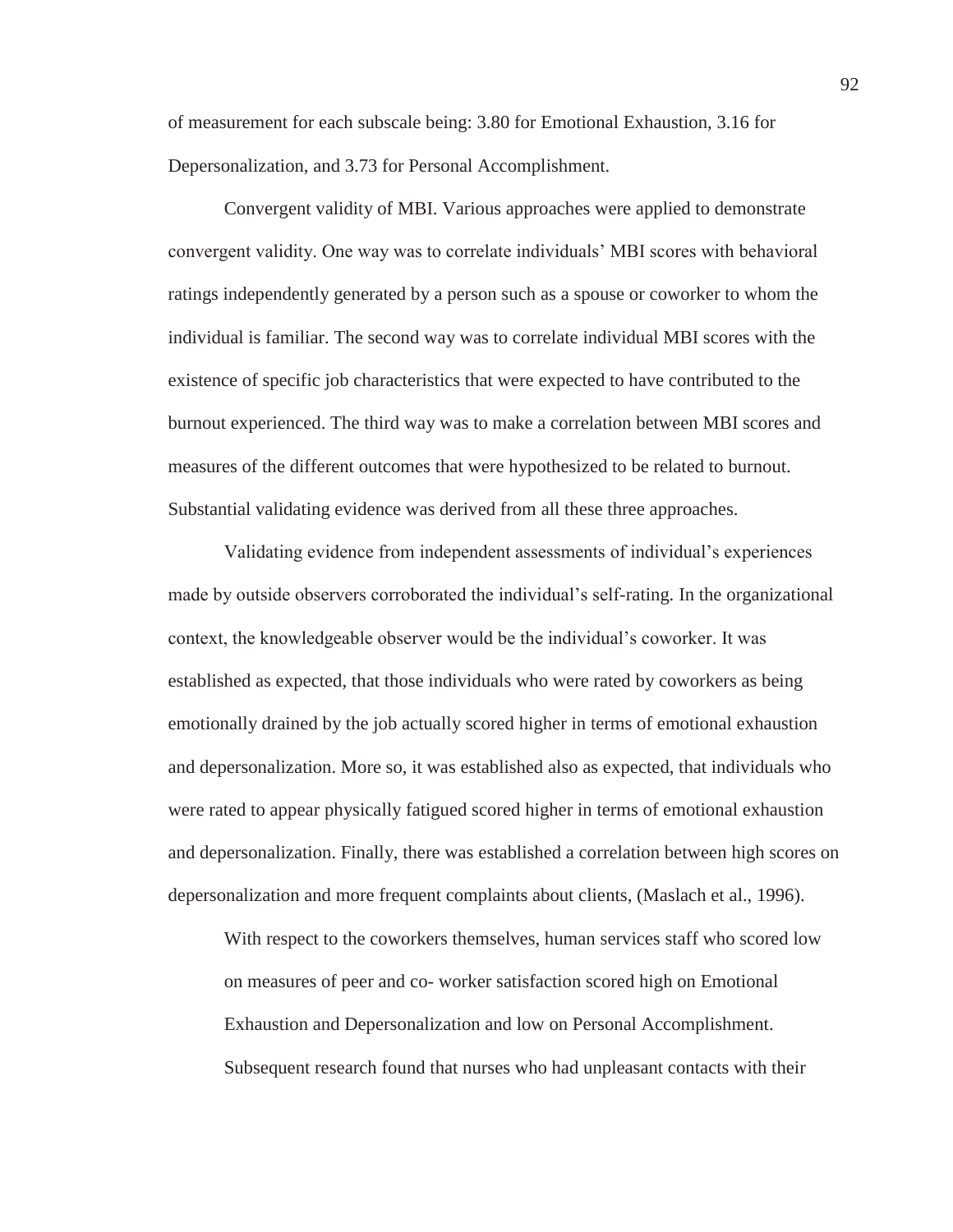supervisor scored higher on Emotional Exhaustion, whereas those who had pleasant contacts with co-workers scored higher on Personal Accomplishment. (Leiter & Maslach, 1988, p. 301).

### *Intention to Turnover Scale*

The Intention to Turnover Scale (Cammann et al., 1981) was adapted from the Michigan Organizational Assessment Questionnaire (Cummann et al., 1979). Permission was obtained to use the adapted version. The MOAQ is a 184-item questionnaire intended to provide information about the perceptions of organizational members. It is designed to gather information ranging from objective reporting of direct employee observation of workplace events to subjective reports of employees' own judgments and opinions. An analysis was done using a non-multidimensional scale and a principle-axis factor analysis with a varimax rotation. As a result items were clustered with other items intended to measure the same construct.

The Intention to Turnover Scale (Appendix C) is a 3-item index of employees' intention to leave their job (Cammann et al., 1981). A representative item is "I will likely actively look for a new job in the next year." A coefficient alpha for the turnover intention was .76. Finally brief information was obtained about the respondents. A 7 point Likert scale was used ranging from 1 (*strongly disagree*) to 7 (*strongly agree*) for the all measures. Internal consistency and validity of the scale is provided for by a reported coefficient alpha of .83. The questionnaire will be modified to complement a 5 point Likert scale.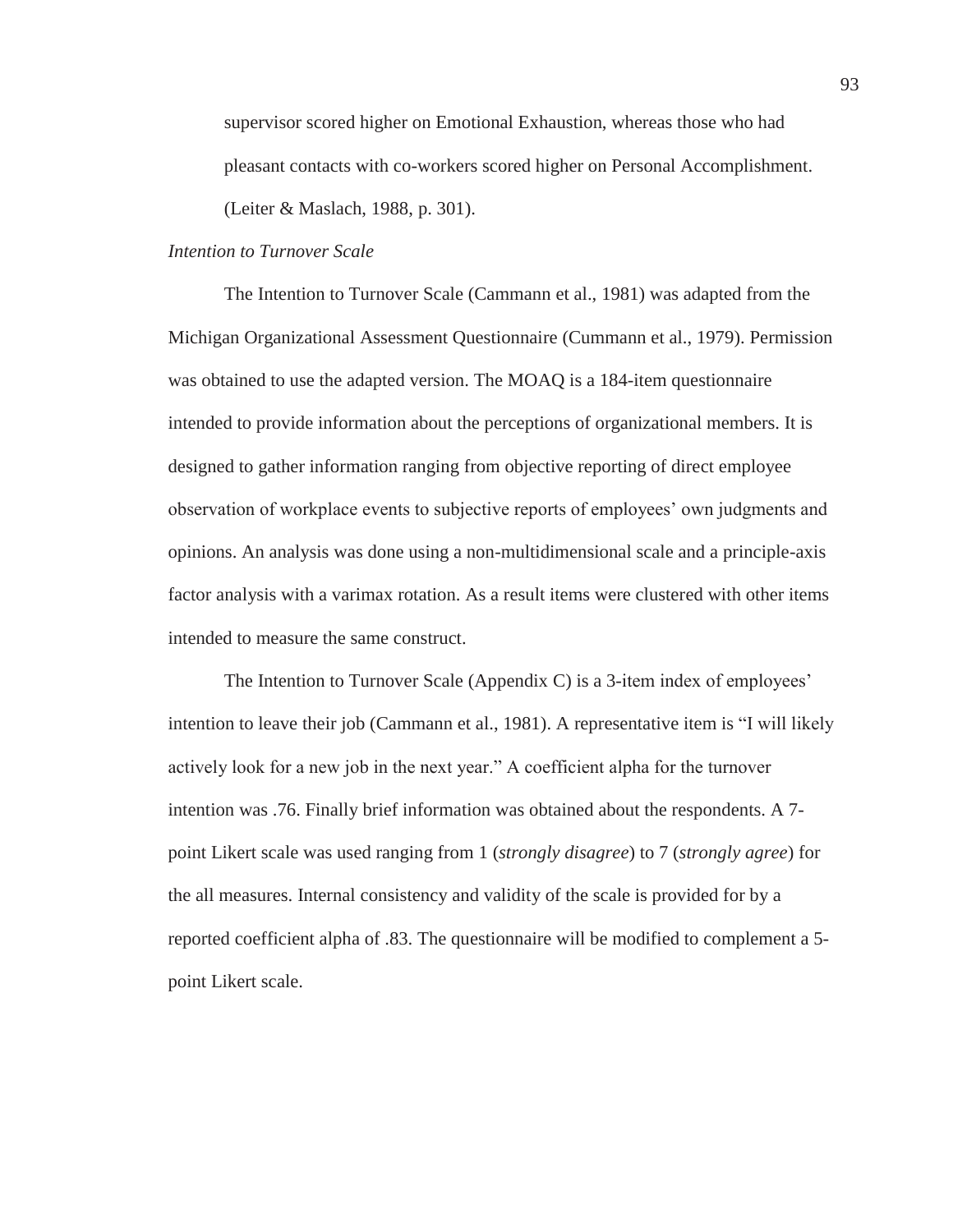### *Demographic Data Survey*

Demographic data was collected by way of the Demographic Data Survey (appendix D) on the variables of practicing registered nurses' years of experience, age, educational level, race and gender. Some of the variables were chosen because of their importance in the health care literature, but some were based on this researcher's direct observation in many years of experience.

## Data Collection Procedure

Data was collected from four questionnaires: the NAQ-R, Maslach Burnout Inventory, and Intent to Turnover Scale, and the Demographic Data Survey. Each participant completed the four questionnaires only once. Dates and times were coordinated with administrative personnel. There were four scheduled dates for data collection at the various sites. One week prior to the administration of the survey, at each facility, an announcement (Appendix M) was sent to all practicing registered nurses by way of the organizations intranet system; a second announcement followed three days prior (Appendix K). Flyers (Appendix L) were displayed on the day prior to the start of data collection. This method ensured that those registered nurses working days, evenings, nights and 4-, 8-, 12-, and 16-hour shifts would have ample opportunity to participate. An incentive of three separate \$5.00 (lunch) meal tickets and two separate \$25.00 gift card drawings for nurses returning completed surveys were offered. This was done by using standard double coupon tickets with matching numbers. The end of the ticket with the participants name and contact information went into a smaller box and the opposite end of the ticket was kept by participant to claim the meal ticket or gift card. The participants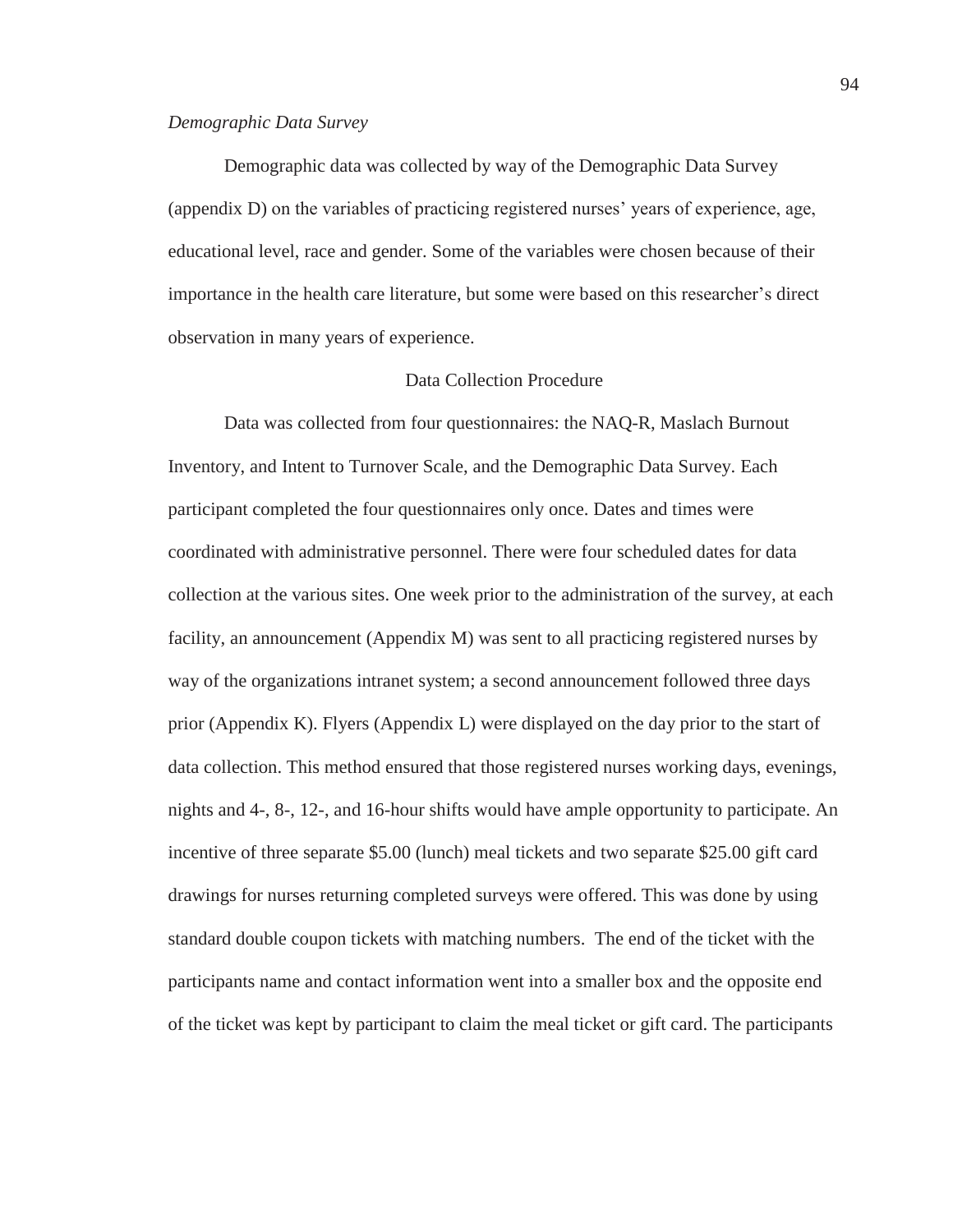were instructed to use any contact number they felt comfortable with giving and the address section on the ticket could be left blank.

It is often appropriate for researchers to collect their own data; however, due to the varied locations of the participants, this may not feasible. Two data collectors were to be selected based on their experience, congruency with participant characteristics, appearance, and availability. Overall, the selected research data collectors should be impartial representatives whose personal characteristics do not compromise the data collection or the research in general and have no affiliation with the participating health care organization.

A training session was provided for the data collectors. This included general information about the study and the data collection protocol (Appendix H). They were required to follow a rigorous data collection assistant protocol (Appendix I). The data collectors' procedure included:

- 1. Providing an information summary to a potential participant who did not view or receive information about the research.
- 2. If the potential participant refuses, thank them for their time and reading the information, if they agree provide them with a research packet and a pencil, explain that the demographic information is for descriptive purposes only and the packet should take approximately 10 minutes to fill out.

If not already sealed by the participant, seal the envelope and place in the lock box, and offer the participant a ticket for the gift card drawing.

3. At no time would the assistants be allowed on the patient care units to solicit research participants.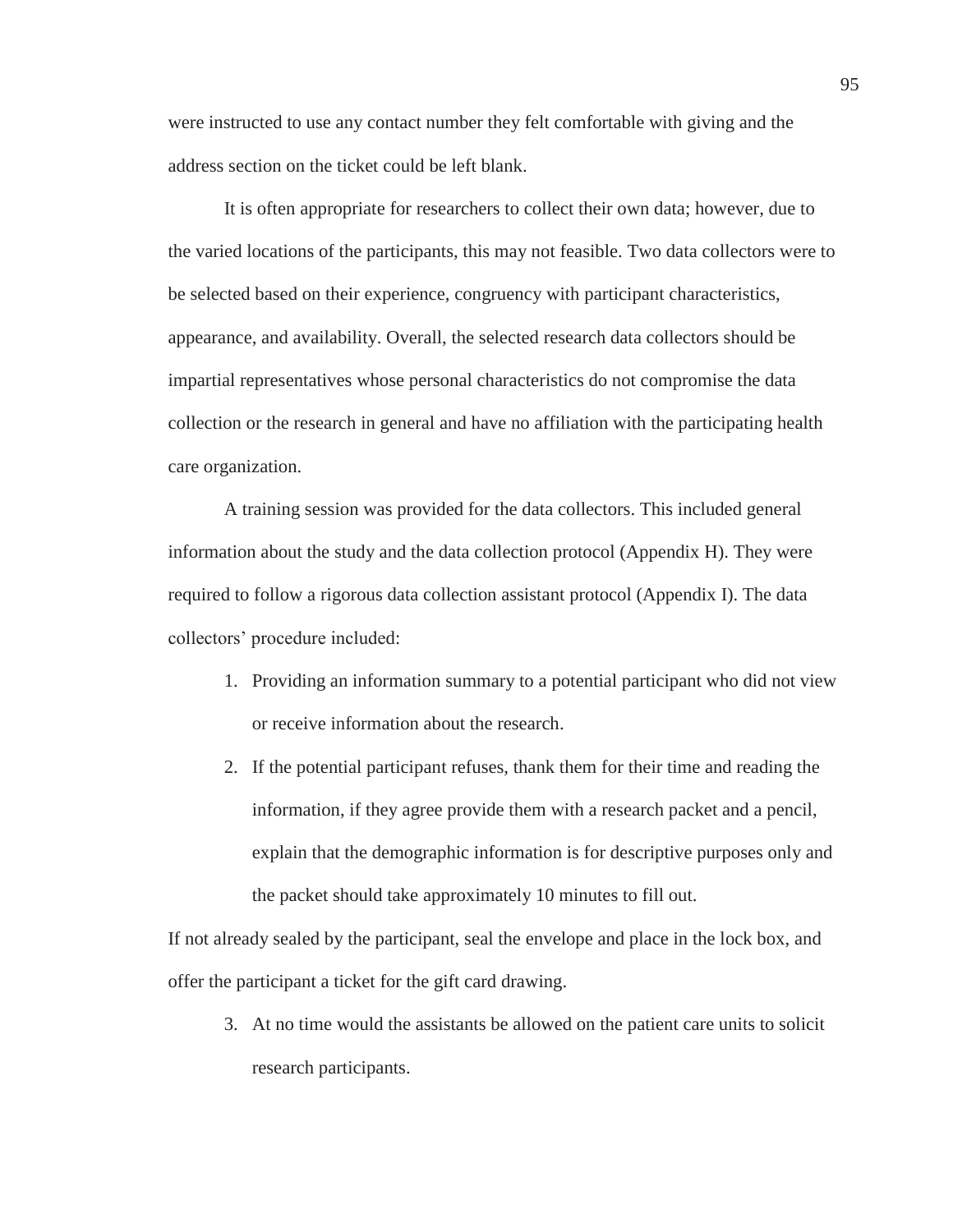Once this task was completed, a "trial run" of demonstrating a data collection session will be performed between the primary researcher and the data collectors. This confirmed that the data collectors understand and follow all necessary steps and comply with their responsibilities of collecting the data.

Pre-coding was not be implemented for anonymity, assuring that nurse participants are not identifiable. Every effort was made to ensure privacy and confidentiality. A letter of introduction (appendix M) from the researcher that included the purpose of the study, a letter of statement confirming the approval of both the health care system and University of Southern Mississippi's IRB, a hard copy of the information summary about the research that was sent through the organizations intranet system, the surveys and a manila envelope was be given to the participant. Also, at this time, the primary researcher offered the potential participant an oral presentation clarifying any statements on the documents and giving providing them with an opportunity to ask questions. Because a signed consent form would be the only documentation connecting the registered nurse participant with the WPB research, and potentially infringing confidentiality, the participants' willingness to participate served as their consent. After returning the research packet, it was appropriately coded, but only the researcher had access to this information. The purpose of the study, participant requirements, risks, and benefits was explained. All eligible participants were to be recruited for the study. The researcher had the participant placed the sealed envelope in the box provided. At that time the participant was offered a ticket for the gift drawings.

Before data analysis began, preliminary steps were performed. These steps were done after each scheduled day of data collection. The researcher evaluated the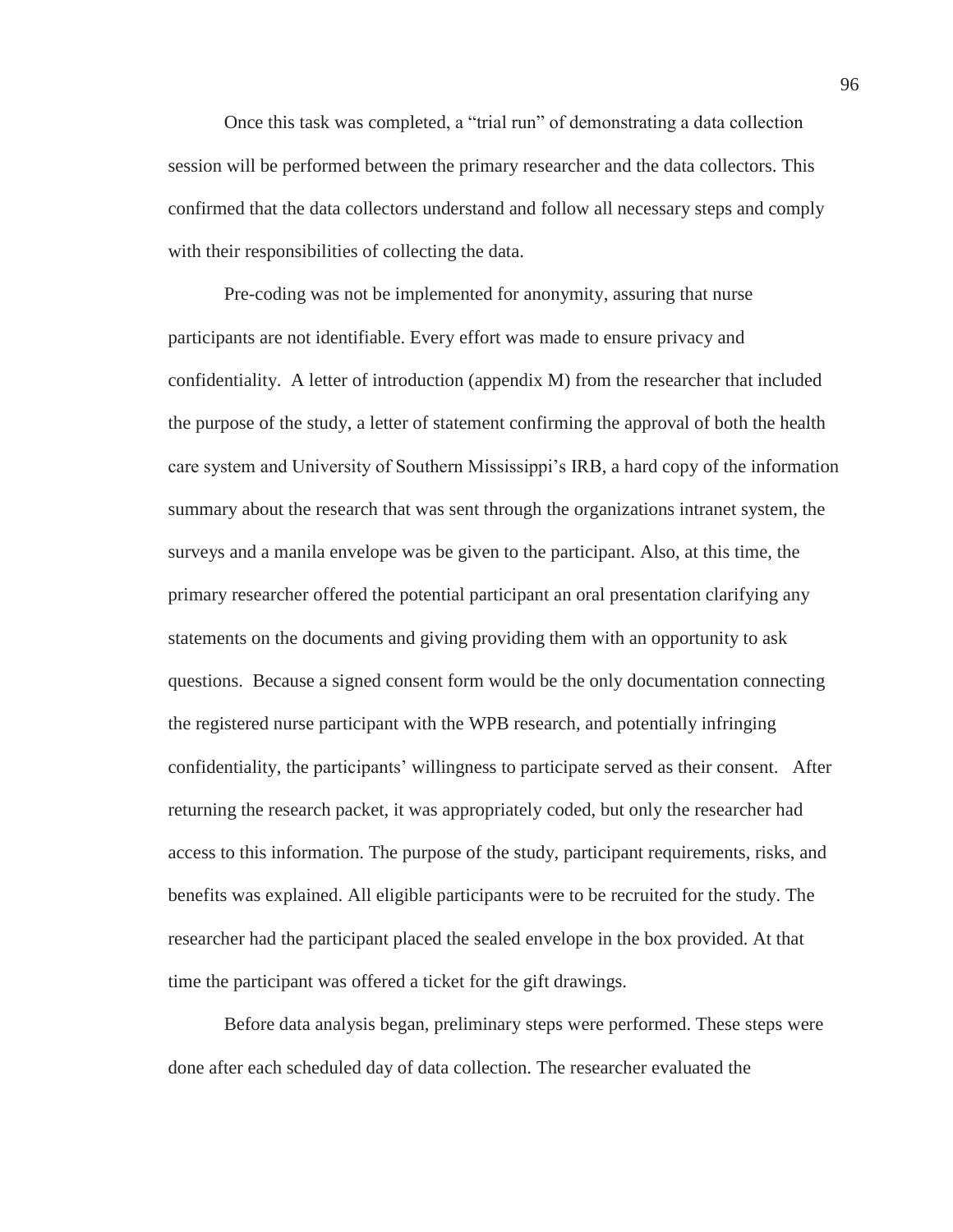questionnaires collected by the data collectors to determine if the content was viable. Once opened, the surveys required additional coding, which involved the assignment of an identification number. Good record keeping facilitated the close monitoring of response rates and decreasing the possibility of ineffective data collection. In the process of coding, the information was changed into symbols or numbers to be compatible with computer analysis.

## Human Subjects Consideration

This study was submitted for approval to the Institutional Review Board Human Subjects Protection Review Committee at The University of Southern Mississippi. IRB approval was obtained from one health care system that encompasses all practice settings. Each practice setting received an introductory letter and an attachment of the participant packet that includes: a letter of introduction with the purpose of the study, the instructions and the oral presentation. The human subjects protection measures implemented were: (a) participation in the study is completely voluntary; (b) there are no untoward effects from participating in the study; (c) confidentiality will be assured to all participants; (d) complete anonymity will be maintain as there will be no questions or coding identifying the participants on the survey; (e) only data findings in a collective format will be reported and disseminated; and (f) participants will be advised that their participation will benefit nursing by identifying factors to increase professional unity. Only the researcher had access to the information, and will maintain all forms and surveys under lock and key for a period of five years; then, data will be destroyed.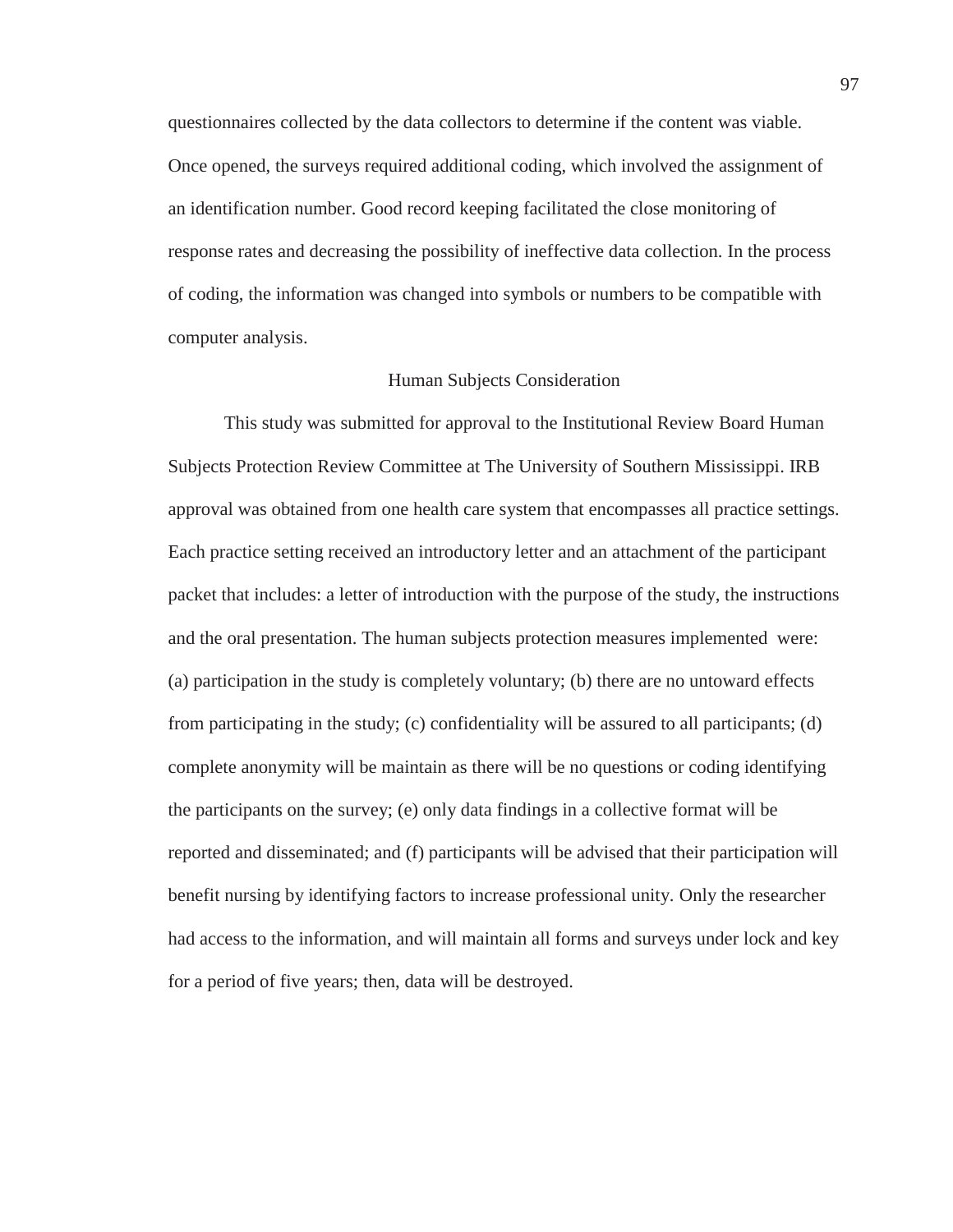#### Data Analysis

The SPSS program, Version 20, supported data analysis from the questionnaires by way of descriptive and inferential statistics.

Ratio data (scores on perceptions of WPB, burnout, and intent to leave current position or shift rotation, years of experience, educational level, and age) and nominal data (gender and race) were collected for the demographic questions. Frequencies, means, and standard deviations were analyzed for the perceptions of WPB, burnout, intent to leave current position or shift rotation, years of experience, age, and educational level. Gender frequencies were analyzed in two groups (male, female) and race in three groups.

The inferential statistical analysis was Multiple Regression and Pearson's Product-Moment Correlations for all correlations: perceptions of WPB with age, race and gender ; perceptions of WPB and years of experience with educational level (diploma or ADN, BSN, or MSN) ; perceptions of WPB with burnout subscales emotional exhaustion, depersonalization and reduced personal accomplishment; perceptions of WPB and intent to leave current position or shift rotation;perceptions of WPB, burnout subscales emotional exhaustion,depersonalization and reduced personal accomplishment and intent to leave current position or shift rotation. Males and females, and African Americans, Caucasians (non- Hispanics), and Native American were examined separately and then compared by way of an ANOVA. Additionally, Cronbach's' coefficient alpha was the statistical analysis for internal consistency among the scores of the Negative Acts Questionnaire (NAQ-R) and the scores of the Maslach Burnout Inventory.

Age and years of experience are ratio levels of measurement, but, once collected and analyzed, findings were separated into four groups of practicing registered nurses:

98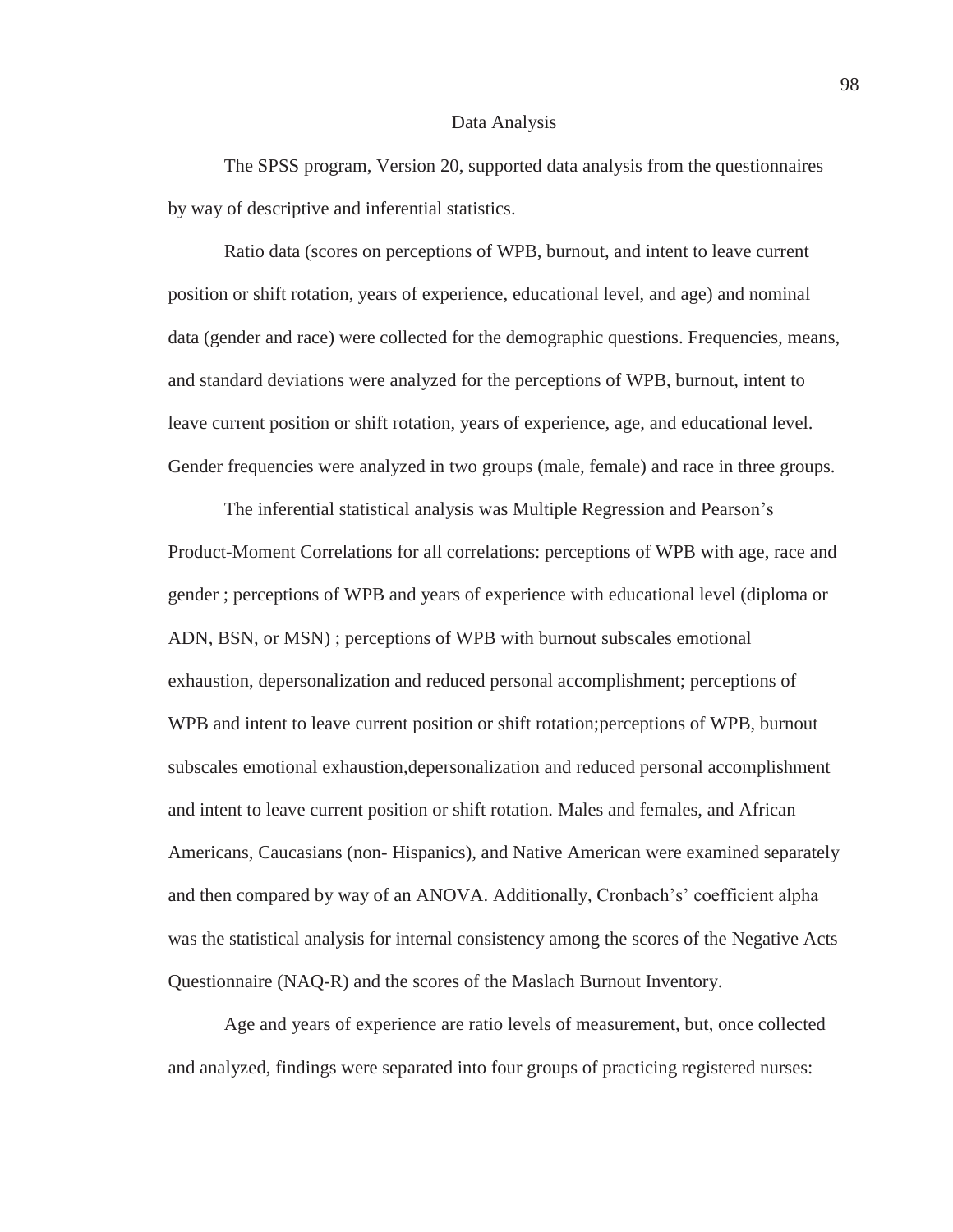those with three years or less of experience, 31/2 to nine years, 10 to 19 years and those with more than 20 years or more of experience. Questions with nominal data alternative responses were assigned numeric codes. For educational level, the code for a diploma degree or an associate's degree is 1; for a baccalaureate degree, a code of 2; for a master's degree or higher, a code of 3. For gender, males were given a code of 2 and females a code of 1. For race, Caucasians were given a code of 1, African Americans a code of 2 and Native Americans were given 3.

#### Research Hypotheses

Based on the research questions, the seven null hypotheses were:

H1: There is no significant relationship between practicing registered nurses' perceptions of WPB and the variables age, gender and race.

H2: There is no significant relationship between practicing registered nurses' perceptions of WPB and the variables level of education and years of experience.

H3: There is no significant relationship between practicing registered nurses' perceptions of WPB and burnout subscales (EE) emotional exhaustion, (DP) depersonalization and (PA) personal accomplishment?

H4: There is no significant relationship between practicing registered nurses' perceptions of WPB and intent to leave current position or shift rotation?

H5: There is no significant relationship between practicing registered nurses' perceptions of WPB, burnout subscales (EE) emotional exhaustion, (DP) depersonalization and (PA) personal accomplishment, and intent to leave current position or shift rotation?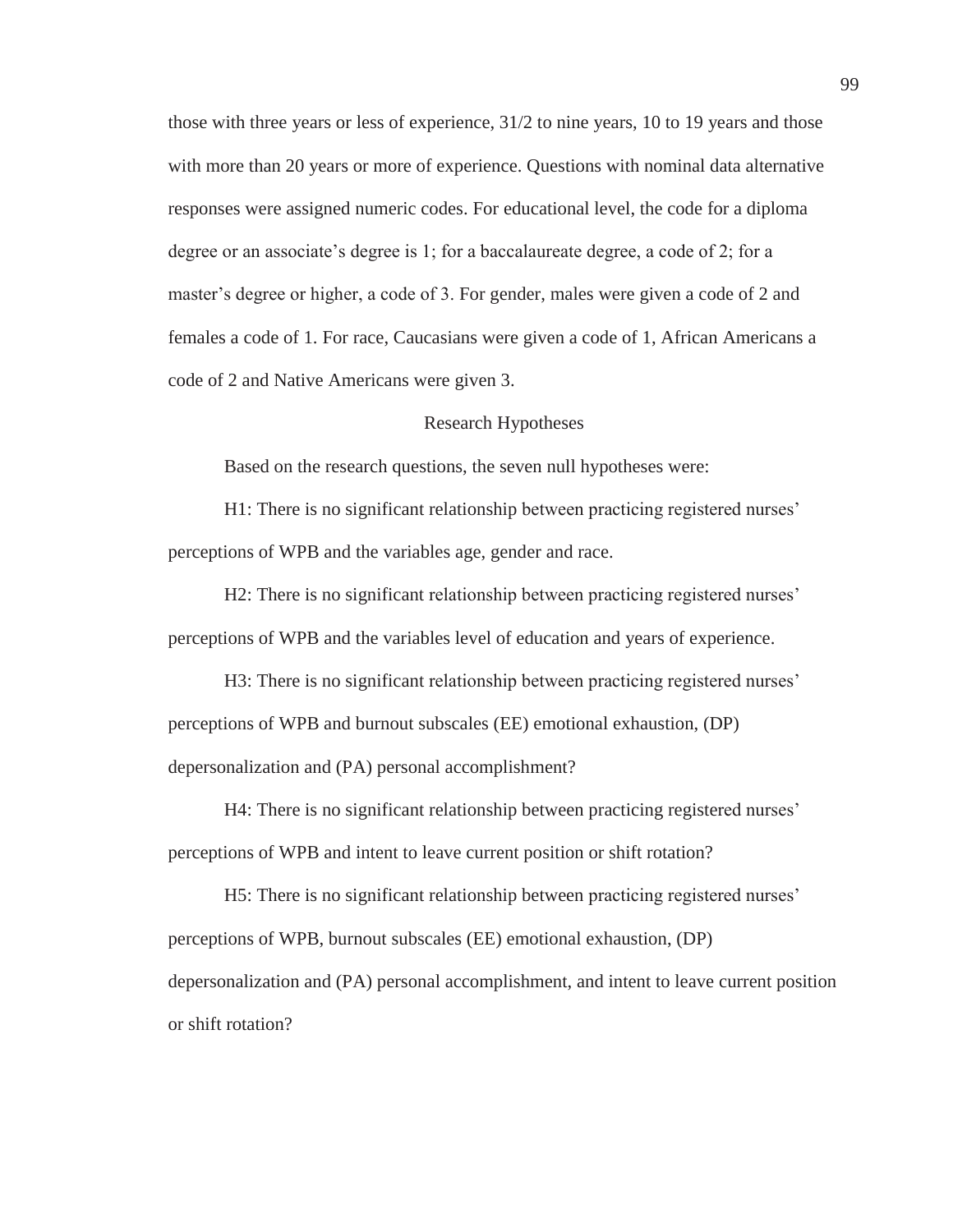#### Summary

Bullying is an inherent problem in the workplace, and therefore, practicing registered nurses perceptions of WPB and it relationship to nurse burnout and intent to leave current position or shift rotation was investigated in this study. Using the Freire's model of the oppressed, the study looked into the historical issue of bullying in hospital setting especially among the nurse. An exploratory correlational design was used for this study. A nonprobability quota sampling method was used to ensure representation of both novice and experienced practicing registered nurses. One hundred and ninety-six nurses participated in the study answering a total of 55 questions regarding their bullying perceptions and burnout in the workplace. Variables for the study included workplace bulling, burnout intent to leave current position, years of experience, age, race, educational level, and gender. Instruments used in the study included: Negative Acts questionnaire (Einarsen & Hoel, 2001), Maslach Burnout Inventory (Maslach et al., 1996), and Intention to Turnover Scale (Cammann et al., 1981).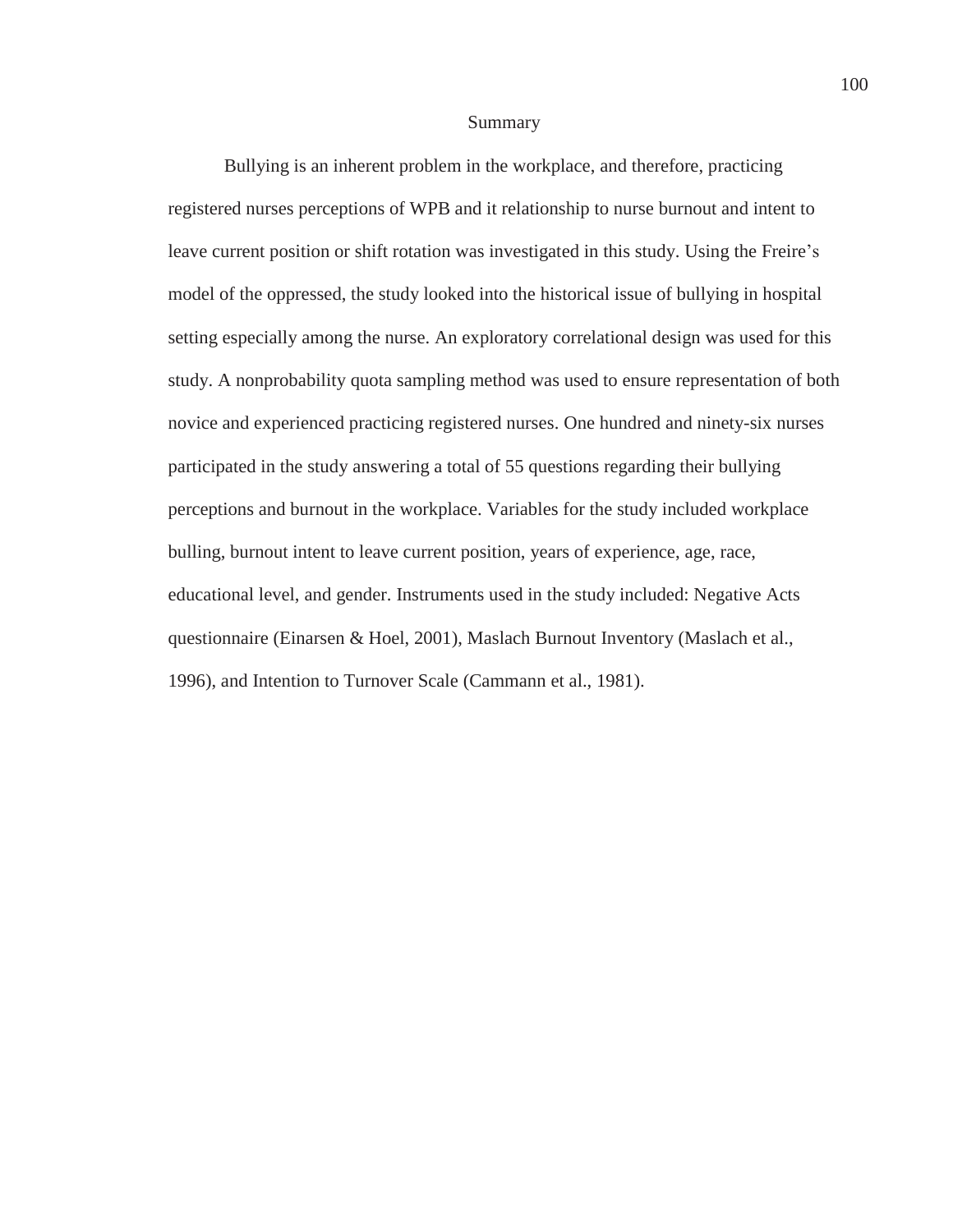### CHAPTER IV

## RESULTS

### **Introduction**

 Workplace Bullying (WPB) is a great concern in health care organizations today. It is the nurse leaders and administrators responsibility to ensure an environment conducive to patient safety and creating a bully free culture. Additionally, WPB has been hypothesized as an associate factor of burnout and higher turnover rates among registered nurses (Smith & McKoy, 2001). WPB should be explored methodically and with sustenance to expunge its negative effects on organizations. WPB is persistent and continuous over a given period of time. Einarsen, Hoel, Zapf, and Cooper (2003) define WPB as harassing, offending, socially excluding someone, or negatively affecting someone's work.

 The study investigated WPB among practicing registered nurses. The study was proposed for one city located in the Southeastern part of the United States and was conducted over a period of more than three days. All participants were employed at the hospital granting permission, yet ten practicing nurses elected and noted on their surveys that answers were based on another part-time job.

 The purpose of the study was to establish if there was a relationship between nurses' perception of WPB, and its relationship with burnout and intent to leave their current position. The experience of WPB, burnout and intent to leave on different demographic factors was analyzed by comparing the average frequency scores among seven different demographic variables: age, gender, race, level of education, years practicing, nursing certification and practice setting. The data gathering tools were: The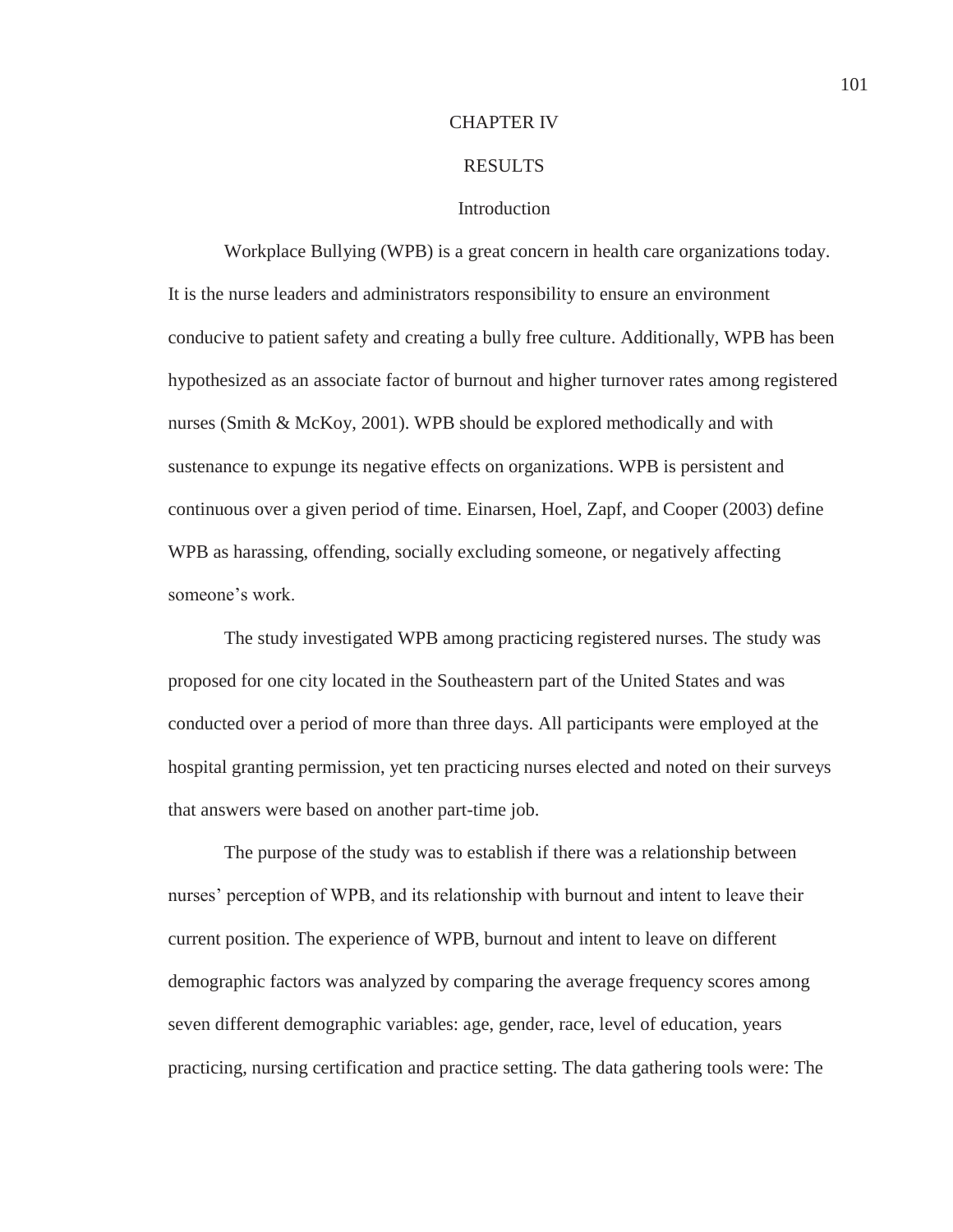Negative Acts Questionnaire-Revised (NAQ-R) (Appendix A); The Maslach Burnout Inventory- Human Service Survey (Appendix B); The Intention to Turnover Scale (Appendix C); Demographic Data Survey (Appendix D).`A total of 185 viable questionnaires were collected. Some of the participants totally completed one questionnaire and chose specific questions to answer on the others or eliminated relevant information such as age, level of education or race. Some of the participants skipped around and did not answer all questions completely, or drew arrows and wrote lengthy comments instead of answering the questions. In effect, some surveys were unable to be utilized due to the distortion of the original material. A couple of repeated comments were employed as an addition to ancillary findings.

Table 1

| Demographics 1 |  |
|----------------|--|
|----------------|--|

|                      | Frequency    | Percentage |
|----------------------|--------------|------------|
| Age                  |              |            |
| $<$ 30 yrs.          | 36           | 19.4       |
| Between 30-39        | 70           | 37.7       |
| Between 40-49        | 43           | 22.6       |
| $> 50$ yrs.          | 37           | 19.8       |
| Gender               |              |            |
| Female               | 160          | 86.0       |
| Male                 | 25           | 13.4       |
| Race                 |              |            |
| White/ non- Hispanic | 103          | 55.4       |
| African American     | 80           | 43.0       |
| Native American      | $\mathbf{1}$ | .5         |
|                      |              |            |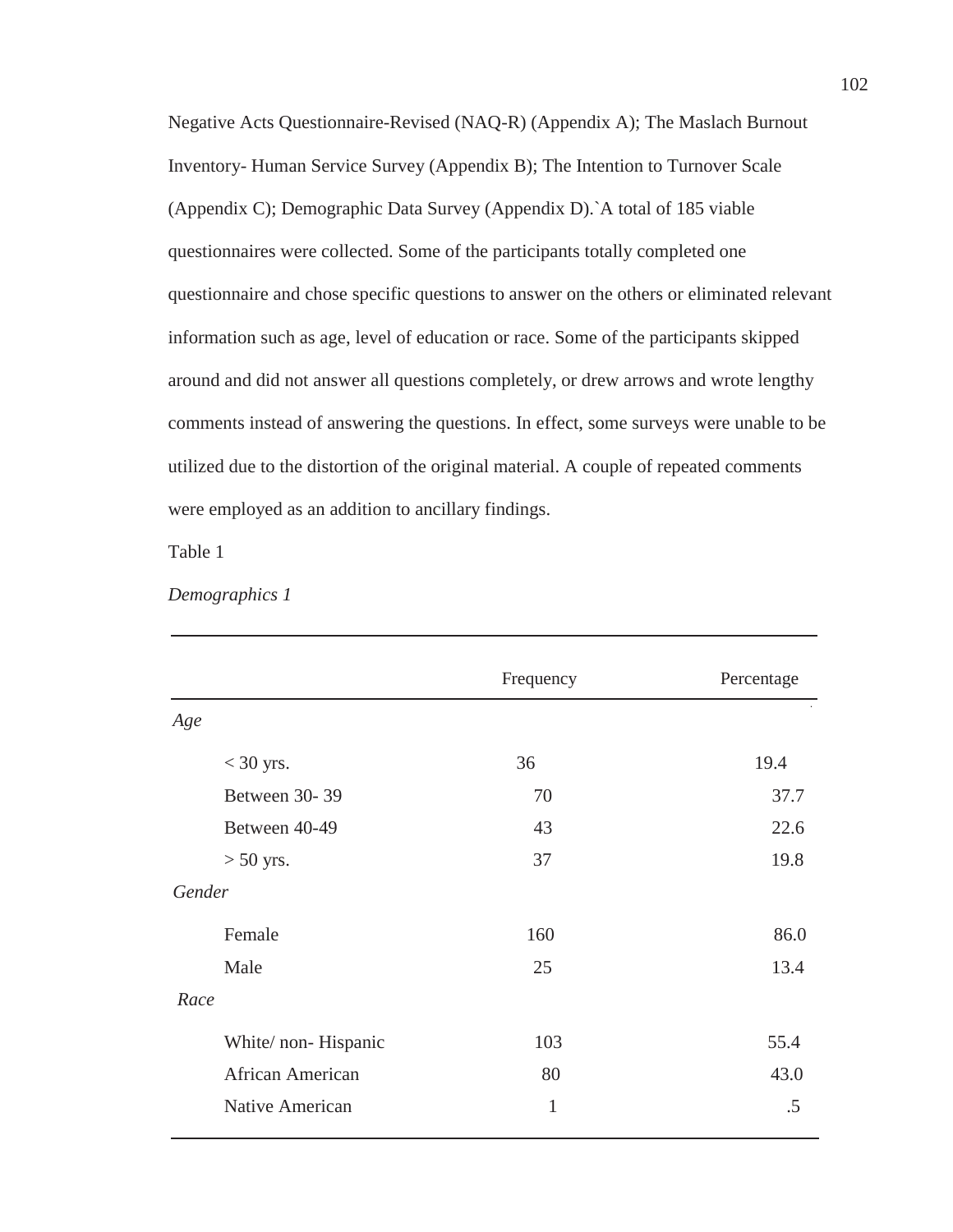In this study, Table 1 presents frequency and percentage of participants by age, gender, and race. There were a total of 185 participants who completed the questionnaires. There were 160 females (86%) and 25 males (13.4%). The largest percentage of the participants was age 30-39 years (37.7%), with 103 (55.4%) being White, non-Hispanic.

Table 2

*Demographics 2* 

|                       | Frequency | Percentage |
|-----------------------|-----------|------------|
| Educational level     |           |            |
| Diploma or ADN        | 111       | 59.7       |
| Bachelor's            | 54        | 29.0       |
| Master's              | 20        | $10.8\,$   |
| Years practicing      |           |            |
| $3yrs$ or $<$         | 49        | 26.4       |
| 3.5-9 yrs.            | 53        | 29.1       |
| 10-19yrs.             | 56        | 29.5       |
| 20 yrs. or $>$        | $27\,$    | 14.5       |
| Nursing certification |           |            |
| Yes                   | 51        | 27.6       |
| $\rm No$              | 134       | 72.0       |
| Practice setting      |           |            |
| Medical-Surgical      | 115       | 61.8       |
| Intensive care        | 14        | 7.5        |
| Psychiatric services  | 13        | 7.0        |
| Nursing education     | 9         | 4.8        |
| Other                 | 34        | 18.3       |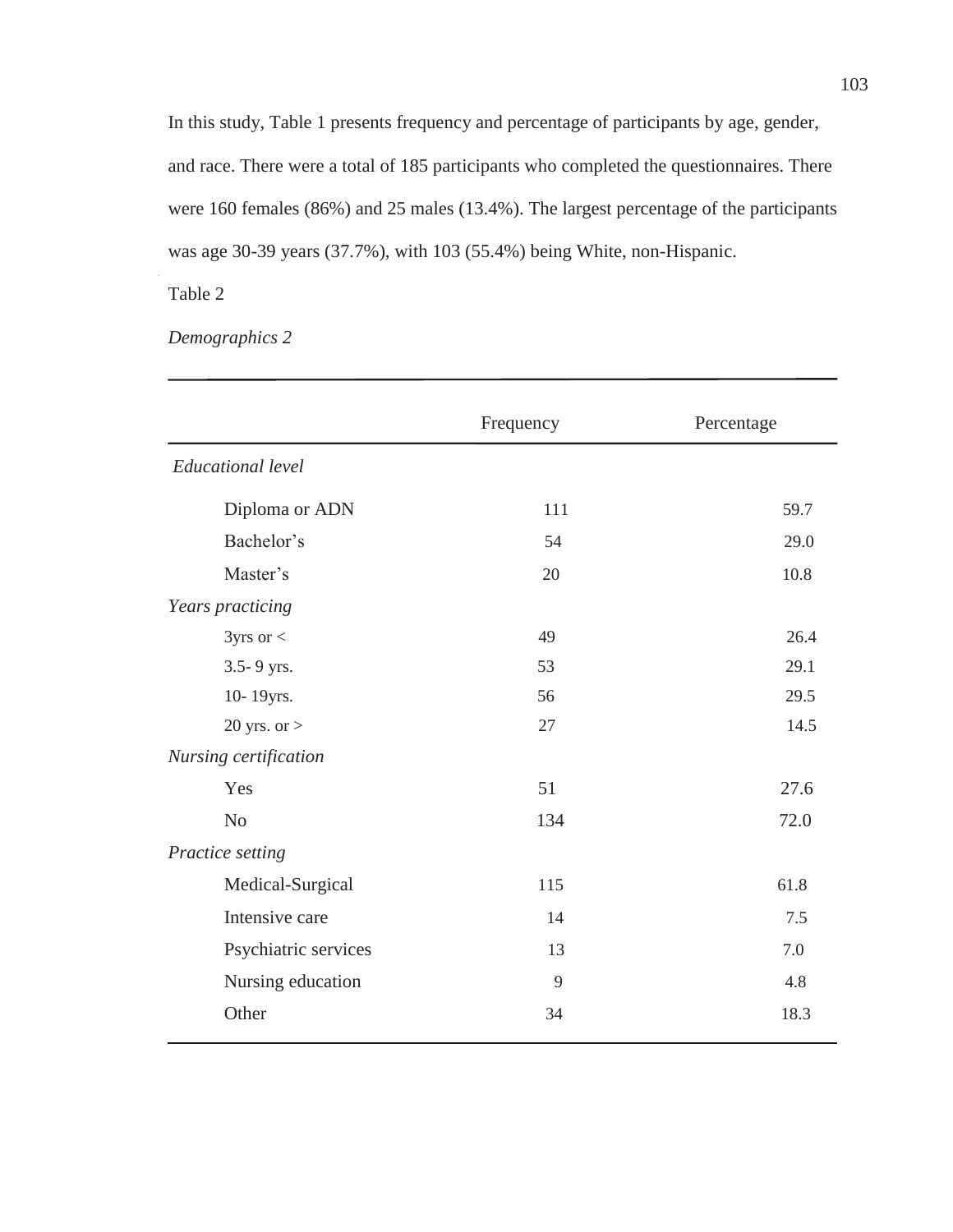In this study, Table 2 presents frequency and percentage of participants by educational level, number of years as practicing nurses, if a special nursing certification is held and current area of practice. The vast majority (59.7%) held an associate's degree and did not hold a nursing certification (72 %). The largest practicing age group was 10- 19 years (29.5%). The most frequently noted area of practice was medical-surgical (61.8%).

Table 3

*Descriptive Statistics of age and years of experience* 

|              | Min       | <b>Max</b> | (M)   | <i>SD</i> |
|--------------|-----------|------------|-------|-----------|
| DQ1 age      | 21        | 63         | 39.17 | 10.69     |
| DQ5 years RN | $\cdot$ . | 43.0       | 10.24 | 9.29      |

The participants' ages ranged from 21 to 63 years old, with a mean age of 39.17 (SD= 10.69). The number of years of practicing ranged from 6 months to 43 years. The mean of practicing registered nurse was 10.24 (SD=9.29). This reveals most of the participants were middle age females with about ten year's of experience.

Table 4

*Descriptive Statistics by variables* 

|                             | Min   | Max   | (M)   | SD    |
|-----------------------------|-------|-------|-------|-------|
| Negative acts               | 23.00 | 97.00 | 42.13 | 15.42 |
| Turnover intent             | 3.00  | 21.00 | 13.10 | 5.53  |
| <b>Emotional exhaustion</b> | 2.00  | 52.00 | 28.34 | 10.76 |
| Depersonalization           | .00   | 26.00 | 8.30  | 6.06  |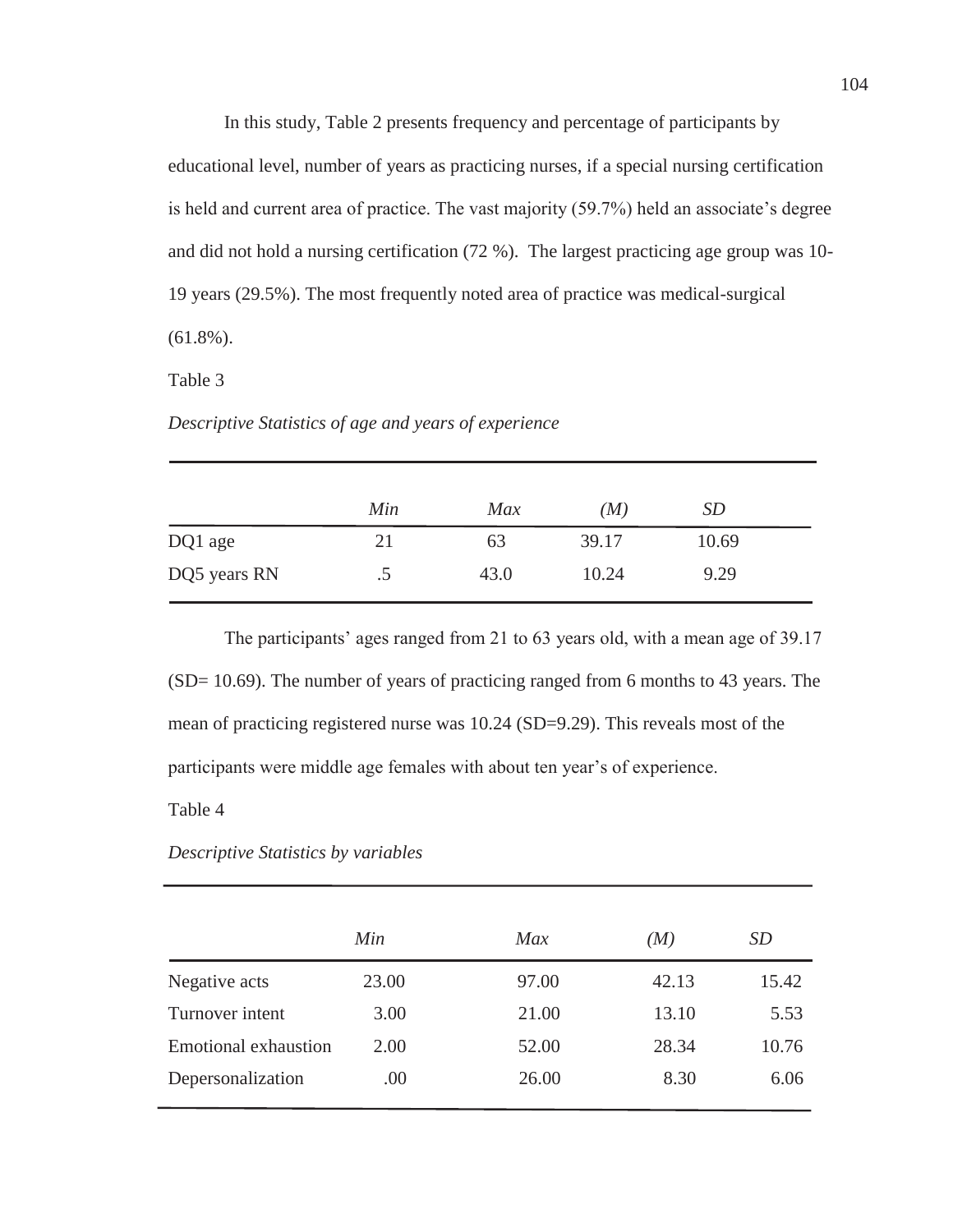Table 4 (continued).

j

| Personal accomplishment 16.00 | 48.00 | 34.94 | 6.58 |
|-------------------------------|-------|-------|------|
|                               |       |       |      |

The Negative Acts Questionnaire was used to determine the participants' perception of bullying over a six month period. The NAQ-r is the sum of 23 questions on a five point scale. The scale starts with never, assigning a score of 1point, and goes to daily assigning a score of 5 points. The highest possible score is 115. The frequency score of WPB was calculated by adding the number of negative acts a participant experienced. The minimum score reported was 23, with the maximum being 97; the mean score was 42.135. Essentially, this group of participants has not reported a high perceived experience of workplace bullying.

The intent to leave questionnaire was acquired by summing the answers of three questions associated with the nurses' perceived intention to leave their employing organization. Scores ranged from 3-21 with a mean of 13.1081(SD=5.537).

The Emotional Exhaustion subscale of the Maslach Burnout Inventory (MBI) consists of 9 questions about behaviors that distinguish feelings of emotional exhaustion. The nurse participants were asked to rate how often they experienced these job related feelings from 0-6 (0= never-6=daily). A concluding score of 0-16 is categorized as low; 17-26 is moderate and 27 or higher is considered high exhaustion. The rating of this subscale among the participants established a minimum score of 2 and a maximum of 52, with a mean of 28.34, placing them at a high-average category of burnout. Similarly, Lin, St. John, and McVeigh (2009) noted burnout among Chinese hospital nurses in the age group of 31-35 years experienced emotional exhaustion (M=28.3) as well, with nurse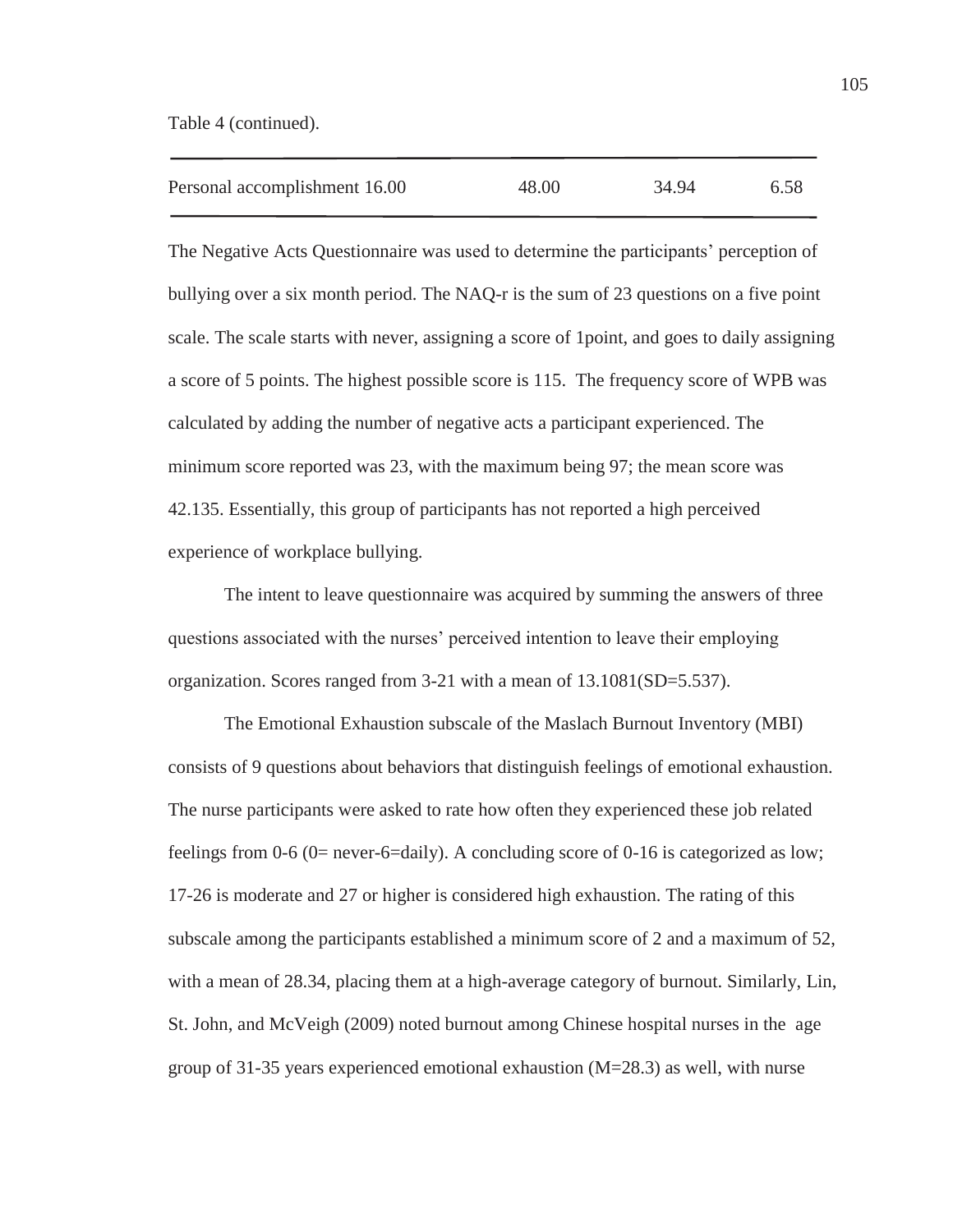consultants having a  $M = 28.7$ . In the same study, reduced personal accomplishment  $(M=35.3)$  was expressed in those ages 36-40 years and among medical surgical units  $(M=$ 34.5).

The Depersonalization subscale of the MBI consists of five questions about behaviors related to detached feelings towards other people. The range of possible scores is 0 to 30, with a score of 7-12 within the average category. Nurse participants' scores in this study, M= 8.30, rank them in a low-average range of depersonalization. Adali and Priami (2002) disclosed burnout among Greek nurses with a depersonalization subscale score of M=9.12 ranging from a reported 0 minimum to 28 maximum, slightly above the participants in this study.

The subscale of personal accomplishment of the MBI consists of 8 questions which sum totals can range from 0 to 48. Scores of 38 to 32 indicate average personal accomplishment. With that being said, the participants' exhibited M=34.94, with a minimum score of 16.00 and a maximum of 48.00. In the study completed by Spooner-Lane and Patton (2007) personal accomplish was scored with M=34.6. As well, Adali and Priami (2002) disclosed personal accomplishment with an  $M = 34.7$ , with a minimum of 14 and a maximum of 48.

#### Statistical Analysis

The following hypotheses were formulated for this study:

H1: There is a significant relationship between practicing registered nurses'perceptions of WPB and the variables age, race and gender.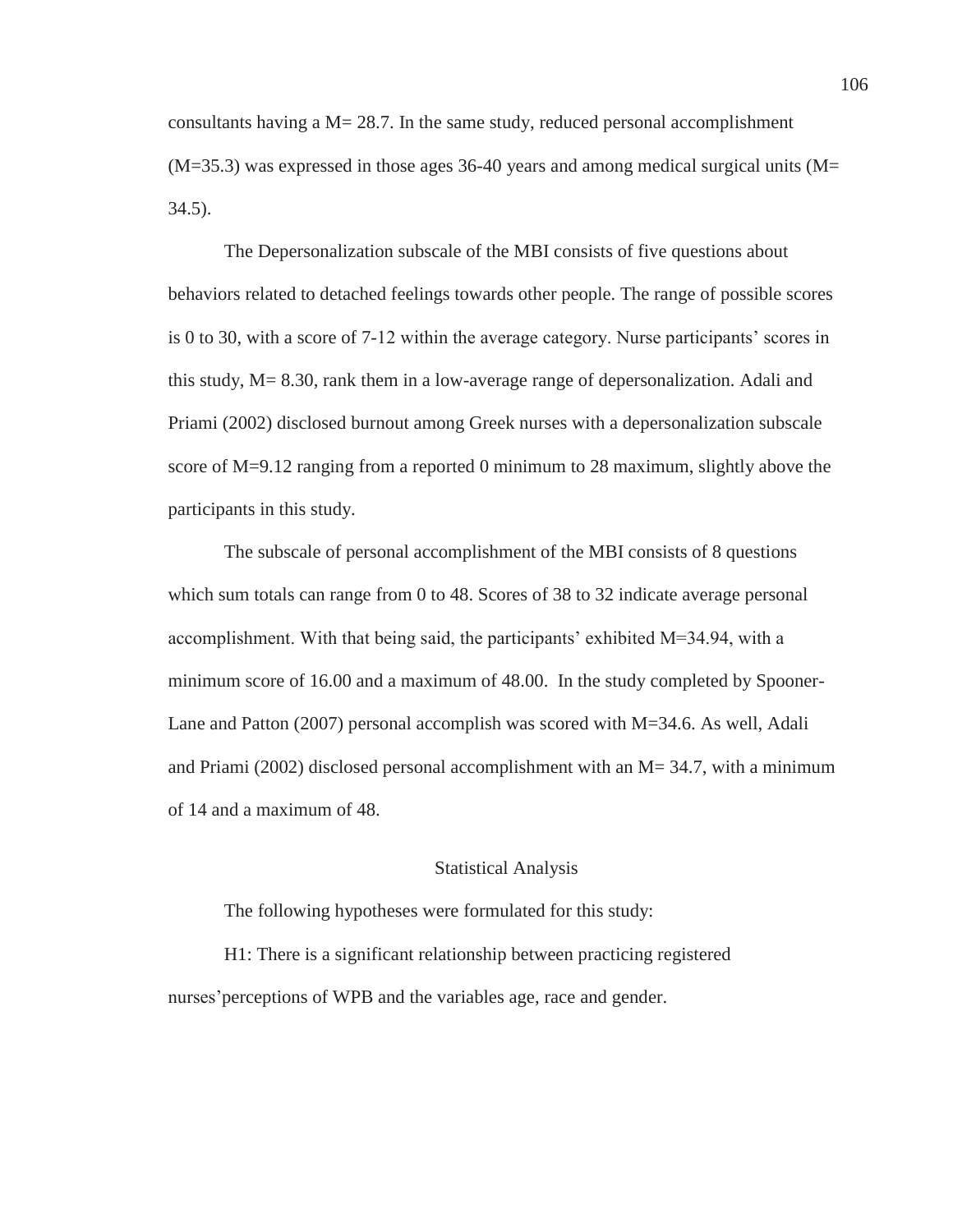# Table 5

| Regression Analysis |  |  |
|---------------------|--|--|
|                     |  |  |

| Variables | В        | Std. Error | <b>B</b> eta |          | Sig  |  |
|-----------|----------|------------|--------------|----------|------|--|
| Age       | $-.111$  | .109       | $-.077$      | $-1.015$ | .311 |  |
| Gender    | $-7.067$ | 3.411      | $-.158$      | $-2.072$ | .040 |  |
| Race      | 2.533    | 2.293      | .082         | 1.104    | .271 |  |

Regression modeling was used to correlate the variables to WPB? Using a multiple regression this hypothesis was rejected with an  $F(3,179) = 2.069$ ,  $p = .106$ ,  $R^2$ =.034. The data in table 5 revealed that the participants' age and race did not have a significant association with WPB, however gender did. There were 160 female and only 25 male participants. It was conceptualized and found that female nurses perceived WPB more frequently than males. So, there is a statistically significant relationship between the variable gender and WPB.

H2: There is a significant relationship between practicing registered nurses' perceptions of WPB and the variables level of education and years of experience.

Table 6

| Variables                | B    | Std. Error | Beta |      | Sig  |  |
|--------------------------|------|------------|------|------|------|--|
| <b>Educational level</b> | 2.04 | 2.59       | .060 | .789 | .431 |  |
| Years practicing         | .005 | .125       | .003 | .039 | .969 |  |
| Practice setting         | 3.41 | 2.79       | .069 | .899 | .370 |  |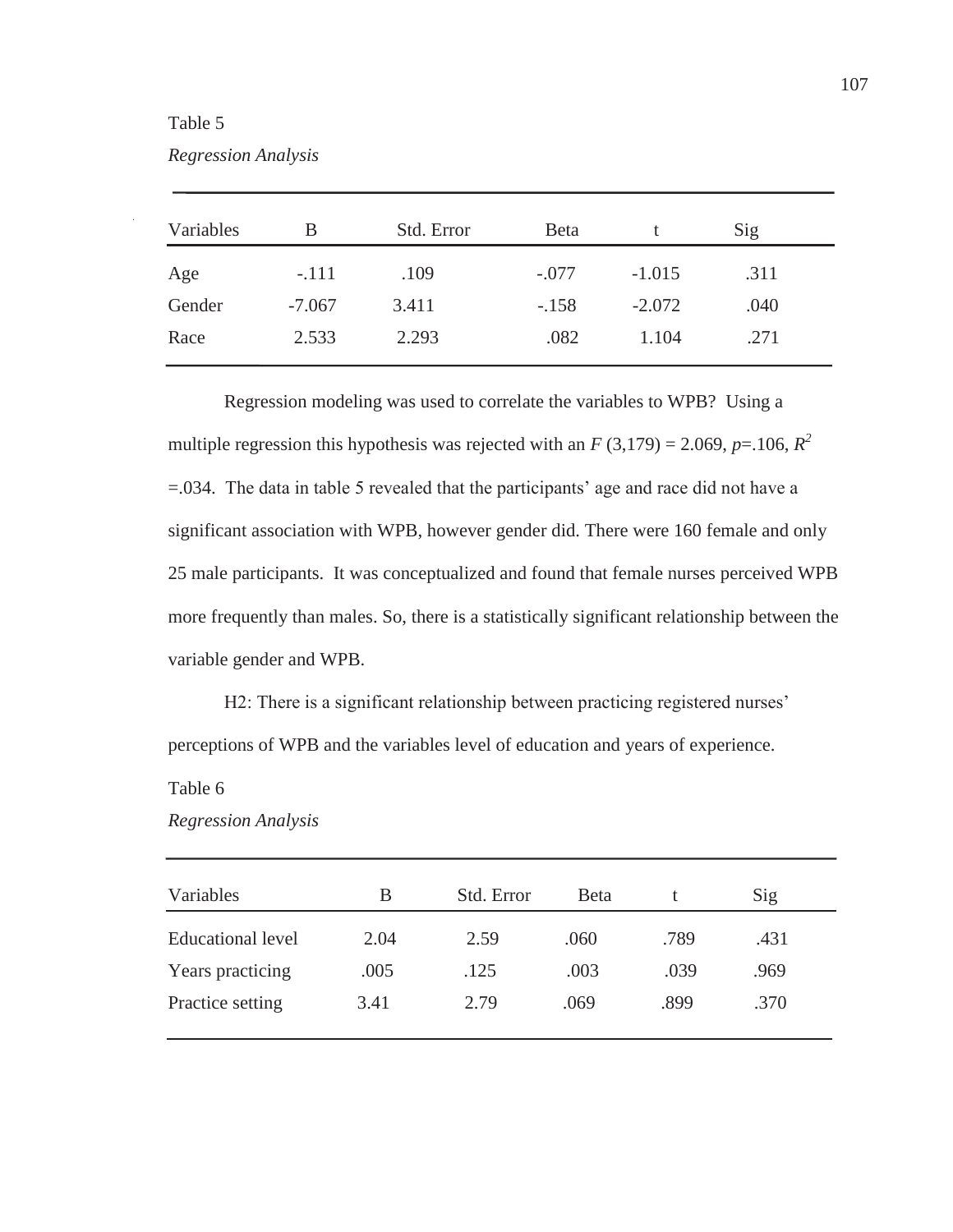Using a multiple linear regression his hypothesis was rejected with an  $F(3,181) =$ .397, *p*=.755,  $R^2$  = .007. The data in table 6 revealed that these demographic variables were not significant.

H3: There is a significant relationship between practicing registered nurses' perceptions of WPB and burnout subscales (EE) emotional exhaustion, (DP) depersonalization and (PA) personal accomplishment?

Table 7

*Regression Analysis* 

| Variables | B    | Std. Error | <b>Beta</b> | t     | Sig  |
|-----------|------|------------|-------------|-------|------|
| EE        | .355 | .120       | .248        | 2.952 | .004 |
| DP        | .596 | .216       | .234        | 2.754 | .006 |
| PA        | .128 | .173       | .055        | .104  | .460 |

The correlation coefficients for the EE and DP subscales were strong. Personal accomplishment was without significance. Presented in table 7 is the hypothesis accepted with an *F* (3,181) = 12.145, *p*<.001,  $R^2$  = 168; both EE and DP are statistically significant.

H4: There is a significant relationship between practicing registered nurses' perceptions of WPB and intent to leave current position or shift rotation?

Table 8

*Regression Analysis* 

| Variables       | B    | Std. Error | <b>Beta</b> |       | $\mathrm{Sig}$ |
|-----------------|------|------------|-------------|-------|----------------|
| Turnover intent | .730 | .199       | .262        | 3.671 | .000           |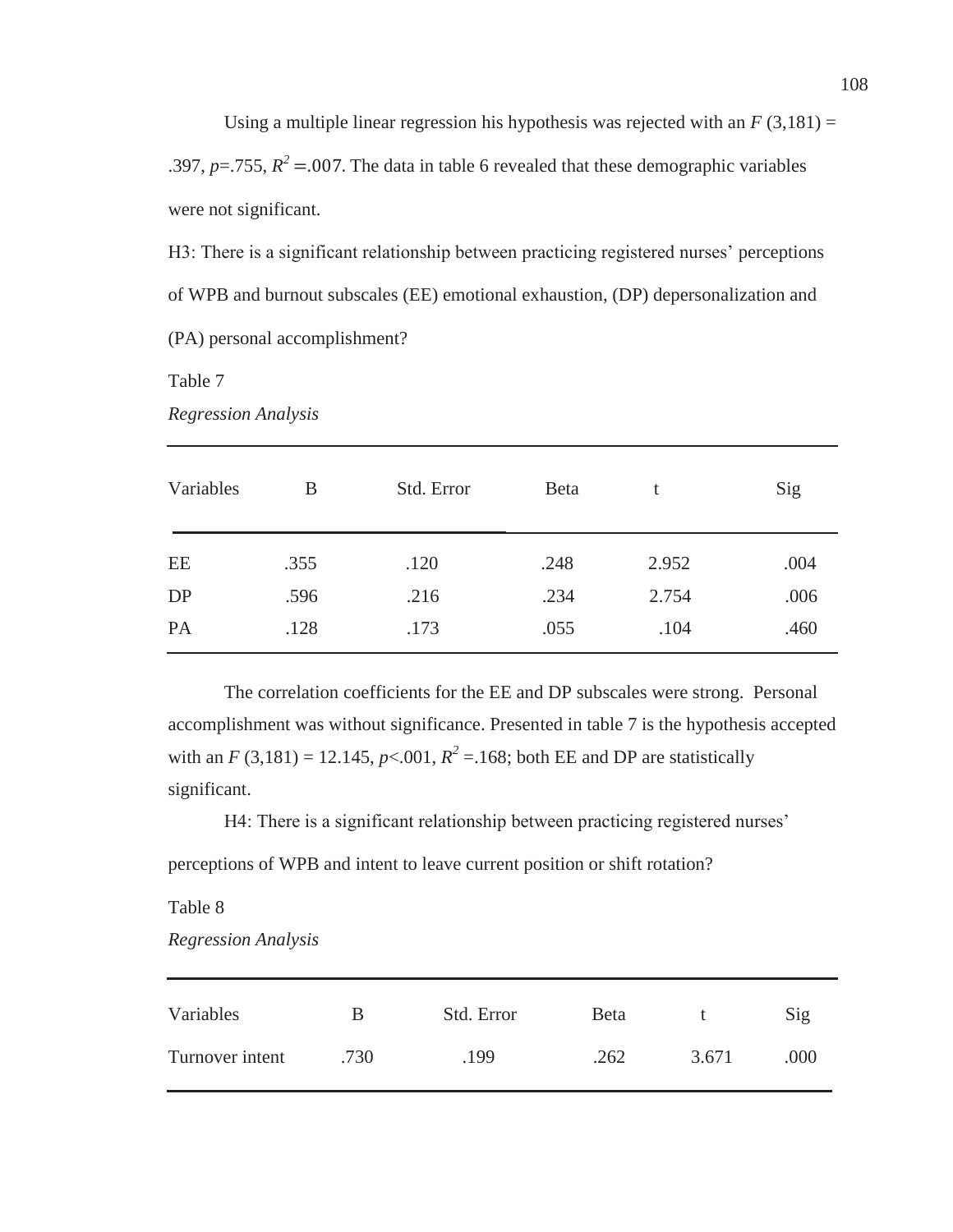The hypothesis was accepted with an *F* (1,183) = 13.479, *p*<.001,  $R^2$  = 069 as shown in table 8.

H5: There is a significant relationship between practicing registered nurses' perceptions of WPB, burnout subscales (EE) emotional exhaustion, (DP) depersonalization and (PA) personal accomplishment, and intent to leave current position or shift rotation?

Table 9

*Regression Analysis* 

| Variables | B    | Std. Error | Beta | t     | Sig  |
|-----------|------|------------|------|-------|------|
|           |      |            |      |       |      |
| Turnover  | .354 | .223       | .128 | 1.586 | .115 |
| EE        | .248 | .136       | .174 | 1.817 | .071 |
| DP        | .608 | .215       | .240 | 2.820 | .005 |
| PA        | .131 | .172       | .056 | .762  | .447 |
|           |      |            |      |       |      |

The hypothesis was accepted with an  $F(4,178) = 9.565$ ,  $p < .001$ ,  $R^2 = .177$ . The data in table 9 shows the relationship between WPB, the MBI subscales and intent to turnover is statistically significant; however, intent to leave is not as strongly related to WPB as depersonalization.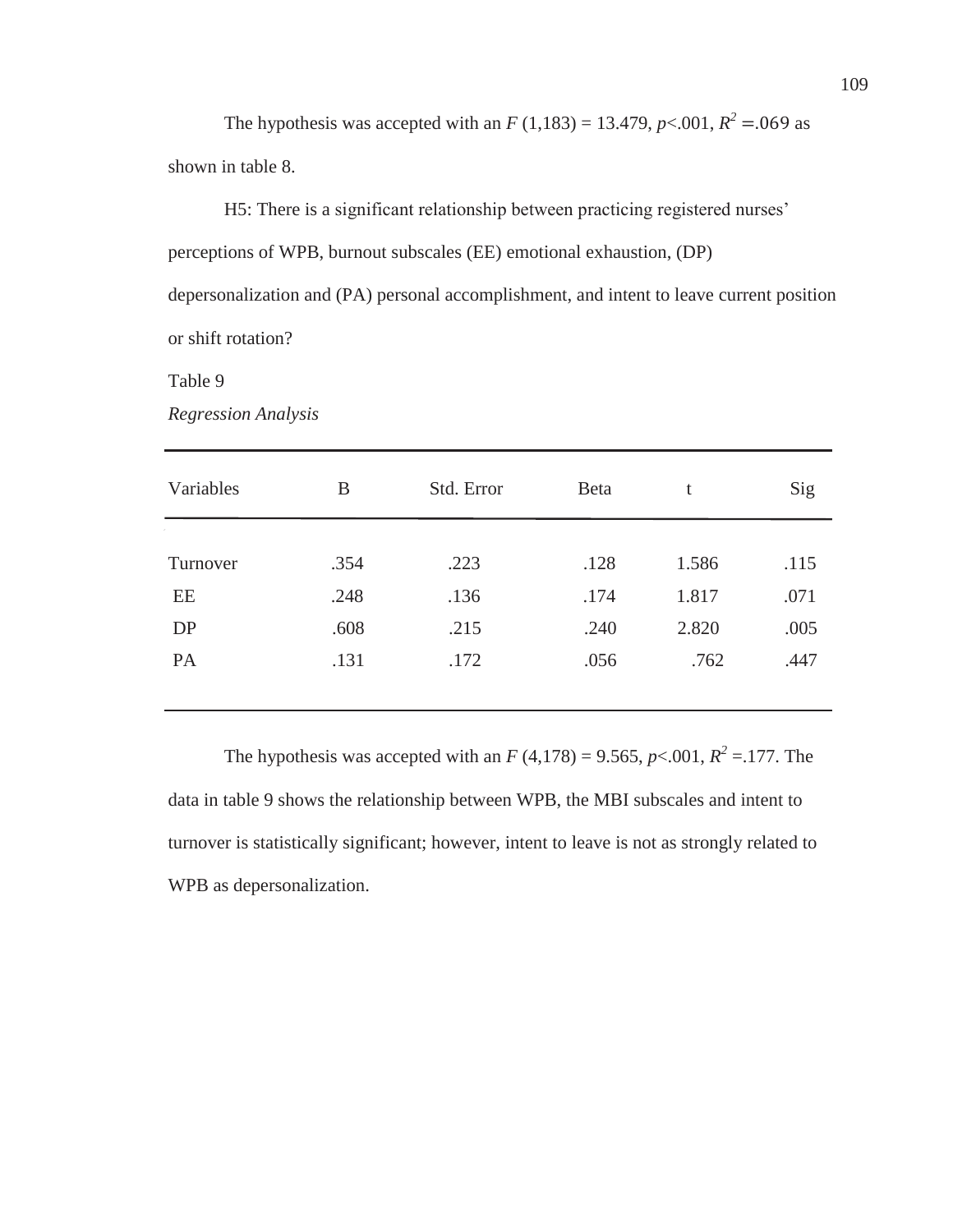# Table 10

|  |                               | Turnover Intent | <b>Years RN</b> |
|--|-------------------------------|-----------------|-----------------|
|  | Turnover Pearsons Correlation | 1               | $-.290**$       |
|  | Sig. (2-tailed)               |                 | .000            |
|  | N                             | 185             | 185             |
|  | Years RN Pearson Correlation  | $-.290**$       |                 |
|  | Sig. (2-tailed)               | .000            |                 |
|  | N                             | 185             | 185             |

## *Correlation of Intent to Turnover and Years practicing*

# *Ancillary Findings*

A supplement to the research was the discovery of years as a practicing RN is related to intent to leave in a negative way( $r = -0.290$ ,  $p < 0.001$ ). The nurses with fewer years of experience are thinking about leaving, those with more experience are not.

 Participant comments made on the MBI and the NAQ-R were note worthy and credible comments, specifically those statements made on the demographic questionnaire. Nurse participants explicitly cited nurse managers as the primary acting bully on their units. Additionally, comments were written next to negative act statements # 14 and 21 of the Negative Acts questionnaire. Statement 14 read: having your opinions and views ignored, 68 of 185 participants (37%) reported daily (5) to monthly (3). Statement 21 read: being exposed to unmanageable workloads, 85 of 185 participants (46%) reported daily to monthly. There were 39 surveys with comments, ten of which had to be excluded due to nearly 20 questions on the NAQ-R and MBI combined not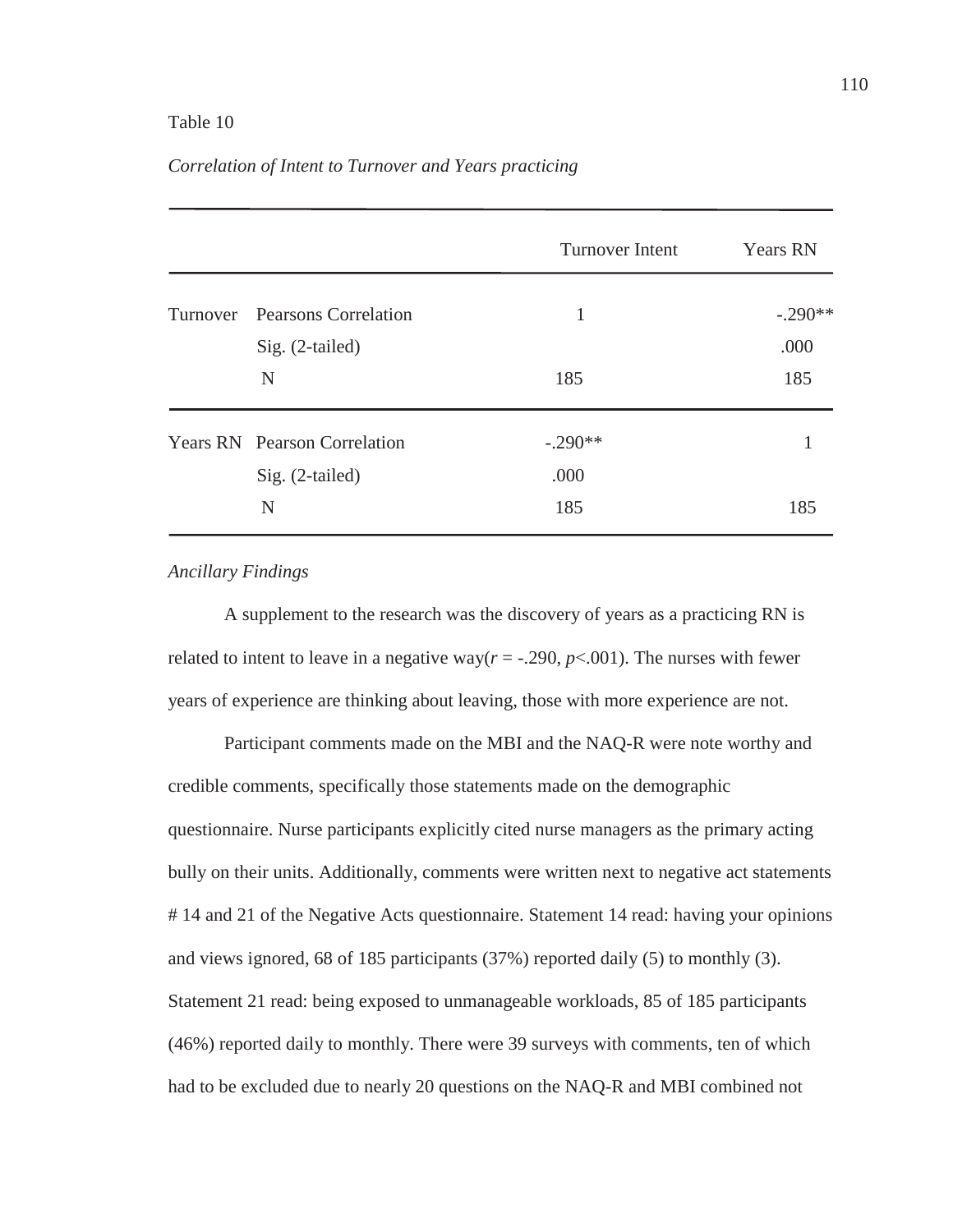being answered and/ or substituted with comments with missing answers on the demographic survey.

 Participants also believed that the study should have inquired about how the status of WPB and burnout affected the capabilities of the nurse and the safety of the patients. As well, the participants continued to make references to another hospital mandated survey concerning leadership. One final comment, seen more than once, referred back to a team leader or nurse manager being the bully and witnessing the ways in which nurse colleagues began to treat the targeted nurse after the alleged behaviors occurred from leader to subordinate.

### Summary

Workplace bullying (WPB) remains an enormous professional blemish. The study confirmed that WPB continues to be an issue with participants rating burnout subscales and intent to leave higher than age, race, level of education and year's experience. The consequences of WPB can have long term effects on the nurse and hinder patient safety and professional success. The results of this study revealed three main findings:

- 1. The strongest finding of this study was the relationship of WPB and the MBI subscales of emotional exhaustion and depersonalization.
- 2. WPB occurs more frequently among female nurses than male.
- 3. There are just as many novice nurses with 3 years or less experience contemplating quitting their jobs, perhaps for different reasons, as those with more than three years.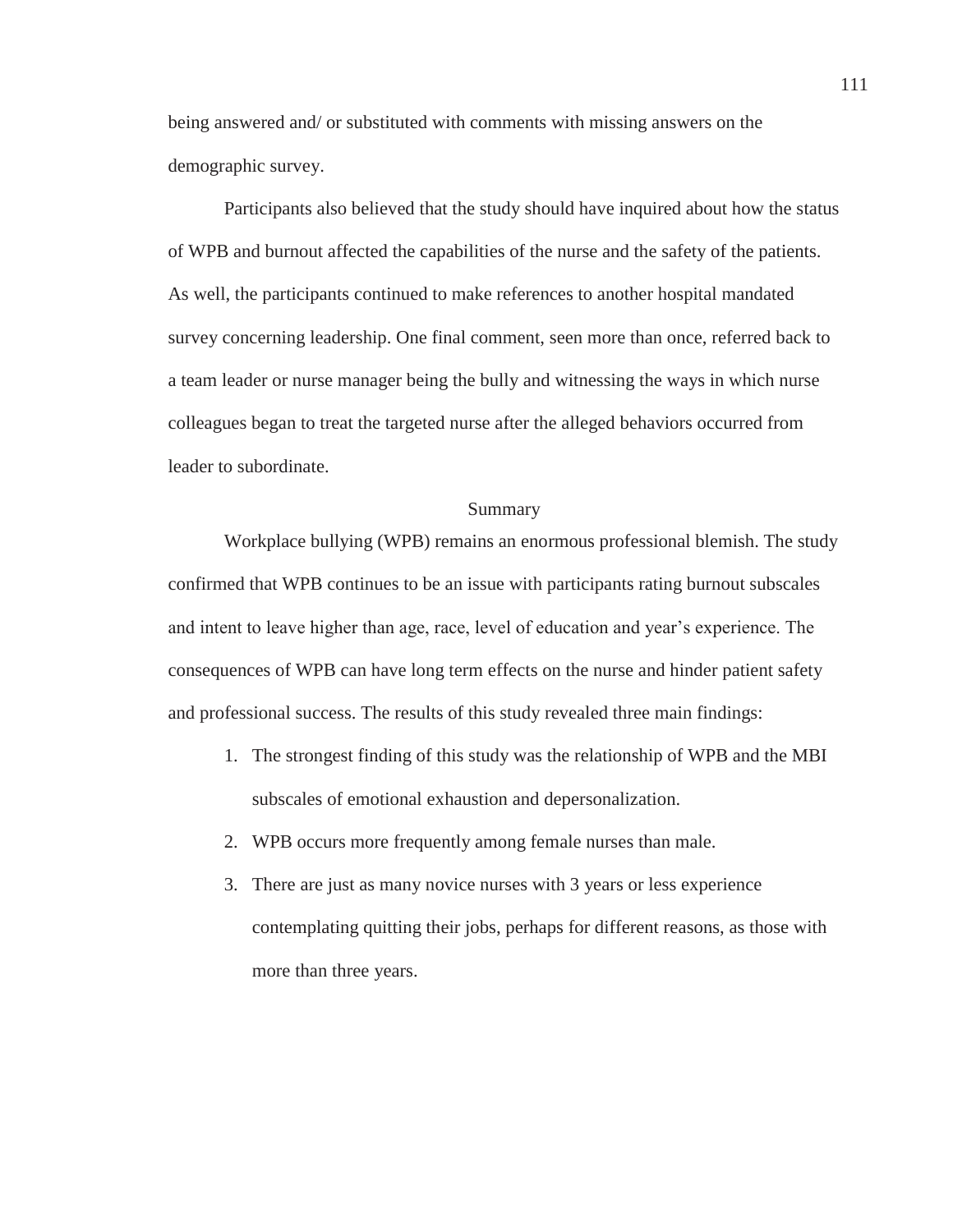## CHAPTER V

#### **DISCUSSION**

#### Summary

This chapter reviews and discusses the results of the study based on the following research questions:

1. What is the relationship between practicing registered nurses' perceptions of WPB, and the variables age, race and gender?

2. What is the relationship between practicing registered nurses' perceptions of WPB, and the variables level of education and years of experience?

3. What is the relationship between practicing registered nurses' perceptions of WPB and the burnout subscales (EE) emotional exhaustion, (DP) depersonalization and (PA) personal accomplishment?

4. What is the relationship between practicing registered nurses' perceptions of WPB and intent to leave current position or shift rotation?

5. What is the relationship between practicing registered nurses' perceptions of WPB, burnout subscales (EE) emotional exhaustion, (DP) depersonalization and (PA) personal accomplishment and intent to leave current position or shift rotation?

## **Discussion**

 This study shares incidents of WPB, burnout and intent to leave current position amongst practicing registered nurses. The variable WPB has been experienced by this researcher and is a topic of predicament by several nurse colleagues. For that reason, the study was conducted to evaluate the status of WPB and its relationship with burnout and intent to leave. In addition, the researcher analyzed the data to determine the impact of bullying by certain demographic variables. The data revealed interesting, yet questionable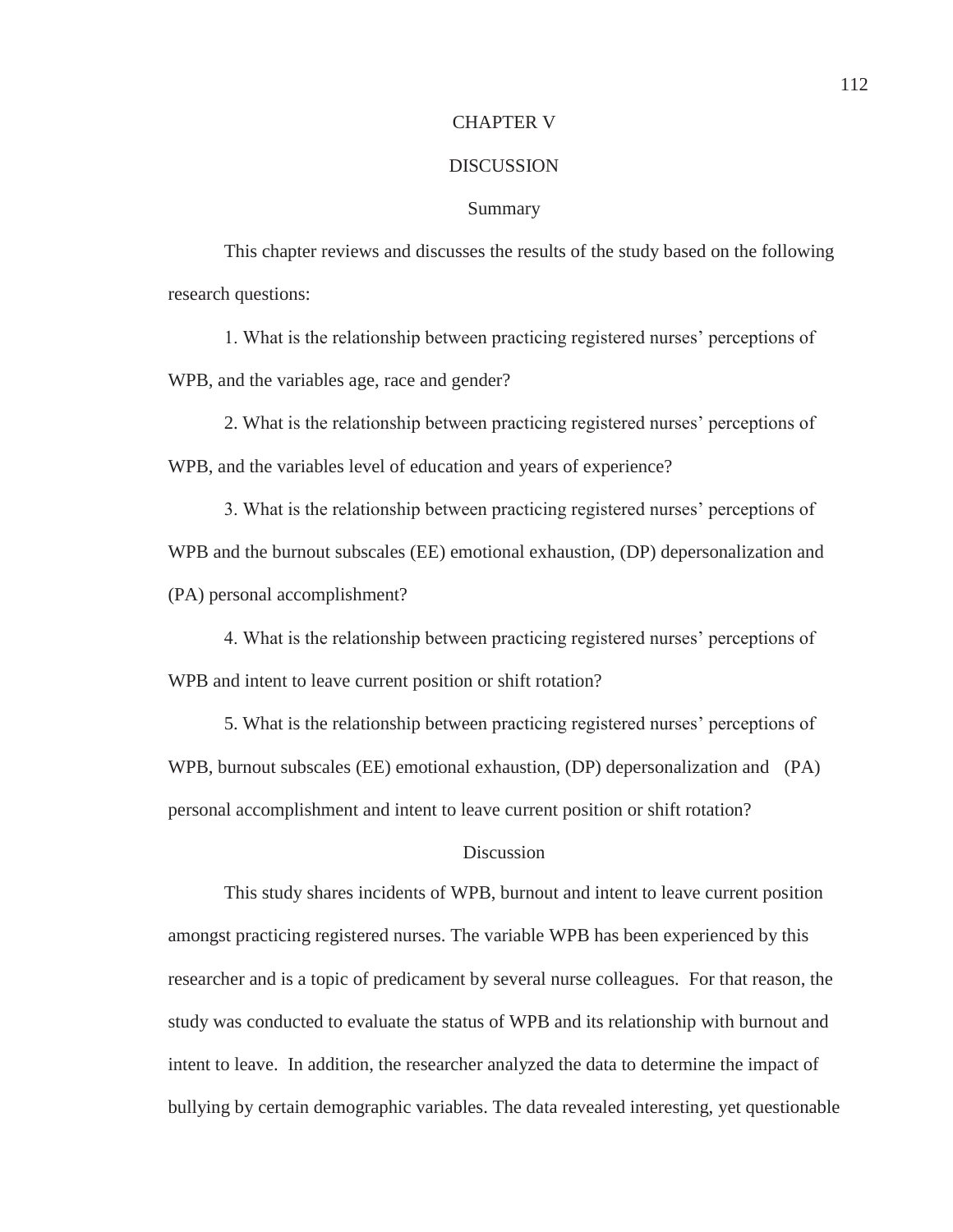findings. As it relates to age and race, with this group of nurses, there was not statistically significance in the relationship of WPB  $(p=106)$ . Furthermore, level of education and years of experience had similar findings (*p*=.755). However, the statistically significant relationship between WPB and the MBI subscales was evident (*p*=<.001). As well, the relationship of all primary variables: WPB, MBI subscales; emotional exhaustion, depersonalization and personal accomplishment, and intent to leave current position or shift rotation were proven to have statistically significant relationship.

WPB has so many covert presentations and can be difficult to prove; reporting it only attaches a probable increase of mental disequilibrium within the victim or witness. WPB can affect a nurse psychologically and impair work performance. Workplace bullying (work-related bullying) is defined as a situation in which people persistently, over a given period of time, perceive themselves as being the subject of negative actions from one or many individuals and has difficulty defending themselves against these actions (Einarsen & Hoel, 2001). Bullying among nurses has gained national attention over the last several years and lends a retrospective thought to the depth and extent of its consequences on the widespread nursing shortage. Moreover, the negative behaviors that coexist with bullying, this even further compounds the view of nurses being an oppressed group.

Influential outcomes to be discussed were why race, age, level of education and experience were not significant among this group and does this lack of significance actually contest the presence of WPB. As well, should it be automatically assumed that WPB is a female problem? Also, were there some other possibilities or thoughts that may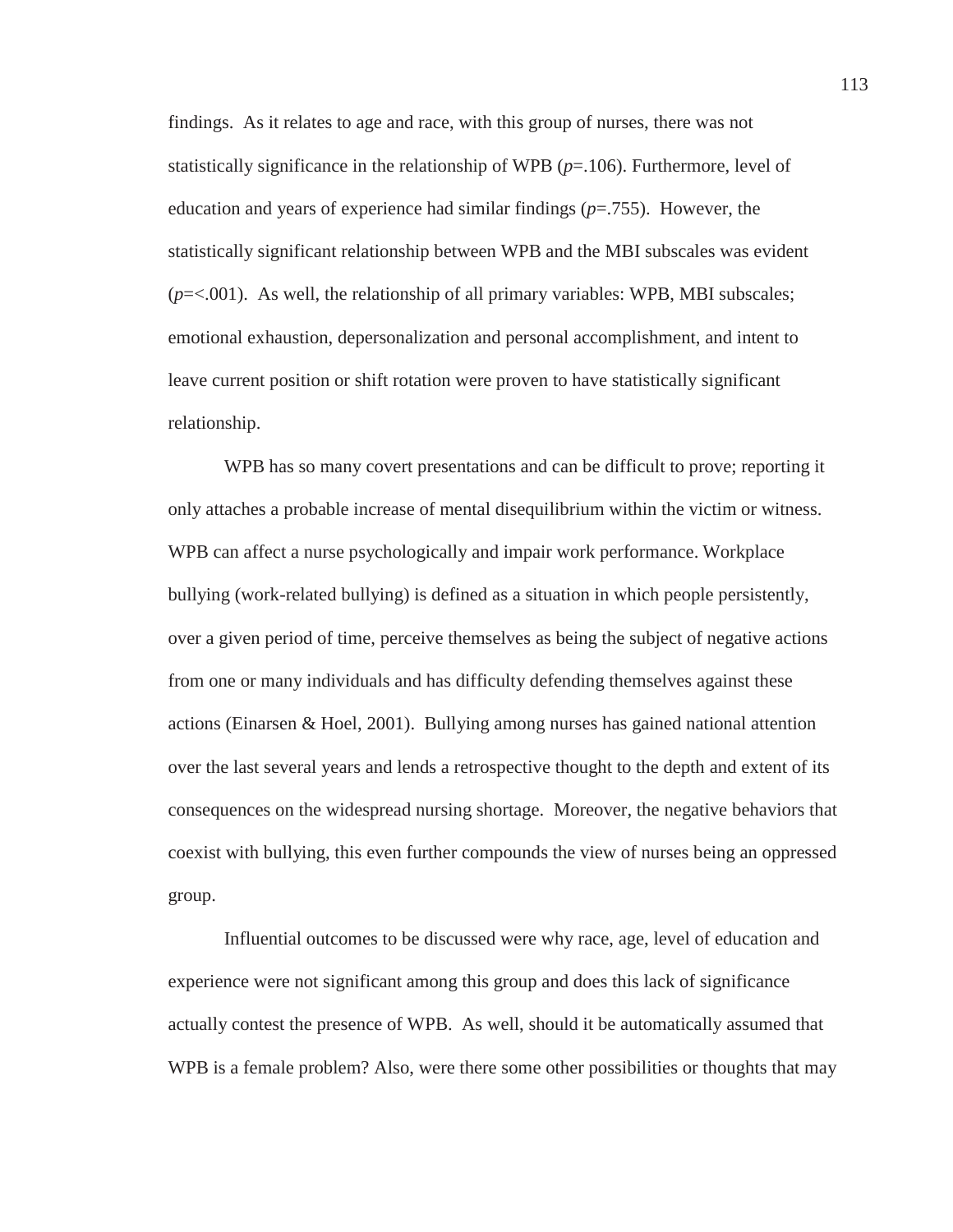have been influencing these nurses' responses to the questionnaires, and if so, what does this mean? Statistics are a powerful tool for discovering patterns in data and making an argument irrefutable because the numbers are without falsehood; however, people may be more prone to distort the truth, especially if it is connection with a negative connotation. Might these nurses' careful responses even further support the cycle of oppression or is it that they genuinely believe that there is not a cycle present and this is apart of who they are as nurse. Let it be recalled, the cycle of oppression or WPB is a learned behavior. Just as nurses learn the accepted culture of the organization they are taught nurses are expected to be caring individuals and help others.

# *Research Question 1*

*What is the relationship between practicing registered nurses' perceptions of WPB, and the variables age, race and gender?* For this study registered nurses in a southeastern city responded to a series of questions that illustrated WPB. WPB is a damaging behavior by one nurse towards another of equal status. Essentially, the aim is to control the nurse by ignoring, disrespecting and weakening his or her value as a person. With female-to-female WPB having a prevalence of (80%), it is obvious the gender noted as having significance in this study would be female. On the other hand, the review of the literature has defined that males accounted for a high percentage (42%) of WPB; and perpetrators (62%) of WPB. There may be a couple of reasons for these high numbers related to WPB among men and why similar numbers were not seen in this nursing study.

There was a poor representation of males in this study (13.4%). It is the researcher's thought that males may have trouble, through no fault necessarily of their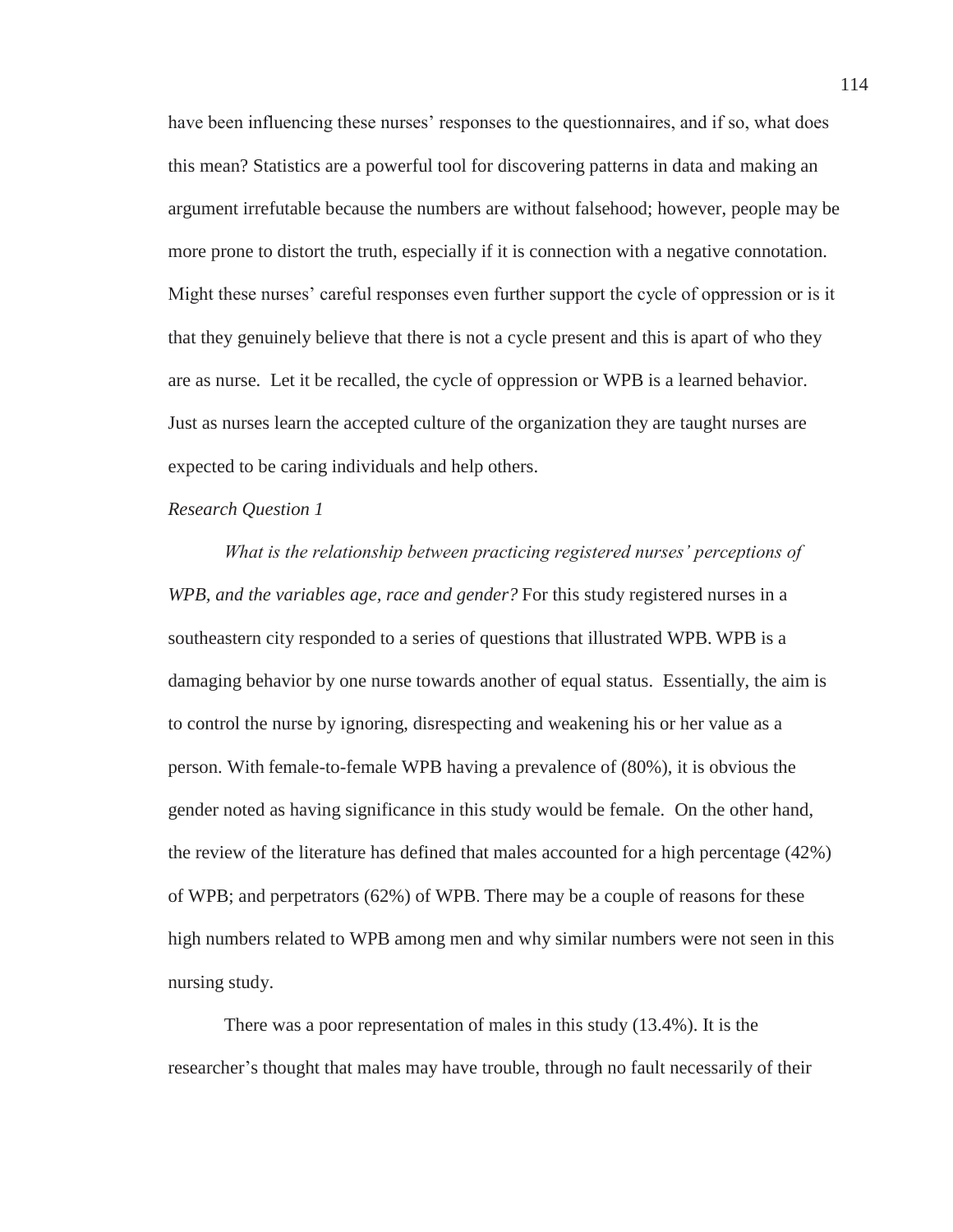own, engaging in work and interacting with female cohorts in a traditionally feminine profession. In support of this researcher's application, a survey for the US National Student Nurses Association, Hart (2005, p. 33) states 56% of the males surveyed experienced difficulties in their nursing education, recalling that they were frequently perceived as "muscle" and uncaring by their females counterparts. The men reported these assumptions were made merely on the basis of gender. In addition, 50% experienced the same issues in their workplace due to the fact that they were gender minorities in their chosen profession. Consequently, those males found it at times difficult to communicate with female colleagues. In contrast to this researcher's previous thought, seeking and claiming membership to a globally viewed oppressed professional group might be a career move to acquire and preserve hegemony. Simpson (2004) interviewed 15 male nurses and learned of their strong desire to work in nursing, several with previously unsuccessful careers. Simpson discovered during working hours these men sought to focus on re-establishing their masculinity; as a man, how might they have set out to do this, could interacting with masculinity in order to regain something you believe you have loss include WPB? Accordingly, might there be more male nurses that are involved in WPB and because of the small sample size the data did not reveal this? In order to uncover if there are more males on the perpetrating end of WPB, a larger sample size and more direct questions are necessary.

The results of age and race as it relates to WPB may be a surprise to some researchers and nurse colleagues in general. Age did not have a statistically significant relationship with WPB in this study. Nonetheless, the mean age of the study was 39, and according to the 2010 WBI U.S. Workplace Bullying Survey, it has emerged that the 30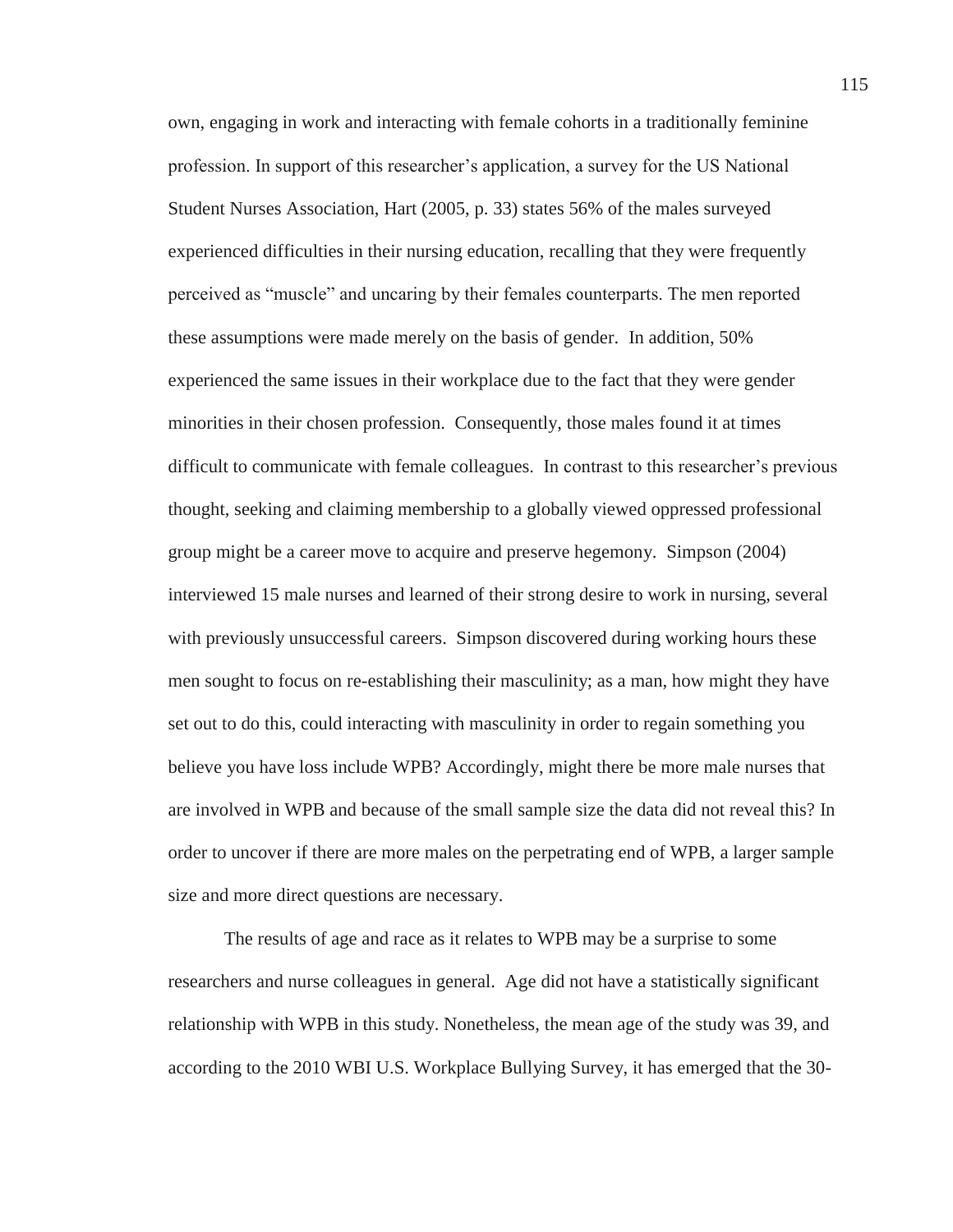49 year age group is the most susceptible and found to be the most frequently bullied. If this is in fact true, even in the health care setting, the core generation represented as victims would be the Generation Xers.

According to Jovice et al. (2006), Generation X nurses do not identify themselves by their chosen career. Perhaps they are potential targets based on this and other facts that categorize them as Generation Xers; they are not defined by their chosen careers as are the Baby boomer nor do they resemble the Generation Yers and seek the challenge of their chosen nursing career. These nurses would be between the ages of 33 and 49; this is a 16 year span and almost exactly represents the age group labeled as vulnerable by the 2010 WBI. Hutchinson et al. (2006) found that WPB persists from six months to as long as seven years of repetitive acts toward the target; this may account for the variation in age. Though it is likely the age of the nurse is not the underlying factor, but the accepted culture between the novice and experienced nurses. Sa and Fleming (2008) found that the majority of the bullied nurses (57%) were between the ages of 31 and 40 years, again aligning with the WBI statistics and the Generation Xers; however, Berry et al. (2012) established that age among the novice nurses in their sample was a factor. More than half of the novice nurse participants were under the age of 30 years. Nearly half of the 197 participants identified themselves as being targets of WPB (44.7%); this would be the younger group, the Generation Yers. Once more, perhaps it is not the young age, but the "new nurse" accepted WPB culture of initiation.

Though race did not show a statistically significant relationship with WPB in this study, in the same study by Berry et al. (2012), race was investigated and displayed obvious importance. An important interaction was noted between WPB, work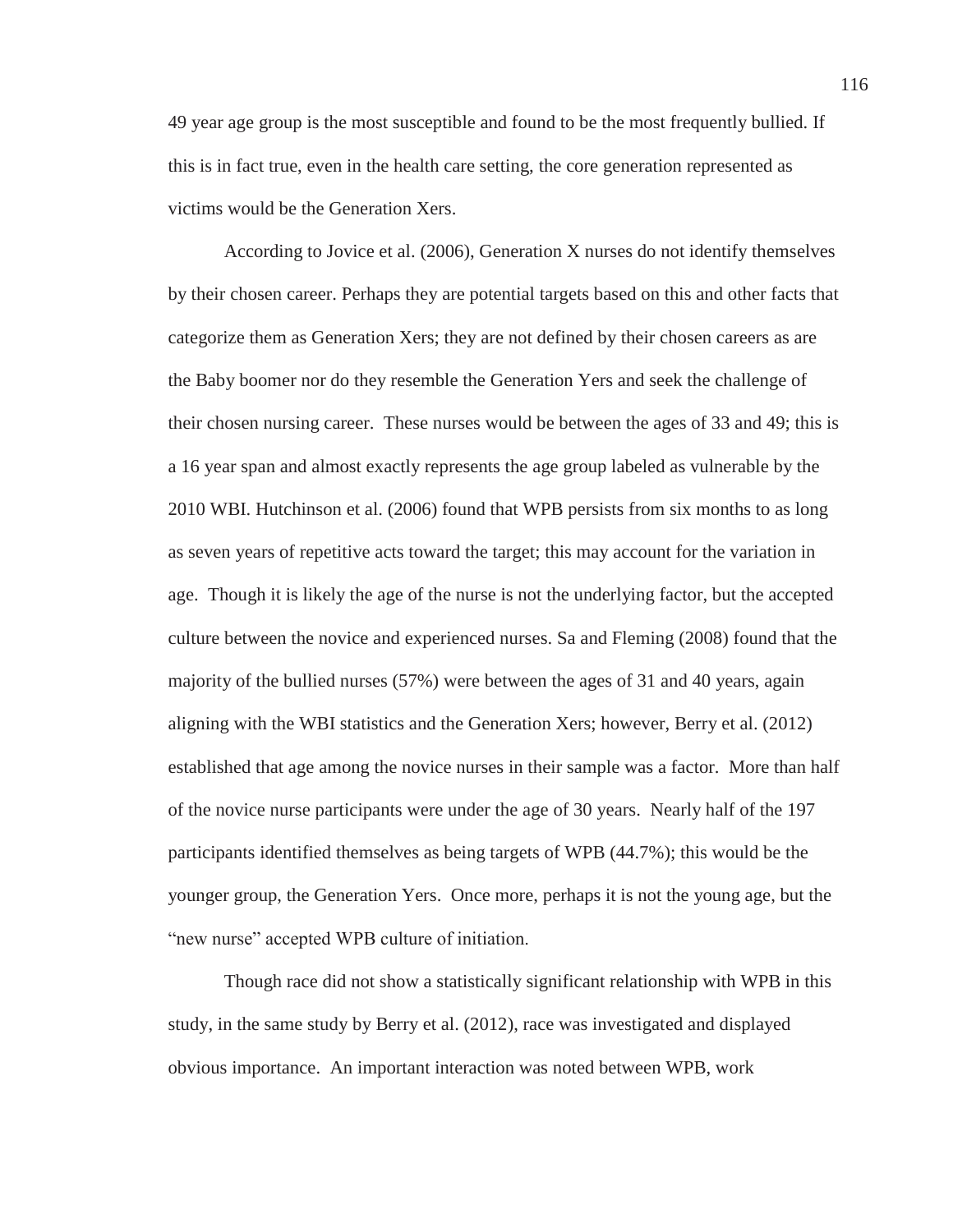productivity and ethnicity. What has been labeled as interesting to these investigators is viewed as a lived tradition and survival mechanism for this researcher; the findings are plausible based on "the minority life experience".

 Berry et al. (2012) uncovered Non-Caucasian novice nurses (African American and Hispanic) work productivity was not significantly associated with WPB, however there was a negative relationship to productivity for Caucasian novice nurses (*r*= -0.38, *p*<.001). These investigators believed their result reveal the ability of non-Caucasian (African American & Hispanic) novice nurses to adjust to taxing work environments that are hierarchical in nature and, at times, oppressive. The supposition supports this researcher's lived experience. Furthermore, political scientists Carmichael and Hamilton (1967) suggested longstanding racism caused oppressed group behavior in African Americans and argue they became marginal by adopting the culture characteristics of White Americans and abandoning their roots. This perhaps gives a partial explanation of why race was not significant.

 According to the 2010 WBI U.S. Workplace Bullying Survey, Hispanics (51.4%), African Americans (51.5%), Caucasian (49.6), and Asians (48.9%) did not have any bullying experience. Perhaps just as all nurses do not see it as bullying neither does all ethnicities but viewed as a part of the working arena. Additionally, it may be due to some other antecedent or characteristic present in the environment or persons involved. Conceivably, most Southern African American nurses in this sample may not fully view negative behaviors as such, at least not coming from their white counterparts, but rather as a test of aptitude and belonging. As an African American, one may feel this is a part of what is normally encountered. Therefore, assuming as southern African American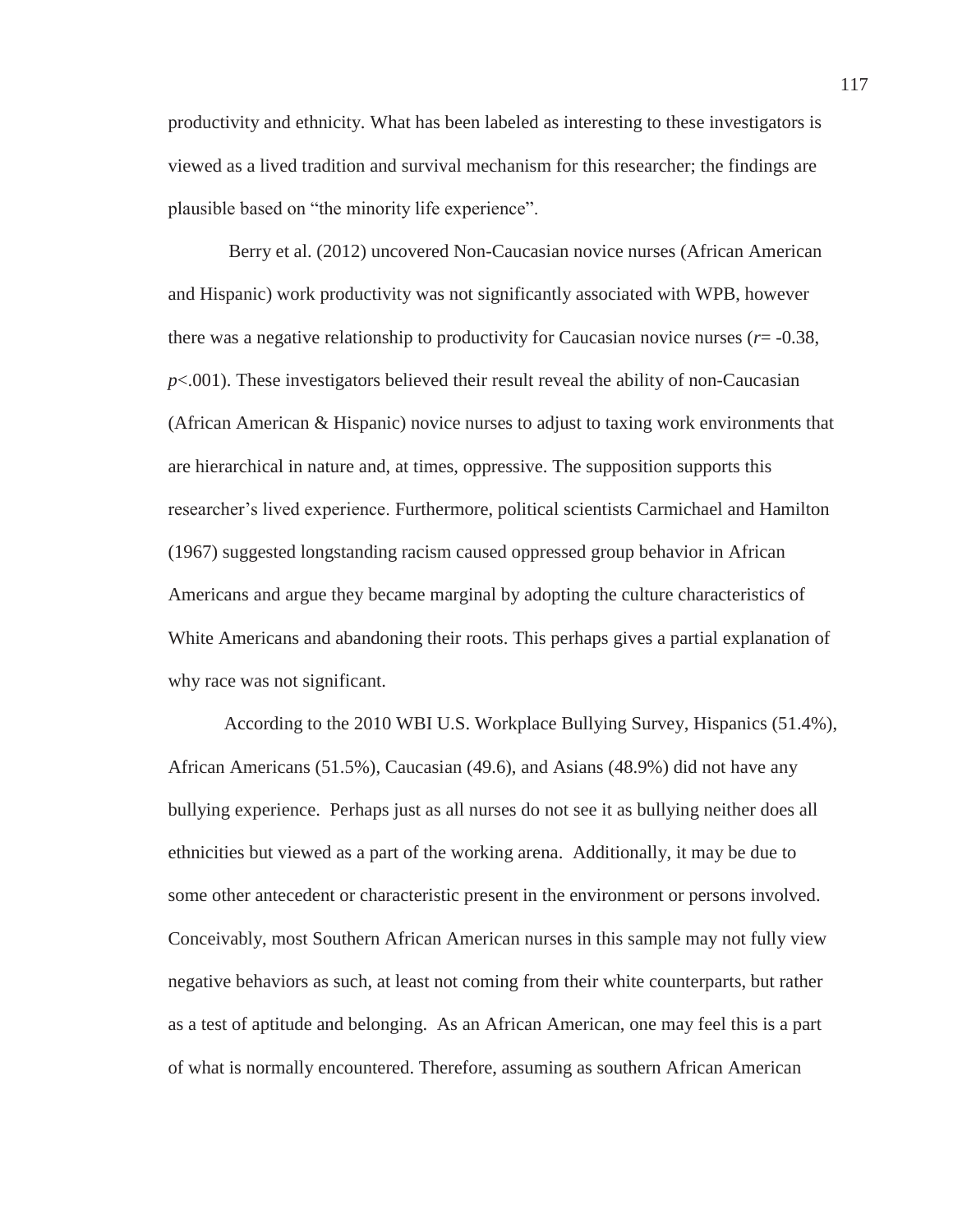nurses to have had a life long experience, separate from the nursing career, with a cycle of negative behavior to belong and excel make it more or less difficult to participate? Does each nurse, whether Caucasian or African American; feel as though they are justified in playing their role in this accepted "cultural initiation"? It is plausible that the data is correct and it is not yet another racial issue to short through, but a nursing problem to correct.

While there is possibly a sufficient representation of nurse diversity in most health care organizations, there is the inquiry of if minority registered nurses have been adequately represented in WPB research. WBI (2010) revealed Hispanics (25.3%) and African Americans (27.6%) had the highest incidence of WPB. Nevertheless, research on WPB among registered nurses has yield a lack of minority participation, or their experiences have not been construed as negative. The omission of racial differences should be avoided. Researchers should even go as far as to deliberately seek a large sample of African Americans and Hispanics to offer a more insight into specific feelings related to their jobs and the nursing profession.

In summary, the data indicated that age and race did not play a major role in WPB for the nurses in this organization, yet gender was significant. Nursing administrators, managers and team leaders; all nursing affiliates and nurses themselves should unite to ensure that nursing has a flourishing culture free of negativity.

## *Research Question 2*

*What is the relationship between practicing registered nurses' perceptions of WPB and the variables level of education and years of experience?* In this study, the sample did include experienced and novice practicing registered nurses who were equal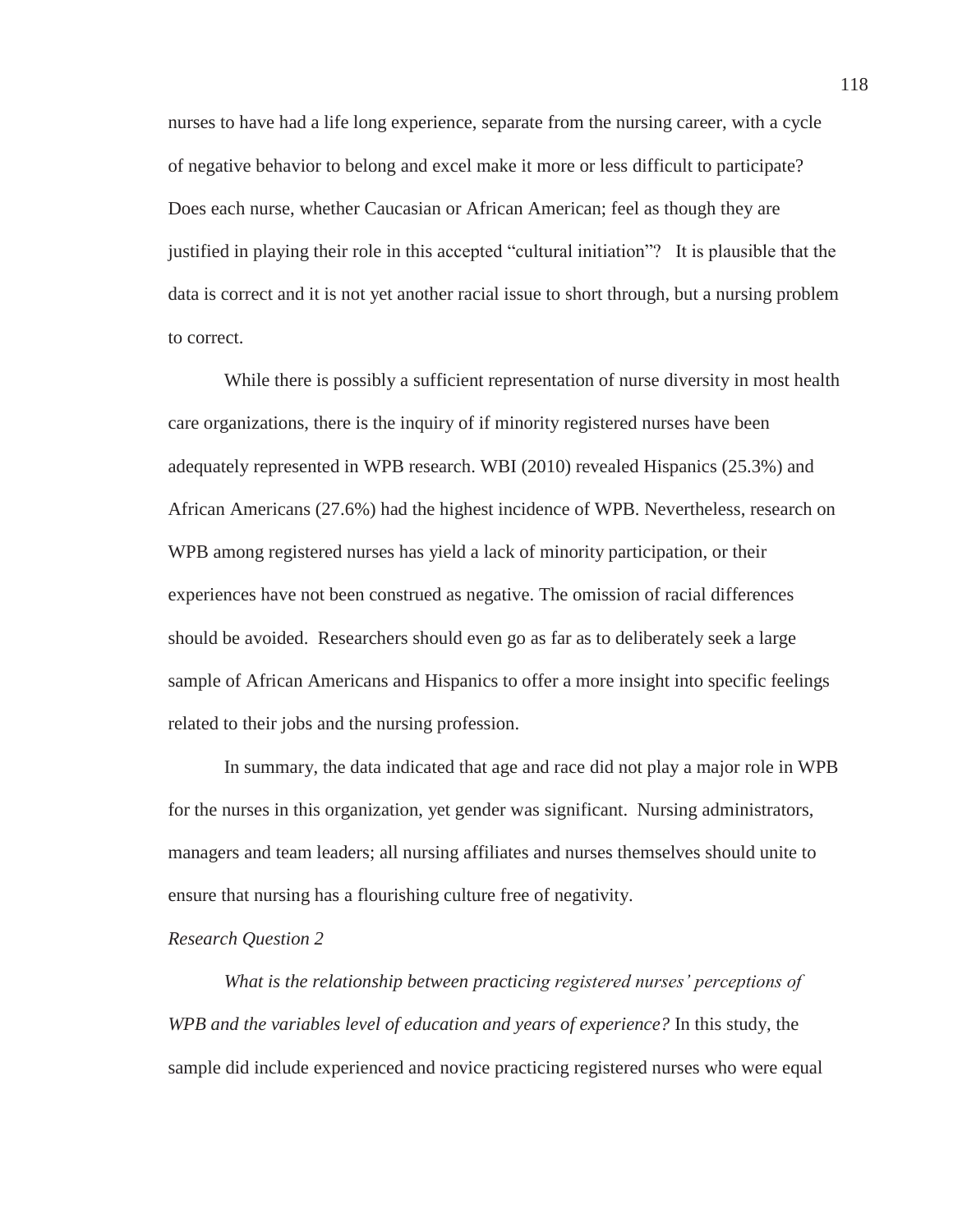in staff rank but not necessarily equal in age, race, gender, levels of education or years of experience. The postulation was that WPB is prevalent among novice practicing registered nurses with three years or less experience and there is a statistically positive relationship of WPB on the variables of years of experience and level of education. However, less than 1% of WPB in this study is explained by level of education and years of experience. The findings reject the thought: the longer a nurse practices, the more he or she will display negative behavior.

There are various reasons the data may not have shown a significant relationship. In retrospect, as an exploratory study, identifying the target and perpetrator of WPB should have been a primary objective even though it was originally thought not to be necessary. Consequently, the data could not officially differentiate the depositories from the depositors. Though, it is conceivable that the novice practicing registered nurses were the depositories and the experienced practicing registered nurses, the depositors. By knowing their status as it relates to Freire's banking system, the two populations of practicing registered nurses' position as staff nurse could have given more support to the theory. Of course, it is still very likely the pattern of bullying goes from experienced to novice nurses, and in turn, the novice nurses demonstrate bullying towards another novice nurse. At some point, would it be reasonable to say after a year to a year and half, the novice nurse has completed her initiation into this accepted culture and if she has chosen to remain in her position she may in turn victimize as well. The example given in the literature review of the novice nurse with one year of experience belittling the novice nurse with two weeks of experience expresses the possibility of this theory and hence,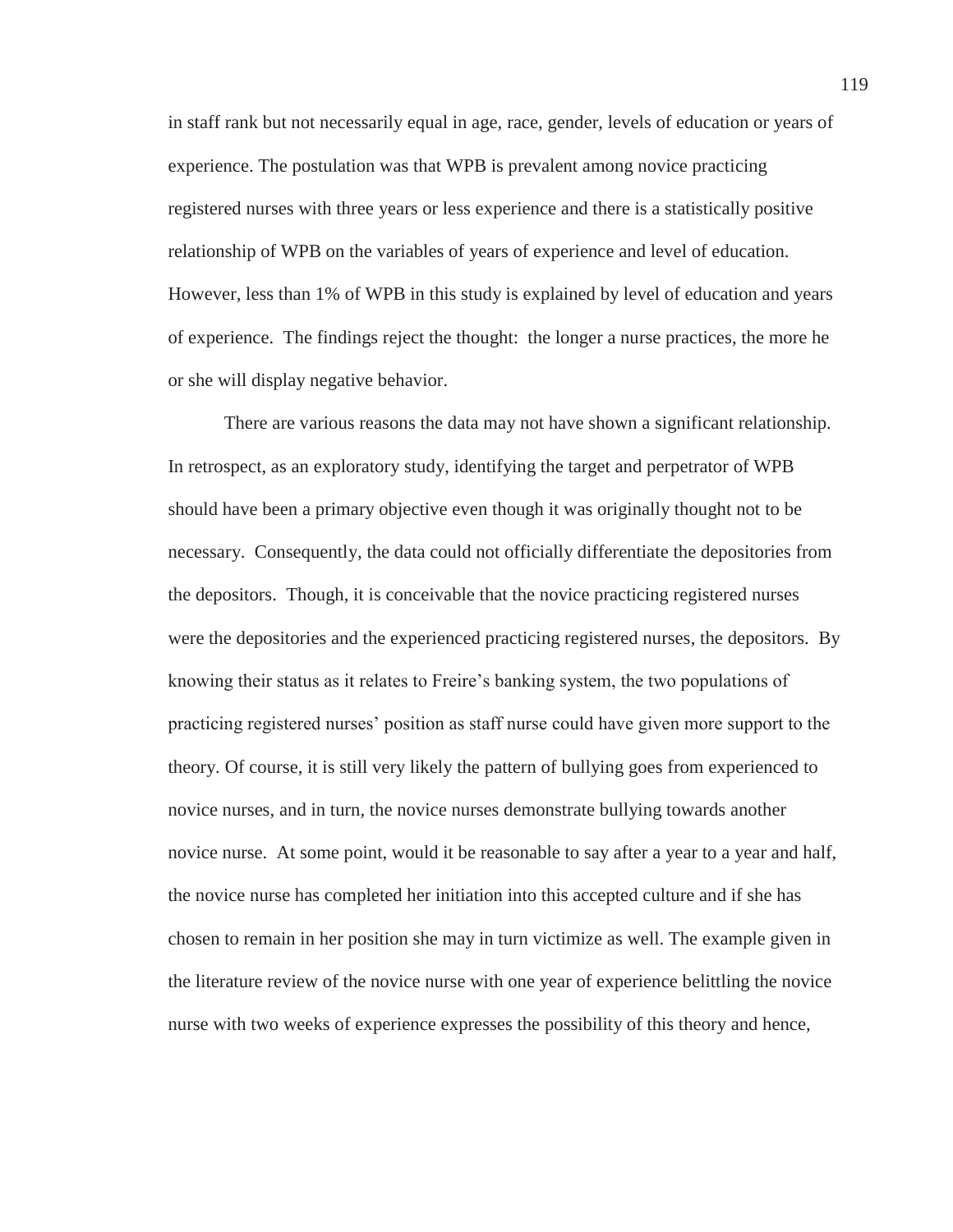there would be a great variation in years of experience as well as the other changing variables excluding gender and race.

Another thought as an endorsement of defining target vs. perpetrator and the nurse participants not acknowledging themselves as such is due to the choice of the bullying questionnaire (NAQ-R) or the exclusion of identifying with the victim or perpetrator on the demographic survey. The NAQ-R refers to the nurse as the victim or target. It does not give recognition to the bully or perpetrator. Consequently, if the nurses are in fact the bully or have become marginalized, there would not be a confession of victimization. They are the aggressor and not the defender. In justifying this theory, Boychuk, Duchscher, and Cowin (2004) evaluated the relationship between high rates of attrition and role-transition difficulties of new nurses and noted that senior practicing registered nurses reject the new registered nurse colleagues—a phenomenon known as new nurse marginalization. The new nurses reported their first few months of practice as being chaotic, agonizing, and traumatic—nurturing feelings of isolation, defenselessness, and uncertainty that can result in low self-esteem, lack of self-confidence, and a sense of failure. As well, Vessey et. al (2009) exposed novice staff registered nurses as being bullied the most by senior staff registered nurses and charge nurses in order for them to gain power over the novice staff registered nurses. There were only three master's prepared RN's in the study, under these circumstances, confirming Pai and Lee (2011) discovery that nurses with a master's degree are less susceptible to being bullied was not possible, as well, with Kamchuchat et al. (2008) suggesting that an increase in the level of education decreases the chances that a nurse will be a victim of violence.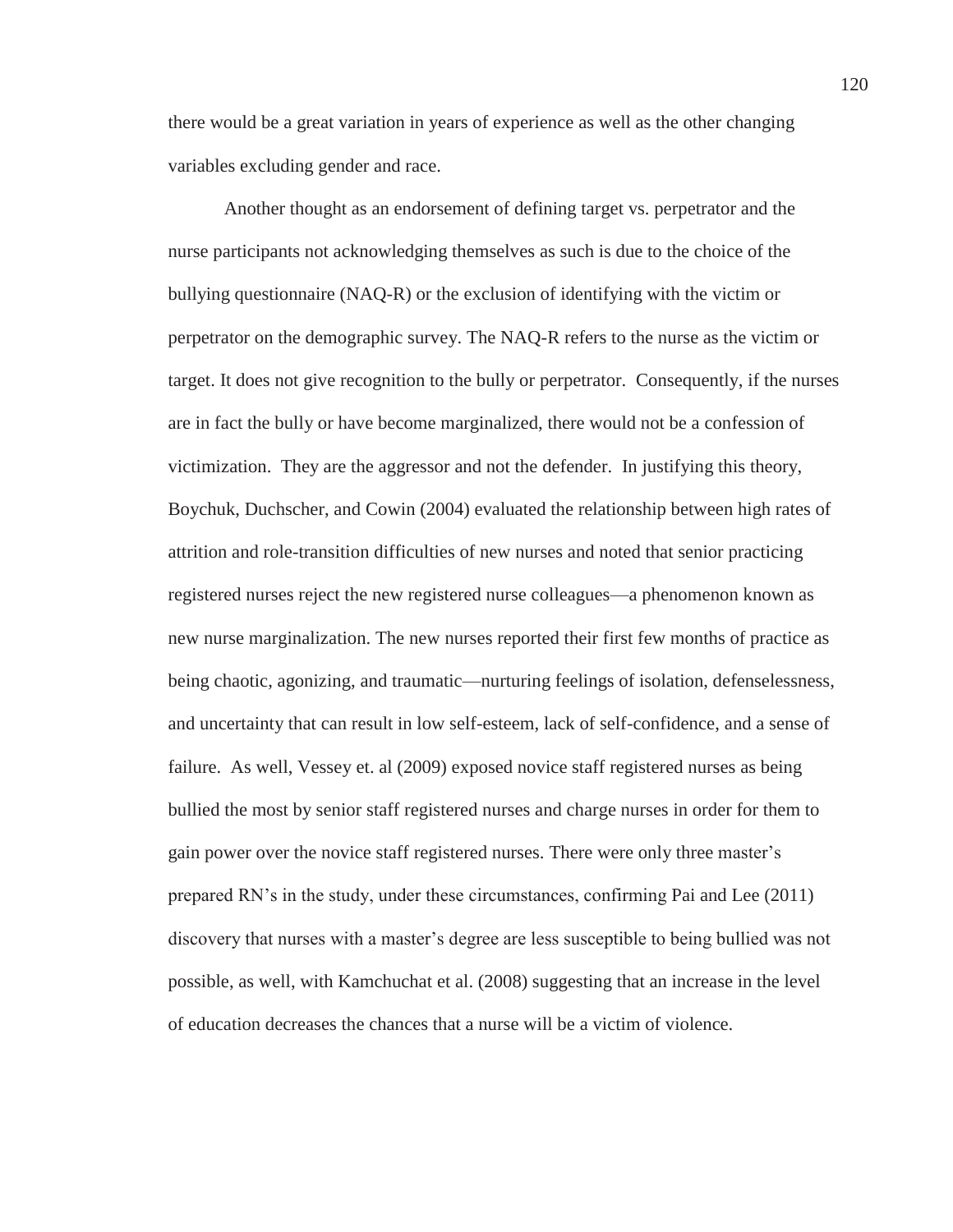Finally, an additional reason for the failure of association with level of education and years of experience is one of the greatest conceptions of Freire's pedagogy of the oppressed, the "culture of silence". This cultural initiation or system of social relation implants a negative self-image. Instead of being encouraged, the oppressed are submerged in a state dependence and silence. The nurses are convinced of their inferiority and are unable to develop critical thinking and respond, subsequently maintaining this culture of silence. With this in mind and nurses being portrayed as a caring and noble profession, it is surmised that some nurses are not likely to admit this behavior. Lewin and Lewin (1948) professed that in seeking to achieve goals, human beings naturally tend to identify with and pursue those activities that are perceived to add positive value, but avoid those that are deemed negative.

#### *Research Question 3*

*What is the relationship between practicing registered nurses' perceptions of WPB and the burnout subscales (EE) emotional exhaustion, (DP) depersonalization and (PA) personal accomplishment?* The sample of registered nurses in this Southeastern city demonstrated there was a statistically significant relationship between WPB and the MBI subscales. In fact, the strongest predictors of WPB were emotional exhaustion and depersonalization. This means the findings were parallel with the MBI-HSS measurement of the three facets of burnout syndrome. As well, burnout is not "an all or nothing" concept, it is a constant variable with a defined range. According to the assessment, a high level of burnout is reflected in high scores on emotional exhaustion and depersonalization and low scores on the personal accomplishment subscale. With this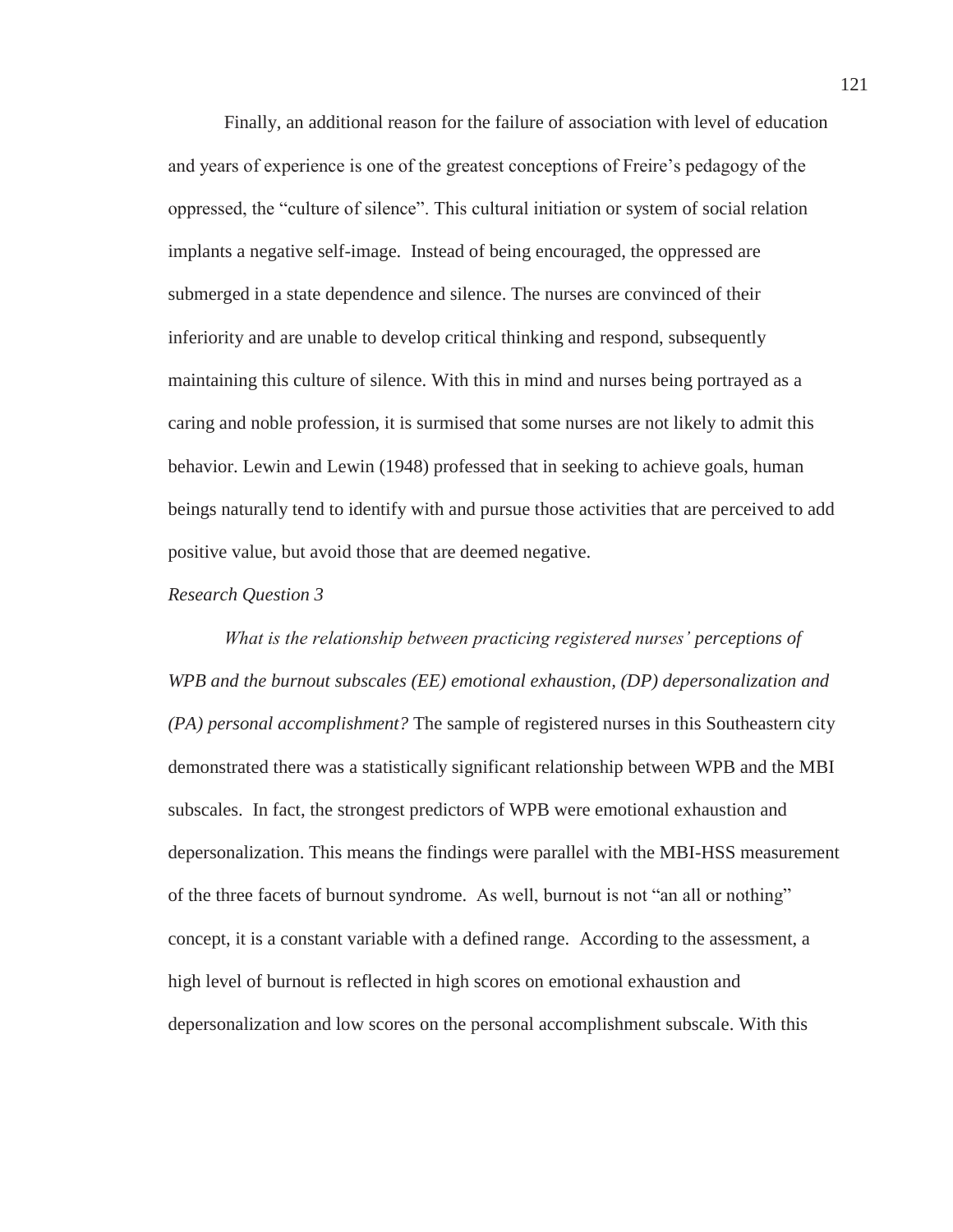group of nurse participants, reduced personal accomplishment was not visible; the PA scores were moderate to high.

Given the meaning of depersonalization it supports the oppressed group framework. Depersonalization involves a negative attitude towards and/ or withdrawal from your job and everyone around you. It is characterized by cynicism, apathy and depression. Depersonalization coexists with oppression. Within the cycle of oppression is self- depreciation and depersonalization; they are interrelated. For the most part, predictors of depersonalization and burnout in general involve the burdens of work and a deficiency of positive resources. The burden of a nurse's position includes not only giving good patient care but the process of becoming a member of the "culture of silence". To put it simply, first a nurse must assimilate by rejecting responsibility and autonomy which occurs anyway as a novice. Novice nurses, or in some instances nurses in new positions as previously stated, are rule governed according to Benner's level of experience, that nurse wants to know what is it you want them to do and they express their willingness to it. The nurse is dependent on another nurse's guidance. Next, the social phenomenon of duality or marginalization occurs. With marginalization, the envisioned benefit by the nurse transitioning into the profession predicates an uncertainty of acceptance. Then, low self-esteem and dislike of self will occur, what is known as selfdepreciation. Freire pronounced as people hear and are made to feel they are good for nothing and unproductive, those people become convinced of their own unfitness, at this point depersonalization is likely (Freire 2001, p.63). If a nurse is made to feel incompetent, their counterparts as well as their recipients will suffer. So essentially, the patient will suffer as well from the cycle of initiation this nurse is enduring. Supporting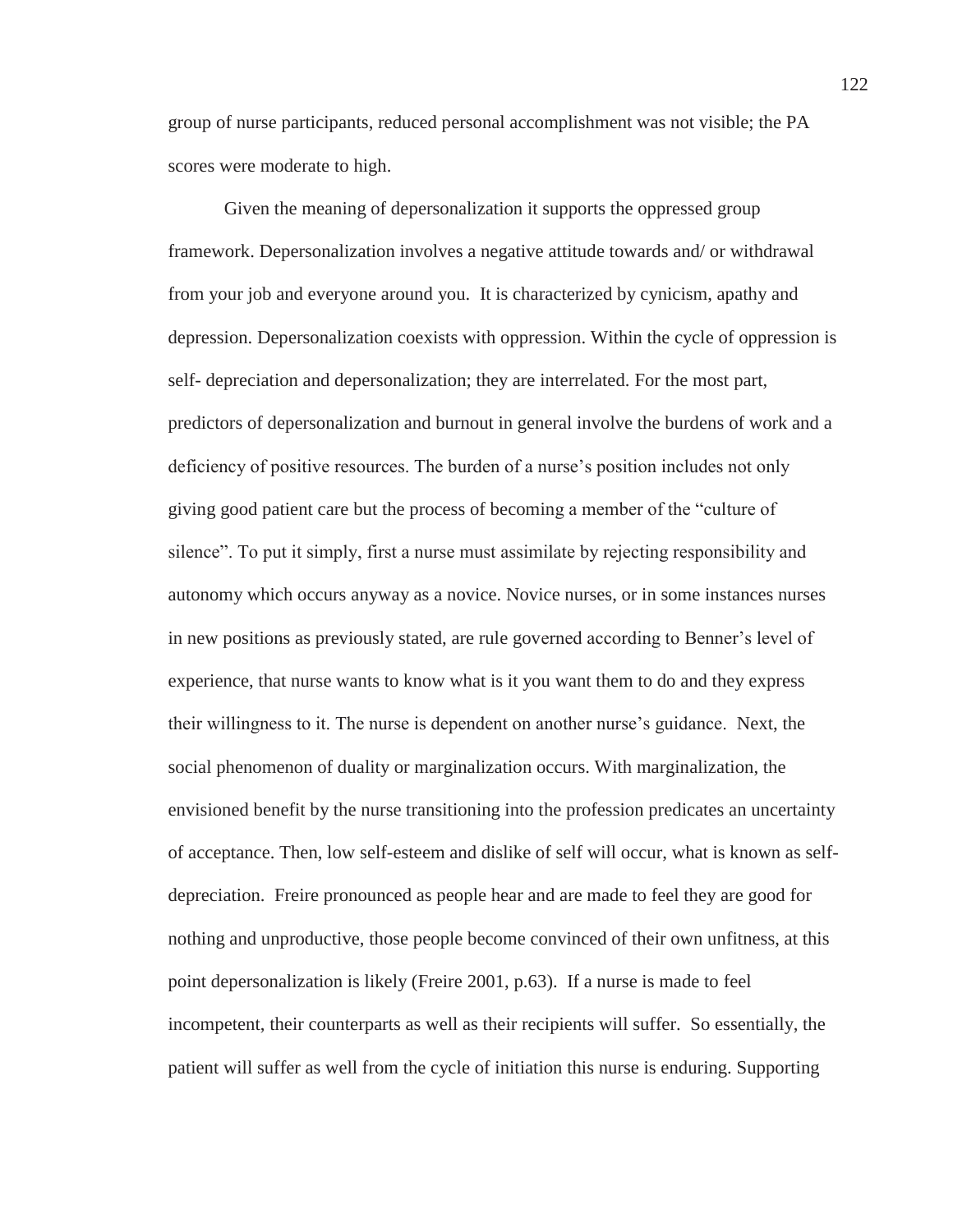evidence of this interpretation is in the study of 286 nurses, all female respondents; Yildirim (2009) found that 21% had been exposed to bullying behaviors. It was concluded that WPB is a measurable problem that leads to the decreased ability to concentrate, lack of work motivation and commitment, poor productivity, and poor relationships with patients, managers and colleagues.

 The nurse carrying this indifference and pessimism will soon have their work affected as seen in burnout. The very first statement of the MBI-HSS to confirm depersonalization says "I feel I treat some recipients as if they were impersonal objects". The method in which the nurse has been treated spills over into patient care. Freire explicates an emotional dependence (Freire 2001, p.65), describing the targeted nurse as having no power, no autonomy and no voice, this finally builds into WPB.

 In summary, the data has established that the more WPB is seen, the higher the burnout level, specifically EE and DP and vice versa. WPB may not have been noted as significantly related to some other variables, but this relationship speaks volumes. *Research Question 4* 

*What is the relationship between practicing registered nurses' perception of WPB and intent to leave current position or shift rotation?* Among this group of nurse participants, with only one male nurse specifying leaving his shift rotation, WPB and intent to leave was significantly positive in a confirmatory style. Meaning, if a nurse leaves, it's because they are seeing negative acts; if he or she remain in their position, they are not seeing negative acts. The higher the sum of negative acts the higher the attrition rate. This confirms the hypothesis. Likewise, Griffin (2005) found that one of three nurses leave a position because of WPB and those new to nursing, 60% leave their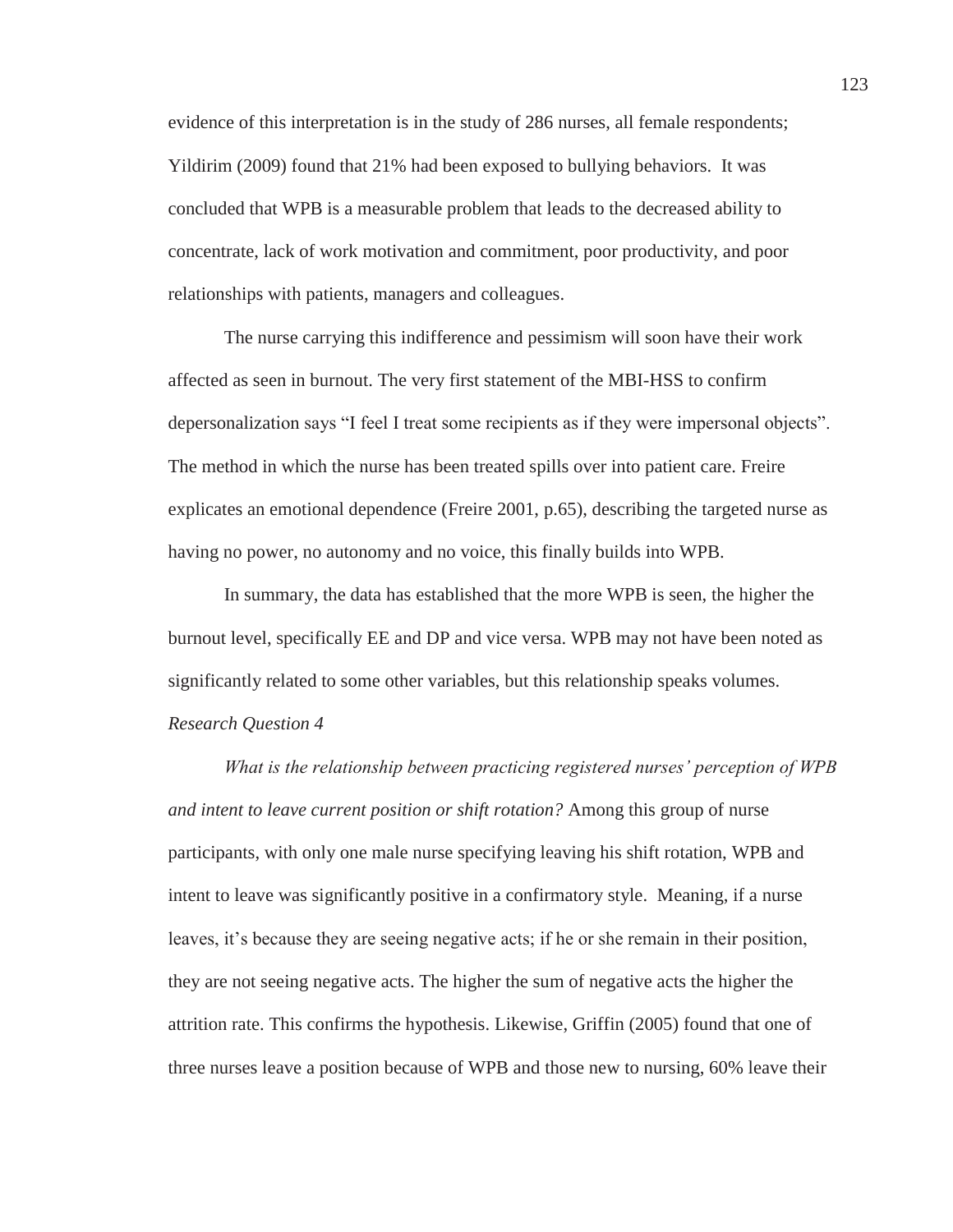first professional position within six months and 20% leave the profession forever. Also, in support of this study's finding, Hadikin and O'Driscoll (2000) found that 46% reported being bullied and of these, 55% were contemplating leaving within the year (Hadikin  $\&$ O'Driscoll, 2000). Additionally, it affords meaning and enhances the list of reasons other researchers have investigated into the likely antecedents of employees' intentions to leave, (Kalliath & Beck, 2001; Kramer et al. 1997).

According to Fanon (1963), not all of the oppressed people turned to violence, but those who did were stimulated by envy and anger in relation to the suffering by the oppressed under the rule of the oppressor. The alternative to violence was noted by Fanon to be collective auto destruction, assimilation, or fatality. The primary alternative collective auto destruction came about when the oppressed retaliated against another oppressed member instead retaliating against of the oppressor. According to Freire, oppression dehumanizes both the oppressed and the oppressor. It is the nurse who recognizes and defeats the situation of oppression, so that through transforming action, leaving the negative environment, they can generate a better situation, one which makes humanity more achievable. In effect, these nurses decided not to participate in this cultural initiation and become exhausted or burnout by the effort and simply moved on. *Research Question 5*

 *What is the relationship between practicing registered nurses' perceptions of WPB, burnout subscales (EE) emotional exhaustion, (DP) depersonalization and (PA) personal accomplishment and intent to leave current position or shift rotation?* This sample proved that there is a relationship among WPB, the burnout subscales and intent to leave current position. As a matter of fact, once again depersonalization is the variable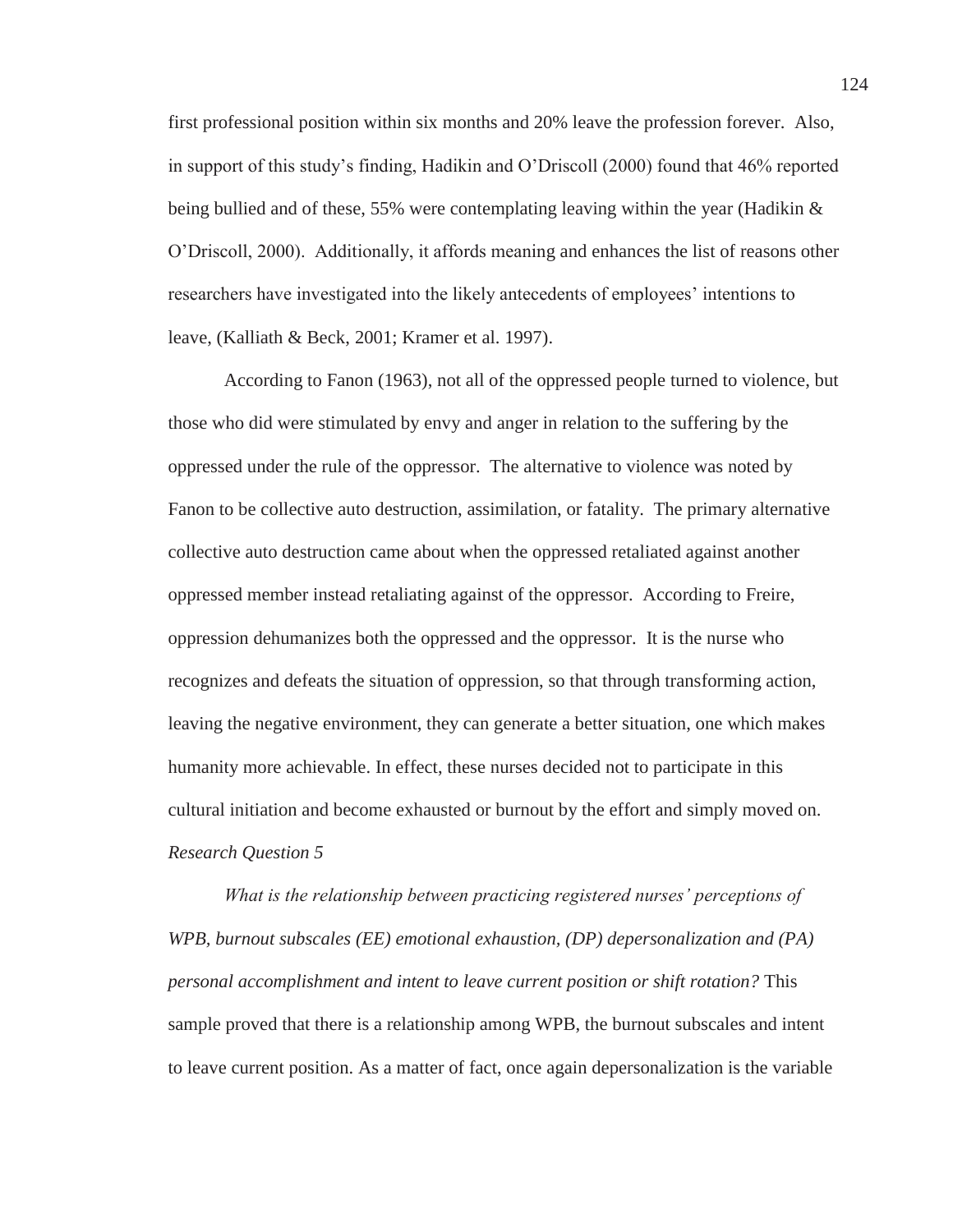with the higher association. Intent to leave was not as strongly related to negative acts. Though unable to determine causation with the data, it has been confirmed that the higher the depersonalization the more the negative acts. It is known based on the literature review and the conclusions of this study that there is a relationship between WPB, burnout and intent to leave; however we cannot say burnout caused WPB or WPB caused burnout, despite the relationship that exist between the two variables. There is a functional or associative relationship present rather than a casual relationship. There are several studies citing a correlation between burnout and WPB, and WPB, burnout, and novice nurses but relatively none citing which came first or the cause and effect aspect. *Ancillary Findings* 

 Berliner and Ginzberg (2002) reported that the lack of nurses is a tri-fold crisis but is correlated to fewer nurses entering the workforce, inability of health care organizations to attract and keep new nurses, and nurses who either retire or leave the profession early. With that being said, it prompts a contemplation of all the potential antecedents or influencing factors which leads back to the relationship of the primary variables. Based on the first ancillary finding, the longer an individual has been a nurse the less apt they are to leave, in part, supports the postulation of novice nurses experiencing more WPB and consequently, a greater possibility of departing from their positions. It also gives meaning to Freire's oppressed theory. Freire witnessed and declared an imbalance of power resulted in the creation of a dominate group (experienced nurses) and a subordinate group (novice nurses). At any time there are two groups and one has more power than the other, he contended, oppression occurs when the values of the subordinate culture are repressed. This is the basic premise of oppression theory. It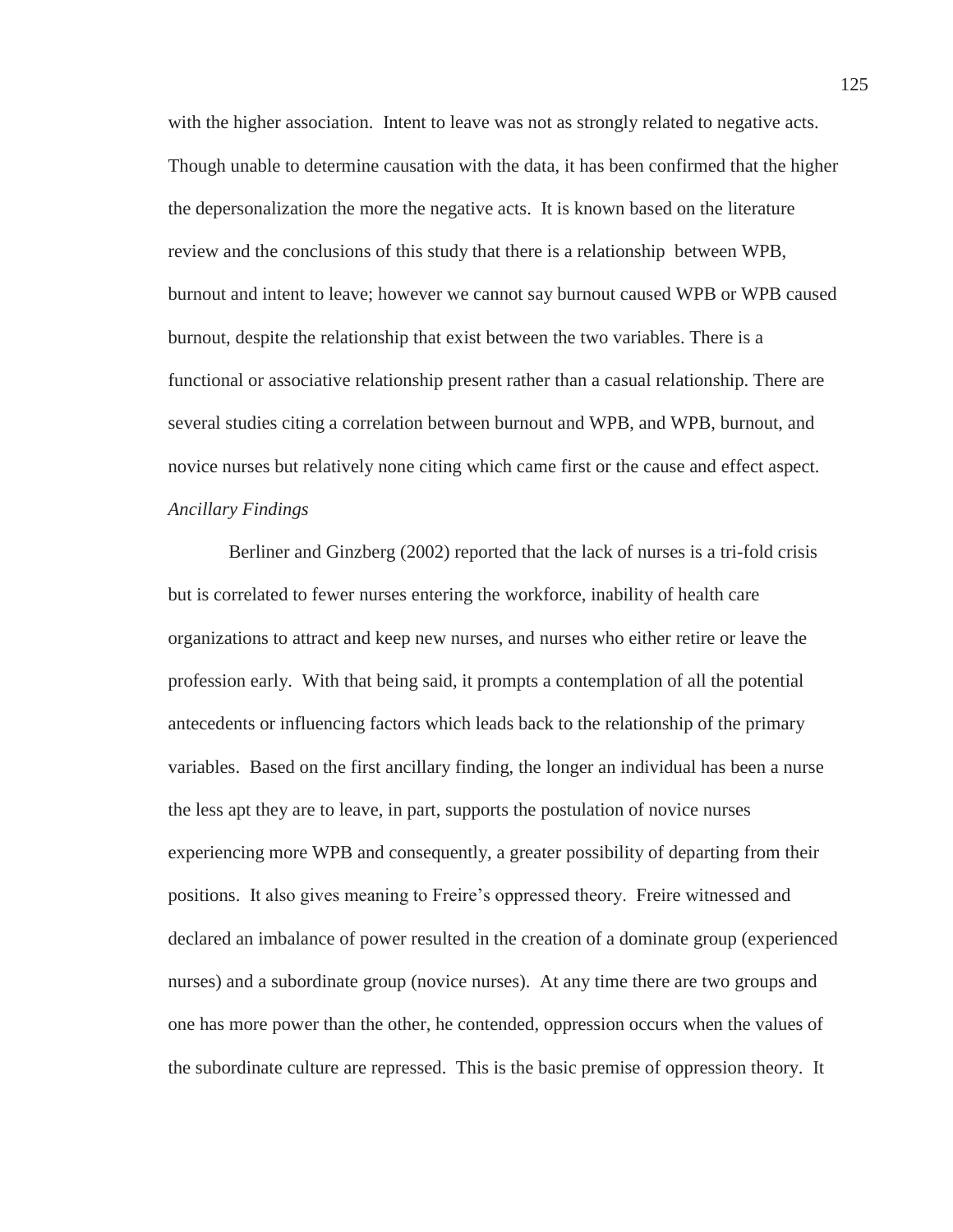is understood that what Freire defined in his theory between Europeans and Brazilians is a condition that is similar to the once problematic vertical relationship between nurses and physicians.

 With nurses of fewer years experience considering leaving their positions, other probabilities come to mind. If the nurse participants were honest and forthcoming in their responses, especially based on hypothesis four, which disclosed significance between WPB and intent to leave in an affirmative method, what else might be deduced from this result? Is it simply the direct experience of or witnessing WPB that is motivationing thoughts to depart from their jobs or is it another ancillary discovery of RN's feeling WPB and burnout directly effects professional growth and patient safety.

There were four nurses with more than 10 years experience who commented that with so many new nurses, it was "not safe" for the patients nor the experienced nurses taking the "slack". These comments give relevance to the high numbers from statement 21 involving unmaneageble workloads. Also, five nurses explicated witnessing vertical bullying from team leaders and nurse managers towards the staff nurses. The effects of both horizontal and vertical bullying can have an impact on all employees, particularly witnesses. From the researchers point of view it is highly conceivable that witnessing these negative acts may result in the witness feeling sorry for the victim thereby causing an increase in the nurse witnesses stress level. The thought of becoming the next victim would be frightening causing nurses to change jobs to avoid conflict, working diligently not to become the next victim or merely becoming a member of the bullying culture.

As well, nurse leaders have played their role by observing the behavior of the physicians and preserving the dominating behavior, which has generated WPB among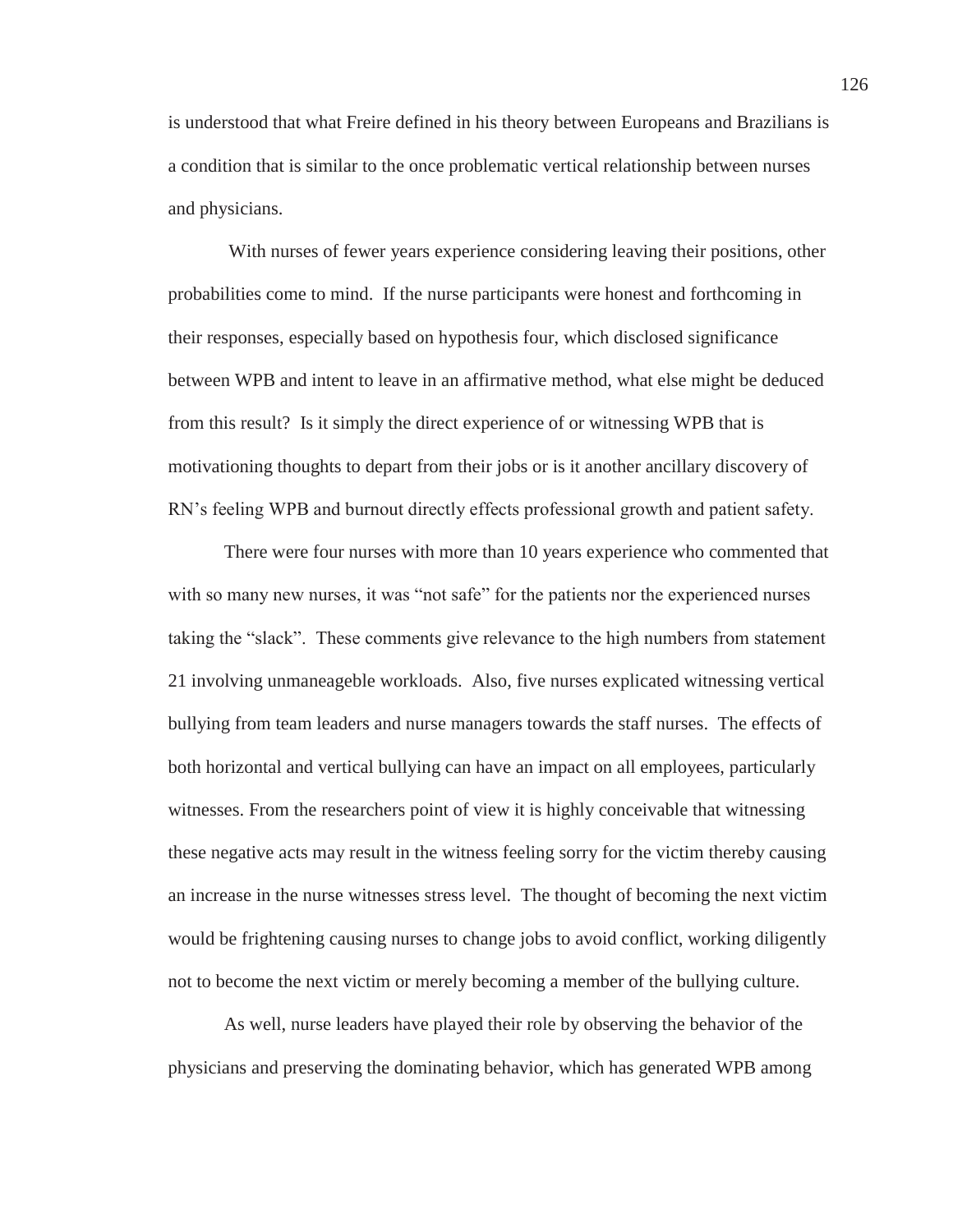practicing registered nurses. This gives consideration to another ancillary finding. The team leader or nurse manager being the perpetrator of negative acts and when observed by the witnessing colleagues it jolts a trickling effect. The results of Bowles and Candela (2005) study on nurses' job experiences within five years after graduating from their program found that 30% of participants had left their first job within one year of employment and 57% had left by the second year; 22% cited that work environment factors were connected to management issues, lack of support, and too much responsibility caused them to leave. The finding of Bowles and Candela (2005) study is partially validated by the comments written on the questionnaires citing unmanageable workloads placing the patients and the nurses' license at risk.

Burnout and WPB have several inferences specifically turnover intent, unmanageable workload and reward-effort imbalance increases the risk for both WPB and burnout. Of great concern and noted among ancillary findings are safety outcomes as it relates to care with high patient to nurse ratio, especially from nurses affected by bully's behavior causing other nurses to suffer shame, humiliation, and depression, which can affect their personal life as well as their job performance (Namie & Namie, 2003).

In summary, WPB is a common and serious issue within the nursing profession since bullying does not only potentially increase employee burnout which could increase employee turnover, number of absences and sick leaves aside from negatively affecting the work satisfaction and work performance of the nurses. Being able to identify the most effective way of controlling workplace bullying could significantly improve not only the profitability of the healthcare organization but also increase the level of the nurses' work performance.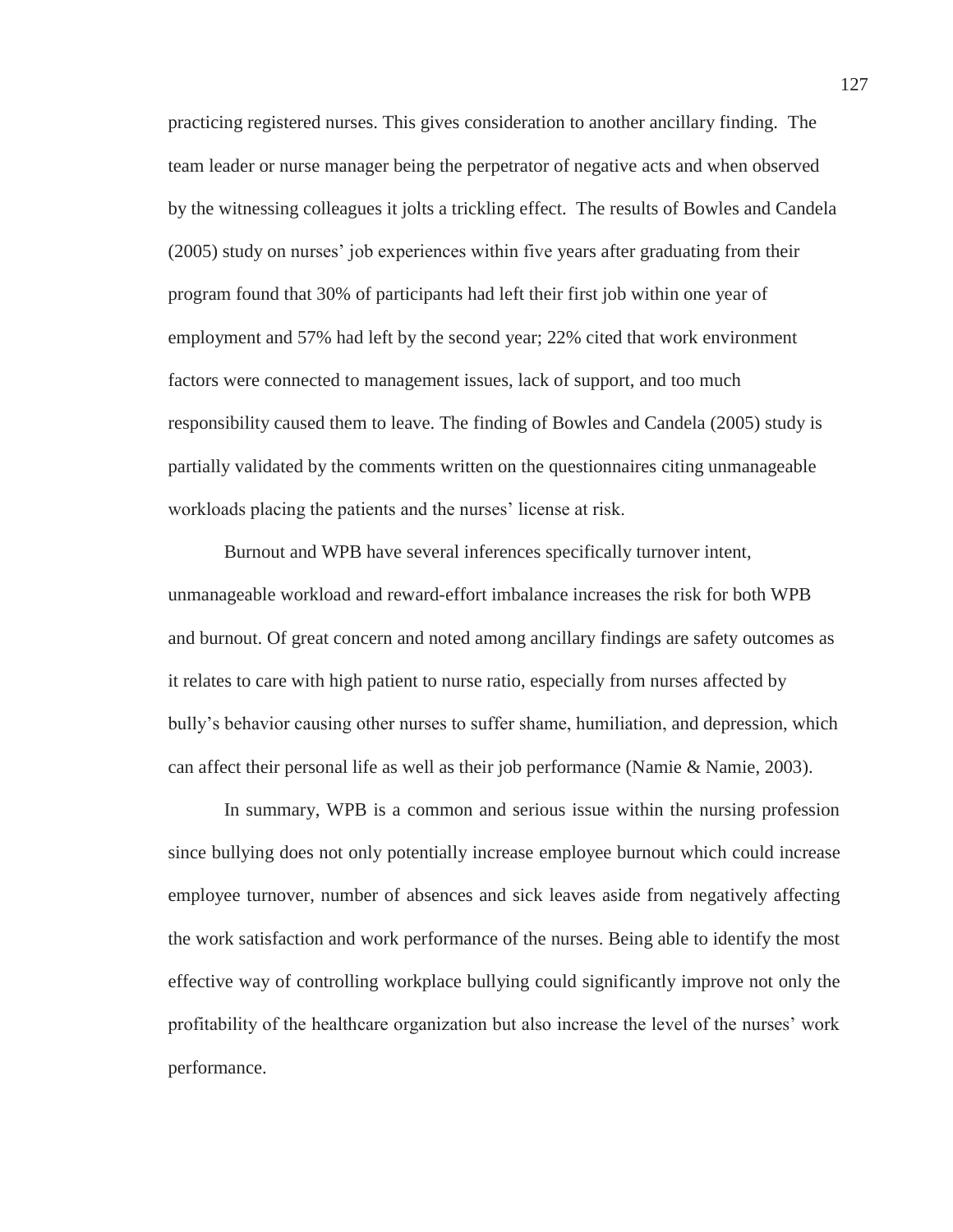#### Limitations

One study limitation was a relatively small size  $(N=185)$ . Of the 500 participants eligible in the selected hospital in a Southeastern state, only 196 elected to participate. The views and experiences of the remaining nurses may have impacted the findings.

The sample was limited to one southern geographical area in one location instead of the 8 as originally hoped for, so the inquiry can be raised related to the ability to generalize results to registered nurses in other parts of the state and other parts of the country.

Though the study design does not preclude strong statements of cause and effect, participants may have underreported the bullying acts to which they were exposed. Additionally, the demographic survey did not include potential personal characteristics, such as low self-esteem, and situational or environmental variables that could have influenced the relationship between WPB, burnout and intent to leave.

Finally, there was a survey all nurses were encouraged to participate in and many participants assumed the researcher was collecting data surreptitiously for their employing organization. Apparently, the survey that was mandated encompassed thoughts on leadership, treatment of nurses by management and general work conditions. Nurses voiced being afraid and not wanting to participate in the study for fear their managers would find out what their responses were.

Recommendation for Education, Policies and Practices

At present, there is a breach of information concerning individual tactics used by novice nurses experiencing WPB. These nurses need to be provided with strategies to avert WPB and provide safe and competent care in a positive environment. WPB can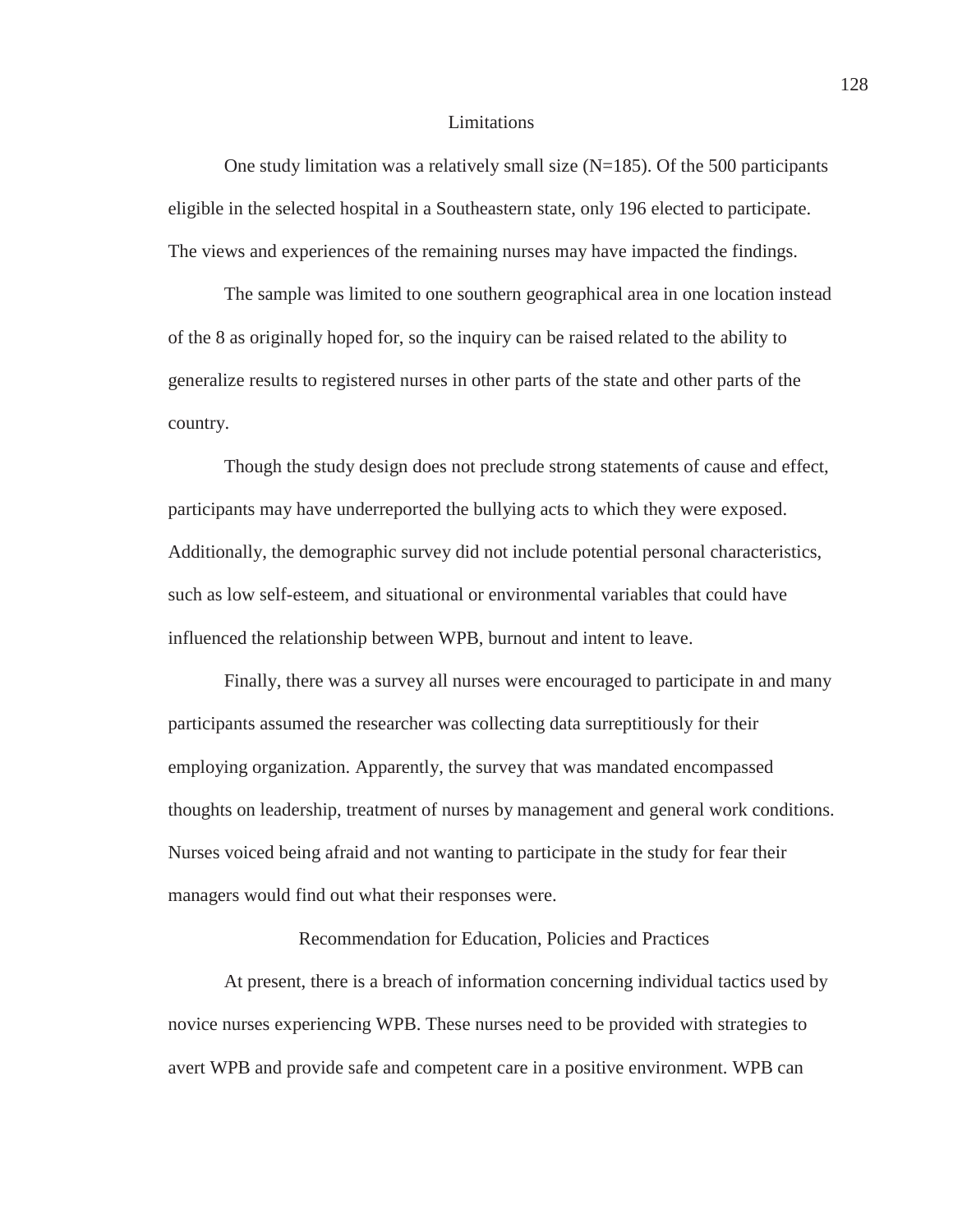have a devastating effect on the victim; therefore, it is important that health care organizations have the policies and practices in place to detour the problem. Due to tight market competition within the healthcare industry, human resource management is being challenged to improve the organization's employee retention strategies that can effectively reduce the high costs associated with high rate of employee turnover. The unnecessary costs associated with nurse turnover are usually related to the costs of hiring new employees and training them so as to increase their work productivity and patients' safety. As a result of not being able to satisfy, motivate, and retain employees; the organization is expected to lose some of its valuable patients to other healthcare providers around the area.

Prior to licensure and employment, nursing students should be provided with a component on WPB during their last semester under a professional and leadership objective. Education is an important strategy and should begin while in nursing school and preceding active employment. Nursing educators would be doing students a disservice by not including instruction on the theory of oppression and WPB in the curricula. As well, creating a venue for students to report negative behaviors by faculty and staff members especially during preceptorship, and promoting and enforcing a zero tolerance for WPB in student's clinical areas.

Since work motivation does not only increase employees' retention rate but also their productivity rate, staying focus on motivating nurses becomes a crucial factor in terms of increasing the work satisfaction of each nurse and enabling the entire hospital team members to reach the optimal levels when it comes to accomplishing the organizational objectives. Once a nurse is very much satisfied with their current health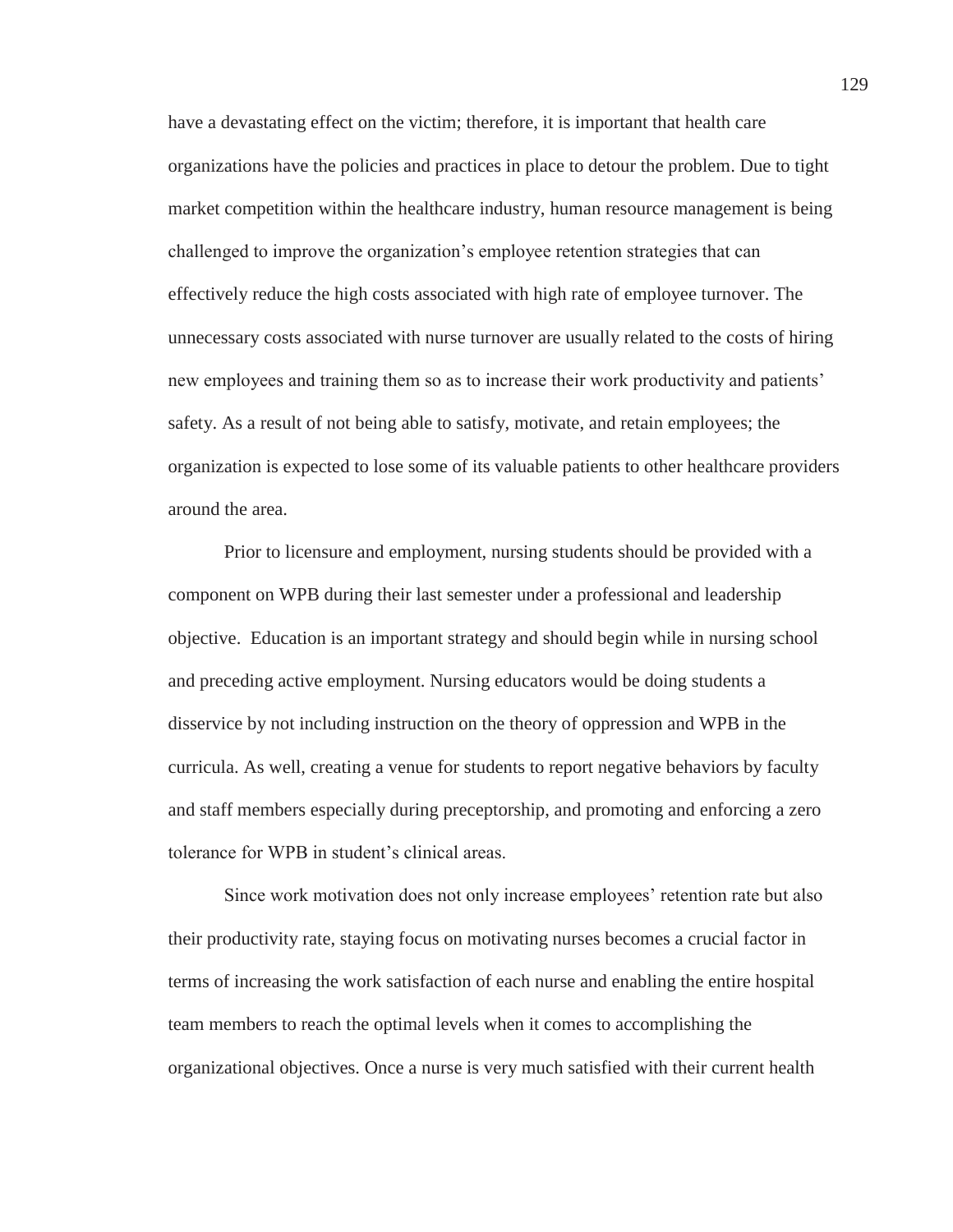care facility, there is a higher chance for he or she to remain employed with an organization for a very long period of time.

In general, effective work motivation, job satisfaction, high productivity, better business profit, and improved nurse retention are all interrelated matters. For this reason, most of the modern human resource managers today who are working in large- and medium-scale hospitals are being challenged to search for different ways on how they can improve the effectiveness of their motivational and retention strategies at work.

The ability of the human resources department and nurse managers in being able to provide the nurses with a safe working environment is being challenged by the aggressive behavior of some employee. Not only does the practice of workforce bullying negatively affect the work performance of the nurses, the negative emotional consequences of being often bullied within the working environment could also causes the health care workers to experience being burnout from work (Rocker, 2008). Because of the negative impact of bullying and burnout in the profitability and efficiency of the hospitals, the issue behind workplace bullying is one of the most critical issues that need to be resolved within the healthcare organization (Hutchinson, Jackson, Wilkes  $\&$ Vickers, 2008). The ability of the nurse manager to control the practice of bullying within the hospital area could eventually strengthen its employee retention rate and overall work performance.

Once the chosen policies and procedures are implemented by a given facility, there are certain continuing educational approaches that should occur in collaboration with the hospital's education department, preceptors, nurse managers, directors and so on. Impromptu visits and short scheduled meeting to reinforce learned preventative and 130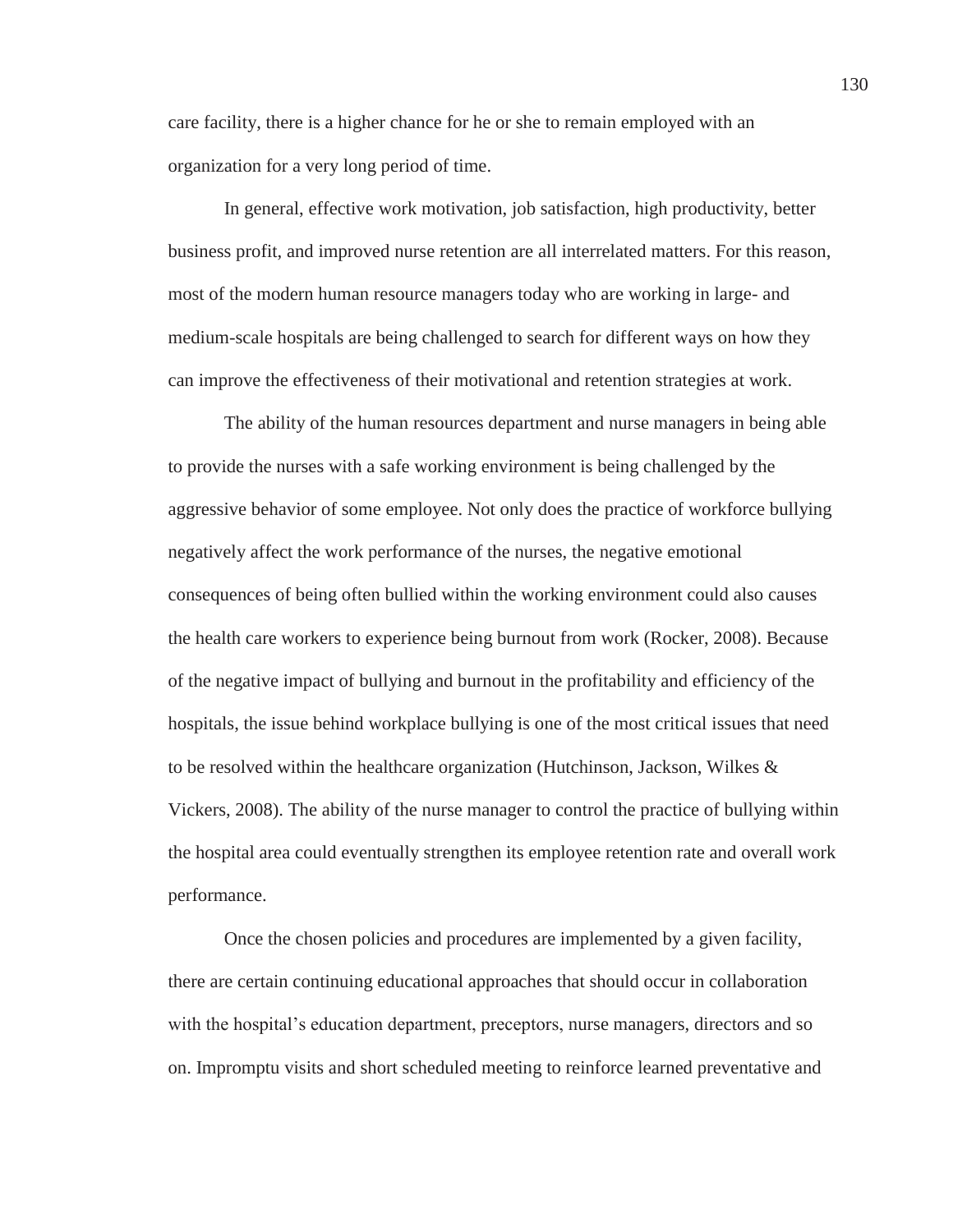any unresolved issues or questions that may occur during novice nurses or nurses that are experienced and newly employed. The zero tolerance campaign would include monthly newsletters and periodical webinars reminding nurses of the positive and caring culture of the organization.

# *Commonly used Management Techniques that will Increase Employee Retention and Professionalism within the Workplace*

The ability of the human resources department to satisfy employees with their existing jobs will result in a higher chance that the business organization will be able to control employee turnover and increase the rate of employee retention (Tas, Spalding & Getty, 1989). With regards to the use of effective retention strategies in addressing the bullying concerns of the nurses, some of the common techniques that were adopted by the human resources management includes: (1) providing the nurses with education, support and counseling; (2) strengthening the hospital policy against bullying acts; (3) effective career management and the promotion of equal gender rights.

# *Providing the Nurses with Adequate Education, Support and Counseling and Strengthening the Hospital Policy against Bullying Acts*

 Measuring the incidence of bullying within the workplace is important in terms of measuring the behavior of the oppressed groups and allowing the head nurse to break the cycle of bullying acts within the workplace culture. (Roberts, Demarco, & Griffin, 2009) In line with this matter, the head nurse has the responsibility in providing the nurses with adequate knowledge, support, and counseling with regards to the proper way of dealing with workplace bullies.

 In general, teaching the nurses how to effectively deal with bullies could significantly decrease the incidence of bullying act within the workplace. Aside from supporting one another within the working environment, Beech suggests that nurses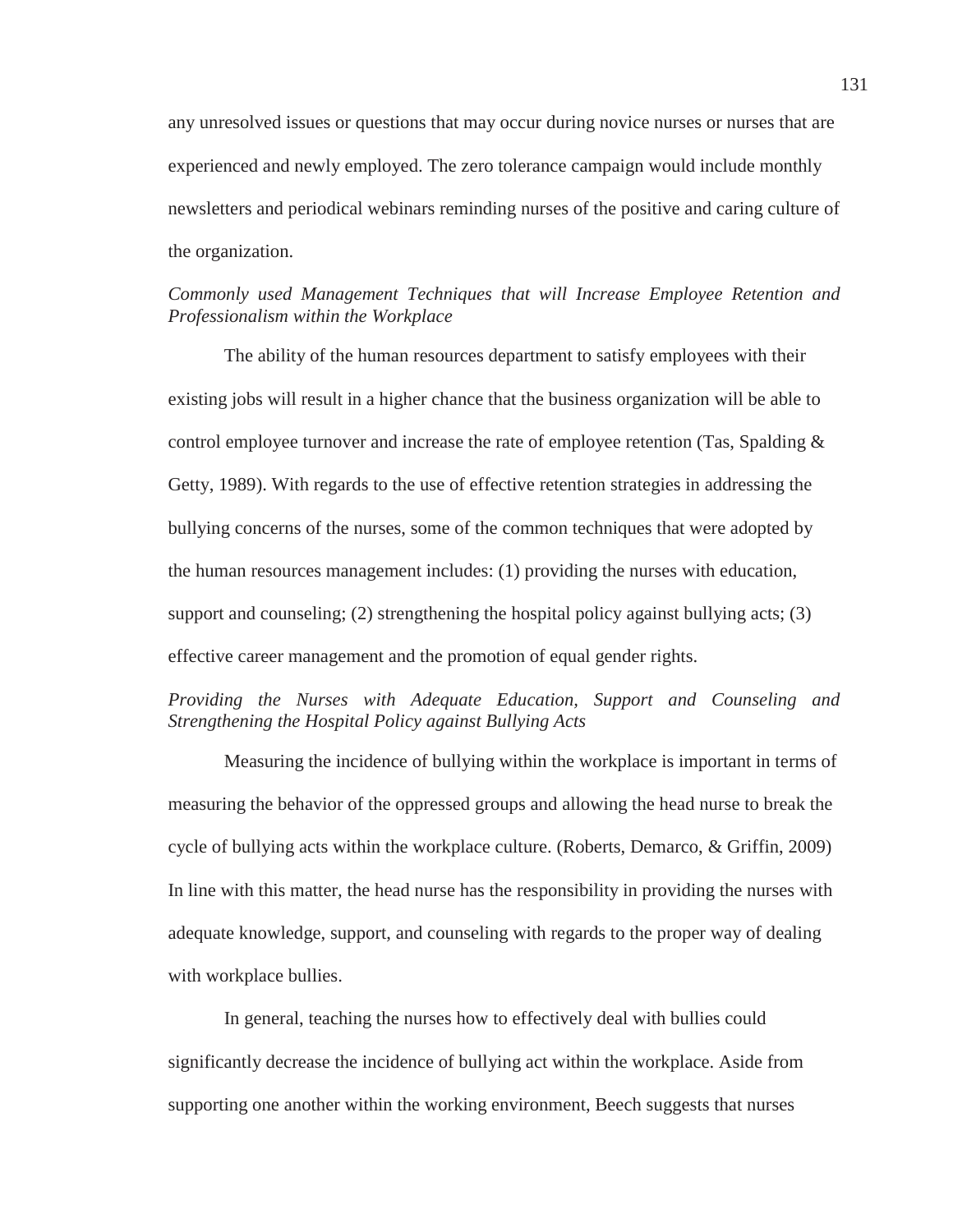should be active in becoming involved with the development of anti-bullying programs which could increase their knowledge and skills on managing bullies (Beech, 2000). For instance: Knowing the legal and non-legal guidelines with regards to the anti-bullying act could protect the nurses from becoming a victim of malicious and violent acts.

 With regards to developing a strong organizational policies related to the antibullying acts, the head nurse should make a way to get each nurse to participate in the development of the program. By doing so, nurses who were a victim of bullying acts could offer effective ways on how to counteract such unprofessional work practice. Likewise, engaging the nurses to participate in the development of anti-bullying policy could eventually increase the nurses' self-respect and dignity aside from developing the feeling of being safe at work (Tehrani, 2005).

### *Effective Career Management and the Promotion of Equal Gender Rights*

 Career development program (CDP) is referring to the actual organizing, formalizing, and planning on employees' career growth based on the specific job requirements needed by the organization(Lips-Wiersma & Hall, 2007). Some employees developed a negative perception with regards to career management because of its paternalistic nature which means that men in general have a higher chance of being promoted at work as compared to women (Maume, 1999). For this reason, even in nursing, most of the male employees are able to reach higher managerial positions than female employees (Cassirer & Reskin, 2000).

Aside from improving the company's overall performance, a positive work satisfaction highly affects an employee's decision to stay loyal with a company. As part of the positive impact of promoting and implementing an effective career program,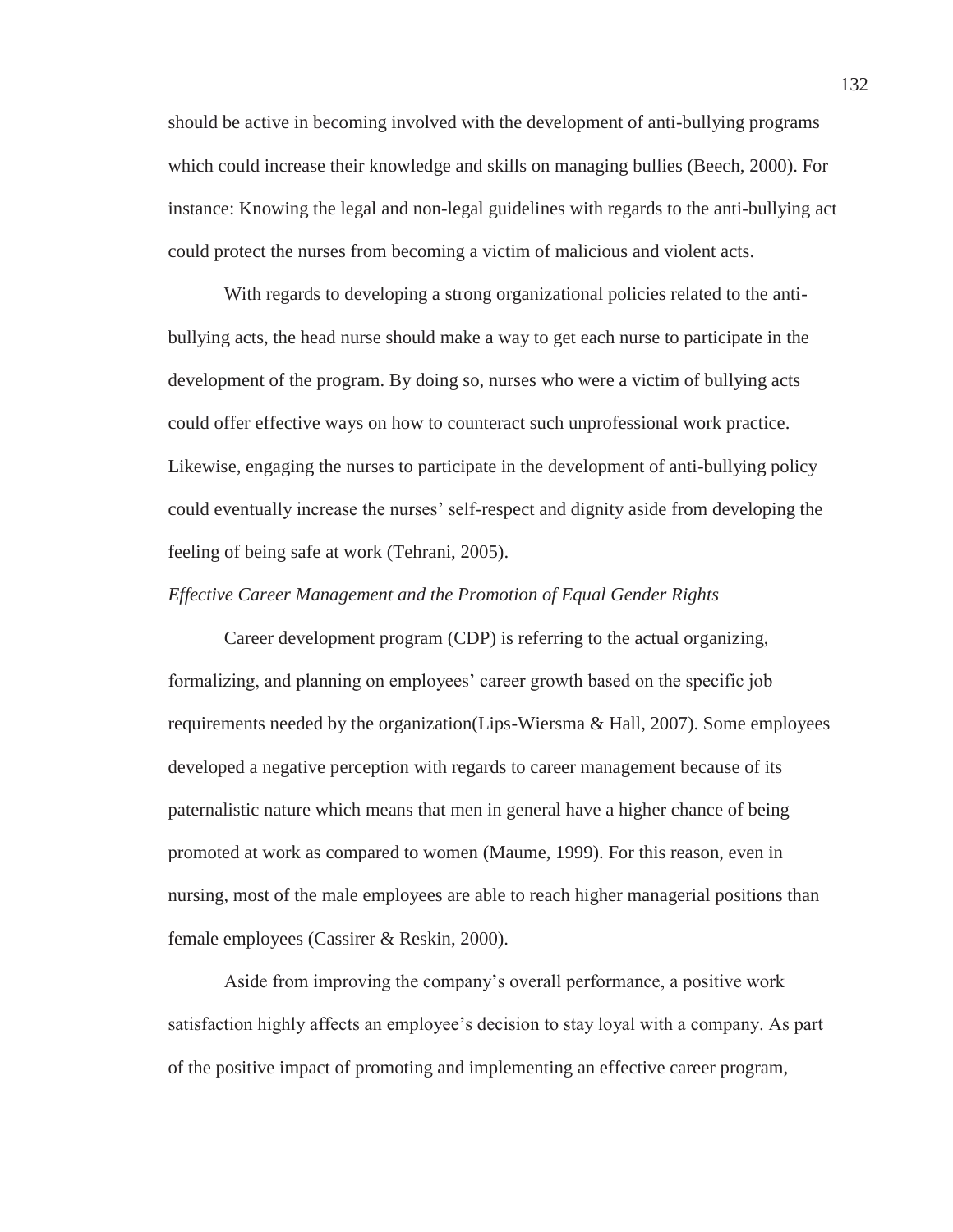several studies conclude that promoting a career management program within the organization is an effective work motivating strategy in terms of making employees deliver a good work performance and higher business profitability return (Chen, Chang & Yeh, 2006; Crabtree, 1999; Eby, Allen & Brinley, 2005).

 It is equally important to promote the equal rights of men and women, even in this predominately female profession. Basically, allowing male and female employees to manage their own career growth is a good strategy since most modern human resource managers who have personally applied the strategy found it to be effective in terms of improving the employees' work performance regardless of the gender issues (Dreher, 2003). As a result of giving employees the power to control their career path, competition between male and female employees increases.

 Contrary to the positive impact of effective career management and the promotion of equal gender rights on decreasing the turnover rate of employees, each employee has the right to desire to have several careers all at the same time. Since each employee has a tendency to become less committed in a single occupation, career, or even an industry (Parker & Arthur, 2000), the implementation of an effective career management and the promotion of equal gender rights may not always be effective as retention strategy.

## Recommendations for Future Research

 This study was conducted in a Southeastern city hospital and several questions warrant further investigation.

 1. The study should be repeated in another geographical area of the United States such as Atlanta, GA, Chicago, IL, Los Angeles, CA or New York, NY and a comparison made to see what the relationships of the variables are: WPB, burnout and intent to leave.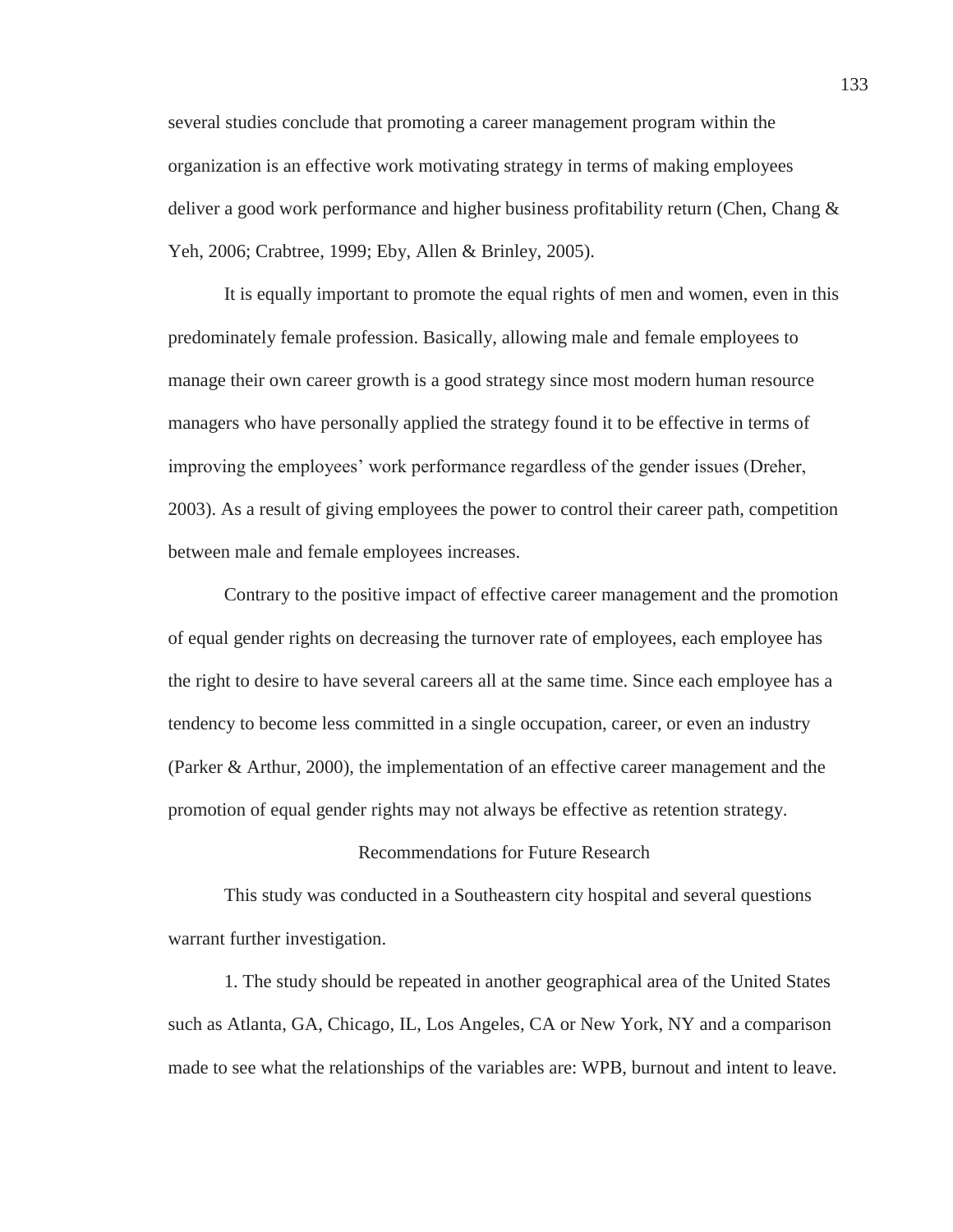There are cultural and other meaningful differences of people living in different geographical areas. An individual from a certain area of the United States are thought in some instances to take on the lifestyle and social habits of those they live among. If this is true, the presence of WPB and burnout responses may manifest differently.

 2. The study also should be repeated in a government run facility and the findings compared. An agency such as the Veterans Affairs (VA) is one of the largest integrated health care systems with a variety of specialty areas. The VA has long been associated with great employee benefits and comprehensive care for its military personnel. Overall, the operating procedures for the veterans and employees are said to have many differences from a standard acute care medical facility. Again, because of the cabinet level status the VA holds, the presentation of WPB, burnout and intent to leave may vary from the findings of the southern area acute care organization in this study.

 3. Further studies should include qualitative data specifically of the non-white nurse and male population. As noted in the review of the literature, minorities are underrepresented, this includes males as well. The true prevalence and affects of WPB may not ever be discovered if further steps are not taken to seek out this particular population.

 4. Further studies should include specific influential factors such as using a tool to measure the participants' self-esteem. Characteristics of the victim and perpetrator are noted in the literature and these distinctions are probable variables lending to the status of victim or perpetrator. Additionally, there may be personal, economical or psychological issues accumulating to the equation of WPB.

 5. Developing a WPB scale geared towards or specifically designed for nurses. Despite nurses being known as traditionally nurturing individuals, they still are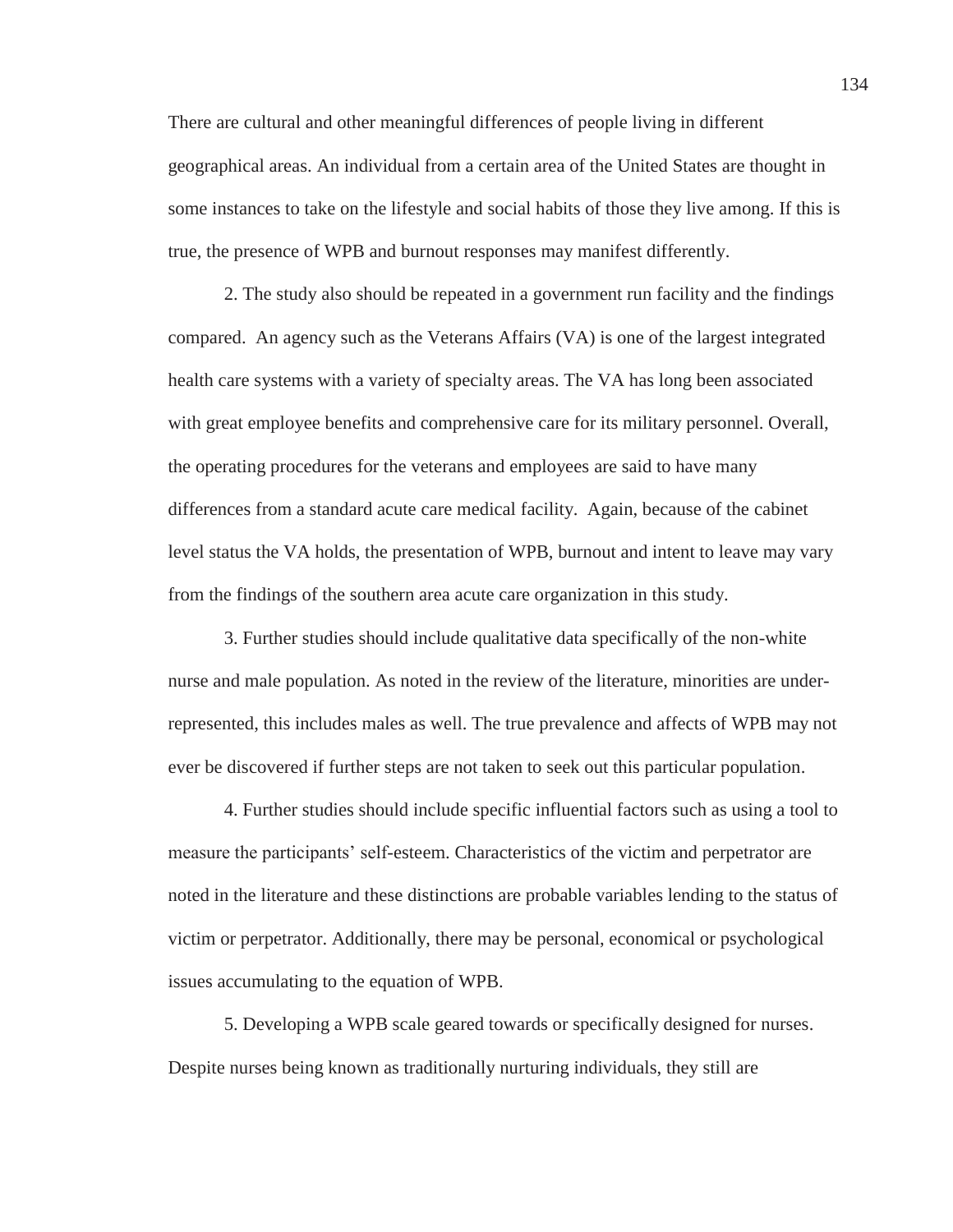individuals with positive and negative qualities that may or may not support the culture of the organization they aspire to practice for. Just as other organizations such as law enforcement or federal agencies have psychological exams, would it be prudent to develop a short survey at the time of applying for a nursing position then annually. This would assist or allow employers to better screen nurses' personal characeteristic. This could in fact be a positive practice. For example, there may be a problematic practice area within the organization and it has been determined that a particular leadership style is needed, without revealing to the applicant what qualities are being sought, why not establish the nurse applicant's inherent qualities. As many are aware, countless applicants are prone to say what is desirable to be selected for a particular position. Having a hard copy of what an applicant filled out prior to the interview may alert an employer to conflicting or scripted responses for the purposes of obtaining the position and the applicant not truly possessing the preferred leadership traits. So, the created short survey could actually work in a nurse applicant's favor.

One portion of the study's finding that showed being exposed to unmanageable workloads was a concern. Of the 185 participants, 85 nurses (46%) reported daily to monthly to this statement, this was a high scoring statement among the nurses and a focus of the ancillary comments. An unmanageable workload may not undeniably infer that a nurse is being bullied; it may indicate a part of the nursing job that is overwhelming to the nurse and a risk for the patients' progression of health. A workload is only a piece of the bullying experience and having this insurmountable patient load does not necessarily dictate bullying if it is common across the spectrum of nursing care within that particular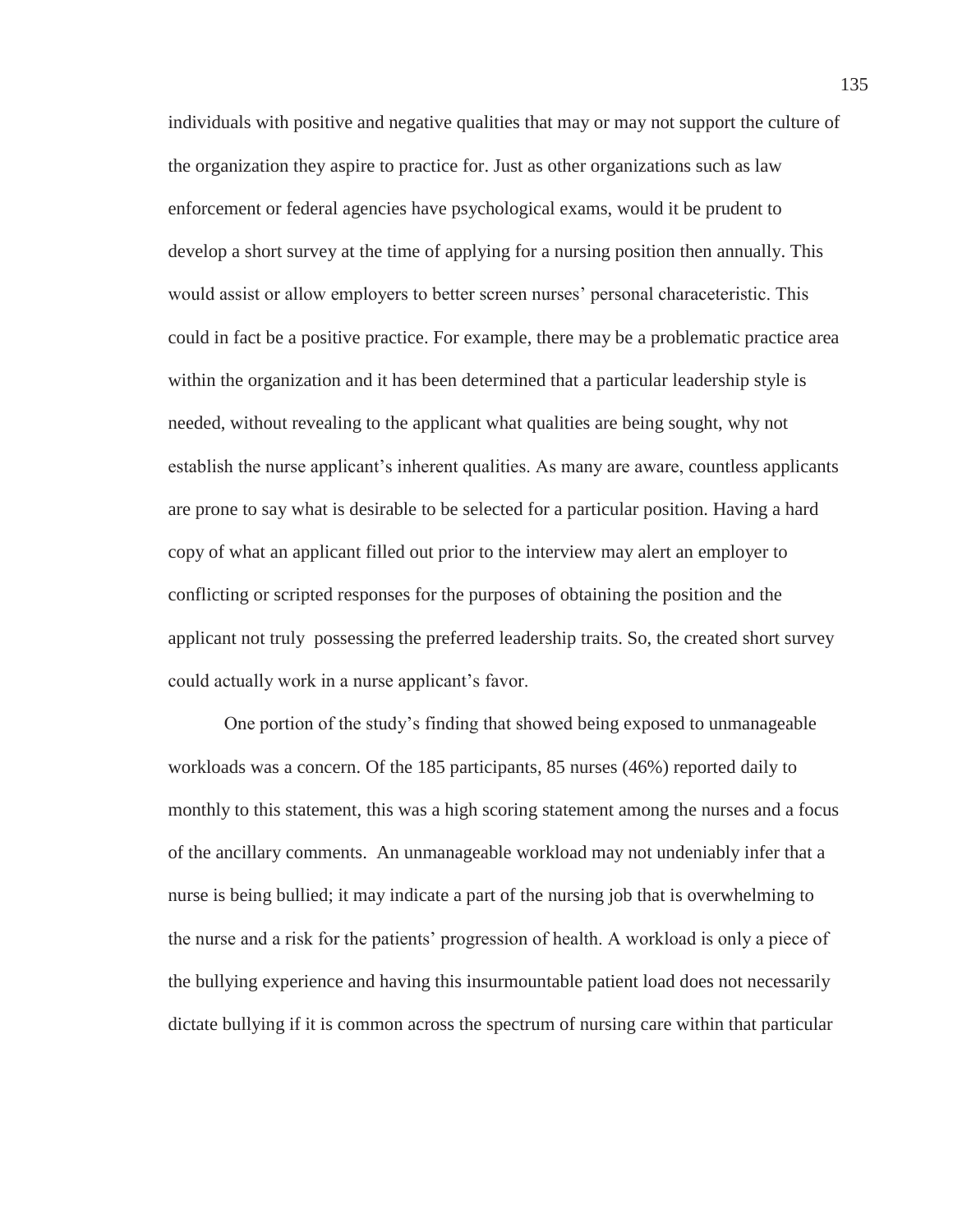organization. However, with such a large percentage and the comments revealed related to the statement the problem needs to be explored.

 The overall goal of this study was to evaluate the relationship of WPB, burnout and intent to leave among registered nurses in a Southeastern state. This research will bring an awareness of a prevalent problem that occurs among nurses today and provide answers. Many nurses suffer daily from WPB. It is should be no longer acceptable for administrators, managers and nurses to ignore this problem and hope it goes away. The old cliché of "nurse eating their young" should be a saying and an act of the past. As the literature review in this study and the data revealed, words, rumors, concealing information, intimidation, etc., really do affect nurse victims of WPB. This unwanted attention should not be occurring in such a caring profession and WPB should stop.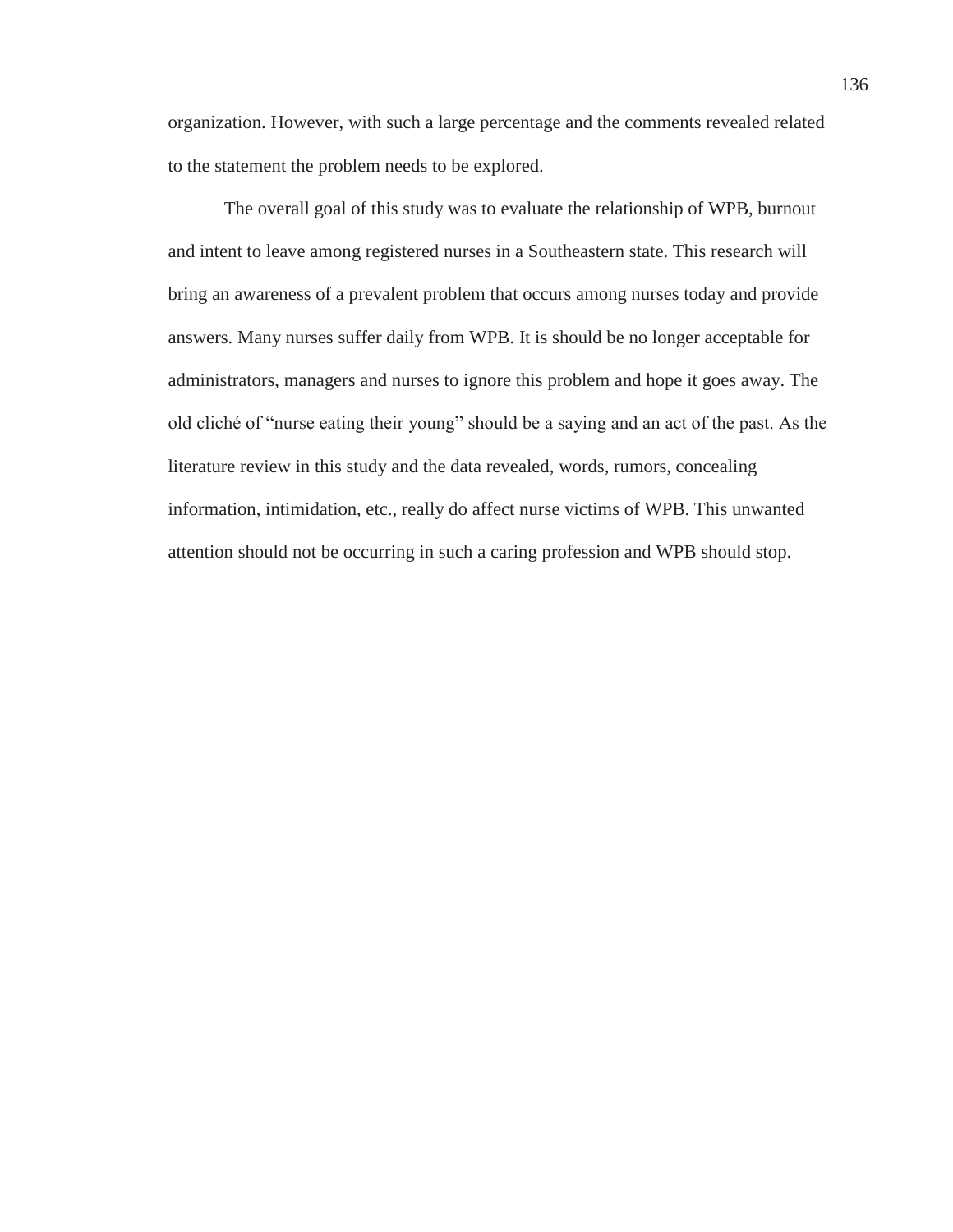# APPENDIX A

# NEGATIVE ACTS QUESTIONNAIRE

 *The following behaviours are often seen as examples of negative behaviour in the workplace*. *Over the last six months, how often have you been subjected to the following negative acts at work?* Please circle the number that best corresponds with your experience over the last six months:

| Never | Now and then | Monthly | Weekly | Daily |
|-------|--------------|---------|--------|-------|

| 1) | Someone withholding information which affects you 1 2 3 4                                                     |                              |  |  | - 5 |
|----|---------------------------------------------------------------------------------------------------------------|------------------------------|--|--|-----|
|    | performance                                                                                                   |                              |  |  |     |
| 2) | Being humiliated or ridiculed in connection with your work 1 2 3 4 5                                          |                              |  |  |     |
| 3) | Being ordered to do work below your level of competence<br>12345                                              |                              |  |  |     |
| 4) | Having key areas of responsibility removed or replaced with $\begin{bmatrix} 1 & 2 & 3 & 4 & 5 \end{bmatrix}$ |                              |  |  |     |
|    | more trivial or unpleasant tasks                                                                              |                              |  |  |     |
| 5) | Spreading of gossip and rumours about you                                                                     | $12 \quad 3 \quad 4 \quad 5$ |  |  |     |
| 6) | Being ignored, excluded or being 'sent to Coventry'                                                           | 12    3    4    5            |  |  |     |
| 7) | Having insulting or offensive remarks made about your $12 \quad 3 \quad 4$                                    |                              |  |  | 5   |
|    | person (i.e. habits and background), your attitudes or your                                                   |                              |  |  |     |
|    | private life                                                                                                  |                              |  |  |     |

136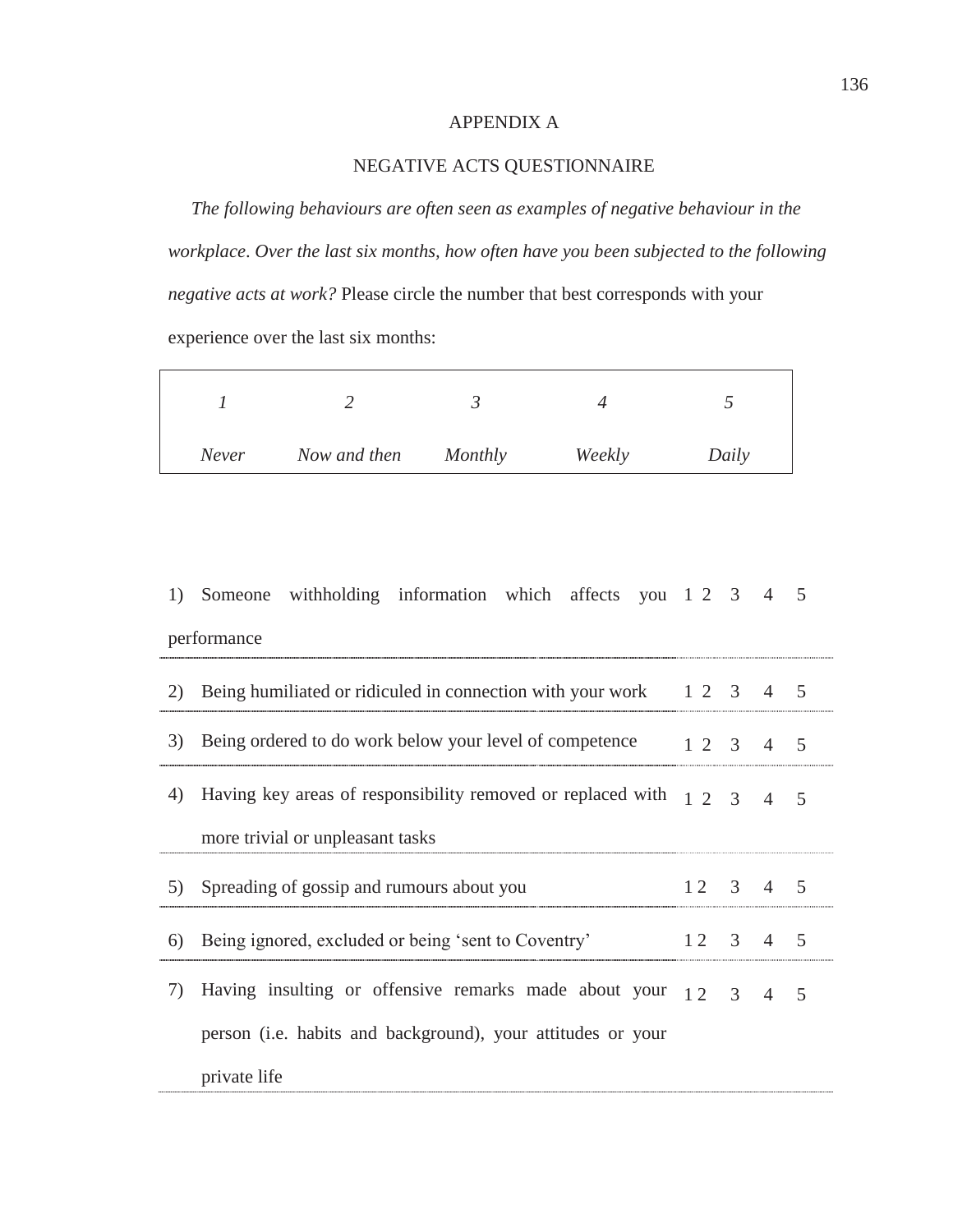| 8) | Being shouted at or being the target of spontaneous anger (or $12 \overline{3}$ |              |                | $\overline{4}$               | 5              |  |
|----|---------------------------------------------------------------------------------|--------------|----------------|------------------------------|----------------|--|
|    | rage)                                                                           |              |                |                              |                |  |
| 9) | Intimidating behaviour such as finger-pointing, invasion of $12 \overline{3}$   |              |                | $\overline{4}$               | 5              |  |
|    | personal space, shoving, blocking/barring the way                               |              |                |                              |                |  |
|    | 10) Hints or signals from others that you should quit your job                  |              |                | $12 \quad 3 \quad 4 \quad 5$ |                |  |
|    | 11) Repeated reminders of your errors or mistakes                               |              |                | $12 \quad 3 \quad 4 \quad 5$ |                |  |
|    | 12) Being ignored or facing a hostile reaction when you approach 12 3 4         |              |                |                              | 5              |  |
|    | 13) Persistent criticism of your work and effort                                |              |                | $12 \quad 3 \quad 4 \quad 5$ |                |  |
|    | 14) Having your opinions and views ignored                                      | $12 \quad 3$ |                | $4\overline{ }$              | 5              |  |
|    | 15) Practical jokes carried out by people you don't get on with                 | 12           | 3 <sup>7</sup> | $\overline{4}$               | 5              |  |
|    | 16) Being given tasks with unreasonable or impossible targets or                |              | $12 \quad 3$   | $\overline{4}$               | 5              |  |
|    | deadlines                                                                       |              |                |                              |                |  |
|    | 17) Having allegations made against you                                         |              |                | $12 \quad 3 \quad 4 \quad 5$ |                |  |
|    | 18) Excessive monitoring of your work                                           | 12           |                | $3 \quad 4$                  | 5              |  |
|    | 19) Pressure not to claim something which by right you are $12 \quad 3$         |              |                | $\overline{4}$               | $\overline{5}$ |  |
|    | entitled to (e.g. sick leave, holiday entitlement, travel                       |              |                |                              |                |  |
|    | expenses)                                                                       |              |                |                              |                |  |
|    | 20) Being the subject of excessive teasing and sarcasm                          |              |                | $12 \quad 3 \quad 4 \quad 5$ |                |  |
|    | 21) Being exposed to an unmanageable workload                                   |              |                | $12 \quad 3 \quad 4 \quad 5$ |                |  |
|    | 22) Threats of violence or physical abuse or actual abuse                       | $12 \quad 3$ |                | $\overline{4}$               | 5              |  |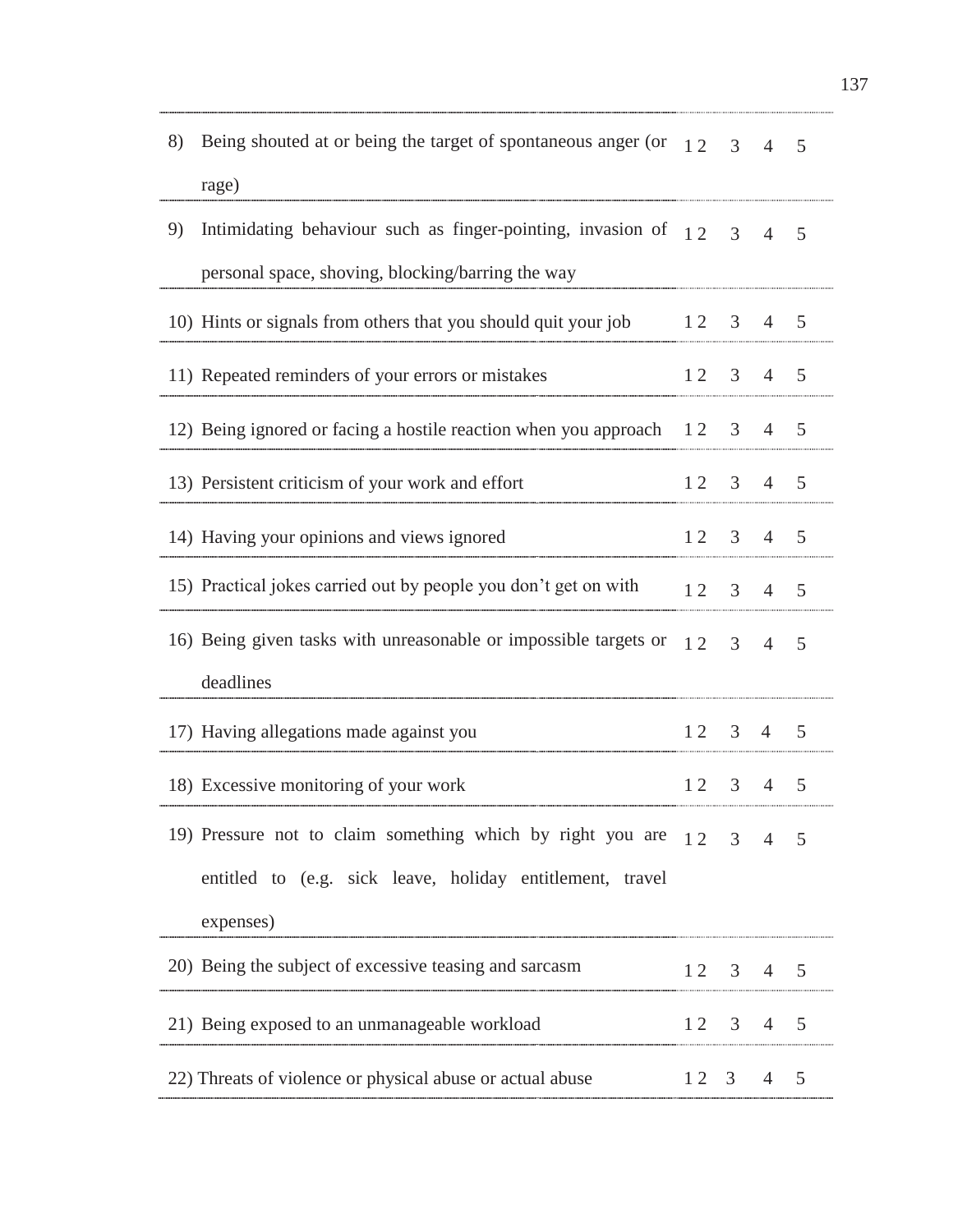# APPENDIX B

# MBI-HUMAN SERVICES SURVEY

# How Often

0-6 Statements:

1. \_\_\_\_\_\_\_\_\_\_\_\_\_ I feel emotionally drained from my work.

2. \_\_\_\_\_\_\_\_\_ I feel used up at the end of the workday.

3. \_\_\_\_\_\_\_\_\_ I feel fatigued when I get up in the morning and have to face another day on the

job.

4. \_\_\_\_\_\_\_\_\_ I can easily understand how my recipients feel about things.

5. \_\_\_\_\_\_\_\_\_ I feel I treat some recipients as if they were impersonal objects.

6. Working with people all day is really a strain for me.

7. \_\_\_\_\_\_\_\_\_ I deal very effectively with the problems of my recipients.

8. \_\_\_\_\_\_\_\_\_\_\_ I feel burned out from my work.

9. \_\_\_\_\_\_\_\_\_ I feel I'm positively influencing other people's lives through my work.

10. \_\_\_\_\_\_\_\_\_ I've become more callous toward people since I took this job.

11.  $\blacksquare$  I worry that this job is hardening me emotionally.

12. \_\_\_\_\_\_\_\_\_ I feel very energetic.

13. \_\_\_\_\_\_\_\_\_\_\_ I feel frustrated by my job.

14. \_\_\_\_\_\_\_\_\_ I feel I'm working too hard on my job.

15. \_\_\_\_\_\_\_\_\_ I don't really care what happens to some recipients.

16. \_\_\_\_\_\_\_\_\_ Working with people directly puts too much stress on me.

17. \_\_\_\_\_\_\_\_\_ I can easily create a relaxed atmosphere with my recipients.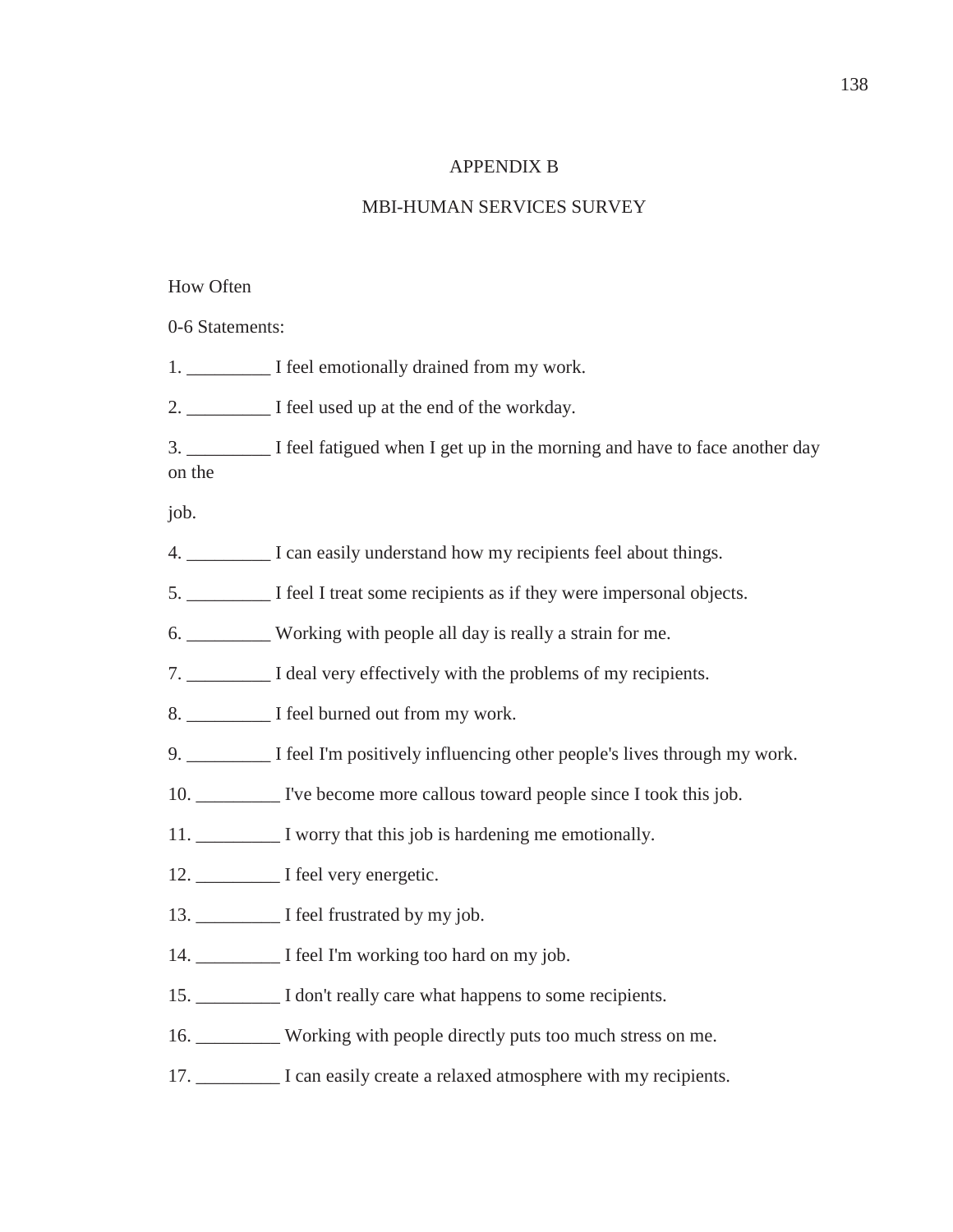- 18. \_\_\_\_\_\_\_\_\_ I feel exhilarated after working closely with my recipients.
- 19. \_\_\_\_\_\_\_\_\_ I have accomplished many worthwhile things in this job.
- 20. \_\_\_\_\_\_\_\_\_ I feel like I'm at the end of my rope.
- 21. \_\_\_\_\_\_\_\_\_ In my work, I deal with emotional problems very calmly.
- 22. \_\_\_\_\_\_\_\_\_ I feel recipients blame me for some of their problems.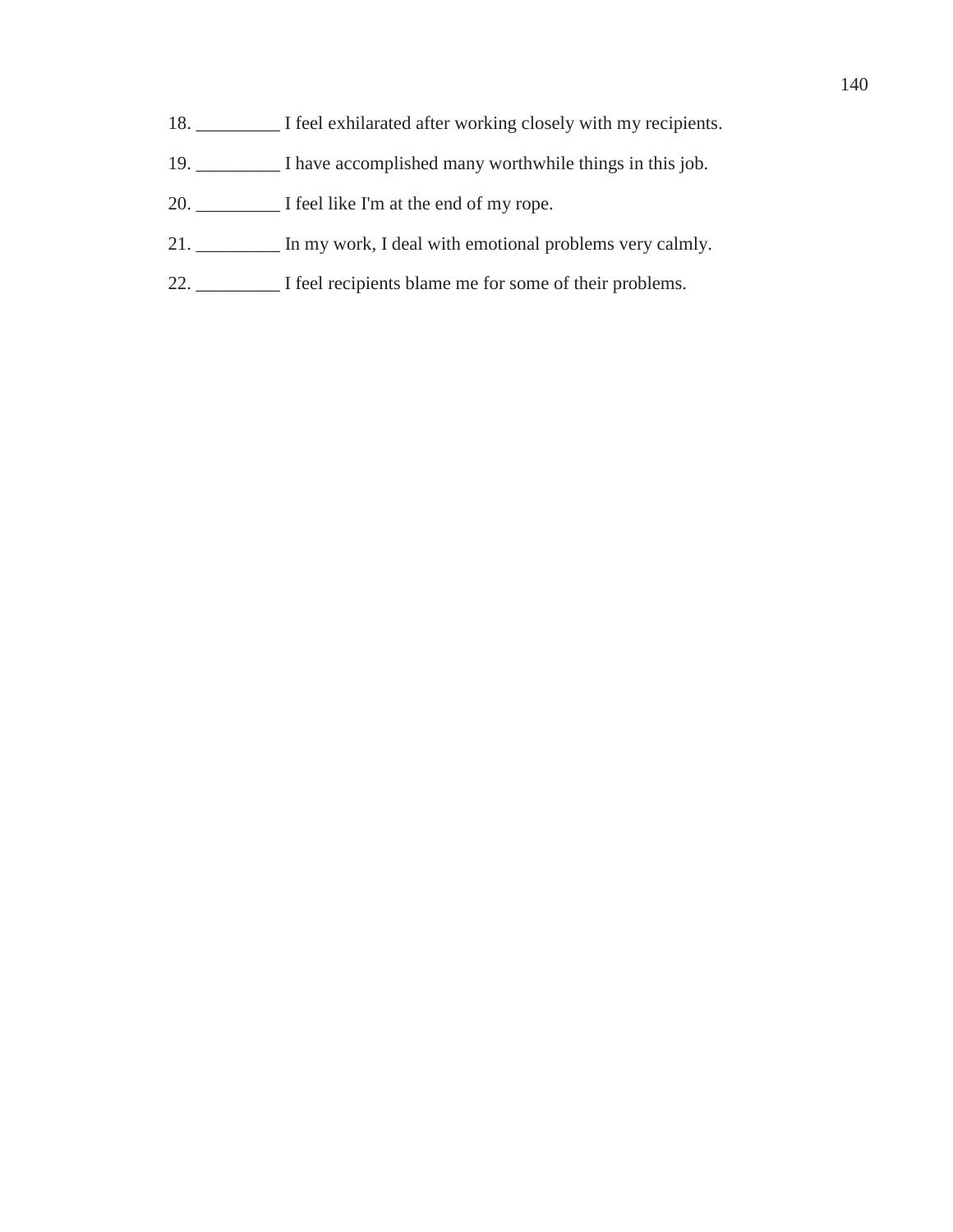# APPENDIX C

# INTENTION TO TURNOVER SCALE

This variable was measured using the Intention to Turnover Questionnaire (Cammann,

Fichman, Jenkins, & Klesh, 1979).

1. How likely is it that you will actively look for a new job in the next year?

- \_\_\_ Extremely likely (7)
- $\qquad$  Likely (6)
- \_\_\_ Fairly likely (5)
- \_\_\_ Probably likely (4)
- $\Box$  Probably unlikely (3)
- $\equiv$  Unlikely (2)
- $\sum$  Not likely at all (1)
- 2. I often think about quitting.
	- \_\_\_ Strongly agree (7)
	- $\qquad \qquad$  Agree (6)
	- \_\_\_ Fairly agree (5)
	- \_\_\_ Probably agree (4)
	- \_\_\_ Probably disagree (3)
	- \_\_\_ Disagree (2)
	- \_\_\_ Strongly disagree (1)
- 3. I will probably look for a new job in the next year.
	- \_\_\_ Strongly agree (7)
	- $\qquad \qquad$  Agree (6)
	- \_\_\_ Fairly agree (5)
	- \_\_\_ Probably agree (4)
	- \_\_\_ Probably disagree (3)
	- \_\_\_ Disagree (2)
	- \_\_\_ Strongly disagree (1)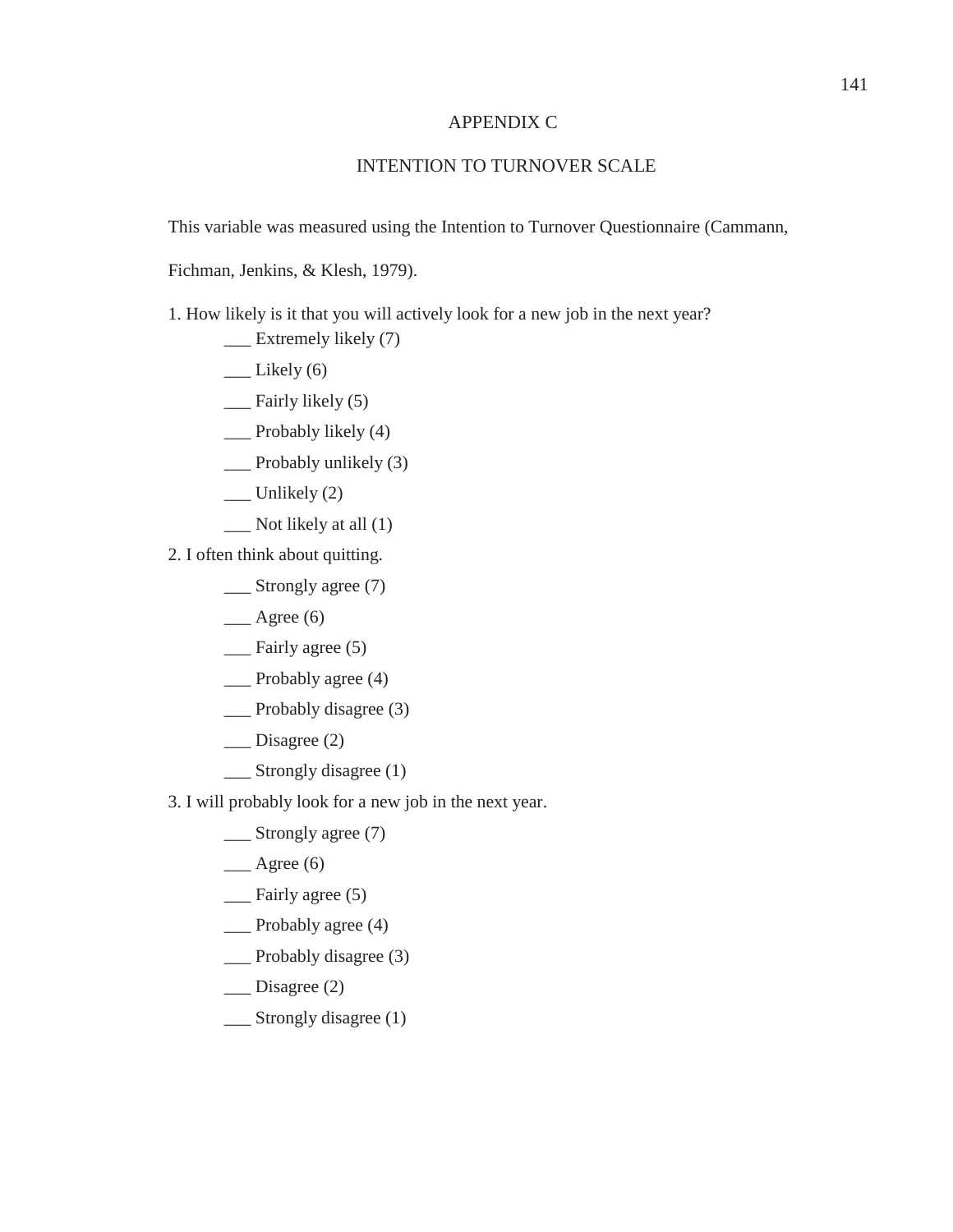#### APPENDIX D

#### DEMOGRAPHIC QUESTIONNAIRE

#### INSTRUCTIONS- Please fill in or circle information where appropriate.

- 1. What is your age: \_\_\_
- 2. Gender:

|                    | Female                            |
|--------------------|-----------------------------------|
|                    | Male                              |
| 3. Race/Ethnicity: |                                   |
|                    | White, non-Hispanic               |
|                    | African American                  |
|                    | Native American or Native Alaskan |
|                    | Asian or Pacific Islander         |

- 4. Highest educational degree:
	- \_\_\_ Diploma or Associate degree
	- \_\_\_ Bachelor's degree in nursing
	- \_\_\_ Master's degree or higher in nursing or in another field
	- 5. Number of years as a practicing Registered Nurse: \_\_\_
	- 6. Do you hold a nursing certification?

 $\equiv$  Yes \_\_\_ No

If "Yes" please specify:

 $\overline{\phantom{a}}$  , which is a set of the set of the set of the set of the set of the set of the set of the set of the set of the set of the set of the set of the set of the set of the set of the set of the set of the set of th

7. Current practice setting:

- \_\_\_ Medical-Surgical
- \_\_\_ Intensive care
- \_\_\_ Psychiatric services
- \_\_ Outpatient surgery
- \_\_ Physician office/clinic
- \_\_\_ Hospice care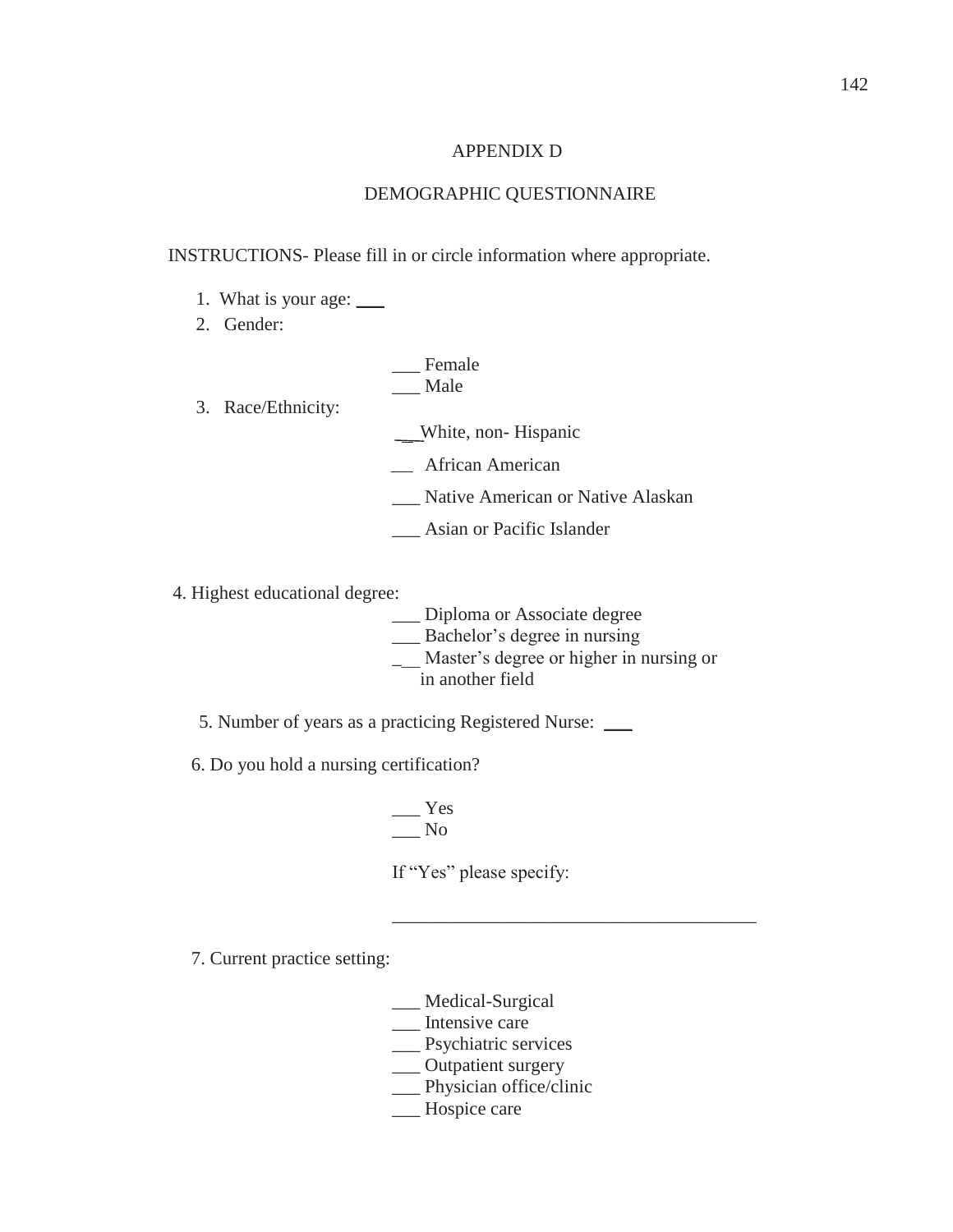\_\_\_ Nursing education \_\_\_ Other (please specify)

8. Please add any comments or information that you believe would be beneficial to this research.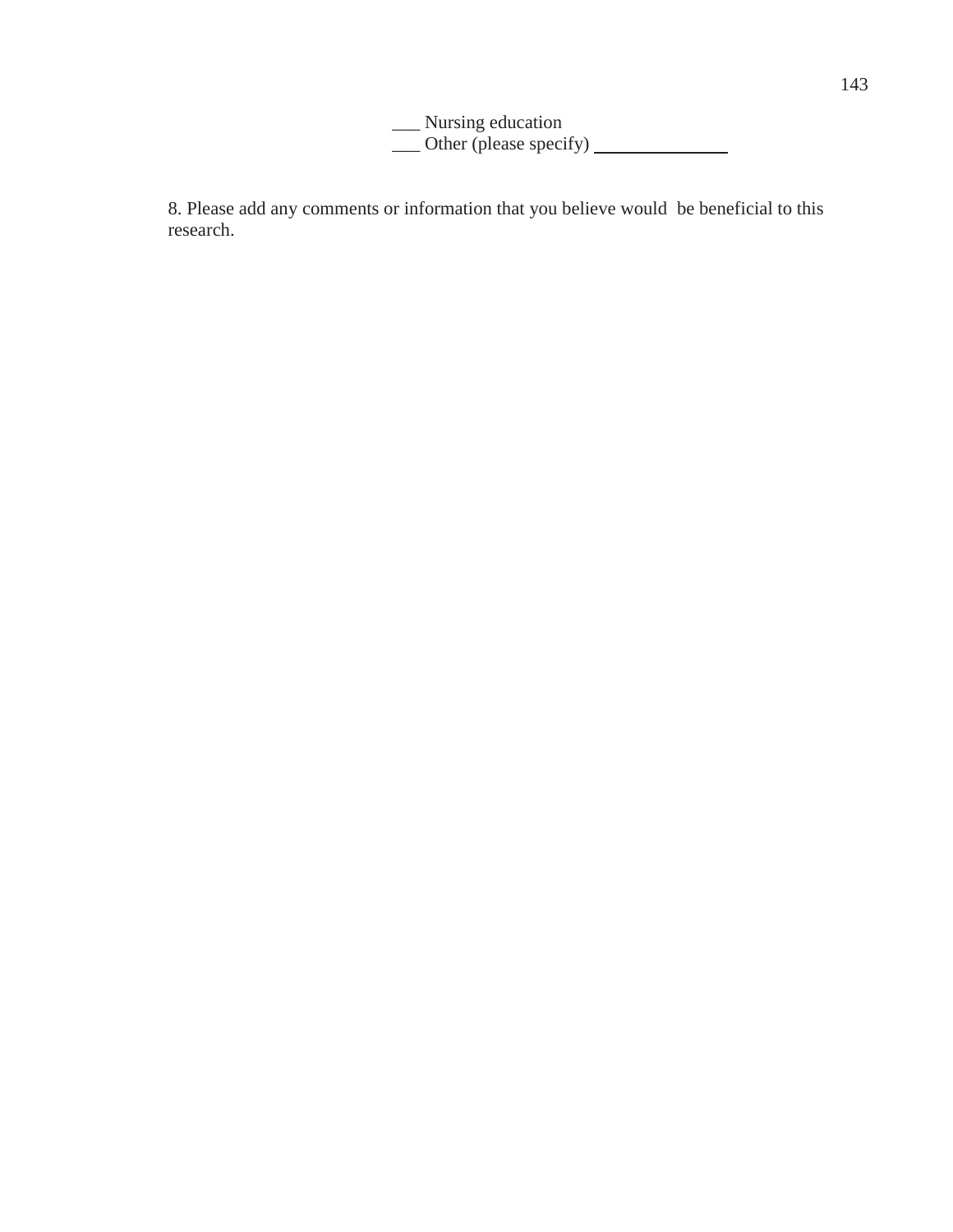#### APPENDIX E

#### WORKPLACE BULLYING

September 30, 2012

XXXX Institutional Review Board ## XXXXXX XXXXXX Circle

XXXXXX, XXXXXXX 00000

XXXX IRB:

I am a PhD candidate (nursing leadership) at The University of Southern Mississippi. I also, practice as a "flex" registered nurse in Psychiatric Services at XXXX and am employed as faculty at Mississippi Gulf Coast Community College. I am engaged in the dissertation phase of my program of study under the direction of Dr. Janie Butts, Professor of Nursing. I would like to be given permission to utilize XXXX facilities to conduct my research.

 My dissertation focus is workplace bullying (WPB) experienced by practicing registered nurses. The purpose of this study is, first, to examine practicing registered nurses' perceptions of WPB and the various bullying behaviors experienced; and second, to examine if there is a significant relationship between WPB and burnout and intent to leave the current position. With WPB being an organizational problem within the health care arena that is often overlooked, an investigation would be beneficial.

I have read the research activity policy and promise to adhere to the stated guidelines. My research is very important to me, and if IRB approval is granted, the results may prove beneficial in enhancing XXXX's professional image and retaining quality nurses I would greatly appreciate XXXX's support in my research, and will be glad to provide any additional information as needed.

Respectfully,

Crystal R. Threadgill, MSN, RN-BC 70XXXXXXXXXXXX MXXXXe, XX 3XXXX XXX-6XXX or 3X7-XXX0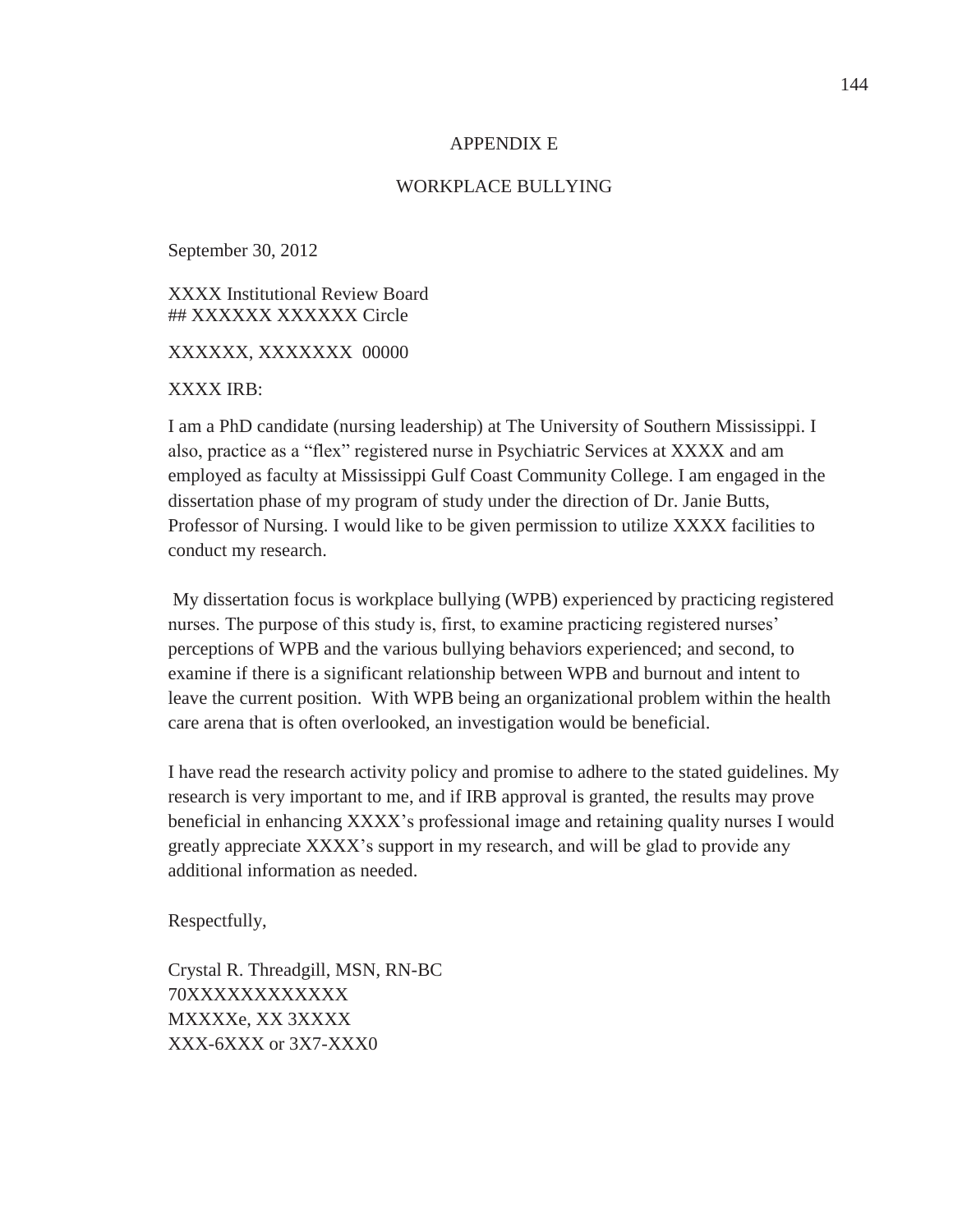#### APPENDIX F

### RESEARCH ACTIVITY SYNOPSIS

Workplace bullying (WPB) is a social and organizational problem. Within the health care arena, employees, particularly registered nurses, are at risk. The concept of horizontal violence or workplace bullying is a complex problem that is often under reported. For this study, the sample will include experienced and novice practicing registered nurses who are equal in staff rank but not necessarily equal in age, gender, levels of education, or years of experience. When WPB occurs horizontally, the WPB behaviors originate between equally-ranked practicing registered nurses and not from chain of command delegation and rank order directives. The theoretical framework for this study is Freire's (1971) model of oppressed group behavior. The postulation for this study is that WPB is prevalent among novice practicing registered nurses with 3 years or less of experience and there is a statistically positive relationship of WPB on the variables of years of experience, burnout, and intent to leave current position or shift rotation, age, educational level, and gender. Three self- administered questionnaires will be distributed: (a) Negative Acts Questionnaire-Revised (NAQ-R; Einarsen & Hoel, 2001); (b) Maslach Burnout Inventory (MBI; Maslach, Jackson, & Leiter, 1996); (c) Intention to Turnover Scale (Cammann, Fichman, Jenkins & Klesh, 1981), which is a subscale of Michigan Organizational Questionnaire (Cammann, Fichman, Jenkins & Klesh 1979), and (d) Demographic Data Survey (Threadgill, 2012). To guide this study, the following research questions are posited: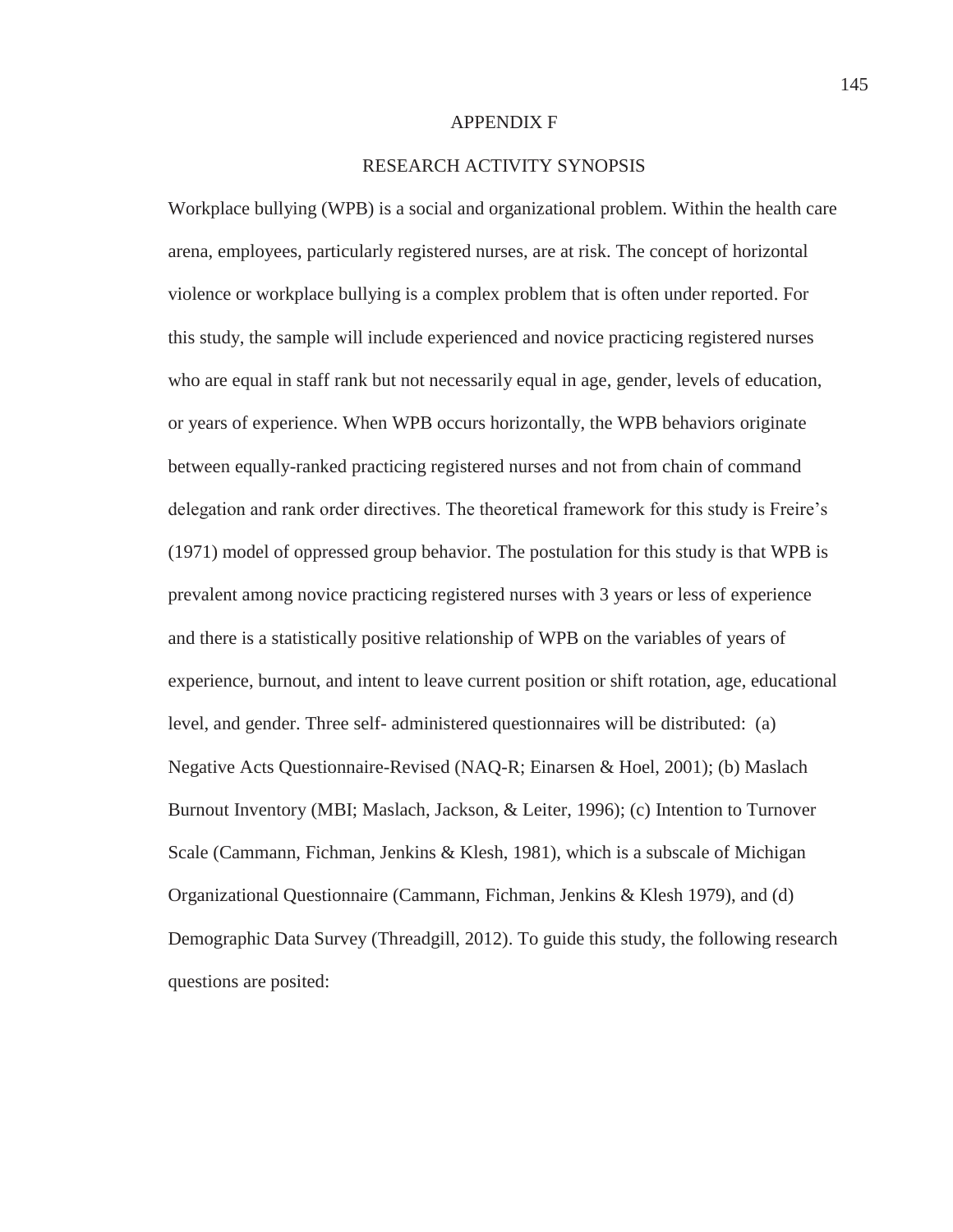#### APPENDIX G

#### INFORMATION ABOUT SURVEYS TO BE UTILIZED

#### Instrumentation and Materials

Data for this study will be obtained by using four questionnaires that will measure practicing registered nurses' perceptions of workplace bullying, years of experience, burnout, intent to leave current to leave current position or shift rotation, and the demographic variables of age, educational level, and gender. The instruments are NAQ-R (Einarsen & Hoel, 2001), Maslach Burnout Scale (Maslach et al., 1996), Intention to Turnover Scale (Cammann et al., 1981, and the Demographic Data Survey (Threadgill, 2012). Reliability and validity of the NAQ-R, the Maslach Burnout Inventory, and the Intention to Turnover Scale is presented in this section.

#### Negative Acts Questionnaire-Revised

The Negative Acts Questionnaire-Revised was designed to measure perceived exposure to bullying on the job, (Einarsen & Hoel, 2001). Since items in this measure are presented with reference to negative behaviors, they do not make reference to the term bullying. Original NAQ-R scale was created and tested in a limited Scandinavian context hence there emerged concerns with cultural bias, face validity, and factor structure during first attempts to translate it in English, (Einarsen & Raknes, 1997; Matthiesen & Einarsen, 2001). The intention of coming up with NAQ-R scale was therefore to develop a valid and reliable scale that would be suitable for use with the Anglo-American cultures.

Through conceptual reasoning, the original version of the NAQ-R was adjusted to cover 11 focus groups and sample size of 61 participants drawn from different occupations and positions over organizational hierarchies. (Hoel et al., 2001). The response to the items is a 5-point Likert scale that ranges from 'never' to 'daily'. The approach was such that three interrelated factors were measured. These were; factors associated with personal related bullying (12 items), work related bullying (7 items) and physically intimidating bullying (3 items). Applying the Cronbach's alpha of 0.92 to the NAQ-R scale, it was established that the Cronbach's alpha was correlated with measures of both mental and physical health, intention to quit the job, and overall job performance (-0.24, -0.36 and -0.24 respectively) (Einarsen & Hoel, 2001).

#### Maslach Burnout Inventory

The most well received and studied calculation of professional burnout is MBI. Maslach and Jackson developed the scale in 1981. The items for the MBI were developed for the purpose of assessing hypothetical aspects of the burnout syndrome. Therefore during explanatory research, interview and questionnaire data that was gathered was useful in providing sources regarding characteristic feelings and attitudes of burned-out workers. Other than these, a review was done on numerous established scales to establish useful content material without outright borrowing of items, (Maslach, 1976; 1982a).

The preliminary form consisting of 47 items was administered to a sample of 605 people (56% male & 44% female) drawn from various health and service occupations that were considered to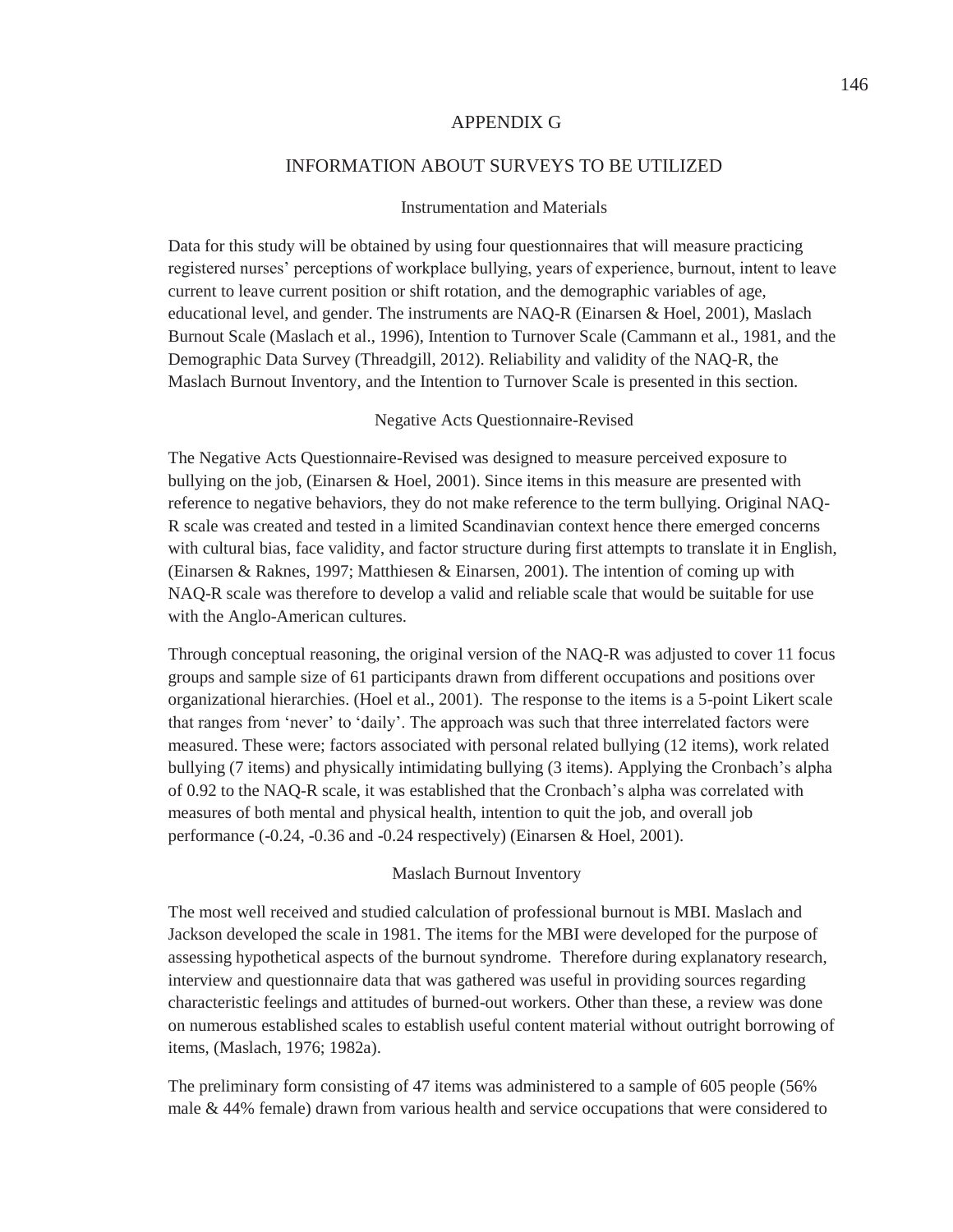have high potential for burnout based on previous research findings (Maslach, 1976; 1982a). The two assumptions that were made included were; first, workers in all the occupations must be interacting directly with people regarding either problematic or potentially problematic issues; secondly, there is possibility that strong emotional feelings will emerge in the work environment leading to chronic emotional stress, which is responsible for burnout.

Principle factoring with iteration and an orthogonal (varimax) rotation was used to carry out a factor analysis to the data from the first sample. In this analysis, 10 factors accounted for more than ¾ of the variance. Applying a set of selection criteria to the items, the items were reduced from the previous 47 to 25. For a factor to be retained, it had to have a factor loading greater than .40 on only one of the factors, high item-total correlation, a large range of subject responses, and a relatively low percentage of subjects checking the "never" response" (Maslach, 1976; 1982a).

The 25-item form was then administered to a new sample consisting of 420 people in order to derive confirmatory data for the factor patterns. The new sample consisted of 31% male and 69% female. Since the factor analysis results for the first and second tests, the two samples were then combined such that  $(n=1,025)$ . Using the same approach, a four-factor solution was developed from factor analysis of the 25-items based on the new combined sample. Of the four factors, three had eigenvalues greater than unity and therefore became the subscales for the Maslach Burnout Inventory (Maslach et al., 1996), and have been replicated in many other countries with many different samples of human service occupations (Enzmann, Schaufeli, & Girault, 1995; Golembiewski, Scherb, & Boudreau, 1993).

#### Reliability of MBI

In order to avoid any improper inflation of the reliability estimates, reliability coefficients were premised on samples that were not used in item selection. Cronbach's coefficient alpha (n=1,316) was used in the estimation of internal consistency and the three subscales and reliabilities were: 0.90 for emotional exhaustion, 0.79 for depersonalization, and 0.71 for personal accomplishment with the standard error of measurement for each subscale being: 3.80 for Emotional Exhaustion, 3.16 for Depersonalization, and 3.73 for Personal Accomplishment.

#### Convergent Validity of MBI

Various approaches were applied to demonstrate convergent validity. One way was to correlate individuals' MBI scores with behavioral ratings independently generated by a person such as a spouse or coworker to whom the individual is familiar. The second way was to correlate individual MBI scores with the existence of specific job characteristics that were expected to have contributed to the burnout experienced. The third way was to make a correlation between MBI scores and measures of the different outcomes that were hypothesized to be related to burnout. Substantial validating evidence was derived from all these three approaches.

Validating evidence from independent assessments of individual's experiences made by outside observers corroborated the individual's self-rating. In the organizational context, the knowledgeable observer would be the individual's coworker. It was established as expected, that those individuals who were rated by coworkers as being emotionally drained by the job actually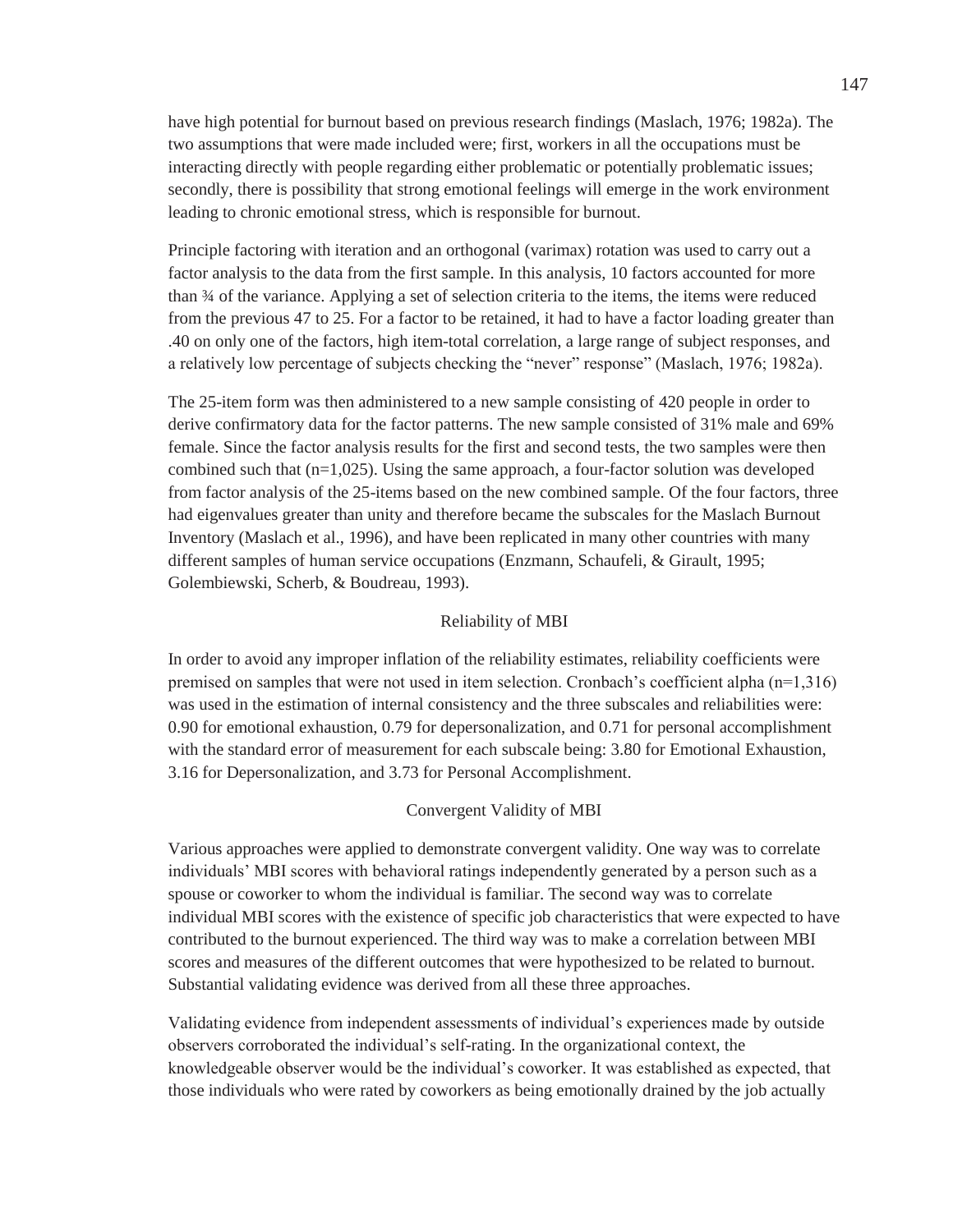scored higher in terms of emotional exhaustion and depersonalization. More so, it was established also as expected, that individuals who were rated to appear physically fatigued scored higher in terms of emotional exhaustion and depersonalization. Finally, there was established a correlation between high scores on depersonalization and more frequent complaints about clients, (Maslach, Jackson, & Leiter, 1996).

"With respect to the coworkers themselves, human services staff who scored low on measures of peer and co- worker satisfaction scored high on Emotional Exhaustion and Depersonalization and low on Personal Accomplishment. Subsequent research found that nurses who had unpleasant contacts with their supervisor scored higher on Emotional Exhaustion, whereas those who had pleasant contacts with co-workers scored higher on Personal Accomplishment" (Leiter & Maslach, 1988).

### Intention to Turnover Scale

The Intention to Turnover Scale (Cammann, Fichman, Jenkins & Klesh, 1981) was adapted from the Michigan Organizational Assessment Questionnaire (Cummann et al., 1979). The MOAQ is a 184-item questionnaire intended to provide information about the perceptions of organizational members. It is designed to gather information ranging from objective reporting of direct employee observation of workplace events to subjective reports of employees' own judgments and opinions. An analysis was done using a non-multidimensional scale and a principle-axis factor analysis with a varimax rotation. As a result items were clustered with other items intended to measure the same construct.

 The Intention to Turnover Scale (Cammann et al., 1981) is a 3-item index of employees' intention to leave their job. A representative item is "I will likely actively look for a new job in the next year." A coefficient alpha for the turnover intention was .76. Finally brief information was obtained about the respondents. A 7-point Likert scale was used ranging from 1 (strongly disagree) to 7 (strongly agree) for the all measures. Internal consistency and validity of the scale is provided for by a reported coefficient alpha of .83. The questionnaire will be modified to complement a 5- point Likert scale.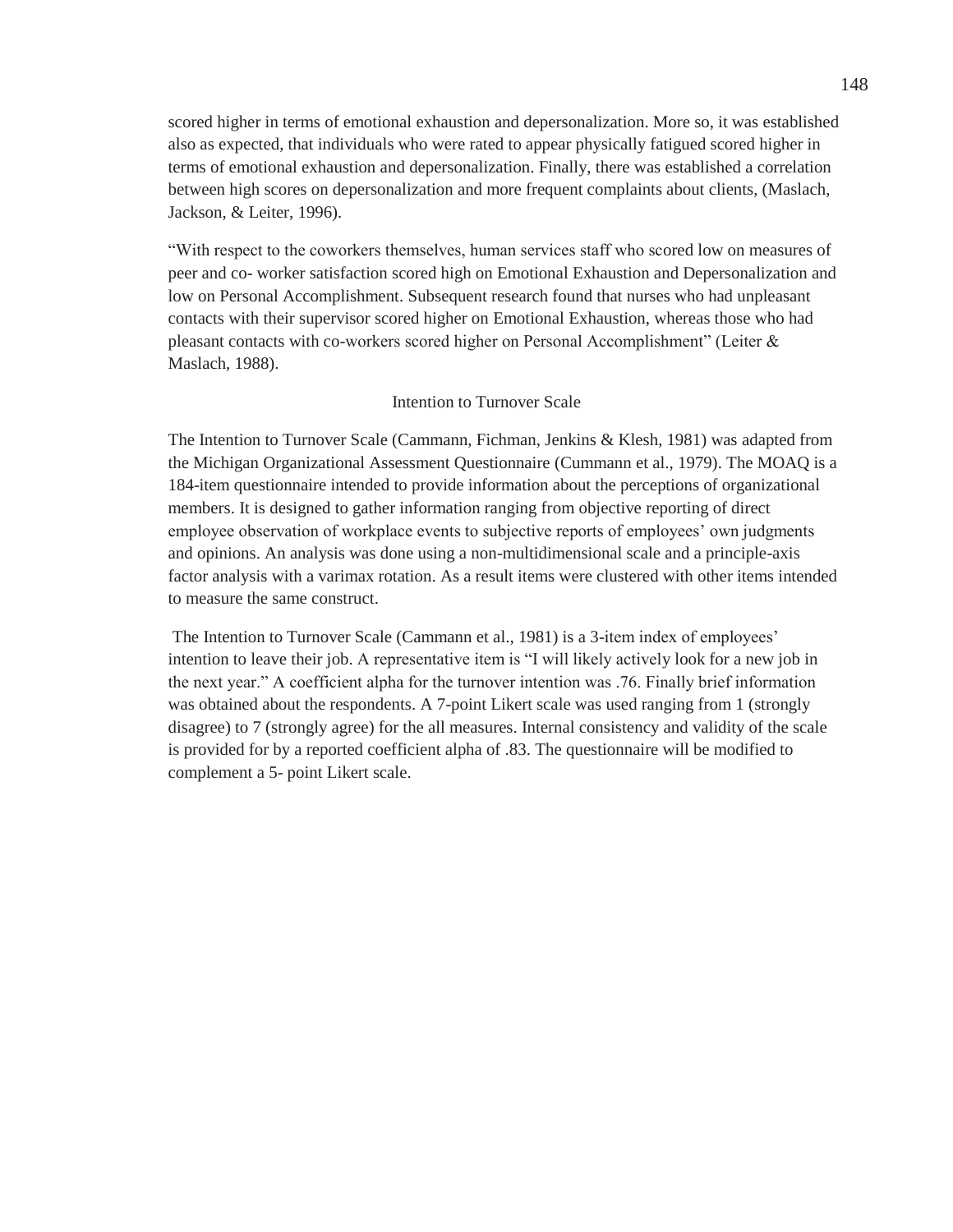# APPENDIX H

# RESEARCH PROTOCOL

- $\bullet$ Data will be collected from four questionnaires: The NAQ-R, Maslach Burnout Inventory, and Intent to Turnover Scale, and the Demographic Data Survey. Paper copies will be utilized for prompt response time and to avoid using XXXX's terminals for a non- organizational activity.
- The term Workplace Bullying will *not* be presented to the participants. A phrase  $\bullet$ such as negative behaviors may be used in the place of WPB. This is to avoid any type bias associated with the word "bullying".
- Dates and times will be coordinated with administrative personnel. This will be done as not to disrupt any operations of care. There will be four scheduled dates for data collection with one make-up day. I would like every nurse working days, evenings, nights and 4-, 8-, 12-, and 16-hour shifts to have ample opportunity to participate.
- One week prior to the administration of the survey at XXXX facilities, an announcement will be sent to all practicing registered nurses by way of the organizations intranet system or TAO.
- A second announcement will follow three days prior to collecting data through the intranet system, and flyers displayed on the units the day before disseminating questionnaires.
- A letter of introduction from the researcher, the purpose of the study, participant requirements, demographics, consent form and the 3 surveys will comprise the research packet.
- A research assistant may be utilized sparingly at a given site; this individual will be briefed on the research, XXXX's expectations, and complete a training session prior to data collection.
- A research assistant or I will verify all areas of the packet are filled in; the envelope is sealed, and placed in a secure designated box.
- When the envelope has been placed in the box, the participant has the option of  $\bullet$ registering for a free gift card.
- The findings will be reported to XXXX in a collective manner.  $\bullet$
- As standard procedure, all data will be kept under lock and key for a period of 5 years, then will destroyed by shredding.
- Every effort will be made not to disrupt the daily operations of *any* XXXX site.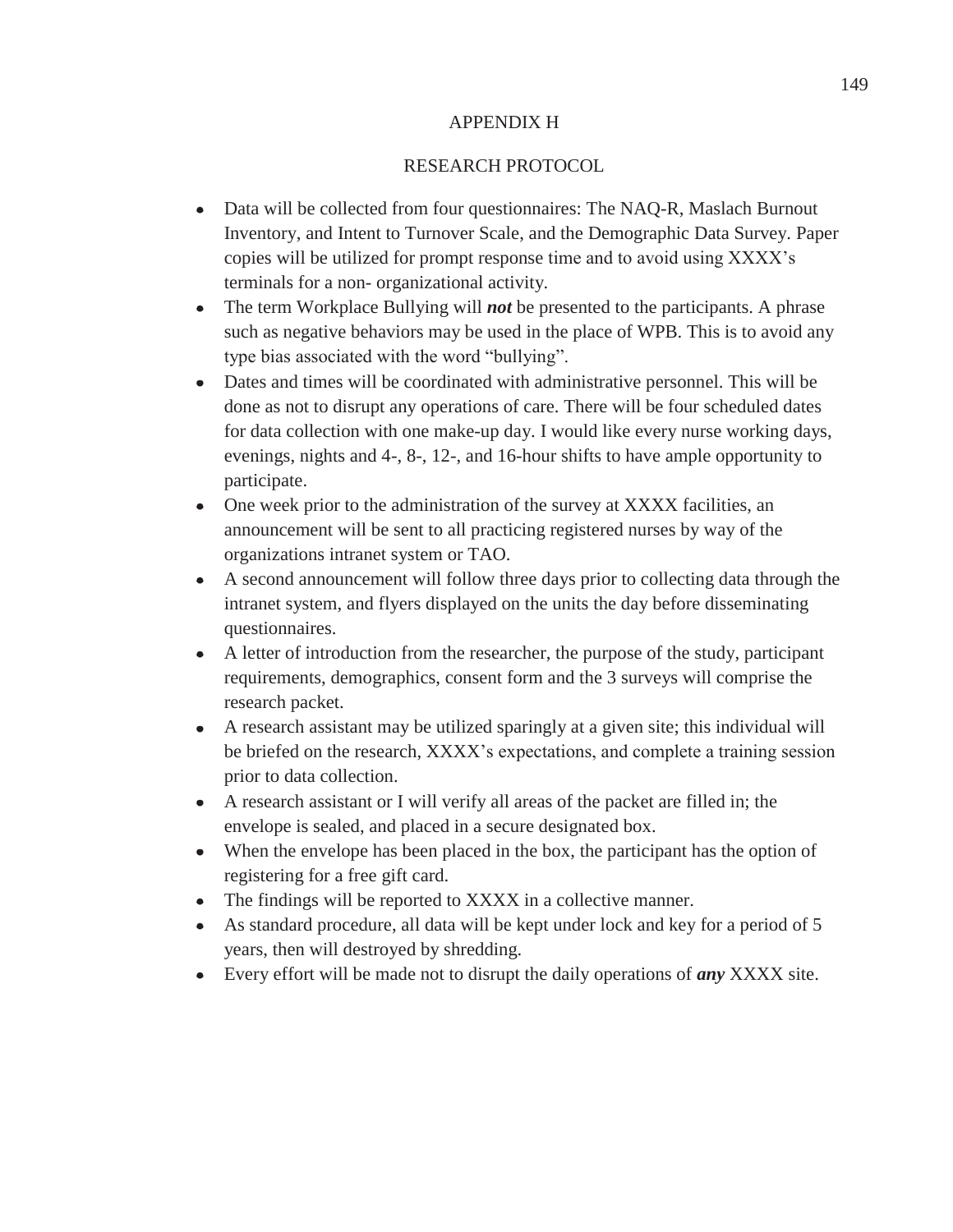# APPENDIX I

# PROTOCOL FOR RESEARCH ASSISTANTS

- Research Assistant will be briefed on general information concerning the study, complete a data collection training session and informed of expectations of XXXX administrators.
- At no time will an assistant be allowed on a patient care unit to solicit participation in the research. They are to remain in an assigned area such as the research table set up outside of the cafeteria.
- Recruitment- If participant did not view or receive information about the research, provide them with an information summary.
- If they *refuse* to participate. Thank them for time and reading the Information Summary.
- If they *agree* to participate: provide them with a research packet and a pencil, explain that the demographic information is for descriptive purposes only and the packet should take approximately 20 minutes to fill out.
- Verify all information in the packet is complete, seal the envelope and place in the designated box, and allow the participant to fill out a slip for the gift card drawing.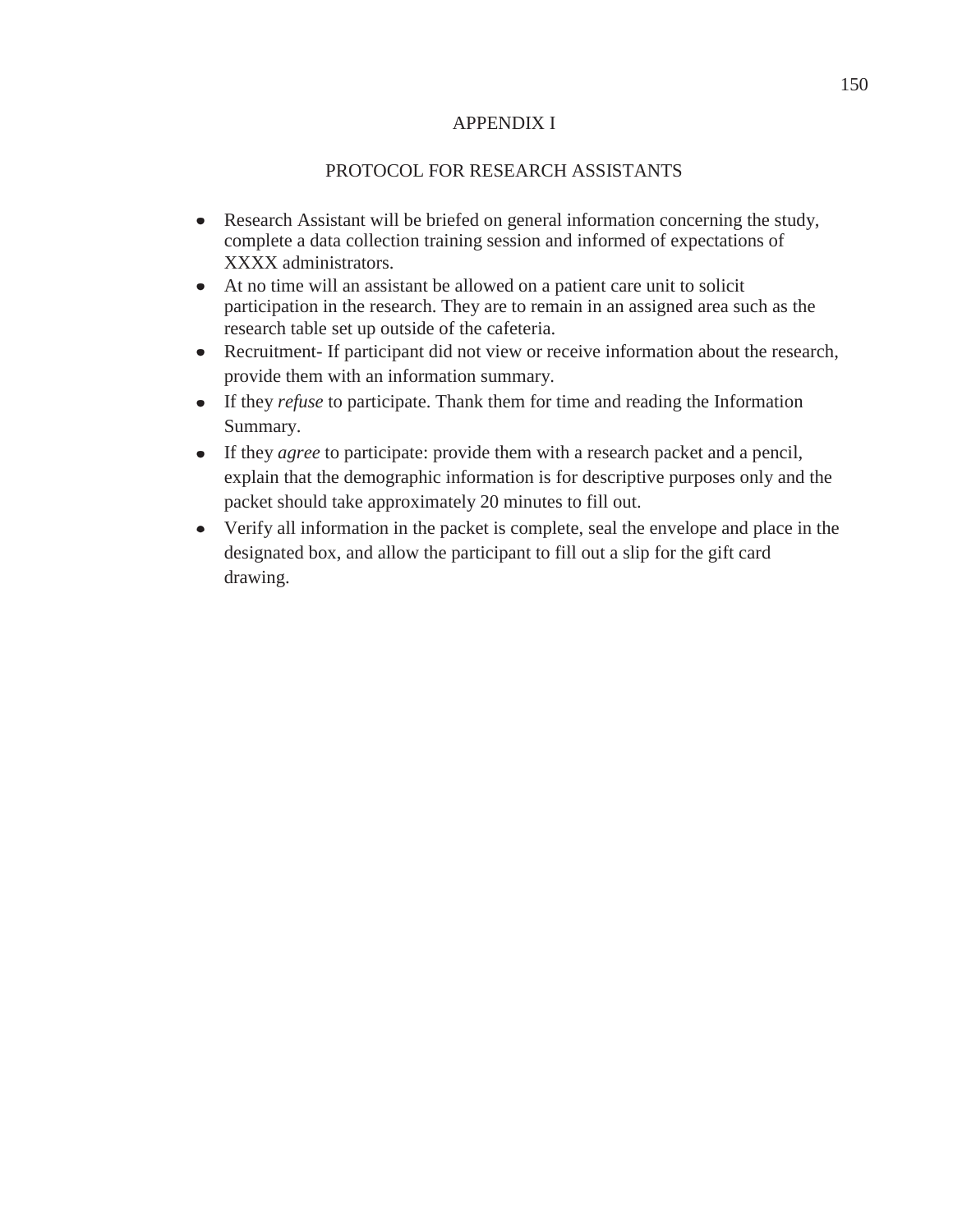# APPENDIX J

# INFORMATION SUMMARY TO PRACTICING REGISTERED NURSES

Dear Nurse Colleagues,

I am a graduate student conducting research on negative workplace behaviors experienced by practicing registered nurses under the direction of Dr. Janie Butts at The University of Southern Mississippi. This letter is written to request your participation in my research study which will involve completing three short surveys.

Your participation in this study is voluntary and if you choose not to participate, there are no consequences. Though the results of this study may be published, your responses will be anonymous. There will be two separate gift card drawings for those returning completed research packets.

Please look for a second correspondence through the intranet system in the next 3-5 days to include specific instructions, the administering area, dates, and times that the study will be conducted.

If you have any questions concerning this study, please contact me at 251-3xxxxx80 or crystal71@bellsouth.net.

Sincerely,

Crystal R. Threadgill, MSN, RN-BC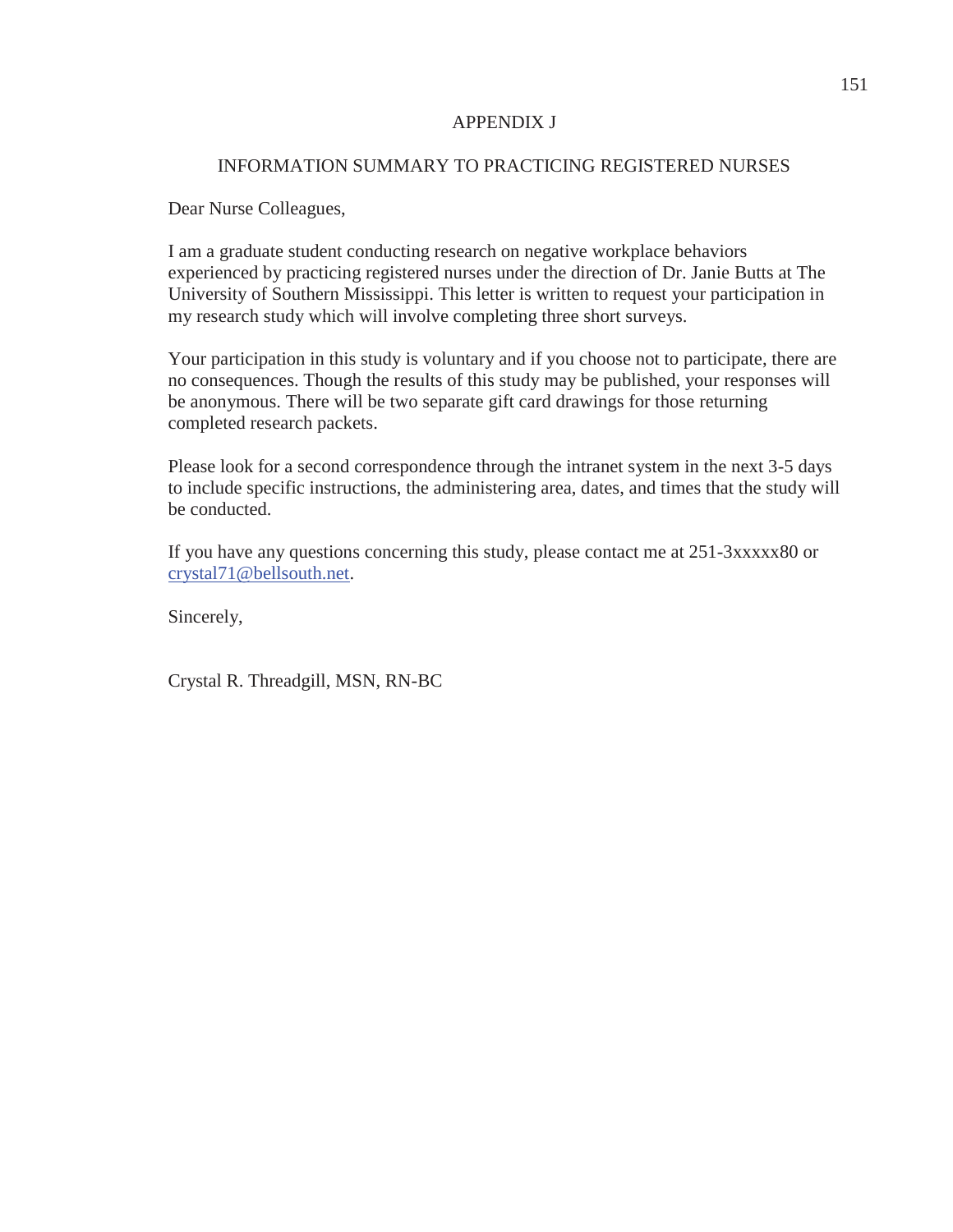# APPENDIX K

# PARTICIPANT REMINDER LETTER

A few days ago a correspondence was sent informing you all of upcoming data collection on negative workplace behaviors among nurses. My research has been approved by XXXX's IRB and your responses will remain anonymous.

 I would like to have every nurse participate. In sharing your experiences, we can learn more about negative workplace behaviors and make positive changes. This will allow us to continue cultivating the nursing profession.

Next week, on October—xxxxx, 2012 will be the first day the questionnaires will be available to you. The first scheduled time will be before shift change at 0530- 0730 on  $4<sup>th</sup>$ and  $5<sup>th</sup>$  floors, at lunch on the ground floor outside the cafeteria, from 1100- 1300, and again on  $4<sup>th</sup>$  and  $5<sup>th</sup>$  floors before evening shift change at 1730- 1930. .. Any concerns by XXXX's administration or IRB will be communicated, and times and locations will be modified based on general consensus. As well, the remaining dates and times can be modified on the letter….

Sincerely,

Crystal R. Threadgill, MSN, RN-BC, PhD(c)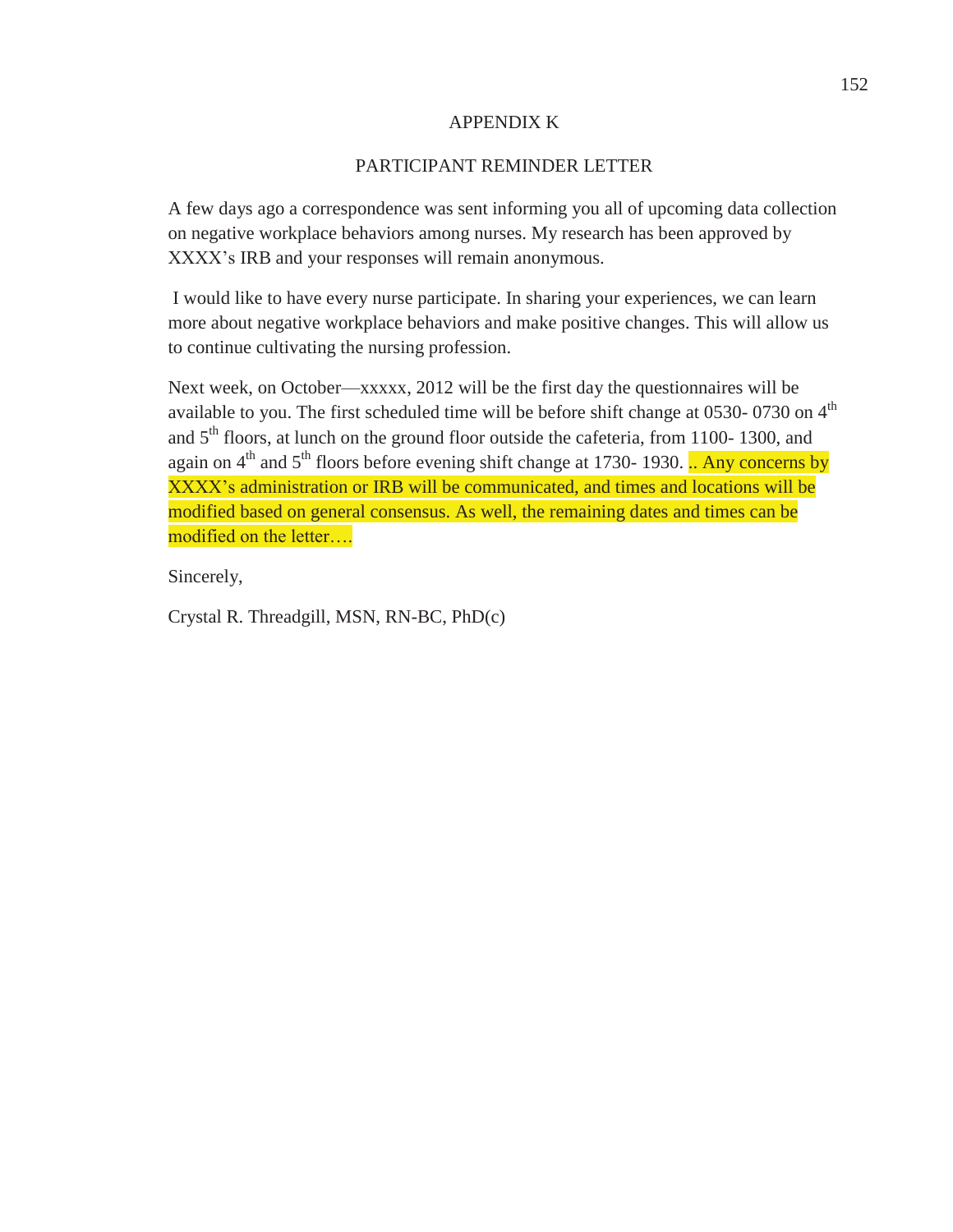APPENDIX L

INVITATION FLYER ON WORKPLACE BULLYING

# YOU ARE INVITED TO PARTICIPATE IN NURSING RESEARCH!

Investigator:

Time:

Place:

HAVE A VOICE AND REPRESENT YOUR PROFESSION!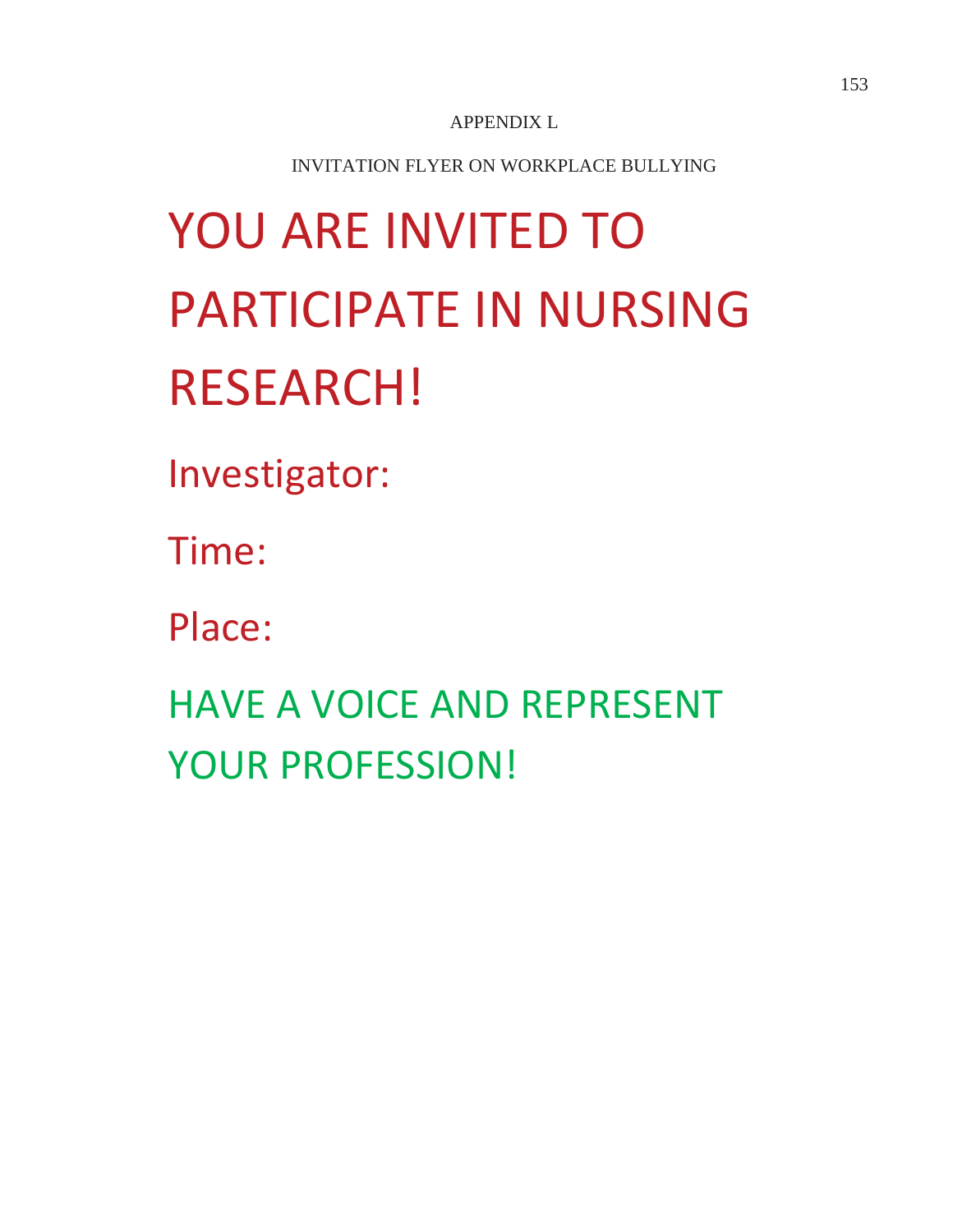# APPENDIX M

# LETTER OF INTRODUCTION

Dear Nurse Colleagues,

I am a PhD candidate conducting research on negative workplace behaviors experienced by practicing registered nurses under the direction of Dr. Janie Butts at The University of Southern Mississippi. I thank you for participating in my research.

The purpose of the study is to determine if there is a statistical significance relationship between negative behaviors in the workplace and other variables such as burnout, intent to leave current position or shift rotation, and certain demographics. You must be a practicing registered nurse working a minimum of 24 hours a week and proficient in the English language.

Please, if at all possible, fill out all of the information requested. If you have any questions, I or one of the research assistants will be glad to help you. Again, this research is anonymous and comes without risk of managerial reprimand.

If there are any questions or concerns about the research, please feel free to contact me at 251-3774880 or email at crystal71@bellsouth.net. Thanks again for your support.

Crystal R. Threadgill, MSN, RN-BC, PhD (c)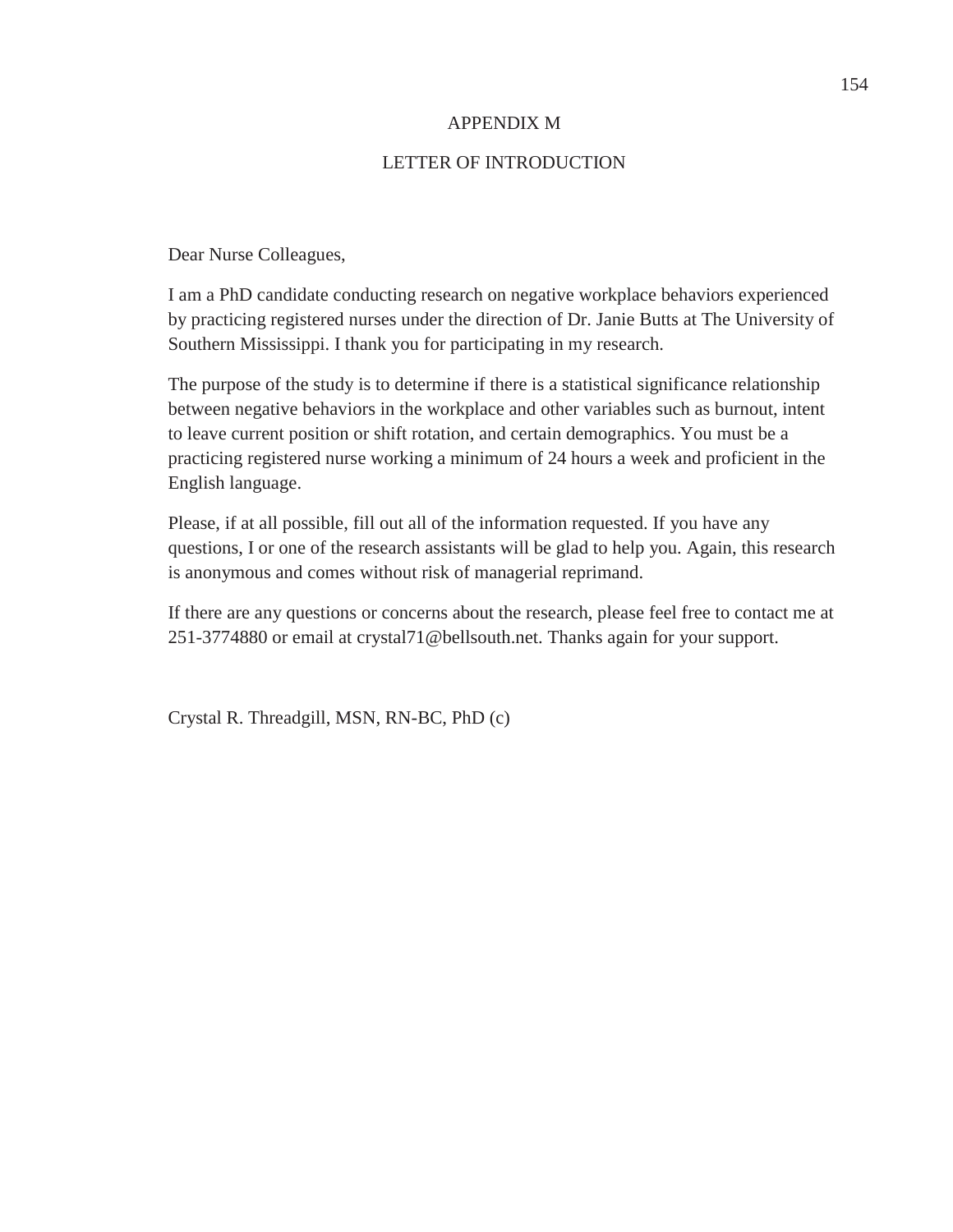#### APPENDIX N

#### LETTER OF APPRECIATION

# THANK YOU

Because of your participation in my study on negative behaviors among registered nurses, it was successful. I thank you all for supporting this nursing research. The two winners of the \$25.00 gift cards are XXXXXXXXX (name) of XXXXXXX (practice site) and XXXXXXXX (name) of XXXXXXX (practice site).

Crystal R. Threadgill, MSN, RN-BC, PhD (c)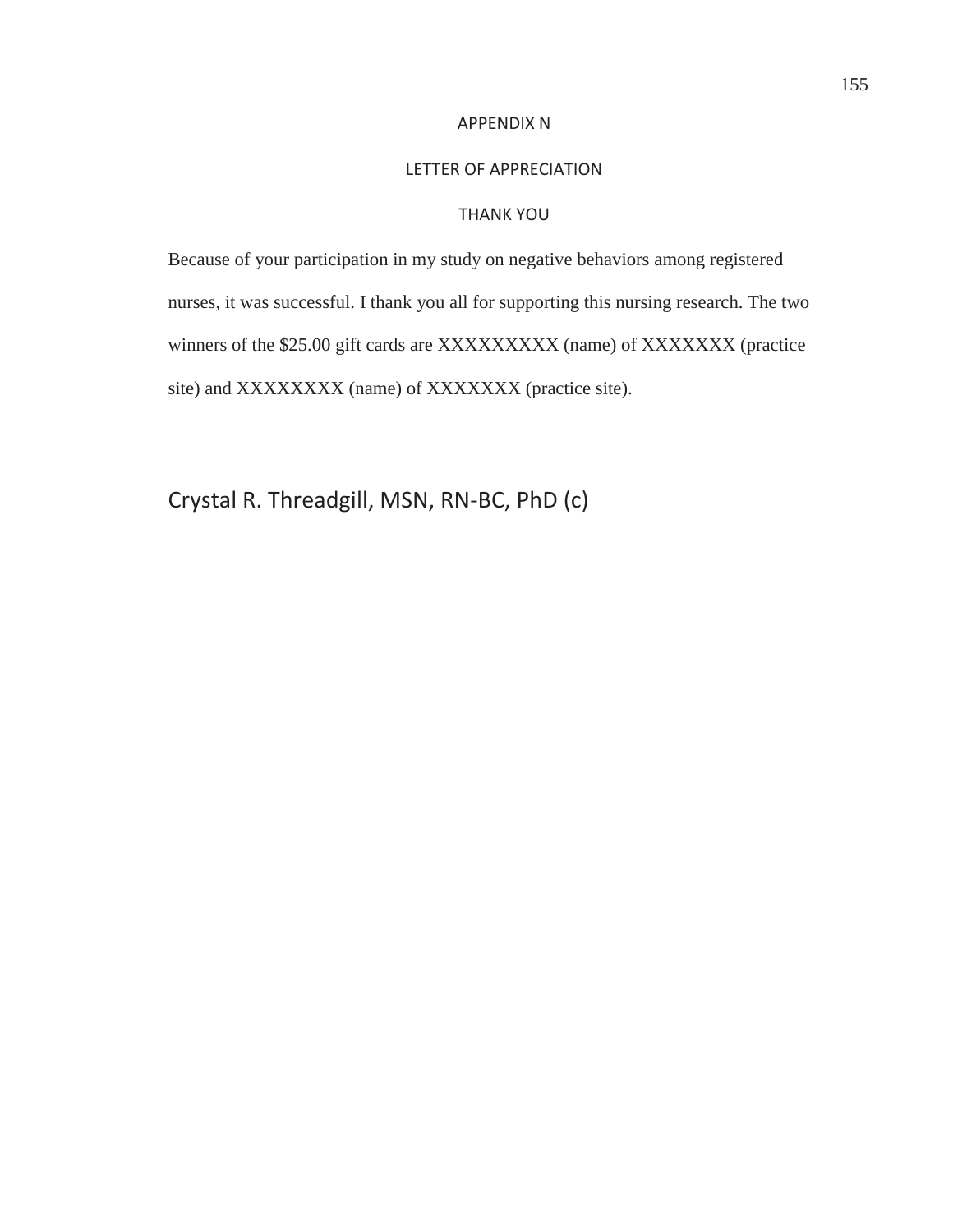# APPENDIX O

#### IRB APPROVAL

# UNIVERSITY OF<br>JTHERN MISSISSIPPI.

#### **INSTITUTIONAL REVIEW BOARD**

118 College Drive #5147 | Hattiesburg, MS 39406-0001 Phone: 601.266.6820 | Fax: 601.266.4377 | www.usm.edu/irb

#### **NOTICE OF COMMITTEE ACTION**

The project has been reviewed by The University of Southern Mississippi Institutional Review Board in accordance with Federal Drug Administration regulations (21 CFR 26, 111), Department of Health and Human Services (45 CFR Part 46), and university guidelines to ensure adherence to the following criteria:

The risks to subjects are minimized.

The risks to subjects are reasonable in relation to the anticipated benefits. The selection of subjects is equitable.

Informed consent is adequate and appropriately documented.

Where appropriate, the research plan makes adequate provisions for monitoring the data collected to ensure the safety of the subjects.

Where appropriate, there are adequate provisions to protect the privacy of subjects and to maintain the confidentiality of all data.

Appropriate additional safeguards have been included to protect vulnerable subjects. Any unanticipated, serious, or continuing problems encountered regarding risks to subjects must be reported immediately, but not later than 10 days following the event. This should be reported to the IRB Office via the "Adverse Effect Report Form". If approved, the maximum period of approval is limited to twelve months.

Projects that exceed this period must submit an application for renewal or continuation. PROTOCOL NUMBER: 12121204 PROJECT TITLE: Perceptions of Workplace Bullying Among Practicing Registered Nurses PROJECT TYPE: Dissertation RESEARCHER(S): Crystal R. Threadgill COLLEGE/DIVISION: College of Nursing DEPARTMENT: Systems Leadship & Health Outcomes FUNDING AGENCY/SPONSOR: N/A IRB COMMITTEE ACTION: Expedited Review Approval PERIOD OF APPROVAL: **Lawrence A. Hosman, Ph.D. Institutional Review Board**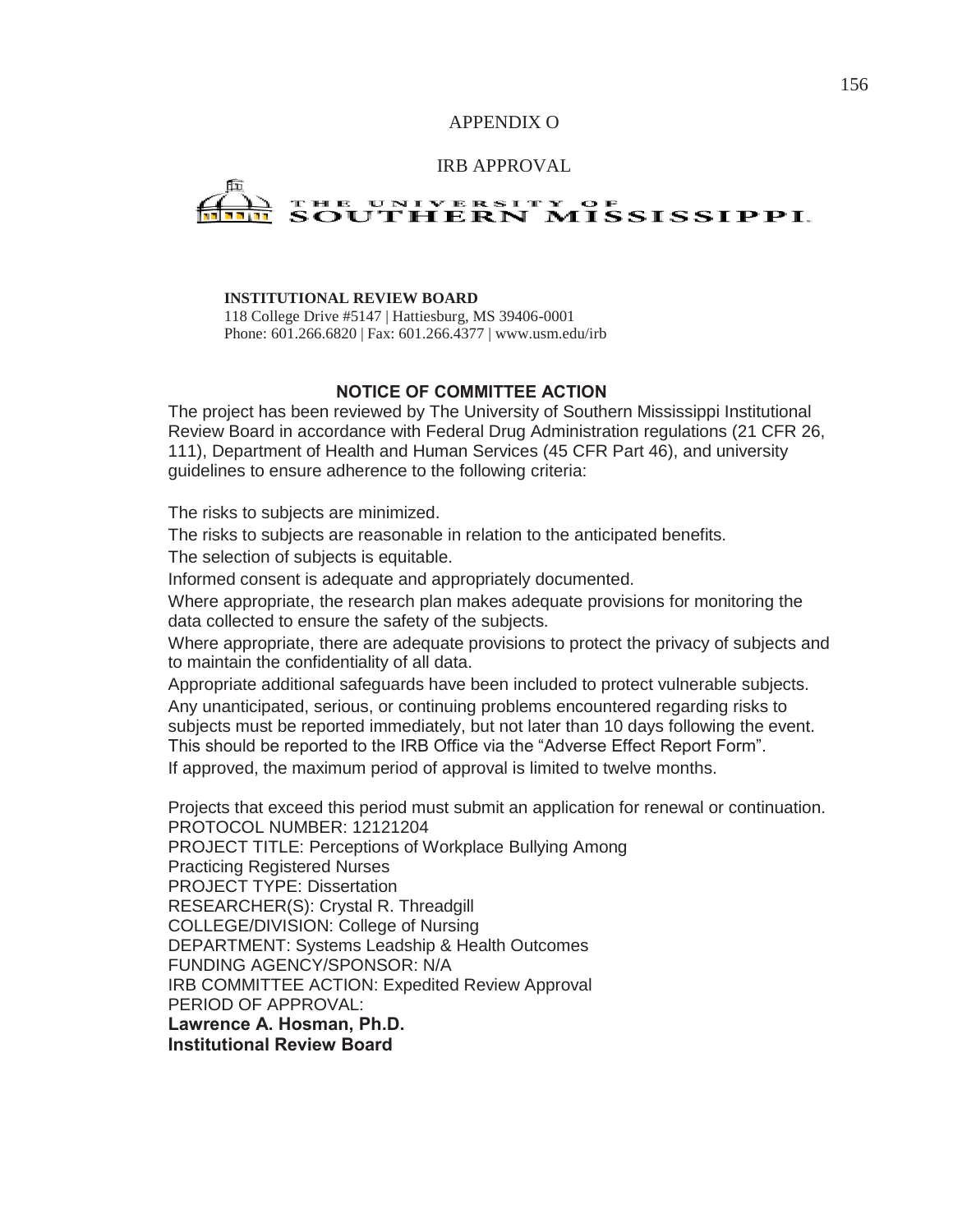- Adali, E., & Priami, M. (2002, July/Sept.). Burnout among nurses in intensive care units, internal medicine wards and emergency departments in Greek hospitals. *ICUs and Nursing Web Journal, 11, 1*-19.
- Age. (2012). *Merriam-Webster online dictionary*. Retrieved from http://www.merriamwebster.com/dictionary/
- Age. 2012. In Oxford Dictionaries Online. Retrieved : September 5, 2012, from http://HYPERLINK "http://oxforddictionaries.com/"oxforddictionaries*HYPERLINK "http://oxforddictionaries.com/".*HYPERLINK "http://oxforddictionaries.com/"com
- Aiken, L., Clarke, S., & Sloane, D. (2002). Hospital staffing, organizational support and quality of care: Cross-national findings. *International Journal for Quality in Health Care, 14,* 5-13.
- Aiken, L., & Sloane, P. (1997). Effects of organizational innovations in AIDS care on burnout among urban hospital nurses. Work and Occupations*, 29,* 453-475.
- Aiken, L., Clarke, S., Sloane, D., Scochalski, J., Busse, R., Clarke, H., Giovannetti, P., Hunt, J., Rafferty, A.M., Shamian, J. (2001). Nurses' report on hospital care in five countries. *Health Affairs, 20,* 43–53. doi: 10.1377/hlthaff.20.3.43
- Aiken, H., Clarke, S., Sloane, D., Sochalski, J., & Silber, J. (2002). Hospital nurse staffing and patient mortality, nurse burnout and job dissatisfaction. *Journal of the American Medical Association, 288,* 1987-1993.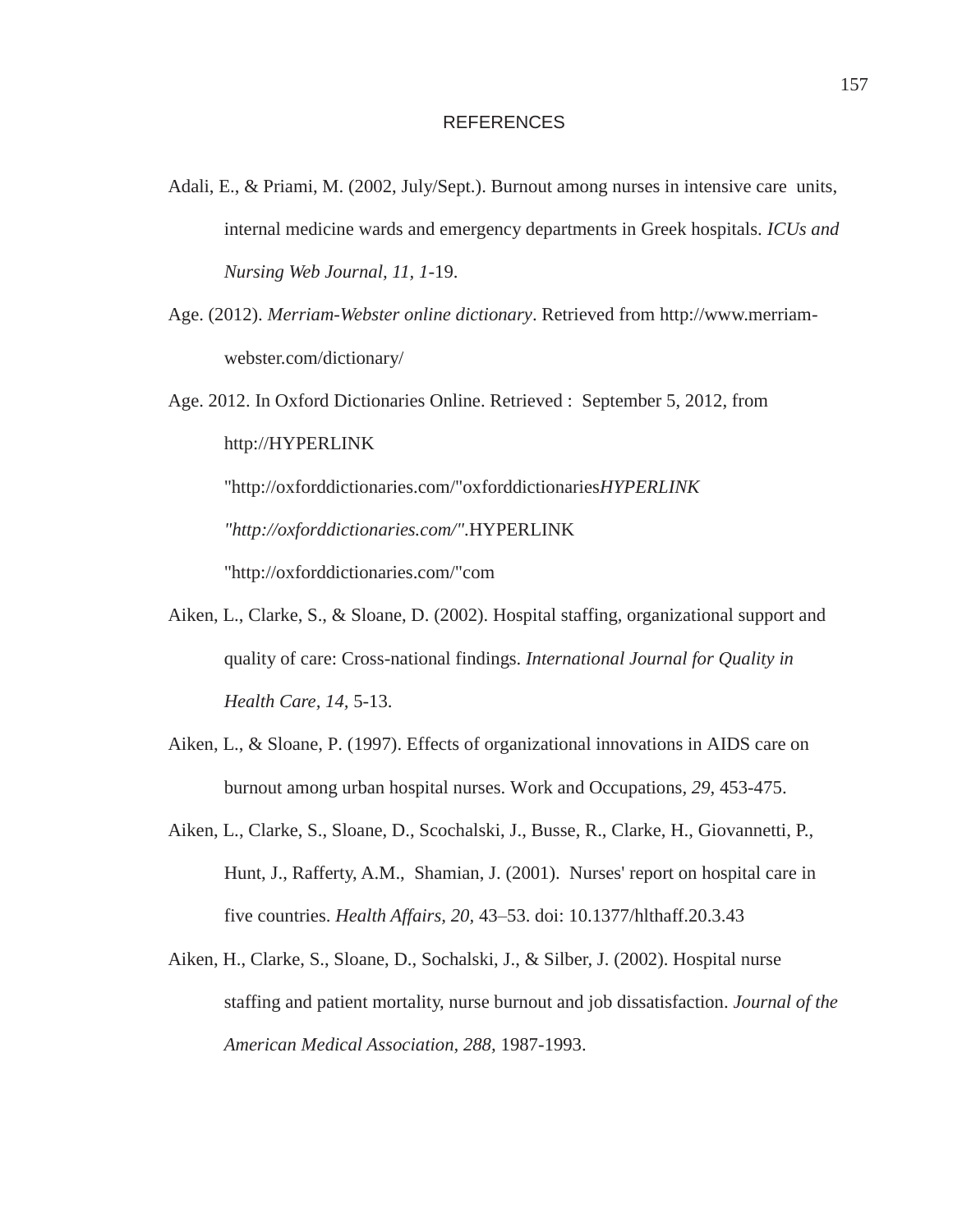- Akroyd, D., Caison, A., & Adams, R. (2002). Burnout in radiation therapists: The predictive value of selected stressors. *Radiation Oncology and Biophysics, 52,* 816-821.
- Albaugh, J. (2003). Keeping nurses in nursing: The profession's challenge for today. *Urologic Nursing, 23,* 193-199.
- Allan, H., Cowie, H., & Smith, P. (2009). Overseas nurses' experiences of discrimination: A case of racist bullying? *Journal of Nursing Management, 17,* 898-906.
- Almost, J. (2005). Within nursing work environment: concept analysis. *Journal of Advanced Nursing Conflict*, *53*, 444-453.
- American Association of Colleges of Nursing. (2012). Nursing Education Programs. Retrieved from http://www.aacn.nche.edu/education.../nursing-educationprograms
- American Nurses Association. (2001). *Code of ethics for nurses with interpretive statements*. Silver Spring, MD: American Nurses Association.
- Anthony, R., Dearden, J., & Bedford, N. (1989). Management control systems  $(5^{th}$  ed.). Homewood, IL: Irwin.
- Anthony, M. K., Standing, T.S., Glick, J., Duffy, M., Paschall, F., & Sauer, M., Sweeney-Kosty, D., Modic, M. B., & Dumpe, M. (2005). Leadership and nurse retention: The pivotal role of nurse managers*. Journal of Nursing Administration, 35, 146- 155.*
- Arikan, F., Koksal, C. D., & Gokce, C. (2007). Work-related stress, burnout and job satisfaction of dialysis nurses in association with perceived relations with professional contacts. *Dialysis and Transplantation*, *36,* 182–191.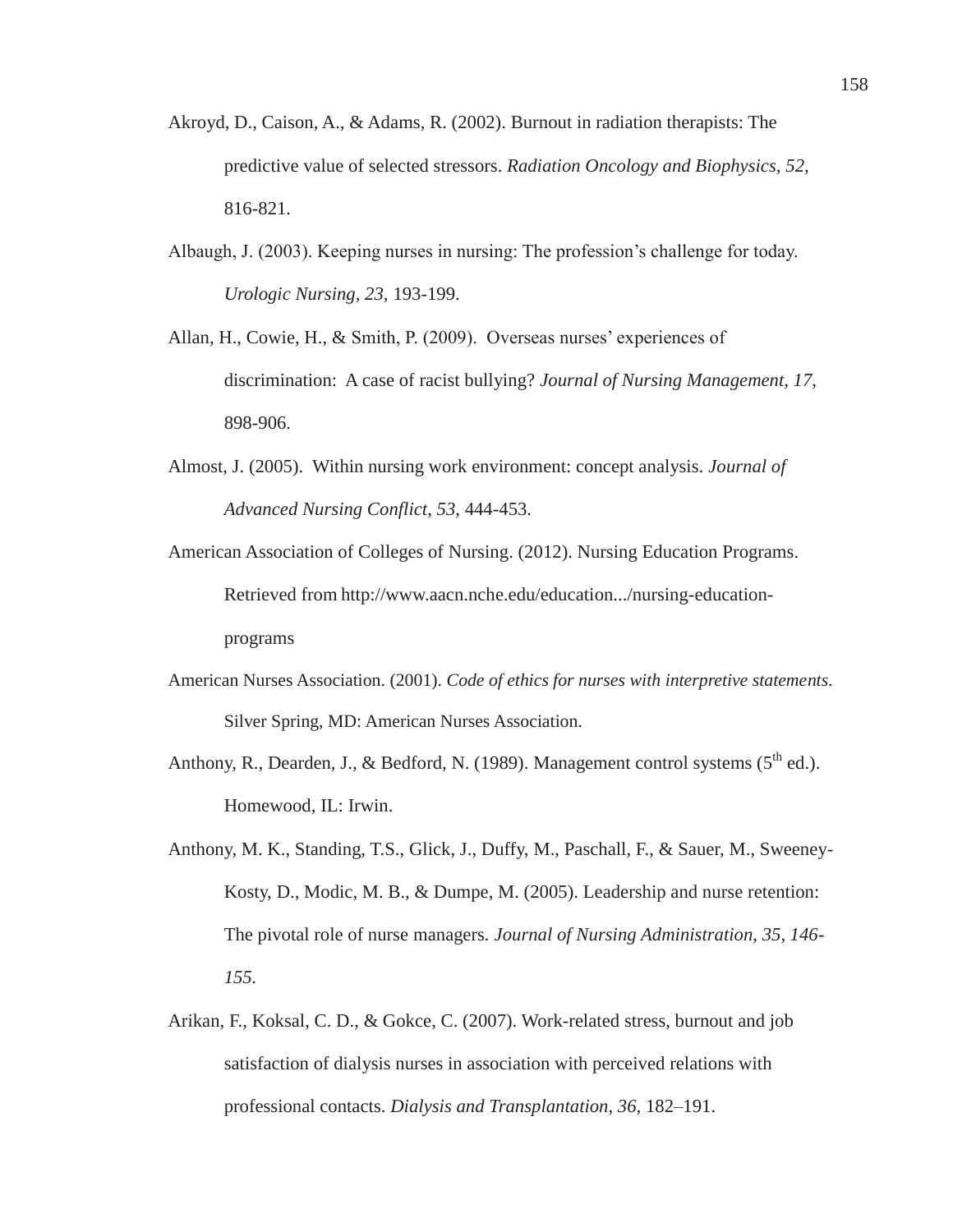Ashforth, B. E. (1994). Petty tyranny in organizations. *Human Relations*, *47,* 755-778.

- Ashforth, B. E. (1997). Petty tyranny in organizations: A preliminary examination of antecedents and consequences. *Canadian Journal of Administrative Sciences, 14,*126-140.
- Ashley, J. (1976). *Hospitals, paternalism, and the role of the nurse*. New York, NY: Teacher's College Press.
- Babbie, E. (1986). *The practice of social research* (4<sup>th</sup> ed.) New York, NY: Oxford University Press.
- Bae, S., Mark, B., & Fried, B. (2010). Impact of nursing unit turnover on patient Outcomes in hospitals. *Journal of Nursing Scholarship, 42*, 40-49.
- Bakker, A. B.. Demerouti, E., & Euwema, M. C. (2005). Job resources buffer the impact of job demands on bumout. *Journal of Occupational Health Psychology, 10*, 170- 180.
- Bakker, A. B. Schaufeli. W. B., Sixma. H. J., Bosveld. W., & Van Dierendonck, D. (2000). Patient demands, lack of reciprocity, and burnout: A five-year longitudinal study among general practitioners. *Journal of Organizational Behavior, 21,* 425- 441.
- Balogun, JA, Titiloye, V, Balogun, A., Oyeyemi, A., & Katz, J.(2002). Prevalence and determinants of burnout among physical and occupational therapists. *Journal ofAllied Health*, *31*, 131-139
- Bally, J. M. (2007).The role of nursing leadership in creating a mentoring culture in acute care environments. *Nursing Economics, 25*, 143-149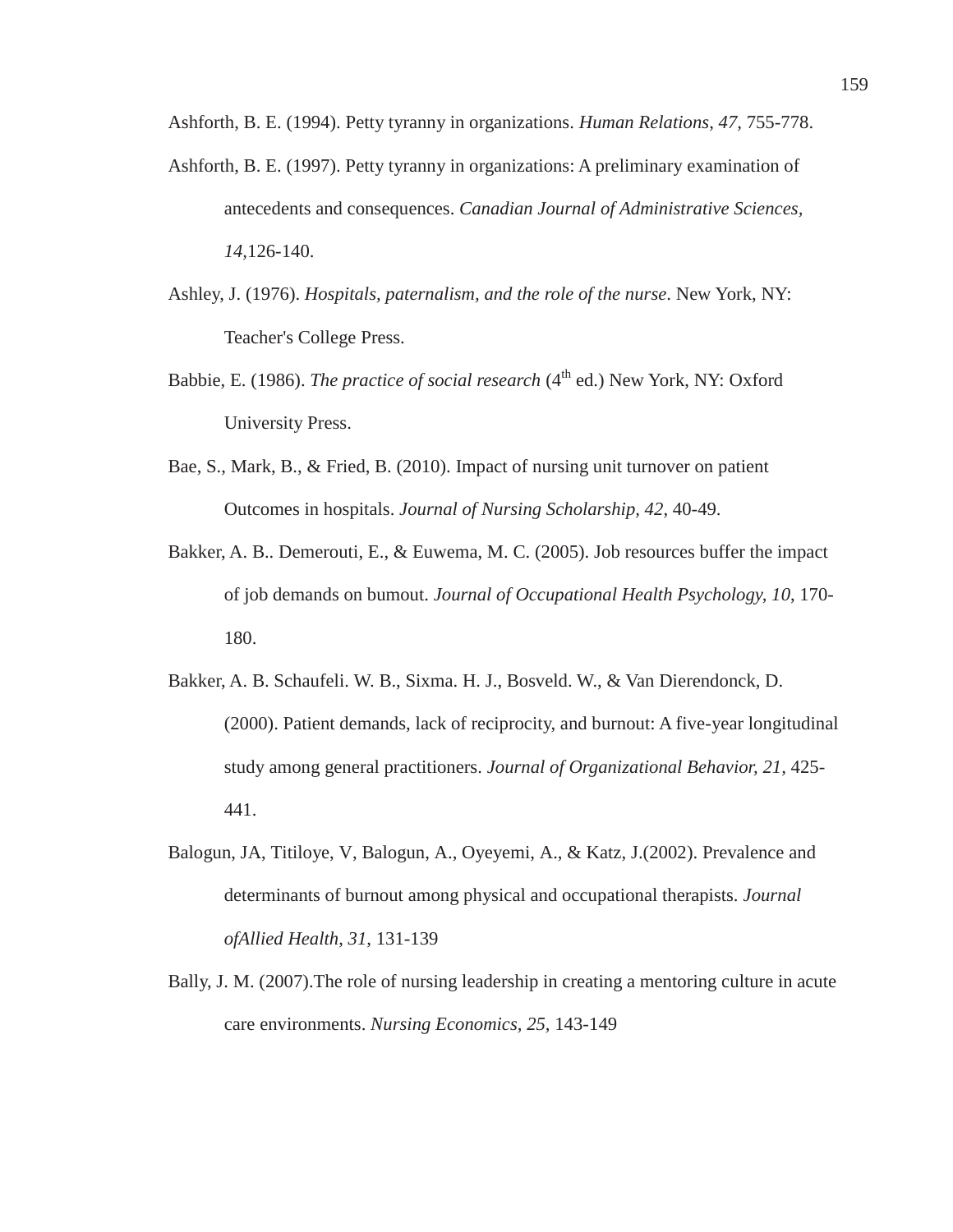- Barlow, L. (2006). Talent development: The new imperative? *Development and Learning in Organizations*, *20*, 6-9.
- Barnett, R., Brenna, R., & Gareis, K. (1999). A closer look at the measurement of burnout. *Journal of Applied Bio-behavioral Research, 4*, 65-78.
- Barrett, A., Piatek, C., Korber, S., & Padula, C. (2009). Lessons learned from a lateral violence and team-building intervention. *Nursing Administration Quarterly*, *33*, 342-351.
- Bartholomew, L. (2006). *Ending nurse-to-nurse hostility: Why nurses eat their young and each other.* Marblehead, MA: HCPro.
- Beckstead, J. (2002). Confirmatory factor analysis of the Maslach Burnout Inventory among Florida nurses. *International Journal of Nursing Study, 39*, 785-792.

Beech, B. (2000). A way forward for midwives. *AIMS On-line Journal, 12*, 11-12.

- Beecroft, P.C., Dorey, F., & Wenten, M. (2008). Turnover intention hl new graduate nurses: A multivariate analysis. *The Journal of Advanced Nursing, 62*, 41-52.
- Benner, P. (2001). *From novice to expert: Excellence and power in clinical nursing practice* (Commemorative Edition, originally published 1984). Upper Saddle River, NJ: Prentice Hall Health.
- Berliner. H. S., & Ginzberg. E. (2002). Why this hospital nursing shortage is different. *JAMA, 288*, 2742-2744.
- Berry, P. A**.,** Gillespie, G. L., Gates, D., Schafer, J. (2012). Novice nurse productivity following workplace bullying*. Journal of Nursing Scholarship, 44,* 80-87.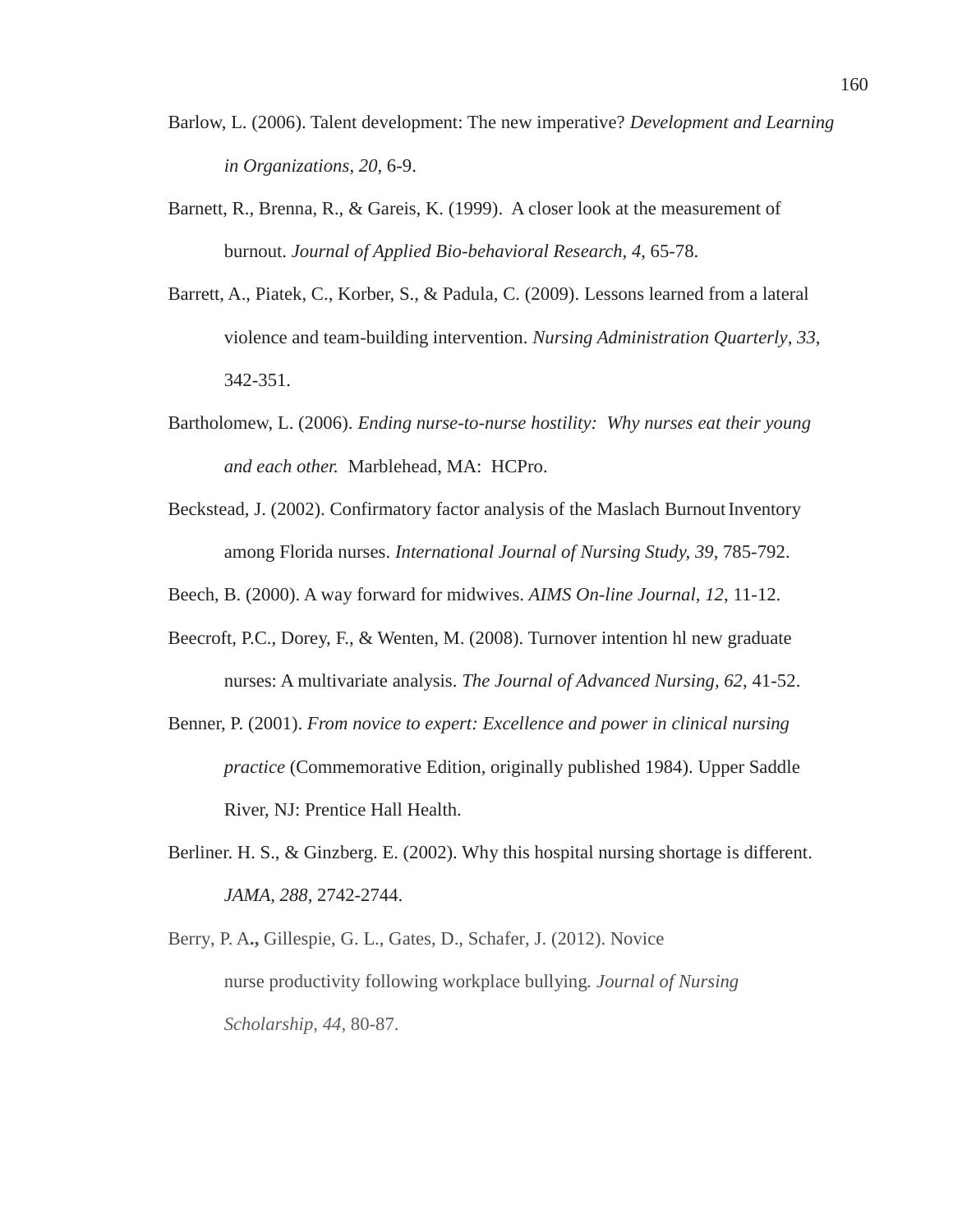- Bigony L., Lipke T.G., Lundberg A., McGraw, C.A., Pagac, G.L., Rogers, A. (2009) Lateral violence in the perioperative setting. *Association of periOperative Registered Nurses Journal; 89: 688-96.*
- Blickensderfer, L. (1996). Nurses and physicians: Creating a collaborative environment. *Journal of Intravenous Nursing, 19,127–131.*
- Boles, J.S., Wood, J.A., & Johnson, J. (2003). Interrelationships of role conflict, role ambiguity and work family conflict with different facets of job satisfaction and the moderating effects of gender*. Journal of Personal Selling & Sales Management, 23,* 99-113*.*
- Bond, L., Carlin, J., Rubin, K., & Patton, G. (2001). Does bullying cause emotional problems? A prospective study of young teenagers. *BMJ, 323*, 480-481. Retrieved from http//:www.bmj.com/content
- Borda, R., & Normal, I. (1997). Factors influencing turnover & absence of nurses: A research review. *International Journal Nursing Studies, 34*, 385-394.
- Bowles C., & Candela L. (2005). First job experiences of recent RN graduates. *Journal of Nursing Administration, 35*, 130-137.
- Bowley, J., & Link, D. (2005). Supporting pay for performance with the right technology. *Compensation & Benefits Review, 37*, 36-41.
- Boychuk- Duchscher, J.E. (2011). Nurse Education Today. *The Journal of Continuing Education in Nursing, 39*(10), A246-A246.
- Boychuk-Duchscher, J. E. (2001). Out in the real world. Newly graduated nurses in acute-care speak out. *Journal of Nursing Administration, 31, 426–439.*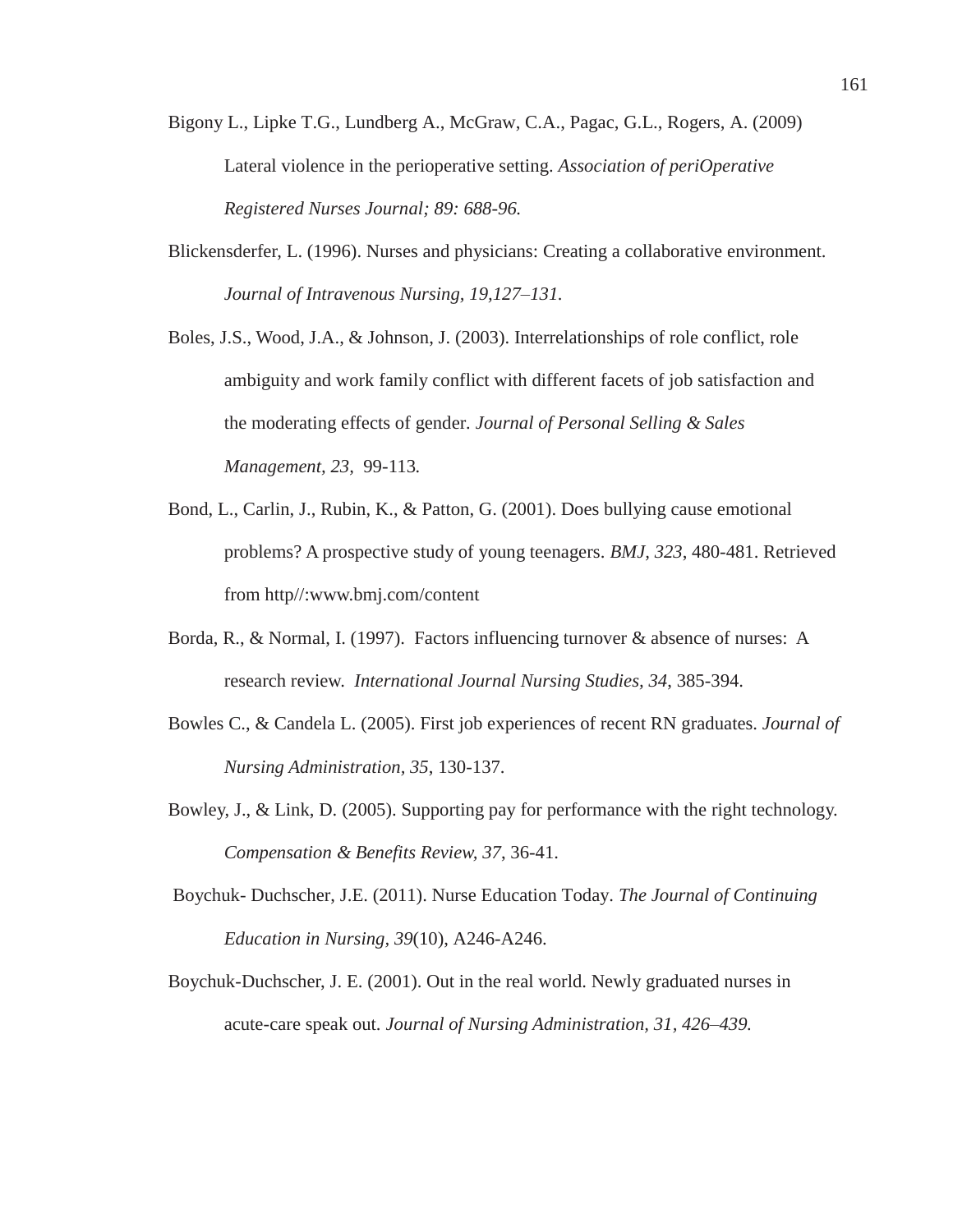- Boychuk-Duchscher, J. E., & Cowin, L. S. (2004). The experience of marginalization in new nursing graduates*. Nursing Outlook, 52, 289– 296.*
- Boychuk-Duchscher, J. E., & Cowin, L. S. (2006). The new graduates' professional inheritance. *Nursing Outlook, 54, 152–158.*
- Boyle, D., & Miller, P. (2008). Focus on nursing turnover: A system-centered performance measure. *Nursing Management, 39*, 16-20.
- Bradbury-Jones, C., Sambrook, S.,& Irvine, F. (2008) Power and empowerment in nursing: A fourth theoretical approach. *Journal of Advanced Nursing, 62*, 258- 266.
- Brisson, C., Blanchet, C., Guimont, C., Dion, G., Moisan, J., Vézina, M., & Macaronsse, L. (1998). Reliability and validity of the French version of the 18- item Karasek Job Content Questionnaire. *Work and Stress, 12,* 322– 336. doi:10.1080/02678379808256870
- Broome, B. (2008). Dealing with sharks and bullies in the workplace, *ABNF Journal, 19*, 28-30.
- Buerhaus,, P. I., Auerbach, D. I., & Staiger, D. O. (2009). The recent surge in nurse Employment: Causes and implications. *Health Affairs, 28*, w657-w668. doi: 10.1377/hlthaff.28.4.w657
- Buerhaus, I., Donelan, K., DesRoches, C., & Hess, R. (2009). Still making progress to improve the hospital workplace environment? Results from the 2008 National Survey of Registered Nurses. *Nursing Economics, 7*, 289-301.
- Bully Offline. (1994). Bully at Work. Retrieved from http://www.bullyoffline.org/workbully/defns.htm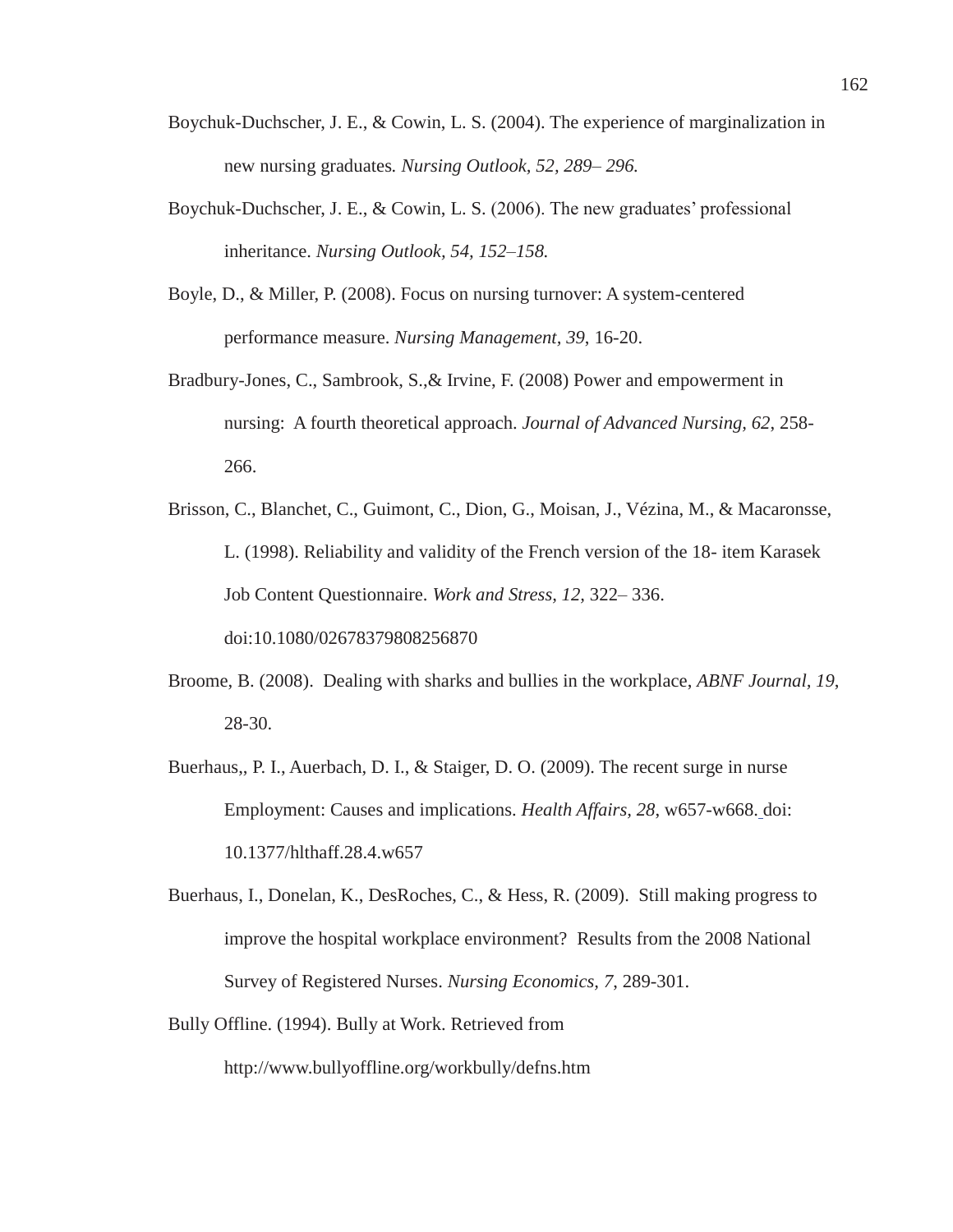- Bully Online. (2011). Bullying: What is it? Types of bullying, bullies tactics, how targets are selected, the difference between bullying and harassment: An answer to the question "Why me?".UK National Workplace Bully Advice Line. Retrieved from http://www.bullyonline.org/workbully/bully.htm
- Bureau of Labor Statistics, U.S. Department of Labor, *Occupational Outlook Handbook, 2012-13 Edition*, Registered Nurses, Retrieved from http://www.bls.gov/ooh/healthcare/registered-nurses.htm
- Bureau of National Affairs. (2000, February 8). Workplace Bullying. Retrieved from http://workplacebullying.org/press/bna1.html
- Burke, R. J. (2004). Work status congruence work outcomes, and psychological wellbeing. *Health Care Manager, 23*, 120–127.
- Burnout*.* (2009). *Merriam-Webster Online.* Retrieved from http://www.merriamwebster.com/medical/burnout
- Burns, N., & Grove, S. (2005). *Study guide for the practice of nursing research, conduct, critique, and utilization* (5th ed.). St. Louis, MO: Elsevier Saunders.
- Bush, H., & Gilliland, M. (1995). Caring for the nurse self: Verbal abuse as a case in point. *Journal of Nursing Quality Care*, *9*, 55-62.
- Cammann, C., Fichman, M., Jenkins, D., & Klesh, J. (1979). *The Michigan Organisational Assessment Questionnaire.* Unpublished manuscript, University of Michigan, Ann Arbor, MI.
- Cammann, C., Fichman, M., Jenkins, D., & Klesh, J. R. (1981). Intention to turnover. In J. D. Cook, S. J. Hepworth, T. D.Wall, & P. B. Warr (Eds.), *The experience of*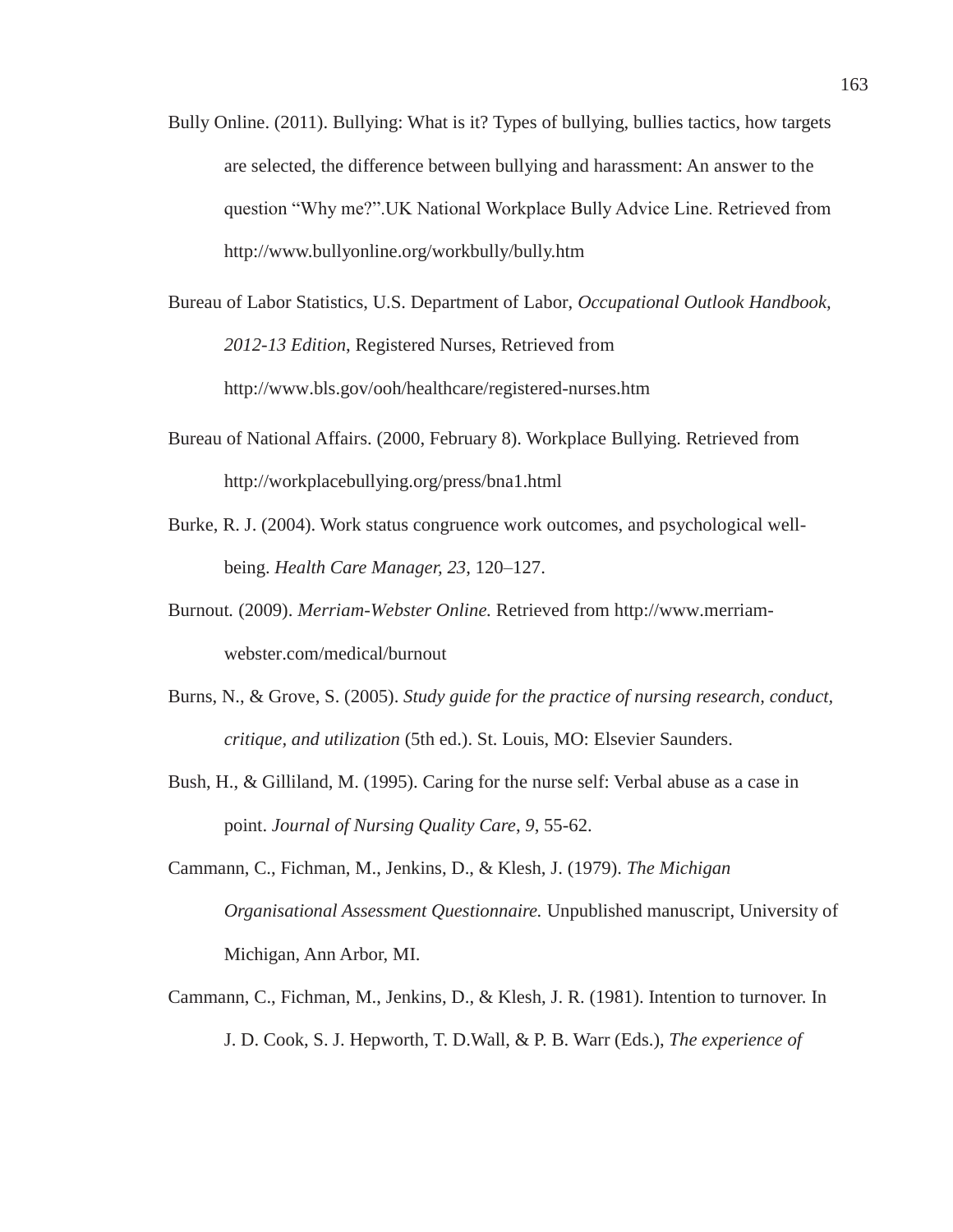*work: A compendium and review of 249 measures and their use* (p. 95). New York, NY: Academic Press.

- Cammann, C., Fichman, M., Jenkins G. D., & Klesh, J. R. (1983). Assessing the atitudes and perceptions of erganizational members. In S. E. Seashore, E. E. Lawler, P. H. Mirvis & C. Cammann (Eds)., *Assessing organizational change: A guide To methods, measures, and practices,* (pp. 71-138). New York, NY: Wiley.
- Canada Safety Council, (2004). Bullying in the workplace. Retrieved Nov. 10, 2010, from Canada Safety Council - Canada's Voice and Resource for Safety Web site: http://www.safety-council.org/info/OSH/bullies.html
- Canada Safety Council. (2005). *Targeting workplace bullies*. Canada Safety Council: Author. Available: www.safety-council.org/info/OSH/bully-law.html
- Carins, M. (2006, Nov.). Horizontal violence in midwifery. *Nuritings , 7, 1-9.*
- Caplan, R., Cobb, S., French, J., Van Harrison, R., & Pinneau, S. (1980). *Job demand and worker health: Main effects and occupational differences*. Ann Arbor, MI: Institute for Social Research.
- Carmichael S. & Hamilton C. V. (1967) *Black Power: The Politics of Liberation in America* New York, NY: Vintage
- Casey, K., Fink, R., Krugman, M., & Propst, J. (2004). The graduate nurse experience. *Journal of Nursing Administration, 34, 303–311.*

Cassirer, N., & Reskin, B. (2000). High hopes. *Work and Occupations*, *27*, 438-463.

Cavanaugh, S., & Coffin, D. (1992). Staff turnover among hospital nurses. *Journal of Advanced Nursing, 17*, 1369-1376.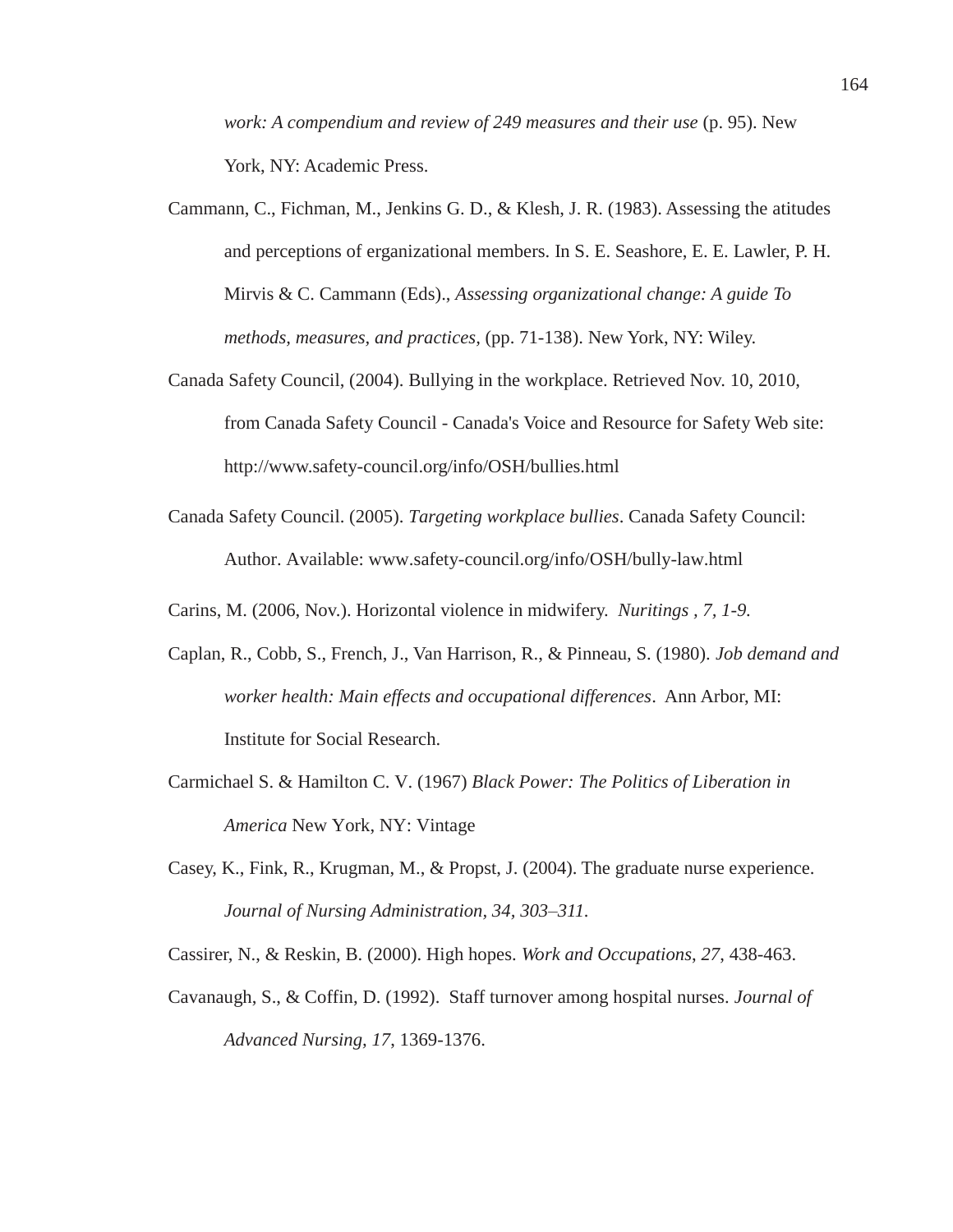- Cecil-Hill, F. (1989). Generating ideas that lower costs and boost productivity. *National Productivity Review, 8*, 161.
- Center for American Nurses. (2008). *The Center for American Nurses calls for an end to lateral violence and bullying in nursing work environments: New position statement offers information & recommended strategies.* Silver Spring, MD: Author. Retrieved from

http://www.centerforamericannurses.org/associations/9102/files/

Position%20StatementLateral%20Violence%20and%20Bullying.pdf

- Center for Workforce Studies (NASW). (2006). Licensed social workers in the U. S. 2004. Retrieved from http://worktorce.socialworkers.org/studies/intro.pdf
- Chang, E., & Daly, J. (2007). *Transitions in Nursing: preparing for professional practice* (2nd ed.). Sydney, AU: Elsevier Australia
- Chang, E., & Hancock, K. (2003). Role stress and role ambiguity in new nursing graduates in Australia. *Nursing & Health Sciences, 5, 155–163.*
- Chen, T.Y., Chang, P.L., & Yeh, C.W. (2006). The effects of career development programs on R&D personnel in Taiwan. *Asia Pacific Journal of Human Resources, 44*, 318 – 341.
- Cherniss, C. (1980). *Staff burnout: Job stress in the human services* (p. 18). Beverly Hills, CA: Sage.
- Childers, L. (2004). Nurses in hostile work environments must take action against abusive colleagues. *Work Doctor*. Retrieved from http://www.workdoctor.com/ press/ nw042604.html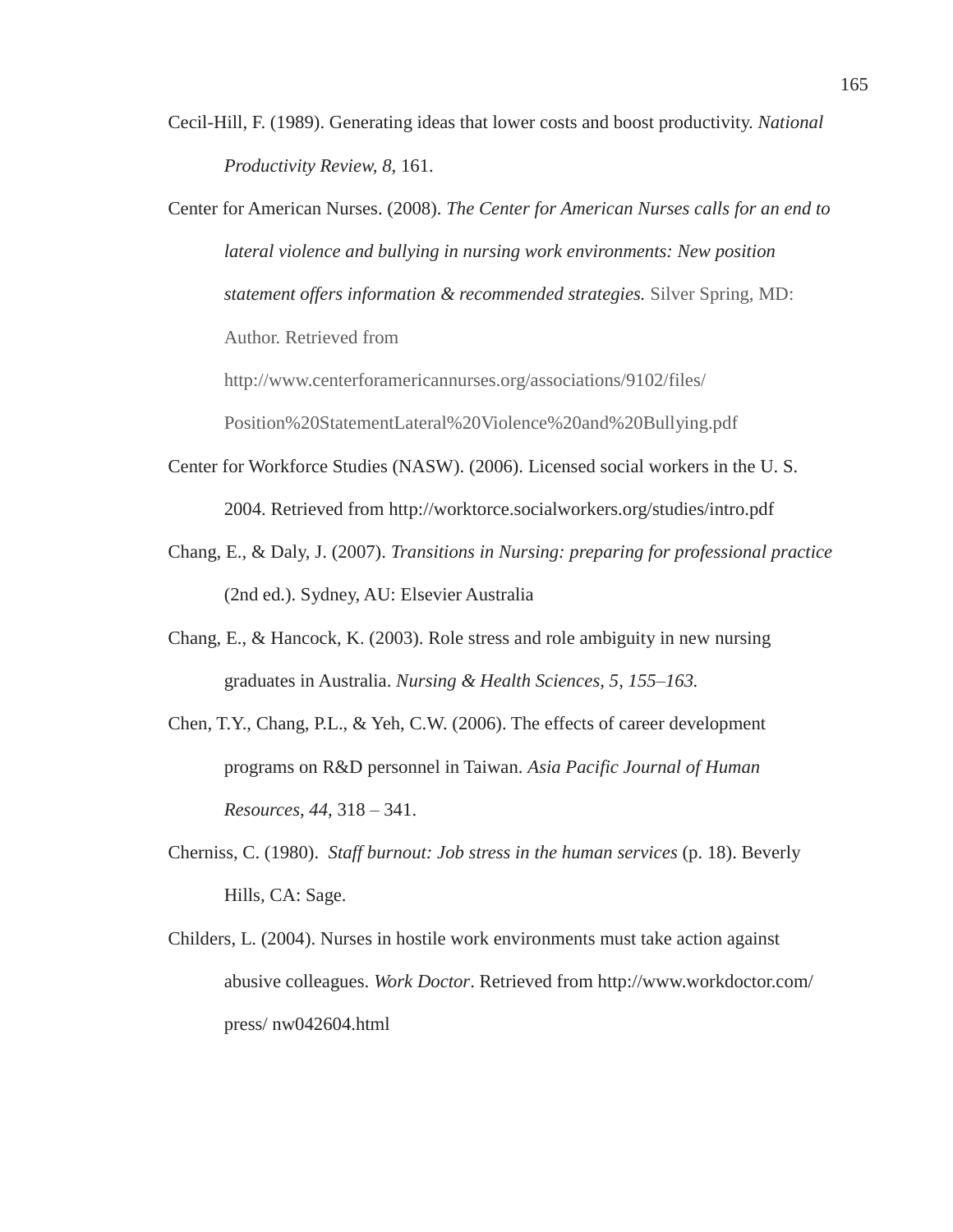- Cho, J., Laschinger, H. K. S., & Wong, C. (2006). Workplace empowerment, work engagement and organizational commitment of new graduate nurses. *Canadian Journal of Nursing Leadership, 19, 43–60.*
- Clearly, M., Hunt, G. T., Walker, G., & Robertson, M. (2009). Dealing with bullying in the workplace: Toward zero tolerance. *Journal of Psychosocial Nursing & Mental Health Services, 47*, 34-41.
- Clearly, M., Hunt, G. E., & Horsfall, J. (2010). Identifying and addressing bullying in nursing. *Issues in Mental Health Nursing, 31,* 331-335.
- Cohen, J. (1992). A power primer. *Psychological Bulletin, 112,* 155-159.
- Cooper, C., & Swanson, N. (2002). *Workplace violence in the health sector: State of the art.* Retrieved from http://www.who.int/violence\_injury\_prevention/violence/interpersonal/en/WVcou ntrystudysouthafrica.pdf
- Cope, D. (2003). Staff turnover rate affect hospital costs. *Clinical Journal of Oncology Nursing, 7,* 378.
- Cordes, C. L., & Dougherty, T. W. (1993). A review and an integration of research on job burnout. *Academy of Management Review, 18*, 621-656.
- Cortina, L. M., Magley, V., Williams, J. H., & Langhout, R. D. (2001). Incivility in the workplace: Incident and impact. *Journal of Occupational Health Psychology, 6,*  64-80.
- Cowin, L. (2002). The effects of nurses job satisfaction on retention: an Australian perspective. *Journal of Nursing Administration 32, 283–291.*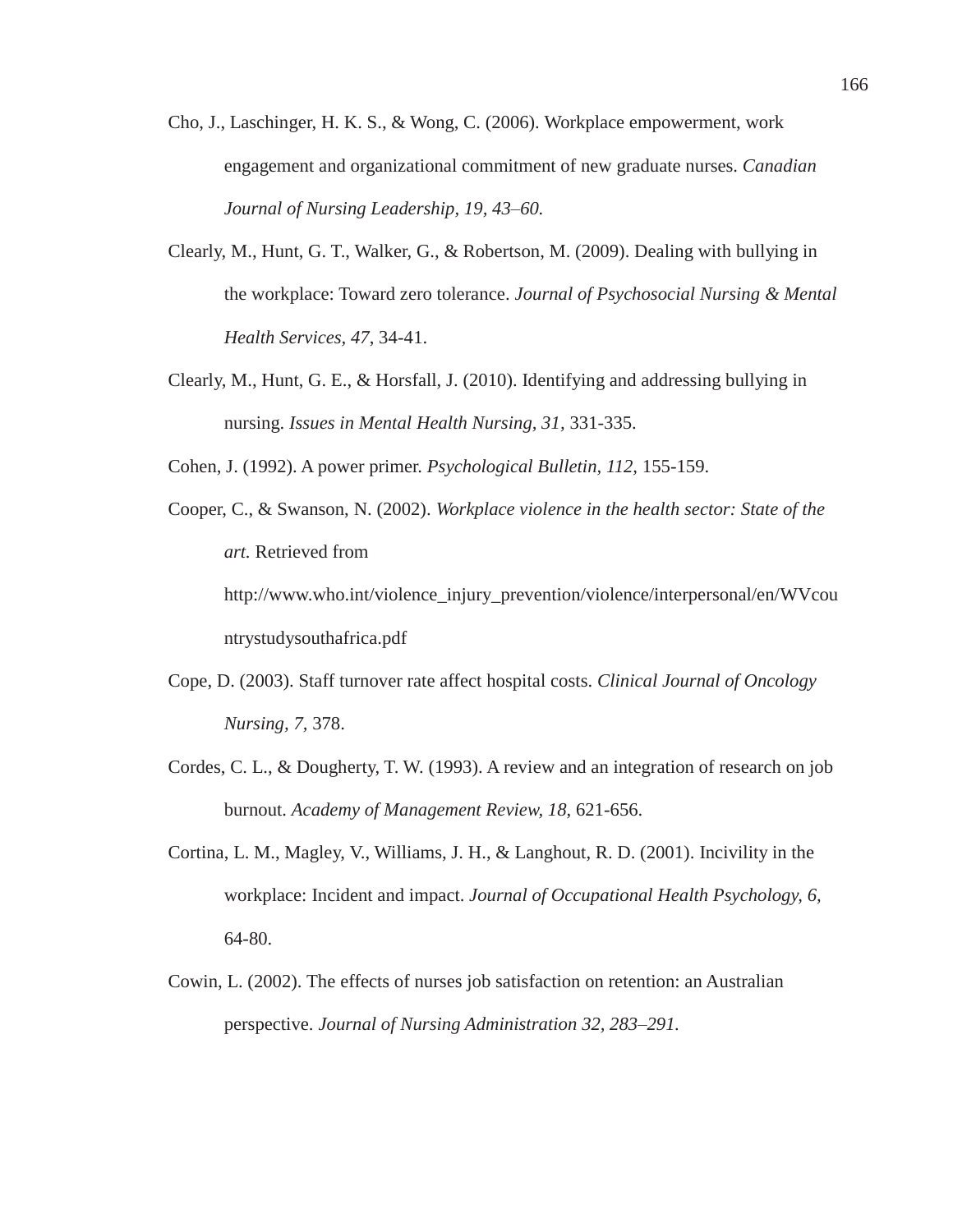- Cowin, L. S., & Jacobsson, D. K. (2003). Addressing Australia's nursing shortage: Is the gap widening between workforce recommendations and the workplace? *Collegian, 10, 20–24.*
- Cox, H. (1991). Verbal abuse nationwide, part 1: Oppressed group behavior. *Nursing Management*, *22*(2), 32-36.
- Crabtree, J. (1999). Employees' perceptions of career management practices: The development of a new measure. *Journal of Career Assessment, 7*, 203-212.
- Crick, N. R., & Grotpeter, J. K. (1995). Relational aggression, gender, and social psychological adjustment. *Child Development, 66, 710–722.*
- Crow, S. and Hartman, S. (2005). Nurse attrition as a process. *The Health Care Manager 24*(3):276-283.
- Curtis, J., Bowen, L., & Reid, A. (2007). You have no credibility: Nursing students' experiences of horizontal violence. *Nursing Education in Practice, 7, 156-163.*
- Curtis, P., Ball, L., & Kirkham, M. (2006). Bullying and horizontal violence: Cultural or individual phenomena. *British Journal of Midwifery*, *14*, 218-221.
- Cummings, A. L., & Leschied, A. W. (Eds.). (2002). *Research and treatment for aggression with adolescent girls*. Lewiston, NY: Edwin Mellen Press.
- Dailey, R., Lee, C., & Spitzberg, B. H. (2007). Psychological abuse and communicative aggression. In B. H. Spitzberg & W. R. Cupach (Eds.), *The dark side of interpersonal communication* (2<sup>nd</sup> ed., pp. 297-326). Mahwah, NJ: Lawrence Erlbaum Associates.
- Daiski, I. (2004). Changing nurses dis-empowering relationship patterns. *Journal of Advanced Nursing, 48*, 43-50.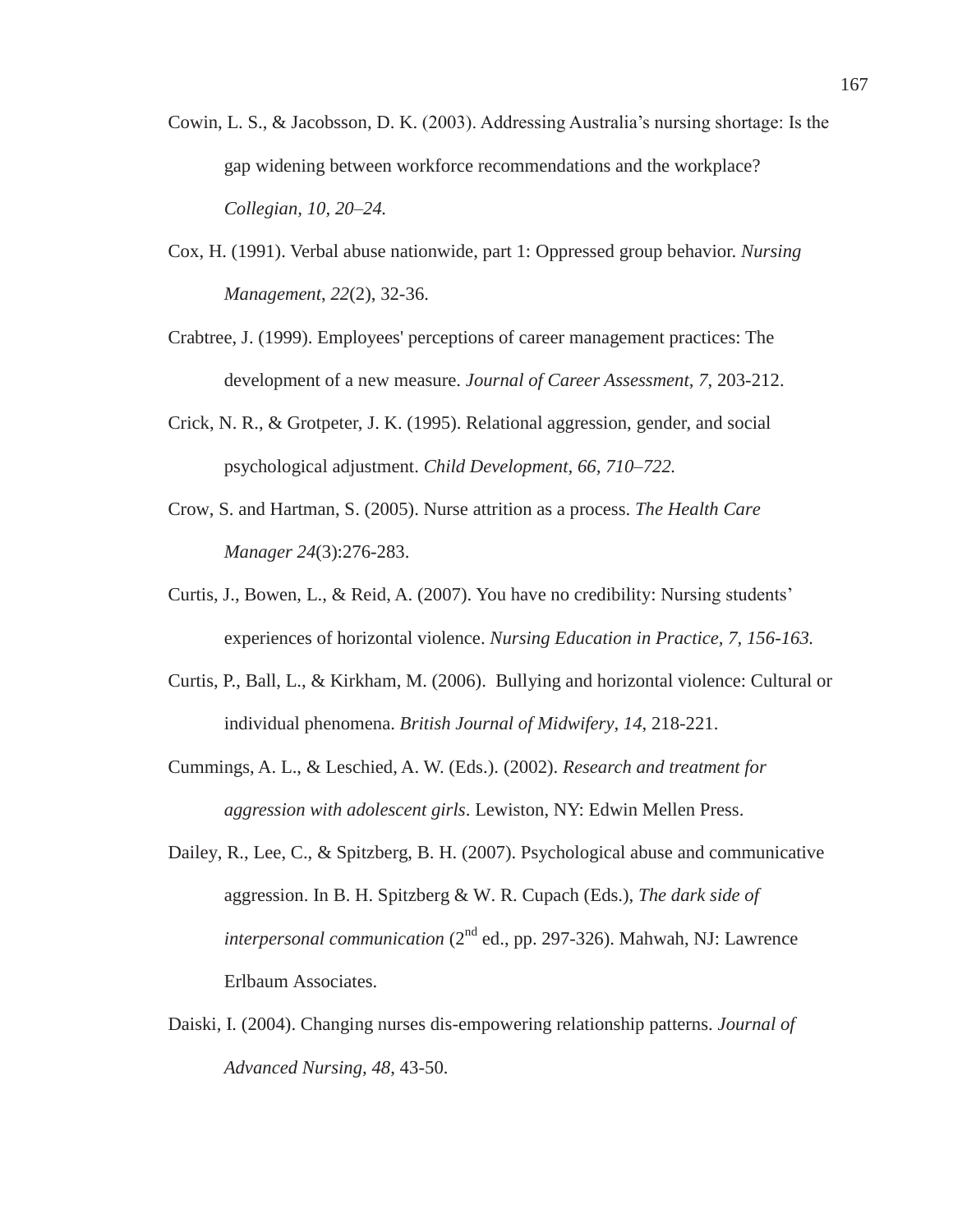- Dal Pezzon, N. K., & Jett, K. T. (2010). Nursing faculty: A vulnerable population. *Journal of Nursing Education, 49*, 132-136.
- Davenport, S., & Leitch, S. (2005). Circuits of power in practice: Strategic ambiguity as delegation of authority. *Organization Studies, 26,* 1603-1623. doi:10.1177/0170840605054627
- Davenport, N., Schwartz, R., & Elliot, G. (1999). *Mobbing: Emotional abuse in the American workplace.* Ames, IA: Civil Society Publishing.
- Davenport, N., Schwartz, R.D. & Elliot, G.P. (2003*). Mobbing.* Istanbul, Turkey: Sistem Yayincilik
- Deans, C. (2004). Nurses and occupational violence: The role of organizational support in moderating professional competence. *Australian Journal of Advanced Nursing*, *22*, 14-18.
- De Croon, E. M., Sluiter, J. K., Blonk, R.W. B.. Broersen. J. P. J., & Frings-Dresen, M. H. W. (2004). Stressful work, psychological job strain, and turnover: A two-year prospective cohort study of truck drivers. *Journal of Applied Psychology, 89,* 442- 454.
- Delaney, C. (2003) Walking a fine line: graduate nurses' transition experiences during orientation. *Journal of Nursing Education, 42*, 437-443.
- De Marco, R., Roberts, S., & Chandler, G. (2005). The use of a writing group to enhance voice and connection among staff nurses. *Journal for Nurses in Staff Development, 21*, 85-90.
- Dewe, P., Leiter, M., & Cox, T. (2000). *Coping, health & organizations*. New York, NY: Taylor & Francis.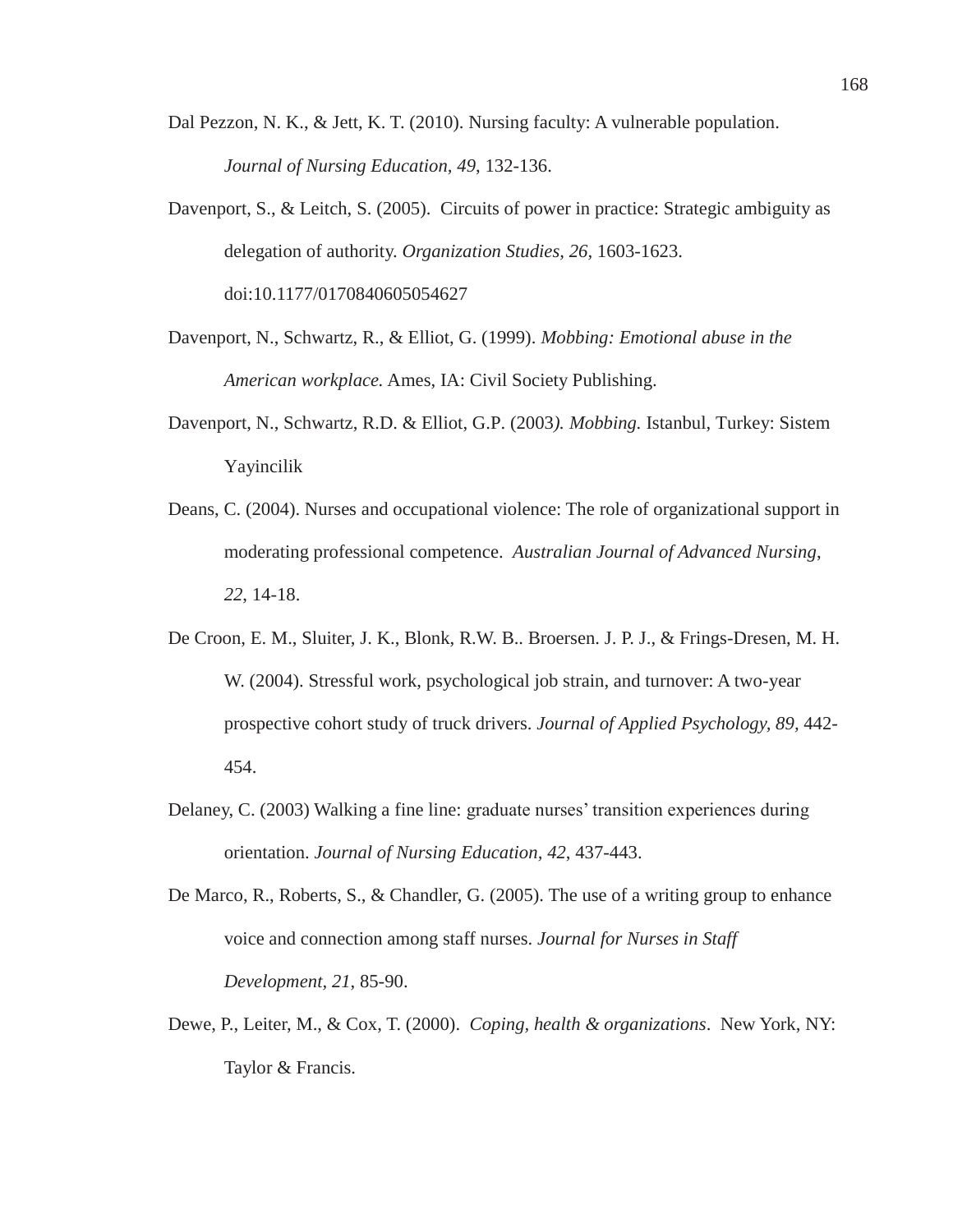- Di Martino, V., Hoel, H., & Cooper, C.L. (2003). *Preventing violence and harassment in the workplace.* Dublin, IE: European Foundation for the Improvement of Living and Working Conditions.
- Dion, M. (2006). The Impact of Workplace Incivility and Occupational Stress on Job Satisfaction and Turnover Intentions of Acute Care Nurses', Unpublished PhD dissertation, University of Conneticut. Retrieved from http//:digitalcommons.uconn.edu/dissertations/AAI3221535
- Dombeck, M. (2007, July 24). *The long term effects of bullying*. Retrieved from http:// www.mentalhelp.net
- Donaldson, S.I., & Grant-Vallone, E. J. (2002). Understanding self-report bias in organizational behavior research. *Journal of Business and Psychology, 17,* 245- 262.
- Dreher, G. (2003). Breaking the glass ceiling: The effects of sex ratios and worklifeprograms on female leadership at the top. *Human Relations, 56*, 541-562.
- Duchscher, J. E. B., & Cowin, L. (2004). Multigenerational nurses in the workplace. *Journal of Nursing Administration*, *34*, 493–501.
- Duchscher, J. E. ( 2009). Transition shock: the initial stage of role adaptation for newly graduated Registered Nurses. *Journal of Advanced Nursing, 65*, 1103–1113.
- Duffy, E. (1995). Horizontal violence: a conundrum for nursing. *Journal of the Royal College of Nursing Australia, 2*, 5-17. doi.org/10.1016/S1322-7696(08)60093-1
- Dumont, C., Meisinger, S., Whitacre, M., & Corbin., G. (2012) Horizontal violence survey report. *Nursing2012, 42, 44-49.* doi: 10.1097/01.NURSE.0000408487.95400.92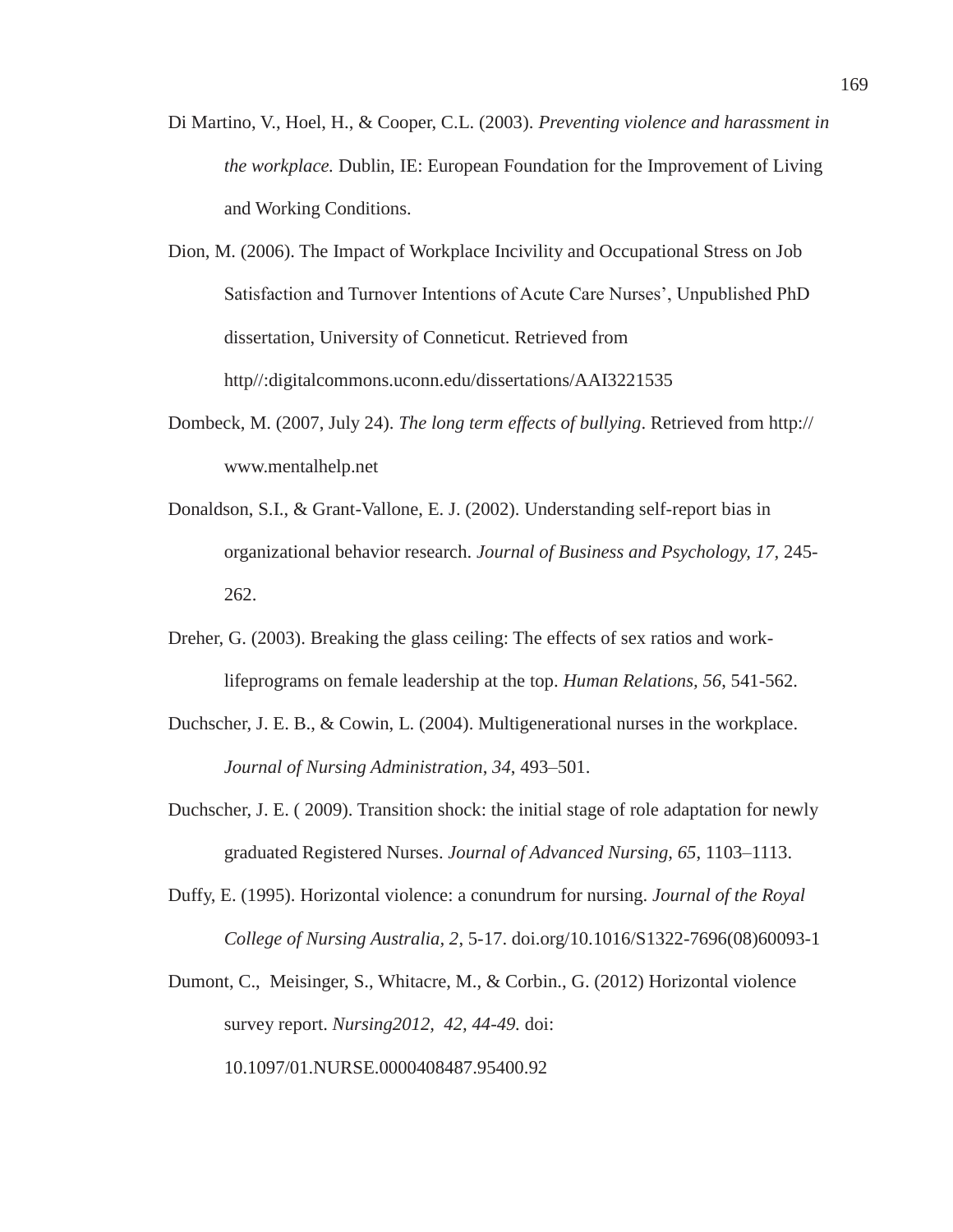- Duncan, K. (1997). Student pre-entry experience and first year of employment*. Journal of Continuing Education in Nursing 28, 223–230.*
- Duncan, S., Reimer, M., & Estabrooks, C. (2000). High rates of workplace violence against nurses: Findings of the Alberta nurse survey. *Alberta RN, 56*, 13-17.
- Dunn, H. (2003). Horizontal violence among nurses in the operating room. *AORN Journal, 78*, 977–988.
- Eby, L., Allen, T., & Brinley, A. (2005). A cross-level investigation of the relationship between career management practices and career-related attitudes. *Group & Organization Management, 30*, 565-596.
- Edmund, H. (1969*). Ideas: General introduction to pure phenomenology* (pp. 105-106). London, UK: Macmillan.
- Efe, S.Y., & Ayaz, S. (2010). Mobbing against nurses in the workplace in Turkey. *International Nursing Review, 57,* 328–334.
- Einarsen, S. (1999). The nature and causes of bullying at work. *International Journal of Manpower, 20*, 16-27.
- Einarsen, S., & Hoel, H. (2001). *The Negative Acts Questionnaire: Development, validation and revision of a measure of bullying at work*. Paper presented at the 9th European Congress of Work and Organizational Psychology*.* Prague, CZ.

Einarsen, H., & Nielsen. (2002). Norwegian tripartite agreement on a more inclusive workplace. *Disability World*, No. 13. Retrieved from http://www.disabilityworld.org/04-05\_02/employment/norway.shtml

Einarsen, S.E., & Nielsen, M.B. (2004). *4th International conference on bullying and harassment in the workplace*. Bergen, Norway.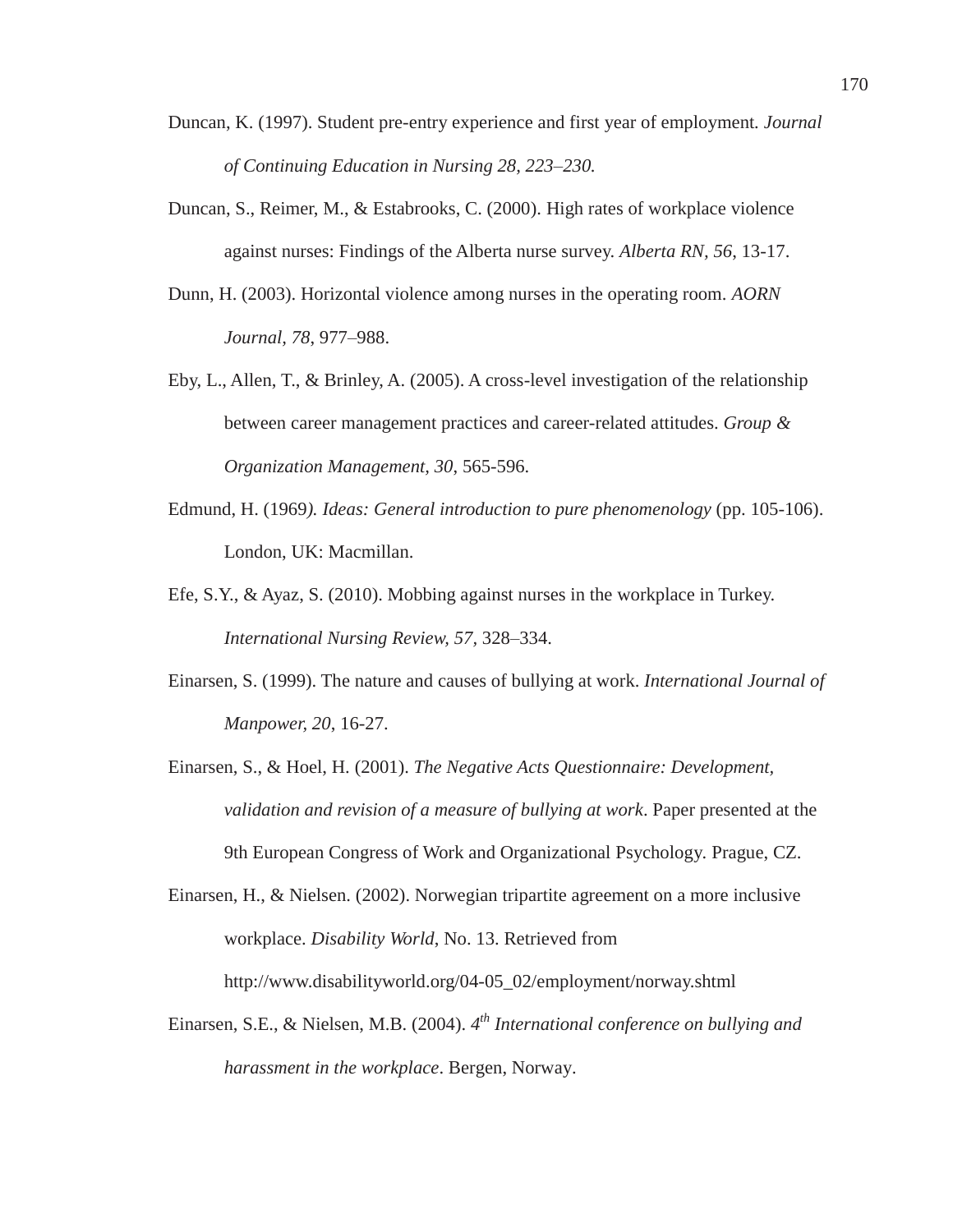- Einarsen, S., & Raknes, B.I. (1997). Harassment in the workplace and the victimization of men. *Violence and Victims, 12*, 247- 263.
- Einarsen, S., & Skogstad, A. (1996). Bullying at work: Epidemiological findings in public and private organizations. *European Journal of Work and Organizational Psychology, 5*, 185-201.
- Einarsen, S., Hoel, H., Zapf, D. & Cooper, C. L. (2003). The concept of bullying at work: The European tradition. In S. Einarsen, H. Hoel, D. Zapf & C. L. Cooper, Bullying and emotional abuse in the workplace. International perspectives in research and practice (pp. 3-30). London,UK: Taylor & Francis.
- Einarsen, S., Raknes, B. I., & Matthiesen, S. B. (1994). Bullying and harassment at work and their relationships to work environment quality: An exploratory study. *European Work and Organizational Psychologist, 4*, 381-401.
- Embree, J., & White, A. (2010). Concept analysis: Nurse to nurse lateral violence. *Nursing Forum, 45*, 166-173.
- Enzmann, D., Schaufeli, W. B., & Girault, N. (1995). The validity of the Maslach Burnout Inventory in three national samples. In L. Bennett, D. Miller, & M. Ross (Eds.), *Health workers and AIDS: Research interventions and current issues* (pp. 131-150). Chur, Switzerland: Harwood.
- Evans, J., Boxer, E., & Sanber, S. (2009). The strengths and weaknesses of transitional support programs for newly registered nurses. *Australian Journal of Advanced Nursing*, *25*, 16-22.
- Fanon, F. (1963). *The Wretched of the Earth.*(Constance Farrington , trans). New York, NY: Grove Press.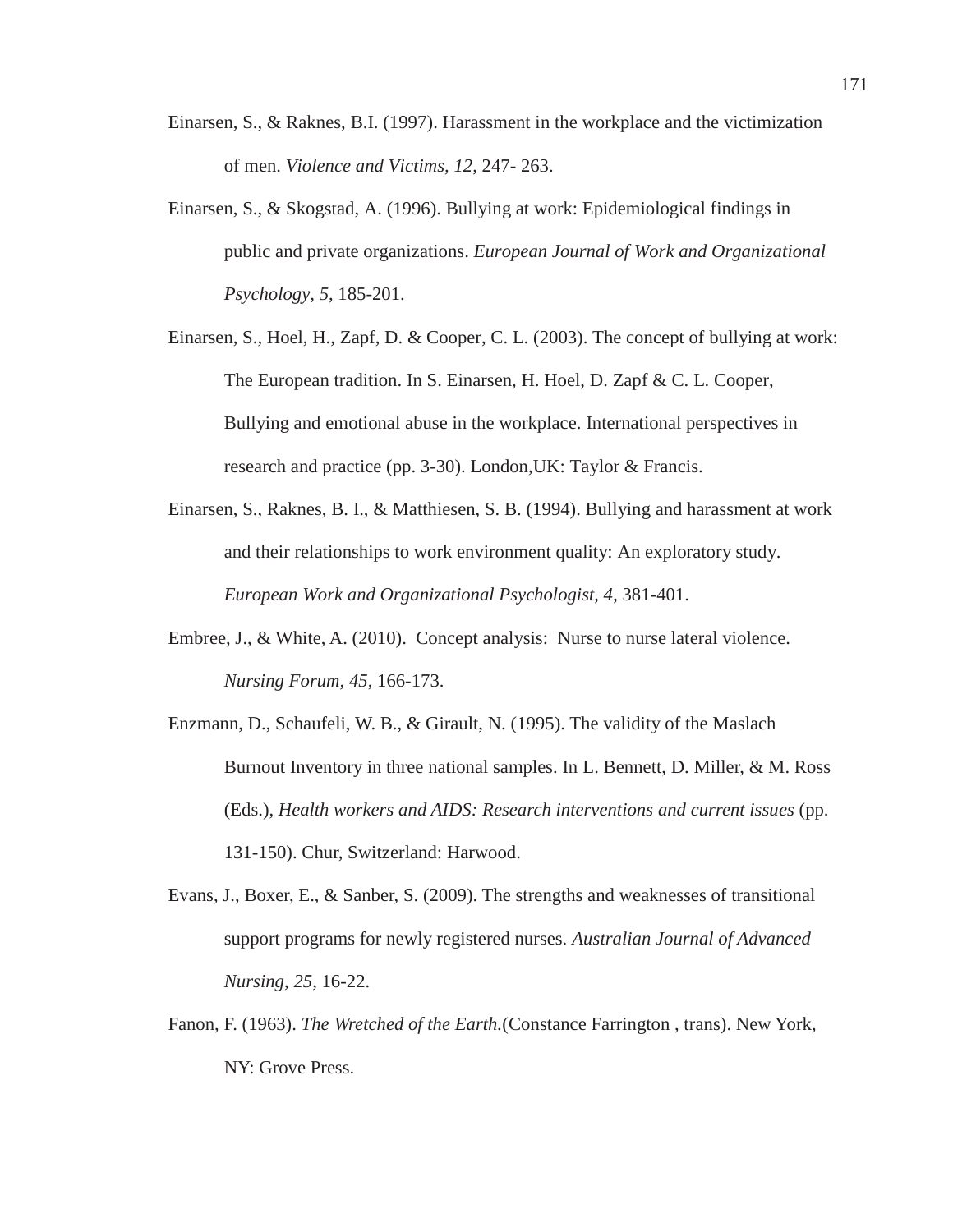- Fanon, F. (1967). *Black Skin, White Masks.* Trans Charles Markmann. New York, NY: Grove Press.
- Farrell, G. (1997). Aggression in clinical settings: Nurses views. *Journal of Advanced Nursing, 25*, 501-508.
- Farrell, G. (1999). Aggression in clinical settings: Nurses' views a follow up study. *Journal of Advanced Nursing, 29*, 532-541.
- Farrell, G. A. (2001). From tall poppies to squashed weeds: Why don't nurses pull together more? *Journal of Advanced Nursing*, *35*, 26-33.
- Felblinger, D. M. (2009). Bullying, incivility, and disruptive behaviors in the healthcare Setting: Identification, impact, and intervention. *Frontiers of Health Service Management, 25*, 13-23.
- Finkler, S. (2001). *Budgeting concepts for nurse managers* (3rd ed.). St. Louis, MO: Elsevier Saunders.
- Finkler, S. & McHouh, M. (2001). *Budgeting concepts for nurse managers* (3<sup>rd</sup> ed.). Philadelphia, PA: W.B. Sanders,
- Firth, L., Mellor, J., Moore, A., & Loquet, C. (2004). How can managers reduce employee intention to quit? *Journal of Managerial Psychology, 19, 170-187.*
- Fletcher, C. E. (2001). Hospital RNs' job satisfactions and dissatisfactions. *Journal of Nursing Administration, 31,* 324-331.
- Flynn, L., Thomas-Hawkins, C., & Clarke, S.P. (2009). Organizational traits, care processes, and burnout among chronic hemodialysis nurses. *Western Journal of Nursing Research, 31*(5), 569-582.

Freire, P. (1970). *Pedagogy of the oppressed.* New York, NY: Continuum Publishing.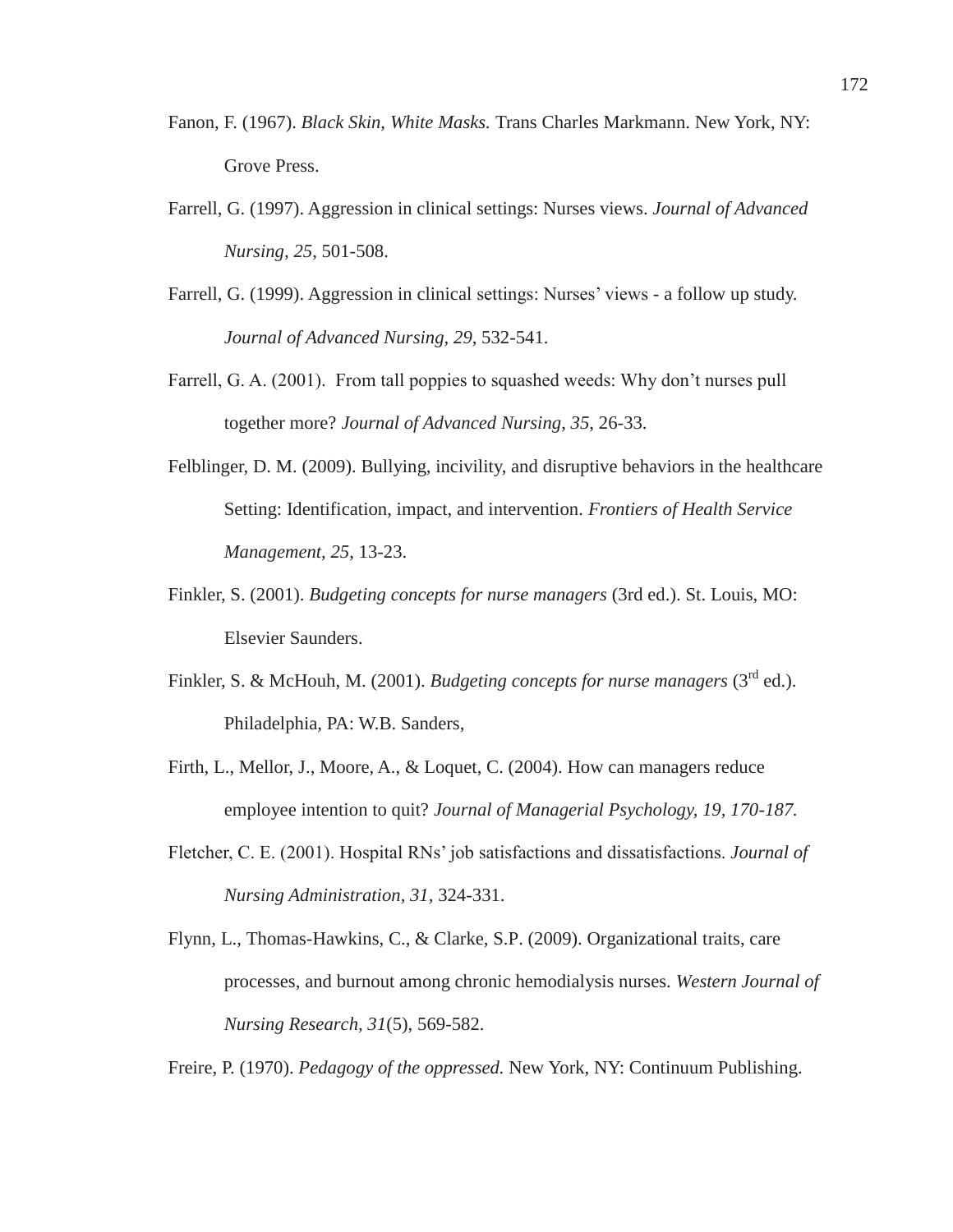Freire, P. (1971). *Pedagogy of the oppressed*. New York, NY: Herder and Herder.

- Freire, P. (1972). *Cultural action for freedom.* Penguin education. Harmondsworth: Penguin.
- Freire, P. (2000). *Pedagogy of the oppressed.* New York, NY: Continuum International Publishing Group.
- Freire, P. (2003). *Pedagogy of the oppressed.* (30<sup>th</sup> Anniversary Ed., Myra Bergman Ramos, trans.). New York, NY: Herder and Herder.
- Freshwater, D. (2000). Crosscurrents: Against cultural narration in nursing. *Journal of Advanced Nursing, 32*, 481-484.
- Freudenberger, H. J. (1974). Staff burn-out. *Journal of Social Issues, 30*, 159-185.
- Freudenberger, H. & North, G. (1985). Women's Burnout: *How to Spot It, How to Reverse It, and How to Prevent It*. New York, NY: Doubleday.
- Freudenberger, H., & Richelson, G. (1980). *Burn out: The high cost of high achievement:*  New York, NY: Doubleday.
- Frone, M., Russell, M., & Cooper, M. (1992). Antecedents and outcomes of work-Family conflict: Testing the model of work-family interface. *Journal of Applied Psychology, 77*, 65-78.
- Gaffney, D., DeMarco, R., Hofmeyer, A.,Vessey, J., & Budin, R. (2012). Making things right: Nurses' experiences with workplace bullying—A grounded theory. *Nursing Research and Practice, 2012,* 1-10. doi:10.1155/2012/243210
- Gates, D., Fitzwater, E., & Meyer, U. (1999). Violence against caregivers in nursing homes: Expected, tolerated and accepted. *Journal of Gerontological Nursing, 25*  12-22.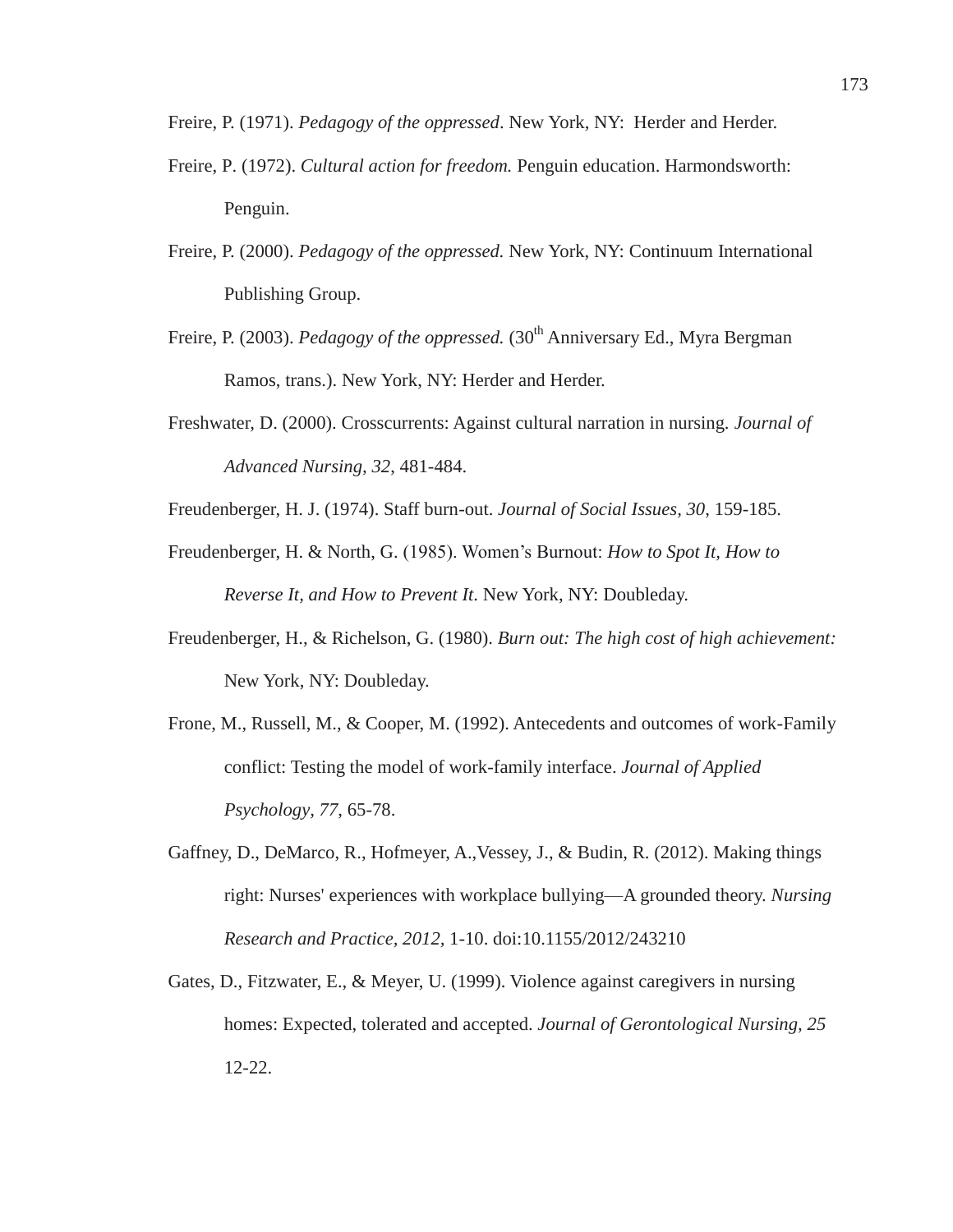- Gelinas, L. (2003). Addressing nurse burnout: Changing culture is the cure. *EndoNurse*  [Blog]. Retrieved from http://www.endonurse.com/articles/2003/10/staffing-thesuite.aspx
- Gender. (2012). *Oxford Dictionaries online.* Retrieved from http://www.oxforddictionaries.com/
- Gerardi, D., & Connell, M.K. (2007). The emerging culture of health care: from horizontal violence to true collaboration. *Nebraska Nurse, 40*, 16-18.
- Geurts, S., Schaufeli. W., & De Jonge, J. (1998). Burnout and intention to leave among mental health-care professionals: A social psychological approach. *Journal of Social and Clinical Psychology, 17,* 341-362.
- Gil-Monte, P. R. (2005). Factorial validity of the Maslach Burnout Inventory (MBI-HSS) among Spanish professionals. *Revista Saude Publica*, *39*, 1-8. doi:10.1590/S0034- 89102005000100001
- Gilmour, D., & Hamlin, L. (2005). Bullying and harassment in perioperative setting. *Canadian Operating Room Nursing Journal, 23*, 19.
- Glass, A. (2007). Understanding generational differences for competitive success. Industrial and Commercial Training, *39*(2), 98-106.
- Graham, G., & Unruh, J. (1990). The motivational impact of non-financial employee appreciation practices on medical technologists. *Health Care Supervisor*, *8*, 9-17.
- Greco, P., Laschinger, H. K. S., & Wong, C. (2006). Leader empowering behaviours, staff nurse empowerment, and work engagement/burnout. *Canadian Journal of Nursing Leadership, 19*, 42-57.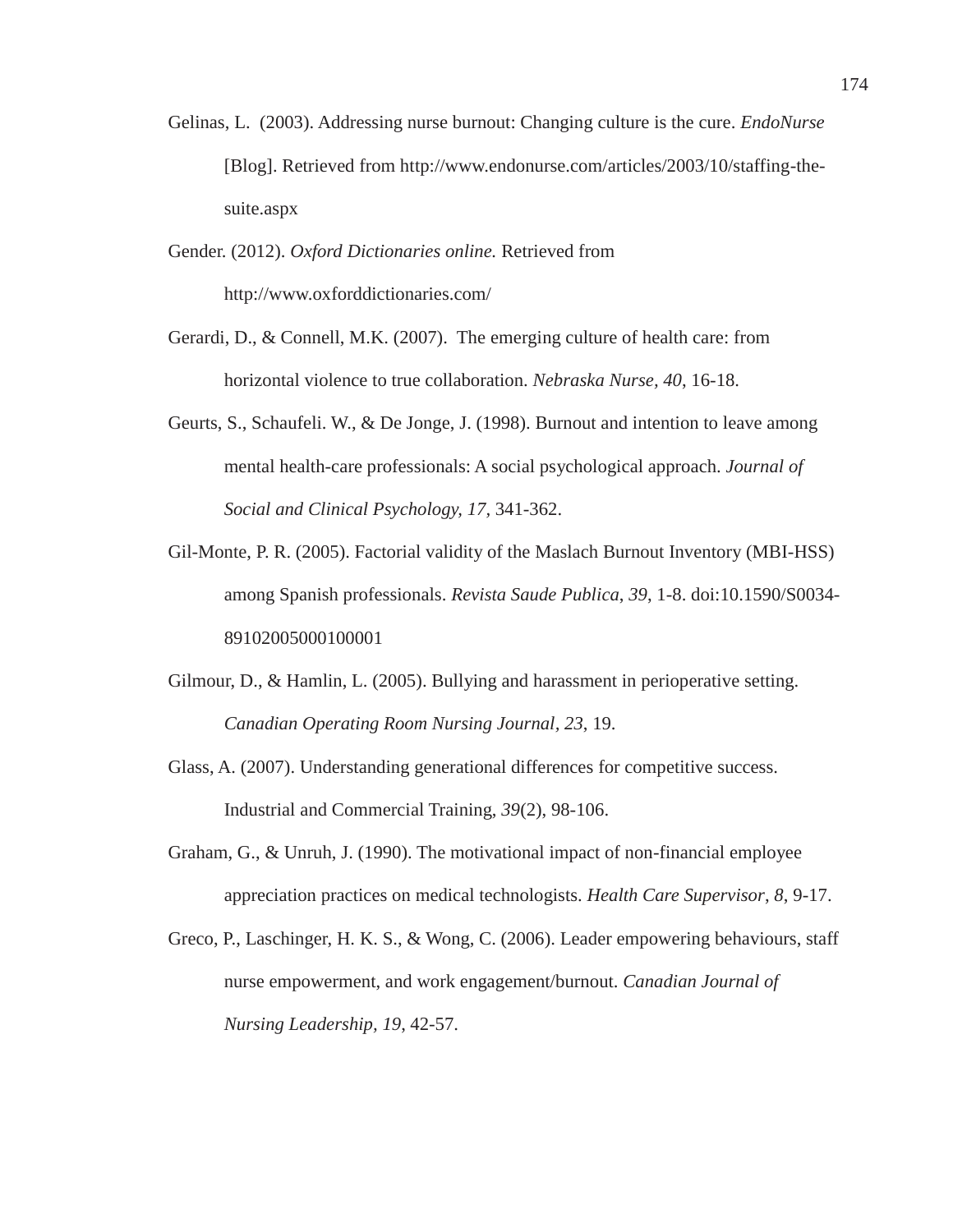- Grenny, J. (2009). Crucial conversations: The most potent force for eliminating disruptive behavior*. Physician-Executive, 35*(6), 30-33.
- Griffin, M. (2004). Teaching cognitive rehearsal as a shield for lateral violence: An intervention for newly licensed nurses. *The Journal of Continuing Education in Nursing, 35*, 257-263.
- Griffin, M. (2005). Awareness of 'nurse-onnurse' abuse helps resolve problem. *AORN Management Connections*, *1*(5), 3.
- Goldman, K., & Schmalz, K. (2006). Builders, boomers, busters, bridgers: Vive la (generational) difference! *Health Promotion Practice, 7, 159–161.*
- Golembiewski, R.T., Scherb, K., & Boudreau, A. (1993). Burnout in cross-national settings: Generic and model-specific perspectives. In W.B. Schaufeli, C. Maslach, & T. Marek (Eds.), *Professional burnout: recent developments in theory and research* (pp.217-234). Washington, DC: Taylor & Francis.
- Guthrie, J. (2000). Alternative pay practices and employee turnover: An organization economics perspective. *Group & Organization Management*, *25*, 419-439.
- Hadkin R., & O'Driscoll, M. (2000). *The bullying culture*. London, UK: Butterworth Heinemann.
- Halbesleben, R., & Buckley, M. (2004). Burnout in organization life. *Journal of Management, 30*, 859-879.
- Harcombe, J. (1999). Power and political power position in maternity care. *British Journal of Midwivery, 7*, 78-82.
- Hart, SE. (2005). Ethical Climates and Registered Nurses' Turnover Intentions. *Journal of Nursing Scholarship*, 37(2), 173-177.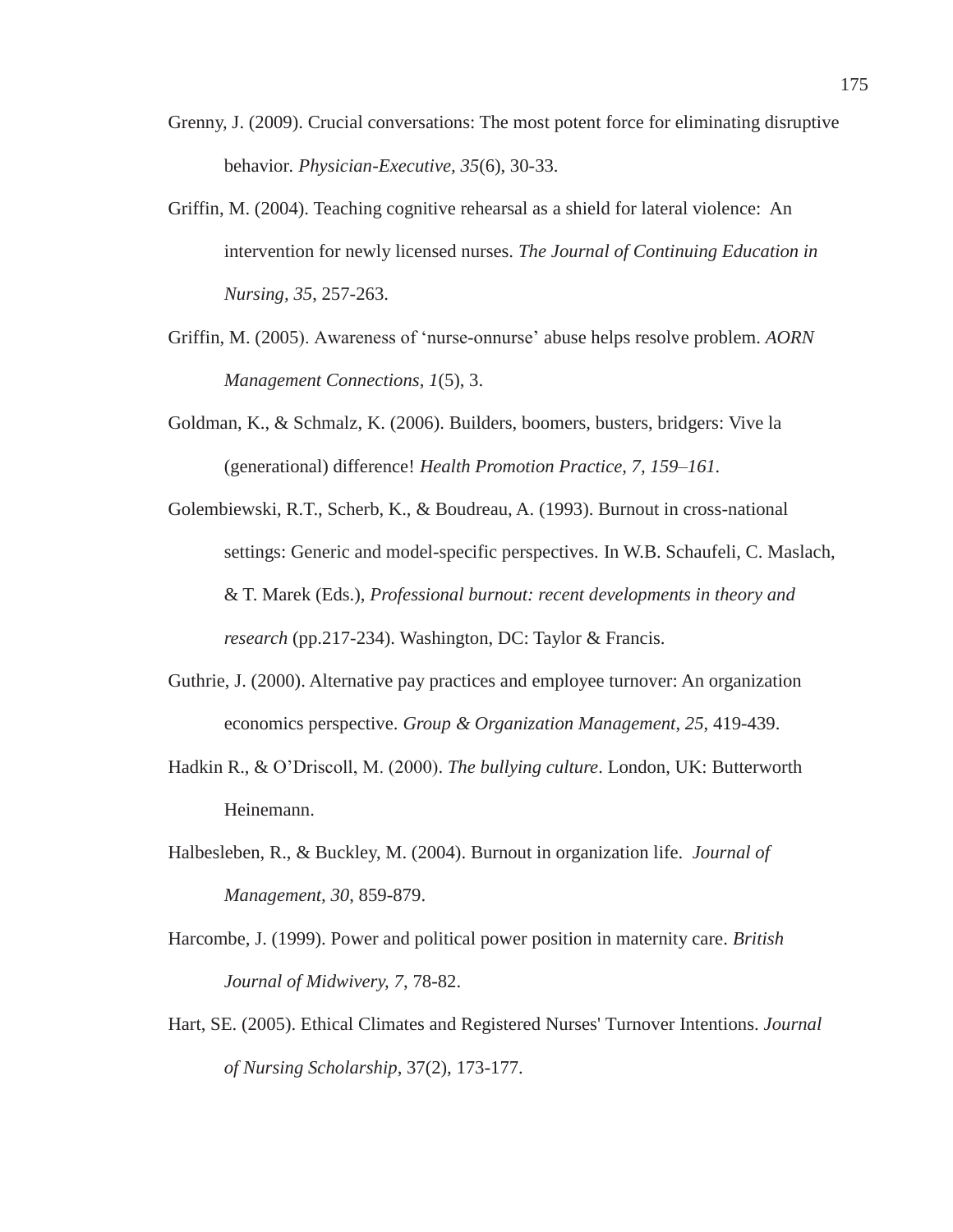- Harwood, L., Ridley, J., Wilson, B., & Laschinger, H. K. (2010). Occupational burnout, retention and health outcomes in nephrology nurses. *CANNT Journal,20,* 18-23.
- Hastie, C. (2002). Horizontal violence in the work place*. Journal of Advanced Nursing, 46,* 370-423.
- Hayes L. J., Orchard C. A., Hall L. M., Nincic, V., O'Brien-Pallas L., & Andrews G. (2006). Career intentions of nursing students and new nurse graduates: A review of the literature*. International Journal of Nursing Education Scholarship, 3,* 1–15. doi: 10.2202/1548-923X.1281
- Hayes, L. J., O'Brien-Pallas, L., Duffield, C., Shamian, J., Buchan, J., Hughes, F., Laschinger, H. K. S., & North, N. (2011). Nurse turnover: A literature review – An update. *International Journal of Nursing Studies*, *49*, 887–905. doi:10.1016/j.ijnurstu.2011.10.001
- Hearn, J., & Parkin, W. (2001). *Gender, sexuality and violence in organizations*. Thousand Oaks, CA: Sage.
- Hellerstedt, W. (2006). Job stress: Desk rage on the road to burnout. *University of Minnesota Healthy Generations*, *6*(2), 1-3.
- Hewitt, J. Levin, P., & Misner, S. (1998). Insights of nurses about assault in hospitalbased emergency departments. *Image Journal of Nursing Scholarship, 30*, 248- 255.
- Heywood, J., & Wei, X. (2006). Performance pay and job satisfaction. *Journal of Industrial Relations, 48*, 523-540.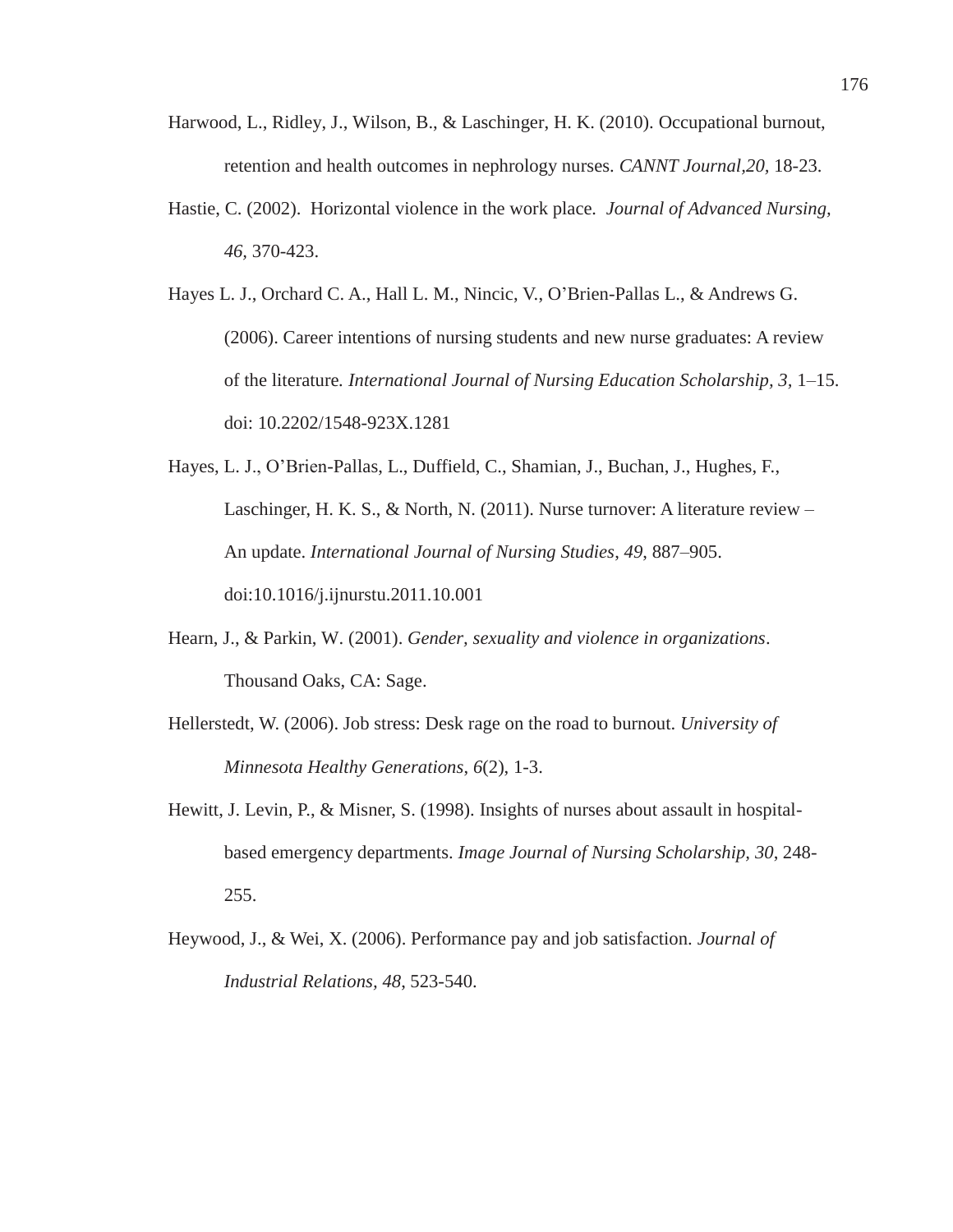- Hinshaw, A., & Atwood, J. (1983). Nursing staff turnover, stress, and satisfaction: Models, measures and management. In H. H. Werley & J. J. Fitzpatrick (Eds.), *Annual review of nursing research* (vol. 1, pp. 133-153). New York, NY: Spanish.
- Hoel, H. & Cooper, C.L. (2001). Origins of bullying. Theoretical frameworks for explaining workplace bullying. In N. Tehrani (ed) Building a Culture of Respect. Managing Bullying at Work. London, UK: Taylor & Francis.
- Hoel, H., Cooper, C.L. & Faragher, B. (2001). The experience of bullying in Great Britain: The impact of organizational status*. European Journal of Work and Organizational Psychology, 10*(4), 443–465.
- Hope V., & Hendry, J. (1995). Corporate cultural change- is it relevant for the organizations of the 1990's? *Human Resource Management Journal, 5,* 61-73.

House, J. (1981). *Work stress and social support.* Reading, MA: Addison-Wesley.

- Hu, J., Herrick, C. & Hodgin, K. (2004). Managing the multigenerational nursing team. *The Health Care Manager, 23*, 334–340.
- Hutchinson, M. (2009). Restorative approaches to workplace bullying: Educating nurses towards shared responsibility. *Contemporary Nurses, 32*, 147- 155.
- Hutchinson, M., Jackson, D., Wilkes, L., & Vickers, M. H. (2008). A new model of bullying in the nursing workplace: Organizational characteristics as critical antecedents. *Advances in Nursing Science, 31*, E60-E71.
- Hutchinson, M., Vickers, M., Jackson, D., & Wilkes, L. (2006). Workplace bullying in nursing: Towards a critical organizational perspective. *Nursing Inquiry, 13*, 118- 126.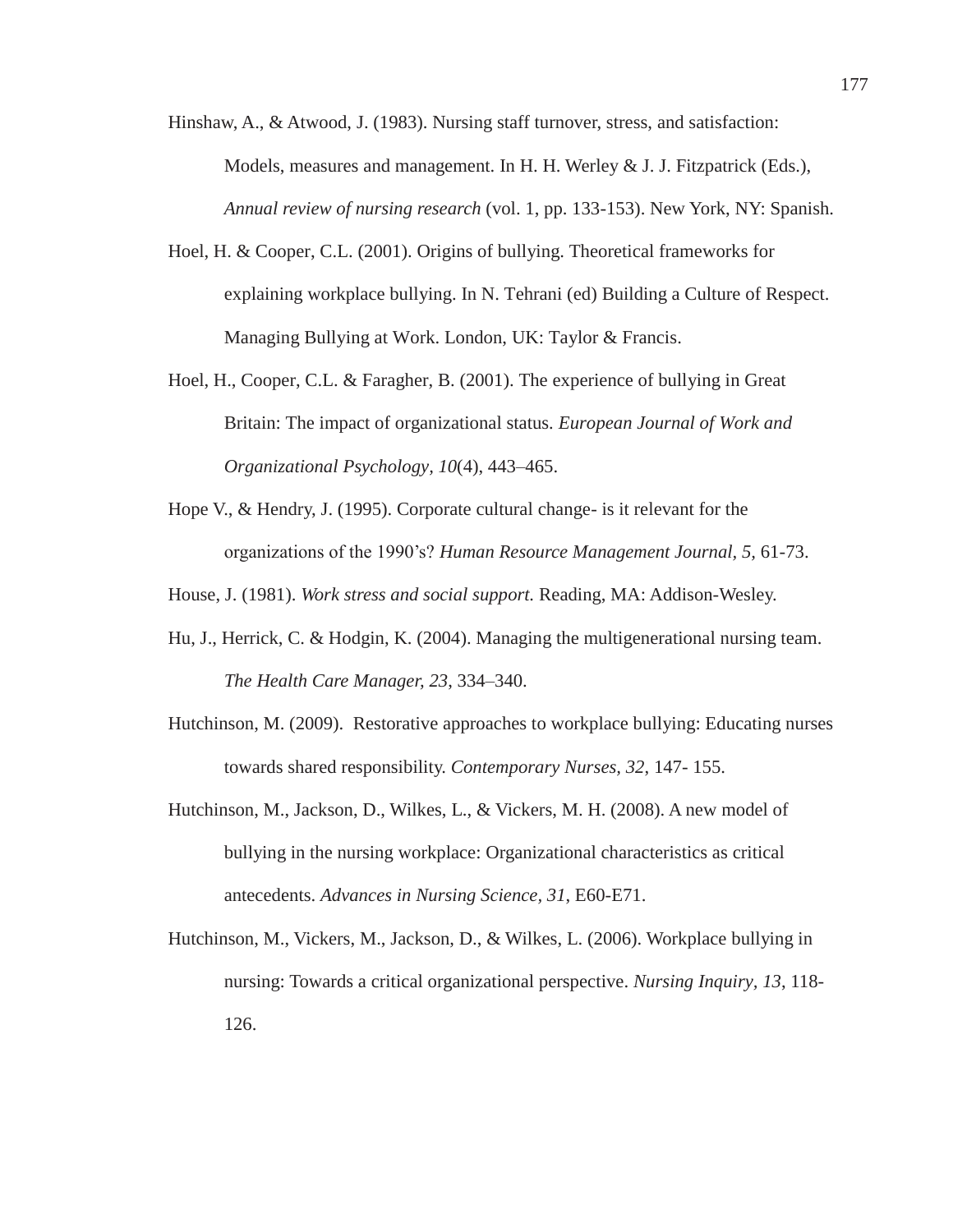- Hutchinson, M., Wilkes, L., Vickers, M., & Jackson, D. (2008). The development and validation of a bullying inventory for the nursing workplace*. Nurse Researcher*, 15, 19-29.
- Ichikawa, W., Sato, R. & Oozono, N. (2003). Literature review on research trends of novice nurses in Japan. *Bulletin of Fukushima School of Nursing 5*, 31–39.
- Igbaria, M., & Greenhaus, J. H. (1992). Determinants of MIS employees' turnover intentions: A structural equation model. *Communications of the ACM, 35*, 34-51.
- Ilhan, M. N., Durukan, E., Tanner, E., Maral, I., Ali Bumin, M. (2008). Burnout and its correlates among nursing staff: Questionnaire survey*. Journal of Advanced Nursing, 61*, 100–106. doi: 10.1111/j.1365-2648.2007.04476.x
- Incivility. (2009). *Merriam-Webster online dictionary*. Retrieved from http://www.merriam-webster.com/dictionary/ incivility
- Infante, D. A. (1987). Aggressiveness. In J.C. McCroskey & J.A. Daly (Eds.), *Personality and interpersonal communication* (pp.157-192). Beverly Hills, CA: Sage
- Infante, D. A, Anderson, C. M., Martin, M. M., Herington, A. D., & Kim, J. K. (1993). Subordinates' satisfaction and perceptions of superiors' compliance-gaining tactics, argumentativeness, verbal aggressiveness, and style. *Management Communication Quarterly, 6, 307-326.*
- Infante, D. A., & Gordon, W. I. (1986). Superiors' argumentativeness and verbal aggressiveness as predictors of subordinates' satisfaction. *Human Communication Research, 12,* 117-125.
- Infante, D. A., Riddle, B. L., Horvath, C. L & Tumlin, S. A. (1992). Verbal aggressiveness: Messages and reasons. *Communication Quarterly, 40,* 116-126.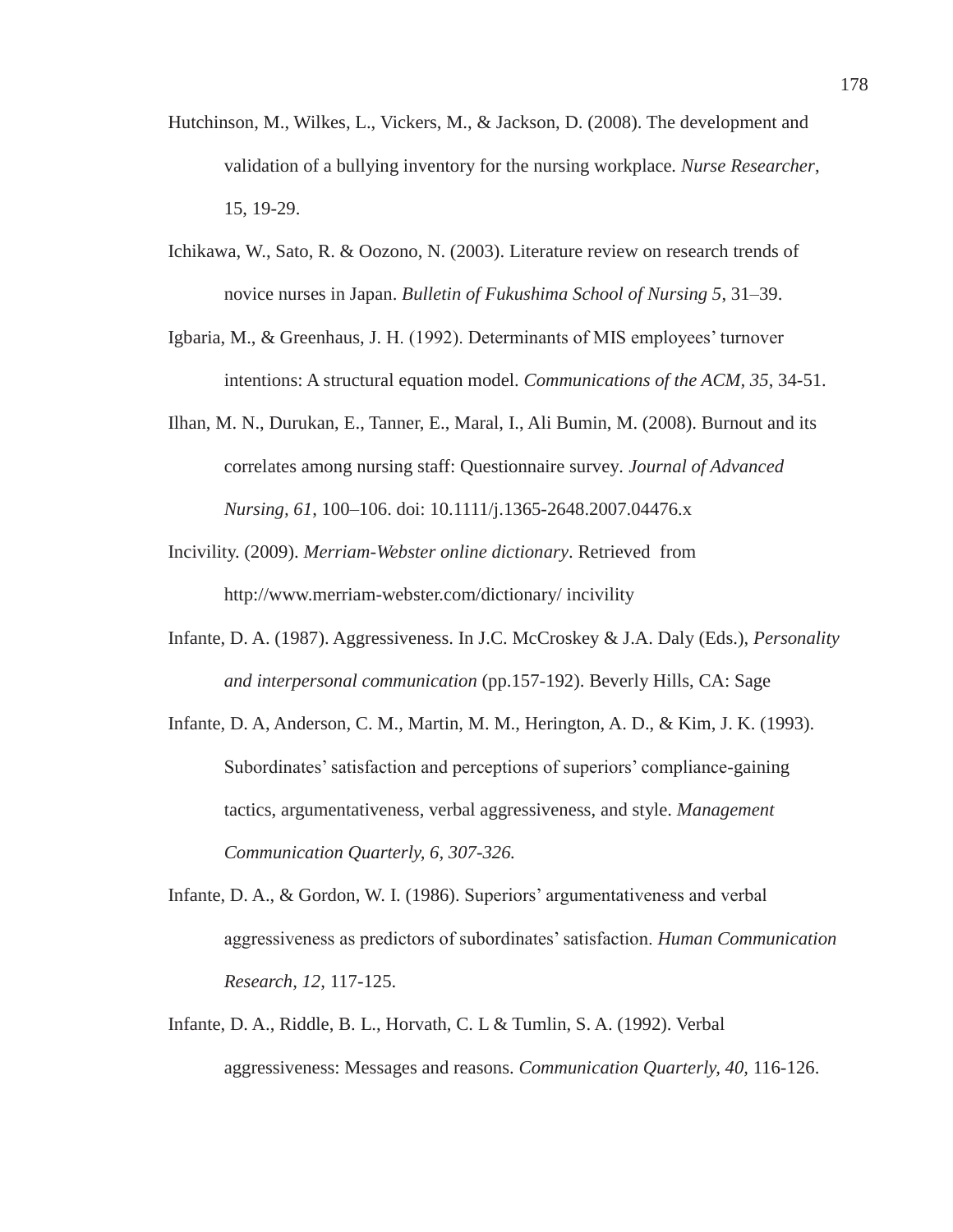International Council of Nurses. (2007). *Guidelines for coping with violence in the workplace.* Retrieved from http://www.icn.ch/images/stories/documents/publications/guidelines/guideline\_vi

olence.pdf

- Irvine, D., & Evans, M. (1995). Job satisfaction and turnover among nurses integrating research findings across studies. *Nursing Research, 44,* 246-253.
- Iwanicki, E. F., & Schwab, R. L. (1981). A cross-validation study of the Maslach Burnout Inventory. *Educational and Psychological Measurement, 41,* 1167-1174.
- Jackson, D., Clare, J., & Mannix, J. (2002). Who would want to be a nurse? Violence in the workplace – a factor in recruitment & retention. *Journal of Nursing Management, 10*, 12-20.
- Jackson, S., Schwab, R., & Schuler, R. (1986). Towards an understanding of burnout phenomenon. *Journal of Applied Psychology*, *71*, 630-640.
- Janssen, P. P. M., De Jonge, J., & Bakker, A. B. (1999) Specific determinants of intrinsic work motivation, burnout and turnover intentions: A study among nurses, *Journal of Advanced Nursing, 29,* 1360-1369.
- Japanese Nursing Association Survey and Research Section. (2005). Development and Promotion Department. Investigation of actual conditions of rapid turnover, etc. of novice nurses in 2004 [document]. URL Available. www.amsn.org/HWE/
- Jennifer, D., Cowie, H., & Ananiadou, K. (2003). Perceptions and experience of workplace bullying in five different working populations. *Aggressive Behavior*, *29,* 489-496.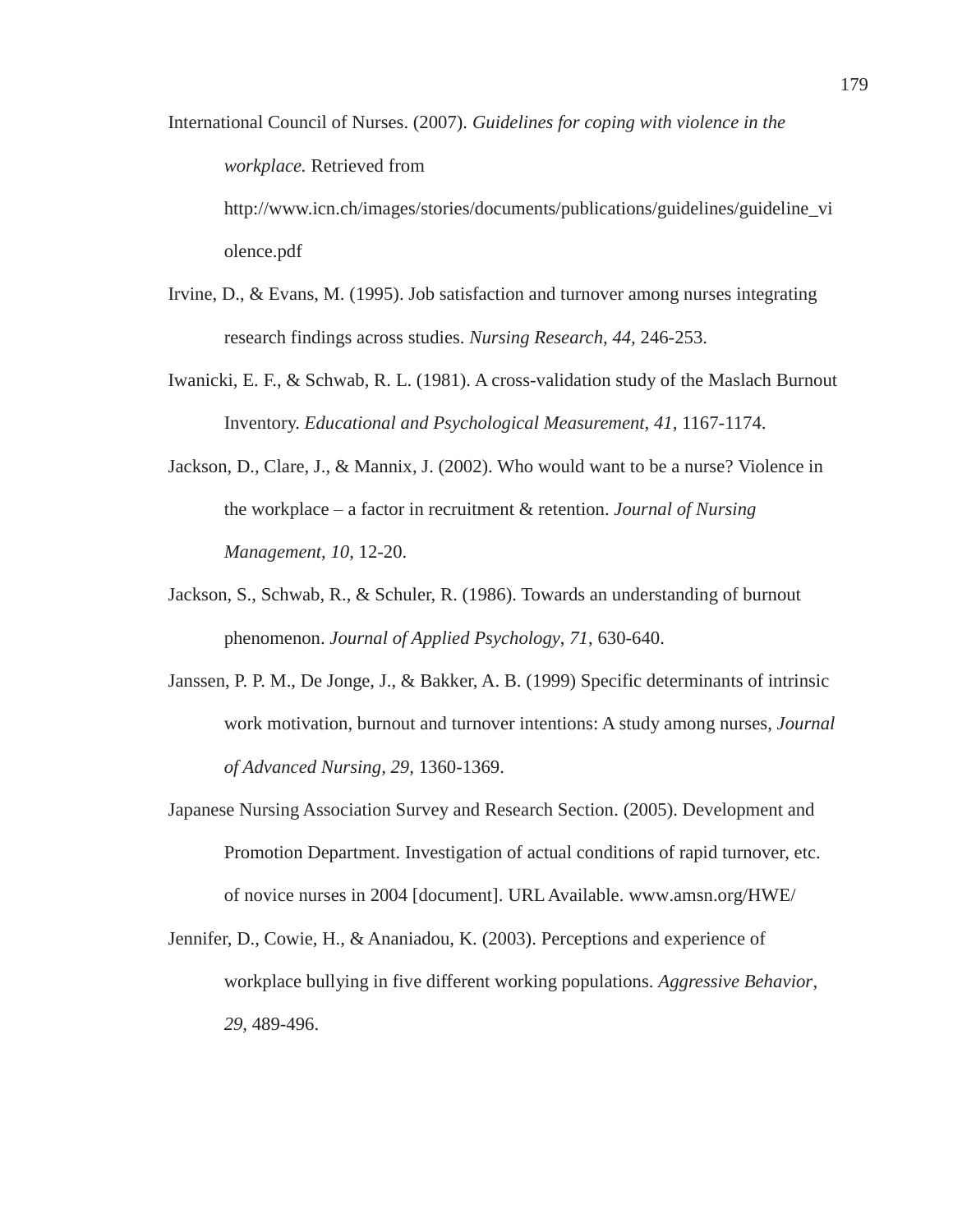- Jervis, L. (2002). Working in and around the chain of command. Power relations among nursing staff in an urban nursing home. *Nursing Inquiry, 9*, 12-23.
- Johnson, B. (2000). *It's (Beyond) Time to drop the terms casual-comparative and correlational research in educational research*. Retrieved from http://itech1.coe.uga.edu/itforum/paper43/paper43.html
- Johnson, S. (2009). International perspectives on workplace bullying among nurses: A review. *International Nursing Review, 56,* 34-40.
- Johnson, C., Martin, S., & Markle-Elder, S. (2007). Stopping verbal abuse in the workplace. *The American Journal of Nursing 107*, 32–34.
- Johnson, S. & Rea, R. (2009). Workplace bullying: Concerns for nurse leaders. *Journal of Nursing Administration, 39,* 84-89.
- Johnston, M., Phanhtharath, P., & Jackson, B. S. (2010). The bullying aspect of workplace violence in nursing. *Journal of Nursing Administration's Healthcare Law, Ethics and Regulation, 12*, 36-42.
- Joint Commission on Accreditation of Hospitals. (2009). Leadership chapter: Hospital program pre published standards. Retrieved from:http://www.jointcommission.org
- Jones, C. B. (1990). Staff nurse turnover cost: Part 1--A conceptual model. *Journal of Nursing Administration, 20(4), 18-23.*
- Jones, C., & Gates, M. (2007). The cost of benefits of nurse turnover: A business case for nurse retention. *OJIN: The Online Journal of Issues in Nursing, 12*(3), Manuscript 4.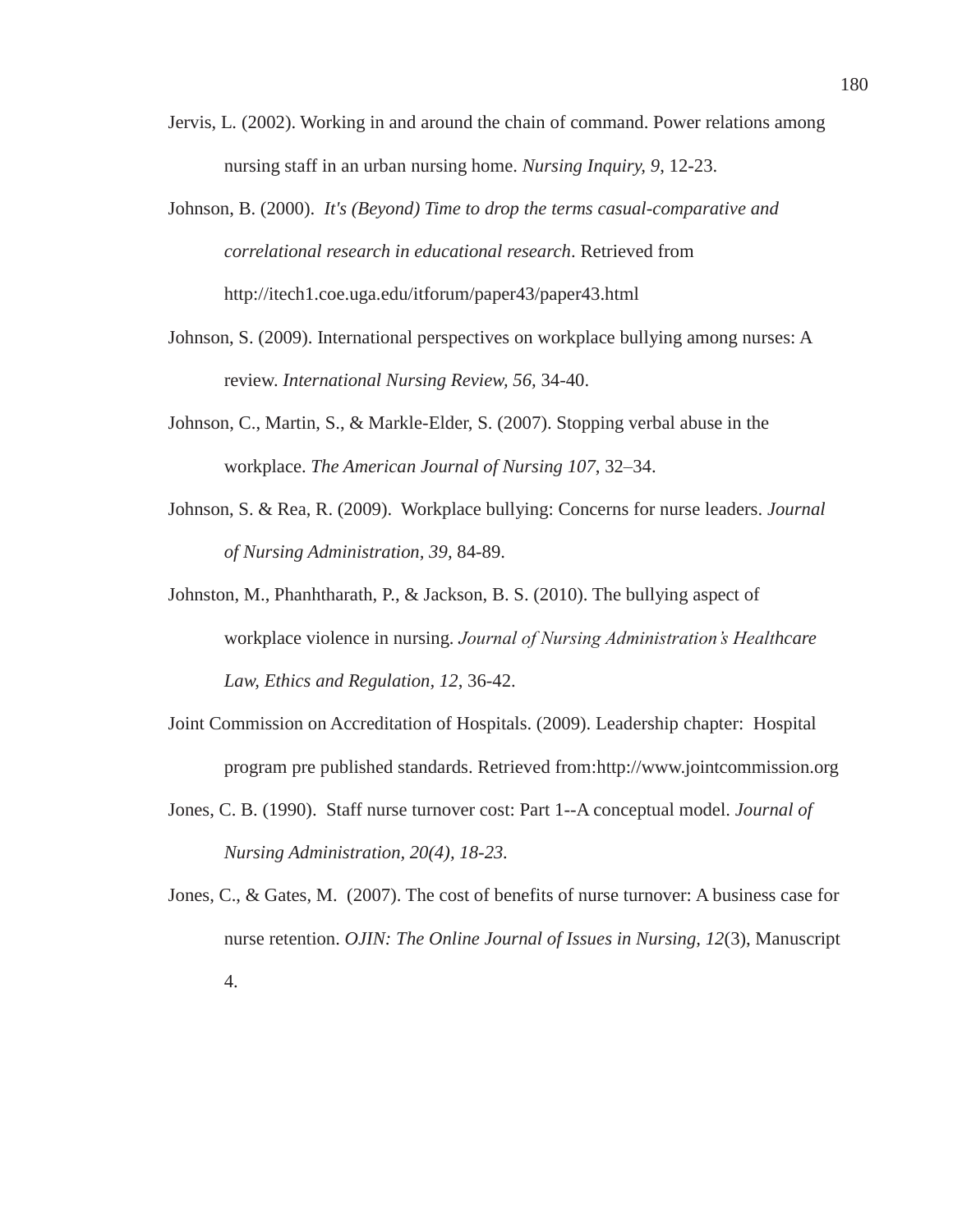- Jovic, E., Wallace, J. E., & Lemaire, J. (2006). The generation and gender shifts in medicine: An exploratory survey of internal medicine physicians. *BMC Health Services Research*, *6*(55), 1–10.
- Kalliath, T., & Beck, A.  $(2001)$ . 1s the path to burnout and turnover paved by a lack of supervisory support? A structural conflict and role ambiguity in a structural equations framework*. Journal of Applied Psychology, 75,* 148-157.
- Kamchuchat, C., Chongsuvivatwong, V., Oncheunjit, S., Yip, T. W., & Sangthong, R. (2008). Workplace violence directed at nursing staff at a general hospital in southern Thailand*. Journal of Occupational Health, 50,* 201–207.
- Kanai-Pak, M., Aiken, L. H., Sloane, D. M., & Poghosyan, L. (2008). Poor work environments and nurse inexperience are associated with burnout, job dissatisfaction and quality deficits in Japanese hospitals. *Journal of Clinical Nursing, 17*, 3324–3329.
- Kane, R., Shamliyan, T., Mueller, C., Duval, S., & Wilt, T. (2007). Nurse staffing and quality of patient care. Evidence Report/Technology Assessment (Report No. 151; AHRQ Pub. No. 07-E005). Minneapolis, MN: Minnesota Evidence-based Practice Center.
- Katrinli, A., Atabay, G., Gunay, G., & Cangarli, B. G. (2010). Nurses' perceptions of individual and organizational political reasons for horizontal peer bullying. *Nursing Ethics, 17*, 614-627.
- Keashly, L., & Jagatic, K. (2003). By any other name: American perspectives on workplace bullying. In S. Einarsen, H. Hoel, D. Zapf, & C. L. Cooper (Eds.),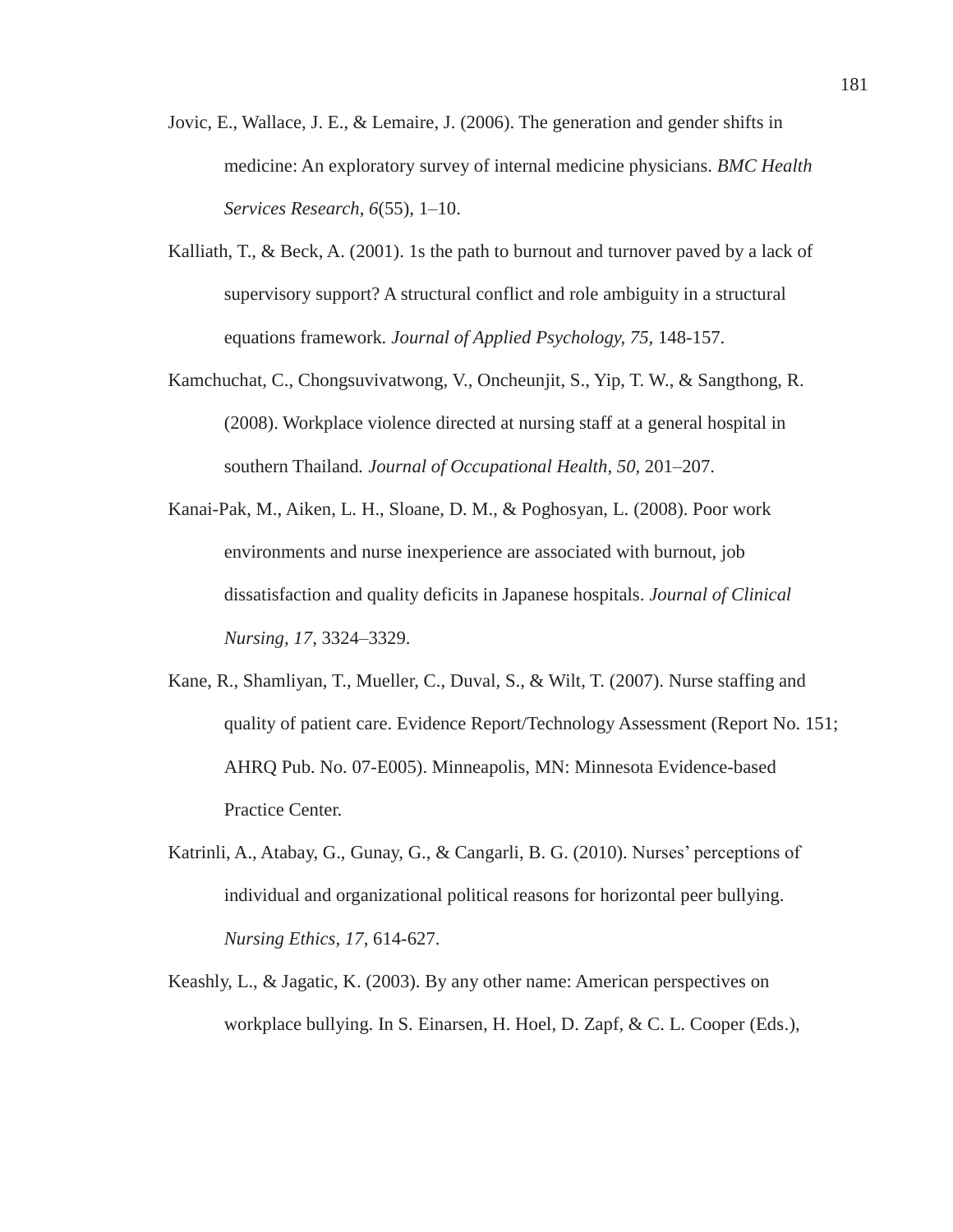*Bullying and emotional abuse in the workplace: International perspectives in research and practice* (pp. 31-61). London, UK: Taylor & Francis.

- Kelly, J. (2006). An overview of conflict. *Dimensions of Critical Care Nursing, 25,* 22- 28.
- Khalil, D. (2009). Levels of violence amount nurse in Cape Town public hospitals. *Nursing Forum, 44*, 207-217.

Kidder, T. (1981). *The soul of a new machine.* New York, NY: Avon.

- Kim, H., & Stoner, M. (2008). Burnout and turnover intention among social workers: effects of role stress, job autonomy and social support. *Administration in Social Work, 32*, 5-25.
- King, L. A., & McInerney, P. A. (2006). Hospital workplace experiences of registered nurses that have contributed to their resignation in the Durban metropolitan area. *Curationis 29, 70–81.*
- Kinney, T. A. (1994). An inductively derived typology of verbal aggression and its association to distress. *Human Communication Research, 21*, 183-222.
- Kivimaki, M., Elovainio, M., & Vahtera, J. (2000). Workplace bullying and sickness absence in hospital staff. *Occupational & Environmental Medicine, 57,* 656-660.
- Kivimaki, M., Virtanen, M., Elovainio, M., Vahtera, J., & Keltikangas-Jarvinen, L. (2003). Workplace bullying and the risk of cardiovascular disease and depression. *Occupational & Environmental Medicine, 60, 779-783.*
- Kompier, M., & Cooper, C. (1999). *Preventing stress, improving productivity: European case studies in the workplace.* London, UK: Routledge.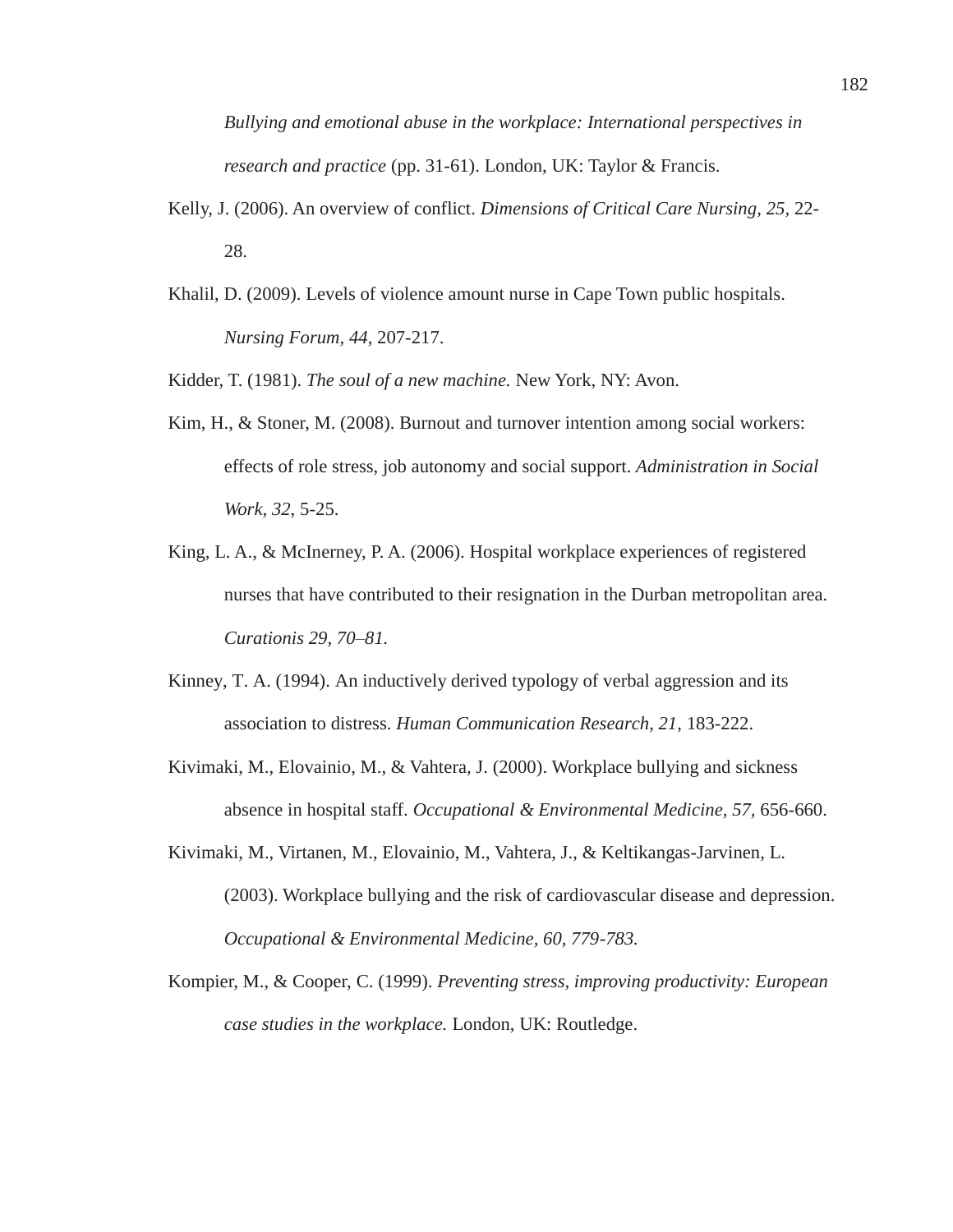- Kraft, U. (2006). Burned Out: Your job is extremely fulfilling. It is also extremely demanding—And you feel overwhelmed. You are not alone. *Scientific American Mind*, p. 29-33.
- Kramer, M., (1974). *Reality shock: Why nurses leave nursing*. London, UK: Mosby.
- Kramer, R., McGraw, P., & Schuler, R. S. (1997). *Human resource management in Australia.* South Melbourne, AU: Addison Wesley Longman.
- Kristensen, T., Boritz, M., Villadsen, E., & Christensen, K. (2005). *The Copenhagen burnout inventory: A new tool for the assessment of burnout*. *Work & Stress, 19*, 192-207.
- Kwok, R., Law, Y., Li, K., Ng, Y., Cheung, M., Fung, V., ... Leung, W. (2006). Prevalence of workplace violence against nurses in Hong Kong. *Hong Kong Medical Journal 12, 6–9.*
- Lamontagne, C. (2010). Intimidation: A concept analysis. *Nursing Forum, 45*, 54- 65.
- Lancaster, L. & Stillman, D. (2002). *When generations collide: How to solve the generational puzzle at work.* New York, NY: HarperCollins.
- Lancaster L.C. & Stillman D. (2005) When Generations Collide. Who They are. Why They Clash. How to Solve the Generational Puzzle at Work. HarperCollins Publishers Inc., New York, NY.
- Laschinger, H. K. S., & Grau, A. L. (2012). The influence of personal dispositional factors and organizational resources on workplace violence, burnout, and health outcomes in new graduate nurses: A cross-sectional study. *International Journal of Nursing Studies, 49*, 282-291.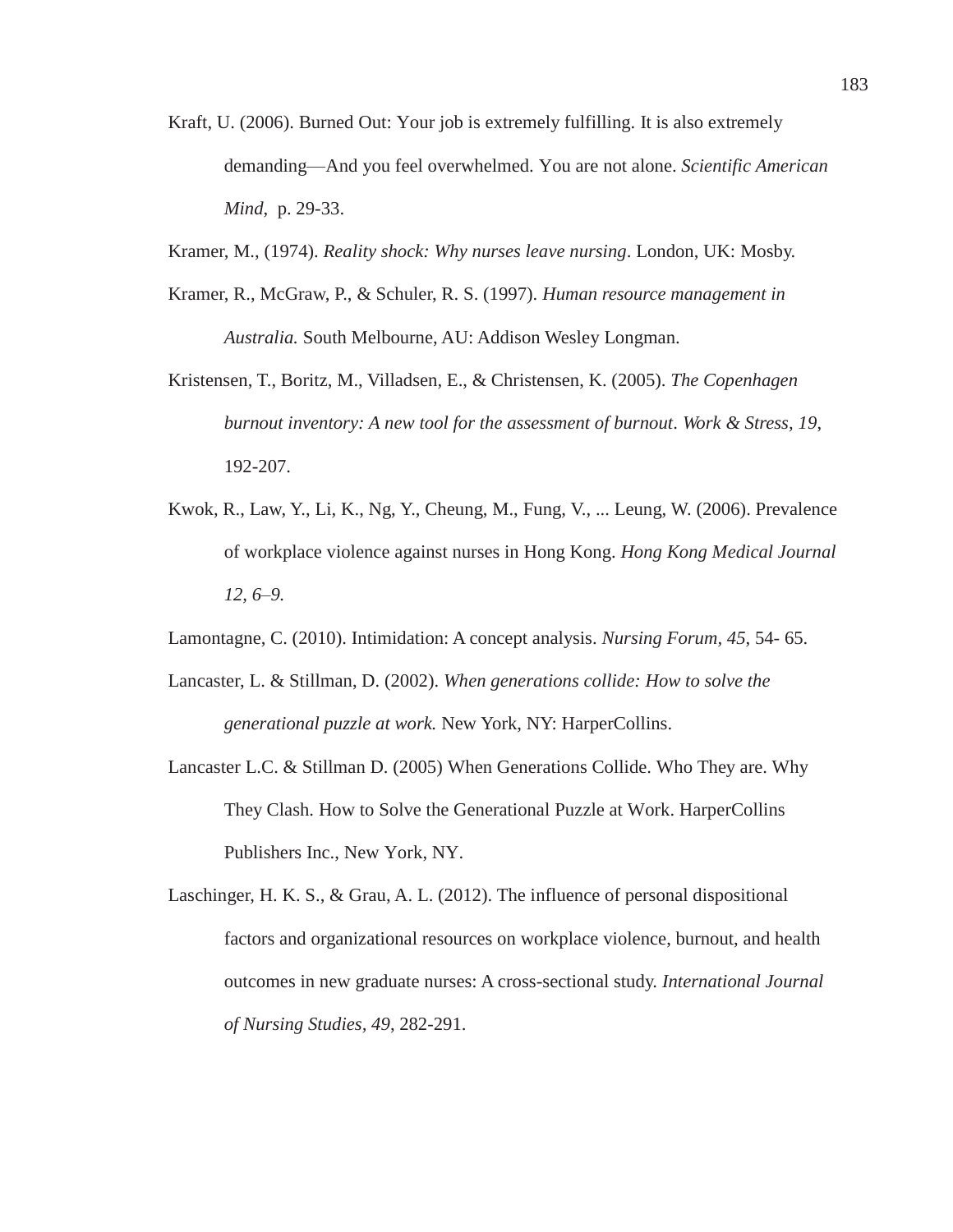- Laschinger, H. K. S, Grau, A. L., Finegan, J., & Wilk, P. (2010) New graduate nurses' experiences of bullying and burnout in hospital settings. *Journal of Advanced Nursing. 66,* 2732–2742.
- Laschinger, H. K., Leiter, M., Day, A., & Gilin, P. (2009). Workplace empowerment, incivility, and burnout: Impact on staff nurse recruitment and retention outcomes. *Journal of Nursing Management, 17, 302–311.*
- Lawler, E. (1971). *Pay and organizational effectiveness: A* psychological *view* (p. 51)*.* New York, NY: McGraw-Hill.
- Lawoko, S., Soares, J. J, F., & Nolan, P. (2004). Violence towards psychiatric staff: A comparison of gender, job and environmental characteristics in England and Sweden. *Work and Stress 18,* 39–55.
- Lee, C., & Bruvold, N. (2003). Creating value for employees: Investment in employee development. *International Journal of Human Resource Management, 14*, 981- 1000.
- Lee, M., & Ismat, S. (2001). Oppression and horizontal violence: The case of nurses in Pakistan. *Nursing Forum, 36*, 15-24.
- Lee, R., & Ashford, B. (1993). A further examination of managerial burnout: Toward an intergrated model. *Journal of Organizational Behavior, 14,* 3-20.
- Lee, R. T., & Ashforth, B. E. (1996). A meta-analytic examination of the correlates of the three dimensions of job burnout. *Journal of Applied Psychology, 81*, 123–133.
- Leifooghe, A. P. D., & MacKenzie-Davey, K. (2001). Accounts of workplace bullying: The role of the organization. *European Journal of Work and Organizational Psychology, 10*, 375-392.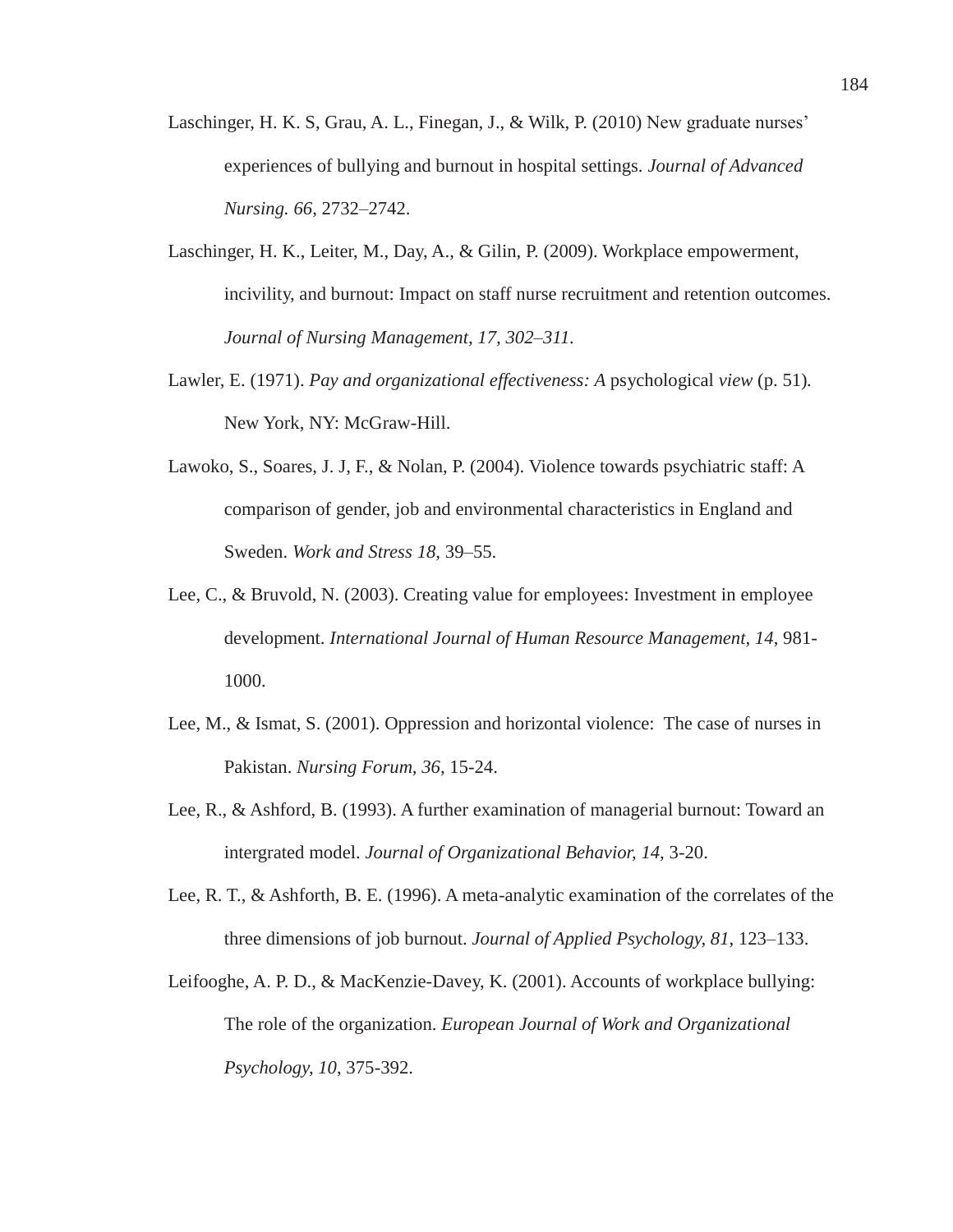- Leiter, M. P., Harvie, P., & Frizzell, C. (1998). The correspondence of patient satisfaction and nurse burnout. *Social Science Medicine, 47*, 1611–1617.
- Leiter, M. P., & Laschinger, H. K. (2006). Relationships of work and practiceenvironment of professional burnout. *Nursing Research, 55,* 137-146.
- Leiter, M. P., & Maslach, C. (1988). The impact of interpersonal environment of burnout and organizational commitment. *Journal of Organizational Behavior, 9,* 297-308.
- Leiter M. P. & Maslach C. (2004). Areas of worklife: A structured approach to organizational predictors of job burnout. In P. L. Perrewe & D. C.Ganster (Eds.), *Research in occupational stress and well-being* (pp. 91–134 ). Oxford, UK: Elsevier.
- Leiter, M. P., & Maslach, C. (2005). A meditation model of job burnout. In A. S. Antoniou & C. L. Cooper (Eds.), *Research companion to organizational health psychology* (pp. 544-564). Northampton, MA: Elgar.
- Leiter, M. P., Price, S. L., Spence-Laschinger, H. K.S. (2010). Generational differences in distress, attitudes and incivility among nurses. *Journal of Nursing Management, 18,* 970-80.
- Leos-Sheridan, N., & Talbert, Jr. (2008). Professional issues. Understanding lateral violence in nursing. *Clinical Journal of Oncology, 12*, 399-403.
- Level of education. 2012. In Merriam-Webster.com. retrieved September 5, 2012, from http://www.merriam-webster.com/dictionaryHYPERLINK "http://www.merriamwebster.com/dictionary/levelofeducation"/levelofeducation
- Lewin, J., & Sager, J. (2007). A process model of burnout among sales people: Some new thoughts. *Journal of Business Research, 60,* 1216-1224.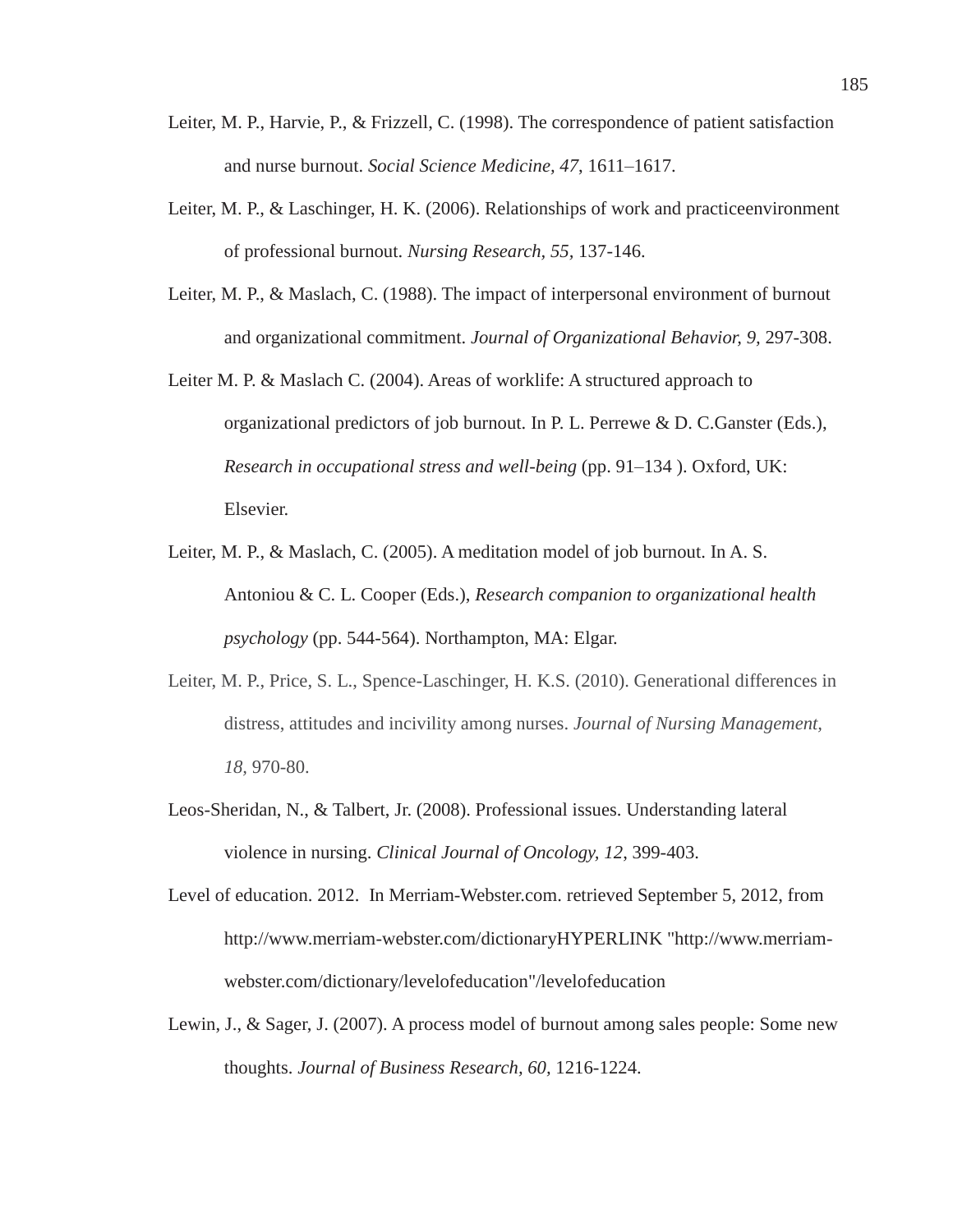Lewin, K., & Lewin, G. W. (1948). *Resolving social conflict: Selected papers on group dynamics.* New York, NY: Harper &Rob.

Lewis, M. (2001). Bullying in nursing. *Nursing Standard, 15*(45), 39-42.

- Lewis, M. (2004). Will the real bully please stand up. *Occupational Health, 56*(5), 22.
- Lewis, M. (2006). Nurse bullying: Organizational considerations in the maintenance & perpetration of healthcare bullying culture. *Journal of Nursing Management, 14,* 52-58.
- Lewis, P. S., & Malecha, A. (2011). The impact of workplace incivility on the work environment, manager skill, and productivity. *Journal of Nursing Administration, 41*, 41-47.
- Leymann, H. (1996). The content and development of mobbing at work. European *Journal of Work and Organizational Psychology, 5,*165-184.
- Lim, S., Cortina, L. M. & Magley, V. J. (2008) Personal and workgroup incivility: Impact on work and health outcomes. *Journal of Applied Psychology, 93,* 95–107.
- Lin, F., St. John, W. & Mc Veigh, C. (2009) Burnout among hospital nurses in China. *Journal of Nursing Management, 17, 294-301*.
- Lips-Wiersma, M., & Hall, D. (2007). Organizational career development is not dead: A case study on managing the new career during organizational change. *Journal of Organizational Behavior, 28*, 771-792.
- Lockhart, K. (1997). Experience from a staff support service. *Journal of Community and Applied Social Psychology,* 7, 193 198.
- Longo, J. (2010). Combating disruptive behaviors: Strategies to promote a healthy work environment. *Online Journal of Issues in Nursing*, *15*(1), 3.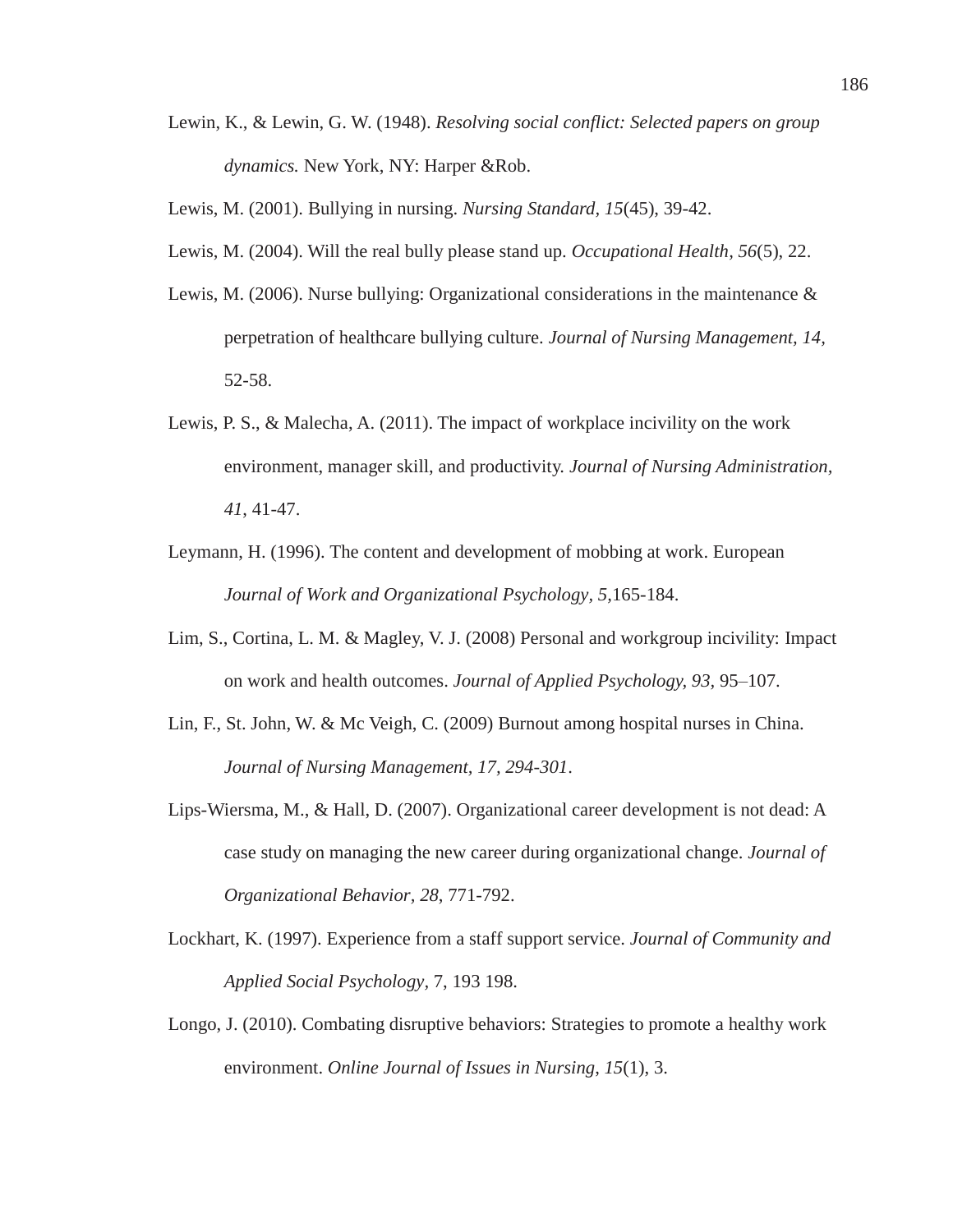- Longo, J., & Sherman, R.O. (2007). Leveling horizontal violence. *Nursing Management*, *38*(3), 34-37, 50-51.
- Luis, S., & Fleming, M. (2008). Bullying, burnout, and mental health amongst Portuguese nurses. *Issues in Mental Health Nursing, 29,* 411-426.
- Lutgen-Sandvik, P. (2003). The communicative cycle of employee emotional abuse: Generation and regeneration of workplace mistreatment. *Management Communication Quarterly, 16), 471-501.*
- Lutgen-Sandvik, P. (2006). Take this job and… Quitting and other forms of resistance to workplace bullying. *Communication Monographs, 73,* 406-433.
- Lutgen-Sandvik, P., Tracy, S., & Alberts, J. (2006). Nightmares, demons, and slaves: Exploring the painful metaphors of workplace bullying. *Management Communication Quarterly, 20*(2), 38.
- Lutgen-Sandvik, P., Tracy, S. J., & Alberts, J. K. (2007). Burned by bullying in the American workplace: Prevalence, perception, degree, and impact. *Journal of Management* Studies, *44*, 837-862.
- Lyneham, J. (2001). Violence in New South Wales emergency departments. *Australian Journal of Advanced Nursing, 18*(2), 8-17.
- Lynos, R., Tivey, H., & Ball, C. (1995). *Bullying at work: How to tackle it. A guide for MSF representatives and members*. London, UK: MSF.
- Maben, J., Latter, S., Clark, J. M. (2006). The theory-practice gap: impact of professional-bureaucratic work conflict on newly-qualified nurses. *Journal of Advanced Nursing, 55*, 465–477.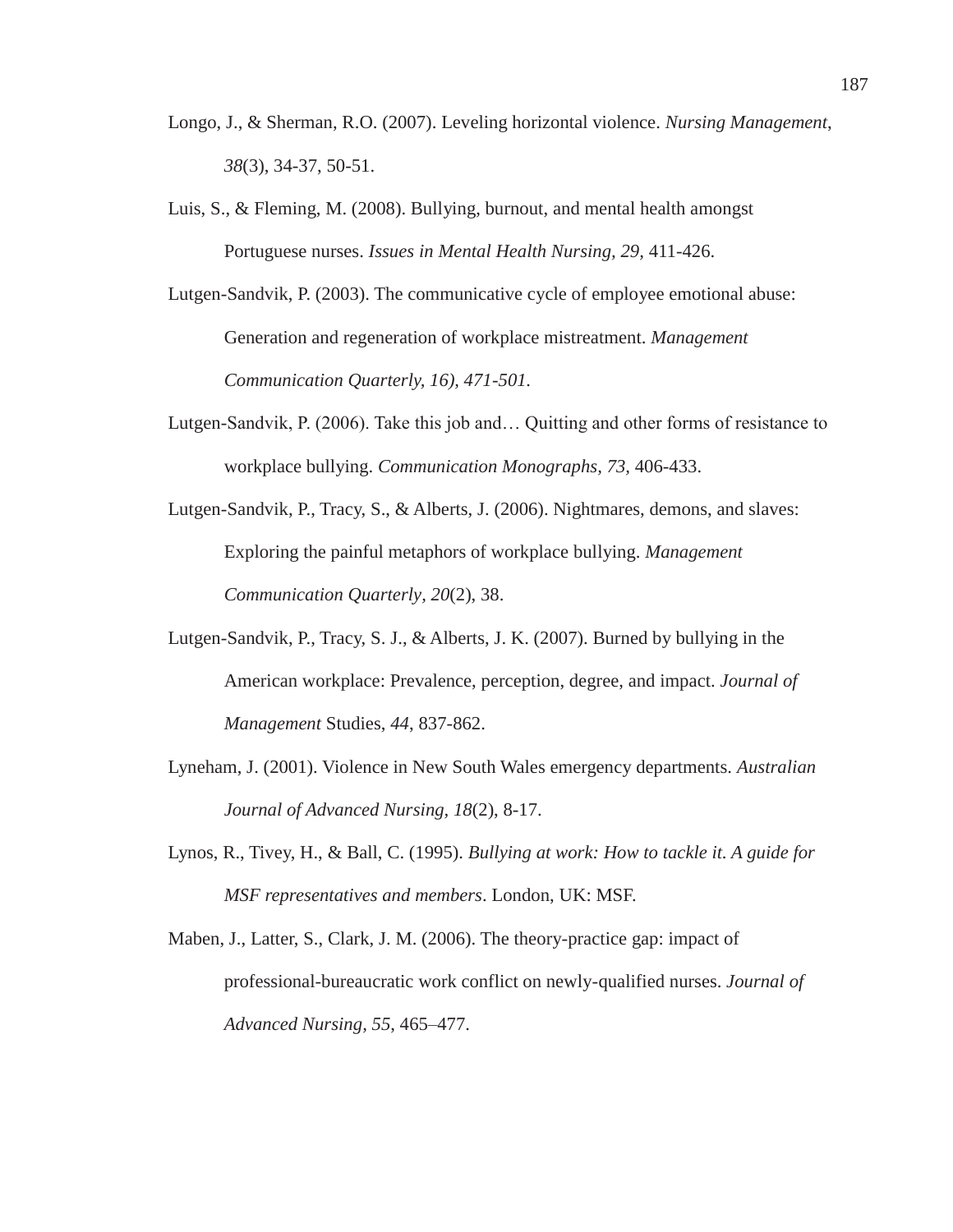- Mackintosh, C. (2006). Caring: The socialization of pre-registration student nurses: A longitudinal qualitative descriptive study*. International Journal of Nursing Studies, 43,* 953–962.
- Macintosh, J. (2006). Tackling workplace bullying*. Issues in Mental Health Nursing, 27,*  665-679.
- MacIntosh, J. *(*2003) Reworking professional nursing identity. *Western Journal of Nursing Research, 25,* 725-45.
- Macmillan, J. (2010). The bully at work. *Nursing and Residential Care, 12*, 234-237.
- Martin, N., Stanley, K., Dulaney, P. & Pehrson, K. (2008). Perspectives in psychiatric consultation liaison nursing. *Perspectives in Psychiatric Care, 44,* 58-60.
- Maru, M. (2009). Job burnout: A review of recent literature.

http://www.geocities.com/rpipsych/jobburnout.htmlaccessed .

Maru, M. (2002). Job burnout: A review of recent literature. *Journal of Occupational and Organizational Psychology, 106, 5-48.*

Maslach, C. (1976). Burned -out*. Human Behavior, 5, 16-22*.

- Maslach, C. (1982). *Burnout: The cost of caring*. Englewood Cliffs, NJ: Prentice Hall:.
- Maslach, C. (2003). Job burnout: New directions in research and intervention. *Current Directions in Psychological Science, 12,* 189-192.
- Maslach, C., & Jackson, S. (1981). The measurement of experienced burnout. *Journal of Occupational Behavior, 2,* 99-113.
- Maslach, C., & Jackson, S. (1986a). *Maslach Burnout Inventory manual.* Palo Alto, CA: Consulting Psychologist Press.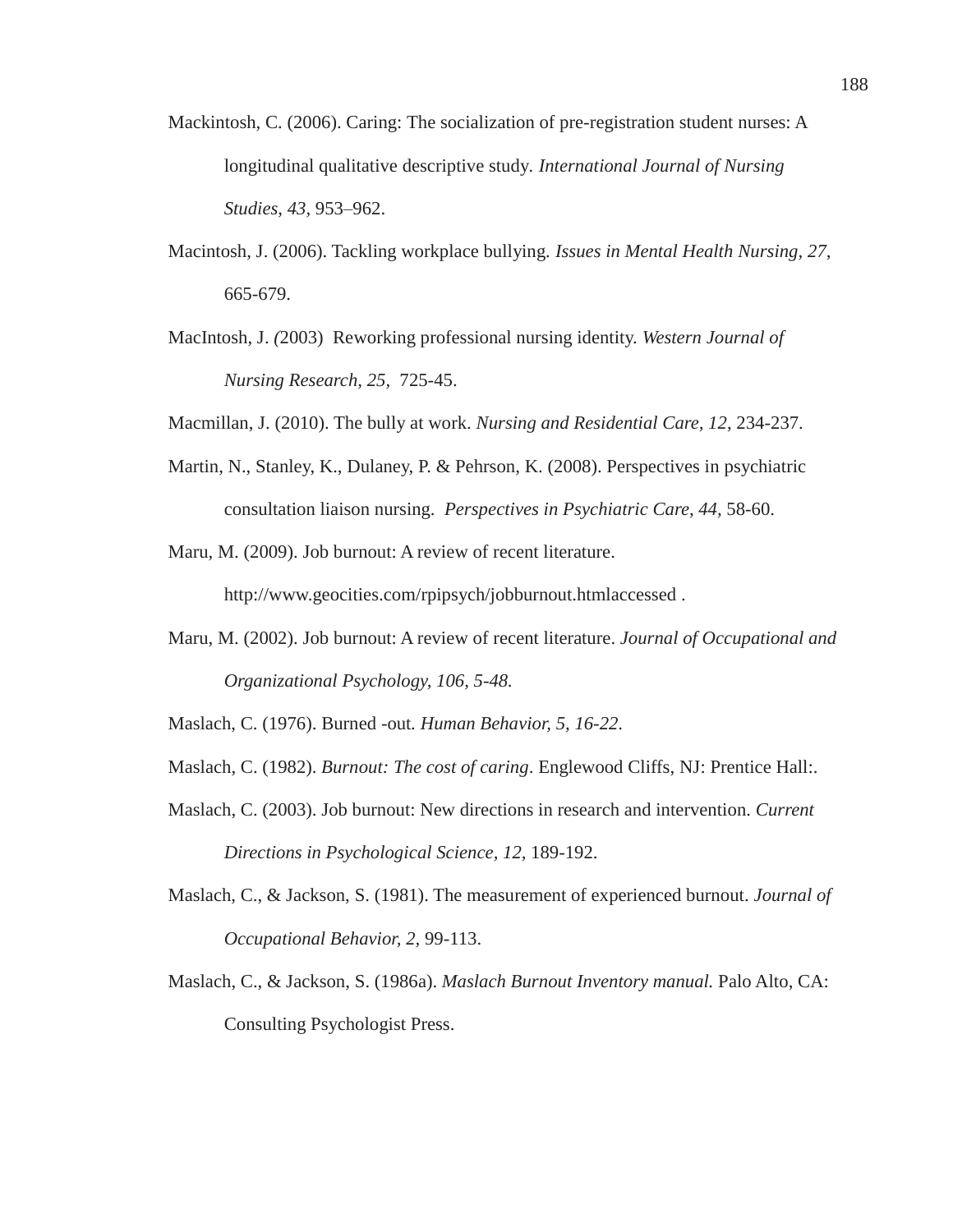- Maslach, C., & Jackson, S. E. (1986b). MBI: Maslach Burnout Inventory: Manual research edition. Palo Alto, CA: Consulting Psychologist Press.
- Maslach, C., Jackson, S., & Leiter, M. (1996). *Maslach Burnout Inventory manual.* Palo Alto, CA: Consulting Psychologists Press.
- Maslach, C., & Leiter, M. P. (1997). *The truth about burnout: How organizations cause personal stress and what to do about it.* San Francisco, CA: Jossey-Bass.
- Maslach, C., & Leiter, P. M., (2005). Stress and burnout: The critical research. In C. L. Cooper (Ed.), *Handbook of stress medicine and health* (pp. 155-72). Boca Raton, FL: CRC Press.
- Maslach, C., Schaufeli, W. B., & Leiter, M. P. (2001). Job burnout. *Annual Review of Psychlogy, 52,* 397-422.
- Matheson, L., & Bobay, K. (2007). Validation of oppressed group behaviors in nursing. *Journal of Professional Nursing, 23*, 226-234.
- Matthiesen, S. B., Aasen, E., Holst, G., Wie, K. & Einarsen, S. (2003). The escalation of conflict: A case study of bullying at work. *International Journal of Management and Decision Making, 4*, 96-112.
- Matthiesen, S.B., & Einarsen, S. (2001). "MMPI-2 Configurations among Victims of Bullying at Work." *European Journal of Work and Organizational Psychology*, *10*, 467-484.
- Matthiesen, S.B., & Einarsen, S. (2007). Perpetrators and targets of bullying at work: Role stress and individual differences*. Violence and Victims, 22,* 735-744.
- Maume, D. (1999). Glass ceilings and glass escalators*. Work and Occupations, 26*, 483- 509.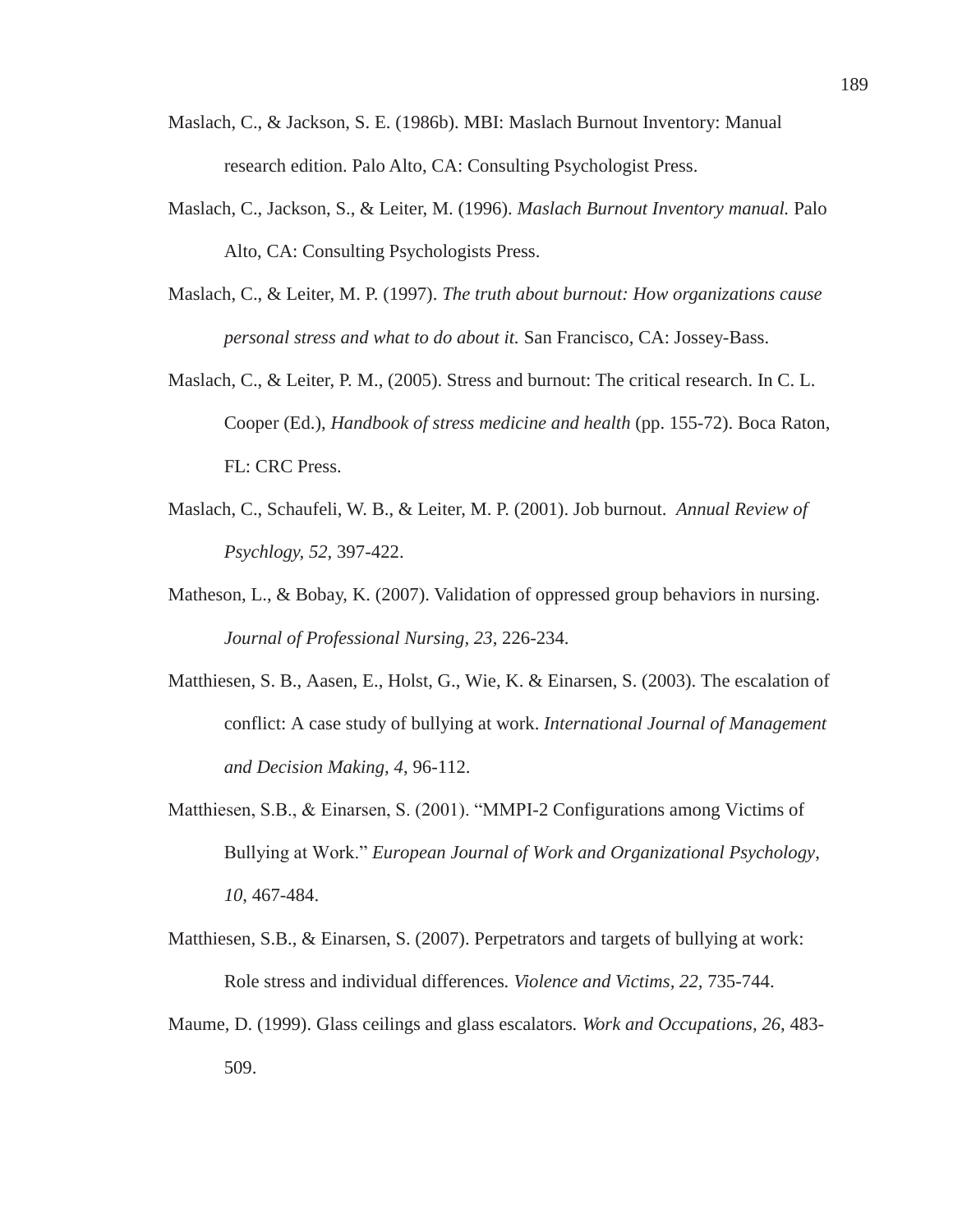- McKenna, B. G., Smith, N. A., Poole, S. J., & Coverdale, J. H. (2003). Horizontal violence: Experiences of registered nurses in their first year of practice. *Journal of Advanced Nursing, 42*, 90-96.
- McVicar, A. (2003). Workplace stress in nursing: A literature review. *Journal of Advanced Nursing, 44*, 633-642.

Memmi, A. (1965). *The colonizer and colonized.* New York, NY: The Orion Press.

- Memmi, A. (1968) Dominated man; notes towards a portrait. New York, NY: Orion Press.
- Messmer, P.,R., Jones, S. G., & Taylor, B. A. (2004). Enhancing knowledge and selfconfidence of novice nurses: The ''Shadow- A-Nurse'' ICU program. *Nursing Education Perspectives, 25,* 131–136.
- Miller, J. B. (1986). *Toward a new psychology of women* (2<sup>nd</sup> ed.). Boston, MA: Beacon Press.
- Moore, J.E. (2002). One road to turnover: an examination of work exhaustion in technology professionals, *MIS Quarterly, 24*(1), 141-168.
- Moorman, R., & Podsakoff, P. (1992). A meta-analytic review and empirical test of the potential confounding effects of social desirability response set in organizational behavior research. *Journal of Occupational and Organizational Psychology, 65,* 131-149.
- "Monster Global Poll Reveals Workplace Bullying Is Endemic. (2011). Retrieved from http://www.onrec.com/news/monster\_global\_poll\_reveals\_workplace\_bu.
- Mor Barak, M .E., Nissly, J. A., & Levin, A. (2001). Antecedents to retention and turnover among child welfare, social work, and other human service employees: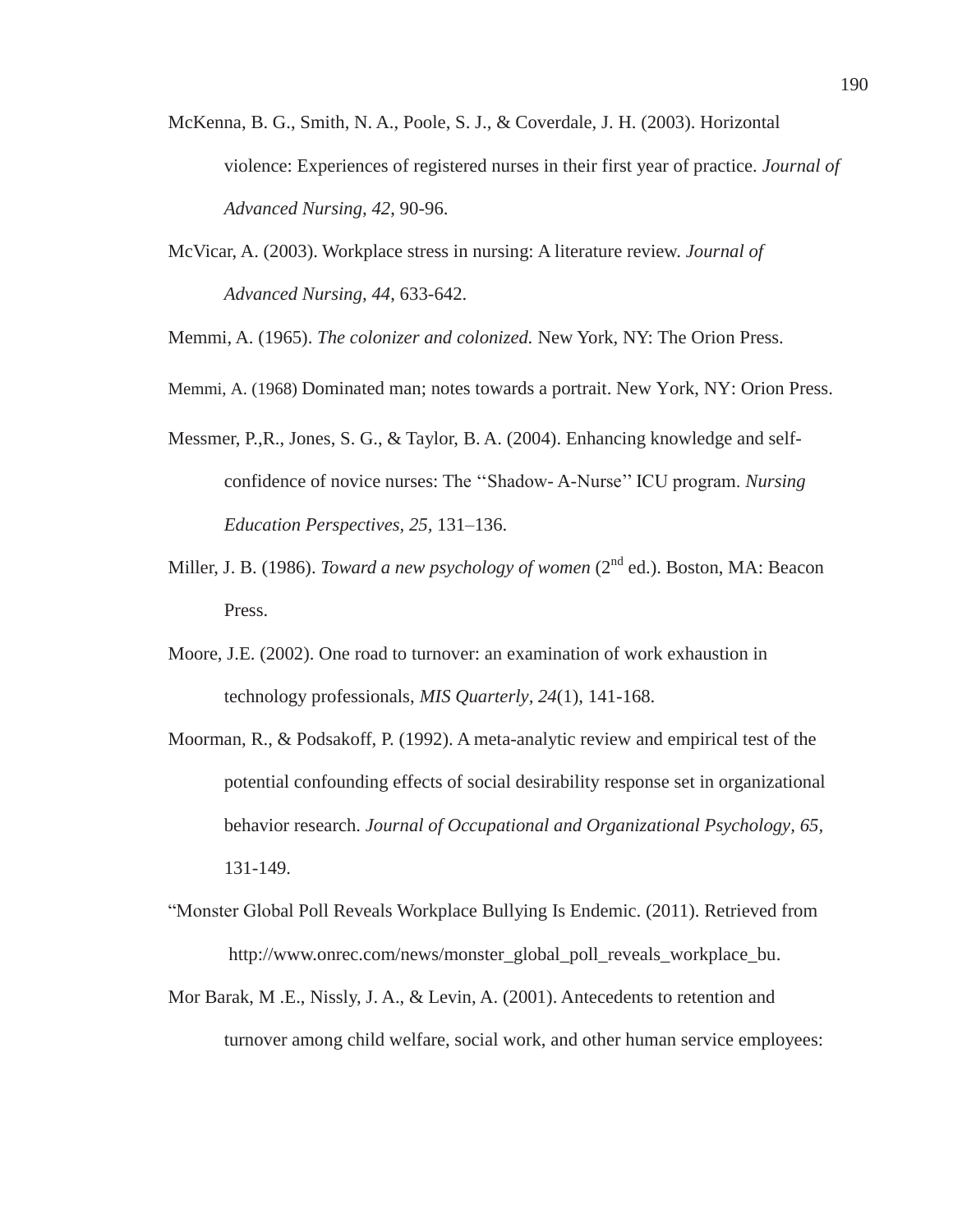What can we leam from past research? A review and meta-analysis. *Social Service Review. 75,* 625-662.

- Mori, K. (2001). The reality investigation of stress which the new figure nurses employed after one month feel. *Okayama University Medical School, Bulletin of Faculty of Health Sciences 11,* 71–76.
- Muff, J. (1982). *Socialization, sexism and stereotyping: Women's issues in nursing.* Prospect Heights, IL: Waveland Press.
- Murray, J. (2009). Workplace bullying in nursing: A problem that can't be ignored. *Medsurg Nursing, 18*, 273-276.
- Namie, G., & Namie, L. (2000). *The bully at work: What you can do to stop the hurt and reclaim your dignity on the job*. Naperville, IL: Sourcebooks.
- Namie, G. (2003). Workplace bullying: Escalated incivility. *Ivey Business Journal, 68(2),*1-6.
- Nazarko, L. (2001). Bulling and harassment. *Nursing Management, 8*, 14-15.
- Nico, S., Salla, T., Raija, K., & Wilmar, S. (2000). The factorial validity of the Maslach Burnout Inventory--General Survey (MBI-GS) across occupational groups and nations. *Journal of Occupational and Organizational Psychology, 73*, 53-66.
- Nursing Retention. (2009). Retrieved from http://www.thomasgroup.com/.../Healthcareand Life-Sciences/Nursing-Retention.aspx
- Oermann, M. H., & Garvin, M. F. (2002). Stresses and challenges for new graduates in hospitals*. Nurse Education Today, 22, 225–230.*
- Olender-Russon, L., & Mullett, S. (2009). Reversing a bullying culture. *RN Magazine, 72(8), 26-29.*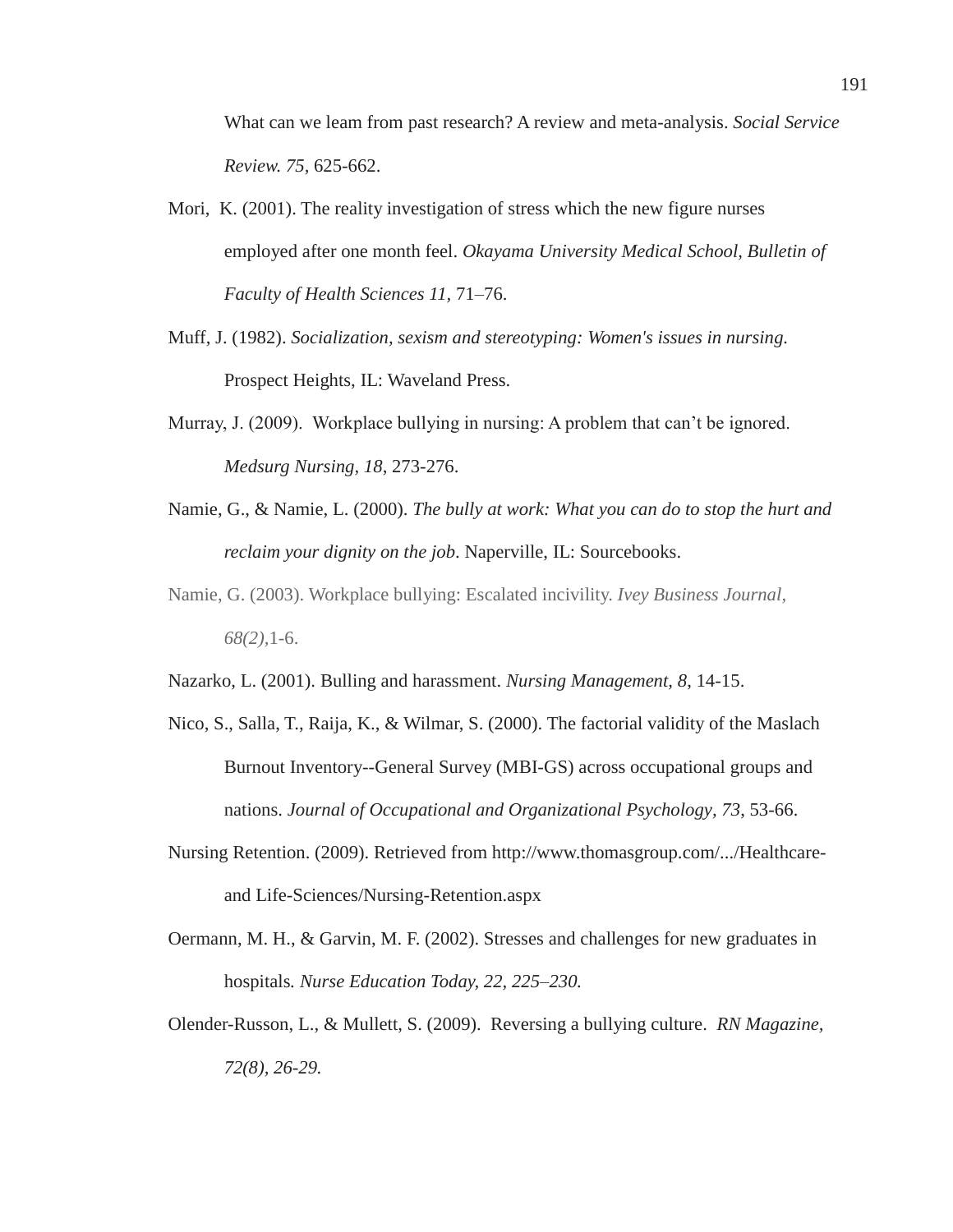- Olweus, D. (1991). Bully/victim problems among schoolchildren. In I. Rubin & D. Pepler (Eds.),*The development and treatment of childhood aggression* (pp. 411-447). Hillsdale, NJ: Erlbaum.
- O'Shea, M., & Kelly, B. (2007). The lived experiences of newly qualified nurses on clinical placement during the first six months following registration in the Republic of Ireland. *Journal of Clinical Nursing, 16, 1534–1542.*
- Pai, H., & Lee, S. (2011). Risk factors for workplace violence in clinical registered nurses in Taiwan. *Journal of Clinical Nursing, 20, 1405–1412.*
- Pakaslahti, L., & Keltikangas-Jarvinen, L. (1998). Types of aggressive behavior among aggressive-preferred, aggressive non-preferred, non-aggressive preferred and nonaggressive non-preferred 14-year-old adolescents. *Personality and Individual Differences, 24, 821–828.*
- Palese, A., Pantali, G., & Saiani, L. (2006). The management of a multigenerational nursing team with differing qualifications: A qualitative study *The Health Care Manager, 25,* 173-193.
- Paoli, P., & Merllié, D. (2001). *Third European survey on working conditions 2000, European Foundation for the improvement of living and working conditions*. Dublin, IE: Office for Official Publications of the European Communities.
- Paquette, J. A., & Underwood, M. K. (1999). Gender differences in young adolescents' experiences of peer victimization: Social and physical aggression. *Merrill-Palmer Quarterly, 45,* 242–266.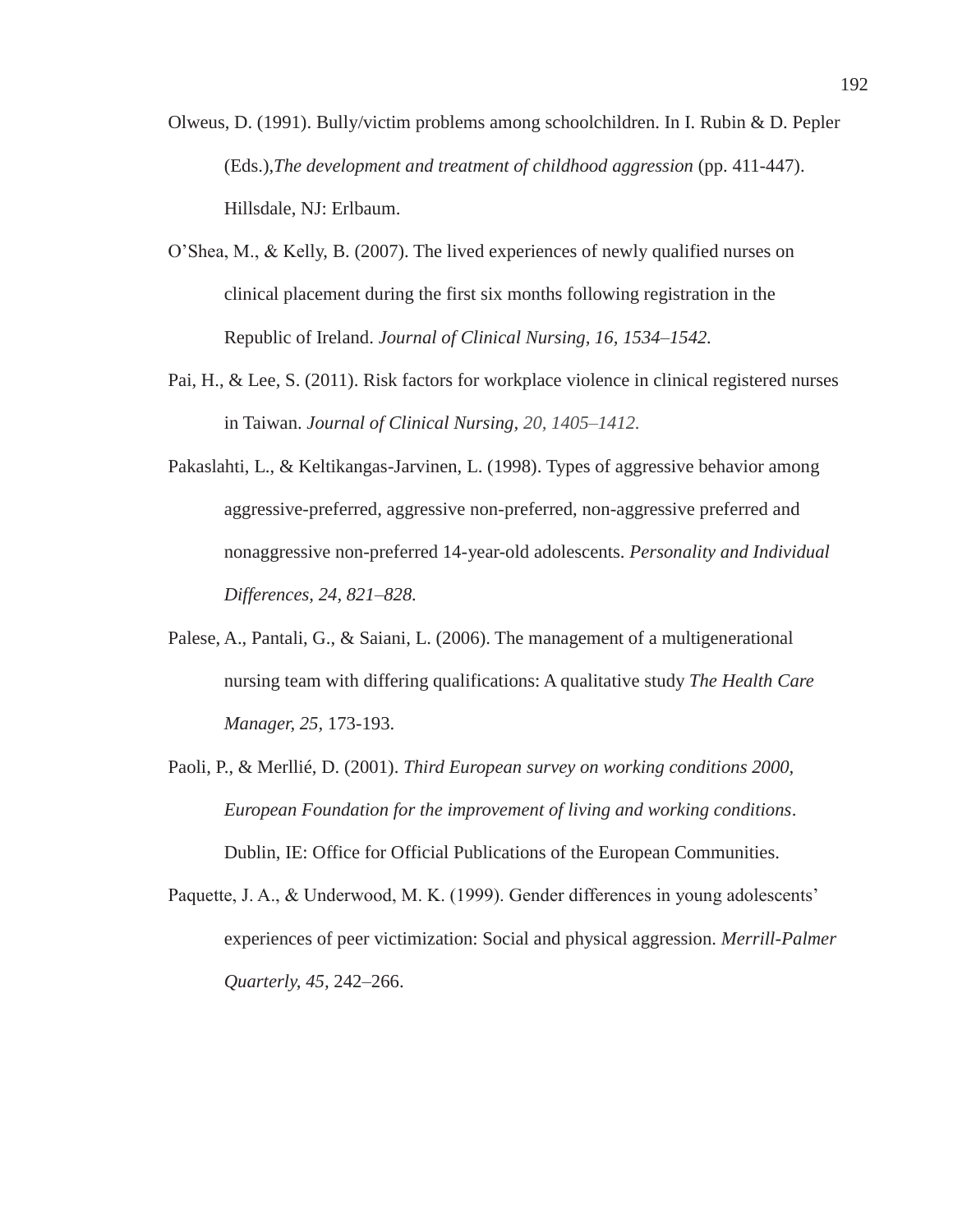- Parker, P., & Arthur, M. (2000). Careers, organizing and community. In M. A. Peiperl, M. B. Arthur, R. Goffee, & T. Morris (Eds.), *Career frontiers: New conceptions of working Lives* (pp. 99-121). Oxford, UK: Oxford University Press.
- Patrick, K., & Lavery, J. (2007). Burnout in nursing. *Australian Journal of Advanced Nursing, 24*(3), 43-48.
- Patterson, P. (2007). Lateral violence: Why it's serious & what or manager can do. *OR Manager, 23(12), 7-11.*
- Pearson C. M., & Porath C. L. (2005) . On the nature, consequences and remedies of workplace incivility: No time for nice? Think Again. *Academy of Management Executive, 19,* 1–12.
- Pelletier, K. (1984). *Healthy people in unhealthy places*: Stress and fitness at work. New York, NY: Delacorte Press.
- Pico, B. (2006). Burnout, role conflict, job satisfaction and psychological health among Hungarian health care staff: A questionnaire survey. *International Journal of Nursing Studies, 58,* 311-318.
- Polit, D., & Beck, C. (2004). *Nursing research: Principles and methods* (7th ed.). Philadelphia, PA: Lippincott Williams & Wilkins.
- Poncet, M., & Toullic, P. (2007). Burnout syndrome in critical care nursing staff. Am. J. Respir. C. Care Med., 175: 698-704. DOI: 10.1164/rccm.200606- 806OC
- Porhola, M., Karhunen, S., & Rainivaara, S. (2006). Bullying at school and in the workplace: A challenge for communication research. In C. Beck (Ed.), *Communication yearbook 30* (pp. 249-301). Hillsdale, NJ: Erlbaum.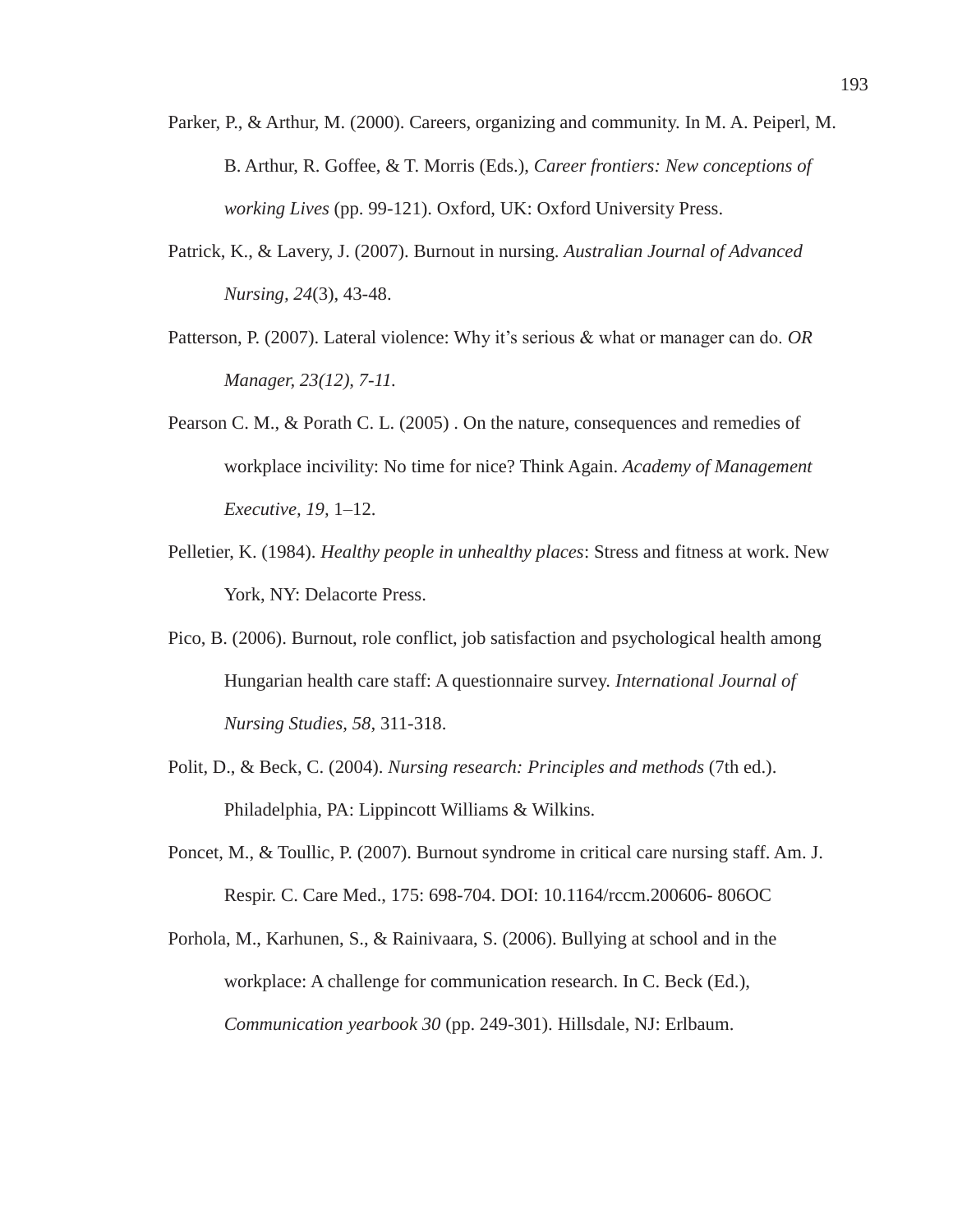- Powell. M. J., & York. R. O. (1992). Turnover in county public welfare agencies. *Journal of Applied Social Science, 16*. 111-127.
- Price, J., & Mueller, C. (1981a). A casual model of turnover for nurses*. Academy of Management Journal, 24, 543-565.*
- Price, J., & Mueller, C. (1981b). *Professional turnover: The case of nurses*. New York, NY: SP Medical and Scientific Books.
- Privitera, M., Weisman, R., Cerulli, C., Tu, X., & Groman, A. (2005). Violence toward mental health staff and safety in the work environment. *Occupational Medicine 55*, 480–486.
- PWC Health Institute. (2007). What works: healing health care staffing shortage. Retrieved from http://dwd.wisconsin.gov/healthcare/pdf/what-works.pdf http://www.pwc.com/us/en/healthcare/publications/what-works-healing-thehealthcare-staffing-shortage.jhtml
- Quine, L. (1999). Workplace bullying in NHS community trust: Staff questionnaire survey. *British Medical Journal, 318*, 228-232.
- Quine, L. (2001). Workplace bullying in nurses. *Journal of Health Psychology, 6*, 73-84.
- Quine, L. (2002). Workplace bullying in junior doctors: Questionnaire survey. *British Medical Journal, 324,* 878-879.
- Race. 2012. In Merriam-Webster.com. Retrieved September 5, 2012, from http://www.merriam-webster.com/dictionary/race
- Randall, P. (1997). *Adult bullying: Perpetrators and victims*. New York, NY: Routledge.
- Randle, J. ( 2003). Bullying in the nursing profession. *Journal of Advanced Nursing, 43,* 395-401.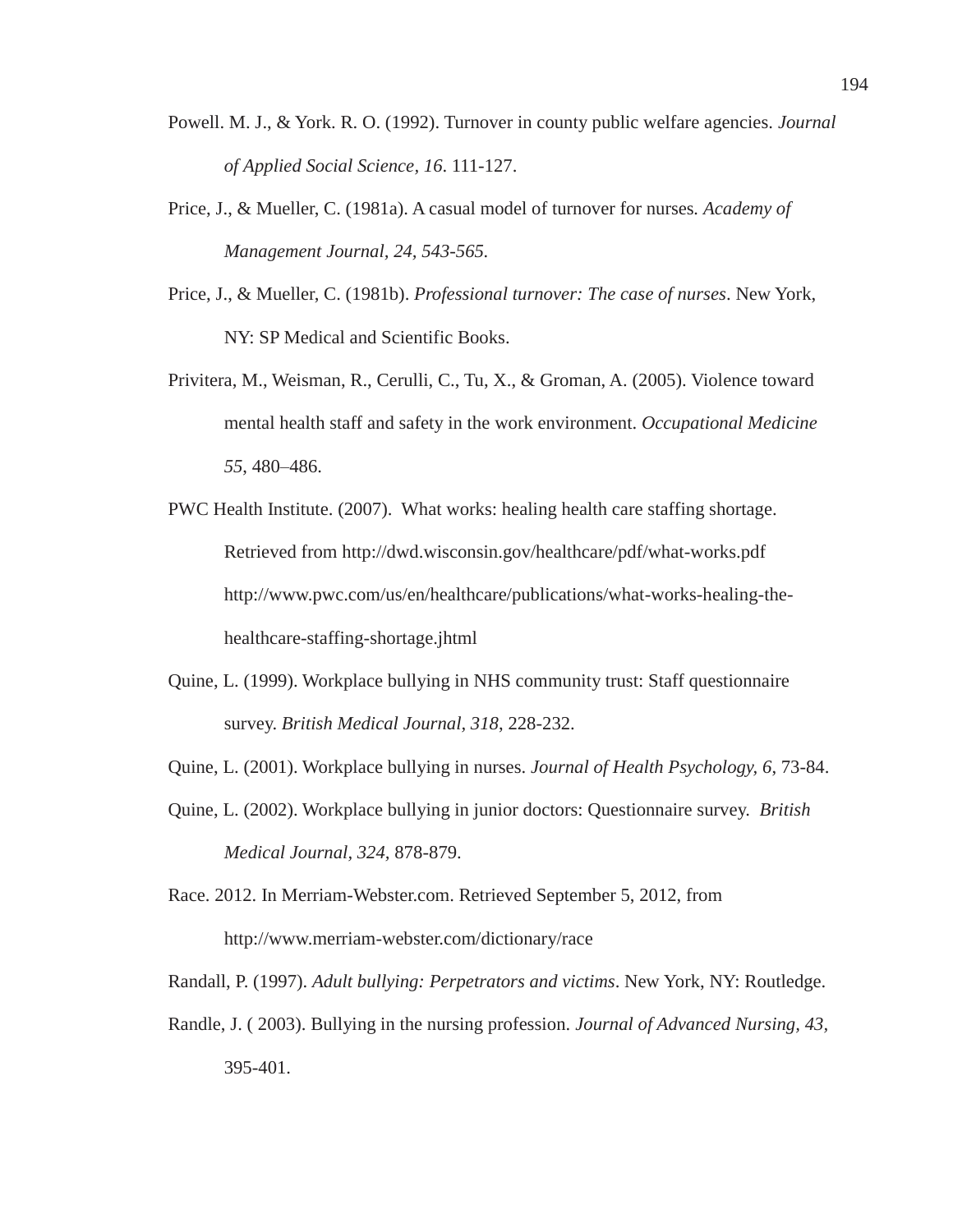- Rather, M. L. (1994). Schooling for oppression: A critical hermeneutical analysis of the lived experience of the returning RN student. *Journal of Nursing Education, 33*, 263-271.
- Ratner, T. ( 2006, October 23). Communication in the OR. *Nursing Spectrum*, pp. 10-11.
- Rayner, C. (1997). The incidence of workplace bullying. *Journal of Community and Applied Social Psychology*, *7*, 199-208.
- Rayner C, Hoel H (1997). Summary review of literature relating to workplace bullying*. J. Commun. Appl. Soc. Psychol.,* 7: 181-191.
- Rayner, C., Hoel, H., & Cooper, C. L. (2002*). Workplace bullying: What we know, who is to blame, and what can we do?* New York, NY: Taylor & Francis.
- Rayner, C., & Keashly, L. (2005). Bullying at work: A perspective from Britain and North America. In S. Fox & P. E. Spector (Eds.), *Counterproductive work behavior: Investigations of actors and targets* (pp. 271-296). Washington, DC: American Psychological Association.
- Reinhold, N. (1960). *Moral man and immoral society* (pp. 129-130). New York, NY: Blackwell.
- Reverby, S. (1987). *Ordered to care.* Cambridge, UK: Cambridge University Press.
- Roberts, S. J. (1983). Oppressed group behavior: implications for nursing. *Advances In Nursing Science, 5*(4), 21-30.
- Roberts, S. J. (2000). Development of a positive professional identity: Liberating oneself of the oppression within. *Advances in Nursing Science, 22*(4), 71-82.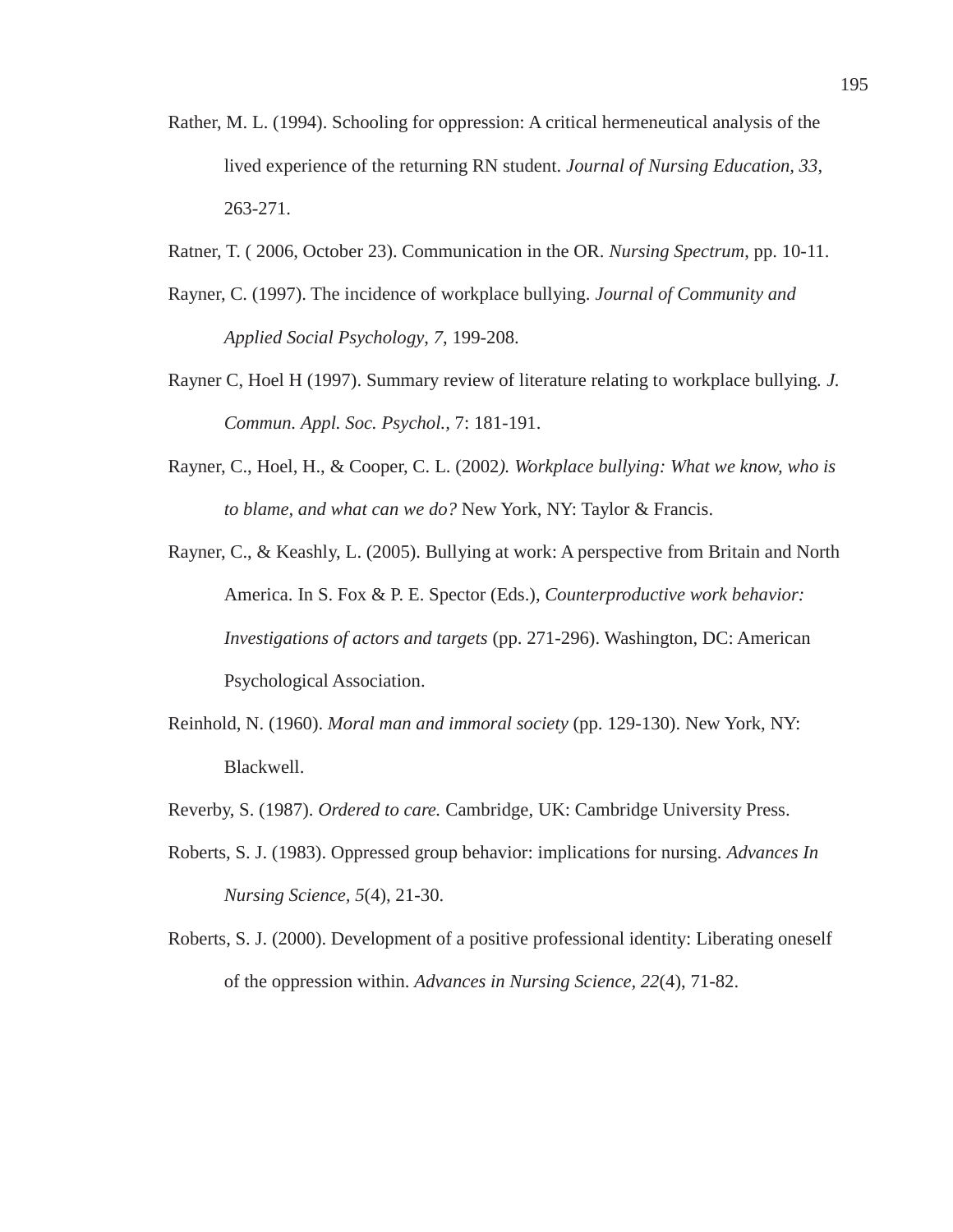- Roberts, S. J. (2005). Oppressed group behavior and nursing. In L. C. Andrist, P. K. Nicholas, & K. Wolf (Eds.), *A history of nursing ideas* (p.23-33)*.* Sudbury, MA:Jones & Bartlett
- Roberts, S. J., Demarco, R., & Griffin, M. (2009). The effect of oppressed group behaviours on the culture of the nursing workplace: A review of the evidence and interventions for change. *Journal of Nursing Management, 17,* 288–293. doi: 10.1111/j.1365- 2834.2008.00959.x
- Robinson, J., Clements, K., & Land, C. (2003). Workplace stress among psychiatric nurses. *Journal of Psychosocial Nursing, 4*(4), 32-41.
- Rocker, C. F. (2008). Addressing nurse-to-nurse bullying to promote nurse retention. *The Online Journal of Issues in Nursing, 13*(3), 1-11.
- Rosenstein A., & O'Daniel, M. (2005). Disruptive Behavior and Clinical Outcomes: Perceptions of Nurses and Physicians. *Nursing Management*; 18-29.
- Rowell, P. A. (2007). *Lateral violence: Nurse against nurse*. Retrieved from http://www.tnaonline.org/Media/pdf/wkpl-viol-dec-10-abstract-rowell.pdf
- Rudman, A., & Gustavsson, P. (2011). Early-career burnout among new graduate nurses: A prospective observational study of intra-individual change trajectories*. International Journal of Nursing Studies, 48, 292-306.*
- Sa, L., & Fleming, M. (2008). Bullying, burnout, and mental health among Portuguese nurses. *Issues in Mental Health Nursing, 29,* 411-426.
- Sagar, H. A., & Scholfield, J. W. (1980). Racial and behavior cues in Black and White children's perceptions of ambiguously aggressive acts*. Journal of Personality and Social Psychology, 39,* 590-598.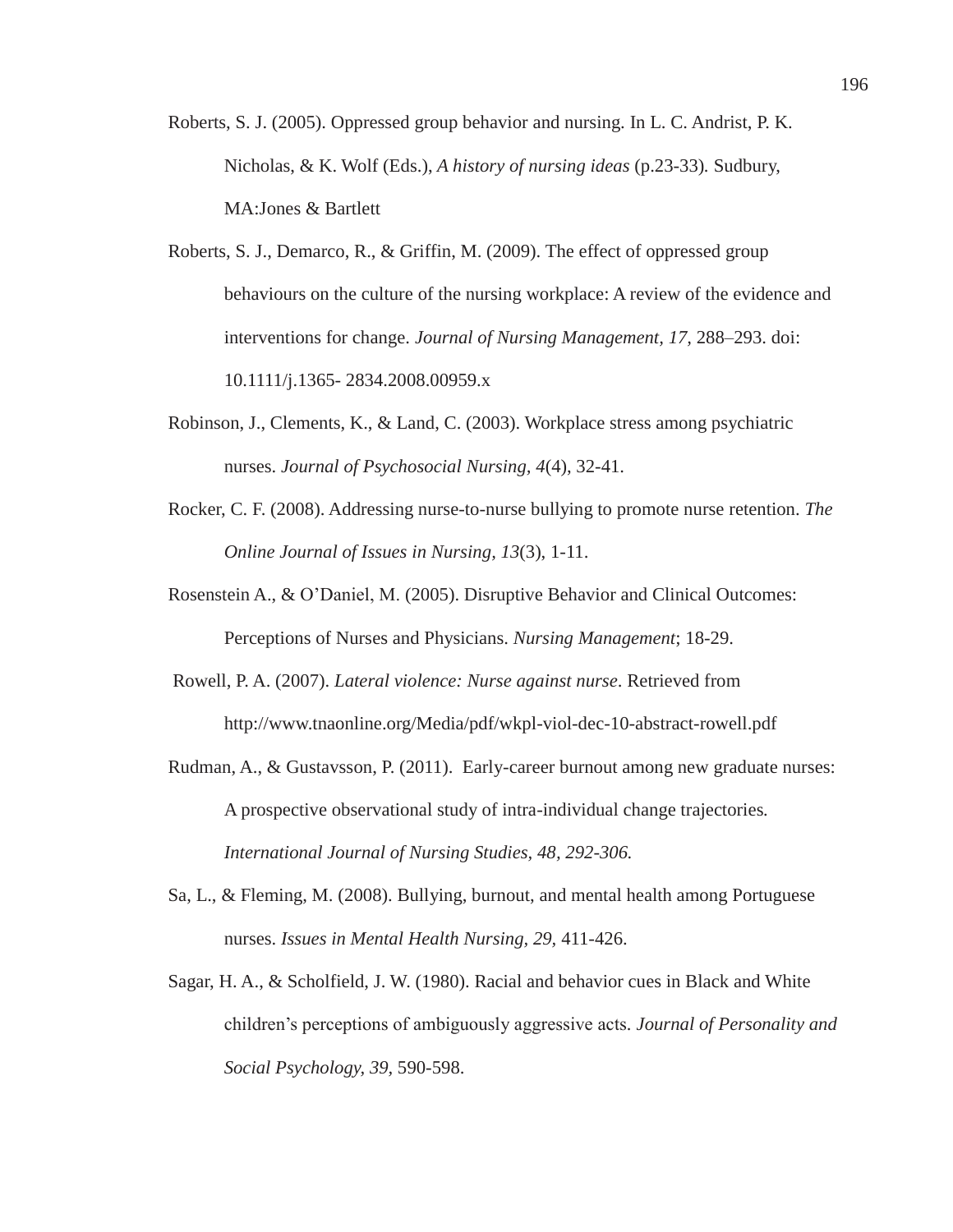- Sagar, J. K. (1994). A structural model depicting salespeople's job stress. *Journal of the Academy of Marketing Science, 22, 74-84.*
- Saines, J. C. (1999). Violence and aggression in A&E: Recommendations for action. *Accident and Emergency Nursing, 7*(1), 8-12.
- St. Clair, J. (2009). What causes bullies? Retrieved from personalitycafe.com/infp forumidealists/6674-do-bullies-have-low-self-esteem.html
- Salin, D. (2003). Ways of explaining workplace bullying: A review of enabling, motivating and precipitating structures and processes in the work environment. *Human Relations, 56* 1213-1232. doi: 10.1177/00187267035610003
- Schat, A. C. H., Frone, M. R., & Kelloway, E. K. (2006). Prevalence of workplace aggression in the US workforce: Findings from a national study. In E. K. Kelloway, J. Barling, & J. J. Hurrell (Eds), *Handbook of workplace violence* (p. 47-90). Thousand Oaks, CA: Sage
- Schaufeli, W., & Enzmann, D. (1998). *The Burnout Companion to Study and Practice: A critical analysis*. London,UK: Taylor & Francis.
- Schaufeli, W. B., Leiter, P. M., & Maslach, C. (2009). Burnout: 35 years of research and practice. *Career Development International, 14,* 204-220.
- Schneier, C. (1989). Capitalizing on performance management, recognition, and rewards systems. *Compensation and Benefits Review, 21* 20-30.
- Sellers, K., Millenbach, L., Konach, N., & Yingling, J. K. (2009). The prevalence of horizontal violence in New York. *Journal of NYS Nurses Association, 40*(2), 20- 25.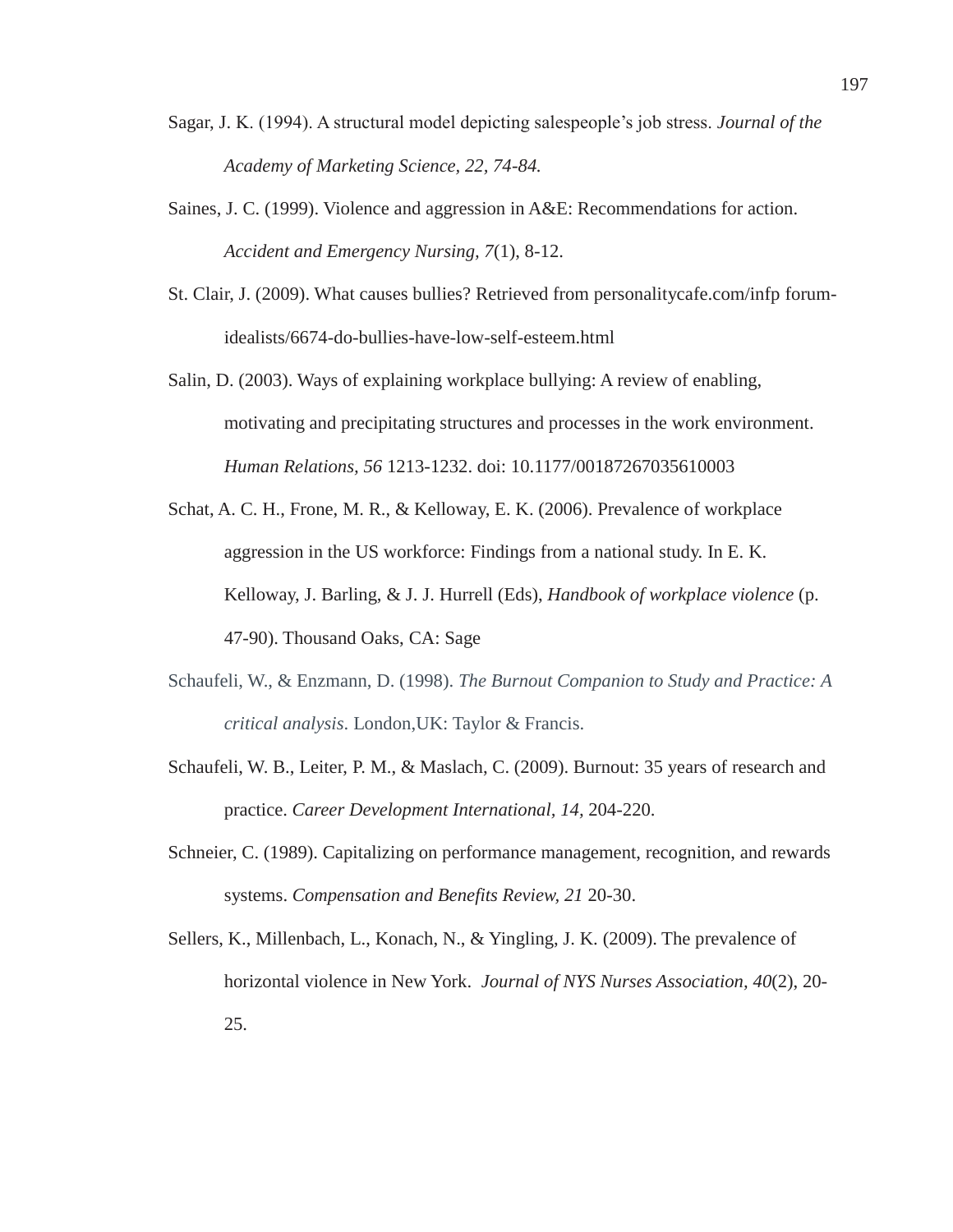- Shader, K., Broome, M. E., Broome, C. D., West, M. E., & Nash, M. (2001). Factors influencing satisfaction and anticipated turnover for nurses in an academic medical center. *Journal of Nursing Administration, 31, 210-216.*
- Shamir, B., House, R., & Arthur, M. (1993). The motivational effects of charismatic leadership: A self-concept based theory. *Organization Science, 4,* 577-594.
- Sheehan, M. (1999). Workplace bullying: Responding with some emotional intelligence. *International Journal of Manpower, 20*, 57-69.
- Sheehan, M., Barker, M., & Rayner, C. (1999). Applying strategies for dealing with workplace bullying. *International Journal of Manpower, 20*, 50-56.
- Sherwood, F., & Wechsler, B. (1986). The 'hadacol' of the eighties: Paying senior public managers for performance. *Review of Public Personnel Administration*, 27-41
- Shields, M.A., & Ward, M. (2001). Improving nurse retention in the National Health Service in England: The impact of job satisfaction on intention to quit. *Journal of Health Economics, 20,* 677-701.
- Shirom, H. (2005). Reflections on the study of burnout. *Work & Stress, 19,* 263-270.
- Simmons, R. (2002). *Odd girl out: The hidden culture of aggression in girls*. New York, NY: Harcourt.
- Simons, S. (2008). Workplace bullying experienced by Massachusetts registered nurses and the relationship to intention to leave the organization. *Advances in Nursing Science, 31*, E48 - E59.
- Simons S., & Mawn B. (2010) Bullying in the workplace-a qualitative study of newly licensed registered nurses. *American Association of Occupational Health Nurse*. *58*(7), 305-311.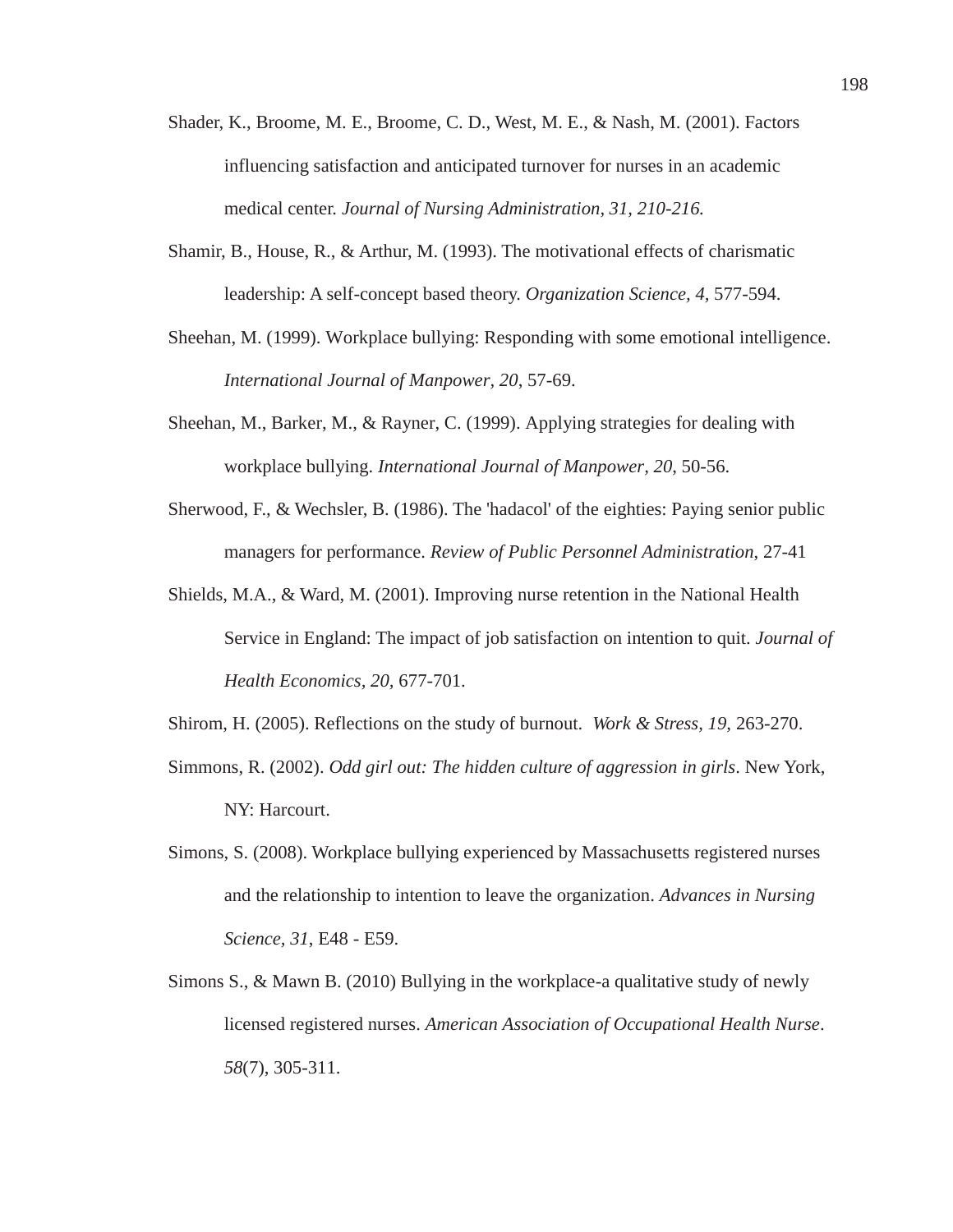Simpson, R. (2004). Masculinity at Work: the Experience of Men in Female Dominated Occupations. *Work, Employment, and Society,* (20) 18: 349-368.

- Sincox, A., & Fitzpatrick, M. (2008). Lateral violence: Calling out the elephant in the room. *Michigan Nurse, 81*(3), 8-9.
- Skillings, L.N. (1992). Perceptions and feelings of nurses about horizontal violence as an expression of oppressed group behavior. In J.L. Thompson, D.G. Allen, & L Rodrigues-Fisher (Eds.), *Critique, resistance, and action: Working papers in the politics of nursing*(pp. 167-185). New York, NY: National League for Nursing Press.
- Smith, M. H., & McKoy, Y. ( 2001). Legal considerations of workplace violence in healthcare environments. *Nursing Forum, 36*(1), 6-13.
- Smith, M. Segal, J., & Segal, R. (2012, April). Preventing burnout: Signs, symptoms, causes, and coping srategies. Retrieved from http://www.helpguide.org/mental/burnout\_signs\_symptoms.htm
- Smith, P. K., Singer, M., Hoel, H., & Cooper, C. L. (2003). Victimization in the school and the workplace: Are there any links? *British Journal of Psychology, 94*, 175- 188.
- Söderfeldt, M., Söderteidt. B., *&* Warg. L. E. (1995). Burnout in social work. *Social Work, 40,* 638-646.
- Sofield, L., & Salmond, S. (2003). Workforce violence: A focus on verbal abuse and intent to leave the organization. *Orthopedic Nursing, 22*, 274–283.
- Sounart, A. (2008). Study finds nurses frequently being bullied at work. *Nursezone.com.* Retrieved from http://www.nursezone.com/nursing-news-events/more.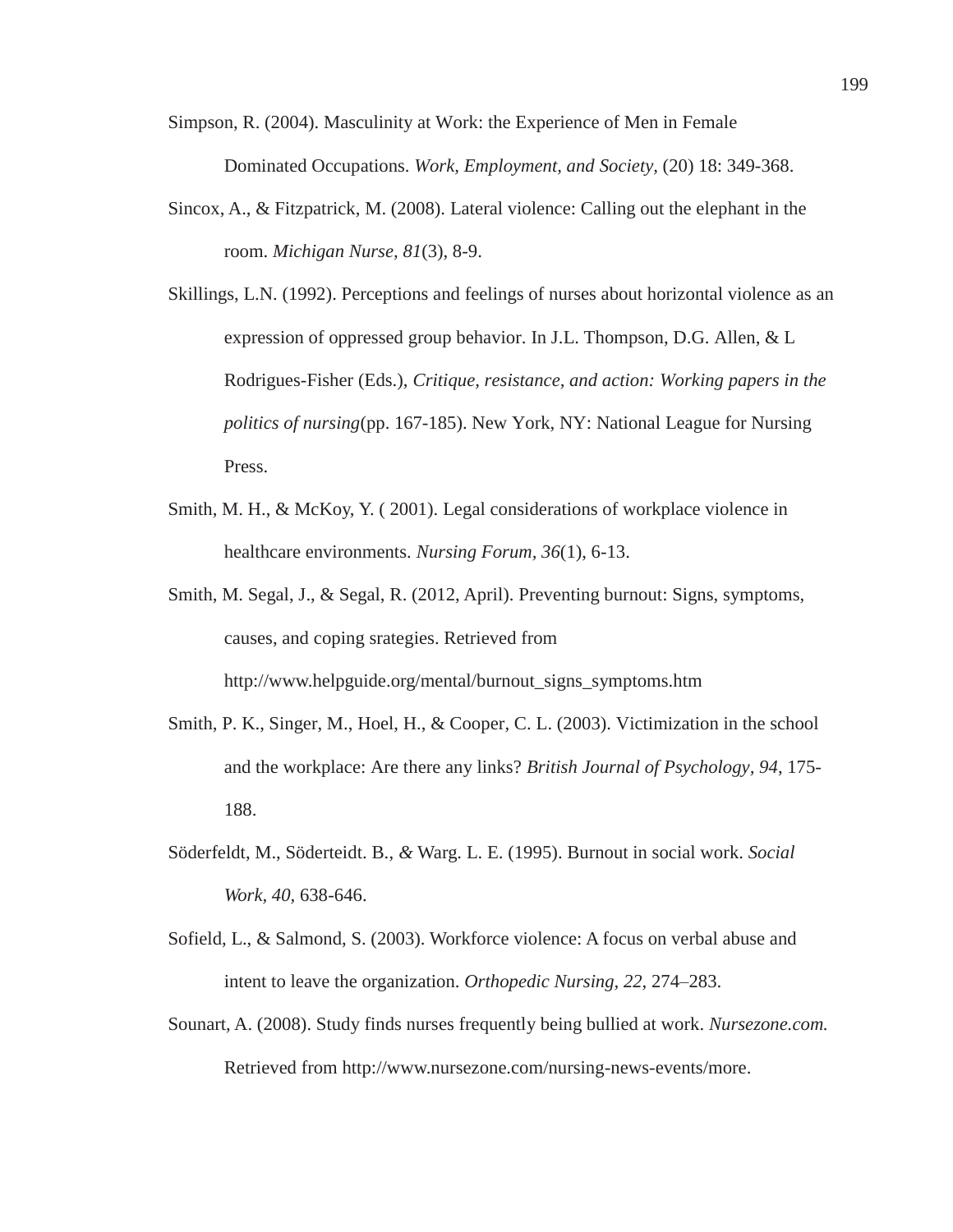- Speedy, S. (2006). Workplace violence: The dark side of organizational life. *Contemporatry Nurse, 21,* 249-250.
- Spooner-Lane, R., & Patton, W. (2007). Determinants of burnout among public hospital nurses. *Australian Journal of Advanced Nursing*, *25***,** 8-16.
- Stagg, S. J., & Sheridan, D. (2010). Effectiveness of bullying and violence prevention programs. *Journal of American Association of Occupational Health Nurses*, *58*, 419-424.
- Stanley, K. M., Martin, M. M., Michel, Y.,Welton, J. M., & Nemeth, L. S., (2007) Examining lateral violence in the nursing workforce. *Issues in Mental Health Nursing, 28,* 1247-65
- Stapleton, H., Kirkham, M., Thomas, G., & Penny, C. (2002). Midwives in the middle: Balance and vulnerability. *British Journal of Midwifery, 10,* 607-611.
- Strauss, S. (2008). A study on physician bullying as gender harassment of female and male operating room nurses in Minnesota part II. *Minnesota Nursing Accent*, *80*(6), 22-25.
- Sunderland, L. (2001). Bullying: An unrecognized road much travelled by nurses. *Australian Nursing Journal, 9*(2), 39-41.
- Suzuki E., Itomine I., Kanoya Y., Katsuki T., Horii S. & Sato C. (2006). Factors affecting rapid turnover of novice nurses in university hospitals. *Journal of Occupational Health 48, 49–61.*
- Suzuki E., Kanoya Y., Katsuki T., & Sato C. (2006). Assertiveness affecting burnout of novice nurses at university hospitals. *Japan Journal of Nursing Science, 3, 93– 105.*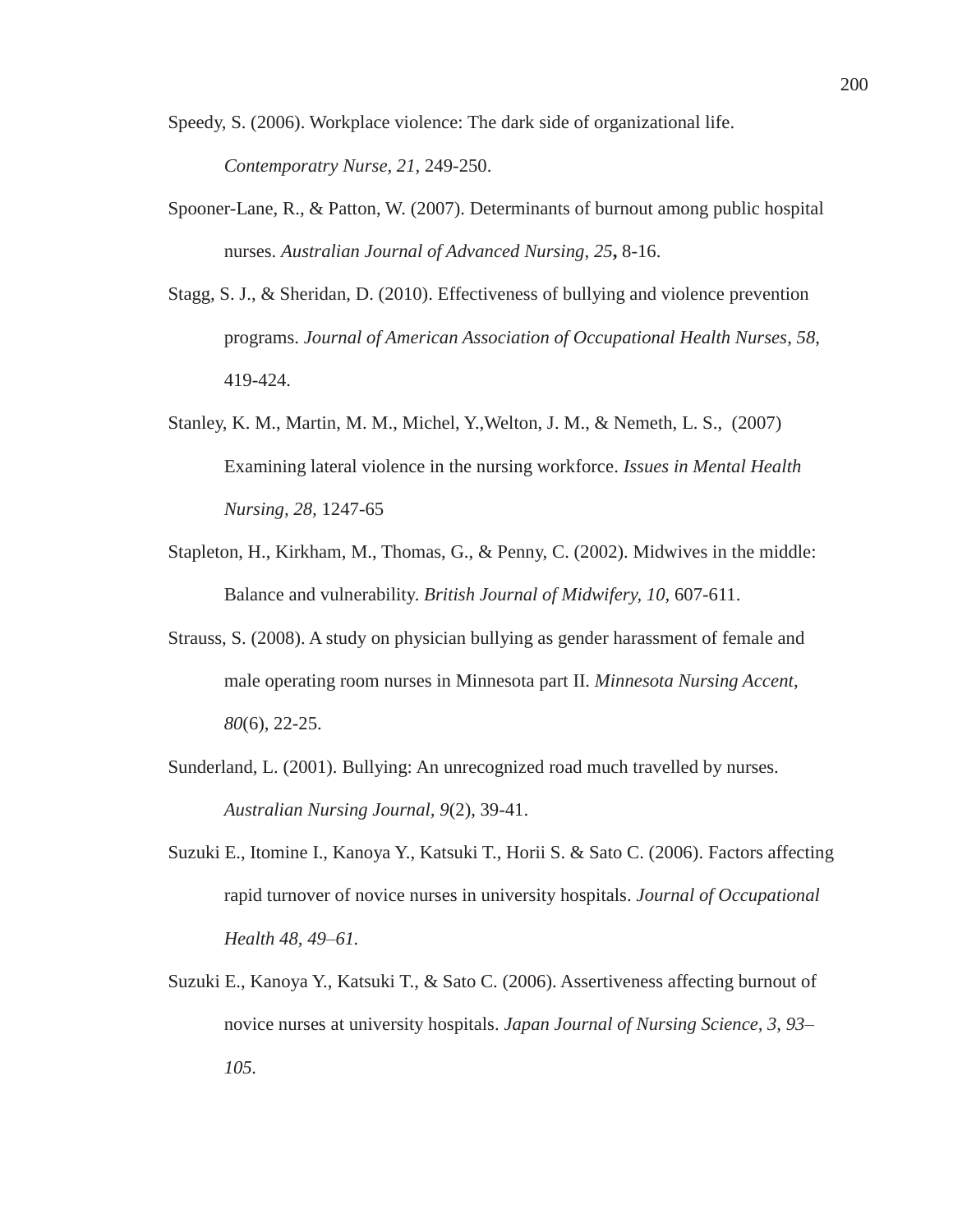- Suzuki, E., Kanoya, Y., Katsuki, T., & Sato, C. (2007). Verification of the reliability and validity a Japanese version of the Rathus Assertiveness Schedule. *Journal of Nursing Management 14, 530–537.*
- Taris, T., LeBlanc, P., Peelers, M., Schreurs, P., & Schavfeli, W. (2001). From inequity to burnout: The role of job stress. *Journal of Occupational Health Psychology*, *6*, 303-323.
- Tas, R., Spalding, J., & Getty, J. (1989). Employee job satisfaction determinants within a national restaurant company. *Journal of Hospitality & Tourism Research, 13,*129- 136.
- Taylor, B. (2001). Identifying and transforming dysfunctional nurse nurse relationships through reflective practice and action research*. International Journal of Nursing Practice, 7,* 406-413.
- Taylor, B. (2004). Identifying sources and effects of career fatigue & burnout for mental health nurses: A qualitative approach*. International Journal of Mental Health Nursing 13*, 117-125.
- Tehrani, N. (2005). Bullying at work: Beyond policies to a culture of respect. *Chartered Institute of Personnel and Development.* Retrieved from http://www.cipd.co.uk/hr-resources/guides/bullying-work-beyond-policiesculture-respect.aspx
- Tepper, B. J. (2000). Consequences of abusive supervision. *Academy of Management Journal*, *43,* 178-190.
- Thomas, S. P. (2003). 'Horizontal hostility': Nurses against themselves: How to resolve this threat to retention. *American Journal of Nursing, 103*(10), 87-88, 90-91.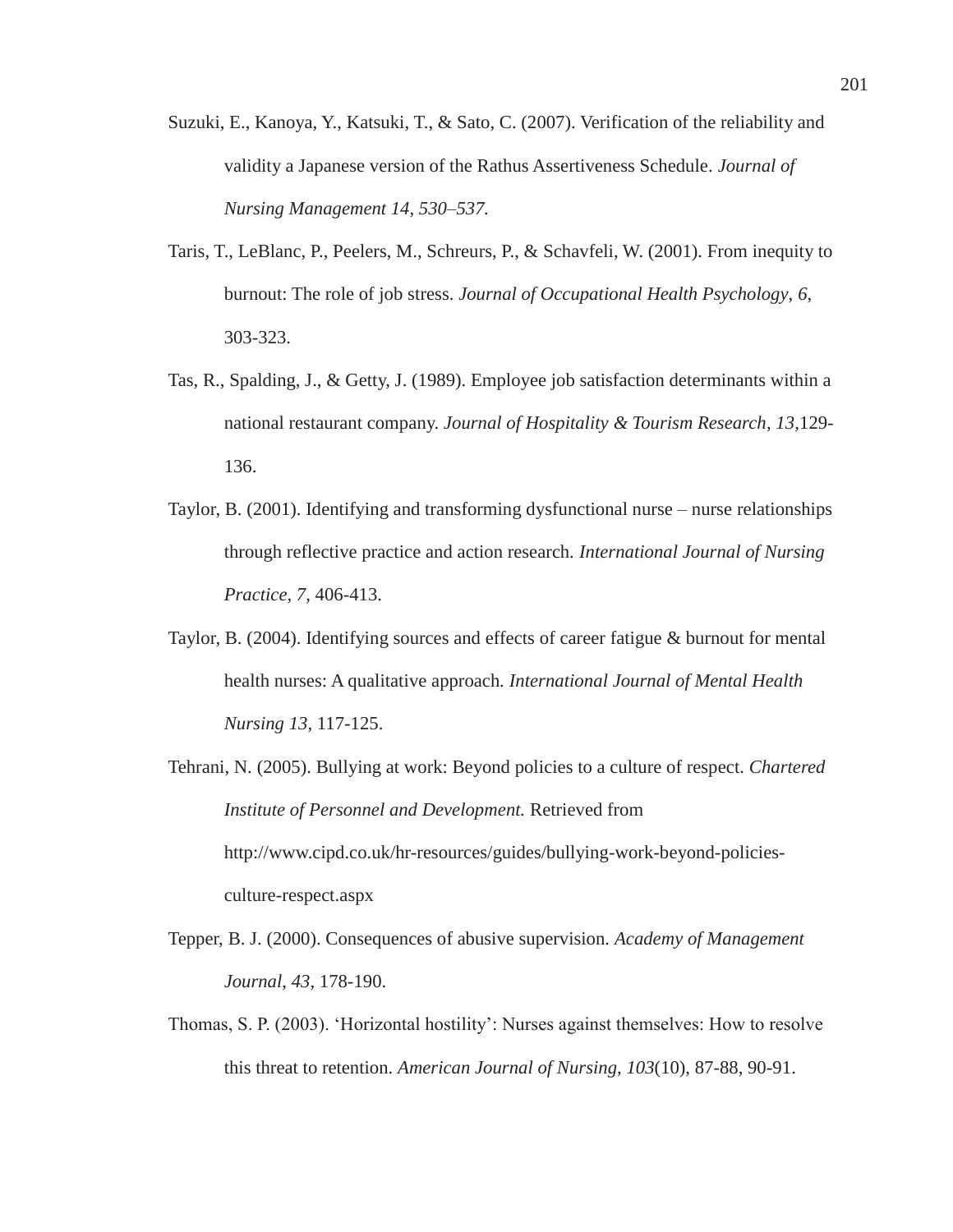- Thomka. L.A. (2001). Graduate nurses' experiences of interactions with professional nursing staff during transition to the professional role. *The Journal of Continuing Education in Nursing, 32,* 15-19.
- Tinaz, P. (2006). *Isyerinde Psikolojik Siddet psychological abuse in the work place* (3rd ed.). Ankara, Turkey: BRC Press.
- Tinsley, C., & France, N. (2004). The trajectory of the registered nurses. Exodus from the profession: A phenomenological study of the lived experience of oppression international. *Journal for Human Caring, 8,* 8-12.
- Tracy, S. J., Lutgen-Sanvik, P., & Alberts, J. K. (2006). Nightmares, demons and slaves: Exploring the painful metaphors of workplace bullying. *Management Communication Quarterly, 20*, 148-185.
- Turnover (employment) (2011, June 4). Retrieved from http://www.enotes.com/topic/Turnover\_(employment)
- Twale, D., & DeLuca, B. (2008). *Faculty incivility: The rise of the academic bully culture and what to do about it.* San Francisco, CA: Jossey--Bass.
- Tzeng, H. M. (2002). The influence of nurses' working motivation and job satisfaction on intention to quit: An empirical investigation in Taiwan*. International Journal of Nursing Studies, 39, 867–878.*
- U.S. Department of Health and Human Services, Health Resources and Services Administration. (2010). *The registered nurse population: Initial findings from the 2008 national sample survey of registered nurses.* Retrieved from http://thefutureofnursing.org/sites/default/files/initialfindings2008.pdf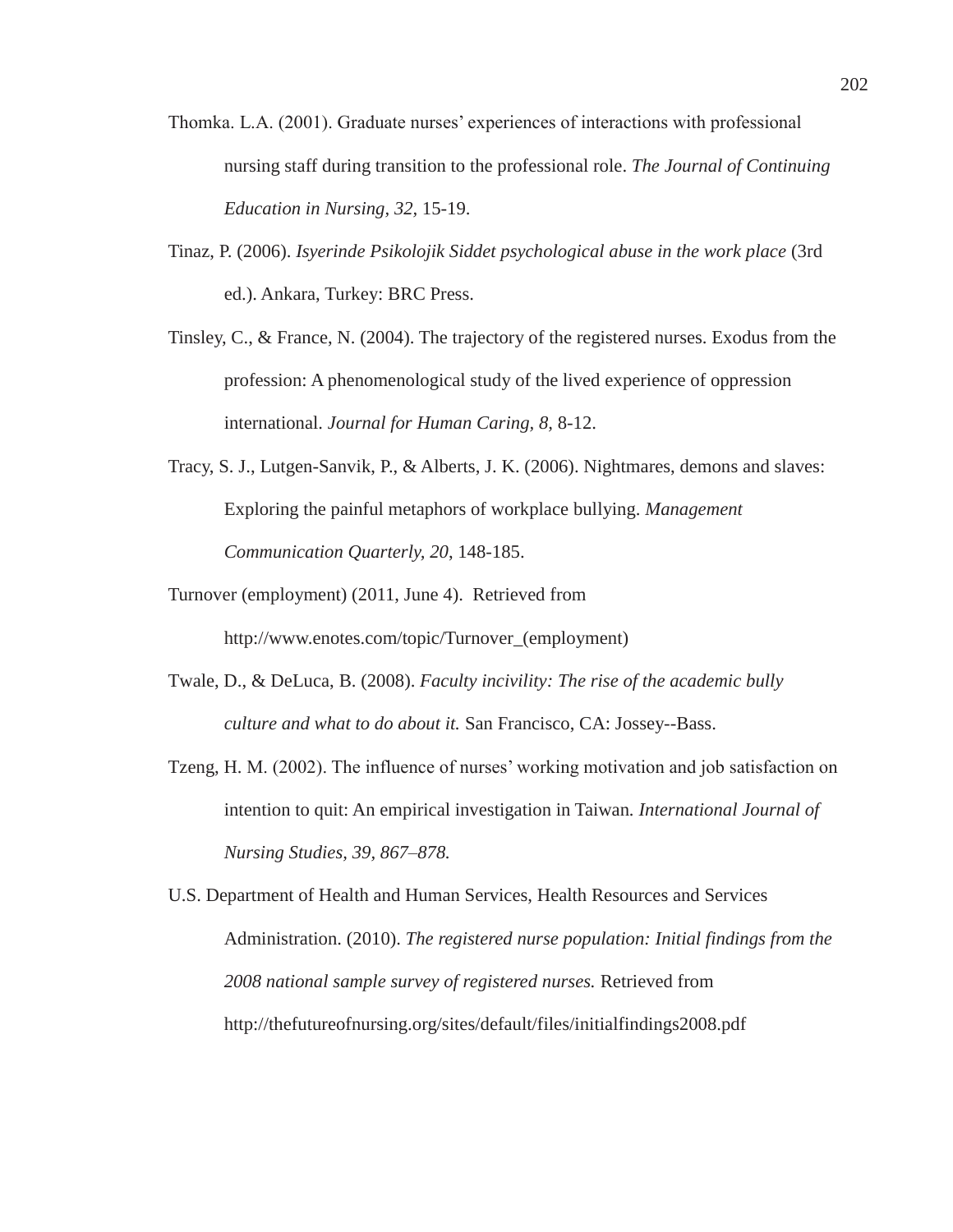- U.S. Department of Labor, Bureau of Labor Statistics. (2008), Employment and earnings, 2008 annual averages, *Occupational Outlook Handbook*. Retrieved from http://www.bls.gov/oes/2008/may/oes291111.htm
- Vahey, D., Aiken, L., Sloane, D., Clarke, S., & Vargas, D. (2004). Nurse burnouts & patient satisfaction*. Medical Care, 42*, 57-66.
- Vartia, M. (2001). Consequences of workplace bullying with respect to the well-being of its targets and the observers of bullying. *Scandinavian Journal of Work Environment and Health, 27,* 63-69.
- Vartia-Vaananen, M. (2003). 'Workplace Bullying: A Study on The Work Environment, Well-Being And Health, Academic Dissertation, the University of Helsinki, Helsinki, Finland.
- Vega G, Comer DR (2005). Sticks and stones may break bones, but words can break your spirit: Bullying in workplace. *Journal of Business Ethics*, *58*, 101-109.
- Vessey, J., De Marco, R., Gaffney, D., & Budin,W. (2009). Bullying of staff registered nurses in the workplace: A preliminary study for developing personal and organizational strategies for the transformation of hostile to healthy workplace environments. *Journal of Professional Nursing, 25,* 299-306.
- WBTI, (2003). Research from the workplace bullying & trauma institute. Retrieved from *The Workplace Bullying & Trauma Institute* Web site: http://bullyinginstitute.org/home/twd/bb/res.html

Wachs, J. (2009). Workplace incivility, bullying, and mobbing. *AAOHN Journal*. *57*, 88.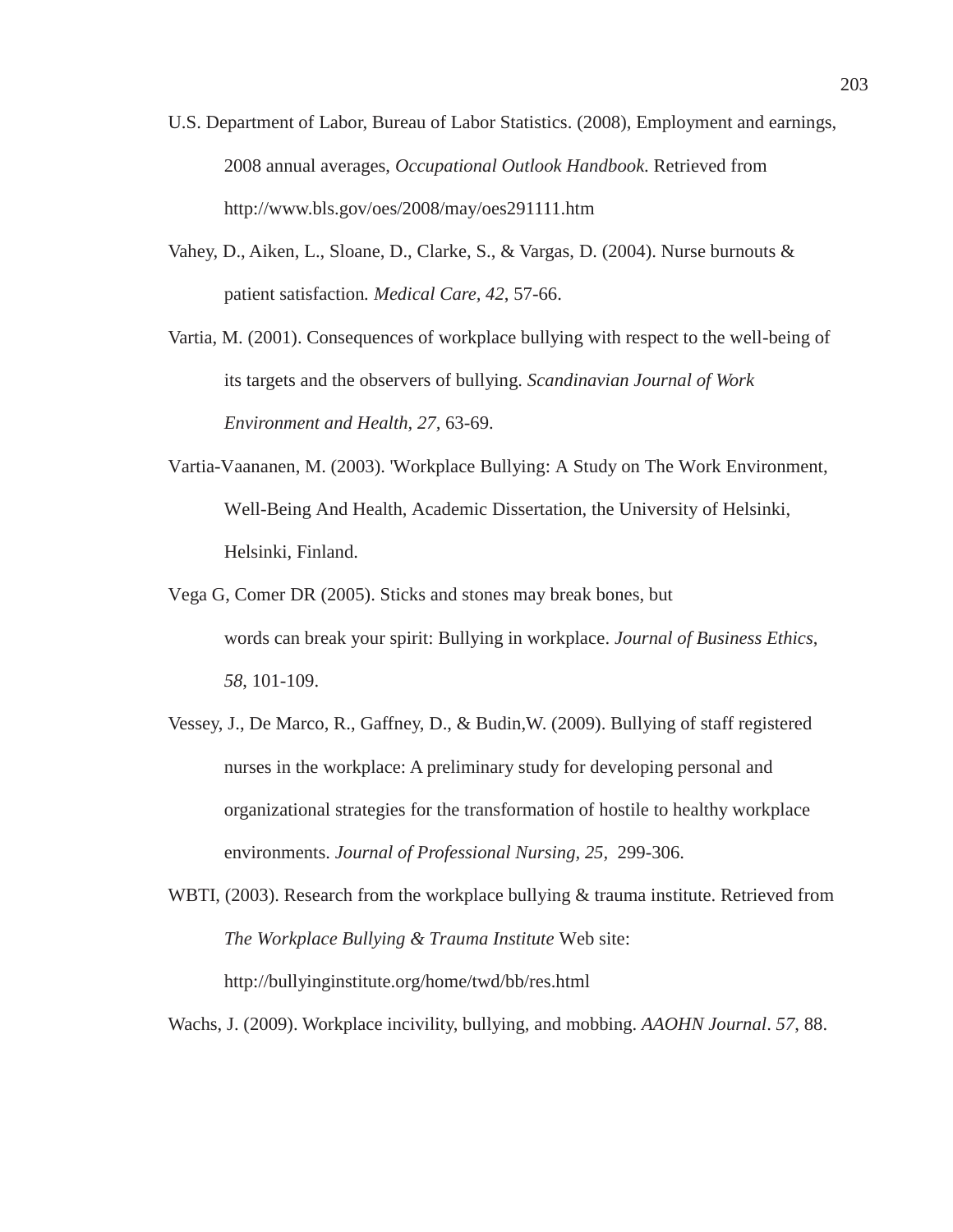- Wakasa, K. (1999) Novice nurses under crisis. *Japanese Journal of Nursing Administration 9, 6–13.*
- Watson R, Gardiner E, Hogston R, Gibson H, Stimpson A, Wrate R & Deary I (2009) A longitudinal study of stress and psychological distress in nurses and nursing students. *Journal of Clinical Nursing, 18, 270–278.*
- Whitehead, J. (2001). Newly qualified staff nurses perceptions of the role transition*. British Journal of Nursing 10, 330–339.*
- Wilkie, W. (1996). Understanding the behavior of victimized people. In P. McCarthy, M. Sheehan, & W. Wilkie (Eds.), *Bullying, from backyard to boardroom*. Alexandria, AU: Millennium Books.
- Witt, B. (1992). The liberating effects of RN to BSN education. *Journal of Nursing Education, 31*, 149-157.
- Woelfie, C., & McCaffrey, R. (2007). Nurse on nurse*. Nursing Forum. 42, 123-132.*
- Wood, V. R., Chonko, L. B., & Hunt, S. (1986). Social responsibility and personal success: Are they incompatible? *Journal of Business Research, 14, 193-212.*

Workplace bullying. (2010). Retrieved from

http://www.corporate.psyctests.com/pdf/bullying-articlepdf

- Workplace Bullying Institute. (2011). *Definition of workplace bullying*. Retrieved from http://www.workplacebullying.org/individuals/problem/definition/
- Workplace Options. (2011). Nobody likes an office bully. Retrieved from http://www.workplaceoptions.com
- Years of experience. 2012. In Oxford Dictionaries Online. retrieved September 5, 2012, from http://HYPERLINK